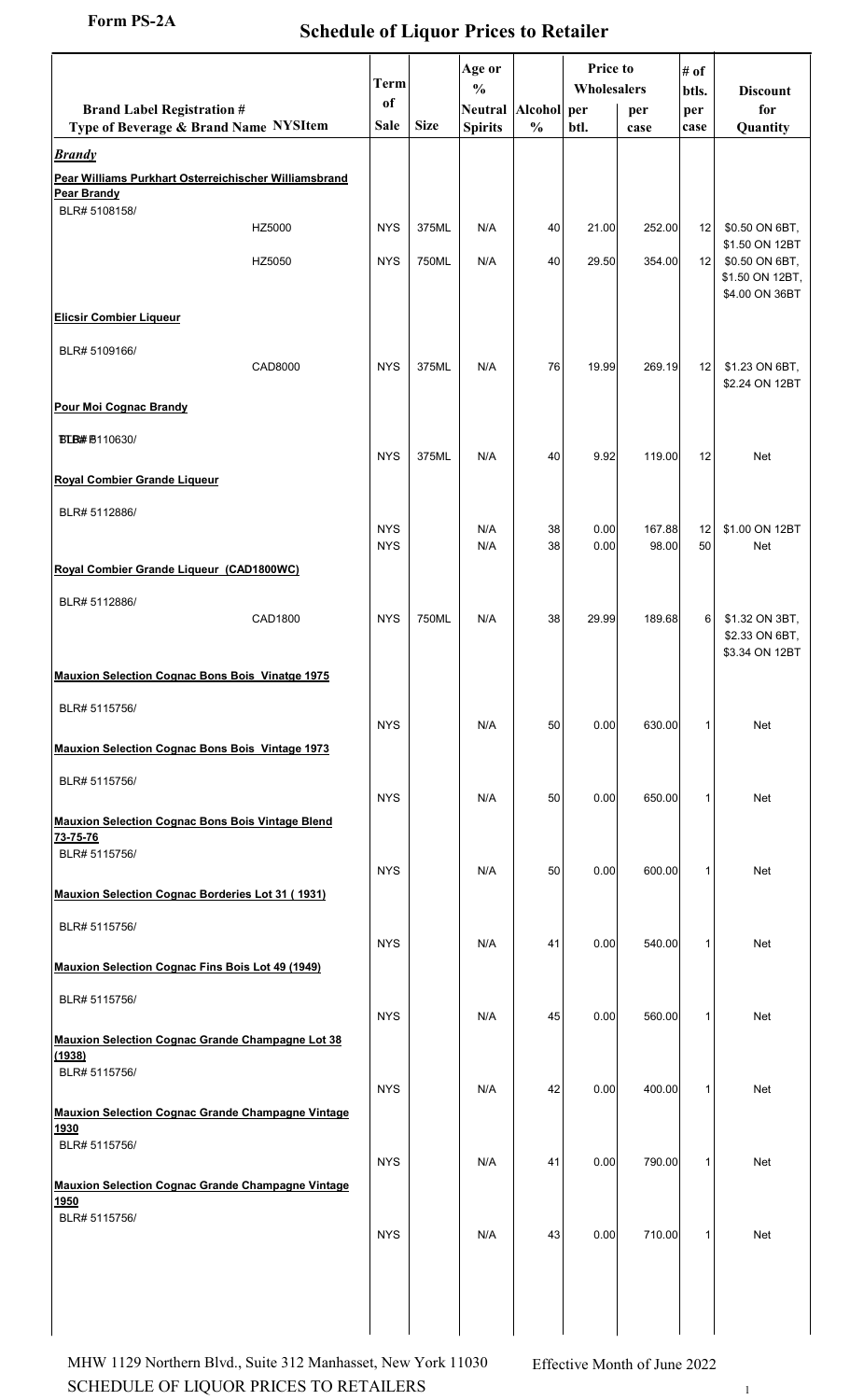|                                                                       |                    | Term                     |             | Age or<br>$\frac{0}{0}$ |               | Price to<br>Wholesalers |                  | # of<br>btls.  | <b>Discount</b>                                                                            |
|-----------------------------------------------------------------------|--------------------|--------------------------|-------------|-------------------------|---------------|-------------------------|------------------|----------------|--------------------------------------------------------------------------------------------|
| <b>Brand Label Registration #</b>                                     |                    | of                       |             | Neutral Alcohol per     |               |                         | per              | per            | for                                                                                        |
| Type of Beverage & Brand Name NYSItem                                 |                    | Sale                     | <b>Size</b> | <b>Spirits</b>          | $\frac{0}{0}$ | btl.                    | case             | case           | Quantity                                                                                   |
| <b>Brandy</b><br>Mauxion Selection Cognac Petite Champagne Lot (1956) |                    |                          |             |                         |               |                         |                  |                |                                                                                            |
| BLR# 5115756/                                                         |                    |                          |             |                         |               |                         |                  |                |                                                                                            |
| Singani 63 Brandy Distilled from Muscat of Alexandria                 |                    | <b>NYS</b>               |             | N/A                     | 45            | 0.00                    | 565.00           | 1              | Net                                                                                        |
| Grapes<br>BLR# 5117869/                                               |                    |                          |             |                         |               |                         |                  |                |                                                                                            |
|                                                                       | <b>SIN1000</b>     | <b>NYS</b>               | 750ML       | N/A                     | 40            | 0.00                    | 270.00           | 12             | \$12.00 ON 3CS,<br>\$22.00 ON 5CS                                                          |
| <b>Control C Pisco</b>                                                |                    |                          |             |                         |               |                         |                  |                |                                                                                            |
| BLR# 5117936/                                                         |                    |                          |             |                         |               |                         |                  |                |                                                                                            |
|                                                                       | CAD5000            | <b>NYS</b><br><b>NYS</b> | 750ML       | <b>NV</b><br>N/A        | 40<br>40      | 4.49<br>19.99           | 215.52<br>124.80 | 48<br>6        | Net<br>\$1.22 ON 3BT,<br>\$2.23 ON 6BT,<br>\$3.24 ON 12BT,<br>\$4.25 ON 30BT               |
| ILE DE RE 'Double Matured' Cognac                                     |                    |                          |             |                         |               |                         |                  |                |                                                                                            |
| BLR# 5118056/<br>with box<br><b>Conjure Cognac Brandy</b>             | LCU21568206        | <b>NYS</b>               | 750ML       | N/A                     | 40            | 0.00                    | 195.00           | 6              | Net                                                                                        |
|                                                                       |                    |                          |             |                         |               |                         |                  |                |                                                                                            |
| BLR# 5121339/<br>4D to BG                                             |                    | <b>NYS</b>               | 375ML       | N/A                     | 40            | 0.00                    | 215.00           | 12             | \$21.50 ON 1CS,<br>\$27.95 ON 3CS,<br>\$32.25 ON 5CS,                                      |
| 4D to BG                                                              |                    | <b>NYS</b>               | 750ML       | N/A                     | 40            | 0.00                    | 177.84           | 61             | \$38.70 ON 10CS<br>\$8.89 ON 1CS,<br>\$17.78 ON 3CS,<br>\$21.34 ON 5CS,<br>\$26.68 ON 10CS |
| Palinka Apricot Palinka Fruit Brandy                                  |                    |                          |             |                         |               |                         |                  |                |                                                                                            |
| BLR# 5122773/                                                         |                    | <b>NYS</b>               |             | N/A                     | 40            | 0.00                    | 234.00           | 6              | \$8.00 ON 6BT,                                                                             |
| Palinka Moscato Palinka Grape Brandy                                  |                    |                          |             |                         |               |                         |                  |                | \$13.00 ON 12BT                                                                            |
| BLR# 5122774/                                                         |                    | <b>NYS</b>               |             | N/A                     | 40            | 0.00                    | 234.00           | 6              | \$8.00 ON 6BT,<br>\$13.00 ON 12BT                                                          |
| Palinka Apple Palinka Fruit Brandy                                    |                    |                          |             |                         |               |                         |                  |                |                                                                                            |
| BLR# 5124059/                                                         |                    | <b>NYS</b>               |             | N/A                     | 40            | 0.00                    | 234.00           | 6              | \$8.00 ON 6BT,<br>\$13.00 ON 12BT                                                          |
| Palinka Gypsy Sour Cherry Palinka Fruit Brandy                        |                    |                          |             |                         |               |                         |                  |                |                                                                                            |
| BLR# 5124059/                                                         |                    | <b>NYS</b>               |             | N/A                     | 40            | 0.00                    | 234.00           | 6 <sup>1</sup> | \$8.00 ON 6BT,<br>\$13.00 ON 12BT                                                          |
| Palinka Plum Fruit Brandy                                             |                    |                          |             |                         |               |                         |                  |                |                                                                                            |
| BLR# 5124059/                                                         | EMP3000            | <b>NYS</b>               |             | N/A                     | 40            | 0.00                    | 234.00           | 6              | \$8.00 ON 6BT,<br>\$13.00 ON 12BT                                                          |
| <b>Pitaud Cognac VS</b>                                               |                    |                          |             |                         |               |                         |                  |                |                                                                                            |
| BLR# 5127390/                                                         |                    |                          |             |                         |               |                         |                  |                |                                                                                            |
| Client code SE<br>Client code SE                                      | CPP1010<br>CPP1010 | <b>NYS</b><br><b>NYS</b> |             | N/A<br>N/A              | 40<br>40      | 9.21<br>9.26            | 221.00<br>222.27 | 24<br>24       | 5.00% ON 2CS<br>5.00% ON 2CS                                                               |
| Client code SE                                                        | CPP1000            | <b>NYS</b>               | 750ML       | N/A                     | 40            | 26.08                   | 313.00           | 12             | 5.00% ON 2CS                                                                               |
| Client code SE                                                        | CPP1000            | <b>NYS</b>               | 750ML       | N/A                     | 40            | 26.28                   | 315.38           | 12             | 5.00% ON 2CS                                                                               |

SCHEDULE OF LIQUOR PRICES TO RETAILERS  $\frac{2}{3}$ MHW 1129 Northern Blvd., Suite 312 Manhasset, New York 11030 Effective Month of June 2022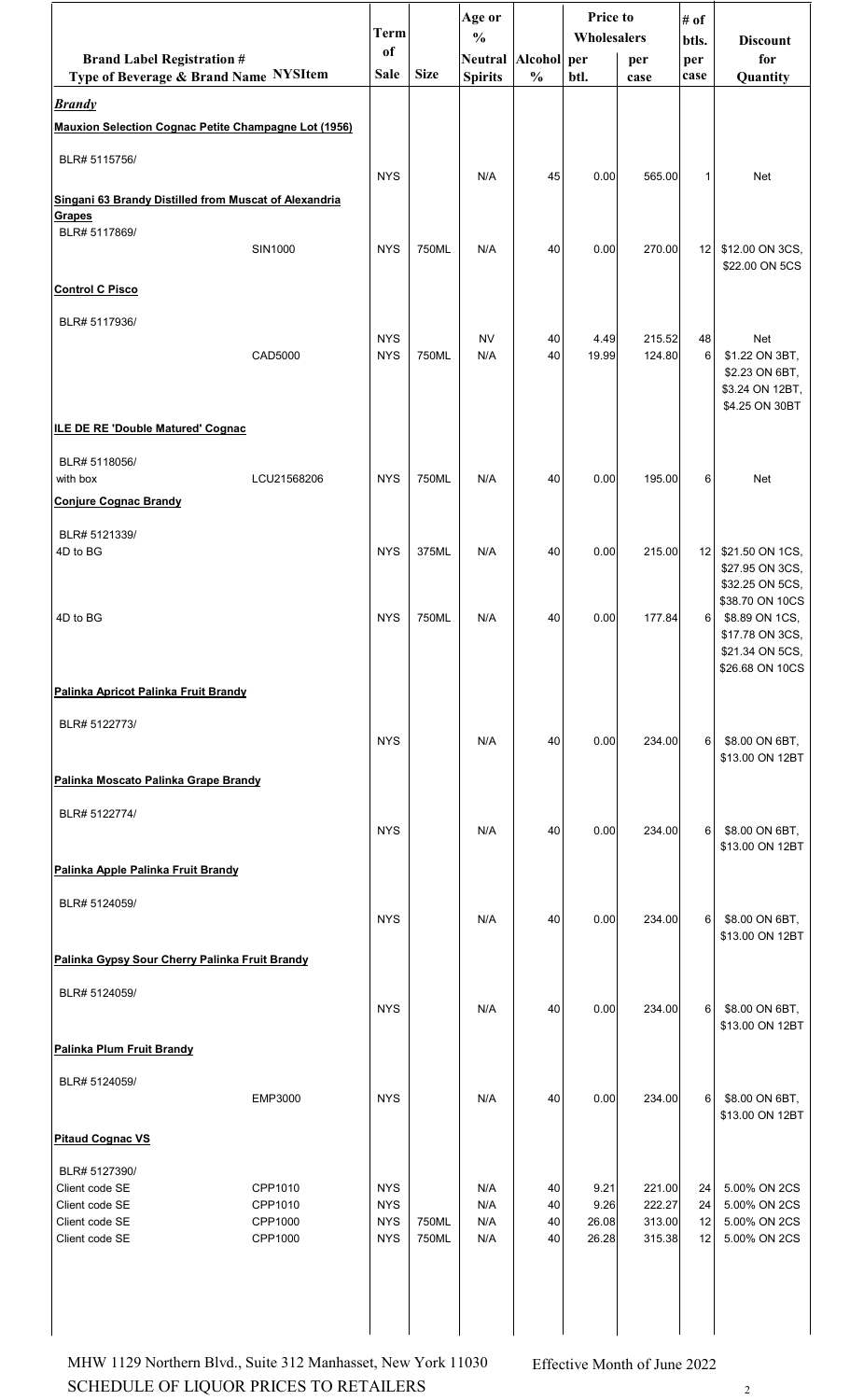|                                                                            |                        | <b>Term</b>              |                | Age or                           |                              | <b>Price to</b> |                  | # of        |                                |
|----------------------------------------------------------------------------|------------------------|--------------------------|----------------|----------------------------------|------------------------------|-----------------|------------------|-------------|--------------------------------|
|                                                                            |                        | of                       |                | $\frac{0}{0}$                    |                              | Wholesalers     |                  | btls.       | <b>Discount</b>                |
| <b>Brand Label Registration #</b><br>Type of Beverage & Brand Name NYSItem |                        | <b>Sale</b>              | <b>Size</b>    | <b>Neutral</b><br><b>Spirits</b> | Alcohol per<br>$\frac{0}{0}$ | btl.            | per<br>case      | per<br>case | for<br>Quantity                |
| <b>Brandy</b>                                                              |                        |                          |                |                                  |                              |                 |                  |             |                                |
| <b>Pitaud Cognac VSOP</b>                                                  |                        |                          |                |                                  |                              |                 |                  |             |                                |
| BLR# 5127391/                                                              |                        |                          |                |                                  |                              |                 |                  |             |                                |
| Client code SE                                                             | CPP1100                | <b>NYS</b>               |                | N/A                              | 40                           | 11.00           | 264.00           | 24          | 5.00% ON 2CS                   |
| Client code SE                                                             | CPP1100                | <b>NYS</b>               |                | N/A                              | 40                           | 11.05           | 265.27           | 24          | 5.00% ON 2CS                   |
| Client code SE<br>Client code SE                                           | GXPIT1100<br>GXPIT1100 | <b>NYS</b><br><b>NYS</b> | 750ML<br>750ML | N/A<br>N/A                       | 40<br>40                     | 36.08<br>36.28  | 433.00<br>435.38 | 12<br>12    | 5.00% ON 2CS<br>5.00% ON 2CS   |
| <b>Pitaud Cognac Extra</b>                                                 |                        |                          |                |                                  |                              |                 |                  |             |                                |
| BLR# 5127414/                                                              |                        |                          |                |                                  |                              |                 |                  |             |                                |
| Client code SE                                                             | CPP1160                | <b>NYS</b>               |                | N/A                              | 40                           | 356.00          | 1,068.00         | 3           | 5.00% ON 2CS                   |
| Client code SE                                                             | CPP1160                | <b>NYS</b>               |                | N/A                              | 40                           | 356.20          | 1,068.60         | 3           | 5.00% ON 2CS                   |
| <b>Pitaud Cognac Petite Champagne</b>                                      |                        |                          |                |                                  |                              |                 |                  |             |                                |
| BLR# 5127415/                                                              |                        |                          | 750ML          |                                  |                              |                 |                  |             |                                |
| Client code SE<br>Client code SE                                           | CPP2600<br>CPP2600     | <b>NYS</b><br><b>NYS</b> | 750ML          | N/A<br>N/A                       | 40<br>40                     | 63.00<br>63.20  | 756.00<br>758.38 | 12<br>12    | 5.00% ON 2CS<br>5.00% ON 2CS   |
| <b>Pitaud Cognac XO</b>                                                    |                        |                          |                |                                  |                              |                 |                  |             |                                |
| BLR# 5127415/                                                              |                        |                          |                |                                  |                              |                 |                  |             |                                |
| Client code SE                                                             | CPP1150                | <b>NYS</b>               | 750ML          | N/A                              | 40                           | 89.00           | 1,068.00         | 12          | 5.00% ON 2CS                   |
| Client code SE                                                             | CPP1150                | <b>NYS</b>               | 750ML          | N/A                              | 40                           | 89.20           | 1,070.38         | 12          | 5.00% ON 2CS                   |
| <b>Pitaud Cognac Borderie</b>                                              |                        |                          |                |                                  |                              |                 |                  |             |                                |
| BLR# 5127416/                                                              |                        |                          |                |                                  |                              |                 |                  |             |                                |
| Client code SE<br>Client code SE                                           | CPP2700<br>CPP2700     | <b>NYS</b><br><b>NYS</b> | 750ML<br>750ML | N/A<br>N/A                       | 40<br>40                     | 63.00<br>63.20  | 756.00<br>758.38 | 12<br>12    | 5.00% ON 2CS<br>5.00% ON 2CS   |
| <b>Angeny VS Cognac</b>                                                    |                        |                          |                |                                  |                              |                 |                  |             |                                |
|                                                                            |                        |                          |                |                                  |                              |                 |                  |             |                                |
| BLR# 5144759/                                                              |                        | <b>NYS</b>               |                | N/A                              | 40                           | 0.00            | 94.80            | 6           | 5.00% ON 5CS,                  |
|                                                                            |                        |                          |                |                                  |                              |                 |                  |             | 20.00% ON<br>10CS, 25.00%      |
|                                                                            |                        |                          |                |                                  |                              |                 |                  |             | <b>ON 20CS,</b><br>30.00% ON   |
|                                                                            |                        |                          |                |                                  |                              |                 |                  |             | 30CS, 35.00%<br><b>ON 40CS</b> |
| <b>Angeny VSOP Cognac</b>                                                  |                        |                          |                |                                  |                              |                 |                  |             |                                |
| BLR# 5144760/                                                              |                        |                          |                |                                  |                              |                 |                  |             |                                |
|                                                                            |                        | <b>NYS</b>               |                | N/A                              | 40                           | 0.00            | 141.90           | 6           | 5.00% ON 5CS,                  |
|                                                                            |                        |                          |                |                                  |                              |                 |                  |             | 20.00% ON<br>10CS, 25.00%      |
|                                                                            |                        |                          |                |                                  |                              |                 |                  |             | <b>ON 20CS,</b>                |
|                                                                            |                        |                          |                |                                  |                              |                 |                  |             | 30.00% ON<br>30CS, 35.00%      |
|                                                                            |                        |                          |                |                                  |                              |                 |                  |             | ON 40CS                        |
| <b>Alexandrion 5 Star</b>                                                  |                        |                          |                |                                  |                              |                 |                  |             |                                |
| <b>BLR#P</b><br>$\sqrt{ }$                                                 |                        |                          |                |                                  |                              |                 |                  |             |                                |
|                                                                            |                        | <b>NYS</b><br><b>NYS</b> |                | N/A<br>N/A                       | 38<br>38                     | 0.00<br>0.00    | 171.32<br>90.37  | 12<br>48    | Net<br>Net                     |
| <b>Alexandrion 7 Star</b>                                                  |                        |                          |                |                                  |                              |                 |                  |             |                                |
| BLR#P<br>$\sqrt{ }$                                                        |                        |                          |                |                                  |                              |                 |                  |             |                                |
|                                                                            |                        | <b>NYS</b>               |                | <b>NA</b>                        | 40                           | 0.00            | 108.41           | 48          | Net                            |
|                                                                            |                        | <b>NYS</b>               |                | N/A                              | 40                           | 0.00            | 225.44           | 12          | Net                            |
| <b>Billionaires Row XO Brandy</b>                                          |                        |                          |                |                                  |                              |                 |                  |             |                                |
| BLR#P<br>$\sqrt{ }$                                                        |                        | <b>NYS</b>               |                | N/A                              | 40                           | 0.00            | 270.00           | 6           | \$20.00 ON 2CS,                |
|                                                                            |                        |                          |                |                                  |                              |                 |                  |             | \$30.00 ON 3CS                 |
|                                                                            |                        |                          |                |                                  |                              |                 |                  |             |                                |
|                                                                            |                        |                          |                |                                  |                              |                 |                  |             |                                |
|                                                                            |                        |                          |                |                                  |                              |                 |                  |             |                                |
|                                                                            |                        |                          |                |                                  |                              |                 |                  |             |                                |
|                                                                            |                        |                          |                |                                  |                              |                 |                  |             |                                |

SCHEDULE OF LIQUOR PRICES TO RETAILERS  $\frac{3}{3}$ MHW 1129 Northern Blvd., Suite 312 Manhasset, New York 11030 Effective Month of June 2022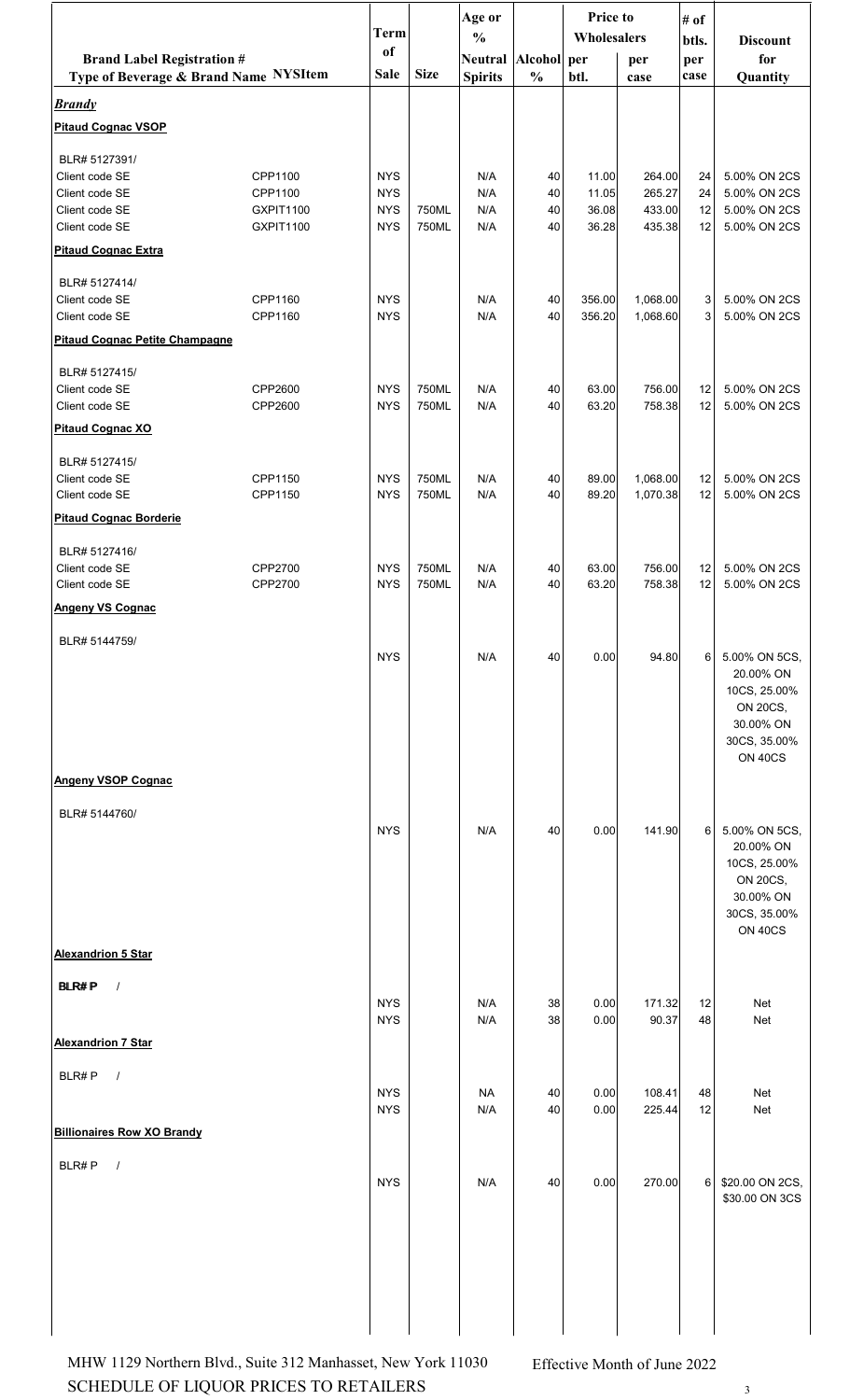|                                                                           | <b>Term</b>              |             | Age or<br>$\frac{0}{0}$ |               | Price to     |                  | # of         |                                    |
|---------------------------------------------------------------------------|--------------------------|-------------|-------------------------|---------------|--------------|------------------|--------------|------------------------------------|
| <b>Brand Label Registration #</b>                                         | of                       |             | Neutral Alcohol per     |               | Wholesalers  | per              | btls.<br>per | <b>Discount</b><br>for             |
| Type of Beverage & Brand Name NYSItem                                     | Sale                     | <b>Size</b> | <b>Spirits</b>          | $\frac{0}{0}$ | btl.         | case             | case         | Quantity                           |
| <b>Brandy</b><br><b>Billionaires Row XO Brandy in Gift Box</b>            |                          |             |                         |               |              |                  |              |                                    |
| BLR#P<br>$\sqrt{ }$                                                       |                          |             |                         |               |              |                  |              |                                    |
|                                                                           | <b>NYS</b>               |             | N/A                     | 40            | 0.00         | 50.00            | $\mathbf{1}$ | \$2.00 ON 3BT,<br>\$5.00 ON 5BT    |
| <b>Brancoveanu VS</b>                                                     |                          |             |                         |               |              |                  |              |                                    |
| BLR#P<br>$\sqrt{ }$                                                       |                          |             |                         |               |              |                  |              |                                    |
|                                                                           | <b>NYS</b><br><b>NYS</b> |             | N/A<br>N/A              | 40<br>40      | 0.00<br>0.00 | 225.00<br>108.21 | 12<br>48     | Net<br>Net                         |
| <b>Brancoveanu VSOP</b>                                                   |                          |             |                         |               |              |                  |              |                                    |
| BLR#P<br>$\sqrt{ }$                                                       | <b>NYS</b>               |             | N/A                     |               | 0.00         | 144.39           |              | Net                                |
|                                                                           | <b>NYS</b>               |             | N/A                     | 40<br>40      | 0.00         | 315.00           | 48<br>12     | Net                                |
| <b>Brancoveanu XO</b>                                                     |                          |             |                         |               |              |                  |              |                                    |
| BLR#P<br>$\sqrt{ }$                                                       | <b>NYS</b>               |             | N/A                     | 40            | 0.00         | 450.00           | 12           | Net                                |
|                                                                           | <b>NYS</b>               |             | N/A                     | 40            | 0.00         | 180.57           | 48           | Net                                |
| <b>CLES DES DUCS Armagnac CDD VS</b>                                      |                          |             |                         |               |              |                  |              |                                    |
| BLR#P<br>$\sqrt{ }$                                                       | <b>NYS</b>               |             | N/A                     | 40            | 0.00         | 195.00           | 6            | 8.33% ON 3BT,                      |
|                                                                           |                          |             |                         |               |              |                  |              | 16.66% ON 6BT                      |
| <b>CLES DES DUCS Armagnac CDD VSOP</b>                                    |                          |             |                         |               |              |                  |              |                                    |
| BLR#P<br>$\sqrt{ }$                                                       | <b>NYS</b>               |             | N/A                     | 40            | 0.00         | 228.00           |              | 6 8.33% ON 3BT,                    |
|                                                                           |                          |             |                         |               |              |                  |              | 16.66% ON 6BT                      |
| <b>CLES DES DUCS Armagnac CDD XO</b>                                      |                          |             |                         |               |              |                  |              |                                    |
| BLR#P<br>$\sqrt{ }$                                                       | <b>NYS</b>               |             | N/A                     | 40            | 0.00         | 372.00           | 6            | 8.33% ON 3BT,                      |
|                                                                           |                          |             |                         |               |              |                  |              | 16.66% ON 6BT                      |
| Catoctin Creek Catoctin Creek '1757' Bottled in Bond<br><b>Brandy</b>     |                          |             |                         |               |              |                  |              |                                    |
| BLR#P<br>$\sqrt{ }$                                                       | <b>NYS</b>               |             | N/A                     | 50            | 0.00         | 450.00           | 6            | Net                                |
| Catoctin Creek Catoctin Creek '1757' Distiller's Reserve<br><b>Brandy</b> |                          |             |                         |               |              |                  |              |                                    |
| BLR#P<br>$\sqrt{ }$                                                       | <b>NYS</b>               |             | N/A                     | 40            | 0.00         |                  | 6            | Net                                |
| <b>Experience VSOP Cognac</b>                                             |                          |             |                         |               |              | 251.70           |              |                                    |
| BLR#P<br>$\sqrt{ }$                                                       |                          |             |                         |               |              |                  |              |                                    |
|                                                                           | <b>NYS</b>               |             | N/A                     | 40            | 0.00         | 758.62           | $6 \mid$     | \$3.73 ON 6CS,<br>\$14.73 ON 56CS  |
| <b>Fleur de Caronnel Brandy</b>                                           |                          |             |                         |               |              |                  |              |                                    |
| BLR#P<br>$\sqrt{ }$                                                       |                          |             |                         |               |              |                  |              |                                    |
|                                                                           | <b>NYS</b>               |             | N/A                     | 40            | 0.00         | 119.70           | 6            | 5.00% ON 5CS,<br>20.00% ON         |
|                                                                           |                          |             |                         |               |              |                  |              | 10CS, 25.00%<br><b>ON 20CS,</b>    |
|                                                                           |                          |             |                         |               |              |                  |              | 30.00% ON<br>30CS, 35.00%          |
|                                                                           |                          |             |                         |               |              |                  |              | <b>ON 40CS</b>                     |
| <b>GRA'IT - Vera Grappa Italiana GRA'IT - Naked Bottle</b>                |                          |             |                         |               |              |                  |              |                                    |
| BLR#P<br>$\sqrt{ }$                                                       | <b>NYS</b>               |             | N/A                     | 40            | 0.00         | 195.00           | 6            | \$2.50 ON 3BT,                     |
|                                                                           |                          |             |                         |               |              |                  |              | \$6.50 ON 6BT,<br>\$8.50 ON 12BT,  |
|                                                                           |                          |             |                         |               |              |                  |              | \$9.50 ON 18BT,<br>\$10.00 ON 30BT |
|                                                                           |                          |             |                         |               |              |                  |              |                                    |
|                                                                           |                          |             |                         |               |              |                  |              |                                    |

SCHEDULE OF LIQUOR PRICES TO RETAILERS  $4$ MHW 1129 Northern Blvd., Suite 312 Manhasset, New York 11030 Effective Month of June 2022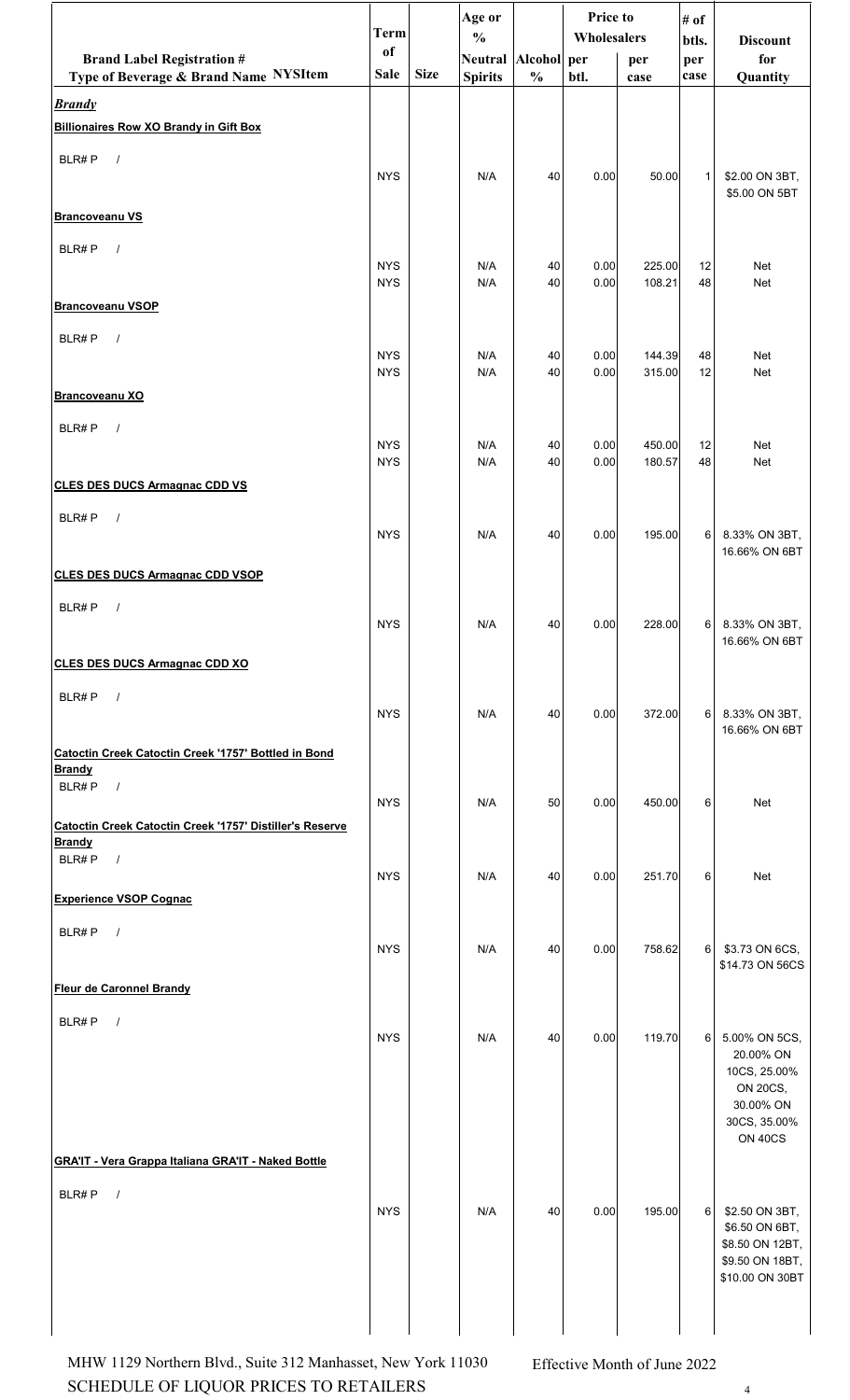|                                                         | <b>Term</b>              |             | Age or<br>$\frac{0}{0}$ |               | Price to     |                  | # of         |                                   |
|---------------------------------------------------------|--------------------------|-------------|-------------------------|---------------|--------------|------------------|--------------|-----------------------------------|
| <b>Brand Label Registration #</b>                       | <sub>of</sub>            |             | Neutral Alcohol per     |               | Wholesalers  | per              | btls.<br>per | <b>Discount</b><br>for            |
| Type of Beverage & Brand Name NYSItem                   | <b>Sale</b>              | <b>Size</b> | <b>Spirits</b>          | $\frac{0}{0}$ | btl.         | case             | case         | Quantity                          |
| <b>Brandy</b>                                           |                          |             |                         |               |              |                  |              |                                   |
| <b>GRA'IT-Vera Grappa Italiana Gra'IT- Boxed Bottle</b> |                          |             |                         |               |              |                  |              |                                   |
| BLR#P<br>$\overline{\phantom{a}}$                       |                          |             |                         |               |              |                  |              |                                   |
|                                                         | <b>NYS</b>               |             | N/A                     | 40            | 0.00         | 182.00           | 6            | \$10.00 ON 2CS                    |
| <b>Goral Cranberry Master</b>                           |                          |             |                         |               |              |                  |              |                                   |
| BLR#P<br>$\sqrt{ }$                                     |                          |             |                         |               |              |                  |              |                                   |
|                                                         | <b>NYS</b><br><b>NYS</b> |             | N/A<br>N/A              | 40<br>40      | 0.00<br>0.00 | 222.00<br>115.00 | 144<br>6     | Net<br>Net                        |
| <b>Instinct VS Cognac</b>                               |                          |             |                         |               |              |                  |              |                                   |
| $\sqrt{ }$                                              |                          |             |                         |               |              |                  |              |                                   |
| BLR#P                                                   | <b>NYS</b>               |             | N/A                     | 40            | 0.00         | 535.55           | 6            | \$3.72 ON 7CS,                    |
|                                                         |                          |             |                         |               |              |                  |              | \$14.72 ON 56CS                   |
| La Foret Brandy VSOP                                    |                          |             |                         |               |              |                  |              |                                   |
| BLR#P<br>$\sqrt{ }$                                     |                          |             |                         |               |              |                  |              |                                   |
| Laberdolive Armagnac 1998                               | <b>NYS</b>               |             | N/A                     | 40            | 0.00         | 124.00           | 12           | <b>Net</b>                        |
|                                                         |                          |             |                         |               |              |                  |              |                                   |
| BLR#P<br>$\sqrt{ }$                                     | <b>NYS</b>               |             | N/A                     | 40            | 0.00         | 135.00           | $\mathbf{1}$ | Net                               |
| Lahitan Armagnac, 10 Years Old                          |                          |             |                         |               |              |                  |              |                                   |
| BLR#P<br>$\sqrt{ }$                                     |                          |             |                         |               |              |                  |              |                                   |
|                                                         | <b>NYS</b>               |             | N/A                     | 40            | 0.00         | 188.00           | 6            | <b>Net</b>                        |
| Lahitan Armagnac, 20 Years Old                          |                          |             |                         |               |              |                  |              |                                   |
| BLR#P<br>$\overline{\phantom{a}}$                       |                          |             |                         |               |              |                  |              |                                   |
|                                                         | <b>NYS</b>               |             | N/A                     | 40            | 0.00         | 232.00           | 6            | Net                               |
| Lahitan Armagnac, 5 Years Old                           |                          |             |                         |               |              |                  |              |                                   |
| BLR#P $/$                                               |                          |             |                         |               |              |                  |              |                                   |
|                                                         | <b>NYS</b>               |             | N/A                     | 40            | 0.00         | 119.00           | 6            | Net                               |
| Lahitan Armagnac, VS                                    |                          |             |                         |               |              |                  |              |                                   |
| BLR#P<br>$\overline{\phantom{a}}$                       | <b>NYS</b>               |             | N/A                     | 40            | 0.00         | 107.00           | 6            | Net                               |
| Le Portier Shay VSOP                                    |                          |             |                         |               |              |                  |              |                                   |
| $\overline{\phantom{a}}$<br>BLR#P                       |                          |             |                         |               |              |                  |              |                                   |
|                                                         | <b>NYS</b>               |             | N/A                     | 40            | 0.00         | 421.76           | 6            | Net                               |
| <b>Memoire XO Cognac</b>                                |                          |             |                         |               |              |                  |              |                                   |
| BLR#P<br>$\sqrt{ }$                                     |                          |             |                         |               |              |                  |              |                                   |
|                                                         | <b>NYS</b>               |             | N/A                     | 40            | 0.00         | 1,527.89         | $6 \mid$     | \$3.73 ON 6CS,<br>\$14.73 ON 56CS |
| Memoire XO Cognac with box                              |                          |             |                         |               |              |                  |              |                                   |
|                                                         |                          |             |                         |               |              |                  |              |                                   |
| BLR#P<br>$\sqrt{ }$                                     | <b>NYS</b>               |             | N/A                     | 40            | 0.00         | 1,618.88         | $6 \mid$     | \$3.73 ON 6CS,                    |
|                                                         |                          |             |                         |               |              |                  |              | \$14.73 ON 56CS                   |
| Nannoni Grappa di Brunello Riserva (3 year)             |                          |             |                         |               |              |                  |              |                                   |
| BLR#P $/$                                               |                          |             |                         |               |              |                  |              |                                   |
|                                                         | <b>NYS</b>               |             | N/A                     | 40            | 0.00         | 192.00           | $6 \mid$     | \$13.20 ON 1CS,<br>\$36.00 ON 2CS |
| OF Bonollo Amaro OF                                     |                          |             |                         |               |              |                  |              |                                   |
| $\sqrt{ }$<br>BLR#P                                     |                          |             |                         |               |              |                  |              |                                   |
|                                                         | <b>NYS</b>               |             | N/A                     | 34            | 0.00         | 180.00           | 6            | \$2.00 ON 3BT,                    |
|                                                         |                          |             |                         |               |              |                  |              | \$5.00 ON 6BT,<br>\$7.00 ON 12BT, |
|                                                         |                          |             |                         |               |              |                  |              | \$8.50 ON 18BT,<br>\$9.50 ON 24BT |
|                                                         |                          |             |                         |               |              |                  |              |                                   |
|                                                         |                          |             |                         |               |              |                  |              |                                   |
|                                                         |                          |             |                         |               |              |                  |              |                                   |

SCHEDULE OF LIQUOR PRICES TO RETAILERS  $$\mathbf{\small{5}}$$ MHW 1129 Northern Blvd., Suite 312 Manhasset, New York 11030 Effective Month of June 2022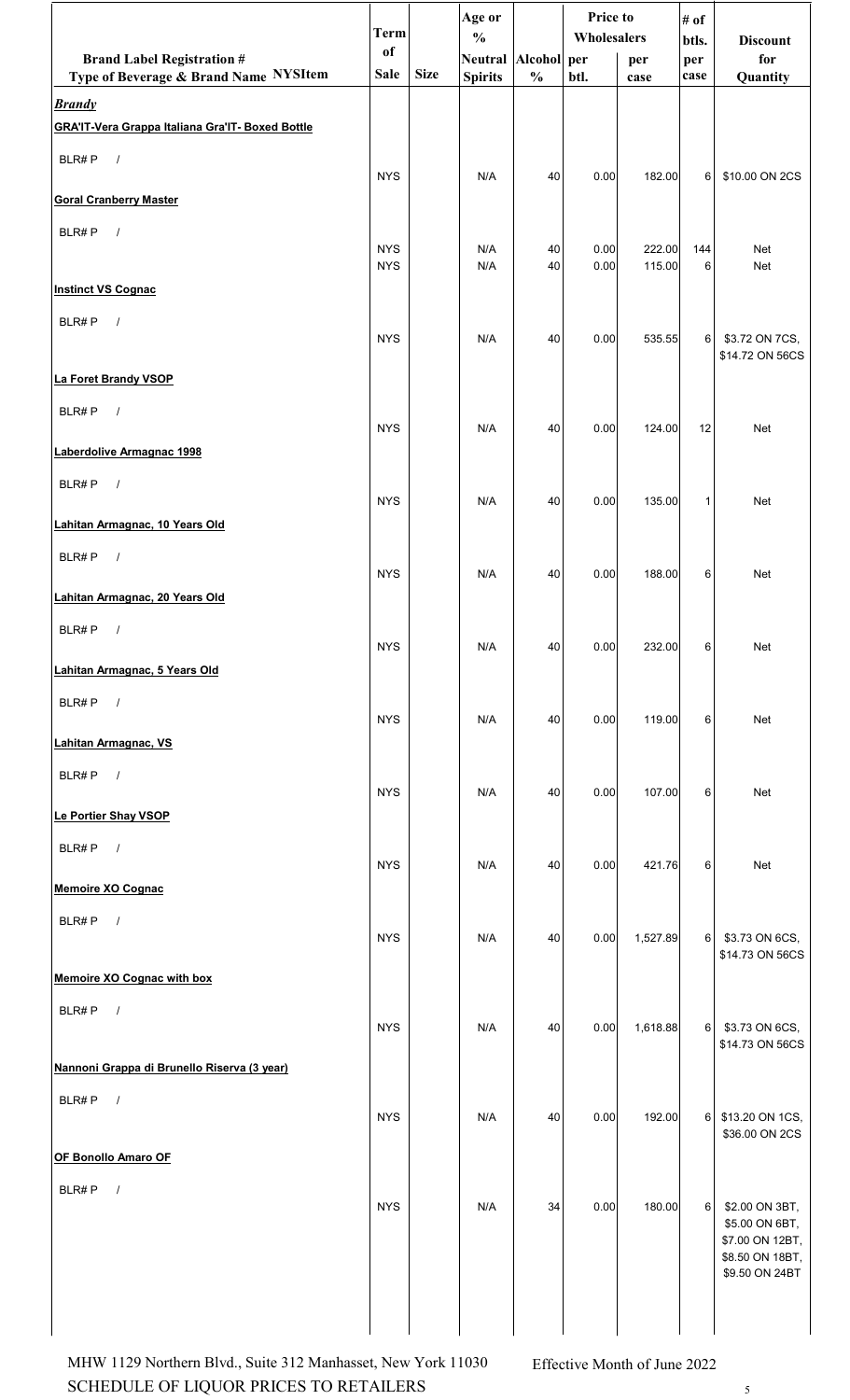|                                                               | <b>Term</b> |              | Age or<br>$\frac{0}{0}$ |               | Price to<br>Wholesalers |          | # of           |                                    |
|---------------------------------------------------------------|-------------|--------------|-------------------------|---------------|-------------------------|----------|----------------|------------------------------------|
| <b>Brand Label Registration #</b>                             | of          |              | Neutral Alcohol per     |               |                         | per      | btls.<br>per   | <b>Discount</b><br>for             |
| Type of Beverage & Brand Name NYSItem                         | <b>Sale</b> | <b>Size</b>  | <b>Spirits</b>          | $\frac{0}{0}$ | btl.                    | case     | case           | Quantity                           |
| <b>Brandy</b>                                                 |             |              |                         |               |                         |          |                |                                    |
| OF Bonollo Bonollo Combo (6/Pk) - Gra'it Grappa/Amaro<br>$OF$ |             |              |                         |               |                         |          |                |                                    |
| BLR#P<br>$\sqrt{ }$                                           | <b>NYS</b>  |              | N/A                     | Ass't         | 0.00                    | 183.99   | 6              | Net                                |
| OF Bonollo Bonollo Combo (6/Pk) - Grappa OF                   |             |              |                         |               |                         |          |                |                                    |
| Amarone/Amaro OF<br>BLR#P<br>$\frac{1}{2}$                    |             |              |                         |               |                         |          |                |                                    |
|                                                               | <b>NYS</b>  |              | N/A                     | Ass't         | 0.00                    | 253.50   | 6              | <b>Net</b>                         |
| OF Bonollo OF Bonollo Grappa Amarone Barrique                 |             |              |                         |               |                         |          |                |                                    |
| BLR#P<br>$\sqrt{ }$                                           |             |              |                         |               |                         |          |                |                                    |
|                                                               | <b>NYS</b>  |              | N/A                     | 42            | 0.00                    | 333.00   | 6 <sup>1</sup> | \$1.50 ON 3BT,<br>\$5.50 ON 6BT,   |
|                                                               |             |              |                         |               |                         |          |                | \$8.50 ON 12BT,<br>\$9.50 ON 18BT, |
|                                                               |             |              |                         |               |                         |          |                | \$10.50 ON 24BT                    |
| OF Bonollo Taste Amaro Of                                     |             |              |                         |               |                         |          |                |                                    |
| BLR#P<br>$\sqrt{ }$                                           | <b>NYS</b>  |              | N/A                     | 34            | 0.00                    | 62.79    | 21             |                                    |
| OF Bonollo Taste OF Bonollo Grappa Amarone Barrique           |             |              |                         |               |                         |          |                | \$4.20 ON 3CS                      |
| BLR#P<br>$\sqrt{ }$                                           |             |              |                         |               |                         |          |                |                                    |
|                                                               | <b>NYS</b>  |              | N/A                     | 42            | 0.00                    | 86.99    | 21             | \$4.31 ON 3CS,                     |
|                                                               |             |              |                         |               |                         |          |                | \$6.04 ON 6CS,<br>\$18.76 ON 200CS |
| Old Liquors Armagnac Bottled in 1950                          |             |              |                         |               |                         |          |                |                                    |
| BLR#P<br>$\sqrt{2}$                                           |             |              |                         |               |                         |          |                |                                    |
|                                                               | <b>NYS</b>  |              | NA                      | 42            | 0.00                    | 584.10   | $\mathbf{1}$   | Net                                |
| Old Liquors Armagnac Bottled in 1960                          |             |              |                         |               |                         |          |                |                                    |
| BLR#P $/$                                                     | <b>NYS</b>  | 700.00M      | NA.                     | 40            | 0.00                    | 674.10   | $\mathbf{1}$   |                                    |
|                                                               |             | L            |                         |               |                         |          |                |                                    |
| Old Liquors Armagnac Bottled in 1965                          |             |              |                         |               |                         |          |                |                                    |
| BLR#P $/$                                                     |             |              |                         |               |                         |          |                |                                    |
| Old Liquors Armagnac Bottled in 1975                          | <b>NYS</b>  |              | NA                      | 47            | 0.00                    | 332.10   | $\mathbf{1}$   | Net                                |
|                                                               |             |              |                         |               |                         |          |                |                                    |
| BLR#P $/$                                                     | <b>NYS</b>  | 2.50LIT      | NA.                     | 40            | 0.00                    | 944.10   | $\mathbf{1}$   |                                    |
| Old Liquors Calvados Bottled in 1865                          |             |              |                         |               |                         |          |                |                                    |
| BLR#P $/$                                                     |             |              |                         |               |                         |          |                |                                    |
|                                                               | <b>NYS</b>  | 700.00M<br>Г | <b>NA</b>               | 40            | 0.00                    | 242.10   | $\mathbf{1}$   |                                    |
| Old Liquors Calvados Bottled in 1930                          |             |              |                         |               |                         |          |                |                                    |
| BLR#P $/$                                                     |             |              |                         |               |                         |          |                |                                    |
|                                                               | <b>NYS</b>  | 750.00M<br>Г | NA.                     | 40            | 0.00                    | 1,394.10 | $\mathbf{1}$   |                                    |
| Old Liquors Calvados Bottled in 1945                          |             |              |                         |               |                         |          |                |                                    |
| BLR#P<br>$\sqrt{ }$                                           |             |              |                         |               |                         |          |                |                                    |
|                                                               | <b>NYS</b>  |              | <b>NA</b>               | 42            | 0.00                    | 989.10   | $\mathbf{1}$   | Net                                |
| Old Liquors Calvados Bottled in 1946                          |             |              |                         |               |                         |          |                |                                    |
| BLR#P $/$                                                     |             |              |                         |               |                         |          |                |                                    |
|                                                               | <b>NYS</b>  |              | NA.                     | 41            | 0.00                    | 989.10   | 1              | Net                                |
|                                                               |             |              |                         |               |                         |          |                |                                    |
|                                                               |             |              |                         |               |                         |          |                |                                    |
|                                                               |             |              |                         |               |                         |          |                |                                    |
|                                                               |             |              |                         |               |                         |          |                |                                    |

SCHEDULE OF LIQUOR PRICES TO RETAILERS  $\qquad \qquad \, \, \,$  6 MHW 1129 Northern Blvd., Suite 312 Manhasset, New York 11030 Effective Month of June 2022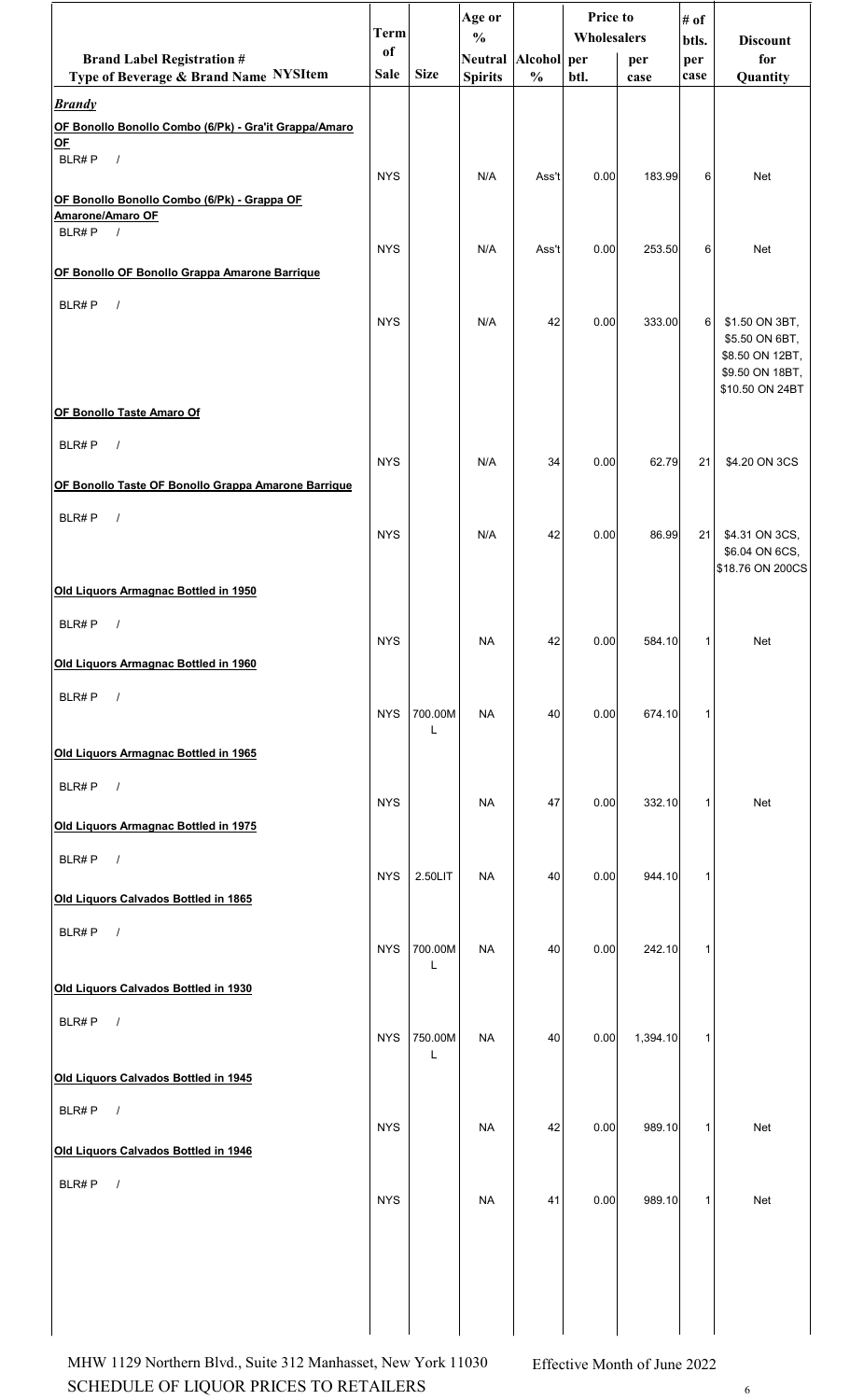|                                                        | <b>Term</b>   |              | Age or<br>$\frac{0}{0}$ |               | Price to<br>Wholesalers |               | # of         |                                 |
|--------------------------------------------------------|---------------|--------------|-------------------------|---------------|-------------------------|---------------|--------------|---------------------------------|
| <b>Brand Label Registration #</b>                      | <sub>of</sub> |              | Neutral Alcohol per     |               |                         | per           | btls.<br>per | <b>Discount</b><br>for          |
| Type of Beverage & Brand Name NYSItem<br><b>Brandy</b> | <b>Sale</b>   | <b>Size</b>  | <b>Spirits</b>          | $\frac{0}{0}$ | btl.                    | case          | case         | Quantity                        |
| Old Liquors Cognac Bottled in 1810                     |               |              |                         |               |                         |               |              |                                 |
| BLR#P<br>$\sqrt{ }$                                    |               |              |                         |               |                         |               |              |                                 |
| Old Liquors Cognac Bottled in 1840                     | <b>NYS</b>    |              | <b>NA</b>               | 40            | 0.00                    | * *** **<br>, | $\mathbf{1}$ | Net                             |
| $\sqrt{ }$<br>BLR#P                                    |               |              |                         |               |                         |               |              |                                 |
| Old Liquors Cognac Bottled in 1865                     | <b>NYS</b>    |              | <b>NA</b>               | 40            | 0.00                    | 8,189.10      | $\mathbf{1}$ | <b>Net</b>                      |
| BLR#P<br>$\sqrt{ }$                                    |               |              |                         |               |                         |               |              |                                 |
|                                                        | <b>NYS</b>    |              | <b>NA</b>               | 40            | 0.00                    | 5,939.10      | 1            | Net                             |
| Old Liquors Cognac Bottled in 1899                     |               |              |                         |               |                         |               |              |                                 |
| BLR#P<br>$\sqrt{ }$                                    | <b>NYS</b>    | 1.50LIT      | <b>NA</b>               | 41            | 0.00                    | 4,904.10      | $\mathbf{1}$ |                                 |
| Old Liquors Cognac Bottled in 1962                     |               |              |                         |               |                         |               |              |                                 |
| BLR#P<br>$\sqrt{ }$                                    | <b>NYS</b>    |              | <b>NA</b>               | 40            | 0.00                    | 4,904.10      | $\mathbf{1}$ | Net                             |
| Old Liquors Cognac Bottled in 1977                     |               |              |                         |               |                         |               |              |                                 |
| $\overline{\phantom{a}}$<br>BLR#P                      | <b>NYS</b>    |              |                         |               |                         |               |              |                                 |
| Old Liquors Cognac Bottled in 1978                     |               |              | <b>NA</b>               | 40            | 0.00                    | 413.10        | $\mathbf{1}$ | <b>Net</b>                      |
| BLR#P<br>$\prime$                                      |               |              |                         |               |                         |               |              |                                 |
|                                                        | <b>NYS</b>    | 750.00M<br>L | <b>NA</b>               | 41            | 0.00                    | 1,304.10      | 1            |                                 |
| Old Liquors Cognac Bottled in 1979                     |               |              |                         |               |                         |               |              |                                 |
| BLR#P $/$                                              | <b>NYS</b>    |              | <b>NA</b>               | 40            | 0.00                    | 539.10        | 1            | Net                             |
| Old Liquors Cognac Bottled in 1995                     |               |              |                         |               |                         |               |              |                                 |
| BLR#P<br>$\overline{\phantom{a}}$                      |               |              |                         |               |                         |               |              |                                 |
| Old Liquors Cognac Bottled in 1996                     | <b>NYS</b>    |              | <b>NA</b>               | 42            | 0.00                    | 260.10        | $\mathbf{1}$ | Net                             |
| BLR#P $/$                                              |               |              |                         |               |                         |               |              |                                 |
|                                                        | <b>NYS</b>    | 700.00M<br>L | <b>NA</b>               | 43            | 0.00                    | 584.10        | 1            |                                 |
| Old Liquors Madeira Bottled in 1930                    |               |              |                         |               |                         |               |              |                                 |
| BLR#P $/$                                              | <b>NYS</b>    |              | <b>NA</b>               | 20            | 0.00                    | 764.10        | 1            | Net                             |
| Old Liquors Madeira Bottled in 1950                    |               |              |                         |               |                         |               |              |                                 |
| BLR#P<br>$\overline{\phantom{a}}$                      |               |              |                         |               |                         |               |              |                                 |
|                                                        | <b>NYS</b>    | 750.00M<br>L | <b>NA</b>               | 19            | 0.00                    | 764.10        | 1            |                                 |
| <b>Old Liquors Port</b>                                |               |              |                         |               |                         |               |              |                                 |
| BLR#P $/$                                              | <b>NYS</b>    | 750.00M      | <b>NA</b>               | $20\,$        | 0.00                    | 674.10        | $\mathbf{1}$ |                                 |
| Prince Kardu 3 year old VS Brandy                      |               | L            |                         |               |                         |               |              |                                 |
| BLR#P<br>$\sqrt{ }$                                    |               |              |                         |               |                         |               |              |                                 |
|                                                        | <b>NYS</b>    |              | N/A                     | 40            | 0.00                    | 108.00        | 6            | \$4.00 ON 3CS,<br>\$8.00 ON 6CS |
|                                                        |               |              |                         |               |                         |               |              |                                 |
|                                                        |               |              |                         |               |                         |               |              |                                 |
|                                                        |               |              |                         |               |                         |               |              |                                 |
|                                                        |               |              |                         |               |                         |               |              |                                 |

SCHEDULE OF LIQUOR PRICES TO RETAILERS <sup>7</sup> MHW 1129 Northern Blvd., Suite 312 Manhasset, New York 11030 Effective Month of June 2022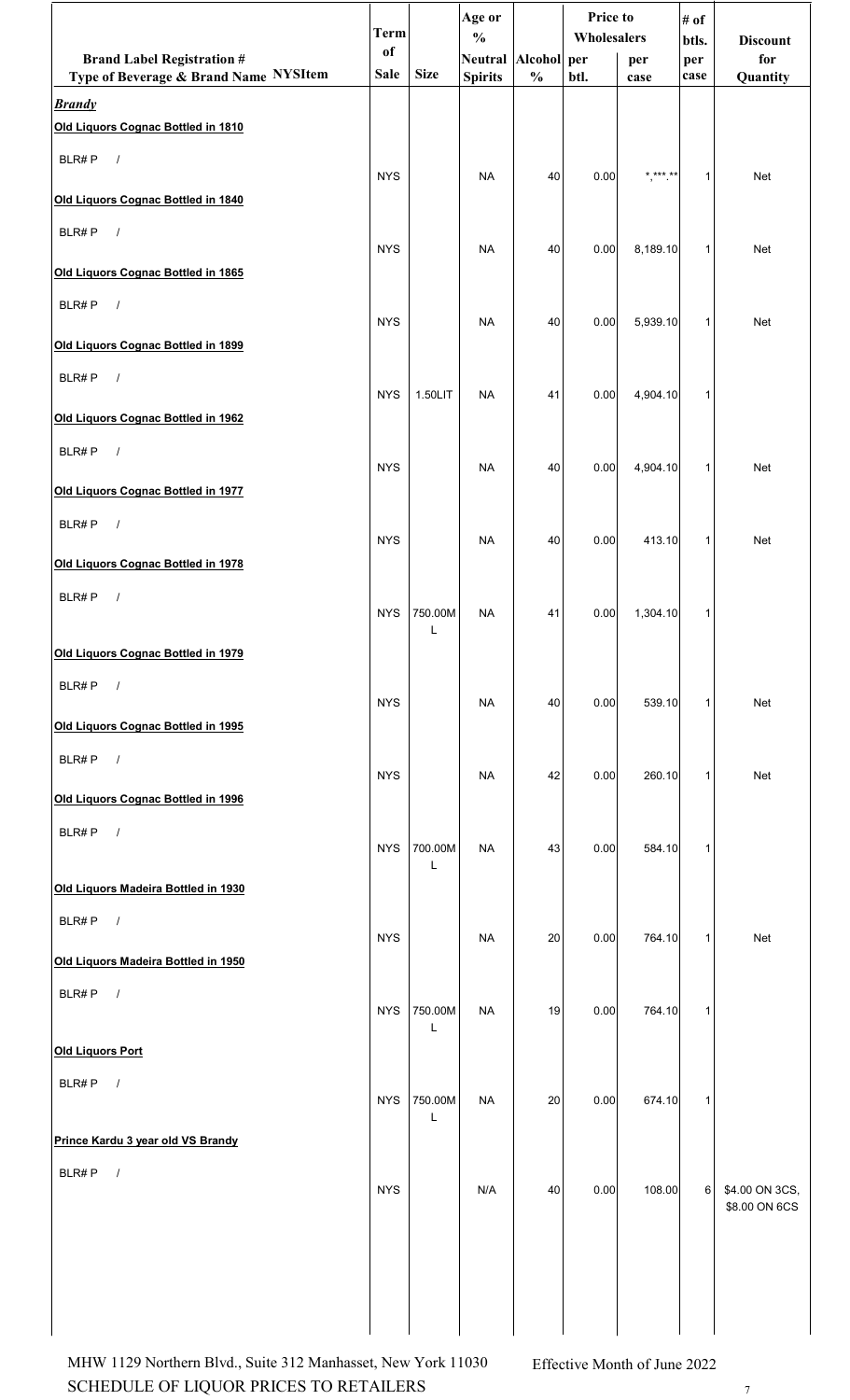|                                                                                  | <b>Term</b>   |             | Age or<br>$\frac{0}{0}$ |               | <b>Price to</b><br>Wholesalers |          | # of<br>btls.  | <b>Discount</b>      |
|----------------------------------------------------------------------------------|---------------|-------------|-------------------------|---------------|--------------------------------|----------|----------------|----------------------|
| <b>Brand Label Registration #</b>                                                | <sub>of</sub> |             | Neutral Alcohol per     |               |                                | per      | per            | for                  |
| Type of Beverage & Brand Name NYSItem                                            | Sale          | <b>Size</b> | <b>Spirits</b>          | $\frac{0}{0}$ | btl.                           | case     | case           | Quantity             |
| <b>Brandy</b><br>Prince Kardu 3 year old VS Brandy Mini                          |               |             |                         |               |                                |          |                |                      |
| BLR#P $/$                                                                        | <b>NYS</b>    |             | N/A                     | 40            | 0.00                           | 160.00   | 64             | <b>Net</b>           |
| Prince Kardu 5 year old VSOP Brandy                                              |               |             |                         |               |                                |          |                |                      |
| BLR#P<br>$\sqrt{ }$                                                              | <b>NYS</b>    |             | N/A                     | 40            | 0.00                           | 120.00   | $6 \mid$       | \$4.00 ON 3CS,       |
|                                                                                  | <b>NYS</b>    |             | N/A                     | 40            | 0.00                           | 224.00   | 64             | \$8.00 ON 6CS<br>Net |
| Rayon Cognac XO                                                                  |               |             |                         |               |                                |          |                |                      |
| <b>BLB#P</b><br>$\sqrt{ }$                                                       | <b>NYS</b>    |             | N/A                     | 40            | 0.00                           | 764.34   | 6              | <b>Net</b>           |
| Romano Levi Grappa Barbaresco                                                    |               |             |                         |               |                                |          |                |                      |
| BLR#P<br>$\sqrt{ }$                                                              | <b>NYS</b>    |             | N/A                     | 42            | 0.00                           | 420.00   | 6              | Net                  |
| Romano Levi Grappa Barolo                                                        |               |             |                         |               |                                |          |                |                      |
| $\sqrt{ }$<br>BLR#P                                                              | <b>NYS</b>    |             | N/A                     | 42            | 0.00                           | 420.00   | 6              | Net                  |
| Romano Levi Grappa Bianca                                                        |               |             |                         |               |                                |          |                |                      |
| $\sqrt{ }$<br>BLR#P                                                              | <b>NYS</b>    |             | N/A                     | 45            | 0.00                           | 420.00   | 6              | Net                  |
| Romano Levi Grappa Moscato d'Asti                                                |               |             |                         |               |                                |          |                |                      |
| BLR#P<br>$\sqrt{ }$                                                              | <b>NYS</b>    |             | N/A                     | 40            | 0.00                           | 420.00   | 6              | Net                  |
| Romano Levi Grappa Paglierina                                                    |               |             |                         |               |                                |          |                |                      |
| BLR#P<br>$\frac{1}{2}$                                                           | <b>NYS</b>    |             | N/A                     | 45            | 0.00                           | 420.00   | 6              | Net                  |
| Romano Levi Grappa Signorina Camille                                             |               |             |                         |               |                                |          |                |                      |
| BLR#P<br>$\sqrt{ }$                                                              | <b>NYS</b>    |             | N/A                     | 40            | 0.00                           | 420.00   | 6              | Net                  |
| Rome de Bellegarde Cognac XO Limited Edition                                     |               |             |                         |               |                                |          |                |                      |
| $\sqrt{ }$<br><b>BLB#P</b><br>PP Oct 11.70, sb 11,700<br>PP Sep 30.57, SB 30,570 | <b>NYS</b>    |             | N/A                     | 40            | 0.00                           | $******$ | 6 <sup>1</sup> | 15.00% ON 5CS        |
| <b>Teryan Brandy Armenian Brandy</b>                                             |               |             |                         |               |                                |          |                |                      |
| BLR#P<br>$\sqrt{ }$                                                              | <b>NYS</b>    |             | N/A                     | 43            | 0.00                           | 96.00    | 6              | \$6.00 ON 3CS        |
| Voyer Cognac Voyer 1st Cru Grande Champagne VS<br>12/700ml                       |               |             |                         |               |                                |          |                |                      |
| BLR#P<br>$\sqrt{ }$                                                              | <b>NYS</b>    |             | N/A                     | 40            | 0.00                           | 260.00   | 12             | Net                  |
| Voyer Cognac Voyer 1st Cru Grande Champagne VSOP<br>12/700ml                     |               |             |                         |               |                                |          |                |                      |
| BLR#P<br>$\sqrt{ }$                                                              | <b>NYS</b>    |             | N/A                     | 40            | 0.00                           | 147.00   | 6              | Net                  |
| Voyer Cognac Voyer 1st Cru Grande Champagne XO<br>6/700ml                        |               |             |                         |               |                                |          |                |                      |
| BLR#P<br>$\sqrt{ }$                                                              | <b>NYS</b>    |             | N/A                     | 40            | 0.00                           | 419.00   | 6              | Net                  |
| <b>Xante Pear Cognac</b>                                                         |               |             |                         |               |                                |          |                |                      |
| BLR#P<br>$\prime$                                                                | <b>NYS</b>    |             | N/A                     | $38\,$        | 0.00                           | 198.00   | 6 <sup>1</sup> | Net                  |
|                                                                                  |               |             |                         |               |                                |          |                |                      |
|                                                                                  |               |             |                         |               |                                |          |                |                      |

SCHEDULE OF LIQUOR PRICES TO RETAILERS  $\qquad \qquad \quad \ \ \ast$ MHW 1129 Northern Blvd., Suite 312 Manhasset, New York 11030 Effective Month of June 2022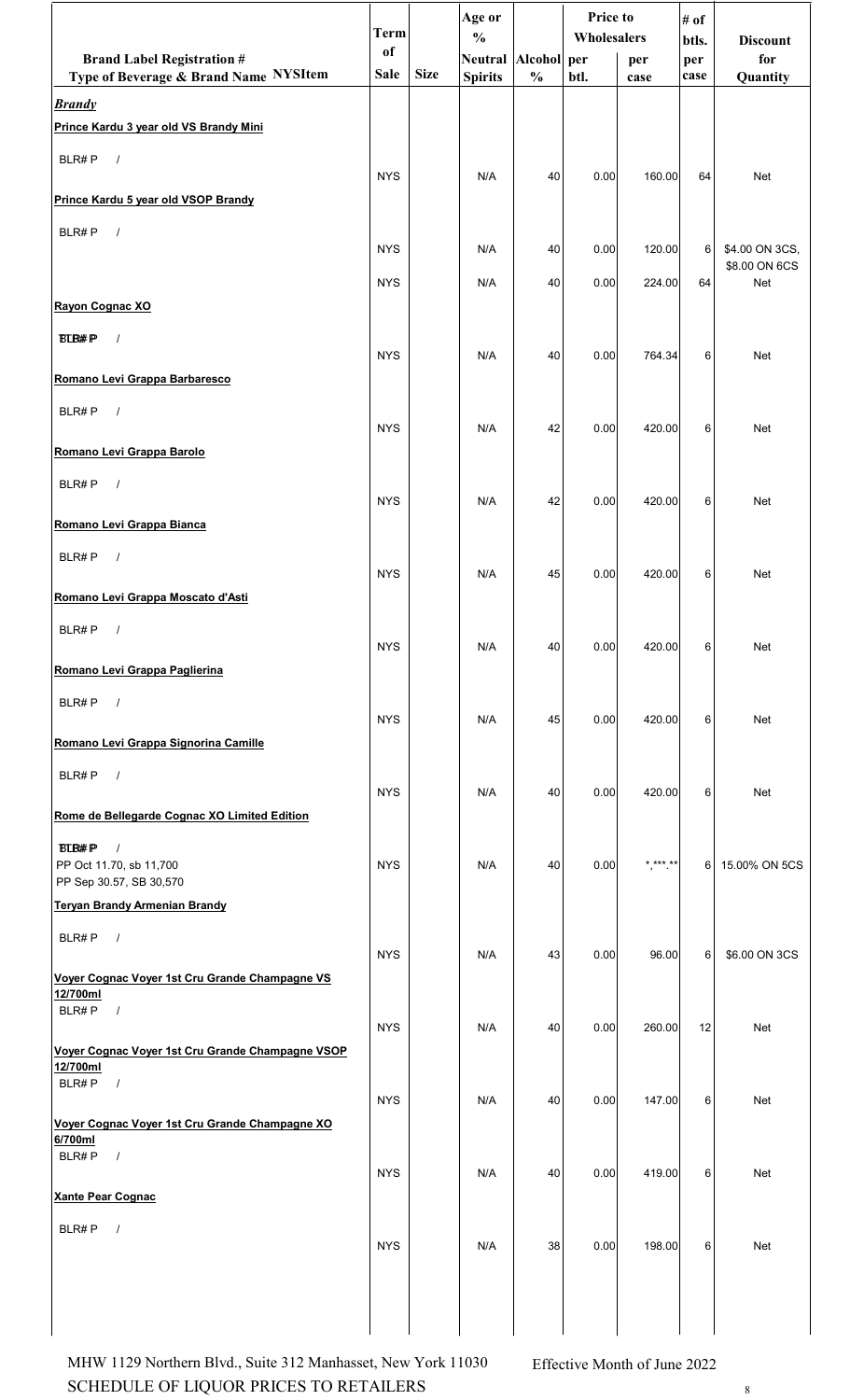|                                                                                                                                                         |                | <b>Term</b><br><sub>of</sub> |                | Age or<br>$\frac{0}{0}$               |               | <b>Price to</b><br>Wholesalers |                  | # of<br>btls.  | <b>Discount</b>                                                          |
|---------------------------------------------------------------------------------------------------------------------------------------------------------|----------------|------------------------------|----------------|---------------------------------------|---------------|--------------------------------|------------------|----------------|--------------------------------------------------------------------------|
| <b>Brand Label Registration #</b><br>Type of Beverage & Brand Name NYSItem                                                                              |                | Sale                         | <b>Size</b>    | Neutral Alcohol per<br><b>Spirits</b> | $\frac{0}{0}$ | btl.                           | per<br>case      | per<br>case    | for<br>Quantity                                                          |
| <b>Cordials &amp; Liqueurs</b>                                                                                                                          |                |                              |                |                                       |               |                                |                  |                |                                                                          |
| Henri Bardouin Pastis Henri Bardouin (HB) Pastis Glass<br>Pack                                                                                          |                |                              |                |                                       |               |                                |                  |                |                                                                          |
| BLR# 5001703/                                                                                                                                           |                | <b>NYS</b>                   |                | N/A                                   | 45            | 0.00                           | 120.00           | 6              | Net                                                                      |
| Henri Bardouin Pastis Liqueur                                                                                                                           |                |                              |                |                                       |               |                                |                  |                |                                                                          |
| BLR# 5001703/<br>12 to 6 pk NYR Sep                                                                                                                     | 35331          | <b>NYS</b>                   | 750ML          | N/A                                   | 45            | 17.49                          | 120.00           | 6              | Net                                                                      |
| <b>Absente Absinthe Refined</b>                                                                                                                         |                |                              |                |                                       |               |                                |                  |                |                                                                          |
| <b>BLB# 8001715/</b>                                                                                                                                    |                | <b>NYS</b><br><b>NYS</b>     | 100ML<br>750ML | N/A<br>N/A                            | 55<br>55      | 0.00<br>0.00                   | 360.00<br>336.00 | 72<br>12       | Net<br>\$12.00 ON 2CS                                                    |
| Absente Van Gogh Gift Box w/ Silver Spoon                                                                                                               |                |                              |                |                                       |               |                                |                  |                |                                                                          |
| BLR# 5001715/<br>[Artist Series Gift Box containes<br>1/750ml Bottle w/silver spoon]                                                                    | 21105          | <b>NYS</b>                   | 750ML          | N/A                                   | 55            | 27.71                          | 336.00           | 12             | \$12.00 ON 2CS                                                           |
| Absente Refined Absente, Absinthe Glass and Spoon Pack                                                                                                  |                |                              |                |                                       |               |                                |                  |                |                                                                          |
| <b>BLB# 9001715/</b><br>Each gift box contains one bottle of<br>Absenthe together with a hand crafted<br>Pontarlier Absinthe glass and silver<br>spoon. |                | <b>NYS</b>                   | 750ML          | N/A                                   | 55            | 0.00                           | 168.00           | 6              | \$12.00 ON 2CS                                                           |
| The Jewel of Russia Vodka Classic, Retro Gift Pack                                                                                                      |                |                              |                |                                       |               |                                |                  |                |                                                                          |
| BLR# 5100548/                                                                                                                                           | <b>JRS203</b>  | <b>NYS</b>                   | 1L             | N/A                                   | 40            | 33.00                          | 168.00           | 6 <sup>1</sup> | \$1.16 ON 12BT,<br>\$1.83 ON 24BT,<br>\$2.68 ON 60BT,<br>\$3.16 ON 120BT |
| <b>Farigoule Thyme Liqueur</b>                                                                                                                          |                |                              |                |                                       |               |                                |                  |                |                                                                          |
| BLR# 5101622/                                                                                                                                           |                |                              |                |                                       |               |                                |                  |                |                                                                          |
| Zirbenz Stone Pine Liqueur of the Alps Liqueur                                                                                                          | 36331          | <b>NYS</b>                   | 375ML          | N/A                                   | 40            | 10.00                          | 144.00           | 12             | Net                                                                      |
|                                                                                                                                                         |                |                              |                |                                       |               |                                |                  |                |                                                                          |
| BLR# 5106245/                                                                                                                                           | HZ2000         | <b>NYS</b>                   | 375ML          | N/A                                   | 35            | 21.00                          | 252.00           | 12             | \$1.00 ON 6BT,                                                           |
|                                                                                                                                                         | HZ2050         | <b>NYS</b>                   | 750ML          | N/A                                   | 35            | 30.00                          | 360.00           | 12             | \$1.50 ON 12BT<br>\$1.00 ON 6BT,                                         |
| <b>Toschi Lemoncello Liqueur</b>                                                                                                                        |                |                              |                |                                       |               |                                |                  |                | \$2.00 ON 12BT                                                           |
| BLR# 5106797/                                                                                                                                           |                |                              |                |                                       |               |                                |                  |                |                                                                          |
| removed from TF, B6                                                                                                                                     | <b>CLM1000</b> | <b>NYS</b>                   | 750ML          | N/A                                   | 32            | 22.56                          | 120.00           | 12             | Net                                                                      |
| Toschi Lemoncello Liqueur Gift Pack with 2 ceramic cups                                                                                                 |                |                              |                |                                       |               |                                |                  |                |                                                                          |
| BLR# 5106797/<br>[Gift Set]                                                                                                                             | <b>CLM1050</b> | <b>NYS</b>                   | 750ML          | N/A                                   | 32            | 22.56                          | 131.40           | 6              | Net                                                                      |
| <b>Toschi Nocello Imitation Liqueur</b>                                                                                                                 |                |                              |                |                                       |               |                                |                  |                |                                                                          |
| BLR# 5106797/                                                                                                                                           | <b>CLM2005</b> | <b>NYS</b>                   | 750ML          | N/A                                   | 24            | 21.90                          | 262.80           | 12             | \$1.00 ON 3BT,<br>\$2.04 ON 6BT,                                         |
|                                                                                                                                                         |                |                              |                |                                       |               |                                |                  |                | \$2.67 ON 12BT,<br>\$4.90 ON 60BT                                        |
| Toschi Nocello Imitation Liqueur Gift Set w/ cup and<br>saucer                                                                                          |                |                              |                |                                       |               |                                |                  |                |                                                                          |
| BLR# 5106797/<br>[Gift Set]                                                                                                                             | <b>CLM3050</b> | <b>NYS</b>                   | 750ML          | N/A                                   | 24            | 21.90                          | 131.40           | $6 \mid$       | \$1.00 ON 3BT,<br>\$2.04 ON 6BT,<br>\$2.67 ON 12BT                       |
|                                                                                                                                                         |                |                              |                |                                       |               |                                |                  |                |                                                                          |

SCHEDULE OF LIQUOR PRICES TO RETAILERS  $\qquad \qquad \, \,$   $\,$   $\,$   $\,$   $\,$ MHW 1129 Northern Blvd., Suite 312 Manhasset, New York 11030 Effective Month of June 2022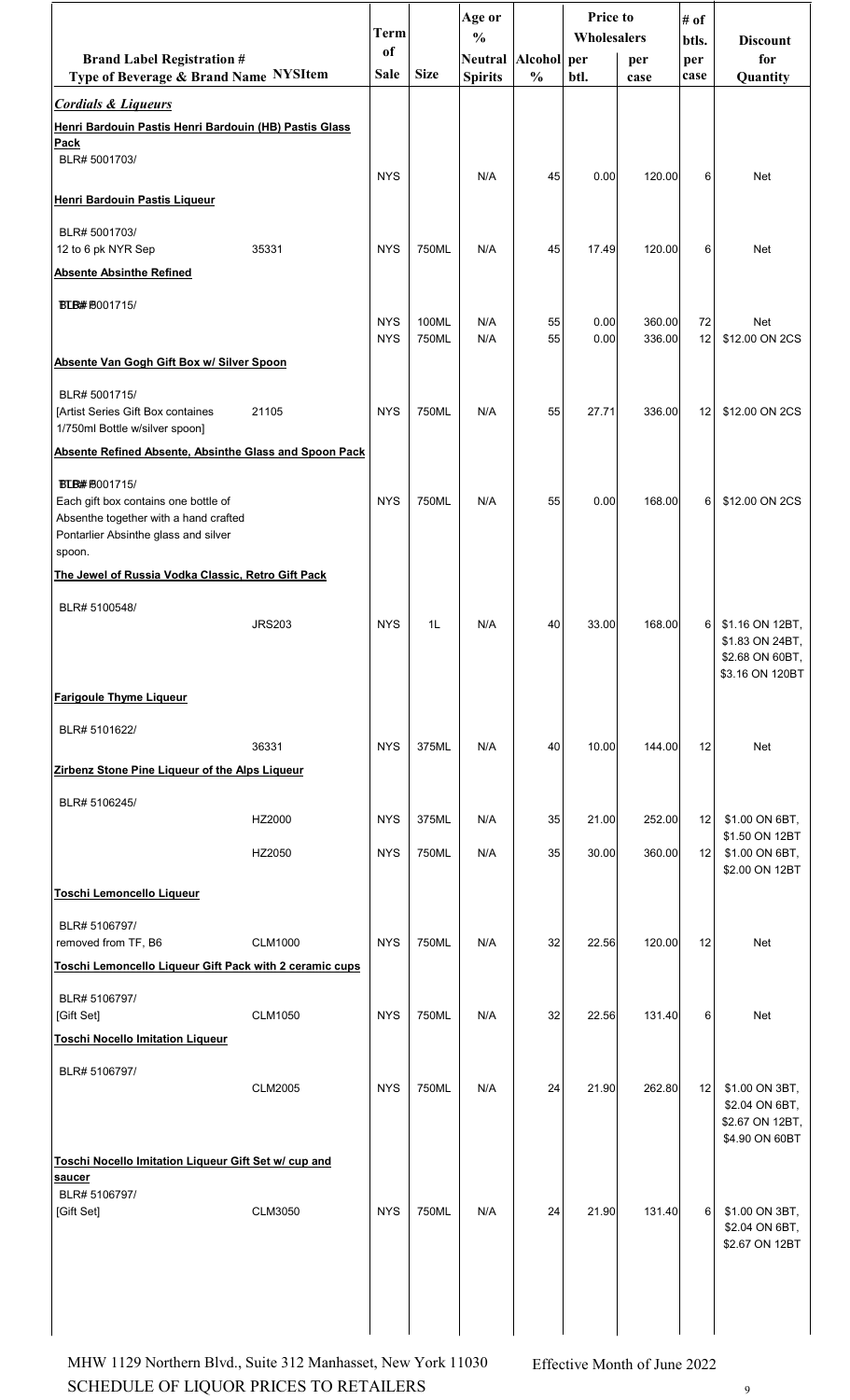|                                                   |                | <b>Term</b> |             | Age or<br>$\frac{0}{0}$ |               | Price to    |        | # of            |                                                                        |
|---------------------------------------------------|----------------|-------------|-------------|-------------------------|---------------|-------------|--------|-----------------|------------------------------------------------------------------------|
| <b>Brand Label Registration #</b>                 |                | of          |             | <b>Neutral</b>          | Alcohol per   | Wholesalers | per    | btls.<br>per    | <b>Discount</b><br>for                                                 |
| Type of Beverage & Brand Name NYSItem             |                | Sale        | <b>Size</b> | <b>Spirits</b>          | $\frac{0}{0}$ | btl.        | case   | case            | Quantity                                                               |
| <b>Cordials &amp; Liqueurs</b>                    |                |             |             |                         |               |             |        |                 |                                                                        |
| <b>Nux Alpina Walnut Liqueur</b>                  |                |             |             |                         |               |             |        |                 |                                                                        |
| BLR# 5107411/                                     | HZ3000         | <b>NYS</b>  | 375ML       | N/A                     | 32            | 23.00       | 276.00 | 12 <sub>1</sub> | \$1.50 ON 6BT,<br>\$3.00 ON 12BT                                       |
|                                                   | HZ3050         | <b>NYS</b>  | 750ML       | N/A                     | 32            | 36.50       | 438.00 | 12              | \$0.50 ON 6BT,<br>\$1.50 ON 12BT                                       |
| Toschi Sambuca (CLM2050WC)                        |                |             |             |                         |               |             |        |                 |                                                                        |
| BLR# 5108068/                                     |                |             |             |                         |               |             |        |                 |                                                                        |
| Rothman & Winter Crème de Violette Violet Liqueur | <b>CLM2050</b> | <b>NYS</b>  | 750ML       | N/A                     | 40            | 8.00        | 96.00  | 12              | Net                                                                    |
| BLR# 5108157/                                     |                |             |             |                         |               |             |        |                 |                                                                        |
|                                                   | HZ7020         | <b>NYS</b>  | 750ML       | N/A                     | 20            | 19.00       | 231.00 | 12              | \$0.50 ON 6BT,<br>\$1.50 ON 12BT,<br>\$2.00 ON 36BT,<br>\$2.75 ON 60BT |
| Rothman & Winter Orchard Apricot Fruit Liqueur    |                |             |             |                         |               |             |        |                 |                                                                        |
| BLR# 5108157/                                     | HZ7000         | <b>NYS</b>  | 750ML       | N/A                     | 24            | 19.00       | 231.00 | 12              | \$0.50 ON 6BT,<br>\$1.25 ON 12BT,<br>\$1.75 ON 36BT                    |
| Rothman & Winter Orchard Cherry Liqueur           |                |             |             |                         |               |             |        |                 |                                                                        |
| BLR# 5108157/                                     | HZ7005         | <b>NYS</b>  | 750ML       | N/A                     | 24            | 19.00       | 231.00 | 12              | \$0.50 ON 6BT,<br>\$1.25 ON 12BT,<br>\$1.75 ON 36BT                    |
| Rothman & Winter Orchard Elderberry Fruit Liqueur |                |             |             |                         |               |             |        |                 |                                                                        |
| BLR# 5108157/                                     |                | <b>NYS</b>  |             | N/A                     | 24            | 0.00        | 231.00 | 12              | \$0.50 ON 6BT,<br>\$1.25 ON 12BT,<br>\$1.75 ON 36BT                    |
| Rothman & Winter Orchard Peach Fruit Liqueur      |                |             |             |                         |               |             |        |                 |                                                                        |
| BLR# 5108157/                                     | HZ7015         | <b>NYS</b>  | 750ML       | N/A                     | 24            | 19.00       | 231.00 | 12              | \$0.50 ON 6BT,<br>\$1.25 ON 12BT,<br>\$1.75 ON 36BT                    |
| Rothman & Winter Orchard Pear Fruit Liqueur       |                |             |             |                         |               |             |        |                 |                                                                        |
| BLR# 5108157/                                     | HZ7010         | <b>NYS</b>  | 750ML       | N/A                     | 24            | 19.00       | 231.00 | 12              | \$0.50 ON 6BT,<br>\$1.25 ON 12BT,<br>\$1.75 ON 36BT                    |
| <b>Blume Marillen Apricot Eau De Vie</b>          |                |             |             |                         |               |             |        |                 |                                                                        |
| BLR# 5108172/                                     | HZ4000         | <b>NYS</b>  | 375ML       | N/A                     | 40            | 21.00       | 252.00 | 12              | \$0.50 ON 6BT,<br>\$1.50 ON 12BT,                                      |
|                                                   | HZ4050         | <b>NYS</b>  | 750ML       | N/A                     | 40            | 33.00       | 396.00 | 12 <sub>1</sub> | \$2.00 ON 36BT<br>\$1.00 ON 6BT,<br>\$2.00 ON 12BT                     |
| Batavia Arrack van Oosten Cane Spirit             |                |             |             |                         |               |             |        |                 |                                                                        |
| BLR# 5108395/                                     |                |             |             |                         |               |             |        |                 |                                                                        |
|                                                   | HZ8000         | <b>NYS</b>  | 750ML       | N/A                     | 50            | 24.50       | 306.00 | 12              | \$1.50 ON 6BT,<br>\$2.50 ON 12BT                                       |
| <b>Combier Creme de Abricot</b>                   |                |             |             |                         |               |             |        |                 |                                                                        |
| BLR# 5109166/                                     |                | <b>NYS</b>  |             | N/A                     | 20            | 0.00        | 98.00  | 50              | Net                                                                    |
|                                                   | CAD7550        | <b>NYS</b>  | 375ML       | N/A                     | 20            | 10.50       | 126.00 | 12              | 4.76% ON 3BT,<br>9.52% ON 12BT                                         |
|                                                   | CAD7500        | <b>NYS</b>  | 750ML       | N/A                     | 20            | 18.00       | 122.23 | 6               | \$1.20 ON 6BT                                                          |

SCHEDULE OF LIQUOR PRICES TO RETAILERS  $_{10}$ MHW 1129 Northern Blvd., Suite 312 Manhasset, New York 11030 Effective Month of June 2022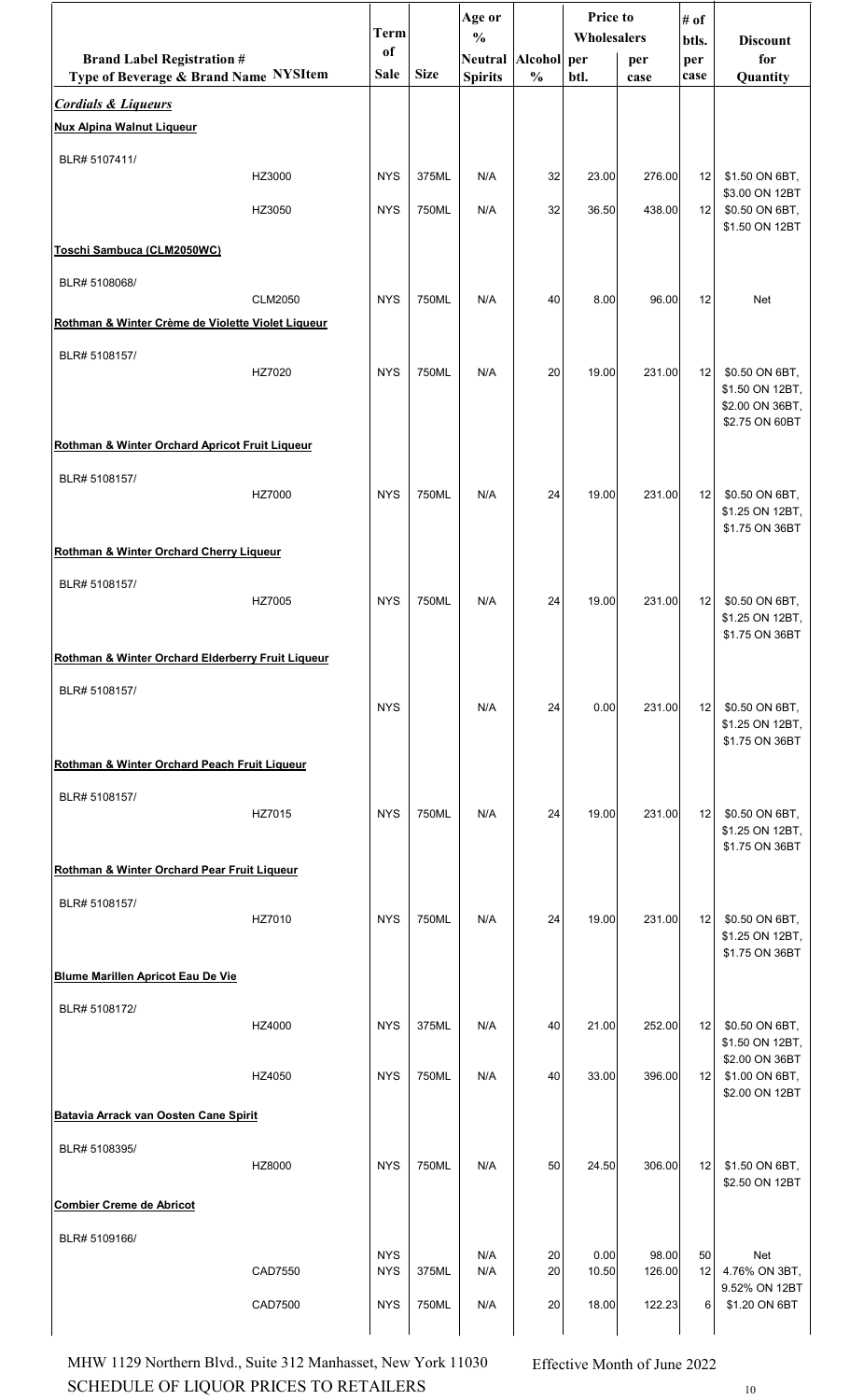|                                       |         |                          |                  | Age or                  |               | Price to      |                 | # of     |                                    |
|---------------------------------------|---------|--------------------------|------------------|-------------------------|---------------|---------------|-----------------|----------|------------------------------------|
|                                       |         | <b>Term</b>              |                  | $\frac{0}{0}$           |               | Wholesalers   |                 | btls.    | <b>Discount</b>                    |
| <b>Brand Label Registration #</b>     |         | of                       |                  | Neutral   Alcohol   per |               |               | per             | per      | for                                |
| Type of Beverage & Brand Name NYSItem |         | Sale                     | <b>Size</b>      | <b>Spirits</b>          | $\frac{0}{0}$ | btl.          | case            | case     | Quantity                           |
| <b>Cordials &amp; Liqueurs</b>        |         |                          |                  |                         |               |               |                 |          |                                    |
| <b>Combier Creme de Cassis</b>        |         |                          |                  |                         |               |               |                 |          |                                    |
| BLR# 5109166/                         |         |                          |                  |                         |               |               |                 |          |                                    |
|                                       | CAD2350 | <b>NYS</b><br><b>NYS</b> | 375ML            | N/A<br>N/A              | 20<br>20      | 0.00<br>10.50 | 98.00<br>140.77 | 50<br>12 | <b>Net</b><br>\$0.63 ON 6BT,       |
|                                       |         |                          |                  |                         |               |               |                 |          | \$1.64 ON 12BT                     |
|                                       | CAD2300 | <b>NYS</b>               | 750ML            | N/A                     | 20            | 18.00         | 122.23          | 6        | \$1.20 ON 6BT                      |
| <b>Combier Creme de Framboise</b>     |         |                          |                  |                         |               |               |                 |          |                                    |
| BLR# 5109166/                         |         |                          |                  |                         |               |               |                 |          |                                    |
|                                       | CAD2675 | <b>NYS</b>               | 375ML            | N/A                     | 20            | 10.50         | 126.00          | 12       | 4.76% ON 3BT,<br>9.52% ON 12BT     |
|                                       | CAD2600 | <b>NYS</b>               | 750ML            | N/A                     | 20            | 18.00         | 122.23          | 6        | \$1.20 ON 6BT                      |
| <b>Combier Creme de Fruits Rouges</b> |         |                          |                  |                         |               |               |                 |          |                                    |
| BLR# 5109166/                         |         |                          |                  |                         |               |               |                 |          |                                    |
|                                       | CAD2250 | <b>NYS</b>               | 375ML            | N/A                     | 20            | 10.50         | 126.00          | 12       | 4.76% ON 3BT,                      |
|                                       | CAD2200 | <b>NYS</b>               | 750ML            | N/A                     | 20            | 18.00         | 122.23          | 6        | 9.52% ON 12BT<br>\$1.20 ON 6BT     |
| <b>Combier Creme de Mure</b>          |         |                          |                  |                         |               |               |                 |          |                                    |
|                                       |         |                          |                  |                         |               |               |                 |          |                                    |
| BLR# 5109166/                         | CAD2450 | <b>NYS</b>               | 375ML            | N/A                     | 20            | 10.50         | 126.00          | 12       | 4.76% ON 3BT,                      |
|                                       |         |                          |                  |                         |               |               |                 |          | 9.52% ON 12BT                      |
| <b>Combier Creme de Pamplemousse</b>  | CAD2400 | <b>NYS</b>               | 750ML            | N/A                     | 20            | 18.00         | 122.23          | 6        | \$1.20 ON 6BT                      |
|                                       |         |                          |                  |                         |               |               |                 |          |                                    |
| BLR# 5109166/                         |         | <b>NYS</b>               |                  | N/A                     | 16            | 0.00          | 98.00           | 50       |                                    |
|                                       | CAD2150 | <b>NYS</b>               | 375ML            | N/A                     | 16            | 10.50         | 140.77          | 12       | Net<br>\$0.63 ON 6BT,              |
|                                       |         | <b>NYS</b>               | 750ML            | N/A                     | 16            | 18.00         |                 | 6        | \$1.64 ON 12BT                     |
| <b>Combier Creme de Peche</b>         | CAD2100 |                          |                  |                         |               |               | 122.23          |          | \$1.20 ON 6BT                      |
|                                       |         |                          |                  |                         |               |               |                 |          |                                    |
| BLR# 5109166/                         | CAD2020 | <b>NYS</b>               |                  | N/A                     | 20            | 4.49          | 230.00          | 184      | Net                                |
|                                       |         | <b>NYS</b>               |                  | N/A                     | 20            | 0.00          | 98.00           | 50       | Net                                |
|                                       | CAD2550 | <b>NYS</b>               |                  | N/A                     | 20            | 10.50         | 140.77          | 12       | \$0.63 ON 6BT,<br>\$1.64 ON 12BT   |
|                                       | CAD2500 | <b>NYS</b>               | 750ML            | N/A                     | 20            | 18.00         | 122.23          | 6        | \$1.20 ON 6BT                      |
| <b>Combier Kummel</b>                 |         |                          |                  |                         |               |               |                 |          |                                    |
| BLR# 5109166/                         |         |                          |                  |                         |               |               |                 |          |                                    |
|                                       | CAD6000 | <b>NYS</b>               | 750ML            | N/A                     | 38            | 29.99         | 183.56          | 6        | \$1.31 ON 3BT                      |
| <b>Combier Le Bleu</b>                |         |                          |                  |                         |               |               |                 |          |                                    |
| BLR# 5109166/                         |         |                          |                  |                         |               |               |                 |          |                                    |
| chg from 12 to 6 pack.                |         | <b>NYS</b>               |                  | N/A                     | 40            | 0.00          | 178.45          | 6        | \$0.47 ON 3BT,                     |
|                                       |         |                          |                  |                         |               |               |                 |          | \$1.48 ON 6BT,<br>\$3.75 ON 12BT,  |
|                                       |         |                          |                  |                         |               |               |                 |          | \$4.75 ON 24BT                     |
| <b>Combier Liqueuer D'Orange</b>      |         |                          |                  |                         |               |               |                 |          |                                    |
| BLR# 5109166/                         |         |                          |                  |                         |               |               |                 |          |                                    |
|                                       |         | <b>NYS</b>               |                  | N/A                     | 40            | 0.00          | 98.00           | 50       | Net                                |
| <b>Combier Liqueuer de Violette</b>   |         |                          |                  |                         |               |               |                 |          |                                    |
| BLR# 5109166/                         |         |                          |                  |                         |               |               |                 |          |                                    |
|                                       |         | <b>NYS</b>               |                  | <b>NV</b>               | 25            | 0.00          | 122.23          | 6        | \$1.20 ON 6BT                      |
| <b>Combier Liqueur D'Orange</b>       |         |                          |                  |                         |               |               |                 |          |                                    |
| BLR# 5109166/                         |         |                          |                  |                         |               |               |                 |          |                                    |
|                                       | CAD1500 | <b>NYS</b>               | 1.0 <sub>L</sub> | N/A                     | 40            | 35.00         | 209.94          | 6        | \$2.00 ON 3BT,<br>\$6.00 ON 6BT,   |
|                                       |         |                          |                  |                         |               |               |                 |          | \$8.00 ON 12BT,                    |
|                                       | CAD1075 | <b>NYS</b>               | 375ML            | N/A                     | 40            | 16.79         | 207.99          | 12       | \$17.99 ON 750BT<br>\$1.18 ON 3BT, |
|                                       |         |                          |                  |                         |               |               |                 |          | \$2.19 ON 6BT,                     |
|                                       |         |                          |                  |                         |               |               |                 |          | \$3.20 ON 12BT                     |

 $\begin{minipage}{.4\linewidth} \textbf{SCHEDULE OF LIQUOR PRICES TO RETAILERS} \end{minipage}$ MHW 1129 Northern Blvd., Suite 312 Manhasset, New York 11030 Effective Month of June 2022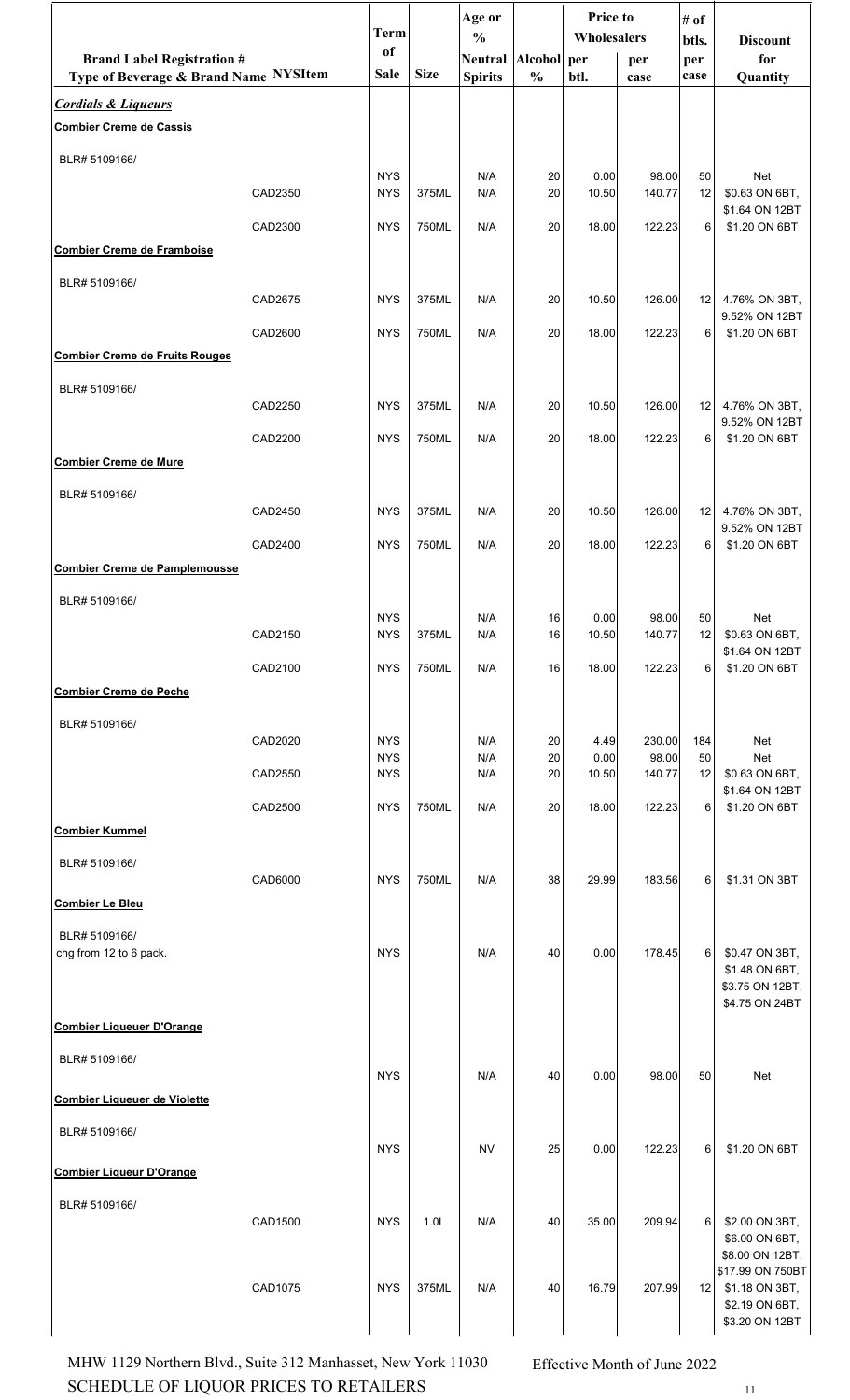|                                                                             |                           |                          |               | Age or         |                | <b>Price to</b> |                  | # of            |                                   |
|-----------------------------------------------------------------------------|---------------------------|--------------------------|---------------|----------------|----------------|-----------------|------------------|-----------------|-----------------------------------|
|                                                                             |                           | Term<br>of               |               | $\frac{0}{0}$  |                | Wholesalers     |                  | btls.           | <b>Discount</b>                   |
| <b>Brand Label Registration #</b>                                           |                           | <b>Sale</b>              | <b>Size</b>   | <b>Neutral</b> | <b>Alcohol</b> | per             | per              | per             | for                               |
| Type of Beverage & Brand Name NYSItem                                       |                           |                          |               | <b>Spirits</b> | $\frac{0}{0}$  | btl.            | case             | case            | Quantity                          |
| <b>Cordials &amp; Liqueurs</b>                                              |                           |                          |               |                |                |                 |                  |                 |                                   |
| <b>Combier Liqueur D'Orange</b>                                             |                           |                          |               |                |                |                 |                  |                 |                                   |
| BLR# 5109166/                                                               |                           |                          |               |                |                |                 |                  |                 |                                   |
|                                                                             | CAD1005 CAD1020           | <b>NYS</b>               | 750ML         | N/A            | 40             | 29.38           | 359.88           | 12              | \$1.00 ON 3BT,<br>\$3.00 ON 6BT,  |
|                                                                             |                           |                          |               |                |                |                 |                  |                 | \$5.00 ON 12BT                    |
| <b>Combier Liqueur de Banane</b>                                            |                           |                          |               |                |                |                 |                  |                 |                                   |
| BLR# 5109166/                                                               |                           |                          |               |                |                |                 |                  |                 |                                   |
|                                                                             |                           | <b>NYS</b>               |               | <b>NV</b>      | 20             | 0.00            | 122.23           | 6               | \$1.20 ON 6BT                     |
| <b>Combier Liqueur de Cacao Blanc</b>                                       |                           |                          |               |                |                |                 |                  |                 |                                   |
| BLR# 5109166/                                                               |                           |                          |               |                |                |                 |                  |                 |                                   |
|                                                                             |                           | <b>NYS</b>               |               | <b>NV</b>      | 25             | 0.00            | 122.23           | 6               | \$1.20 ON 6BT                     |
| Combier Liqueur de Pasteque (watermelon)                                    |                           |                          |               |                |                |                 |                  |                 |                                   |
| BLR# 5109166/                                                               |                           |                          |               |                |                |                 |                  |                 |                                   |
|                                                                             |                           | <b>NYS</b>               |               | N/A            | 20             | 0.00            | 122.23           | 6               | \$1.20 ON 6BT                     |
| <b>Combier Liqueur de Roses</b>                                             |                           |                          |               |                |                |                 |                  |                 |                                   |
| BLR# 5109166/                                                               |                           |                          |               |                |                |                 |                  |                 |                                   |
|                                                                             | CAD6500                   | <b>NYS</b><br><b>NYS</b> | 750ML         | N/A<br>N/A     | 25<br>25       | 0.00<br>25.99   | 98.00<br>165.19  | 50<br>6         | <b>Net</b><br>\$1.28 ON 6BT       |
| <b>Combier Rouge Cherry Liqueur (CAD1600WC)</b>                             |                           |                          |               |                |                |                 |                  |                 |                                   |
|                                                                             |                           |                          |               |                |                |                 |                  |                 |                                   |
| BLR# 5109166/                                                               | CAD1600                   | <b>NYS</b>               | 750ML         | N/A            | 17             | 19.99           | 128.54           | 6               | Net                               |
| <b>ODVI ODVI Armagnac</b>                                                   |                           |                          |               |                |                |                 |                  |                 |                                   |
|                                                                             |                           |                          |               |                |                |                 |                  |                 |                                   |
| BLR# 5109166/                                                               |                           | <b>NYS</b>               |               | N/A            | 42             | 0.00            | 359.88           | 12              | \$1.00 ON 3BT,                    |
|                                                                             |                           |                          |               |                |                |                 |                  |                 | \$3.00 ON 6BT,                    |
|                                                                             |                           |                          |               |                |                |                 |                  |                 | \$4.00 ON 12BT,<br>\$5.00 ON 24BT |
|                                                                             |                           | <b>NYS</b>               |               | N/A            | 42             | 0.00            | 159.00           | 6               | \$1.00 ON 3BT,                    |
| <b>St. Elizabeth Allspice Dram</b>                                          |                           |                          |               |                |                |                 |                  |                 | \$2.50 ON 6BT                     |
|                                                                             |                           |                          |               |                |                |                 |                  |                 |                                   |
| BLR# 5109361/                                                               | HZ3200                    | <b>NYS</b>               | 375ML         | N/A            | 23             | 18.00           | 216.00           | 12              | \$0.75 ON 6BT,                    |
|                                                                             |                           |                          |               |                |                |                 |                  |                 | \$2.00 ON 12BT,                   |
|                                                                             | HZ3250                    | <b>NYS</b>               | 750ML         | N/A            | 23             | 24.00           | 288.00           | 12              | \$3.00 ON 36BT<br>\$0.50 ON 6BT,  |
|                                                                             |                           |                          |               |                |                |                 |                  |                 | \$1.00 ON 12BT,                   |
|                                                                             |                           |                          |               |                |                |                 |                  |                 | \$2.50 ON 36BT                    |
| <b>Grande Absente Grande Absente Glass and Spoon Pack</b>                   |                           |                          |               |                |                |                 |                  |                 |                                   |
| BLR# 5109506/                                                               |                           |                          |               |                |                |                 |                  |                 |                                   |
| Each gift box contains one bottle of<br>Grande Absente together with a hand | 22203                     | <b>NYS</b>               | 750ML         | N/A            | 69             | 0.00            | 270.00           | 6               | \$12.00 ON 2CS                    |
| crafted Pontarlier absinthe Glass and                                       |                           |                          |               |                |                |                 |                  |                 |                                   |
| gold spoon.                                                                 |                           |                          |               |                |                |                 |                  |                 |                                   |
| <b>Grande Absente Original Absinthe</b>                                     |                           |                          |               |                |                |                 |                  |                 |                                   |
| BLR# 5109506/                                                               | 22300                     | <b>NYS</b>               | 100ML         | N/A            | 69             | 5.50            | 396.00           | 72              | Net                               |
| <b>Grande Absente Original Absinthe w/ Spoon</b>                            |                           |                          |               |                |                |                 |                  |                 |                                   |
|                                                                             |                           |                          |               |                |                |                 |                  |                 |                                   |
| BLR# 5109506/                                                               | 22200                     | <b>NYS</b>               | 750ML         | N/A            | 69             | 45.00           | 270.00           | 6               | \$12.00 ON 2CS                    |
| Agwa de Bolivia Coca Herbal Liqueur                                         |                           |                          |               |                |                |                 |                  |                 |                                   |
|                                                                             |                           |                          |               |                |                |                 |                  |                 |                                   |
| BLR# 5109622/                                                               | <b>BAB1020</b>            | <b>NYS</b>               | 1L            | N/A            | 30             | 0.00            | 197.95           | 6               | 5.00% ON 2BT,                     |
|                                                                             |                           |                          |               |                |                |                 |                  |                 | 21.00% ON 6BT                     |
|                                                                             | <b>BAB1000</b><br>BAB1010 | <b>NYS</b><br><b>NYS</b> | 50ML<br>750ML | N/A<br>N/A     | $30\,$<br>30   | 0.00<br>0.00    | 144.00<br>161.40 | 120<br>$6 \mid$ | Net<br>5.00% ON 2BT,              |
|                                                                             |                           |                          |               |                |                |                 |                  |                 | 21.00% ON 6BT                     |
|                                                                             |                           |                          |               |                |                |                 |                  |                 |                                   |

SCHEDULE OF LIQUOR PRICES TO RETAILERS  $12$ MHW 1129 Northern Blvd., Suite 312 Manhasset, New York 11030 Effective Month of June 2022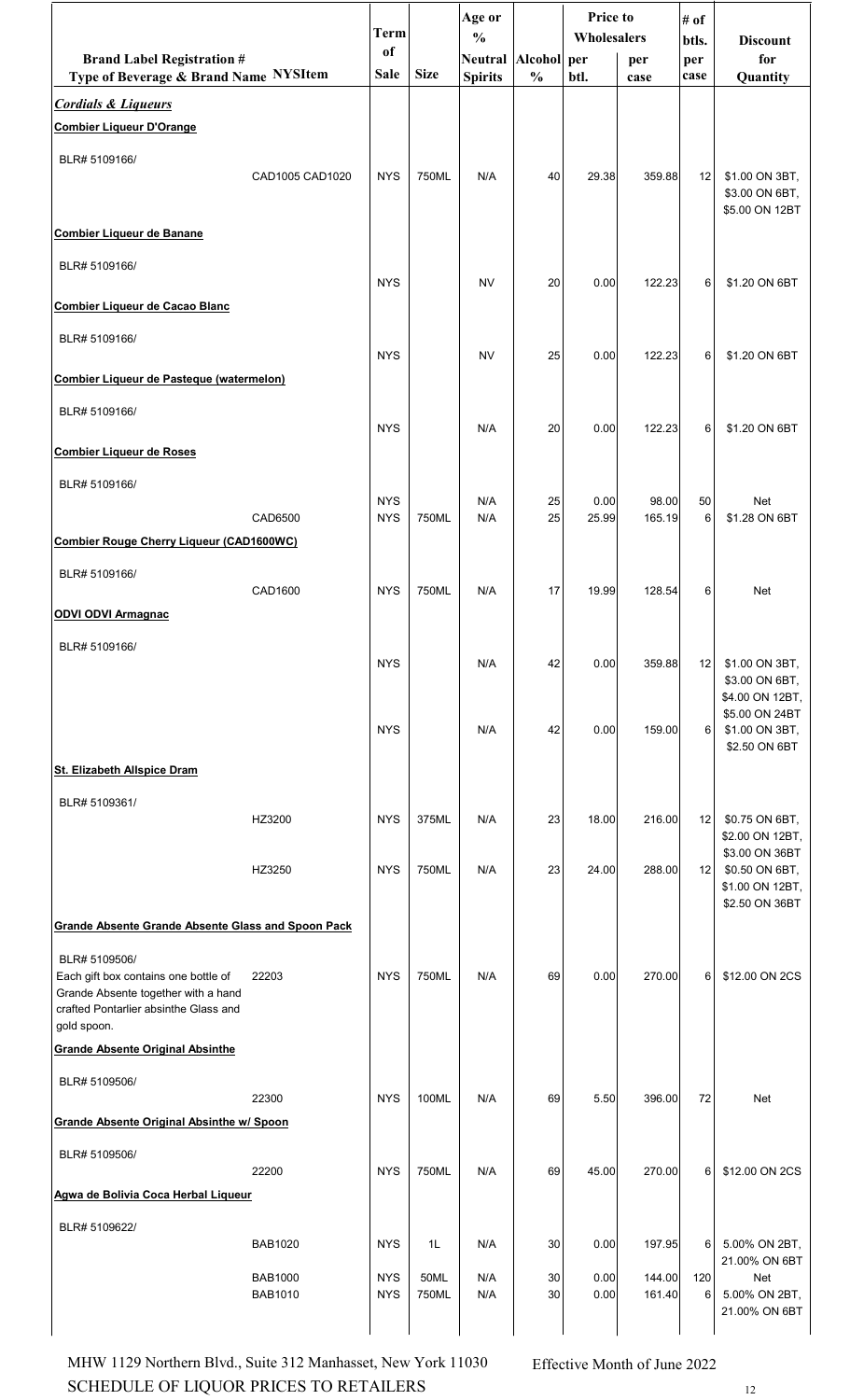|                                                                  |          | <b>Term</b> |                  | Age or<br>$\frac{0}{0}$ |               | <b>Price to</b><br>Wholesalers |        | # of         |                                                            |
|------------------------------------------------------------------|----------|-------------|------------------|-------------------------|---------------|--------------------------------|--------|--------------|------------------------------------------------------------|
| <b>Brand Label Registration #</b>                                |          | of          |                  | Neutral Alcohol per     |               |                                | per    | btls.<br>per | <b>Discount</b><br>for                                     |
| Type of Beverage & Brand Name NYSItem                            |          | <b>Sale</b> | <b>Size</b>      | <b>Spirits</b>          | $\frac{0}{0}$ | btl.                           | case   | case         | Quantity                                                   |
| <b>Cordials &amp; Liqueurs</b><br><b>Velvet Falernum Liqueur</b> |          |             |                  |                         |               |                                |        |              |                                                            |
| BLR# 5109624/                                                    |          |             |                  |                         |               |                                |        |              |                                                            |
|                                                                  | HZ8020   | <b>NYS</b>  | 750ML            | N/A                     | 11            | 15.00                          | 198.00 | 12           | \$1.00 ON 12BT,<br>\$2.50 ON 36BT                          |
| <b>Mata Hari Absinthe</b>                                        |          |             |                  |                         |               |                                |        |              |                                                            |
| BLR# 5110013/<br>client code EP                                  | MHA1000  | <b>NYS</b>  | 750ML            | N/A                     | 60            | 0.00                           | 184.50 | 6            | Net                                                        |
| <b>Belle Paire Pear Liqueur</b>                                  |          |             |                  |                         |               |                                |        |              |                                                            |
| BLR# 5111107/                                                    |          | <b>NYS</b>  | 750ML            | N/A                     | 30            |                                |        |              |                                                            |
| Rhythm Citrus Liqueur w/Caffeine & Taurine                       | 23100    |             |                  |                         |               | 18.33                          | 220.00 | 12           | Net                                                        |
| BLR# 5111690/                                                    |          |             |                  |                         |               |                                |        |              |                                                            |
|                                                                  |          | <b>NYS</b>  | 750ML            | N/A                     | 35            | 0.00                           | 144.00 |              | 12 \$34.00 ON 3CS,<br>\$84.00 ON 10CS,<br>\$108.00 ON 20CS |
| <b>Ordinaire Absinthe Ordinaire</b>                              |          |             |                  |                         |               |                                |        |              |                                                            |
| BLR# 5111774/                                                    |          |             |                  |                         |               |                                |        |              |                                                            |
| Royal Combier Grande Liqueur (CAD1850WC)                         | 24100    | <b>NYS</b>  | 750ML            | N/A                     | 46            | 18.33                          | 228.00 | 12           | Net                                                        |
| BLR# 5112886/                                                    |          |             |                  |                         |               |                                |        |              |                                                            |
|                                                                  | CAD1850  | <b>NYS</b>  | 1.0 <sub>L</sub> | N/A                     | 38            | 35.99                          | 238.64 | 6            | \$2.41 ON 3BT,                                             |
|                                                                  |          |             |                  |                         |               |                                |        |              | \$3.42 ON 6BT.<br>\$4.43 ON 12BT                           |
| <b>Fair Cafe Liqueur</b>                                         |          |             |                  |                         |               |                                |        |              |                                                            |
| BLR# 5113843/<br>change from 12 to 6 pack for Aug nyw FTS3000    |          | <b>NYS</b>  | 375ML            | N/A                     | 22            | 15.28                          | 91.68  | 6            | \$3.68 ON 1CS,<br>\$10.68 ON 3CS                           |
| <b>Fair Goji Berry Liqueur</b>                                   |          |             |                  |                         |               |                                |        |              |                                                            |
| BLR# 5113843/                                                    |          |             |                  |                         |               |                                |        |              |                                                            |
|                                                                  | FTS2000  | <b>NYS</b>  | 375ML            | N/A                     | 22            | 15.28                          | 183.36 | 12           | \$7.36 ON 1CS,<br>\$21.36 ON 2CS                           |
| <b>Averell Damson Gin</b>                                        |          |             |                  |                         |               |                                |        |              |                                                            |
| BLR# 5114441/                                                    |          |             |                  |                         |               |                                |        |              |                                                            |
|                                                                  | HZ1500   | <b>NYS</b>  | 750ML            | N/A                     | 33            | 21.50                          | 282.00 | 12           | \$0.50 ON 6BT,<br>\$0.75 ON 12BT,                          |
|                                                                  |          |             |                  |                         |               |                                |        |              | \$1.50 ON 36BT                                             |
| <b>Molly's Coconut Irish Cream Liqueur</b>                       |          |             |                  |                         |               |                                |        |              |                                                            |
| BLR# 5115756/                                                    | RI1320PH | <b>NYS</b>  | 750ML            | N/A                     | 17            | 0.00                           | 135.89 | 12           | \$5.00 ON 5CS,                                             |
|                                                                  |          |             |                  |                         |               |                                |        |              | \$12.00 ON 10CS,<br>\$20.00 ON 25CS                        |
| <b>Molly's Irish Cream Liqueur</b>                               |          |             |                  |                         |               |                                |        |              |                                                            |
| BLR# 5115756/                                                    |          |             |                  |                         |               |                                |        |              |                                                            |
|                                                                  | RI1305   | <b>NYS</b>  | 1.75L            | N/A                     | 17            | 0.00                           | 140.47 | 6            | \$8.90 ON 5CS,<br>\$13.70 ON 10CS,                         |
|                                                                  | RI1301   | <b>NYS</b>  | 1L               | N/A                     | 17            | 0.00                           | 159.46 | 12           | \$21.70 ON 25CS<br>\$2.57 ON 5CS,                          |
|                                                                  | RI1302   | <b>NYS</b>  | 50ML             | N/A                     | 17            | 0.00                           | 63.86  | 60           | \$3.73 ON 25CS<br>Net                                      |
|                                                                  | RI1300   | <b>NYS</b>  | 750ML            | N/A                     | 17            | 0.00                           | 135.89 | 12           | \$5.00 ON 5CS,<br>\$12.00 ON 10CS,<br>\$20.00 ON 25CS      |
|                                                                  |          |             |                  |                         |               |                                |        |              |                                                            |
|                                                                  |          |             |                  |                         |               |                                |        |              |                                                            |
|                                                                  |          |             |                  |                         |               |                                |        |              |                                                            |
|                                                                  |          |             |                  |                         |               |                                |        |              |                                                            |

SCHEDULE OF LIQUOR PRICES TO RETAILERS  $13$ MHW 1129 Northern Blvd., Suite 312 Manhasset, New York 11030 Effective Month of June 2022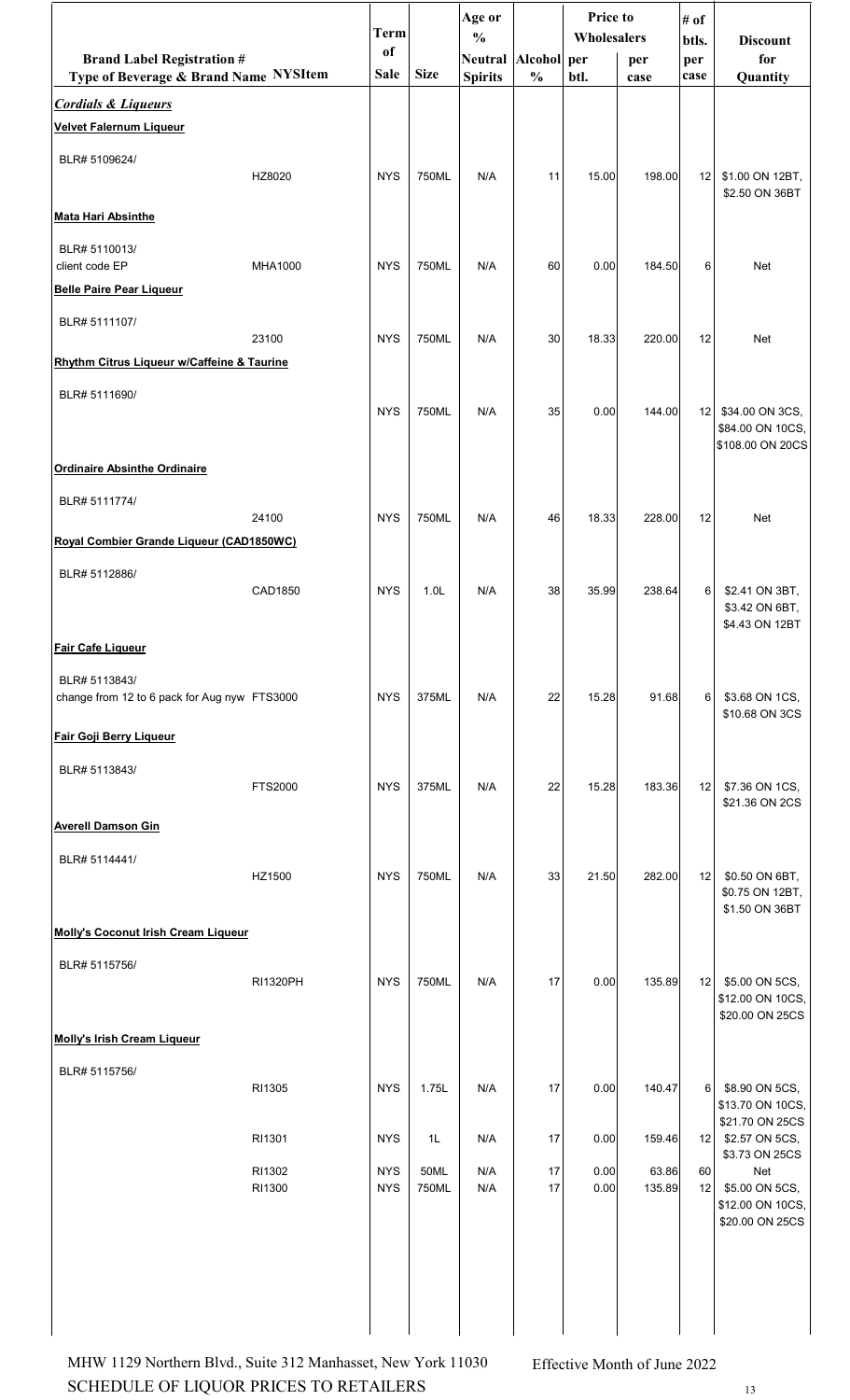|                                                                            |                   |                   |             | Age or                           |                              | Price to    |             | # of        |                                     |
|----------------------------------------------------------------------------|-------------------|-------------------|-------------|----------------------------------|------------------------------|-------------|-------------|-------------|-------------------------------------|
|                                                                            |                   | <b>Term</b>       |             | $\frac{0}{0}$                    |                              | Wholesalers |             | btls.       | <b>Discount</b>                     |
| <b>Brand Label Registration #</b><br>Type of Beverage & Brand Name NYSItem |                   | of<br><b>Sale</b> | <b>Size</b> | <b>Neutral</b><br><b>Spirits</b> | Alcohol per<br>$\frac{0}{0}$ | btl.        | per<br>case | per<br>case | for<br>Quantity                     |
| <b>Cordials &amp; Liqueurs</b>                                             |                   |                   |             |                                  |                              |             |             |             |                                     |
| Molly's Irish Cream Liqueur in Gift Box                                    |                   |                   |             |                                  |                              |             |             |             |                                     |
| BLR# 5115756/                                                              |                   |                   |             |                                  |                              |             |             |             |                                     |
|                                                                            |                   | <b>NYS</b>        |             | N/A                              | 17                           | 0.00        | 135.89      | 12          | \$5.00 ON 5CS,                      |
|                                                                            |                   |                   |             |                                  |                              |             |             |             | \$12.00 ON 10CS,<br>\$20.00 ON 25CS |
| Molly's Irish Cream Pumpkin Spice Liqueur                                  |                   |                   |             |                                  |                              |             |             |             |                                     |
| BLR# 5115756/                                                              |                   |                   |             |                                  |                              |             |             |             |                                     |
|                                                                            | RI1310PH          | <b>NYS</b>        | 750ML       | N/A                              | 17                           | 0.00        | 135.89      | 12          | \$5.00 ON 5CS,<br>\$12.00 ON 10CS,  |
|                                                                            |                   |                   |             |                                  |                              |             |             |             | \$20.00 ON 25CS                     |
| Kronan Swedish Punsch Liqueur                                              |                   |                   |             |                                  |                              |             |             |             |                                     |
| BLR# 5115975/                                                              | HZ8075            | <b>NYS</b>        | 750ML       | N/A                              | 26                           | 23.50       | 282.00      | 12          | \$2.50 ON 6BT,                      |
|                                                                            |                   |                   |             |                                  |                              |             |             |             | \$4.00 ON 12BT,                     |
| <b>Salers Aperitif Liqueur</b>                                             |                   |                   |             |                                  |                              |             |             |             | \$5.00 ON 36BT                      |
|                                                                            |                   |                   |             |                                  |                              |             |             |             |                                     |
| BLR# 5117871/                                                              | HZ3700            | <b>NYS</b>        | 750ML       | N/A                              | 16                           | 17.00       | 216.00      | 12          | \$1.00 ON 6BT,                      |
|                                                                            |                   |                   |             |                                  |                              |             |             |             | \$1.50 ON 12BT,<br>\$2.00 ON 36BT   |
| <b>Remix Starfruit</b>                                                     |                   |                   |             |                                  |                              |             |             |             |                                     |
| BLR# 5118059/                                                              |                   |                   |             |                                  |                              |             |             |             |                                     |
| uz                                                                         |                   | <b>NYS</b>        |             | N/A                              | 14                           | 0.00        | 100.00      | 12          | \$10.00 ON 5CS,                     |
|                                                                            |                   |                   |             |                                  |                              |             |             |             | \$40.00 ON 10CS,<br>\$52.00 ON 20CS |
| Vila Duca Limoncello                                                       |                   |                   |             |                                  |                              |             |             |             |                                     |
| BLR# 5118390/                                                              |                   |                   |             |                                  |                              |             |             |             |                                     |
| <b>Real Russian Vodka</b>                                                  | <b>VIS8000</b>    | <b>NYS</b>        | 750ML       | N/A                              | 25                           | 11.25       | 149.96      | 12          | Net                                 |
|                                                                            |                   |                   |             |                                  |                              |             |             |             |                                     |
| <b>BLB#B120681/</b>                                                        |                   | <b>NYS</b>        | 750ML       | N/A                              | 40                           | 13.50       | 162.00      | 12          | Net                                 |
| Dolin Genepy le Chamois                                                    |                   |                   |             |                                  |                              |             |             |             |                                     |
| BLR# 5121337/                                                              |                   |                   |             |                                  |                              |             |             |             |                                     |
|                                                                            | HZ9575            | <b>NYS</b>        | 750ML       | N/A                              | 45                           | 25.00       | 312.00      | 12          | \$2.00 ON 6BT,<br>\$4.00 ON 12BT,   |
|                                                                            |                   |                   |             |                                  |                              |             |             |             | \$5.00 ON 36BT                      |
| <b>Bols Maraschino Liqueur</b>                                             |                   |                   |             |                                  |                              |             |             |             |                                     |
| BLR# 5121803/                                                              | <b>LBUSA11731</b> | <b>NYS</b>        |             | N/A                              | 24                           | 0.00        | 48.00       | 6           | Net                                 |
| <b>Bols Parfait Armour Liqueur</b>                                         |                   |                   |             |                                  |                              |             |             |             |                                     |
| BLR# 5121803/                                                              |                   |                   |             |                                  |                              |             |             |             |                                     |
|                                                                            | <b>LBUSA11753</b> | <b>NYS</b>        |             | N/A                              | 24                           | 0.00        | 48.00       | 6           | Net                                 |
| <b>Bols Elder Flower</b>                                                   |                   |                   |             |                                  |                              |             |             |             |                                     |
| BLR# 5121804/                                                              |                   |                   |             |                                  |                              |             |             |             |                                     |
| Disaronno Originale Amaretto (Transportation)                              | LBUSA54174003     | <b>NYS</b>        |             | N/A                              | 17                           | 0.00        | 96.00       | 12          | Net                                 |
| <b>BLB#B124136/</b>                                                        |                   |                   |             |                                  |                              |             |             |             |                                     |
|                                                                            |                   | <b>NYS</b>        | 50ML        | N/A                              | 28                           | 0.00        | 96.00       | 120         | Net                                 |
| <b>Hierbas Liqueur</b>                                                     |                   |                   |             |                                  |                              |             |             |             |                                     |
| BLR# 5124228/                                                              |                   |                   |             |                                  |                              |             |             |             |                                     |
|                                                                            | CAM1000           | <b>NYS</b>        | 1L          | N/A                              | 26                           | 32.00       | 192.00      | 6           | \$2.50 ON 6BT,<br>\$4.00 ON 18BT,   |
|                                                                            |                   |                   |             |                                  |                              |             |             |             | \$16.00 ON 24BT                     |
|                                                                            |                   |                   |             |                                  |                              |             |             |             |                                     |
|                                                                            |                   |                   |             |                                  |                              |             |             |             |                                     |

SCHEDULE OF LIQUOR PRICES TO RETAILERS  $14$ MHW 1129 Northern Blvd., Suite 312 Manhasset, New York 11030 Effective Month of June 2022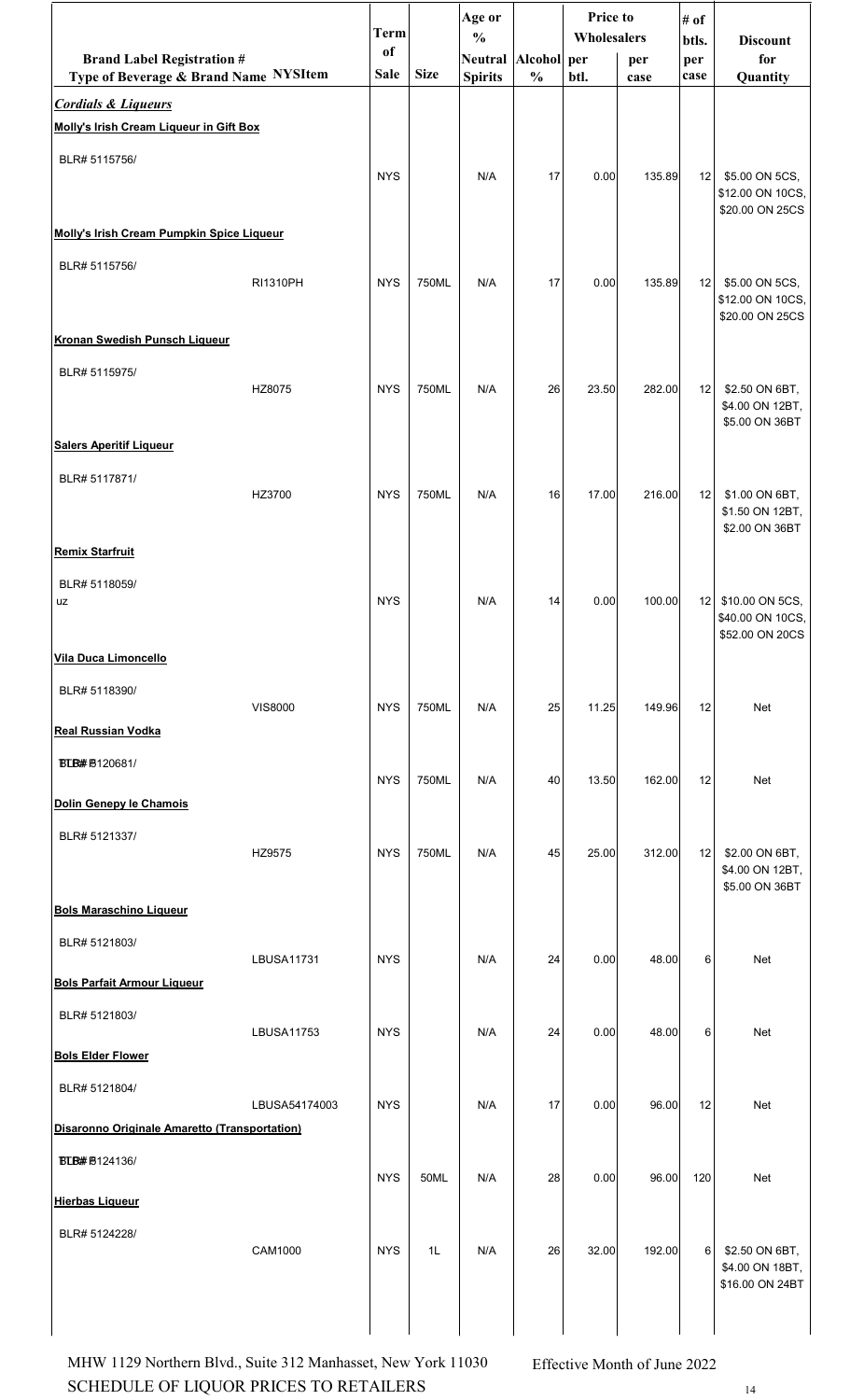|                                                                                                                                             |                    | Term                     |                | Age or<br>$\frac{0}{0}$          |                              | Price to<br>Wholesalers |                  | # of<br>btls. | <b>Discount</b>                                      |
|---------------------------------------------------------------------------------------------------------------------------------------------|--------------------|--------------------------|----------------|----------------------------------|------------------------------|-------------------------|------------------|---------------|------------------------------------------------------|
| <b>Brand Label Registration #</b><br>Type of Beverage & Brand Name NYSItem                                                                  |                    | of<br>Sale               | <b>Size</b>    | <b>Neutral</b><br><b>Spirits</b> | Alcohol per<br>$\frac{0}{0}$ | btl.                    | per<br>case      | per<br>case   | for<br>Quantity                                      |
| <b>Cordials &amp; Liqueurs</b>                                                                                                              |                    |                          |                |                                  |                              |                         |                  |               |                                                      |
| <b>Brennivin 80th Anniversary Aquavit</b>                                                                                                   |                    |                          |                |                                  |                              |                         |                  |               |                                                      |
| BLR# 5124940/                                                                                                                               |                    | <b>NYS</b>               |                | N/A                              | 40                           | 0.00                    | 432.00           | 12            | Net                                                  |
| <b>Brennivin Aquavit</b>                                                                                                                    |                    |                          |                |                                  |                              |                         |                  |               |                                                      |
| BLR# 5124940/                                                                                                                               | <b>BNA1000</b>     | <b>NYS</b>               | 1L             | N/A                              | 40                           | 25.00                   | 192.00           | 6             | \$1.00 ON 3BT,<br>\$2.00 ON 6BT,<br>\$3.00 ON 30BT   |
| <b>Brennivin Special Cask Selection Aquavit</b>                                                                                             |                    |                          |                |                                  |                              |                         |                  |               |                                                      |
| BLR# 5124940/                                                                                                                               |                    | <b>NYS</b>               |                | N/A                              | 40                           | 0.00                    | 408.00           | 12            | Net                                                  |
| <b>Creative Double Shots Creative 15 mini Shotbucket</b>                                                                                    |                    |                          |                |                                  |                              |                         |                  |               |                                                      |
| BLR# 5125426/<br>15x25ml<br><b>CLIENT CODE 3A</b>                                                                                           |                    | <b>NYS</b>               |                | N/A                              | 20                           | 0.00                    | 125.00           | 120           | 9.00% ON 3CS                                         |
| <b>Creative Double Shots Creative 30 Shotbucket</b>                                                                                         |                    |                          |                |                                  |                              |                         |                  |               |                                                      |
| BLR# 5125426/<br>30x25ml<br><b>CLIENT CODE 3A</b>                                                                                           |                    | <b>NYS</b>               |                | N/A                              | 20                           | 0.00                    | 125.00           | 120           | 9.00% ON 3CS                                         |
| Aggazzotti Nocino Riserva 'Notte di San Giovanni' Walnut<br>Liqueur                                                                         |                    |                          |                |                                  |                              |                         |                  |               |                                                      |
| BLR# 5125885/                                                                                                                               | APS9501<br>APS9501 | <b>NYS</b><br><b>NYS</b> | 750ML<br>750ML | N/A<br>N/A                       | 40<br>40                     | 45.00<br>45.20          | 252.00<br>271.19 | 6<br>6        | \$14.00 ON 2CS<br>\$14.00 ON 2CS                     |
| <b>Bear Hug Infusions Rum Mango</b>                                                                                                         |                    |                          |                |                                  |                              |                         |                  |               |                                                      |
| BLR# 5127230/                                                                                                                               | <b>INN11200</b>    | <b>NYS</b>               | 750ML          | N/A                              | 21                           | 15.75                   | 87.00            | 6             | Net                                                  |
| <b>Bear Hug Infusions Rum Wild Berry</b>                                                                                                    |                    |                          |                |                                  |                              |                         |                  |               |                                                      |
| BLR# 5127230/                                                                                                                               | <b>INN11400</b>    | <b>NYS</b>               | 750ML          | N/A                              | 21                           | 15.75                   | 87.00            | 6             | Net                                                  |
| Bear Hug Infusions Vodka Chocolate                                                                                                          |                    |                          |                |                                  |                              |                         |                  |               |                                                      |
| BLR# 5127230/                                                                                                                               | <b>INN11100</b>    | <b>NYS</b>               | 750ML          | N/A                              | 21                           | 15.75                   | 87.00            | 6             | Net                                                  |
| <b>Bear Hug Infusions Vodka Cranberry</b>                                                                                                   |                    |                          |                |                                  |                              |                         |                  |               |                                                      |
| BLR# 5127230/                                                                                                                               | <b>INN11000</b>    | <b>NYS</b>               | 750ML          | N/A                              | 21                           | 15.75                   | 87.00            | 6             | <b>Net</b>                                           |
| Bear Hug Infusions Vodka Espresso                                                                                                           |                    |                          |                |                                  |                              |                         |                  |               |                                                      |
| BLR# 5127230/                                                                                                                               | <b>INN11300</b>    | <b>NYS</b>               | 750ML          | N/A                              | 21                           | 15.75                   | 87.00            | 6             | Net                                                  |
| Dumante Espresso Liqueur                                                                                                                    |                    |                          |                |                                  |                              |                         |                  |               |                                                      |
| BLR# 5130132/<br>client code U7 - chg to Genesis                                                                                            |                    | <b>NYS</b>               |                | N/A                              | 20                           | 0.00                    | 174.00           | 6             | \$21.75 ON 2CS,<br>\$26.10 ON 4CS,<br>\$30.45 ON 6CS |
| Dumante Verdenoce Liqueur<br>BLR# 5130132/                                                                                                  |                    |                          |                |                                  |                              |                         |                  |               |                                                      |
| Faropian no longer EBA - removed<br>BLR number and replaced with<br>Pending. MHW will register. 12.12.14<br>client code U7 - chg to Genesis | <b>BMK2000</b>     | <b>NYS</b>               | 750ML          | N/A                              | 28                           | 33.84                   | 216.00           | 6             | \$27.00 ON 2CS,<br>\$32.40 ON 4CS,<br>\$37.80 ON 6CS |
|                                                                                                                                             |                    |                          |                |                                  |                              |                         |                  |               |                                                      |

SCHEDULE OF LIQUOR PRICES TO RETAILERS 15 MHW 1129 Northern Blvd., Suite 312 Manhasset, New York 11030 Effective Month of June 2022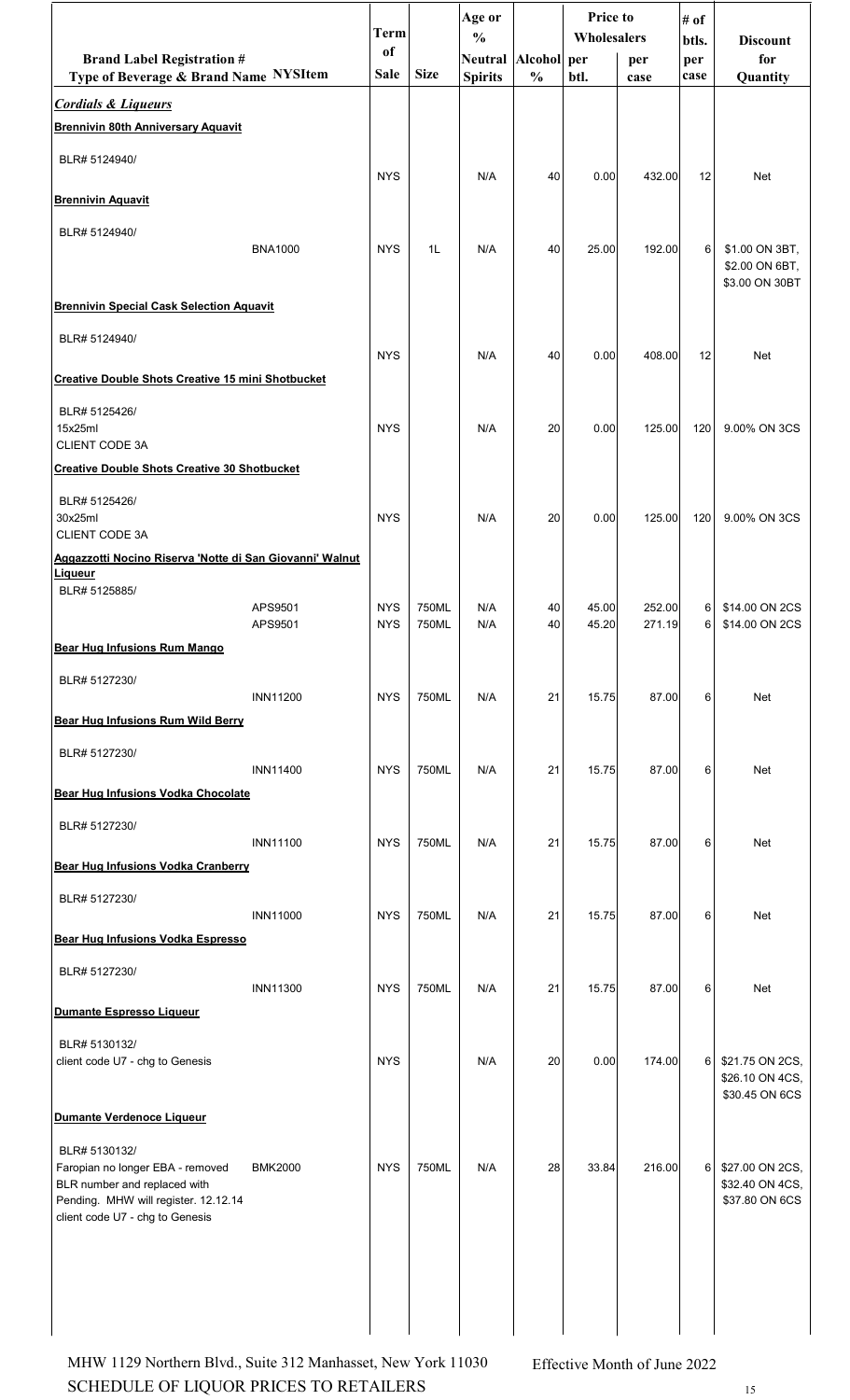|                                                                         | <b>Term</b>              |                | Age or<br>$\frac{0}{0}$ |               | <b>Price to</b><br>Wholesalers |                  | # of                               |                                                     |
|-------------------------------------------------------------------------|--------------------------|----------------|-------------------------|---------------|--------------------------------|------------------|------------------------------------|-----------------------------------------------------|
| <b>Brand Label Registration #</b>                                       | of                       |                | Neutral Alcohol per     |               |                                | per              | btls.<br>per                       | <b>Discount</b><br>for                              |
| Type of Beverage & Brand Name NYSItem<br><b>Cordials &amp; Liqueurs</b> | Sale                     | <b>Size</b>    | <b>Spirits</b>          | $\frac{0}{0}$ | btl.                           | case             | case                               | Quantity                                            |
| <b>Sfumato Rabarbaro Amaro Liqueur</b>                                  |                          |                |                         |               |                                |                  |                                    |                                                     |
| BLR# 5137936/                                                           |                          |                |                         |               |                                |                  |                                    |                                                     |
|                                                                         | <b>NYS</b>               |                | N/A                     | 16            | 0.00                           | 234.00           | 12                                 | \$1.50 ON 6BT,<br>\$2.00 ON 12BT,<br>\$2.50 ON 36BT |
| <b>Aveze Gentiane Fraiche et Sauvage Liqueur</b>                        |                          |                |                         |               |                                |                  |                                    |                                                     |
| BLR# 5138099/<br>replacing 20% with 18%<br>CAD7000                      | <b>NYS</b>               | 1L             | N/A                     | 18            | 21.99                          | 140.71           | 6 <sup>1</sup>                     | \$1.24 ON 3BT,<br>\$2.25 ON 6BT                     |
| <b>Opal Icelandic Liqueur</b>                                           |                          |                |                         |               |                                |                  |                                    |                                                     |
| BLR# 5140277/                                                           | <b>NYS</b>               |                | N/A                     | 40            | 0.00                           | 336.00           | 12                                 | \$36.00 ON 5CS                                      |
| <b>Surly Penguin Cordial Apple Cinnamon</b>                             |                          |                |                         |               |                                |                  |                                    |                                                     |
| BLR# 5142128/                                                           |                          |                |                         |               |                                |                  |                                    |                                                     |
|                                                                         | <b>NYS</b><br><b>NYS</b> | 375ML<br>750ML | <b>NA</b><br><b>NA</b>  | 24<br>24      | 0.00<br>0.00                   | 212.16<br>369.00 | 12 <sub>1</sub><br>12              | \$12.16 ON 1 CS<br>\$39.00 ON 1CS                   |
| <b>Surly Penguin Cordial Apple Ginger</b>                               |                          |                |                         |               |                                |                  |                                    |                                                     |
| BLR# 5142128/                                                           | <b>NYS</b>               | 375ML          | <b>NA</b>               | 24            | 0.00                           | 212.16           | 12                                 | \$12.16 ON 1 CS                                     |
|                                                                         | <b>NYS</b>               | 750ML          | <b>NA</b>               | 24            | 0.00                           | 369.00           | 12                                 | \$39.00 ON 1CS                                      |
| <b>Surly Penguin Cordial Cantaloupe</b>                                 |                          |                |                         |               |                                |                  |                                    |                                                     |
| BLR# 5142128/                                                           | <b>NYS</b>               | 375ML          | <b>NA</b>               | 24            | 0.00                           | 212.16           |                                    | 12 \$12.16 ON 1 CS                                  |
| <b>Surly Penguin Cordial Clementine Cordial</b>                         | <b>NYS</b>               | 750ML          | <b>NA</b>               | 24            | 0.00                           | 369.00           | 12 <sub>1</sub>                    | \$39.00 ON 1CS                                      |
| BLR# 5142128/                                                           |                          |                |                         |               |                                |                  |                                    |                                                     |
| name change from Mandarin Orange                                        | <b>NYS</b>               | 375.00M<br>L   | <b>NA</b>               | 24            | 0.00                           | 212.16           | 12                                 | \$12.16 ON 1 CS                                     |
| name change from mandarin Orange                                        | <b>NYS</b>               | 750.00M<br>L   | <b>NA</b>               | 24            | 0.00                           | 369.00           | 12                                 | \$39.00 ON 1CS                                      |
| <b>Surly Penguin Cordial Ginger</b>                                     |                          |                |                         |               |                                |                  |                                    |                                                     |
| BLR# 5142128/                                                           | <b>NYS</b>               | 375.00M        | <b>NA</b>               | 24            | 0.00                           | 212.16           | 12                                 | \$12.16 ON 1 CS                                     |
|                                                                         | <b>NYS</b>               | L<br>750.00M   | N/A                     | 24            | 0.00                           | 369.00           | 12                                 |                                                     |
|                                                                         |                          | L              |                         |               |                                |                  |                                    | \$39.00 ON 1CS                                      |
| <b>Surly Penguin Cordial Grape</b>                                      |                          |                |                         |               |                                |                  |                                    |                                                     |
| BLR# 5142128/                                                           | <b>NYS</b>               | 375.00M        | <b>NA</b>               | 24            | 0.00                           | 212.16           | 12                                 | \$12.16 ON 1 CS                                     |
|                                                                         | <b>NYS</b>               | L<br>750.00M   | <b>NA</b>               | 24            | 0.00                           | 369.00           | 12                                 | \$39.00 ON 1CS                                      |
| <b>Surly Penguin Cordial Grapefruit</b>                                 |                          | L              |                         |               |                                |                  |                                    |                                                     |
| BLR# 5142128/                                                           |                          |                |                         |               |                                |                  |                                    |                                                     |
|                                                                         | <b>NYS</b><br><b>NYS</b> | 375ML<br>750ML | <b>NA</b><br><b>NA</b>  | 24<br>24      | 0.00<br>0.00                   | 212.16<br>369.00 | 12 <sub>1</sub><br>12 <sub>1</sub> | \$12.16 ON 1 CS<br>\$39.00 ON 1CS                   |
| <b>Surly Penguin Cordial Lemon</b>                                      |                          |                |                         |               |                                |                  |                                    |                                                     |
| BLR# 5142128/                                                           |                          |                |                         |               |                                |                  |                                    |                                                     |
|                                                                         | <b>NYS</b>               | 375.00M<br>L   | <b>NA</b>               | 24            | 0.00                           | 212.16           | 12                                 | \$12.16 ON 1 CS                                     |
|                                                                         | <b>NYS</b>               | 750.00M<br>L   | <b>NA</b>               | 24            | 0.00                           | 369.00           | 12                                 | \$39.00 ON 1CS                                      |
|                                                                         |                          |                |                         |               |                                |                  |                                    |                                                     |
|                                                                         |                          |                |                         |               |                                |                  |                                    |                                                     |
|                                                                         |                          |                |                         |               |                                |                  |                                    |                                                     |
|                                                                         |                          |                |                         |               |                                |                  |                                    |                                                     |

SCHEDULE OF LIQUOR PRICES TO RETAILERS 16 MHW 1129 Northern Blvd., Suite 312 Manhasset, New York 11030 Effective Month of June 2022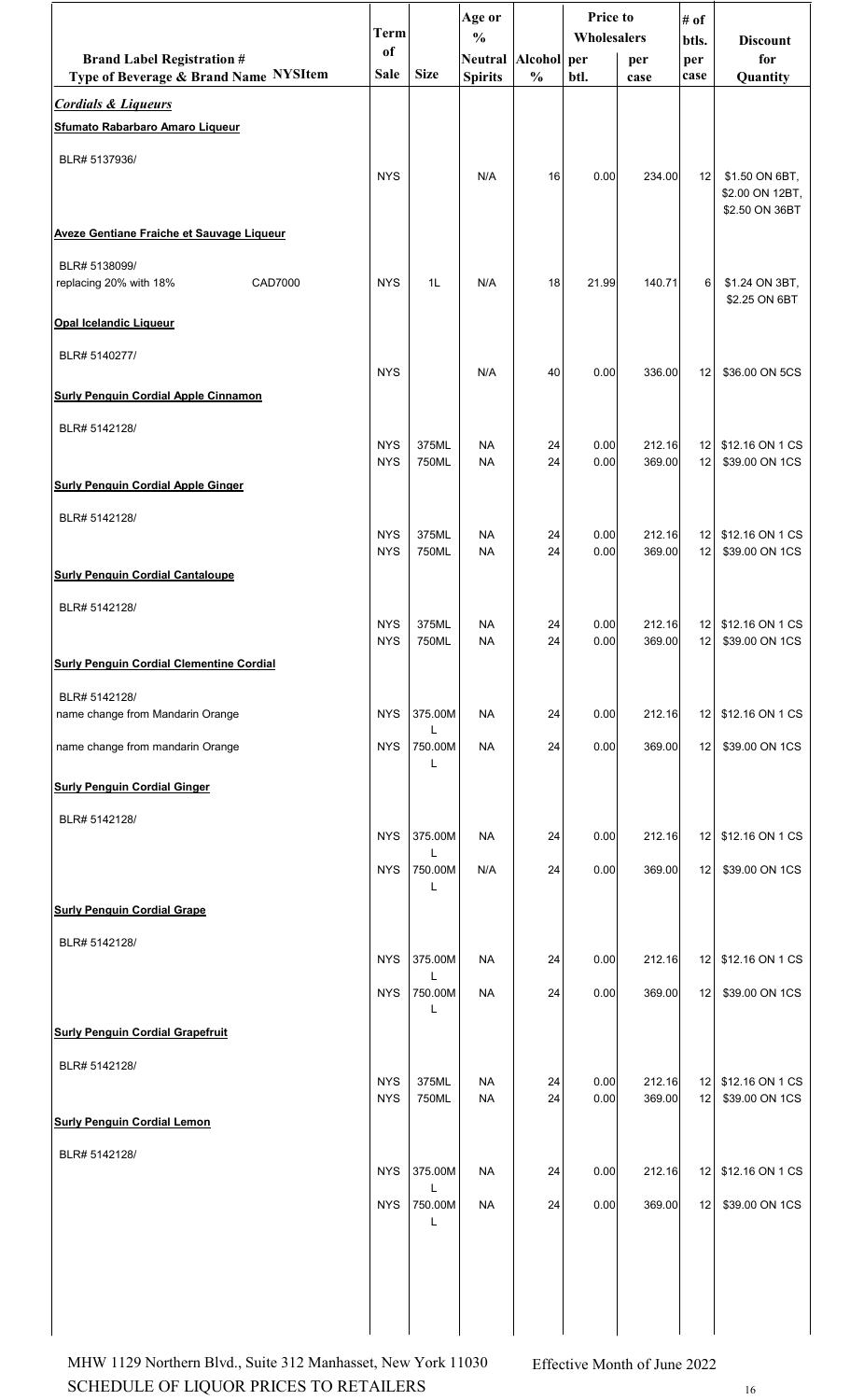|                                                                         | <b>Term</b>   |              | Age or<br>$\frac{0}{0}$ |               | <b>Price to</b><br>Wholesalers |        | # of            | <b>Discount</b>                    |
|-------------------------------------------------------------------------|---------------|--------------|-------------------------|---------------|--------------------------------|--------|-----------------|------------------------------------|
| <b>Brand Label Registration #</b>                                       | <sub>of</sub> |              | Neutral Alcohol per     |               |                                | per    | btls.<br>per    | for                                |
| Type of Beverage & Brand Name NYSItem<br><b>Cordials &amp; Liqueurs</b> | <b>Sale</b>   | <b>Size</b>  | <b>Spirits</b>          | $\frac{0}{0}$ | btl.                           | case   | case            | Quantity                           |
| <b>Surly Penguin Cordial Mint</b>                                       |               |              |                         |               |                                |        |                 |                                    |
| BLR# 5142128/                                                           |               |              |                         |               |                                |        |                 |                                    |
|                                                                         | <b>NYS</b>    | 375.00M<br>L | <b>NA</b>               | 24            | 0.00                           | 212.16 | 12              | \$12.16 ON 1 CS                    |
|                                                                         | <b>NYS</b>    | 750.00M<br>L | <b>NA</b>               | 24            | 0.00                           | 369.00 | 12 <sub>1</sub> | \$39.00 ON 1CS                     |
| <b>Surly Penguin Cordial Peach</b>                                      |               |              |                         |               |                                |        |                 |                                    |
| BLR# 5142128/                                                           | <b>NYS</b>    | 375ML        | <b>NA</b>               | 24            | 0.00                           | 212.16 | 12              | \$12.16 ON 1 CS                    |
|                                                                         | <b>NYS</b>    | 750ML        | <b>NA</b>               | 24            | 0.00                           | 369.00 | 12              | \$39.00 ON 1CS                     |
| <b>Surly Penguin Cordial Pumpkin Spice</b>                              |               |              |                         |               |                                |        |                 |                                    |
| BLR# 5142128/                                                           | <b>NYS</b>    | 375.00M      | <b>NA</b>               | 24            | 0.00                           | 300.00 | 12              | \$18.00 ON 1CS                     |
|                                                                         | <b>NYS</b>    | L<br>750.00M | <b>NA</b>               | 24            | 0.00                           | 480.00 | 12              | \$48.00 ON 1CS                     |
| <b>Surly Penguin Cordial Vanilla Mint</b>                               |               | L            |                         |               |                                |        |                 |                                    |
| BLR# 5142128/                                                           |               |              |                         |               |                                |        |                 |                                    |
|                                                                         | <b>NYS</b>    | 375.00M<br>L | <b>NA</b>               | 24            | 0.00                           | 212.16 | 12 <sub>1</sub> | \$12.16 ON 1 CS                    |
|                                                                         | <b>NYS</b>    | 750.00M<br>L | <b>NA</b>               | 24            | 0.00                           | 369.00 | 12              | \$39.00 ON 1CS                     |
| <b>OTTO Premium bergamotto liqueur</b>                                  |               |              |                         |               |                                |        |                 |                                    |
| BLR# 5160079/<br><b>DSC</b>                                             | <b>NYS</b>    |              | N/A                     | 30            | 0.00                           | 151.80 | 6               | \$0.80 ON 6BT,                     |
|                                                                         |               |              |                         |               |                                |        |                 | \$1.30 ON 12BT,<br>\$1.70 ON 24BT, |
| <b>DSC</b>                                                              | <b>NYS</b>    |              | N/A                     | 30            | 0.00                           | 303.60 | 12 <sub>1</sub> | \$1.85 ON 36BT<br>\$0.80 ON 6BT,   |
|                                                                         |               |              |                         |               |                                |        |                 | \$1.30 ON 12BT,<br>\$1.70 ON 24BT, |
|                                                                         |               |              |                         |               |                                |        |                 | \$1.85 ON 36BT                     |
| Villa Jovis Limoncello                                                  |               |              |                         |               |                                |        |                 |                                    |
| BLR# 5160079/                                                           | <b>NYS</b>    |              | N/A                     | 32            | 0.00                           | 151.80 | 6               | \$0.80 ON 6BT,                     |
|                                                                         |               |              |                         |               |                                |        |                 | \$1.30 ON 12BT,<br>\$1.70 ON 24BT, |
|                                                                         | <b>NYS</b>    |              | N/A                     | 32            | 0.00                           | 303.60 | 12 <sub>1</sub> | \$1.85 ON 36BT<br>\$0.80 ON 6BT,   |
|                                                                         |               |              |                         |               |                                |        |                 | \$1.30 ON 12BT,<br>\$1.70 ON 24BT, |
| <b>Absinthe Ordinaire Reserve</b>                                       |               |              |                         |               |                                |        |                 | \$1.85 ON 36BT                     |
| <b>BLR#P</b><br>$\prime$                                                |               |              |                         |               |                                |        |                 |                                    |
|                                                                         | <b>NYS</b>    |              | N/A                     | 65            | 0.00                           | 150.00 | 6               | Net                                |
| Alpeggio 'Fieno' Hay Liqueur                                            |               |              |                         |               |                                |        |                 |                                    |
| BLR#P<br>$\sqrt{ }$                                                     | <b>NYS</b>    |              | N/A                     | 16            | 0.00                           | 231.00 | 12              | \$1.50 ON 6BT,                     |
|                                                                         |               |              |                         |               |                                |        |                 | \$2.00 ON 12BT,<br>\$2.50 ON 36BT  |
| Amaro Alta Verde Amaro Alta Verde                                       |               |              |                         |               |                                |        |                 |                                    |
| BLR#P<br>$\sqrt{ }$                                                     | <b>NYS</b>    |              | N/A                     | 16            | 0.00                           | 216.00 | 12              | \$1.50 ON 6BT,                     |
|                                                                         |               |              |                         |               |                                |        |                 | \$1.75 ON 12BT,<br>\$2.50 ON 36BT  |
|                                                                         |               |              |                         |               |                                |        |                 |                                    |
|                                                                         |               |              |                         |               |                                |        |                 |                                    |
|                                                                         |               |              |                         |               |                                |        |                 |                                    |
|                                                                         |               |              |                         |               |                                |        |                 |                                    |

SCHEDULE OF LIQUOR PRICES TO RETAILERS  $17$ MHW 1129 Northern Blvd., Suite 312 Manhasset, New York 11030 Effective Month of June 2022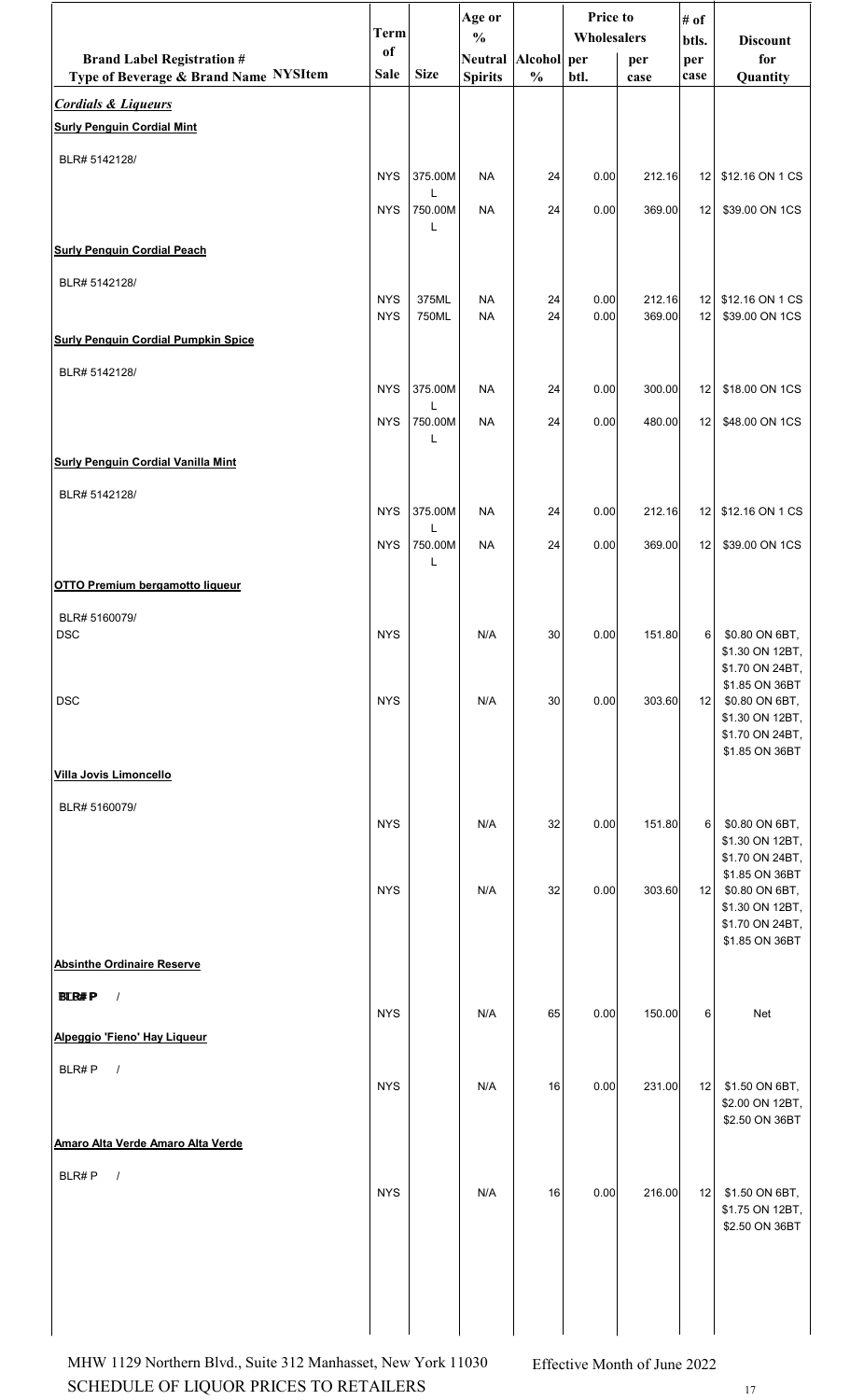|                                                                                           | <b>Term</b>   |             | Age or<br>$\frac{0}{0}$ |               | Price to<br>Wholesalers |        | # of         | <b>Discount</b>                                                                           |
|-------------------------------------------------------------------------------------------|---------------|-------------|-------------------------|---------------|-------------------------|--------|--------------|-------------------------------------------------------------------------------------------|
| <b>Brand Label Registration #</b>                                                         | <sub>of</sub> |             | Neutral Alcohol per     |               |                         | per    | btls.<br>per | for                                                                                       |
| Type of Beverage & Brand Name NYSItem                                                     | <b>Sale</b>   | <b>Size</b> | <b>Spirits</b>          | $\frac{0}{0}$ | btl.                    | case   | case         | Quantity                                                                                  |
| <b>Cordials &amp; Liqueurs</b><br>Autentico Corajillo Espresso Coffee and Citrus Cocktail |               |             |                         |               |                         |        |              |                                                                                           |
| <b>BLB#P</b><br>$\sqrt{ }$                                                                |               |             |                         |               |                         |        |              |                                                                                           |
|                                                                                           | <b>NYS</b>    |             | N/A                     | 24            | 0.00                    | 89.76  | 12           | Net                                                                                       |
| <b>Brezio Bitter</b>                                                                      |               |             |                         |               |                         |        |              |                                                                                           |
| BLR#P<br>$\sqrt{ }$                                                                       | <b>NYS</b>    |             | N/A                     | 25            | 0.00                    | 153.00 | 6            | \$1.50 ON 6BT,                                                                            |
|                                                                                           | <b>NYS</b>    |             | N/A                     | 25            | 0.00                    | 306.00 | 12           | \$2.50 ON 12BT,<br>\$3.20 ON 24BT,<br>\$3.90 ON 36BT,<br>\$4.50 ON 60BT<br>\$1.50 ON 6BT, |
|                                                                                           |               |             |                         |               |                         |        |              | \$2.50 ON 12BT,<br>\$3.20 ON 24BT,<br>\$3.90 ON 36BT,<br>\$4.50 ON 60BT                   |
| <b>Bull Run Distillery Regnig Dag Aquavit</b>                                             |               |             |                         |               |                         |        |              |                                                                                           |
| BLR#P<br>$\sqrt{ }$                                                                       | <b>NYS</b>    |             | N/A                     | 40            | 0.00                    | 336.00 | 12           | Net                                                                                       |
| Citrange AMARO Limone dell ' ETNA                                                         |               |             |                         |               |                         |        |              |                                                                                           |
| BLR#P<br>$\sqrt{ }$                                                                       | <b>NYS</b>    |             | N/A                     | 30            | 0.00                    | 220.00 | 6            | \$6.00 ON 3BT                                                                             |
| Citrange AMARO Mandarino dell ' ETNA                                                      |               |             |                         |               |                         |        |              |                                                                                           |
| BLR#P<br>$\prime$                                                                         | <b>NYS</b>    |             | N/A                     | 30            | 0.00                    | 220.00 | 6            | \$6.00 ON 3BT                                                                             |
| <b>Cocalero Clasico</b>                                                                   |               |             |                         |               |                         |        |              |                                                                                           |
| BLR#P<br>$\sqrt{ }$                                                                       | <b>NYS</b>    |             | N/A                     | 29            | 0.00                    | 132.00 | 6            | \$12.00 ON 1CS,<br>\$30.00 ON 3CS                                                         |
| <b>Cocalero Negro</b>                                                                     |               |             |                         |               |                         |        |              |                                                                                           |
| BLR#P<br>$\sqrt{ }$                                                                       | <b>NYS</b>    |             | N/A                     | 29            | 0.00                    | 132.00 | 6            | \$12.00 ON 1CS,<br>\$30.00 ON 3CS                                                         |
| Combier Liqueur de Fleur de Sureau (Elderflower)                                          |               |             |                         |               |                         |        |              |                                                                                           |
| BLR#P<br>$\sqrt{ }$                                                                       | <b>NYS</b>    |             | N/A                     | 20            | 0.00                    | 122.23 | 6            | \$1.20 ON 6BT                                                                             |
| Deloce Espresso Martini (Vodka)                                                           |               |             |                         |               |                         |        |              |                                                                                           |
| BLR#P<br>$\sqrt{ }$<br>Moozo                                                              | <b>NYS</b>    |             | N/A                     | 11            | 0.00                    | 85.57  | 24           | Net                                                                                       |
| Deloce Lemonade Iced Tea                                                                  |               |             |                         |               |                         |        |              |                                                                                           |
| BLR#P<br>$\sqrt{ }$                                                                       | <b>NYS</b>    |             | N/A                     | 11            | 0.00                    | 59.86  | 24           | <b>Net</b>                                                                                |
| <b>Holla Coconut Lime Vodka</b>                                                           |               |             |                         |               |                         |        |              |                                                                                           |
| $\sqrt{ }$<br><b>BLB#P</b>                                                                | <b>NYS</b>    |             | N/A                     | 13            | 0.00                    | 130.84 | 6            | <b>Net</b>                                                                                |
| <b>Holla Coconut Papaya Vodka</b>                                                         |               |             |                         |               |                         |        |              |                                                                                           |
| BLR#P<br>$\sqrt{ }$                                                                       | <b>NYS</b>    |             | N/A                     | 13            | 0.00                    | 130.84 | 6            | Net                                                                                       |
| Holla Coconut Watermelon Vodka                                                            |               |             |                         |               |                         |        |              |                                                                                           |
| BLR#P<br>$\sqrt{ }$                                                                       | <b>NYS</b>    |             | N/A                     | 13            | 0.00                    | 130.84 | 6            | Net                                                                                       |
|                                                                                           |               |             |                         |               |                         |        |              |                                                                                           |
|                                                                                           |               |             |                         |               |                         |        |              |                                                                                           |

SCHEDULE OF LIQUOR PRICES TO RETAILERS  $18$ MHW 1129 Northern Blvd., Suite 312 Manhasset, New York 11030 Effective Month of June 2022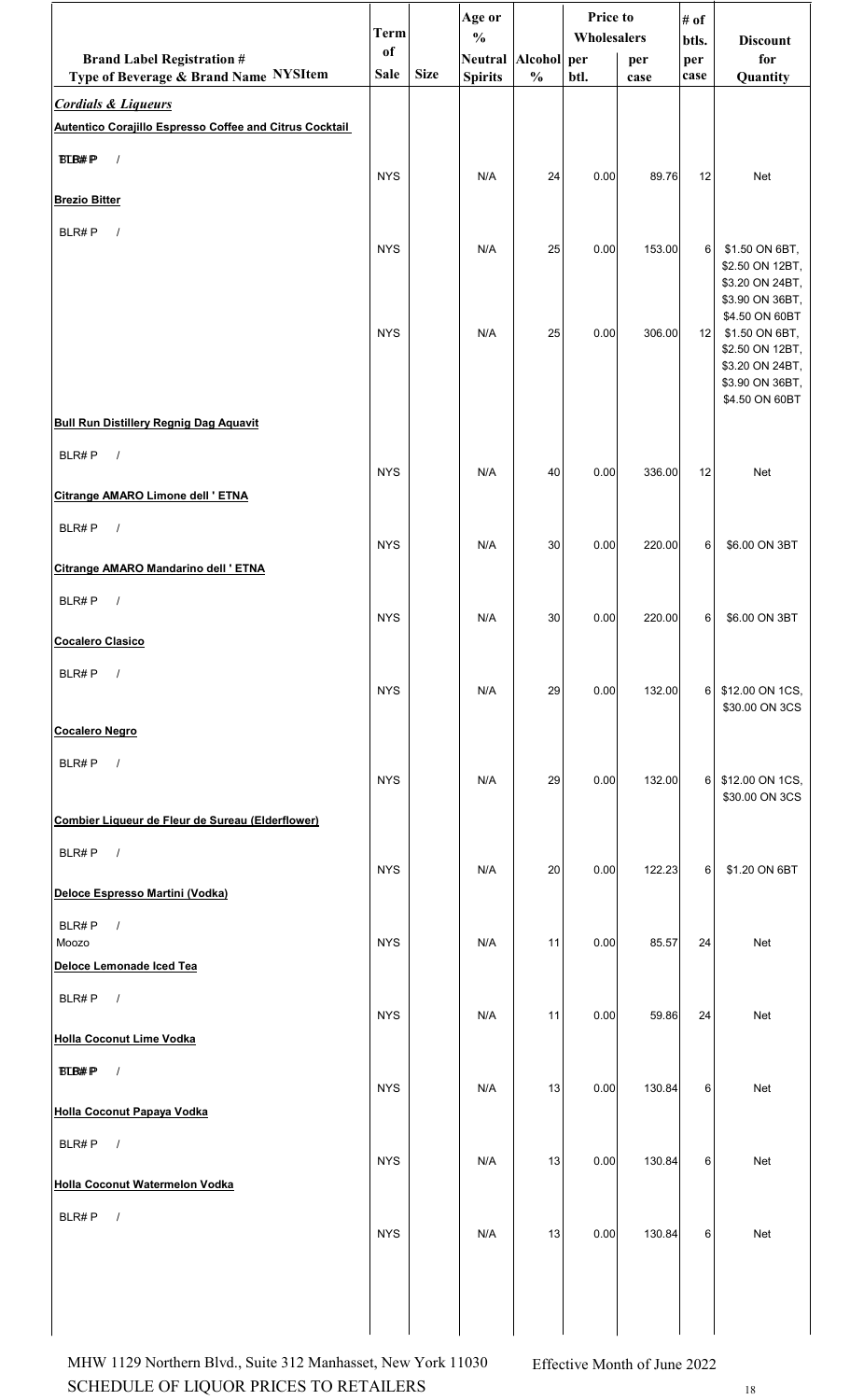|                                                   | <b>Term</b>              |             | Age or                               |               | Price to<br>Wholesalers |                  | # of         |                                  |
|---------------------------------------------------|--------------------------|-------------|--------------------------------------|---------------|-------------------------|------------------|--------------|----------------------------------|
| <b>Brand Label Registration #</b>                 | of                       |             | $\frac{0}{0}$<br>Neutral Alcohol per |               |                         | per              | btls.<br>per | <b>Discount</b><br>for           |
| Type of Beverage & Brand Name NYSItem             | Sale                     | <b>Size</b> | <b>Spirits</b>                       | $\frac{0}{0}$ | btl.                    | case             | case         | Quantity                         |
| <b>Cordials &amp; Liqueurs</b>                    |                          |             |                                      |               |                         |                  |              |                                  |
| <b>JUNE Royal Pear and Cardamon</b>               |                          |             |                                      |               |                         |                  |              |                                  |
| BLR#P<br>$\sqrt{ }$                               |                          |             |                                      |               |                         |                  |              |                                  |
| <b>JUNE Wild Peach and Summer Fruits</b>          | <b>NYS</b>               |             | N/A                                  | 30            | 0.00                    | 120.00           | 6            | Net                              |
|                                                   |                          |             |                                      |               |                         |                  |              |                                  |
| BLR#P<br>$\sqrt{ }$                               | <b>NYS</b>               |             | N/A                                  | 30            | 0.00                    | 120.00           | 6            | Net                              |
| Jeppson's Malort                                  |                          |             |                                      |               |                         |                  |              |                                  |
| BLR#P<br>$\sqrt{ }$                               |                          |             |                                      |               |                         |                  |              |                                  |
| Jeppson's Malort (20/6X50ML)                      | <b>NYS</b>               |             | N/A                                  | 35            | 0.00                    | 216.00           | 12           | Net                              |
|                                                   |                          |             |                                      |               |                         |                  |              |                                  |
| BLR#P<br>$\frac{1}{2}$                            | <b>NYS</b>               |             | N/A                                  | 35            | 0.00                    | 180.00           | 120          | Net                              |
| Jeppson's Malort Flask                            |                          |             |                                      |               |                         |                  |              |                                  |
| BLR#P<br>$\sqrt{ }$                               |                          |             |                                      |               |                         |                  |              |                                  |
|                                                   | <b>NYS</b>               |             | N/A                                  | 35            | 0.00                    | 144.00           | 12           | Net                              |
| Jeppson's Malort Holiday VAP                      |                          |             |                                      |               |                         |                  |              |                                  |
| BLR#P<br>$\sqrt{ }$                               | <b>NYS</b>               |             | N/A                                  | 35            | 0.00                    | 114.00           | 6            | Net                              |
| Monluc Monluc 'Pousse Rapiere' Armagnac L 'Orange |                          |             |                                      |               |                         |                  |              |                                  |
| BLR#P<br>$\prime$                                 |                          |             |                                      |               |                         |                  |              |                                  |
|                                                   | <b>NYS</b>               |             | N/A                                  | 13            | 0.00                    | 153.60           | 6            | 16.64% ON 2BT,<br>19.53% ON 6BT, |
|                                                   |                          |             |                                      |               |                         |                  |              | 26.88% ON 12BT                   |
| <b>Mount Rigi Flavor of the Alps</b>              |                          |             |                                      |               |                         |                  |              |                                  |
| BLR#P<br>$\sqrt{ }$                               |                          |             |                                      |               |                         |                  |              |                                  |
| <b>Pallini Limoncello</b>                         | <b>NYS</b>               |             | N/A                                  | 20            | 0.00                    | 135.15           | 6            | Net                              |
|                                                   |                          |             |                                      |               |                         |                  |              |                                  |
| BLR#P<br>$\sqrt{ }$<br>LBUSA701226100             | <b>NYS</b>               |             | N/A                                  | 30            | 0.00                    | 92.10            | 6            | Net                              |
| LBUSA701226037<br>LBUSA701226005                  | <b>NYS</b><br><b>NYS</b> |             | N/A<br>N/A                           | 30<br>30      | 0.00<br>0.00            | 101.25<br>119.27 | 12<br>120    | Net<br>Net                       |
| LBUSA701220675                                    | <b>NYS</b>               |             | N/A                                  | 30            | 0.00                    | 89.57            | 6            | Net                              |
| Pallini Peachcello                                |                          |             |                                      |               |                         |                  |              |                                  |
| BLR#P<br>$\sqrt{ }$                               |                          |             |                                      |               |                         |                  |              |                                  |
| LBUSA711226075<br>Pallini Raspicello              | <b>NYS</b>               |             | N/A                                  | 30            | 0.00                    | 89.57            | 6            | Net                              |
| BLR#P<br>$\sqrt{ }$                               |                          |             |                                      |               |                         |                  |              |                                  |
| LBUSA81126075                                     | <b>NYS</b>               |             | N/A                                  | 30            | 0.00                    | 89.57            | 6            | Net                              |
| Passoa The Passion Drink Liqueur                  |                          |             |                                      |               |                         |                  |              |                                  |
| BLR#P<br>$\sqrt{ }$                               |                          |             |                                      |               |                         |                  |              |                                  |
| <b>REAL ZEPEDA ESSENTIALS 100% AGAVE TEQUILA</b>  | <b>NYS</b>               |             | N/A                                  | 20            | 0.00                    | 138.00           | 140          | Net                              |
| <b>BLB#P</b>                                      |                          |             |                                      |               |                         |                  |              |                                  |
| $\sqrt{2}$                                        | <b>NYS</b>               |             | N/A                                  | 40            | 0.00                    | 285.00           | 12           | 5.00% ON 2CS                     |
| <u>REAL ZEPEDA ESSENTIALS GOLD</u>                |                          |             |                                      |               |                         |                  |              |                                  |
| BLR#P<br>$\sqrt{ }$                               |                          |             |                                      |               |                         |                  |              |                                  |
|                                                   | <b>NYS</b>               |             | N/A                                  | 40            | 0.00                    | 164.00           | 12           | 5.00% ON 2CS,<br>10.00% ON 5CS   |
|                                                   |                          |             |                                      |               |                         |                  |              |                                  |
|                                                   |                          |             |                                      |               |                         |                  |              |                                  |
|                                                   |                          |             |                                      |               |                         |                  |              |                                  |
|                                                   |                          |             |                                      |               |                         |                  |              |                                  |

SCHEDULE OF LIQUOR PRICES TO RETAILERS 19 MHW 1129 Northern Blvd., Suite 312 Manhasset, New York 11030 Effective Month of June 2022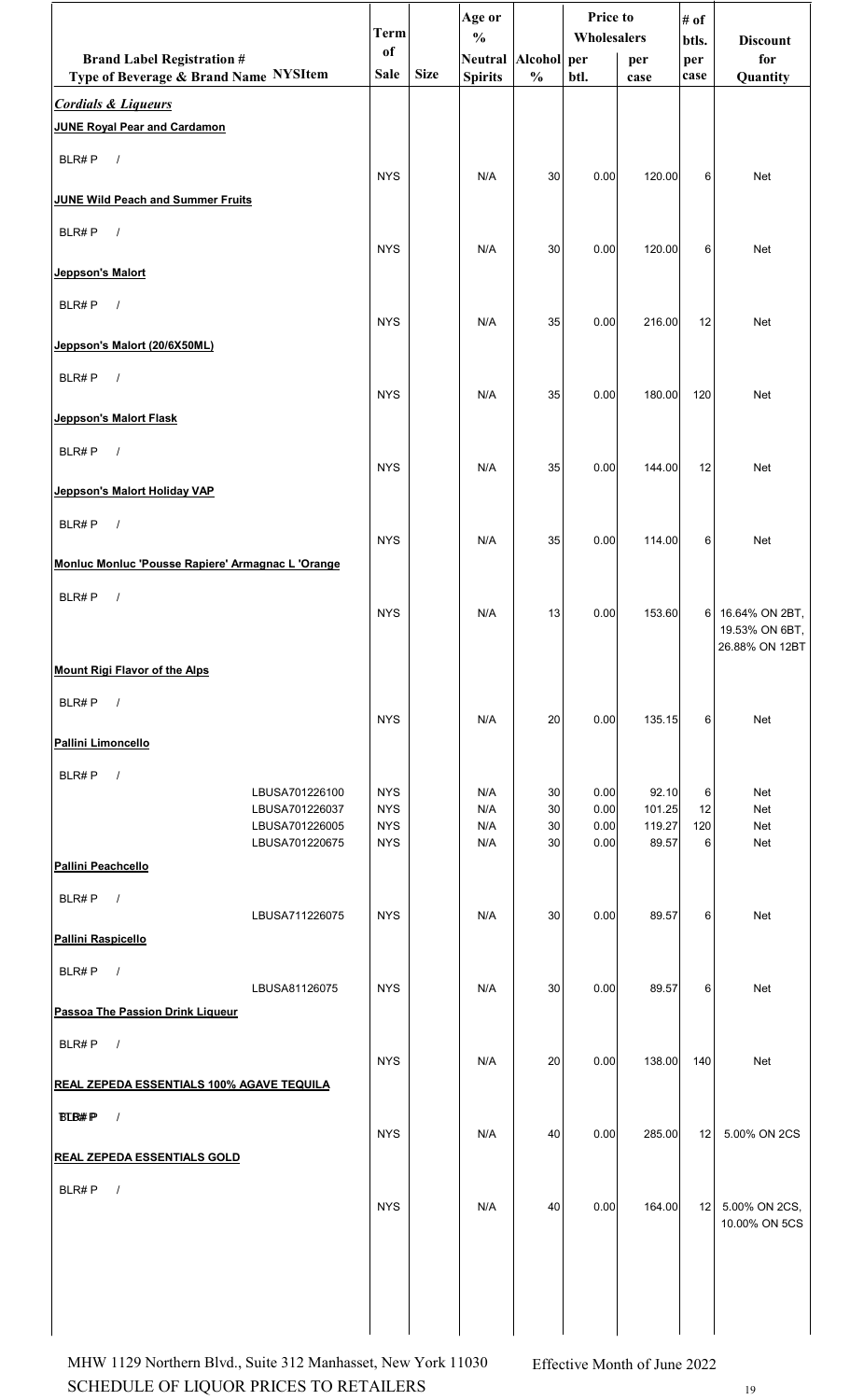|                                                          | <b>Term</b>              |               | Age or                               |               | Price to<br>Wholesalers |                  | # of         |                               |
|----------------------------------------------------------|--------------------------|---------------|--------------------------------------|---------------|-------------------------|------------------|--------------|-------------------------------|
| <b>Brand Label Registration #</b>                        | of                       |               | $\frac{0}{0}$<br>Neutral Alcohol per |               |                         | per              | btls.<br>per | <b>Discount</b><br>for        |
| Type of Beverage & Brand Name NYSItem                    | Sale                     | <b>Size</b>   | <b>Spirits</b>                       | $\frac{0}{0}$ | btl.                    | case             | case         | Quantity                      |
| <b>Cordials &amp; Liqueurs</b>                           |                          |               |                                      |               |                         |                  |              |                               |
| <b>REAL ZEPEDA ESSENTIALS SILVER</b>                     |                          |               |                                      |               |                         |                  |              |                               |
| BLR#P<br>$\sqrt{ }$                                      | <b>NYS</b>               |               | N/A                                  | 40            | 0.00                    | 164.00           | 12           | 5.00% ON 2CS,                 |
| Reykjavik Distillery Blueberry Liqueur 64°               |                          |               |                                      |               |                         |                  |              | 10.00% ON 5CS                 |
|                                                          |                          |               |                                      |               |                         |                  |              |                               |
| BLR#P<br>$\sqrt{ }$                                      | <b>NYS</b>               |               | N/A                                  | 21            | 0.00                    | 180.00           | 6            | Net                           |
| Reykjavik Distillery Crowberry Liqueur 64°               |                          |               |                                      |               |                         |                  |              |                               |
| BLR#P<br>$\sqrt{ }$                                      | <b>NYS</b>               |               | N/A                                  | 21            | 0.00                    | 180.00           | 6            | <b>Net</b>                    |
| Reykjavik Distillery Rabarbara Liqueur 64°               |                          |               |                                      |               |                         |                  |              |                               |
| BLR#P<br>$\sqrt{ }$                                      |                          |               |                                      |               |                         |                  |              |                               |
|                                                          | <b>NYS</b>               |               | N/A                                  | 21            | 0.00                    | 180.00           | 6            | Net                           |
| Saber Elyzia Premium Apricot Fruit Liqueur               |                          |               |                                      |               |                         |                  |              |                               |
| BLR#P<br>$\sqrt{ }$                                      | <b>NYS</b>               |               | N/A                                  | 30            | 0.00                    | 225.00           | 12           | <b>Net</b>                    |
| <b>Sukkah Hill Spirits Besamim Liqueur</b>               |                          |               |                                      |               |                         |                  |              |                               |
| $\sqrt{ }$<br>BLR#P                                      |                          |               |                                      |               |                         |                  |              |                               |
|                                                          | <b>NYS</b>               |               | N/A                                  | 37            | 0.00                    | 207.00           | 12           | 5.00% ON 3CS                  |
| <b>Sukkah Hill Spirits Etrog Liqueur</b>                 |                          |               |                                      |               |                         |                  |              |                               |
| BLR#P<br>$\sqrt{ }$                                      | <b>NYS</b>               |               | N/A                                  | 38            | 0.00                    | 207.00           | 12           | 5.00% ON 3CS                  |
| <b>Ullr Ullr Nordic Libation Peppermint and Cinnamon</b> |                          |               |                                      |               |                         |                  |              |                               |
| <b>Liqueur</b><br>BLR#P<br>$\sqrt{ }$                    |                          |               |                                      |               |                         |                  |              |                               |
|                                                          | <b>NYS</b><br><b>NYS</b> | 50ML<br>750ML | <b>NA</b><br><b>NA</b>               | 45<br>45      | 0.00<br>0.00            | 44.00<br>92.36   | 60<br>6      | 5% ON 2 CS<br>5% ON 2 CS      |
| <b>Vi VI Aquavit</b>                                     |                          |               |                                      |               |                         |                  |              |                               |
| BLR#P<br>$\sqrt{ }$                                      |                          |               |                                      |               |                         |                  |              |                               |
|                                                          | <b>NYS</b><br><b>NYS</b> |               | <b>NA</b><br><b>NA</b>               | 42<br>42      | 0.00<br>0.00            | 239.70<br>239.70 | 6<br>6       | Net<br>Net                    |
| Wild Geese Irish Soldiers & Heroes Honey Liqueur         | <b>NYS</b>               |               | <b>NA</b>                            | 42            | 0.00                    | 131.88           | 12           | Net                           |
|                                                          |                          |               |                                      |               |                         |                  |              |                               |
| BLR#P<br>$\sqrt{ }$                                      | <b>NYS</b>               |               | N/A                                  | 35            | 0.00                    | 135.00           | 6            | 5.00% ON 5CS,                 |
|                                                          |                          |               |                                      |               |                         |                  |              | 10.00% ON<br>10CS, 15.00%     |
|                                                          |                          |               |                                      |               |                         |                  |              | ON 15CS                       |
| <b>Wild Sardinia Mirto</b>                               |                          |               |                                      |               |                         |                  |              |                               |
| BLR#P<br>$\sqrt{ }$                                      | <b>NYS</b>               |               | <b>NV</b>                            | 30            | 0.00                    | 162.00           | 6            | \$0.34 ON 1BT,                |
| <b>Cocktails &amp; Specialities</b>                      |                          |               |                                      |               |                         |                  |              | \$4.00 ON 3BT                 |
| Pango Rhum Barbancourt (Dark) with Natural Fruit and     |                          |               |                                      |               |                         |                  |              |                               |
| <b>Spice</b><br>BLR# 5106464/                            |                          |               |                                      |               |                         |                  |              |                               |
| 89131                                                    | <b>NYS</b>               | 750ML         | N/A                                  | 35            | 13.49                   | 192.00           | 12           | \$12.00 ON 5CS                |
| Damrak Amsterdam Gin                                     |                          |               |                                      |               |                         |                  |              |                               |
| BLR# 5110389/<br><b>LBUSA11299</b>                       | <b>NYS</b>               | 750ML         | N/A                                  | 42            | 15.00                   | 90.00            | 6            | 5% ON 5 CS,                   |
|                                                          |                          |               |                                      |               |                         |                  |              | 10% ON 10 CS,<br>13.33% ON 25 |
|                                                          |                          |               |                                      |               |                         |                  |              | $_{\rm CS}$                   |
|                                                          |                          |               |                                      |               |                         |                  |              |                               |
|                                                          |                          |               |                                      |               |                         |                  |              |                               |

SCHEDULE OF LIQUOR PRICES TO RETAILERS  $_{20}$ MHW 1129 Northern Blvd., Suite 312 Manhasset, New York 11030 Effective Month of June 2022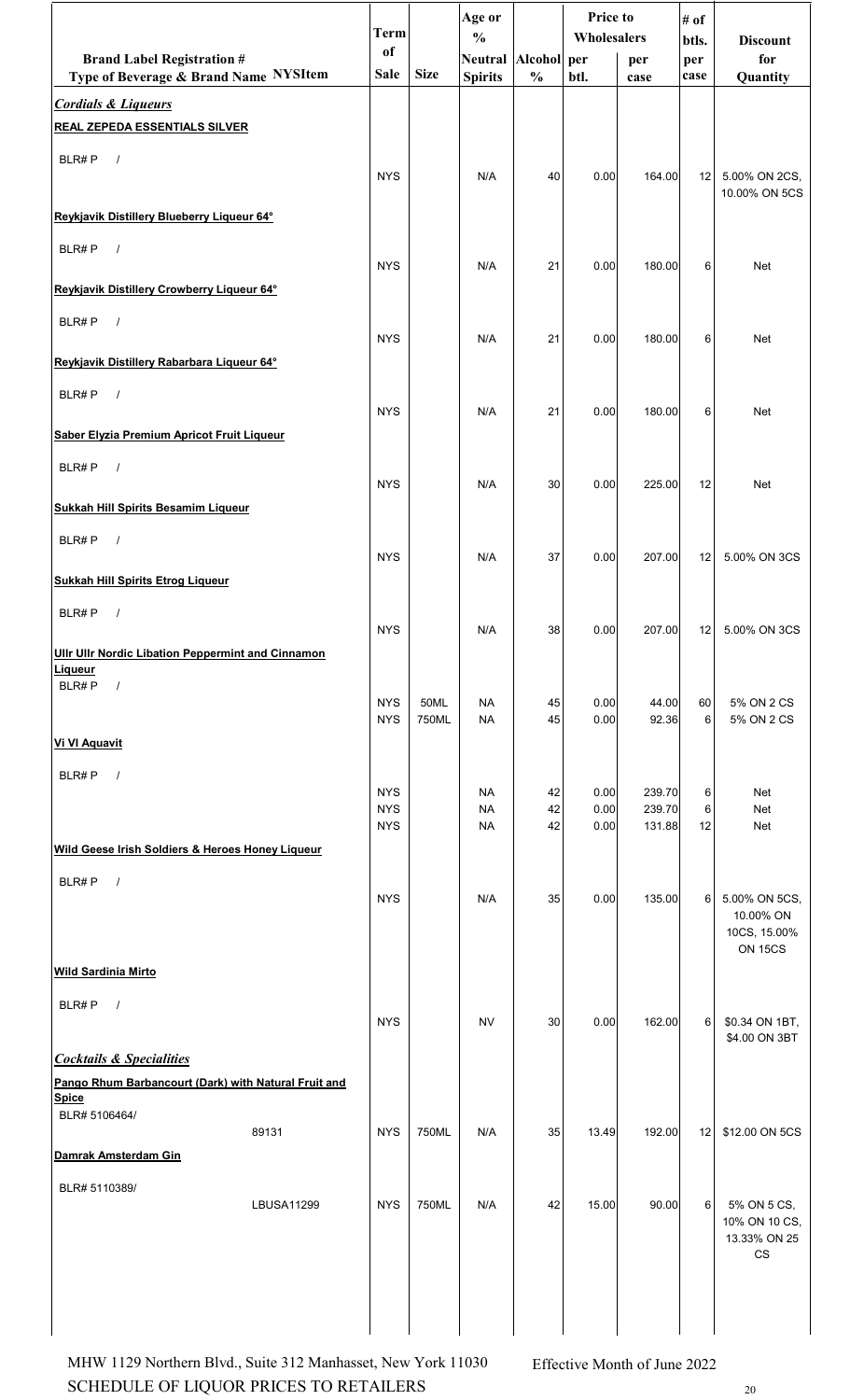|                                                                       | <b>Term</b> |             | Age or<br>$\frac{0}{0}$ |               | <b>Price to</b><br>Wholesalers |        | # of         | <b>Discount</b>                    |
|-----------------------------------------------------------------------|-------------|-------------|-------------------------|---------------|--------------------------------|--------|--------------|------------------------------------|
| <b>Brand Label Registration #</b>                                     | of          |             | Neutral Alcohol per     |               |                                | per    | btls.<br>per | for                                |
| Type of Beverage & Brand Name NYSItem                                 | <b>Sale</b> | <b>Size</b> | <b>Spirits</b>          | $\frac{0}{0}$ | btl.                           | case   | case         | Quantity                           |
| <b>Cocktails &amp; Specialities</b><br>Damrak Gin                     |             |             |                         |               |                                |        |              |                                    |
| BLR# 5110389/<br>LBUSA7863                                            | <b>NYS</b>  | 50ML        | N/A                     | 42            | 0.93                           | 112.00 | 120          | Net                                |
| <b>Bols Genever Amsterdam Aged Single Barrel</b>                      |             |             |                         |               |                                |        |              |                                    |
| BLR# 5110514/                                                         |             |             |                         |               |                                |        |              |                                    |
| <b>LBUSA11265</b>                                                     | <b>NYS</b>  |             | N/A                     | 42            | 0.00                           | 214.56 | 6            | Net                                |
| Twisted Shotz Washington Apple - 18 packages of 4<br>bottles per case |             |             |                         |               |                                |        |              |                                    |
| BLR# 5115761/                                                         |             |             |                         |               |                                |        |              |                                    |
| <b>Wasabe Vodka Blended with Sake</b>                                 | <b>NYS</b>  |             | N/A                     | 20            | 0.00                           | 46.00  | 18           | Net                                |
|                                                                       |             |             |                         |               |                                |        |              |                                    |
| BLR# 5126055/<br>GIB1000                                              | <b>NYS</b>  | 1L          | N/A                     | 35            | 10.00                          | 55.00  | 6            | <b>Net</b>                         |
| GIB1100                                                               | <b>NYS</b>  | 750ML       | N/A                     | 35            | 9.00                           | 100.00 | 12           | Net                                |
| The Jewel of Russia Berry Infusion                                    |             |             |                         |               |                                |        |              |                                    |
| BLR# 5128175/<br><b>JRS041</b>                                        | <b>NYS</b>  | 1L          | N/A                     | 20            | 27.00                          | 294.00 | 12           | \$1.66 ON 12BT,                    |
|                                                                       |             |             |                         |               |                                |        |              | \$2.25 ON 24BT,                    |
|                                                                       |             |             |                         |               |                                |        |              | \$2.83 ON 60BT,<br>\$3.42 ON 120BT |
| Maven Cocktails Pinot Noir Vodka Cocktail                             |             |             |                         |               |                                |        |              |                                    |
| BLR# 5128466/                                                         |             |             |                         |               |                                |        |              |                                    |
|                                                                       | <b>NYS</b>  |             | N/A                     | 14            | 0.00                           | 48.00  | 24           | Net                                |
| <b>Art of Pour Cosmopolitian</b>                                      |             |             |                         |               |                                |        |              |                                    |
| <b>BLR#P</b><br>$\sqrt{ }$                                            | <b>NYS</b>  |             | N/A                     | 20            | 0.00                           | 144.00 | 24           | \$8.00 ON 5CS                      |
| <b>Art of Pour Jalapeno Margarita</b>                                 |             |             |                         |               |                                |        |              |                                    |
| BLR#P<br>$\sqrt{ }$                                                   |             |             |                         |               |                                |        |              |                                    |
|                                                                       | <b>NYS</b>  |             | N/A                     | 20            | 0.00                           | 144.00 | 24           | \$8.00 ON 5CS                      |
| BEYLERBEYI GOBEK RAKI NV 200ML                                        |             |             |                         |               |                                |        |              |                                    |
| BLR#P<br>$\sqrt{ }$                                                   | <b>NYS</b>  |             | N/A                     | 45            | 0.00                           | 110.00 | 12           | \$4.00 ON 3CS                      |
| BEYLERBEYI GOBEK RAKI NV 750ML                                        |             |             |                         |               |                                |        |              |                                    |
| BLR#P<br>$\sqrt{ }$                                                   |             |             |                         |               |                                |        |              |                                    |
|                                                                       | <b>NYS</b>  |             | N/A                     | 45            | 0.00                           | 294.50 | 12           | \$15.50 ON 5CS,                    |
| <b>BomBom Coco Mochanut</b>                                           |             |             |                         |               |                                |        |              | \$23.50 ON 10CS                    |
|                                                                       |             |             |                         |               |                                |        |              |                                    |
| BLR#P<br>$\sqrt{ }$                                                   | <b>NYS</b>  |             | N/A                     | 18            | 0.00                           | 96.00  | 6            | \$6.00 ON 2CS,                     |
|                                                                       | <b>NYS</b>  |             | N/A                     | 18            | 0.00                           | 40.00  | 60           | \$12.00 ON 4CS<br>Net              |
| <b>BomBom Fully Baked</b>                                             |             |             |                         |               |                                |        |              |                                    |
| BLR#P<br>$\sqrt{ }$                                                   |             |             |                         |               |                                |        |              |                                    |
|                                                                       | <b>NYS</b>  |             | N/A                     | 14            | 0.00                           | 96.00  | 6            | \$6.00 ON 2CS,                     |
|                                                                       | <b>NYS</b>  |             | N/A                     | 14            | 0.00                           | 40.00  | 60           | \$12.00 ON 4CS<br>Net              |
| <b>BomBom Nilli Vanilli</b>                                           |             |             |                         |               |                                |        |              |                                    |
| BLR#P<br>$\frac{1}{2}$                                                |             |             |                         |               |                                |        |              |                                    |
|                                                                       | <b>NYS</b>  |             | N/A                     | 14            | 0.00                           | 96.00  | 6            | \$6.00 ON 2CS,<br>\$12.00 ON 4CS   |
|                                                                       | <b>NYS</b>  |             | N/A                     | 14            | 0.00                           | 40.00  | 60           | Net                                |
|                                                                       |             |             |                         |               |                                |        |              |                                    |
|                                                                       |             |             |                         |               |                                |        |              |                                    |
|                                                                       |             |             |                         |               |                                |        |              |                                    |

SCHEDULE OF LIQUOR PRICES TO RETAILERS  $21$ MHW 1129 Northern Blvd., Suite 312 Manhasset, New York 11030 Effective Month of June 2022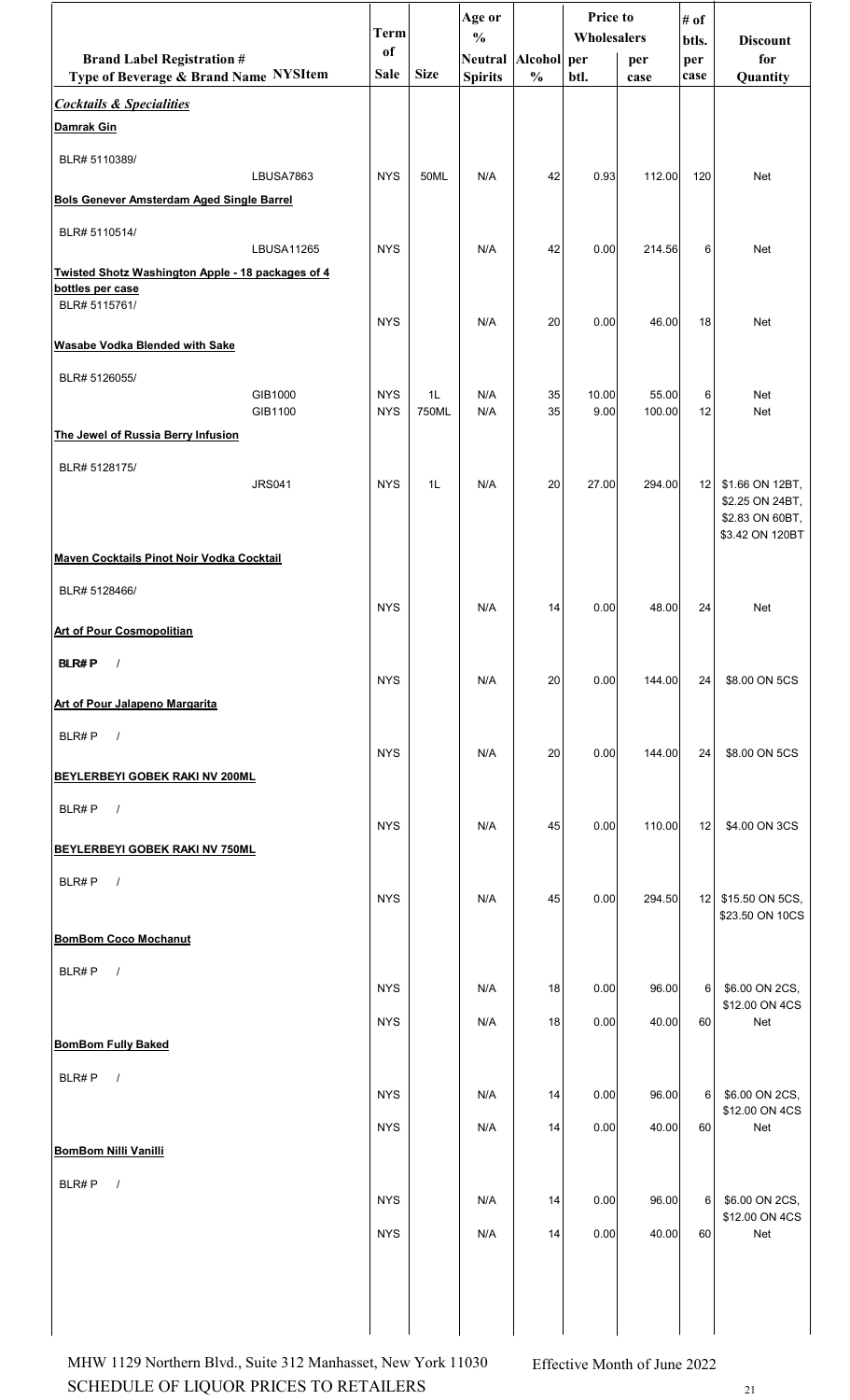|                                                                              | <b>Term</b> |             | Age or<br>$\frac{0}{0}$ |               | Price to<br>Wholesalers |                                                                                                                                                                                                                                                                                                                                       | # of<br>btls. | <b>Discount</b>                     |
|------------------------------------------------------------------------------|-------------|-------------|-------------------------|---------------|-------------------------|---------------------------------------------------------------------------------------------------------------------------------------------------------------------------------------------------------------------------------------------------------------------------------------------------------------------------------------|---------------|-------------------------------------|
| <b>Brand Label Registration #</b>                                            | of          | <b>Size</b> | Neutral Alcohol per     |               |                         | per                                                                                                                                                                                                                                                                                                                                   | per           | for                                 |
| Type of Beverage & Brand Name NYSItem<br><b>Cocktails &amp; Specialities</b> | <b>Sale</b> |             | <b>Spirits</b>          | $\frac{0}{0}$ | btl.                    | case                                                                                                                                                                                                                                                                                                                                  | case          | Quantity                            |
| Chido Mango Margarita / Mango Mood                                           |             |             |                         |               |                         |                                                                                                                                                                                                                                                                                                                                       |               |                                     |
| BLR#P<br>$\sqrt{ }$                                                          | <b>NYS</b>  |             | N/A                     | 5             | 0.00                    | 54.00                                                                                                                                                                                                                                                                                                                                 | 24            | \$3.50 ON 5CS,<br>\$5.00 ON 10CS    |
| <b>Chido Miami Vice</b>                                                      |             |             |                         |               |                         |                                                                                                                                                                                                                                                                                                                                       |               |                                     |
| BLR#P<br>$\sqrt{ }$                                                          | <b>NYS</b>  |             | N/A                     | 5             | 0.00                    | 54.00                                                                                                                                                                                                                                                                                                                                 | 24            | \$3.50 ON 5CS,<br>\$5.00 ON 10CS    |
| Chido Pink Paloma                                                            |             |             |                         |               |                         |                                                                                                                                                                                                                                                                                                                                       |               |                                     |
| BLR#P<br>$\sqrt{ }$                                                          | <b>NYS</b>  |             | N/A                     | 5             | 0.00                    | 54.00                                                                                                                                                                                                                                                                                                                                 | 24            | \$3.50 ON 5CS,<br>\$5.00 ON 10CS    |
| <b>Chido Pumpkin Spice</b>                                                   |             |             |                         |               |                         |                                                                                                                                                                                                                                                                                                                                       |               |                                     |
| BLR#P<br>$\sqrt{ }$                                                          | <b>NYS</b>  |             | N/A                     | 5             | 0.00                    | 54.00                                                                                                                                                                                                                                                                                                                                 | 24            | \$3.50 ON 5CS,<br>\$5.00 ON 10CS    |
| <b>Chido Sea Salt Margarita</b>                                              |             |             |                         |               |                         |                                                                                                                                                                                                                                                                                                                                       |               |                                     |
| BLR#P<br>$\sqrt{ }$                                                          | <b>NYS</b>  |             | N/A                     | 5             | 0.00                    | 54.00                                                                                                                                                                                                                                                                                                                                 | 24            | \$3.50 ON 5CS,<br>\$5.00 ON 10CS    |
| <b>Chido Strawberry Sunset</b>                                               |             |             |                         |               |                         |                                                                                                                                                                                                                                                                                                                                       |               |                                     |
| BLR#P<br>$\sqrt{ }$                                                          | <b>NYS</b>  |             | N/A                     | 5             | 0.00                    | 54.00                                                                                                                                                                                                                                                                                                                                 |               | 24 \$3.50 ON 5CS,<br>\$5.00 ON 10CS |
| <b>Chido Variety Pack</b>                                                    |             |             |                         |               |                         |                                                                                                                                                                                                                                                                                                                                       |               |                                     |
| BLR#P<br>$\sqrt{ }$                                                          | <b>NYS</b>  |             | N/A                     | 5             | 0.00                    | 49.00                                                                                                                                                                                                                                                                                                                                 | 24            | Net                                 |
| <b>Chido Watermelon Wave</b>                                                 |             |             |                         |               |                         |                                                                                                                                                                                                                                                                                                                                       |               |                                     |
| BLR#P<br>$\frac{1}{2}$<br>Spicy Watermelon - Watermelon Wave                 | <b>NYS</b>  |             | N/A                     | 5             | 0.00                    | 54.00                                                                                                                                                                                                                                                                                                                                 | 24            | \$3.50 ON 5CS,<br>\$5.00 ON 10CS    |
| <b>Creek Water Caddy Cocktails Half and Half</b>                             |             |             |                         |               |                         |                                                                                                                                                                                                                                                                                                                                       |               |                                     |
| <b>BLB#P</b><br>$\sqrt{ }$                                                   | <b>NYS</b>  |             | N/A                     | 6             | 0.00                    | 58.50                                                                                                                                                                                                                                                                                                                                 | 24            | Net                                 |
| <b>Creek Water Caddy Cocktails Transfusion</b>                               |             |             |                         |               |                         |                                                                                                                                                                                                                                                                                                                                       |               |                                     |
| $\sqrt{ }$<br>BLR#P                                                          | <b>NYS</b>  |             | N/A                     | 6             | 0.00                    | 58.50                                                                                                                                                                                                                                                                                                                                 | 24            | Net                                 |
| <b>Creek Water Mud Mouth RTD</b>                                             |             |             |                         |               |                         |                                                                                                                                                                                                                                                                                                                                       |               |                                     |
| BLR#P<br>$\sqrt{ }$                                                          | <b>NYS</b>  |             | N/A                     | 7             | 0.00                    | 87.42                                                                                                                                                                                                                                                                                                                                 | 24            | Net                                 |
| <b>House of Love Pomagranate Lime Vodka</b>                                  |             |             |                         |               |                         |                                                                                                                                                                                                                                                                                                                                       |               |                                     |
| BLR#P<br>$\sqrt{ }$                                                          | <b>NYS</b>  |             | N/A                     | 7             | 0.00                    | 75.56                                                                                                                                                                                                                                                                                                                                 | 24            | Net                                 |
| <b>House of Love Strawberry Daiquiri</b>                                     |             |             |                         |               |                         |                                                                                                                                                                                                                                                                                                                                       |               |                                     |
| BLR#P $/$                                                                    | <b>NYS</b>  |             | N/A                     | 10            | 0.00                    | 75.56                                                                                                                                                                                                                                                                                                                                 | 24            | Net                                 |
| <b>House of Love Tangerine Margarita</b>                                     |             |             |                         |               |                         |                                                                                                                                                                                                                                                                                                                                       |               |                                     |
| BLR#P<br>$\sqrt{ }$                                                          | <b>NYS</b>  |             | N/A                     | 12            | 0.00                    | 75.56                                                                                                                                                                                                                                                                                                                                 | 24            | Net                                 |
|                                                                              |             |             |                         |               |                         |                                                                                                                                                                                                                                                                                                                                       |               |                                     |
|                                                                              |             |             |                         |               |                         | $\begin{bmatrix} 0 & 1 & 0 \\ 0 & 0 & 0 \\ 0 & 0 & 0 \\ 0 & 0 & 0 \\ 0 & 0 & 0 \\ 0 & 0 & 0 \\ 0 & 0 & 0 \\ 0 & 0 & 0 \\ 0 & 0 & 0 \\ 0 & 0 & 0 \\ 0 & 0 & 0 \\ 0 & 0 & 0 \\ 0 & 0 & 0 \\ 0 & 0 & 0 \\ 0 & 0 & 0 \\ 0 & 0 & 0 \\ 0 & 0 & 0 \\ 0 & 0 & 0 \\ 0 & 0 & 0 \\ 0 & 0 & 0 \\ 0 & 0 & 0 \\ 0 & 0 & 0 \\ 0 & 0 & 0 \\ 0 & 0 & $ |               |                                     |

SCHEDULE OF LIQUOR PRICES TO RETAILERS 22 MHW 1129 Northern Blvd., Suite 312 Manhasset, New York 11030 Effective Month of June 2022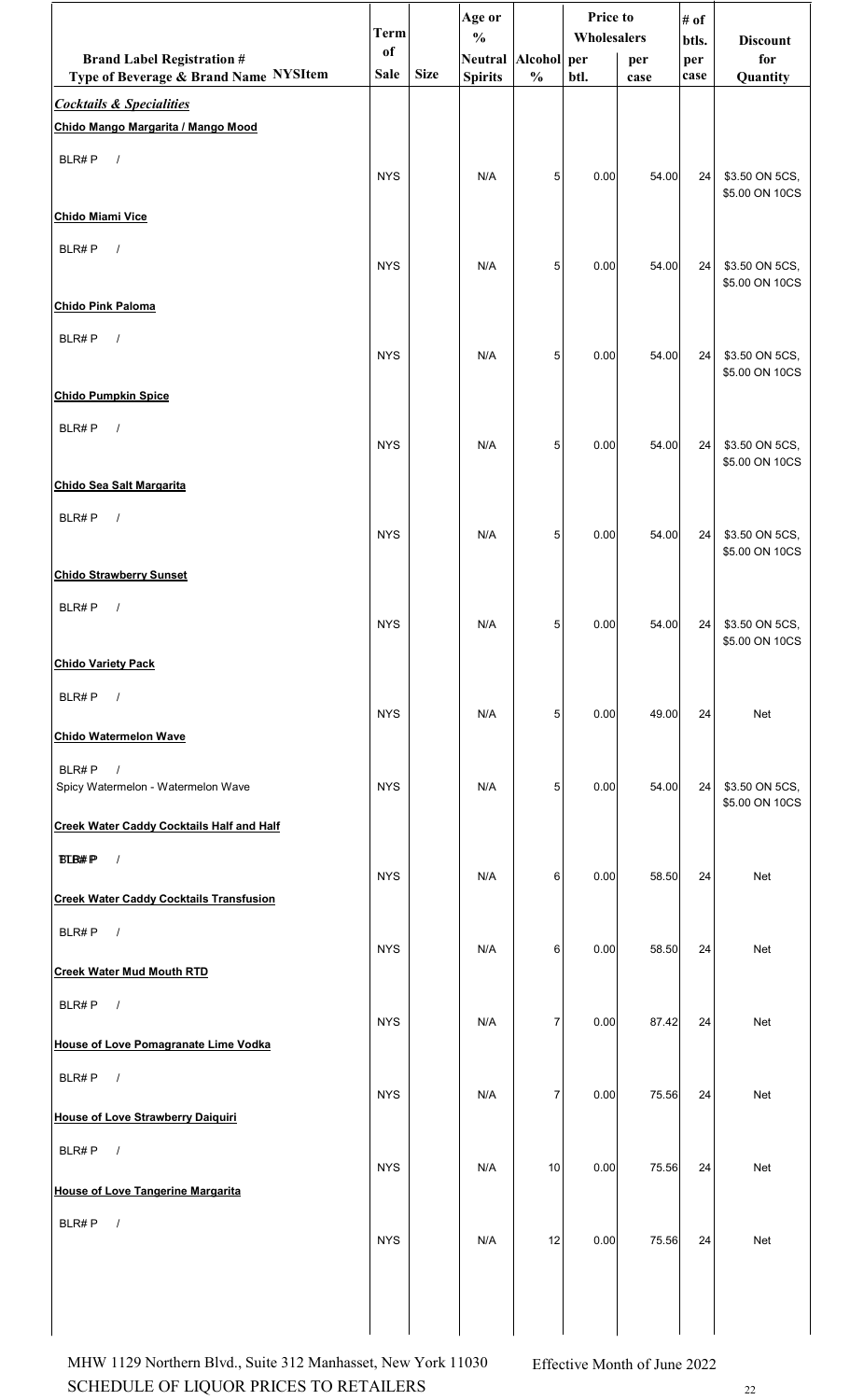|                                                                                                                           | <b>Term</b>       |             | Age or<br>$\frac{0}{0}$               |                | <b>Price to</b><br><b>Wholesalers</b> |             | # of<br>btls. | <b>Discount</b> |
|---------------------------------------------------------------------------------------------------------------------------|-------------------|-------------|---------------------------------------|----------------|---------------------------------------|-------------|---------------|-----------------|
| <b>Brand Label Registration #</b><br>Type of Beverage & Brand Name NYSItem                                                | of<br><b>Sale</b> | <b>Size</b> | Neutral Alcohol per<br><b>Spirits</b> | $\frac{0}{0}$  | btl.                                  | per<br>case | per<br>case   | for<br>Quantity |
| <b>Cocktails &amp; Specialities</b>                                                                                       |                   |             |                                       |                |                                       |             |               |                 |
| <b>House of Love Watermelon Vodka</b>                                                                                     |                   |             |                                       |                |                                       |             |               |                 |
| BLR#P<br>$\sqrt{ }$                                                                                                       | <b>NYS</b>        |             | N/A                                   | $\overline{7}$ | 0.00                                  | 75.56       | 24            | <b>Net</b>      |
| Jel Shot Banana Blast                                                                                                     |                   |             |                                       |                |                                       |             |               |                 |
| BLR#P<br>$\sqrt{ }$                                                                                                       | <b>NYS</b>        |             | N/A                                   | 15             | 0.00                                  | 110.00      | 48            | 5.00% ON 3CS    |
| Jel Shot Banana Blast (4 Bags/case)(30x shots/bag)                                                                        |                   |             |                                       |                |                                       |             |               |                 |
| BLR#P<br>$\sqrt{ }$                                                                                                       | <b>NYS</b>        |             | N/A                                   | 15             | 0.00                                  | 70.00       | 4             | 5.00% ON 3CS    |
| Jel Shot Beach Party Tray (120 shots per case - 10 each of<br>Blu Razz, Candymelon, Peach Bum)<br>BLR#P<br>$\overline{1}$ |                   |             |                                       |                |                                       |             |               |                 |
| Jel Shot Blu Razz                                                                                                         | <b>NYS</b>        |             | N/A                                   | 15             | 0.00                                  | 90.00       | 4             | Net             |
| BLR#P<br>$\sqrt{ }$                                                                                                       |                   |             |                                       |                |                                       |             |               |                 |
| Jel Shot Blu-Razz / Raspberry (4 Bags/case)(30x                                                                           | <b>NYS</b>        |             | N/A                                   | 15             | 0.00                                  | 144.00      | 48            | 5.00% ON 3CS    |
| shots/bag)<br>BLR#P<br>$\overline{\phantom{a}}$                                                                           | <b>NYS</b>        |             | N/A                                   | 15             | 0.00                                  | 84.00       | 4             | 5.00% ON 3CS    |
| Jel Shot Candy Melon/ Watermelon (4 Bags/case)(30x<br>shots/bag)                                                          |                   |             |                                       |                |                                       |             |               |                 |
| BLR#P<br>$\sqrt{ }$                                                                                                       | <b>NYS</b>        |             | N/A                                   | 15             | 0.00                                  | 84.00       | 4             | 5.00% ON 3CS    |
| <b>Jel Shot Candymelon</b>                                                                                                |                   |             |                                       |                |                                       |             |               |                 |
| $\sqrt{ }$<br>BLR#P                                                                                                       | <b>NYS</b>        |             | N/A                                   | 15             | 0.00                                  | 144.00      | 48            | 5.00% ON 3CS    |
| Jel Shot Combo Case B/G/O (2/24 boxes of 4 shots)                                                                         |                   |             |                                       |                |                                       |             |               |                 |
| BLR#P<br>$\sqrt{ }$                                                                                                       | <b>NYS</b>        |             | N/A                                   | 15             | 0.00                                  | 144.00      | 48            | Net             |
| Jel Shot Combo Case R/Y/B (2/24 boxes of 4 shots)                                                                         |                   |             |                                       |                |                                       |             |               |                 |
| BLR#P<br>$\sqrt{ }$                                                                                                       | <b>NYS</b>        |             | N/A                                   | 15             | 0.00                                  | 110.00      | 48            | <b>Net</b>      |
| Jel Shot Frost Mug / Root Beer (4 Bags/case)(30x<br>shots/bag)                                                            |                   |             |                                       |                |                                       |             |               |                 |
| BLR#P $/$                                                                                                                 | <b>NYS</b>        |             | N/A                                   | 15             | 0.00                                  | 70.00       | 4             | 5.00% ON 3CS    |
| Jel Shot Peach Bum                                                                                                        |                   |             |                                       |                |                                       |             |               |                 |
| BLR#P<br>$\sqrt{ }$                                                                                                       | <b>NYS</b>        |             | N/A                                   | 15             | 0.00                                  | 144.00      | 48            | 5.00% ON 3CS    |
| Jel Shot Peach Bum / Peach (loose shots)                                                                                  |                   |             |                                       |                |                                       |             |               |                 |
| BLR#P $/$                                                                                                                 | <b>NYS</b>        |             | N/A                                   | 15             | 0.00                                  | 84.00       | 4             | 5.00% ON 3CS    |
| Jel Shot Sin-O-Shot / Cinnamon (4 Bags/case)(30x                                                                          |                   |             |                                       |                |                                       |             |               |                 |
| shots/bag)<br>$\sqrt{ }$<br>BLR#P                                                                                         |                   |             |                                       |                |                                       |             |               | 5.00% ON 3CS    |
| Jumo Soju Cocktail Cucumber, Asian Pear, Perilla Leaf                                                                     | <b>NYS</b>        |             | N/A                                   | 15             | 0.00                                  | 70.00       | 4             |                 |
| BLR#P<br>$\sqrt{ }$                                                                                                       | <b>NYS</b>        |             | N/A                                   | 8              | 0.00                                  | 111.16      | 24            | \$17.63 ON 3CS, |
|                                                                                                                           |                   |             |                                       |                |                                       |             |               | \$21.16 ON 5CS  |
|                                                                                                                           |                   |             |                                       |                |                                       |             |               |                 |
|                                                                                                                           |                   |             |                                       |                |                                       |             |               |                 |
|                                                                                                                           |                   |             |                                       |                |                                       |             |               |                 |

SCHEDULE OF LIQUOR PRICES TO RETAILERS 23 MHW 1129 Northern Blvd., Suite 312 Manhasset, New York 11030 Effective Month of June 2022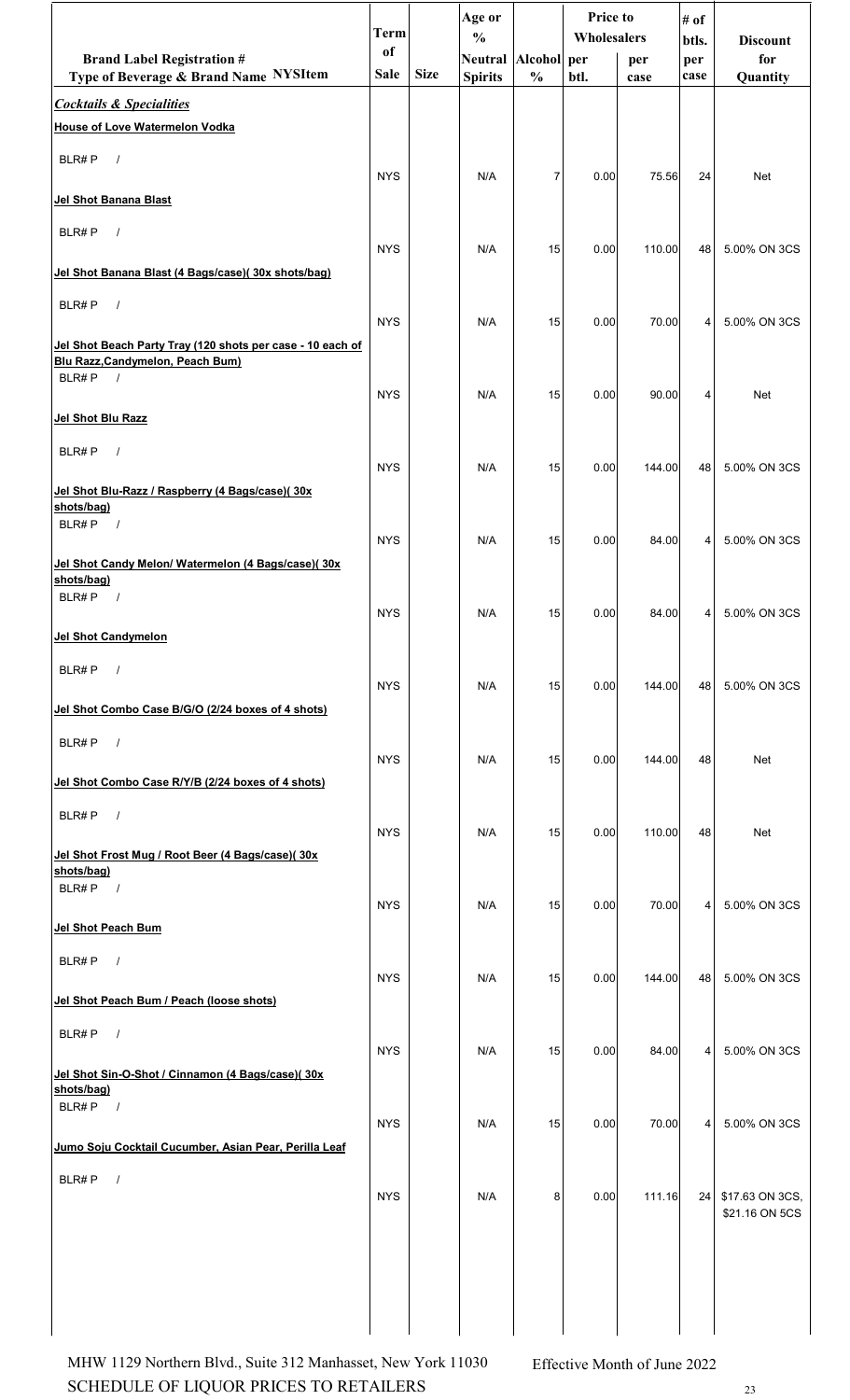|                                                                                    | <b>Term</b> |             | Age or<br>$\frac{0}{0}$ |               | Price to<br>Wholesalers |        | # of         |                                                                                |
|------------------------------------------------------------------------------------|-------------|-------------|-------------------------|---------------|-------------------------|--------|--------------|--------------------------------------------------------------------------------|
| <b>Brand Label Registration #</b>                                                  | of          |             | Neutral Alcohol per     |               |                         | per    | btls.<br>per | <b>Discount</b><br>for                                                         |
| Type of Beverage & Brand Name NYSItem                                              | <b>Sale</b> | <b>Size</b> | <b>Spirits</b>          | $\frac{0}{0}$ | btl.                    | case   | case         | Quantity                                                                       |
| <b>Cocktails &amp; Specialities</b><br>Jumo Soju Cocktail Mango, Yuja, Citrus Mint |             |             |                         |               |                         |        |              |                                                                                |
| BLR#P<br>$\sqrt{ }$                                                                |             |             |                         |               |                         |        |              |                                                                                |
|                                                                                    | <b>NYS</b>  |             | N/A                     | 8             | 0.00                    | 111.16 | 24           | \$17.63 ON 3CS,<br>\$21.16 ON 5CS                                              |
| Jumo Soju Cocktail Peach, Lychee, Rose                                             |             |             |                         |               |                         |        |              |                                                                                |
| BLR#P<br>$\sqrt{ }$                                                                | <b>NYS</b>  |             | N/A                     | 8             | 0.00                    | 111.16 |              | 24 \$17.63 ON 3CS,<br>\$21.16 ON 5CS                                           |
| <b>LIVEWIRE HEARTBREAKER Vodka Specality</b>                                       |             |             |                         |               |                         |        |              |                                                                                |
| BLR#P<br>$\sqrt{ }$<br>Corrected to 24pk, was NEVER as<br>12pk                     | <b>NYS</b>  |             | N/A                     | 8             | 0.00                    | 102.00 | 24           | \$6.00 ON 2CS,<br>\$9.60 ON 5CS,<br>\$20.00 ON 20CS                            |
| No Name Margarita                                                                  |             |             |                         |               |                         |        |              |                                                                                |
| BLR#P<br>$\sqrt{ }$                                                                | <b>NYS</b>  |             | N/A                     | 10            | 0.00                    | 36.00  | 24           | Net                                                                            |
| Originals & Co Bergamot Orange + Lime Spritzer                                     |             |             |                         |               |                         |        |              |                                                                                |
| BLR#P<br>$\sqrt{ }$                                                                | <b>NYS</b>  |             | N/A                     | 10            | 0.00                    | 144.00 |              | 24 \$1.39 ON 24BT,<br>\$1.50 ON 144BT,<br>\$1.65 ON 240BT,<br>\$1.80 ON 360BT, |
| RocaBella Delightful Shirley Hard Seltzer                                          |             |             |                         |               |                         |        |              | \$2.16 ON 480BT                                                                |
|                                                                                    |             |             |                         |               |                         |        |              |                                                                                |
| BLR#P<br>$\sqrt{ }$                                                                | <b>NYS</b>  |             | N/A                     | 5             | 0.00                    | 155.88 |              | 12 \$25.00 ON 1CS,<br>\$35.00 ON 3CS                                           |
| RocaBella RocaParadise Hard Seltzer                                                |             |             |                         |               |                         |        |              |                                                                                |
| BLR#P<br>$\sqrt{ }$                                                                | <b>NYS</b>  |             | N/A                     | Ass't         | 0.00                    | 155.88 | 12           | 10.00% ON 4CS                                                                  |
| RocaBella Royal Goddess Hard Seltzer                                               |             |             |                         |               |                         |        |              |                                                                                |
| BLR#P $/$                                                                          | <b>NYS</b>  |             | N/A                     | 5             | 0.00                    | 155.88 | 12           | \$13.66 ON 4CS                                                                 |
| RocaBella Secret Escape Hard Seltzer                                               |             |             |                         |               |                         |        |              |                                                                                |
| BLR#P<br>$\overline{\phantom{a}}$                                                  | <b>NYS</b>  |             | N/A                     | 5             | 0.00                    | 155.88 | 12           | Net                                                                            |
| <b>Stubs Stubs Cran</b>                                                            |             |             |                         |               |                         |        |              |                                                                                |
| BLR#P<br>$\sqrt{ }$                                                                | <b>NYS</b>  |             | N/A                     | 25            | 0.00                    | 58.76  | 6            | \$0.30 ON 4CS,<br>\$4.81 ON 8CS                                                |
| <b>Stubs Stubs Mule</b>                                                            |             |             |                         |               |                         |        |              |                                                                                |
| BLR#P $/$                                                                          | <b>NYS</b>  |             | N/A                     | 25            | 0.00                    | 58.76  | 6            | \$0.30 ON 4CS,<br>\$4.81 ON 8CS                                                |
| <b>Stubs Stubs Rita</b>                                                            |             |             |                         |               |                         |        |              |                                                                                |
| BLR#P<br>$\sqrt{ }$                                                                | <b>NYS</b>  |             | N/A                     | 25            | 0.00                    | 58.76  | 6            | \$0.30 ON 4CS,<br>\$4.81 ON 8CS                                                |
| <b>Stubs Stubs Sour</b>                                                            |             |             |                         |               |                         |        |              |                                                                                |
| BLR#P<br>$\sqrt{ }$                                                                | <b>NYS</b>  |             | N/A                     | 25            | 0.00                    | 58.76  |              | 6 \$0.30 ON 4CS,<br>\$4.81 ON 8CS                                              |
|                                                                                    |             |             |                         |               |                         |        |              |                                                                                |

SCHEDULE OF LIQUOR PRICES TO RETAILERS 24 MHW 1129 Northern Blvd., Suite 312 Manhasset, New York 11030 Effective Month of June 2022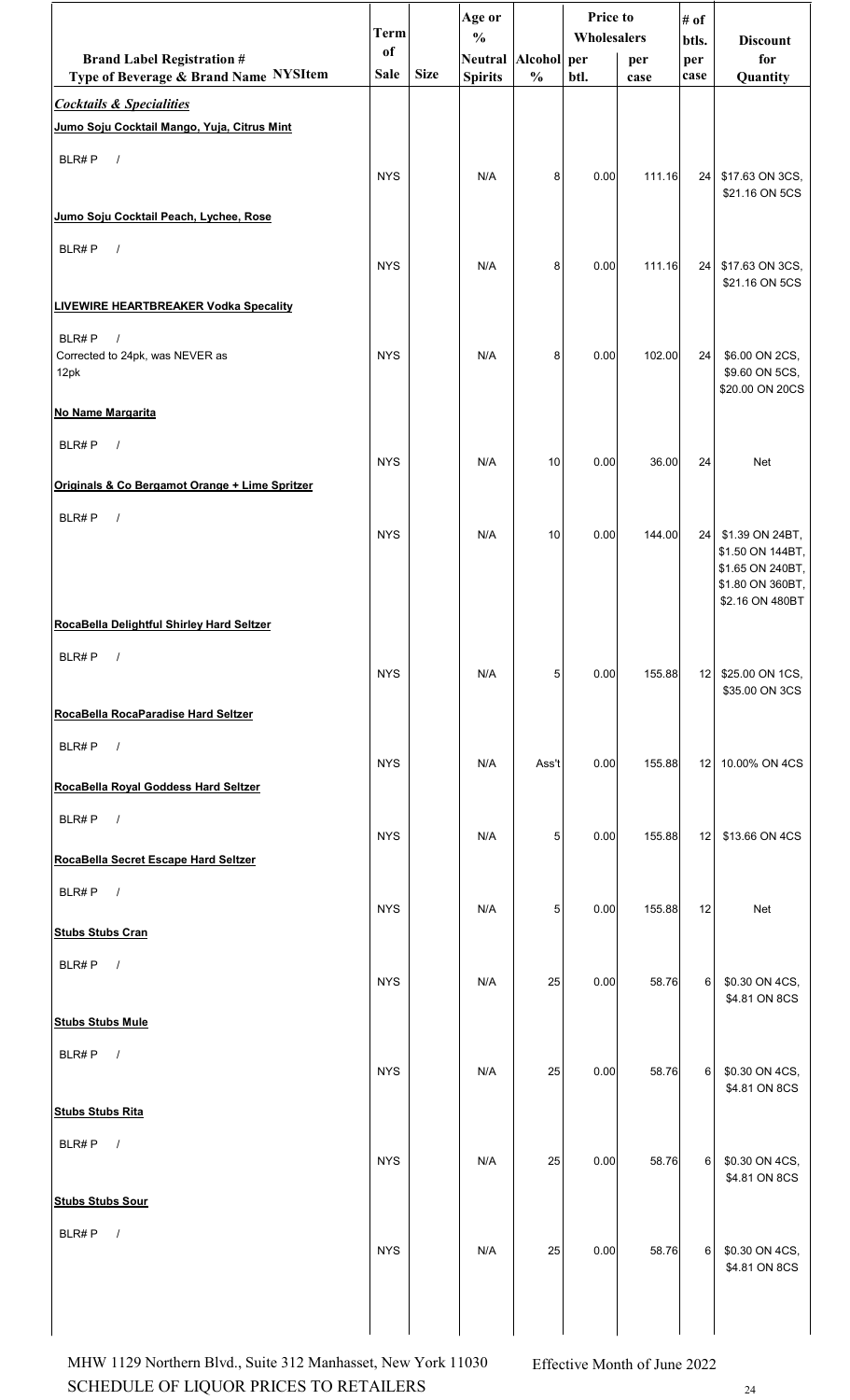|                                                                            |        | <b>Term</b>                  |             | Age or<br>$\frac{0}{0}$               |               | Price to<br>Wholesalers |             | # of<br>btls. | <b>Discount</b>                                                        |
|----------------------------------------------------------------------------|--------|------------------------------|-------------|---------------------------------------|---------------|-------------------------|-------------|---------------|------------------------------------------------------------------------|
| <b>Brand Label Registration #</b><br>Type of Beverage & Brand Name NYSItem |        | <sub>of</sub><br><b>Sale</b> | <b>Size</b> | Neutral Alcohol per<br><b>Spirits</b> | $\frac{0}{0}$ | btl.                    | per<br>case | per<br>case   | for<br>Quantity                                                        |
| <b>Cocktails &amp; Specialities</b>                                        |        |                              |             |                                       |               |                         |             |               |                                                                        |
| <b>Sundial Cocktails Island Rum Punch</b>                                  |        |                              |             |                                       |               |                         |             |               |                                                                        |
| BLR#P<br>$\sqrt{ }$                                                        |        | <b>NYS</b>                   |             | N/A                                   | 8             | 0.00                    | 65.80       |               | 6 15.00% ON 8CS,<br>20.00% ON 20CS                                     |
| <b>Sundial Cocktails Spiced Rum &amp; Ginger</b>                           |        |                              |             |                                       |               |                         |             |               |                                                                        |
| BLR#P<br>$\sqrt{ }$                                                        |        | <b>NYS</b>                   |             | N/A                                   | 8             | 0.00                    | 65.80       |               | 6 15.00% ON 8CS,<br>20.00% ON 20CS                                     |
| <b>Sundial Cocktails Sunset Mojito</b>                                     |        |                              |             |                                       |               |                         |             |               |                                                                        |
| BLR#P<br>$\sqrt{ }$                                                        |        | <b>NYS</b>                   |             | N/A                                   | 8             | 0.00                    | 65.80       |               | 6 15.00% ON 8CS,<br>20.00% ON 20CS                                     |
| Sundial Cocktails Tropical Mai Tai                                         |        |                              |             |                                       |               |                         |             |               |                                                                        |
| BLR#P<br>$\sqrt{ }$                                                        |        | <b>NYS</b>                   |             | N/A                                   | 8             | 0.00                    | 65.80       |               | 6 15.00% ON 8CS,<br>20.00% ON 20CS                                     |
| <b>Xill Xill Tequilla</b>                                                  |        |                              |             |                                       |               |                         |             |               |                                                                        |
| BLR#P<br>$\sqrt{ }$<br><b>Gin</b>                                          |        | <b>NYS</b>                   |             | N/A                                   | 35            | 0.00                    | 180.00      | 12            | \$12.00 ON 1CS                                                         |
| <b>Boatyard Boatyard Double Gin</b>                                        |        |                              |             |                                       |               |                         |             |               |                                                                        |
| BLR# 1293726/                                                              |        |                              |             |                                       |               |                         |             |               |                                                                        |
| <b>Hayman's London Dry Gin</b>                                             |        | <b>NYS</b>                   |             | N/A                                   | 46            | 0.00                    | 207.91      | 6             | Net                                                                    |
| BLR# 5106245/                                                              |        | <b>NYS</b>                   |             | N/A                                   | 35            | 0.00                    | 282.00      | 12            | \$1.50 ON 12BT,<br>\$3.00 ON 36BT,<br>\$5.00 ON 60BT                   |
| Hayman's Old Tom Gin                                                       |        |                              |             |                                       |               |                         |             |               |                                                                        |
| BLR# 5110007/                                                              | HZ1200 | <b>NYS</b>                   | 750ML       | N/A                                   | 40            | 21.50                   | 273.00      | 12            | \$1.00 ON 6BT,<br>\$1.50 ON 12BT,<br>\$3.00 ON 36BT,<br>\$4.50 ON 60BT |
| <b>G'VINE FLORAISON GIN</b>                                                |        |                              |             |                                       |               |                         |             |               |                                                                        |
| BLR# 5111404/                                                              |        | <b>NYS</b>                   | 750ML       | <b>NA</b>                             | 40            | 0.00                    | 156.00      | 6             | Net                                                                    |
| <b>Royal Dock Gin Gin</b>                                                  |        |                              |             |                                       |               |                         |             |               |                                                                        |
| BLR# 5117872/                                                              | HZ1205 | <b>NYS</b>                   | 750ML       | N/A                                   | 57            | 21.50                   | 288.00      | 12            | \$1.00 ON 6BT,<br>\$2.00 ON 12BT,<br>\$4.25 ON 36BT,<br>\$4.50 ON 60BT |
| <b>Hayman's Sloe Gin</b>                                                   |        |                              |             |                                       |               |                         |             |               |                                                                        |
| BLR# 5125884/                                                              |        |                              |             |                                       |               |                         |             |               |                                                                        |
|                                                                            | HZ1210 | <b>NYS</b>                   | 750ML       | N/A                                   | 26            | 21.50                   | 273.00      | 12            | \$1.00 ON 6BT,<br>\$1.50 ON 12BT,<br>\$2.00 ON 36BT                    |
| Hayman's London Dry Gin                                                    |        |                              |             |                                       |               |                         |             |               |                                                                        |
| BLR# 5130556/                                                              |        | <b>NYS</b>                   |             | <b>NV</b>                             | 47            | 0.00                    | 273.00      | 12            | \$1.00 ON 6BT,<br>\$2.00 ON 12BT,<br>\$6.00 ON 36BT                    |
|                                                                            |        |                              |             |                                       |               |                         |             |               |                                                                        |

SCHEDULE OF LIQUOR PRICES TO RETAILERS 25 MHW 1129 Northern Blvd., Suite 312 Manhasset, New York 11030 Effective Month of June 2022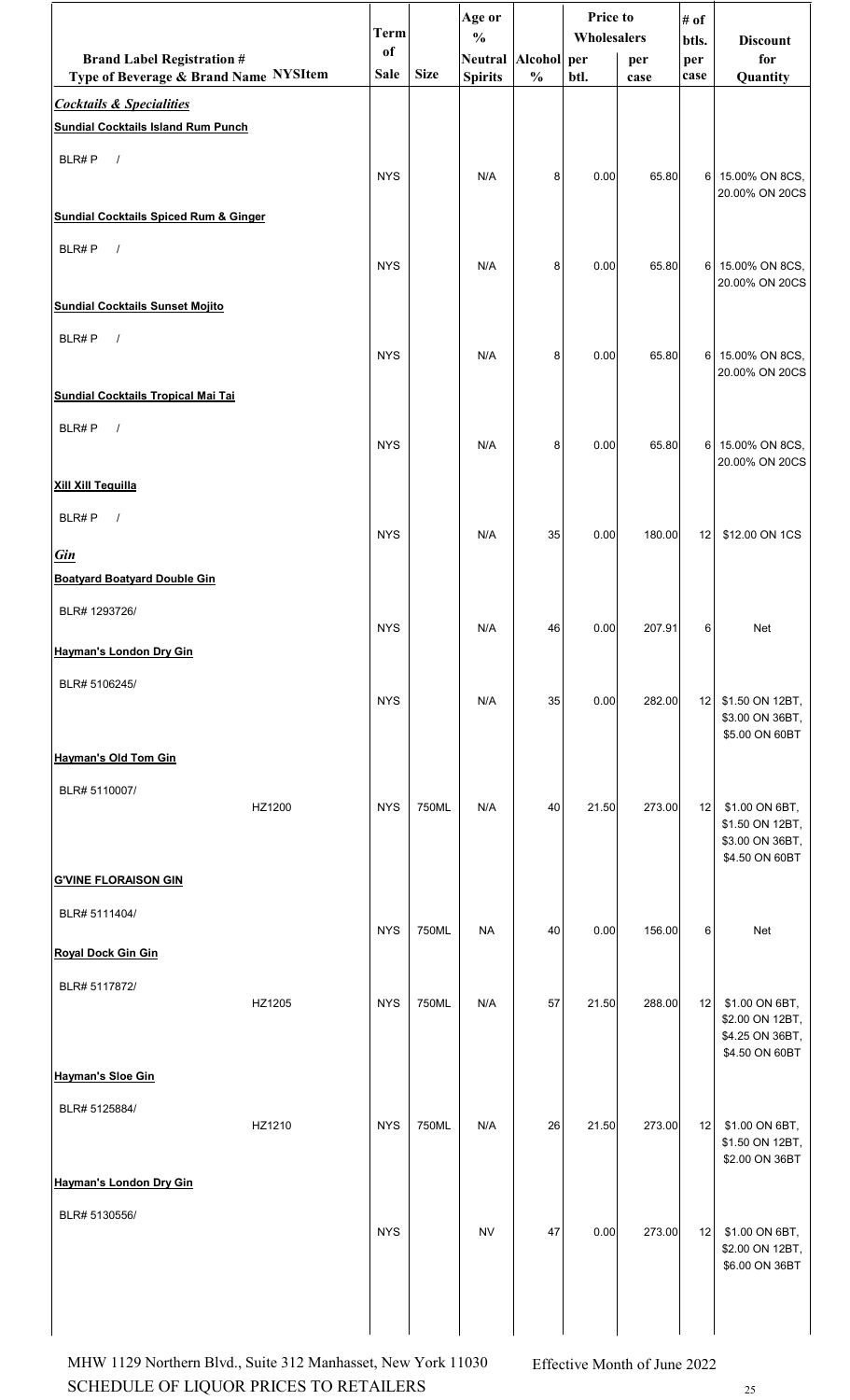|                                                                                                                 | <b>Term</b> |             | Age or<br>$\frac{0}{0}$ |               | <b>Price to</b><br>Wholesalers |        | # of         |                                                       |
|-----------------------------------------------------------------------------------------------------------------|-------------|-------------|-------------------------|---------------|--------------------------------|--------|--------------|-------------------------------------------------------|
| <b>Brand Label Registration #</b>                                                                               | of          |             | Neutral Alcohol per     |               |                                | per    | btls.<br>per | <b>Discount</b><br>for                                |
| Type of Beverage & Brand Name NYSItem                                                                           | <b>Sale</b> | <b>Size</b> | <b>Spirits</b>          | $\frac{0}{0}$ | btl.                           | case   | case         | Quantity                                              |
| <u>Gin</u><br><b>Bobby's Gin</b>                                                                                |             |             |                         |               |                                |        |              |                                                       |
| BLR# 5134839/                                                                                                   | <b>NYS</b>  |             | N/A                     | 42            | 0.00                           | 155.93 | 6            | Net                                                   |
| <b>Stroudwater Distillery Gin</b>                                                                               |             |             |                         |               |                                |        |              |                                                       |
| BLR# 5144696/<br>9B                                                                                             | <b>NYS</b>  |             | N/A                     | 45            | 0.00                           | 172.00 | 6            | 7.00% ON 3CS                                          |
| <b>Magellan (Precious) Gin</b>                                                                                  |             |             |                         |               |                                |        |              |                                                       |
| BLR# 5146408/<br>90100                                                                                          | <b>NYS</b>  | 1.75L       | N/A                     | 41            | 30.00                          | 90.00  | 3            | Net                                                   |
| 90200                                                                                                           | <b>NYS</b>  | 1L          | N/A                     | 41            | 0.00                           | 132.00 | 6            | Net                                                   |
| 90300                                                                                                           | <b>NYS</b>  | 750ML       | N/A                     | 41            | 0.00                           | 120.00 | 6            | \$6.00 ON 2CS,<br>\$12.00 ON 3CS                      |
| <b>Magellan Magellan Gin Glass Pack</b>                                                                         |             |             |                         |               |                                |        |              |                                                       |
| BLR# 5146408/<br>[Gift Box w/ 1/750ml btl Magellan & 1 90308<br>hand painted Debbie Arbizzani martini<br>glass] | <b>NYS</b>  | 750ML       | N/A                     | 41            | 0.00                           | 120.00 | 6            | \$6.00 ON 2CS,<br>\$12.00 ON 3CS                      |
| 6 O'Clock Wadworths Gin                                                                                         |             |             |                         |               |                                |        |              |                                                       |
| <b>BLR#P</b>                                                                                                    | <b>NYS</b>  |             | N/A                     | 43            | 0.00                           | 108.00 | 6            | Net                                                   |
| Amazzoni Rio Negro Gin with Amazonian botanicals                                                                |             |             |                         |               |                                |        |              |                                                       |
| BLR#P<br>$\prime$                                                                                               | <b>NYS</b>  |             | N/A                     | 42            | 0.00                           | 210.00 |              | 6 \$3.10 ON 6BT,<br>\$5.10 ON 18BT                    |
| <b>Amazzoni Traditional Gin with Amazonian botanicals</b>                                                       |             |             |                         |               |                                |        |              |                                                       |
| BLR#P<br>$\sqrt{ }$                                                                                             | <b>NYS</b>  |             | N/A                     | 42            | 0.00                           | 180.00 | 6            | \$5.10 ON 6BT,<br>\$10.10 ON 18BT,<br>\$12.10 ON 30BT |
| <b>Apium Gin</b>                                                                                                |             |             |                         |               |                                |        |              |                                                       |
| BLR#P<br>$\sqrt{ }$<br>Corrected size to 700ML                                                                  | <b>NYS</b>  |             | N/A                     | 40            | 0.00                           | 230.00 | 12           | \$59.00 ON 5CS                                        |
| <b>Arbikie Highland Estate AK's Gin</b>                                                                         |             |             |                         |               |                                |        |              |                                                       |
| BLR#P<br>$\sqrt{ }$                                                                                             | <b>NYS</b>  |             | N/A                     | 43            | 0.00                           | 174.00 | 6            | \$6.00 ON 6CS,<br>\$9.00 ON 12CS,<br>\$12.00 ON 24CS  |
| <b>Arbikie Highland Estate Kirstys Gin</b>                                                                      |             |             |                         |               |                                |        |              |                                                       |
| BLR#P<br>$\sqrt{ }$                                                                                             | <b>NYS</b>  |             | N/A                     | 43            | 0.00                           | 174.00 | 6            | \$6.00 ON 6CS,<br>\$9.00 ON 12CS,<br>\$12.00 ON 24CS  |
| <b>Arbikie Highland Estate Nadar Gin</b>                                                                        |             |             |                         |               |                                |        |              |                                                       |
| BLR#P<br>$\sqrt{ }$                                                                                             | <b>NYS</b>  |             | N/A                     | 43            | 0.00                           | 180.00 | 6            | \$6.00 ON 6CS,<br>\$9.00 ON 12CS,<br>\$12.00 ON 24CS  |
| <b>Berto Dry Gin</b>                                                                                            |             |             |                         |               |                                |        |              |                                                       |
| BLR#P<br>$\sqrt{ }$                                                                                             | <b>NYS</b>  | 1.00L       | <b>NA</b>               | 43            | 0.00                           | 258.00 | 12           | \$18.00 ON 2CS                                        |
|                                                                                                                 |             |             |                         |               |                                |        |              |                                                       |
|                                                                                                                 |             |             |                         |               |                                |        |              |                                                       |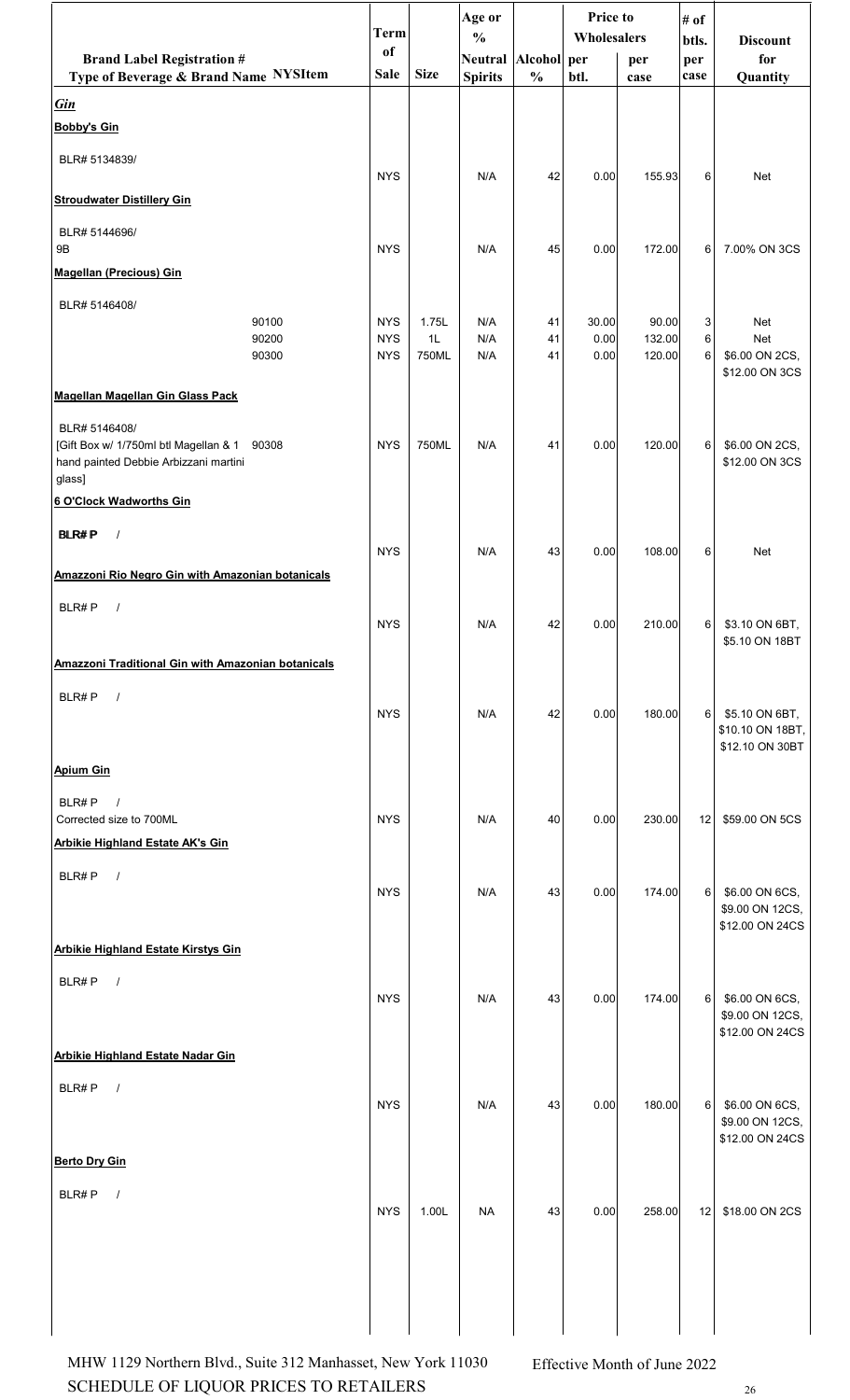|                                                                            | <b>Term</b>                  |             | Age or<br>$\frac{0}{0}$               |               | Price to<br>Wholesalers |                  | # of<br>btls. | <b>Discount</b>                    |
|----------------------------------------------------------------------------|------------------------------|-------------|---------------------------------------|---------------|-------------------------|------------------|---------------|------------------------------------|
| <b>Brand Label Registration #</b><br>Type of Beverage & Brand Name NYSItem | <sub>of</sub><br><b>Sale</b> | <b>Size</b> | Neutral Alcohol per<br><b>Spirits</b> | $\frac{0}{0}$ | btl.                    | per              | per<br>case   | for<br>Quantity                    |
| <b>Gin</b>                                                                 |                              |             |                                       |               |                         | case             |               |                                    |
| Big Gin Big Gin London Dry                                                 |                              |             |                                       |               |                         |                  |               |                                    |
| BLR#P<br>$\overline{\phantom{a}}$                                          |                              |             |                                       |               |                         |                  |               |                                    |
| Big Gin Bourbon Barreled Big Gin                                           | <b>NYS</b>                   | 750ML       | <b>NA</b>                             | 47            | 0.00                    | 125.95           | 6             | 5% ON 2 CS                         |
| BLR#P<br>$\sqrt{ }$                                                        |                              |             |                                       |               |                         |                  |               |                                    |
| Big Gin Peat Barreled Big Gin                                              | <b>NYS</b>                   | 750ML       | <b>NA</b>                             | 47            | 0.00                    | 138.56           | $6 \mid$      | 5% ON 2 CS                         |
| BLR#P<br>$\sqrt{ }$                                                        |                              |             |                                       |               |                         |                  |               |                                    |
|                                                                            | <b>NYS</b>                   | 750ML       | <b>NA</b>                             | 47            | 0.00                    | 146.96           | 6             | 5% ON 2 CS                         |
| <b>Black Sheep Co Gin</b>                                                  |                              |             |                                       |               |                         |                  |               |                                    |
| BLR#P<br>$\sqrt{ }$                                                        | <b>NYS</b>                   |             | N/A                                   | 40            | 0.00                    | 96.00            | 3             | Net                                |
| <b>Blood Monkey Irish Craft Gin</b>                                        |                              |             |                                       |               |                         |                  |               |                                    |
| BLR#P<br>$\sqrt{ }$                                                        | <b>NYS</b>                   |             | N/A                                   | 40            | 0.00                    | 203.38           | $6 \mid$      | 5.00% ON 5CS,                      |
|                                                                            |                              |             |                                       |               |                         |                  |               | 7.50% ON 10CS                      |
| <b>Brezio Gin</b>                                                          |                              |             |                                       |               |                         |                  |               |                                    |
| BLR#P $/$                                                                  | <b>NYS</b>                   |             | N/A                                   | 42            | 0.00                    | 177.00           | $6 \mid$      | \$1.50 ON 6BT,                     |
|                                                                            |                              |             |                                       |               |                         |                  |               | \$2.50 ON 12BT,<br>\$3.20 ON 18BT, |
|                                                                            |                              |             |                                       |               |                         |                  |               | \$4.00 ON 30BT,<br>\$5.00 ON 48BT  |
| <b>Championz Gin</b>                                                       |                              |             |                                       |               |                         |                  |               |                                    |
| BLR#P<br>$\sqrt{ }$                                                        |                              |             |                                       |               |                         |                  |               |                                    |
|                                                                            | <b>NYS</b>                   |             | N/A                                   | 40            | 0.00                    | 177.00           | 6             | \$5.00 ON 6BT,<br>\$7.00 ON 60BT   |
| ClemonGold ClemonGold Gin                                                  |                              |             |                                       |               |                         |                  |               |                                    |
| BLR#P<br>$\sqrt{ }$                                                        | <b>NYS</b>                   |             | N/A                                   | 35            | 0.00                    | 216.00           | $6 \mid$      | \$8.00 ON 2CS,                     |
|                                                                            |                              |             |                                       |               |                         |                  |               | \$16.00 ON 3CS,<br>\$36.00 ON 6CS  |
| <b>Cotswolds Cotswolds Dry Gin</b>                                         |                              |             |                                       |               |                         |                  |               |                                    |
| BLR#P<br>$\sqrt{ }$                                                        |                              |             |                                       |               |                         |                  |               |                                    |
|                                                                            | <b>NYS</b><br><b>NYS</b>     |             | N/A<br>N/A                            | 46<br>46      | 0.00<br>0.00            | 179.95<br>198.95 | $6 \mid$<br>6 | \$24.95 ON 2CS<br>\$30.35 ON 2CS,  |
| <b>Cotswolds Old Tom Gin</b>                                               |                              |             |                                       |               |                         |                  |               | \$44.00 ON 4CS                     |
| $\sqrt{ }$<br>BLR#P                                                        |                              |             |                                       |               |                         |                  |               |                                    |
|                                                                            | <b>NYS</b>                   |             | N/A                                   | 42            | 0.00                    | 179.95           | $6 \mid$      | \$24.95 ON 2CS                     |
| DH Krahn Gin DH Krahn Gin                                                  |                              |             |                                       |               |                         |                  |               |                                    |
| BLR#P<br>$\sqrt{ }$                                                        | <b>NYS</b>                   |             | <b>NV</b>                             | 40            | 0.00                    | 258.00           | 12            | \$1.00 ON 6BT,                     |
|                                                                            |                              |             |                                       |               |                         |                  |               | \$3.00 ON 12BT,<br>\$7.00 ON 18BT  |
| <b>Downton Abbey Gin</b>                                                   |                              |             |                                       |               |                         |                  |               |                                    |
| BLR#P<br>$\sqrt{ }$                                                        | <b>NYS</b>                   |             | N/A                                   | 43            | 0.00                    | 405.00           | 9             | 17.00% ON 9BT                      |
| <b>Faber Gin</b>                                                           |                              |             |                                       |               |                         |                  |               |                                    |
| BLR#P<br>$\sqrt{ }$                                                        |                              |             |                                       |               |                         |                  |               |                                    |
|                                                                            | <b>NYS</b>                   |             | N/A                                   | 40            | 0.00                    | 191.88           | 12            | Net                                |
|                                                                            |                              |             |                                       |               |                         |                  |               |                                    |
|                                                                            |                              |             |                                       |               |                         |                  |               |                                    |

SCHEDULE OF LIQUOR PRICES TO RETAILERS  $27$ MHW 1129 Northern Blvd., Suite 312 Manhasset, New York 11030 Effective Month of June 2022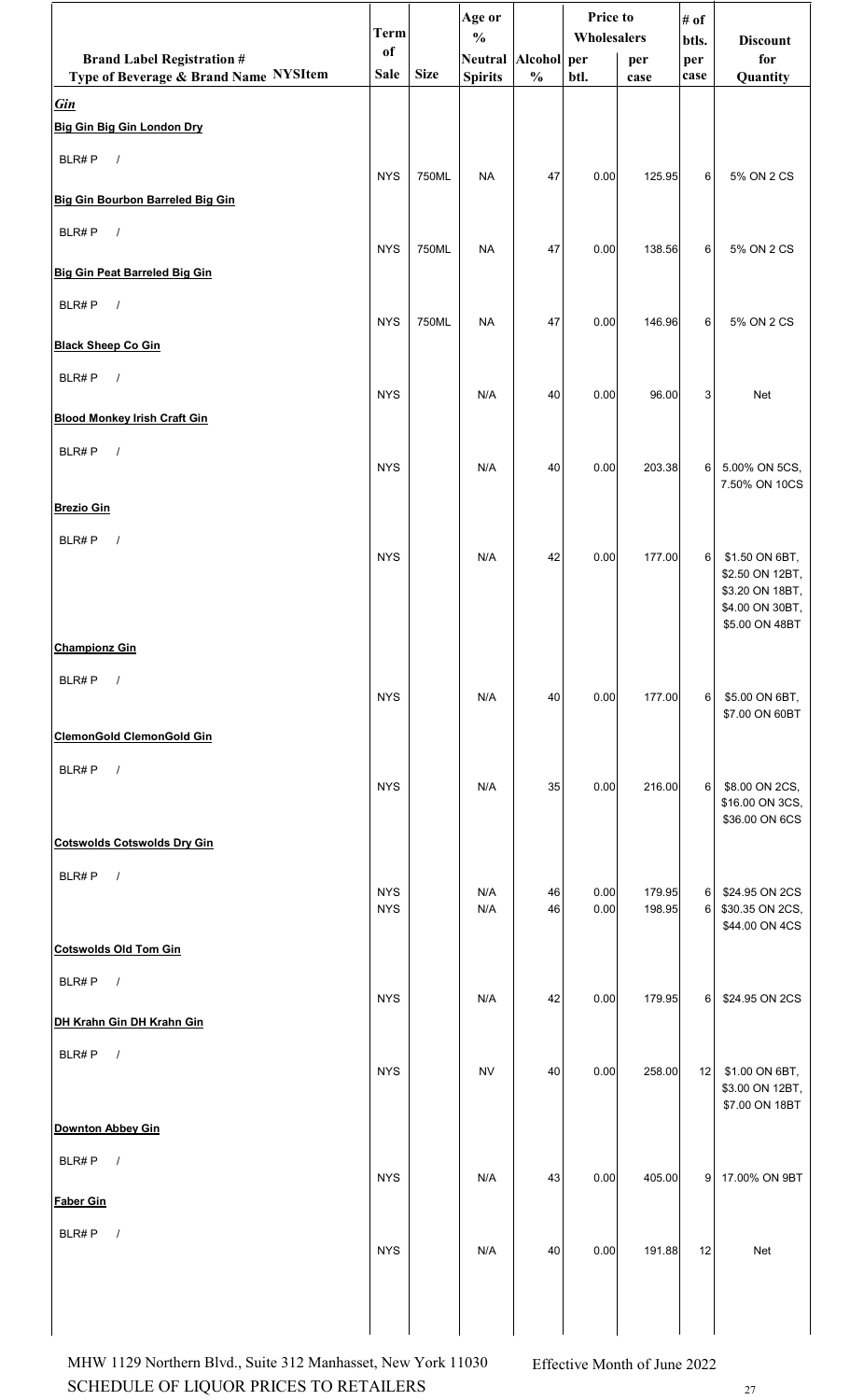|                                                     | <b>Term</b> |             | Age or<br>$\frac{0}{0}$ |               | Price to<br>Wholesalers |        | # of<br>btls.  | <b>Discount</b>                    |
|-----------------------------------------------------|-------------|-------------|-------------------------|---------------|-------------------------|--------|----------------|------------------------------------|
| <b>Brand Label Registration #</b>                   | of<br>Sale  | <b>Size</b> | Neutral Alcohol per     |               |                         | per    | per            | for                                |
| Type of Beverage & Brand Name NYSItem<br><b>Gin</b> |             |             | <b>Spirits</b>          | $\frac{0}{0}$ | btl.                    | case   | case           | Quantity                           |
| <b>Fullbar Gin</b>                                  |             |             |                         |               |                         |        |                |                                    |
| BLR#P<br>$\overline{\phantom{a}}$                   | <b>NYS</b>  |             | N/A                     | 40            |                         |        | 6              | Net                                |
| <b>GRACE O'MALLEY HEATHER INFUSED IRISH GIN</b>     |             |             |                         |               | 0.00                    | 53.16  |                |                                    |
| BLR#P<br>$\sqrt{ }$                                 |             |             |                         |               |                         |        |                |                                    |
|                                                     | <b>NYS</b>  |             | N/A                     | 43            | 0.00                    | 181.20 | 6 <sup>1</sup> | \$12.00 ON 3CS,<br>\$18.00 ON 6CS, |
| <b>Gin XII Gin</b>                                  |             |             |                         |               |                         |        |                | \$30.00 ON 10CS                    |
| BLR#P<br>$\sqrt{ }$                                 |             |             |                         |               |                         |        |                |                                    |
| <b>Gin XII Gin Glass Pack</b>                       | <b>NYS</b>  |             | N/A                     | 42            | 0.00                    | 114.00 | 6              | \$12.00 ON 2CS                     |
| BLR#P<br>$\sqrt{ }$                                 |             |             |                         |               |                         |        |                |                                    |
| <b>Ginologist Snowglobe Gin</b>                     | <b>NYS</b>  |             | N/A                     | 42            | 0.00                    | 114.00 | 6              | \$12.00 ON 2CS                     |
| BLR#P<br>$\sqrt{ }$                                 |             |             |                         |               |                         |        |                |                                    |
| <b>Harlem Standard Dry Gin</b>                      | <b>NYS</b>  |             | N/A                     | 43            | 0.00                    | 359.40 | 12             | Net                                |
| BLR#P<br>$\sqrt{ }$                                 |             |             |                         |               |                         |        |                |                                    |
|                                                     | <b>NYS</b>  |             | N/A                     | 40            | 0.00                    | 142.68 | $6 \mid$       | \$12.00 ON 1CS,<br>\$24.00 ON 5CS  |
| <u>IMEA GINEPRINA D'OLANDA GIN</u>                  |             |             |                         |               |                         |        |                |                                    |
| BLR#P<br>$\prime$                                   | <b>NYS</b>  |             | <b>NV</b>               | 47            | 0.00                    | 198.00 | 6              | \$5.00 ON 6BT                      |
| Las Californias Citrico Gin                         |             |             |                         |               |                         |        |                |                                    |
| BLR#P<br>$\sqrt{ }$                                 | <b>NYS</b>  |             | N/A                     | 40            | 0.00                    | 90.00  | 6              | <b>Net</b>                         |
| Las Californias Nativo Gin                          |             |             |                         |               |                         |        |                |                                    |
| BLR#P<br>$\sqrt{ }$                                 |             |             |                         |               |                         |        |                |                                    |
| Levenswater Barrel Aged Gin                         | <b>NYS</b>  |             | N/A                     | 42            | 0.00                    | 90.00  | 6              | Net                                |
| BLR#P<br>$\sqrt{ }$                                 |             |             |                         |               |                         |        |                |                                    |
| Levenswater Harvest Gin                             | <b>NYS</b>  |             | N/A                     | 40            | 0.00                    | 222.21 | 6              | \$6.00 ON 3CS                      |
| $\sqrt{ }$<br>BLR#P                                 |             |             |                         |               |                         |        |                |                                    |
| Levenswater Spring 34 Gin                           | <b>NYS</b>  |             | N/A                     | 40            | 0.00                    | 177.79 | 6              | \$6.00 ON 3CS                      |
| BLR#P<br>$\sqrt{ }$                                 |             |             |                         |               |                         |        |                |                                    |
| Levenswater Winter Gin                              | <b>NYS</b>  |             | N/A                     | 40            | 0.00                    | 177.79 | 6              | \$6.00 ON 3CS                      |
| BLR#P<br>$\sqrt{ }$                                 |             |             |                         |               |                         |        |                |                                    |
| Maharani Gin Maharani Gin                           | <b>NYS</b>  |             | N/A                     | 40            | 0.00                    | 333.35 | 6              | \$6.00 ON 3CS                      |
| BLR#P<br>$\sqrt{ }$                                 |             |             |                         |               |                         |        |                |                                    |
| Misquided Spirits Bath House John's Grown Man Gin   | <b>NYS</b>  |             | N//A                    | 41            | 0.00                    | 174.00 | 6              | \$6.00 ON 3CS                      |
| BLR#P<br>$\prime$                                   |             |             |                         |               |                         |        |                |                                    |
|                                                     | <b>NYS</b>  |             | N/A                     | 40            | 0.00                    | 198.00 |                | 12   15.20% ON 2CS                 |
|                                                     |             |             |                         |               |                         |        |                |                                    |
|                                                     |             |             |                         |               |                         |        |                |                                    |

SCHEDULE OF LIQUOR PRICES TO RETAILERS 28 MHW 1129 Northern Blvd., Suite 312 Manhasset, New York 11030 Effective Month of June 2022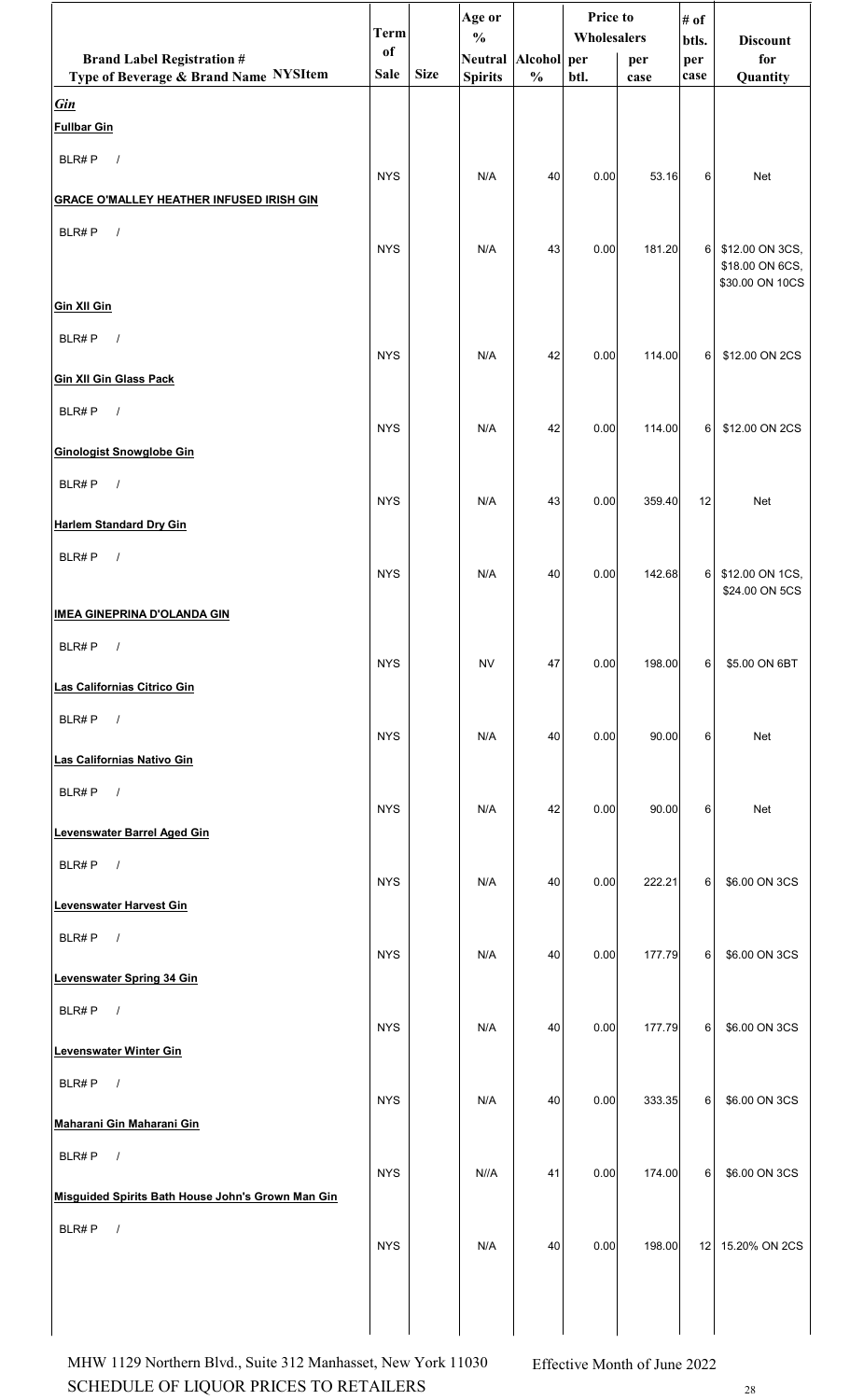|                                            | <b>Term</b> |             | Age or                               |               | Price to<br>Wholesalers |        | # of         |                                   |
|--------------------------------------------|-------------|-------------|--------------------------------------|---------------|-------------------------|--------|--------------|-----------------------------------|
| <b>Brand Label Registration #</b>          | of          |             | $\frac{0}{0}$<br>Neutral Alcohol per |               |                         | per    | btls.<br>per | <b>Discount</b><br>for            |
| Type of Beverage & Brand Name NYSItem      | <b>Sale</b> | <b>Size</b> | <b>Spirits</b>                       | $\frac{0}{0}$ | btl.                    | case   | case         | Quantity                          |
| <b>Gin</b><br><b>Nautical American Gin</b> |             |             |                                      |               |                         |        |              |                                   |
| BLR#P<br>$\sqrt{ }$                        |             |             |                                      |               |                         |        |              |                                   |
|                                            | <b>NYS</b>  |             | <b>NA</b>                            | 42            | 0.00                    | 166.11 | 6            | \$1.54 ON 2BT,<br>\$3.08 ON 6BT   |
| <b>Old Duff Real Dutch Genever</b>         |             |             |                                      |               |                         |        |              |                                   |
| BLR#P<br>$\sqrt{ }$                        |             |             |                                      |               |                         |        |              |                                   |
|                                            | <b>NYS</b>  |             | N/A                                  | 40            | 0.00                    | 153.00 | $6 \mid$     | \$1.60 ON 3BT,<br>\$3.20 ON 6BT,  |
|                                            |             |             |                                      |               |                         |        |              | \$4.60 ON 12BT,<br>\$5.30 ON 18BT |
| Old Duff Single Malt Genever               |             |             |                                      |               |                         |        |              |                                   |
| BLR#P<br>$\sqrt{ }$                        |             |             |                                      |               |                         |        |              |                                   |
|                                            | <b>NYS</b>  |             | N/A                                  | 45            | 0.00                    | 211.20 | 6            | \$0.80 ON 3BT,<br>\$2.00 ON 6BT   |
| Procera African Juniper Gin                |             |             |                                      |               |                         |        |              |                                   |
| BLR#P<br>$\sqrt{ }$                        | <b>NYS</b>  |             | N/A                                  | 44            | 0.00                    | 357.00 | 6            | Net                               |
| Procera Blue Dot Gin                       |             |             |                                      |               |                         |        |              |                                   |
| BLR#P<br>$\sqrt{ }$                        |             |             |                                      |               |                         |        |              |                                   |
| Procera Green Dot Gin                      | <b>NYS</b>  |             | N/A                                  | 44            | 0.00                    | 357.00 | 6            | Net                               |
| BLR#P<br>$\sqrt{ }$                        |             |             |                                      |               |                         |        |              |                                   |
|                                            | <b>NYS</b>  |             | N/A                                  | $47\,$        | 0.00                    | 477.00 | 6            | Net                               |
| <b>Procera Red Dot Gin</b>                 |             |             |                                      |               |                         |        |              |                                   |
| BLR#P<br>$\sqrt{ }$                        | <b>NYS</b>  |             | N/AS                                 | 51            | 0.00                    | 417.00 | 6            | Net                               |
| <b>Richmond London Dry Gin</b>             |             |             |                                      |               |                         |        |              |                                   |
| BLR#P $/$                                  | <b>NYS</b>  |             | N/A                                  | 40            | 0.00                    | 132.00 | 12           | \$39.50 ON 5CS                    |
| <b>Silo Distillery Gin</b>                 |             |             |                                      |               |                         |        |              |                                   |
| BLR#P<br>$\sqrt{ }$                        |             |             |                                      |               |                         |        |              |                                   |
| <b>Tanglin Black Powder</b>                | <b>NYS</b>  |             | N/A                                  | 40            | 0.00                    | 288.00 | 12           | Net                               |
| BLR#P<br>$\overline{\phantom{a}}$          |             |             |                                      |               |                         |        |              |                                   |
|                                            | <b>NYS</b>  |             | N/A                                  | 58            | 0.00                    | 220.00 | 6            | Net                               |
| <b>Tanglin Orchid Gin</b>                  |             |             |                                      |               |                         |        |              |                                   |
| BLR#P $/$                                  | <b>NYS</b>  |             | N/A                                  | 42            | 0.00                    | 210.00 | 6            | \$12.00 ON 2CS                    |
| <b>Tanglin Singapore</b>                   |             |             |                                      |               |                         |        |              |                                   |
| BLR#P<br>$\overline{\phantom{a}}$          | <b>NYS</b>  |             | N/A                                  | 42            | 0.00                    | 210.00 | 6            | \$12.00 ON 2CS                    |
| The Exiles Irish Gin                       |             |             |                                      |               |                         |        |              |                                   |
| BLR#P $/$                                  |             |             |                                      |               |                         |        |              |                                   |
|                                            | <b>NYS</b>  |             | N/A                                  | 41            | 0.00                    | 161.96 | 6            | 5.00% ON 5CS,<br>10.00% ON        |
|                                            |             |             |                                      |               |                         |        |              | 10CS, 15.00%<br><b>ON 15CS</b>    |
| The Illusionist Twisted Taste Dry Gin      |             |             |                                      |               |                         |        |              |                                   |
| BLR#P<br>$\sqrt{ }$                        |             |             |                                      |               |                         |        |              |                                   |
|                                            | <b>NYS</b>  |             | N/A                                  | 45            | 0.00                    | 227.40 | $\sqrt{6}$   | \$2.00 ON 3BT,<br>\$4.00 ON 6BT,  |
|                                            |             |             |                                      |               |                         |        |              | \$6.00 ON 12BT                    |
|                                            |             |             |                                      |               |                         |        |              |                                   |

SCHEDULE OF LIQUOR PRICES TO RETAILERS 29 MHW 1129 Northern Blvd., Suite 312 Manhasset, New York 11030 Effective Month of June 2022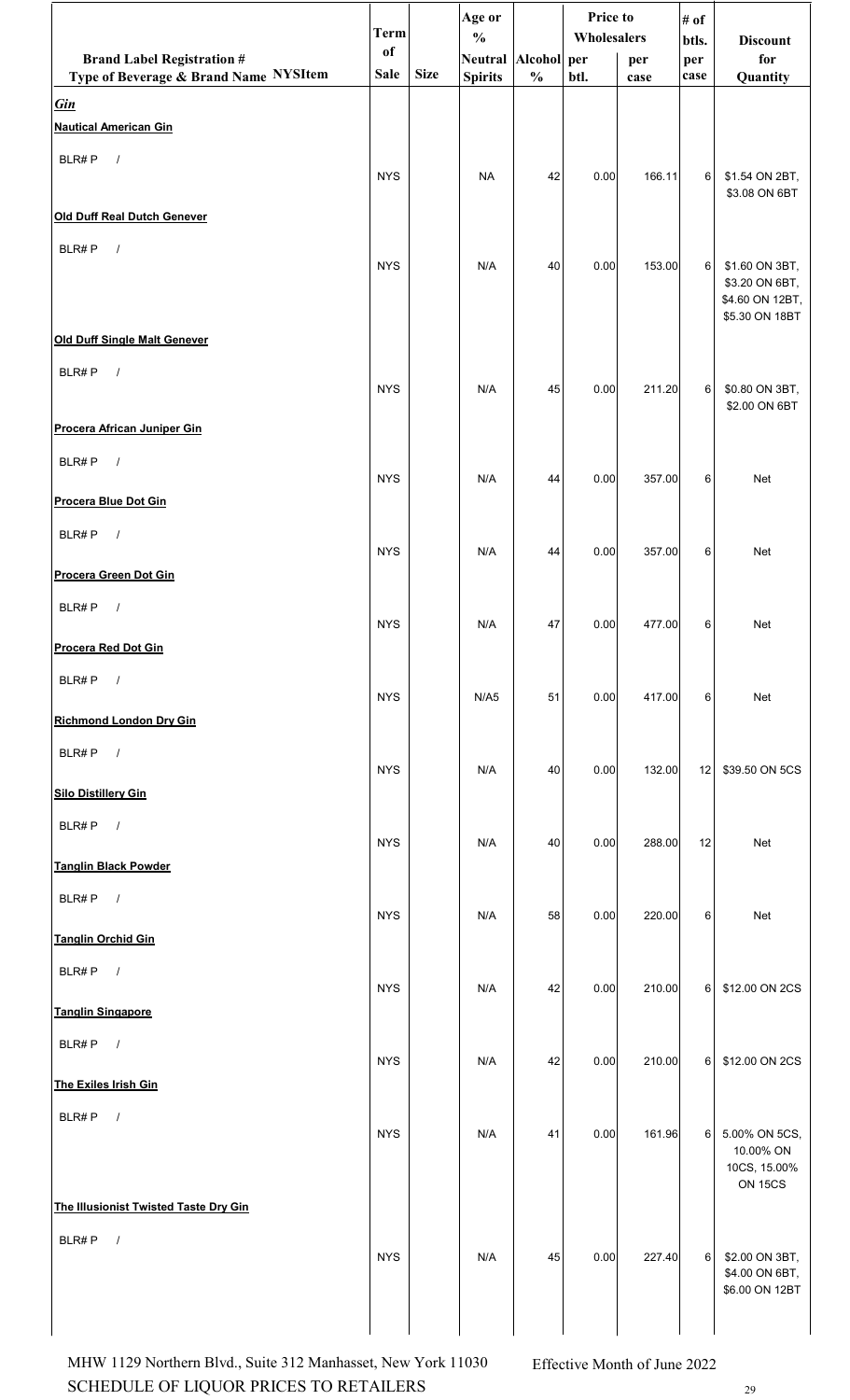|                                                                            | <b>Term</b> |             | Age or                               |               | Price to    |             | # of           |                                   |
|----------------------------------------------------------------------------|-------------|-------------|--------------------------------------|---------------|-------------|-------------|----------------|-----------------------------------|
|                                                                            | <b>of</b>   |             | $\frac{0}{0}$<br>Neutral Alcohol per |               | Wholesalers |             | btls.          | <b>Discount</b><br>for            |
| <b>Brand Label Registration #</b><br>Type of Beverage & Brand Name NYSItem | Sale        | <b>Size</b> | <b>Spirits</b>                       | $\frac{0}{0}$ | btl.        | per<br>case | per<br>case    | Quantity                          |
| <b>Gin</b>                                                                 |             |             |                                      |               |             |             |                |                                   |
| <b>Tuck Gin</b>                                                            |             |             |                                      |               |             |             |                |                                   |
| BLR#P<br>$\frac{1}{2}$                                                     |             |             |                                      |               |             |             |                |                                   |
|                                                                            | <b>NYS</b>  |             | N/A                                  | 47            | 0.00        | 173.94      | 6I             | 15.00% ON 6BT,                    |
|                                                                            |             |             |                                      |               |             |             |                | 19.00% ON 18BT,<br>24.00% ON 36BT |
|                                                                            | <b>NYS</b>  |             | N/A                                  | 47            | 0.00        | 359.94      | 6              | \$13.24 ON 6BT                    |
|                                                                            | <b>NYS</b>  |             | N/A                                  | 47            | 0.00        | 239.88      | 12             | \$5.29 ON 12BT                    |
| Tuck Gin - Barrel Run                                                      |             |             |                                      |               |             |             |                |                                   |
| BLR#P<br>$\sqrt{ }$                                                        | <b>NYS</b>  |             | N/A                                  | 47            | 0.00        | 239.94      | 6              | \$8.79 ON 6BT                     |
|                                                                            | <b>NYS</b>  |             | N/A                                  | 47            | 0.00        | 275.88      | 12             | \$5.99 ON 12BT                    |
| Tuck Gin and GreenTea RTD (6*4)                                            |             |             |                                      |               |             |             |                |                                   |
| BLR#P<br>$\sqrt{ }$                                                        |             |             |                                      |               |             |             |                |                                   |
|                                                                            | <b>NYS</b>  |             | N/A                                  | 9             | 0.00        | 71.96       | 24             | Net                               |
| <b>UpEnd Distilling UpEnd Navy Strength Gin</b>                            |             |             |                                      |               |             |             |                |                                   |
| <b>BLB#P</b><br>$\frac{1}{2}$                                              |             |             |                                      |               |             |             |                |                                   |
|                                                                            | <b>NYS</b>  |             | <b>NA</b>                            | 57            | 0.00        | 246.00      | 6              | \$3.00 ON 3BT,<br>\$10.00 ON 6BT, |
|                                                                            |             |             |                                      |               |             |             |                | \$14.00 ON 30BT,                  |
|                                                                            |             |             |                                      |               |             |             |                | \$20.00 ON 120BT                  |
| <b>UpEnd Distilling UpEnd Sweet Tea Gin</b>                                |             |             |                                      |               |             |             |                |                                   |
| BLR#P<br>$\prime$                                                          |             |             |                                      |               |             |             |                |                                   |
|                                                                            | <b>NYS</b>  |             | N/A                                  | 45            | 0.00        | 234.00      | 6              | \$6.00 ON 3BT,<br>\$13.00 ON 6BT, |
|                                                                            |             |             |                                      |               |             |             |                | \$17.00 ON 30BT                   |
| <b>Whitley Neill Aloe &amp; Cucumber</b>                                   |             |             |                                      |               |             |             |                |                                   |
| BLR#P<br>$\sqrt{ }$                                                        |             |             |                                      |               |             |             |                |                                   |
|                                                                            | <b>NYS</b>  |             | N/A                                  | 43            | 0.00        | 157.68      | 6              | \$1.00 ON 3BT,<br>\$3.39 ON 6BT   |
| <b>Whitley Neill Blood Orange Gin</b>                                      |             |             |                                      |               |             |             |                |                                   |
| BLR#P<br>$\sqrt{ }$                                                        |             |             |                                      |               |             |             |                |                                   |
|                                                                            | <b>NYS</b>  |             | N/A                                  | 43            | 0.00        | 157.68      | 6              | \$1.00 ON 3BT,                    |
|                                                                            |             |             |                                      |               |             |             |                | \$3.39 ON 6BT,<br>\$6.38 ON 60BT  |
|                                                                            | <b>NYS</b>  |             | N/A                                  | 43            | 0.00        | 191.04      | 96             | \$42.24 ON 1CS,                   |
| <b>Whitley Neill Connoisseur's Cut</b>                                     |             |             |                                      |               |             |             |                | \$96.00 ON 5CS                    |
|                                                                            |             |             |                                      |               |             |             |                |                                   |
| BLR#P<br>$\sqrt{ }$                                                        | <b>NYS</b>  |             | N/A                                  | 43            | 0.00        | 172.44      | 6              | \$1.00 ON 3BT,                    |
|                                                                            |             |             |                                      |               |             |             |                | \$3.39 ON 6BT,                    |
| <b>Whitley Neill Dry Gin</b>                                               |             |             |                                      |               |             |             |                | \$5.39 ON 18BT                    |
|                                                                            |             |             |                                      |               |             |             |                |                                   |
| BLR#P<br>$\sqrt{ }$                                                        | <b>NYS</b>  |             | N/A                                  | 43            | 0.00        | 157.68      | 6              | \$1.00 ON 3BT,                    |
|                                                                            |             |             |                                      |               |             |             |                | \$3.39 ON 6BT,                    |
|                                                                            | <b>NYS</b>  |             | N/A                                  | 43            | 0.00        | 191.04      | 96             | \$6.38 ON 60BT<br>\$42.24 ON 1CS, |
|                                                                            |             |             |                                      |               |             |             |                | \$96.00 ON 5CS                    |
|                                                                            | <b>NYS</b>  |             | N/A                                  | 43            | 0.00        | 132.00      | 3 <sup>1</sup> | \$2.01 ON 3BT,<br>\$5.58 ON 9BT   |
| <b>Whitley Neill Pink Grapefruit</b>                                       |             |             |                                      |               |             |             |                |                                   |
| BLR#P<br>$\sqrt{ }$                                                        |             |             |                                      |               |             |             |                |                                   |
|                                                                            | <b>NYS</b>  |             | N/A                                  | 43            | 0.00        | 157.68      | 6              | \$1.00 ON 3BT,                    |
|                                                                            |             |             |                                      |               |             |             |                | \$3.39 ON 6BT                     |
|                                                                            |             |             |                                      |               |             |             |                |                                   |
|                                                                            |             |             |                                      |               |             |             |                |                                   |
|                                                                            |             |             |                                      |               |             |             |                |                                   |
|                                                                            |             |             |                                      |               |             |             |                |                                   |

SCHEDULE OF LIQUOR PRICES TO RETAILERS  $_{30}$ MHW 1129 Northern Blvd., Suite 312 Manhasset, New York 11030 Effective Month of June 2022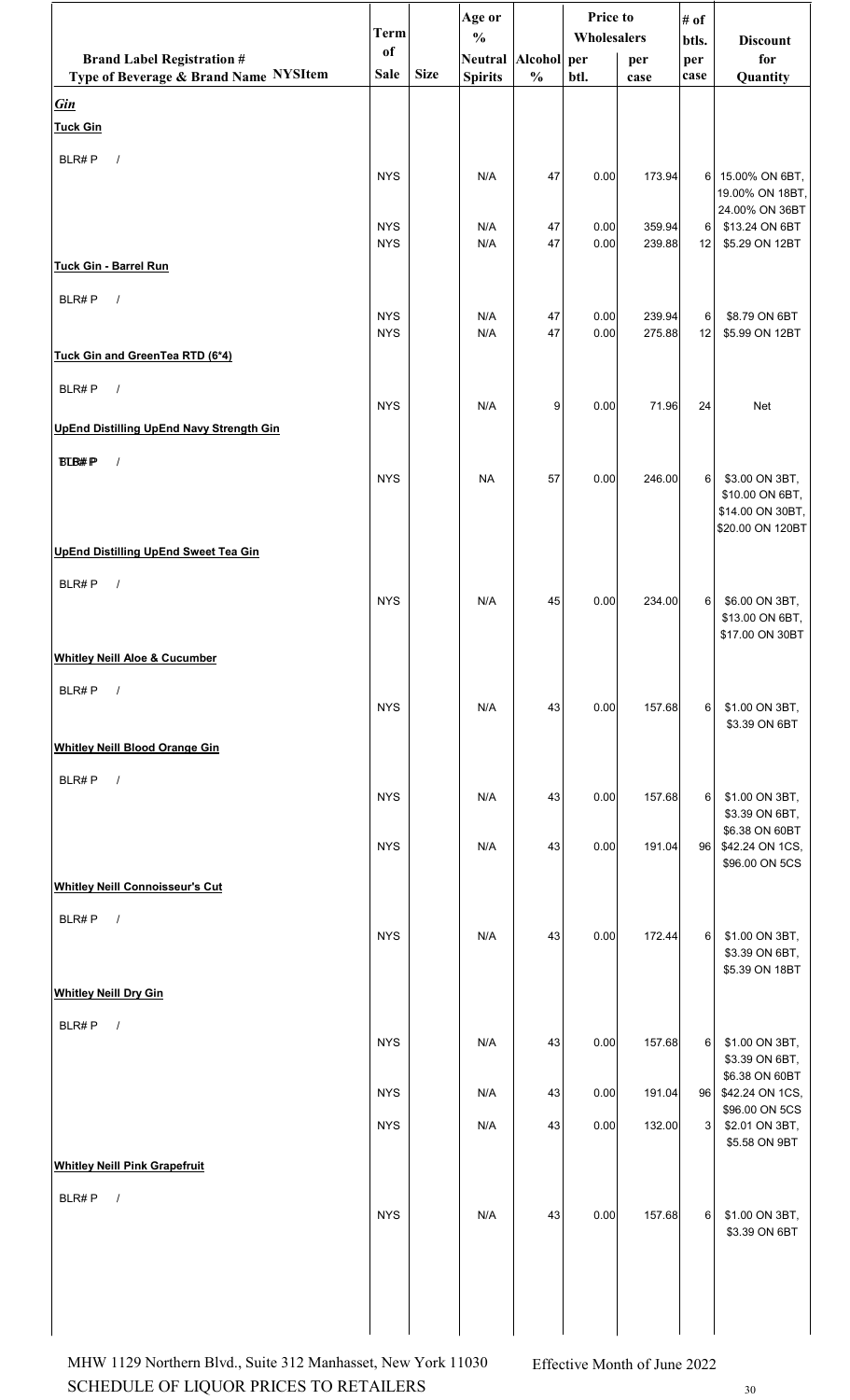|                                                 | <b>Term</b> |             | Age or                               |               | Price to    |          | # of         |                                    |
|-------------------------------------------------|-------------|-------------|--------------------------------------|---------------|-------------|----------|--------------|------------------------------------|
| <b>Brand Label Registration #</b>               | of          |             | $\frac{0}{0}$<br>Neutral Alcohol per |               | Wholesalers | per      | btls.<br>per | <b>Discount</b><br>for             |
| Type of Beverage & Brand Name NYSItem           | Sale        | <b>Size</b> | <b>Spirits</b>                       | $\frac{0}{0}$ | btl.        | case     | case         | Quantity                           |
| <b>Gin</b>                                      |             |             |                                      |               |             |          |              |                                    |
| <b>Whitley Neill Quince Gin</b>                 |             |             |                                      |               |             |          |              |                                    |
| BLR#P<br>$\sqrt{ }$                             | <b>NYS</b>  |             | N/A                                  | 43            | 0.00        | 157.68   | 6            | \$1.00 ON 3BT,                     |
|                                                 |             |             |                                      |               |             |          |              | \$3.39 ON 6BT,                     |
|                                                 | <b>NYS</b>  |             | N/A                                  | 43            | 0.00        | 191.04   | 96           | \$6.38 ON 60BT<br>\$42.24 ON 1CS,  |
|                                                 |             |             |                                      |               |             |          |              | \$96.00 ON 5CS                     |
| <b>Whitley Neill Raspberry Gin</b>              |             |             |                                      |               |             |          |              |                                    |
| BLR#P<br>$\sqrt{ }$                             | <b>NYS</b>  |             | N/A                                  | 43            | 0.00        | 157.68   | 6            | \$1.00 ON 3BT,                     |
|                                                 |             |             |                                      |               |             |          |              | \$3.39 ON 6BT,<br>\$6.38 ON 60BT   |
| <b>Whitley Neill Rhubarb Ginger Gin</b>         |             |             |                                      |               |             |          |              |                                    |
| BLR#P<br>$\sqrt{ }$                             |             |             |                                      |               |             |          |              |                                    |
|                                                 | <b>NYS</b>  |             | N/A                                  | 43            | 0.00        | 157.68   | 6            | \$1.00 ON 3BT,<br>\$3.39 ON 6BT,   |
|                                                 |             |             |                                      |               |             |          |              | \$6.38 ON 60BT                     |
|                                                 | <b>NYS</b>  |             | N/A                                  | 43            | 0.00        | 191.04   | 96           | \$42.24 ON 1CS,<br>\$96.00 ON 5CS  |
|                                                 | <b>NYS</b>  |             | N/A                                  | 43            | 0.00        | 132.00   | 3            | \$2.01 ON 3BT,<br>\$5.58 ON 9BT    |
| <b>Wild Sardinia Wild Gin</b>                   |             |             |                                      |               |             |          |              |                                    |
| BLR#P<br>$\sqrt{ }$                             |             |             |                                      |               |             |          |              |                                    |
| <b>Neutral Spirits</b>                          | <b>NYS</b>  |             | <b>NV</b>                            | 40            | 0.00        | 180.00   | 6            | \$7.00 ON 3BT                      |
| <b>The Community Spirit Vodka</b>               |             |             |                                      |               |             |          |              |                                    |
| BLR# 0073851/                                   |             |             |                                      |               |             |          |              |                                    |
|                                                 | <b>NYS</b>  |             | N/A                                  | 40            | 0.00        | 156.00   | 6            | \$4.71 ON 3BT,<br>\$5.41 ON 6BT    |
| RocaBella Coconut Mango Pineapple Vodka         |             |             |                                      |               |             |          |              |                                    |
| BLR# 1331238/                                   |             |             |                                      |               |             |          |              |                                    |
|                                                 | <b>NYS</b>  |             | N/A                                  | 35            | 0.00        | 263.88   | 12           | <b>Net</b>                         |
| The Jewel of Russia Vodka Classic               |             |             |                                      |               |             |          |              |                                    |
| BLR# 5100548/                                   | <b>NYS</b>  | 1L          | N/A                                  | 40            | 32.00       | 336.00   | 12           | \$1.16 ON 12BT,                    |
|                                                 |             |             |                                      |               |             |          |              | \$1.83 ON 24BT,<br>\$2.68 ON 60BT, |
|                                                 |             |             |                                      |               |             |          |              | \$3.16 ON 120BT                    |
| The Jewel of Russia Vodka Classic Mini          |             |             |                                      |               |             |          |              |                                    |
| BLR# 5100548/                                   | <b>NYS</b>  |             | N/A                                  | 40            | 0.00        | 228.96   | 144          | \$0.20 ON 12BT,                    |
|                                                 |             |             |                                      |               |             |          |              | \$0.30 ON 144BT                    |
| The Jewel of Russia Ultra Black Label Vodka     |             |             |                                      |               |             |          |              |                                    |
| BLR# 5100588/                                   | <b>NYS</b>  | 1L          | N/A                                  | 40            | 45.00       | 480.00   | 12           | \$1.92 ON 12BT,                    |
|                                                 |             |             |                                      |               |             |          |              | \$2.33 ON 24BT,                    |
|                                                 |             |             |                                      |               |             |          |              | \$3.83 ON 60BT,<br>\$5.75 ON 120BT |
| The Jewel of Russia Ultra Limited Edition Vodka |             |             |                                      |               |             |          |              |                                    |
| BLR# 5100588/                                   |             |             |                                      |               |             |          |              |                                    |
| in hand painted decanter                        | <b>NYS</b>  |             | N/A                                  | 40            | 0.00        | 1,104.00 | 12           | \$2.00 ON 6BT,<br>\$4.00 ON 12BT   |
|                                                 |             |             |                                      |               |             |          |              |                                    |
|                                                 |             |             |                                      |               |             |          |              |                                    |
|                                                 |             |             |                                      |               |             |          |              |                                    |
|                                                 |             |             |                                      |               |             |          |              |                                    |
|                                                 |             |             |                                      |               |             |          |              |                                    |

SCHEDULE OF LIQUOR PRICES TO RETAILERS  $31$ MHW 1129 Northern Blvd., Suite 312 Manhasset, New York 11030 Effective Month of June 2022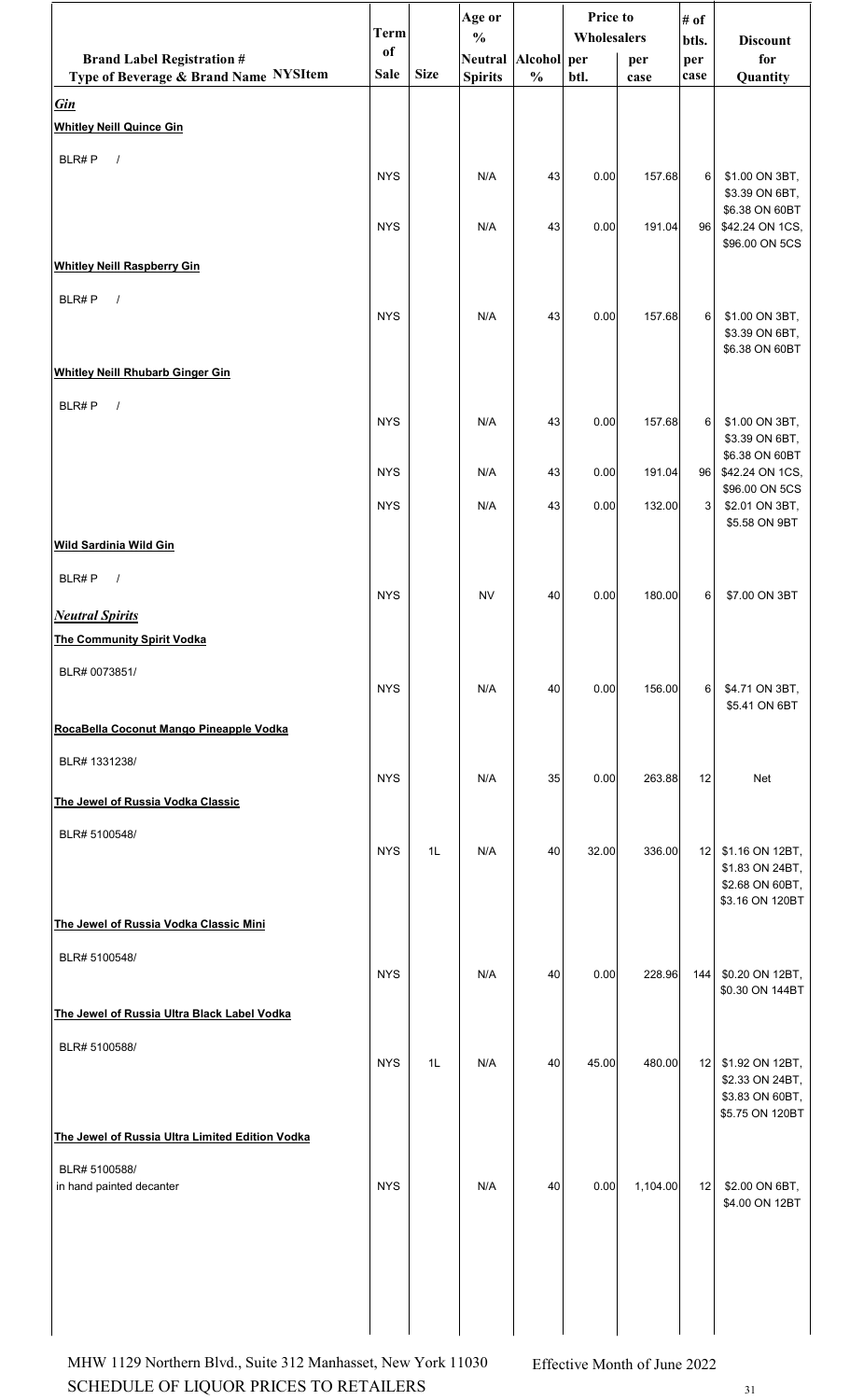|                                                                                          |          | <b>Term</b>              |                | Age or<br>$\frac{0}{0}$               |               | <b>Price to</b><br>Wholesalers |                  | # of<br>btls.  | <b>Discount</b>                    |
|------------------------------------------------------------------------------------------|----------|--------------------------|----------------|---------------------------------------|---------------|--------------------------------|------------------|----------------|------------------------------------|
| <b>Brand Label Registration #</b><br>Type of Beverage & Brand Name NYSItem               |          | of<br>Sale               | <b>Size</b>    | Neutral Alcohol per<br><b>Spirits</b> | $\frac{0}{0}$ | btl.                           | per<br>case      | per<br>case    | for<br>Quantity                    |
| <b>Neutral Spirits</b>                                                                   |          |                          |                |                                       |               |                                |                  |                |                                    |
| The Jewel of Russia Ultra Limited Edition Vodka (Display<br>Gift Box, red)               |          |                          |                |                                       |               |                                |                  |                |                                    |
| BLR# 5100588/<br>in hand painted decanter                                                |          | <b>NYS</b>               | 1L             | N/A                                   | 40            | 85.00                          | 552.00           | 6 <sup>1</sup> | \$2.00 ON 6BT,                     |
| The Jewel of Russia Vodka Classic (6B), Vodka Ultra (6B)                                 |          |                          |                |                                       |               |                                |                  |                | \$4.00 ON 12BT                     |
| BLR# 5100588/                                                                            |          |                          |                |                                       |               |                                |                  |                |                                    |
| 6/Classic, 6/Ultra                                                                       |          | <b>NYS</b>               |                | N/A                                   | 40            | 0.00                           | 396.00           | 12             | Net                                |
| The Jewel of Russia Vodka Classic (6B), /Berry Infusion<br>(6B)                          |          |                          |                |                                       |               |                                |                  |                |                                    |
| BLR# 5100588/<br>6/Classic, 6/Berry                                                      |          | <b>NYS</b>               |                | N/A                                   | 40            | 0.00                           | 304.00           | 12             | Net                                |
| The Jewel of Russia Vodka Classic (8B), Berry Infusion<br>(4B)                           |          |                          |                |                                       |               |                                |                  |                |                                    |
| BLR# 5100588/<br>8/Classic, 4/Berry                                                      |          | <b>NYS</b>               |                | N/A                                   | 40            | 0.00                           | 312.00           | 12             | Net                                |
| The Jewel of Russia Vodka Classic, Vodka Ultra, Berry                                    |          |                          |                |                                       |               |                                |                  |                |                                    |
| Infusion(4B each)<br>BLR# 5100588/                                                       |          |                          |                |                                       |               |                                |                  |                |                                    |
| 4/Berry, 4/Classic, 4/Ultra<br>The Jewel of Russia Vodka Ultra (6B), Berry Infusion (6B) |          | <b>NYS</b>               |                | N/A                                   | 40            | 0.00                           | 354.00           | 12             | <b>Net</b>                         |
| BLR# 5100588/                                                                            |          |                          |                |                                       |               |                                |                  |                |                                    |
|                                                                                          |          | <b>NYS</b>               |                | N/A                                   | 40            | 0.00                           | 372.00           | 12             | Net                                |
| The Jewel of Russia Vodka Ultra Black Label in Retro Gift<br>Box                         |          |                          |                |                                       |               |                                |                  |                |                                    |
| BLR# 5100588/<br>chg from 12 to 6 pack                                                   | JRS126GP | <b>NYS</b>               | 1L             | N/A                                   | 40            | 46.00                          | 240.00           | 6              | \$1.92 ON 12BT,                    |
|                                                                                          |          |                          |                |                                       |               |                                |                  |                | \$2.33 ON 24BT,<br>\$3.83 ON 60BT, |
| Christiania Ultra Premium Norwegian Vodka                                                |          |                          |                |                                       |               |                                |                  |                | \$5.75 ON 120BT                    |
| BLR# 5101124/                                                                            |          |                          |                |                                       |               |                                |                  |                |                                    |
|                                                                                          | CH4000   | <b>NYS</b>               | 1.75L          | N/A                                   | 40            | 37.25                          | 149.00           | 4              | 10% ON 5 CS,<br>33% ON 75 CS       |
|                                                                                          | CH6000   | <b>NYS</b>               | 100ML          | N/A                                   | 40            | 2.65                           | 63.60            | 24             | 10% ON 5 CS,                       |
|                                                                                          | CH7001   | <b>NYS</b>               | 1L             | N/A                                   | 40            | 26.50                          | 159.00           | 6              | 43% ON 75 CS<br>10% ON 5 CS,       |
|                                                                                          | CH5001CC | <b>NYS</b>               | 750ML          | N/A                                   | 40            | 19.83                          | 119.00           | 6              | 14% ON 75 CS<br>10% ON 5 CS,       |
| Christiania Ultra Premium Norwegian Vodka Gift Pack with                                 |          |                          |                |                                       |               |                                |                  |                | 20% ON 75 CS                       |
| 3 glasses and Shaker<br>BLR# 5101124/                                                    |          |                          |                |                                       |               |                                |                  |                |                                    |
| Gift Pack Consists of 3 glasses and<br>Shaker                                            | CH8000   | <b>NYS</b>               | 750ML          | N/A                                   | 40            | 21.50                          | 129.00           | 6              | Net                                |
| Zyr Russian Vodka                                                                        |          |                          |                |                                       |               |                                |                  |                |                                    |
| BLR# 5102502/                                                                            |          |                          |                |                                       |               |                                |                  |                |                                    |
|                                                                                          |          | <b>NYS</b>               | 1.75L          | N/A                                   | 40            | 0.00                           | 144.00           | 3              | \$9.00 ON 1CS,<br>\$18.00 ON 3CS,  |
|                                                                                          | SY2500   | <b>NYS</b>               | 1L             | N/A                                   | 40            | 34.17                          | 167.94           | 6              | \$24.06 ON 6CS<br>\$6.12 ON 1CS    |
|                                                                                          |          | <b>NYS</b><br><b>NYS</b> | 375ML<br>750ML | N/A<br>N/A                            | 40<br>40      | 0.00<br>0.00                   | 151.92<br>150.00 | 12<br>6        | \$12.00 ON 1CS<br>\$6.00 ON 1CS,   |
|                                                                                          |          |                          |                |                                       |               |                                |                  |                | \$15.00 ON 3CS,<br>\$24.00 ON 6CS  |
| Zyr Russian Vodka (5 sleeves of 12 bottles)                                              |          |                          |                |                                       |               |                                |                  |                |                                    |
| BLR# 5102502/                                                                            |          | <b>NYS</b>               | 50ML           |                                       |               |                                | 139.80           |                |                                    |
| chg from 120 to 60 pack<br>5 sleeves of 12 bottles                                       | SY2050   |                          |                | N/A                                   | 40            | 0.00                           |                  | 60             | \$20.40 ON 1CS                     |
|                                                                                          |          |                          |                |                                       |               |                                |                  |                |                                    |
|                                                                                          |          |                          |                |                                       |               |                                |                  |                |                                    |
|                                                                                          |          |                          |                |                                       |               |                                |                  |                |                                    |

SCHEDULE OF LIQUOR PRICES TO RETAILERS  $32$ MHW 1129 Northern Blvd., Suite 312 Manhasset, New York 11030 Effective Month of June 2022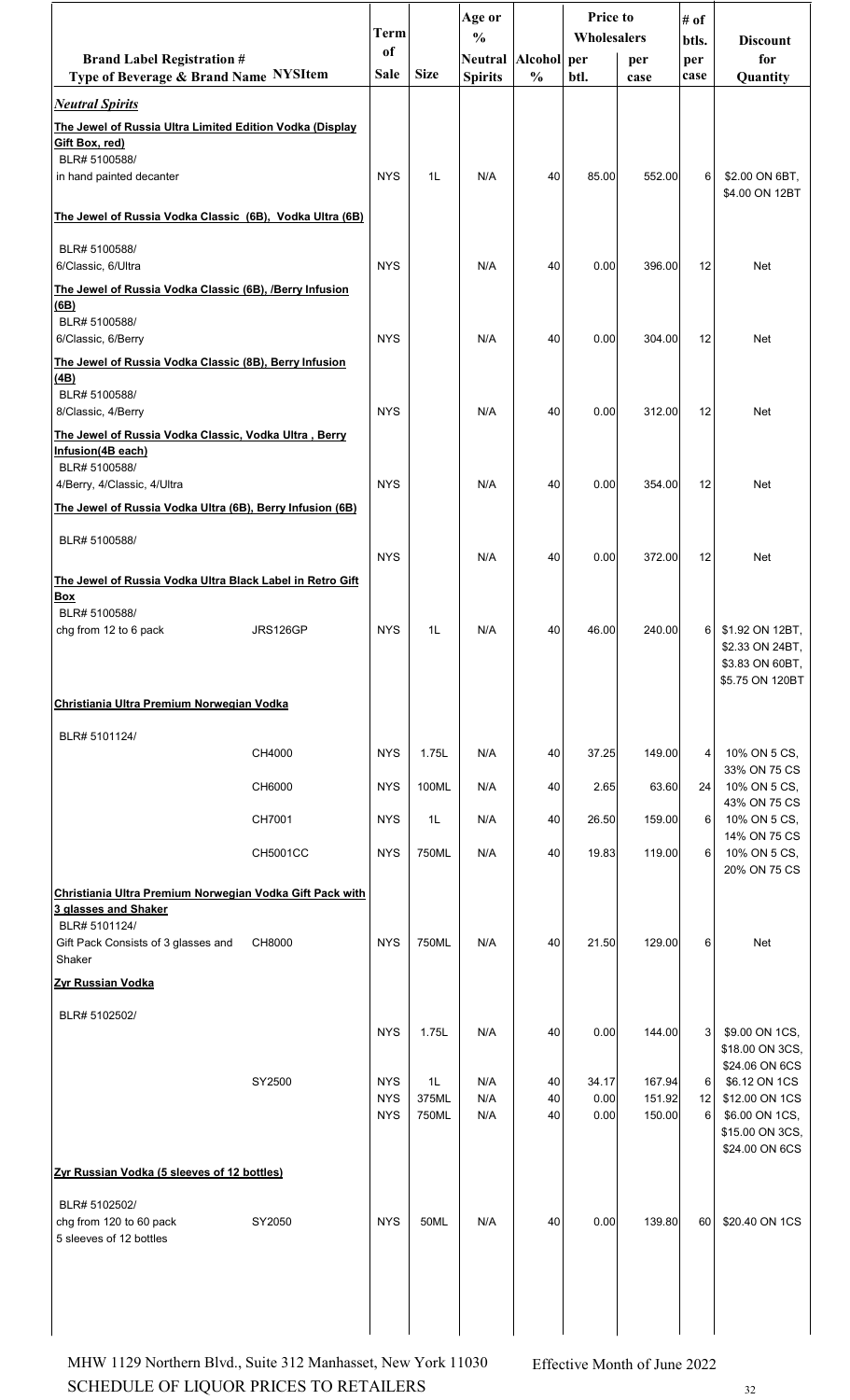|                                                                            |                 |                          |             | Age or                           |                              | Price to      |                  | # of        |                                                                                                                     |
|----------------------------------------------------------------------------|-----------------|--------------------------|-------------|----------------------------------|------------------------------|---------------|------------------|-------------|---------------------------------------------------------------------------------------------------------------------|
|                                                                            |                 | <b>Term</b><br>of        |             | $\frac{0}{0}$                    |                              | Wholesalers   |                  | btls.       | <b>Discount</b>                                                                                                     |
| <b>Brand Label Registration #</b><br>Type of Beverage & Brand Name NYSItem |                 | Sale                     | <b>Size</b> | <b>Neutral</b><br><b>Spirits</b> | Alcohol per<br>$\frac{0}{0}$ | btl.          | per<br>case      | per<br>case | for<br>Quantity                                                                                                     |
| <b>Neutral Spirits</b>                                                     |                 |                          |             |                                  |                              |               |                  |             |                                                                                                                     |
| Siku Siku Glacier Ice Vodka                                                |                 |                          |             |                                  |                              |               |                  |             |                                                                                                                     |
|                                                                            |                 |                          |             |                                  |                              |               |                  |             |                                                                                                                     |
| BLR# 5105471/                                                              | <b>VE1050</b>   | <b>NYS</b>               | 50ML        | N/A                              | 40                           | 2.15          | 155.00           | 72          | Net                                                                                                                 |
|                                                                            | <b>VE1000</b>   | <b>NYS</b>               | 750ML       | N/A                              | 40                           | 27.00         | 162.00           | 6           | Net                                                                                                                 |
| <b>Akvinta Vodka</b>                                                       |                 |                          |             |                                  |                              |               |                  |             |                                                                                                                     |
| BLR# 5111692/                                                              |                 |                          |             |                                  |                              |               |                  |             |                                                                                                                     |
|                                                                            |                 | <b>NYS</b><br><b>NYS</b> |             | N/A<br>N/A                       | 40<br>40                     | 0.00<br>0.00  | 4.20<br>84.00    | 12<br>240   | Net<br><b>Net</b>                                                                                                   |
| client code FY                                                             | <b>AKV2000</b>  | <b>NYS</b>               | 1L          | N/A                              | 40                           | 39.62         | 175.00           | 6           | \$20.00 ON 5CS,<br>\$35.00 ON 10CS,<br>\$50.00 ON 25CS,<br>\$90.00 ON 60CS,<br>\$123.04 ON                          |
| client code FY                                                             | <b>AKV2000</b>  | <b>NYS</b>               | 1L          | N/A                              | 40                           | 39.88         | 239.28           | 6           | 100CS<br>\$20.00 ON 5CS,<br>\$35.00 ON 10CS,<br>\$50.00 ON 25CS,<br>\$90.00 ON 60CS,<br>\$123.04 ON                 |
| client code FY                                                             |                 | <b>NYS</b>               | 750ML       | N/A                              | 40                           | 32.71         | 130.00           | 6           | 100CS<br>\$20.00 ON 5CS,<br>\$35.00 ON 10CS,<br>\$50.00 ON 25CS,<br>\$80.00 ON 60CS,                                |
| client code FY                                                             |                 | <b>NYS</b>               | 750ML       | N/A                              | 40                           | 32.99         | 197.94           | 6           | \$85.66 ON 100CS<br>\$20.00 ON 5CS,<br>\$35.00 ON 10CS,<br>\$50.00 ON 25CS,<br>\$80.00 ON 60CS,<br>\$85.66 ON 100CS |
| <b>Antica Mastri Sambuca</b>                                               |                 |                          |             |                                  |                              |               |                  |             |                                                                                                                     |
| BLR# 5112096/                                                              | <b>VIS3900</b>  | <b>NYS</b>               | 1L          | N/A                              | 42                           | 16.50         | 114.00           |             | 6 22.37% ON 16CS                                                                                                    |
| Fair Quinoa Vodka                                                          |                 |                          |             |                                  |                              |               |                  |             |                                                                                                                     |
| BLR# 5113197/                                                              |                 |                          |             |                                  |                              |               |                  |             |                                                                                                                     |
|                                                                            | <b>FTS4000A</b> | <b>NYS</b><br><b>NYS</b> | 1L          | N/A<br>N/A                       | 40<br>40                     | 0.00<br>32.16 | 290.00<br>186.96 | 6<br>6      | \$3.00 ON 6BT<br>\$2.00 ON 1CS,<br>\$3.00 ON 3CS,<br>\$5.16 ON 5CS,<br>\$6.16 ON 10CS                               |
|                                                                            | FTS0050         | <b>NYS</b>               | 50ML        | N/A                              | 40                           | 2.80          | 33.60            | 12          | \$12.80 ON 144                                                                                                      |
|                                                                            | FTS6000         | <b>NYS</b>               | 750ML       | N/A                              | 40                           | 25.79         | 154.74           | 6           | <b>BT</b><br>6.00% ON 6BT,<br>9.00% ON 18BT,<br>16.00% ON 30BT,<br>19.00% ON 60BT,<br>30.00% ON 72BT                |
| <b>SX Negro Vodka</b>                                                      |                 |                          |             |                                  |                              |               |                  |             |                                                                                                                     |
| BLR# 5115183/                                                              | SX5000          | <b>NYS</b>               | 750ML       | N/A                              | 35                           | 0.00          | 146.87           | 6           | \$12.00 ON 3CS                                                                                                      |
| Asteggiana Grappa                                                          |                 |                          |             |                                  |                              |               |                  |             |                                                                                                                     |
| BLR# 5115658/                                                              |                 |                          |             |                                  |                              |               |                  |             |                                                                                                                     |
|                                                                            | <b>VIS2500</b>  | <b>NYS</b>               | 750ML       | N/A                              | 40                           | 20.00         | 123.00           | 6           | 7.32% ON 4CS                                                                                                        |
| <b>Broken Shed New Zealand Premium Vodka</b>                               |                 |                          |             |                                  |                              |               |                  |             |                                                                                                                     |
| BLR# 5117594/                                                              |                 | <b>NYS</b><br><b>NYS</b> |             | N/A<br>N/A                       | 40<br>40                     | 0.00<br>0.00  | 179.94<br>293.94 | 6<br>6      | \$12.00 ON 2CS<br>\$12.00 ON 2CS,                                                                                   |
|                                                                            |                 |                          |             |                                  |                              |               |                  |             | \$24.00 ON 5CS                                                                                                      |
| chg from 6 to 12 pk nyr jan. KN<br>client code SG                          | <b>BKS1000</b>  | <b>NYS</b>               | 750ML       | N/A                              | 40                           | 0.00          | 287.88           | 12          | \$39.00 ON 2CS,<br>\$48.00 ON 5CS                                                                                   |
|                                                                            |                 |                          |             |                                  |                              |               |                  |             |                                                                                                                     |

 $\begin{minipage}{.4\linewidth} \textbf{SCHEDULE OF LIQUOR PRICES TO RETAILERS} \end{minipage}$ MHW 1129 Northern Blvd., Suite 312 Manhasset, New York 11030 Effective Month of June 2022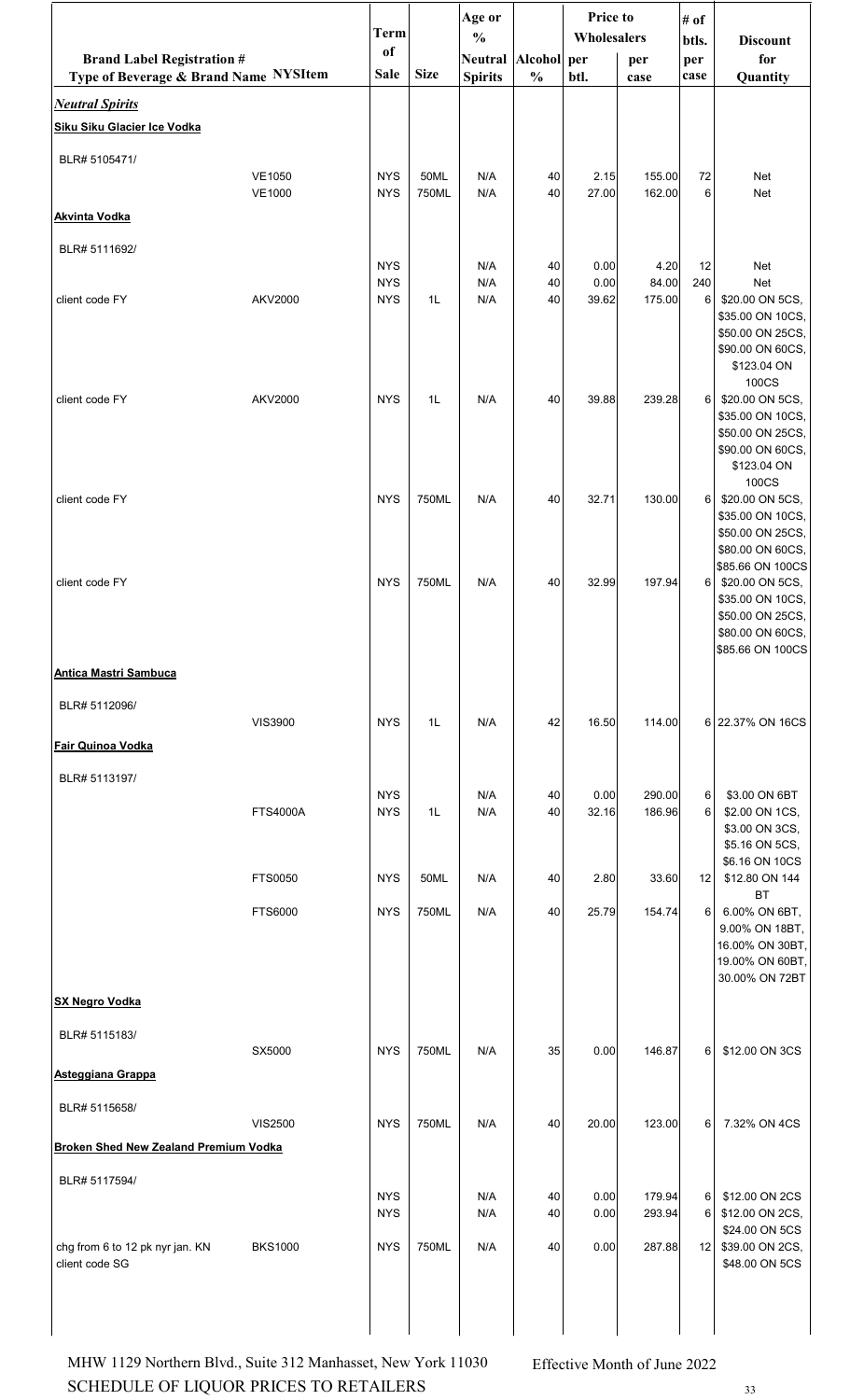|                                                                                                 |                    | <b>Term</b>              |             | Age or<br>$\frac{0}{0}$ | Price to<br># of |                | Wholesalers      |                     |                                                                                                      |
|-------------------------------------------------------------------------------------------------|--------------------|--------------------------|-------------|-------------------------|------------------|----------------|------------------|---------------------|------------------------------------------------------------------------------------------------------|
| <b>Brand Label Registration #</b>                                                               |                    | of                       |             | Neutral Alcohol per     |                  |                | per              | btls.<br>per        | <b>Discount</b><br>for                                                                               |
| Type of Beverage & Brand Name NYSItem                                                           |                    | <b>Sale</b>              | <b>Size</b> | <b>Spirits</b>          | $\frac{0}{0}$    | btl.           | case             | case                | Quantity                                                                                             |
| <b>Neutral Spirits</b><br>Dona Sarita Mezcal                                                    |                    |                          |             |                         |                  |                |                  |                     |                                                                                                      |
| BLR# 5117870/                                                                                   |                    |                          |             |                         |                  |                |                  |                     |                                                                                                      |
|                                                                                                 | GXLCM1000          | <b>NYS</b>               | 750ML       | N/A                     | 40               | 25.50          | 153.00           | 6                   | 5.00% ON 2CS,                                                                                        |
| Top Brass White Chocolate Almond Flavored Vodka<br>(100%grain neutral spirits)<br>BLR# 5117877/ |                    |                          |             |                         |                  |                |                  |                     | 12.00% ON 3CS                                                                                        |
|                                                                                                 | TOP1000            | <b>NYS</b>               | 750ML       | N/A                     | 40               | 32.00          | 384.00           | 12                  | 10% ON 10 CS                                                                                         |
| <b>Remix Oye Mojito</b>                                                                         |                    |                          |             |                         |                  |                |                  |                     |                                                                                                      |
| BLR# 5118059/<br>uz                                                                             | <b>REM1000</b>     | <b>NYS</b>               | 750ML       | N/A                     | 14               | 0.00           | 100.00           | 12                  | \$10.00 ON 5CS,<br>\$40.00 ON 10CS,<br>\$52.00 ON 20CS                                               |
| <b>Remix Star Struck</b>                                                                        |                    |                          |             |                         |                  |                |                  |                     |                                                                                                      |
| BLR# 5118059/<br>uz                                                                             | <b>REM5000</b>     | <b>NYS</b>               | 750ML       | N/A                     | 14               | 0.00           | 100.00           | 12                  | \$10.00 ON 5CS,<br>\$40.00 ON 10CS,<br>\$52.00 ON 20CS                                               |
| Remix Strawberry Holla Peno                                                                     |                    |                          |             |                         |                  |                |                  |                     |                                                                                                      |
| BLR# 5118059/<br>uz                                                                             | <b>REM2000</b>     | <b>NYS</b>               | 750ML       | N/A                     | 14               | 0.00           | 48.00            | 12                  | Net                                                                                                  |
| Punzoné Vodka                                                                                   |                    |                          |             |                         |                  |                |                  |                     |                                                                                                      |
| BLR# 5118213/                                                                                   |                    | <b>NYS</b><br><b>NYS</b> | 1L<br>1L    | N/A<br>N/A              | 40<br>40         | 36.10<br>36.36 | 60.00<br>218.18  | 6 <sup>1</sup><br>6 | Net<br>Net                                                                                           |
| <b>Lucky Player Vodka</b>                                                                       |                    |                          |             |                         |                  |                |                  |                     |                                                                                                      |
| BLR# 5118743/                                                                                   | LPB1100<br>LPB1000 | <b>NYS</b><br><b>NYS</b> | 1L<br>750ML | N/A<br>N/A              | 40<br>40         | 19.50<br>15.50 | 143.94<br>118.02 | 6<br>6              | Net<br>\$17.00 ON 3CS,<br>\$30.00 ON 5CS,<br>\$45.00 ON 10CS,<br>\$57.00 ON 15CS,<br>\$74.52 ON 25CS |
| Slovenia Vodka                                                                                  |                    |                          |             |                         |                  |                |                  |                     |                                                                                                      |
| BLR# 5120404/                                                                                   | GVV1000            | <b>NYS</b>               | 750ML       | N/A                     | 40               | 30.76          | 184.56           | 6                   | 2.50% ON 2BT,<br>4.97% ON 6BT,<br>19.99% ON 12BT                                                     |
| Pride & Clarke Vodka                                                                            |                    |                          |             |                         |                  |                |                  |                     |                                                                                                      |
| BLR# 5121108/                                                                                   | RI90000            | <b>NYS</b>               | 1.75L       | N/A                     | 40               | 0.00           | 82.28            | 6                   | \$6.50 ON 5CS,<br>\$16.30 ON 10CS,                                                                   |
|                                                                                                 | RI90005            | <b>NYS</b>               | 1L          | N/A                     | 40               | 0.00           | 87.37            | 12                  | \$17.30 ON 25CS<br>\$3.00 ON 5CS,                                                                    |
|                                                                                                 | RI90020            | <b>NYS</b>               | 200ML       | N/A                     | 40               | 0.00           | 98.54            | 48                  | \$5.59 ON 10CS,<br>\$7.69 ON 25CS<br>\$17.30 ON 5CS,<br>\$19.70 ON 10CS,                             |
|                                                                                                 | RI90015            | <b>NYS</b>               | 375ML       | N/A                     | 40               | 0.00           | 86.38            | 24                  | \$22.70 ON 25CS<br>\$5.30 ON 5CS,                                                                    |
|                                                                                                 | RI90010            | <b>NYS</b>               | 750ML       | N/A                     | 40               | 0.00           | 74.38            | 12                  | \$16.50 ON 10CS,<br>\$19.50 ON 25CS<br>\$3.75 ON 5CS,<br>\$5.00 ON 10CS,<br>\$10.00 ON 25CS          |
|                                                                                                 |                    |                          |             |                         |                  |                |                  |                     |                                                                                                      |

SCHEDULE OF LIQUOR PRICES TO RETAILERS  $34$ MHW 1129 Northern Blvd., Suite 312 Manhasset, New York 11030 Effective Month of June 2022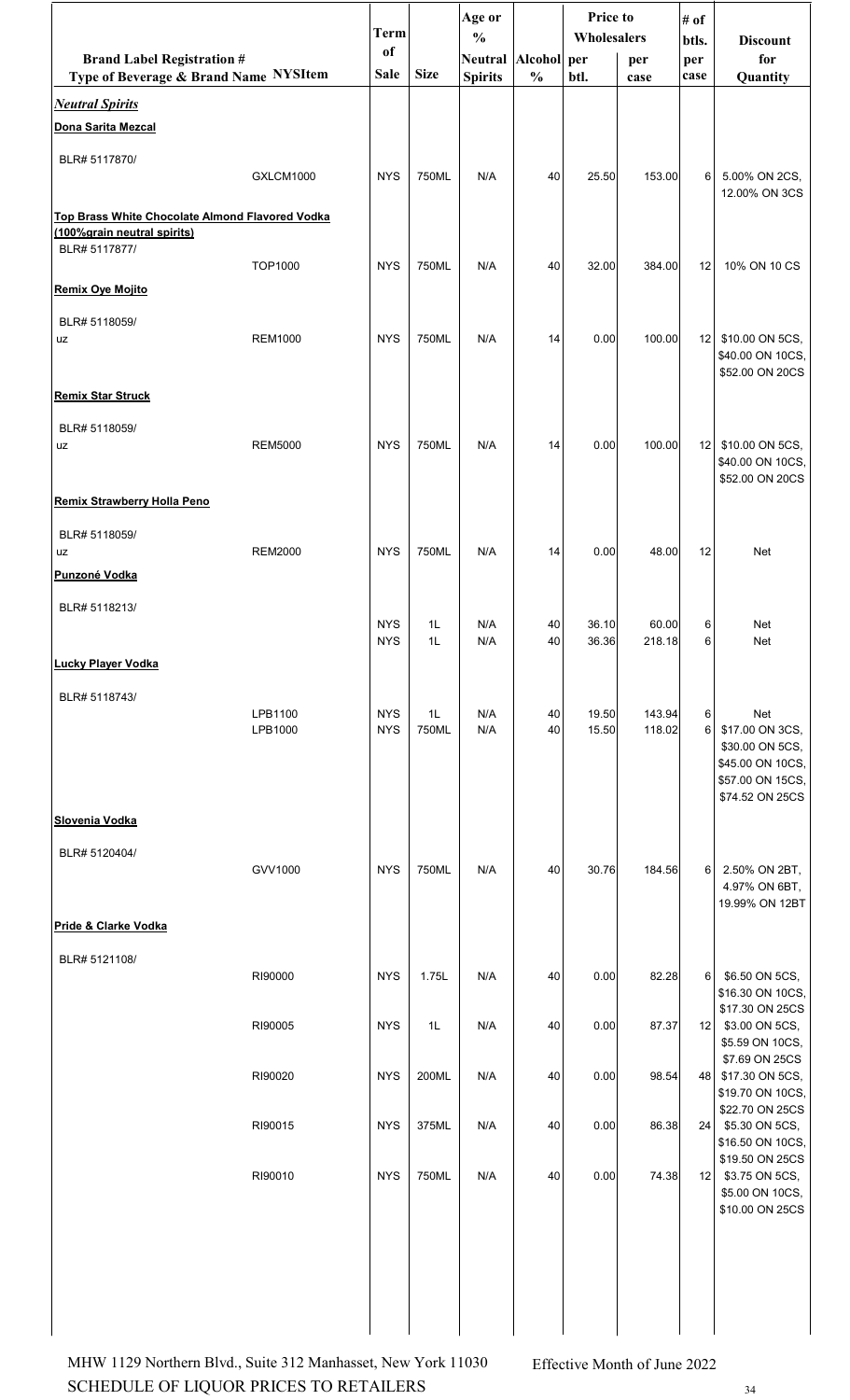|                                                                            |                | <b>Term</b>              | <b>Price to</b><br>Age or<br># of<br>$\frac{0}{0}$<br>btls. |                                       | Wholesalers   |              | <b>Discount</b>  |             |                                     |
|----------------------------------------------------------------------------|----------------|--------------------------|-------------------------------------------------------------|---------------------------------------|---------------|--------------|------------------|-------------|-------------------------------------|
| <b>Brand Label Registration #</b><br>Type of Beverage & Brand Name NYSItem |                | <sub>of</sub><br>Sale    | <b>Size</b>                                                 | Neutral Alcohol per<br><b>Spirits</b> | $\frac{0}{0}$ | btl.         | per<br>case      | per<br>case | for<br>Quantity                     |
| <b>Neutral Spirits</b>                                                     |                |                          |                                                             |                                       |               |              |                  |             |                                     |
| Iceberg IceFusion Cucumber Flavored Vodka                                  |                |                          |                                                             |                                       |               |              |                  |             |                                     |
| BLR# 5121610/                                                              |                | <b>NYS</b>               | 1.75L                                                       | N/A                                   | 35            | 0.00         | 122.50           | 6           | \$19.00 ON 2CS                      |
|                                                                            |                | <b>NYS</b>               | 1L                                                          | N/A                                   | 35            | 0.00         | 167.00           | 12          | \$17.00 ON 2CS                      |
| Iceberg IceFusion Creme Brulee Flavored Vodka                              |                | <b>NYS</b>               | 750ML                                                       | N/A                                   | 35            | 0.00         | 148.50           | 12          | \$17.00 ON 2CS                      |
| BLR# 5121613/                                                              |                |                          |                                                             |                                       |               |              |                  |             |                                     |
|                                                                            |                | <b>NYS</b><br><b>NYS</b> | 1.75L<br>1L                                                 | N/A<br>N/A                            | 35<br>35      | 0.00<br>0.00 | 122.50<br>167.00 | 6<br>12     | \$19.00 ON 2CS<br>\$17.00 ON 2CS    |
|                                                                            |                | <b>NYS</b>               | 750ML                                                       | N/A                                   | 35            | 0.00         | 148.50           | 12          | \$17.00 ON 2CS                      |
| Iceberg IceFusion Chocolate Mint Flavored Vodka                            |                |                          |                                                             |                                       |               |              |                  |             |                                     |
| BLR# 5121615/                                                              |                | <b>NYS</b>               | 1.75L                                                       | N/A                                   | 35            | 0.00         | 122.50           | 6           | \$19.00 ON 2CS                      |
|                                                                            |                | <b>NYS</b><br><b>NYS</b> | 1L<br>750ML                                                 | N/A<br>N/A                            | 35<br>35      | 0.00<br>0.00 | 167.00<br>148.50 | 12<br>12    | \$17.00 ON 2CS<br>\$17.00 ON 2CS    |
| <b>Iceberg Vodka</b>                                                       |                |                          |                                                             |                                       |               |              |                  |             |                                     |
| BLR# 5121636/                                                              |                |                          |                                                             |                                       |               |              |                  |             |                                     |
|                                                                            | <b>ICE1750</b> | <b>NYS</b><br><b>NYS</b> | 1.75L                                                       | N/A<br>N/A                            | 40<br>40      | 0.00<br>0.00 | 127.30<br>122.50 | 12<br>6     | <b>Net</b><br>\$19.00 ON 2CS        |
|                                                                            | ICE1500        | <b>NYS</b><br><b>NYS</b> | 1L<br>750ML                                                 | N/A<br>N/A                            | 40<br>40      | 0.00<br>0.00 | 167.00<br>148.50 | 12<br>12    | \$17.00 ON 2CS<br>\$17.00 ON 2CS    |
| <b>Fuzzy's Ultra Premium Vodka</b>                                         |                |                          |                                                             |                                       |               |              |                  |             |                                     |
| BLR# 5122950/                                                              |                |                          |                                                             |                                       |               |              |                  |             |                                     |
|                                                                            | <b>FUZ1600</b> | <b>NYS</b>               | 1.75L                                                       | N/A                                   | 40            | 46.67        | 140.01           | 3           | 4.48% ON 3BT,<br>9.39% ON 9BT,      |
|                                                                            | <b>FUZ1500</b> | <b>NYS</b>               | 1L                                                          | N/A                                   | 40            | 30.00        | 180.00           | 6           | 20.69% ON 15BT<br>5.26% ON 6BT,     |
|                                                                            |                |                          |                                                             |                                       |               |              |                  |             | 11.11% ON 18BT,                     |
| reg by opici                                                               | <b>FUZ1000</b> | <b>NYS</b>               | 750ML                                                       | N/A                                   | 40            | 24.00        | 144.00           | 6           | 15.38% ON 30BT<br>6.67% ON 6BT,     |
|                                                                            |                |                          |                                                             |                                       |               |              |                  |             | 14.29% ON 18BT,<br>20.00% ON 30BT   |
| Golia Vodka                                                                |                |                          |                                                             |                                       |               |              |                  |             |                                     |
| BLR# 5123032/                                                              |                | <b>NYS</b>               |                                                             | <b>NV</b>                             | 40            | 0.00         | 198.00           | 6           | \$37.00 ON 1CS,                     |
|                                                                            |                |                          |                                                             |                                       |               |              |                  |             | \$78.00 ON 25CS,                    |
|                                                                            |                |                          |                                                             |                                       |               |              |                  |             | \$96.00 ON 50CS,<br>\$108.00 ON     |
|                                                                            |                |                          |                                                             |                                       |               |              |                  |             | 100CS, \$120.00<br><b>ON 250CS</b>  |
| company id WL                                                              | GOV1200        | <b>NYS</b>               | 1.0 <sub>L</sub>                                            | N/A                                   | 40            | 0.00         | 156.00           | 6           | \$37.00 ON 1CS,<br>\$61.00 ON 25CS, |
|                                                                            |                |                          |                                                             |                                       |               |              |                  |             | \$71.00 ON 50CS,<br>\$81.00 ON      |
|                                                                            |                |                          |                                                             |                                       |               |              |                  |             | 100CS, \$91.00<br><b>ON 250CS</b>   |
| comp id WL                                                                 | GOV1000        | <b>NYS</b>               | 750ML                                                       | N/A                                   | 40            | 0.00         | 264.00           | 12          | \$34.00 ON 1CS                      |
| <b>XB Vodka with Natural Flavors</b>                                       |                |                          |                                                             |                                       |               |              |                  |             |                                     |
| BLR# 5124712/                                                              | <b>MSL5175</b> | <b>NYS</b>               | 1.75L                                                       | N/A                                   | 40            | 35.00        | 210.00           | 6           | 20% ON 2 CS,                        |
|                                                                            |                |                          |                                                             |                                       |               |              |                  |             | 30% ON 5 CS<br><b>ASST</b>          |
| TTB#P                                                                      |                | <b>NYS</b>               | 750ML                                                       | N/A                                   | 13            | 21.00        | 252.00           | 12          | \$2.00 ON 2BT,                      |
|                                                                            |                |                          |                                                             |                                       |               |              |                  |             | \$4.00 ON 6BT,<br>\$5.00 ON 12BT,   |
|                                                                            |                |                          |                                                             |                                       |               |              |                  |             | \$6.00 ON 24BT,                     |
|                                                                            |                |                          |                                                             |                                       |               |              |                  |             | \$6.50 ON 36BT                      |
|                                                                            |                |                          |                                                             |                                       |               |              |                  |             |                                     |
|                                                                            |                |                          |                                                             |                                       |               |              |                  |             |                                     |
|                                                                            |                |                          |                                                             |                                       |               |              |                  |             |                                     |

SCHEDULE OF LIQUOR PRICES TO RETAILERS 35 MHW 1129 Northern Blvd., Suite 312 Manhasset, New York 11030 Effective Month of June 2022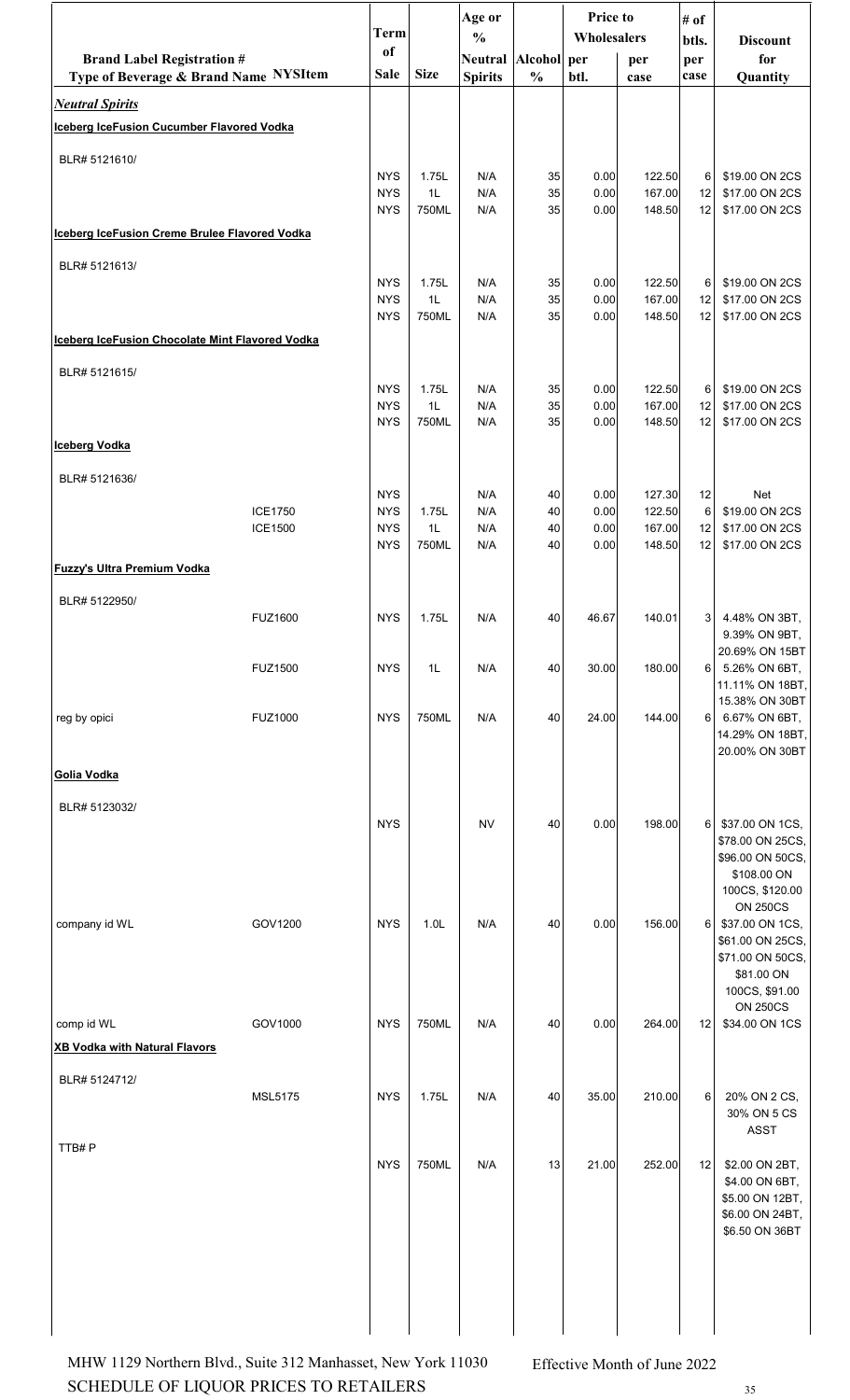|                                                                                  | <b>Term</b>              |             | Age or                                |               | Price to     |                  | # of        |                                                                               |
|----------------------------------------------------------------------------------|--------------------------|-------------|---------------------------------------|---------------|--------------|------------------|-------------|-------------------------------------------------------------------------------|
|                                                                                  | <sub>of</sub>            |             | $\frac{0}{0}$                         |               | Wholesalers  |                  | btls.       | <b>Discount</b>                                                               |
| <b>Brand Label Registration #</b><br>Type of Beverage & Brand Name NYSItem       | Sale                     | <b>Size</b> | Neutral Alcohol per<br><b>Spirits</b> | $\frac{0}{0}$ | btl.         | per<br>case      | per<br>case | for<br>Quantity                                                               |
| <b>Neutral Spirits</b>                                                           |                          |             |                                       |               |              |                  |             |                                                                               |
| <b>Bellion NTX Vodka</b>                                                         |                          |             |                                       |               |              |                  |             |                                                                               |
| BLR# 5124715/                                                                    | <b>NYS</b>               | 750ML       | N/A                                   | 40            | 0.00         | 149.94           | 6           | Net                                                                           |
| <b>Kanon Organic Vodka</b>                                                       |                          |             |                                       |               |              |                  |             |                                                                               |
| BLR# 5126180/                                                                    |                          |             |                                       |               |              |                  |             |                                                                               |
| 10 bottles per sleeve.                                                           | <b>NYS</b><br><b>NYS</b> |             | N/A<br>N/A                            | 40<br>40      | 0.00<br>0.00 | 140.70<br>163.20 | 6<br>120    | <b>Net</b><br>Net                                                             |
| 12 sleeves oer case<br>total 120                                                 |                          |             |                                       |               |              |                  |             |                                                                               |
|                                                                                  | <b>NYS</b>               |             | N/A                                   | 40            | 0.00         | 108.00           | 6           | <b>Net</b>                                                                    |
| <b>Goral Master Vodka</b>                                                        |                          |             |                                       |               |              |                  |             |                                                                               |
| BLR# 5126629/                                                                    | <b>NYS</b>               |             | N/A                                   | 40            | 0.00         | 144.00           | 6           | <b>Net</b>                                                                    |
|                                                                                  | <b>NYS</b>               |             | N/A                                   | 40            | 0.00         | 96.00            | 3           | Net                                                                           |
| 6A                                                                               | <b>NYS</b>               |             | N/A                                   | 40            | 0.00         | 222.00           | 144         | Net                                                                           |
|                                                                                  | <b>NYS</b>               |             | N/A                                   | 40            | 0.00         | 193.00           | 125         | Net                                                                           |
| GXVER6200V<br>6a                                                                 | <b>NYS</b>               |             | N/A                                   | 40            | 0.00         | 115.00           | 6           | Net                                                                           |
| <b>Goral Vodka Gift Pack</b>                                                     |                          |             |                                       |               |              |                  |             |                                                                               |
| BLR# 5126629/                                                                    |                          |             |                                       |               |              |                  |             |                                                                               |
| A case has 25 gift packs of 5 bottles                                            | <b>NYS</b>               |             | N/A                                   | 40            | 0.00         | 200.00           | 125         | Net                                                                           |
| each. There are a total of 125 units per                                         |                          |             |                                       |               |              |                  |             |                                                                               |
| case<br>25 x 5pk (5 x 50ml) - 125 units per<br>case                              |                          |             |                                       |               |              |                  |             |                                                                               |
| Comp ID 6A                                                                       |                          |             |                                       |               |              |                  |             |                                                                               |
| Mariette Orange & Pineapple Vodka                                                |                          |             |                                       |               |              |                  |             |                                                                               |
|                                                                                  |                          |             |                                       |               |              |                  |             |                                                                               |
| BLR# 5128157/<br>2/27 deleted last NYR FOB - 3Gs Vino WSP2000<br>selling now. KN | <b>NYS</b>               |             | N/A                                   | 40            | 0.00         | 96.00            | 6           | <b>Net</b>                                                                    |
| Mariette Vanilla & Coconut Vodka                                                 |                          |             |                                       |               |              |                  |             |                                                                               |
| BLR# 5128158/<br>2/27 deleted last NYR FOB - 3Gs Vino WSP4000                    | <b>NYS</b>               |             | N/A                                   | 40            | 0.00         | 96.00            | 6           | Net                                                                           |
| selling now. KN                                                                  |                          |             |                                       |               |              |                  |             |                                                                               |
| Mariette '5X' Distilled Vodka                                                    |                          |             |                                       |               |              |                  |             |                                                                               |
| BLR# 5128159/<br>2/27 deleted last NYR FOB - 3Gs Vino WSP1000<br>selling now. KN | <b>NYS</b>               |             | N/A                                   | 40            | 0.00         | 96.00            | 6           | <b>Net</b>                                                                    |
| Mariette Raspberry & Pomegranate Vodka                                           |                          |             |                                       |               |              |                  |             |                                                                               |
| BLR# 5128160/                                                                    |                          |             |                                       |               |              |                  |             |                                                                               |
| 2/27 deleted last NYR FOB - 3Gs Vino WSP3000<br>selling now. KN                  | <b>NYS</b>               |             | N/A                                   | 40            | 0.00         | 96.00            | 6           | <b>Net</b>                                                                    |
| Private Club Private Club Vodka                                                  |                          |             |                                       |               |              |                  |             |                                                                               |
| BLR# 5130841/                                                                    |                          |             |                                       |               |              |                  |             |                                                                               |
| company code 4w                                                                  | <b>NYS</b>               |             | N/A                                   | 40            | 0.00         | 198.00           | 12          | 3.00% ON 3CS,<br>5.00% ON 5CS,<br>10.00% ON<br>10CS, 15.00%<br><b>ON 20CS</b> |
| Private Club Private Club Vodka Gift Packaging NY                                |                          |             |                                       |               |              |                  |             |                                                                               |
| <b>Skyline</b>                                                                   |                          |             |                                       |               |              |                  |             |                                                                               |
| BLR# 5130841/                                                                    | <b>NYS</b>               |             | N/A                                   | 40            | 0.00         | 99.00            | 6           | 3.00% ON 3CS                                                                  |
|                                                                                  |                          |             |                                       |               |              |                  |             |                                                                               |
|                                                                                  |                          |             |                                       |               |              |                  |             |                                                                               |
|                                                                                  |                          |             |                                       |               |              |                  |             |                                                                               |
|                                                                                  |                          |             |                                       |               | 1            |                  |             |                                                                               |
|                                                                                  |                          |             |                                       |               |              |                  |             |                                                                               |

SCHEDULE OF LIQUOR PRICES TO RETAILERS 36 MHW 1129 Northern Blvd., Suite 312 Manhasset, New York 11030 Effective Month of June 2022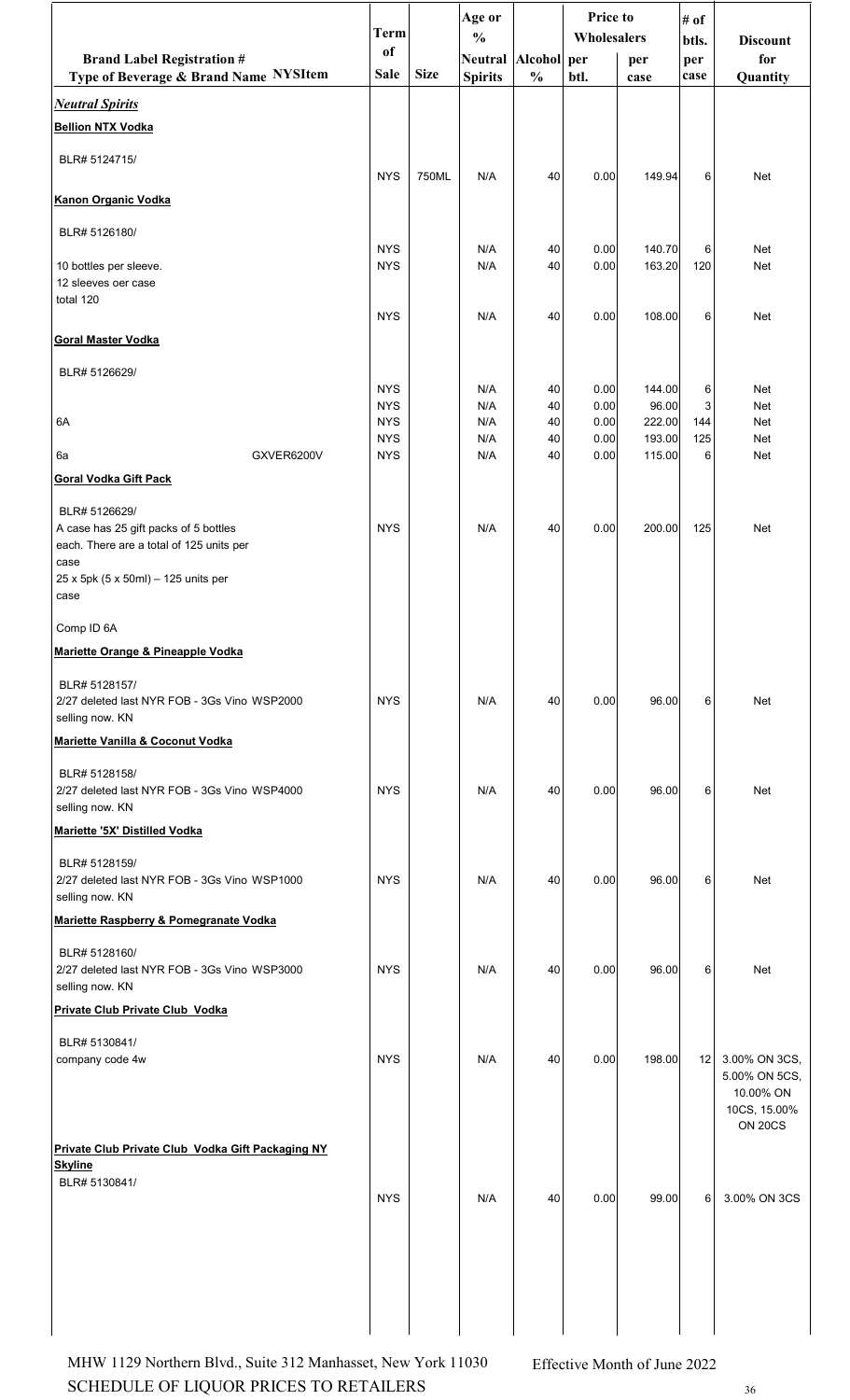|                                                               | <b>Term</b>              |             | Age or<br>$\frac{0}{0}$ |               | <b>Price to</b><br>Wholesalers |                  | # of            |                                    |
|---------------------------------------------------------------|--------------------------|-------------|-------------------------|---------------|--------------------------------|------------------|-----------------|------------------------------------|
| <b>Brand Label Registration #</b>                             | <sub>of</sub>            |             | Neutral   Alcohol   per |               |                                | per              | btls.<br>per    | <b>Discount</b><br>for             |
| Type of Beverage & Brand Name NYSItem                         | Sale                     | <b>Size</b> | <b>Spirits</b>          | $\frac{0}{0}$ | btl.                           | case             | case            | Quantity                           |
| <b>Neutral Spirits</b>                                        |                          |             |                         |               |                                |                  |                 |                                    |
| <b>Kutskova Russian Vodka</b>                                 |                          |             |                         |               |                                |                  |                 |                                    |
| BLR# 5131630/<br>AVI3000                                      | <b>NYS</b>               | 750ML       | N/A                     | 40            | 8.33                           | 100.00           | 12 <sub>1</sub> | \$15.00 ON 3CS,                    |
|                                                               |                          |             |                         |               |                                |                  |                 | \$20.00 ON 5CS,<br>\$30.00 ON 15CS |
| <b>Belle Chasse French Wheat Vodka</b>                        |                          |             |                         |               |                                |                  |                 |                                    |
| BLR# 5132635/                                                 |                          |             |                         |               |                                |                  |                 |                                    |
|                                                               | <b>NYS</b>               |             | N/A                     | 40            | 0.00                           | 180.00           | 12              | \$12.00 ON 1CS,<br>\$24.00 ON 2CS, |
|                                                               |                          |             |                         |               |                                |                  |                 | \$36.00 ON 5CS,                    |
|                                                               | <b>NYS</b>               |             | N/A                     | 40            | 0.00                           | 72.00            | 48              | \$60.00 ON 10CS<br>\$0.25 ON 48BT  |
| <b>Teaz Vodka</b>                                             |                          |             |                         |               |                                |                  |                 |                                    |
| BLR# 5132636/                                                 |                          |             |                         |               |                                |                  |                 |                                    |
| <b>Cocktail Caviar Autumn Apple</b>                           | <b>NYS</b>               |             | N/A                     | 40            | 0.00                           | 219.00           | 6               | Net                                |
|                                                               |                          |             |                         |               |                                |                  |                 |                                    |
| BLR# 5132893/                                                 | <b>NYS</b>               | 375ML       | <b>NA</b>               | 13            | 0.00                           | 168.00           | 12              | Net                                |
| <b>Cocktail Caviar Blueberry &amp; Wildflower</b>             |                          |             |                         |               |                                |                  |                 |                                    |
| BLR# 5132893/                                                 |                          |             |                         |               |                                |                  |                 |                                    |
| <b>Cocktail Caviar Lychee</b>                                 | <b>NYS</b>               | 375ML       | <b>NA</b>               | 13            | 0.00                           | 168.00           | 12              | Net                                |
|                                                               |                          |             |                         |               |                                |                  |                 |                                    |
| BLR# 5132893/                                                 | <b>NYS</b>               | 375ML       | <b>NA</b>               | 13            | 0.00                           | 168.00           | 12              | Net                                |
| <b>Cocktail Caviar Peach</b>                                  |                          |             |                         |               |                                |                  |                 |                                    |
| BLR# 5132893/                                                 |                          |             |                         |               |                                |                  |                 |                                    |
| <b>Cocktail Caviar Raspberry</b>                              | <b>NYS</b>               | 375ML       | <b>NA</b>               | 13            | 0.00                           | 168.00           | 12              | Net                                |
| BLR# 5132893/                                                 |                          |             |                         |               |                                |                  |                 |                                    |
|                                                               | <b>NYS</b>               | 375ML       | <b>NA</b>               | 13            | 0.00                           | 168.00           | 12              | Net                                |
| <b>Cocktail Caviar Strawberry</b>                             |                          |             |                         |               |                                |                  |                 |                                    |
| BLR# 5132893/                                                 |                          |             |                         |               |                                |                  |                 |                                    |
| Royal Elite 6X Distilled Vodka                                | <b>NYS</b>               | 375ML       | <b>NA</b>               | 13            | 0.00                           | 168.00           | 12              | Net                                |
| BLR# 5133021/                                                 |                          |             |                         |               |                                |                  |                 |                                    |
| we are not EBA, Royal Elite/Classic<br>853992006006           | <b>NYS</b>               |             | N/A                     | 40            | 0.00                           | 195.00           | 12              | \$0.30 ON 12BT,                    |
| Liquor sells to us on Wholesale sked<br>and we sell to Retail |                          |             |                         |               |                                |                  |                 | \$1.10 ON 24BT,<br>\$1.90 ON 60BT, |
|                                                               | <b>NYS</b>               |             | <b>NV</b>               | 40            | 0.00                           | 153.60           | 96              | \$2.92 ON 120BT<br>Net             |
|                                                               | <b>NYS</b><br><b>NYS</b> |             | N/A<br>N/A              | 40<br>40      | 0.00<br>0.00                   | 108.00<br>132.00 | 6<br>6          | Net<br>Net                         |
| Royal Elite 7X Distilled Ultra Premium Gluten Free Vodka      |                          |             |                         |               |                                |                  |                 |                                    |
| BLR# 5133021/                                                 |                          |             |                         |               |                                |                  |                 |                                    |
|                                                               | <b>NYS</b>               |             | N/A                     | 40            | 0.00                           | 287.00           | 12              | \$0.50 ON 6BT,<br>\$1.00 ON 12BT,  |
|                                                               |                          |             |                         |               |                                |                  |                 | \$2.00 ON 36BT                     |
|                                                               | <b>NYS</b><br><b>NYS</b> |             | <b>NV</b><br>N/A        | 40<br>40      | 0.00<br>0.00                   | 172.80<br>150.00 | 96<br>6         | Net<br>Net                         |
|                                                               | <b>NYS</b>               |             | N/A                     | 40            | 0.00                           | 180.00           | 6               | Net                                |
| <b>Royal Elite 7X Distilled Vodka</b>                         |                          |             |                         |               |                                |                  |                 |                                    |
| BLR# 5133021/<br>853992006013                                 | <b>NYS</b>               |             | N/A                     | 40            | 0.00                           | 287.00           |                 | 12 \$0.50 ON 6BT,                  |
|                                                               |                          |             |                         |               |                                |                  |                 | \$1.00 ON 12BT,<br>\$2.00 ON 36BT  |
|                                                               |                          |             |                         |               |                                |                  |                 |                                    |
|                                                               |                          |             |                         |               |                                |                  |                 |                                    |

SCHEDULE OF LIQUOR PRICES TO RETAILERS  $37$ MHW 1129 Northern Blvd., Suite 312 Manhasset, New York 11030 Effective Month of June 2022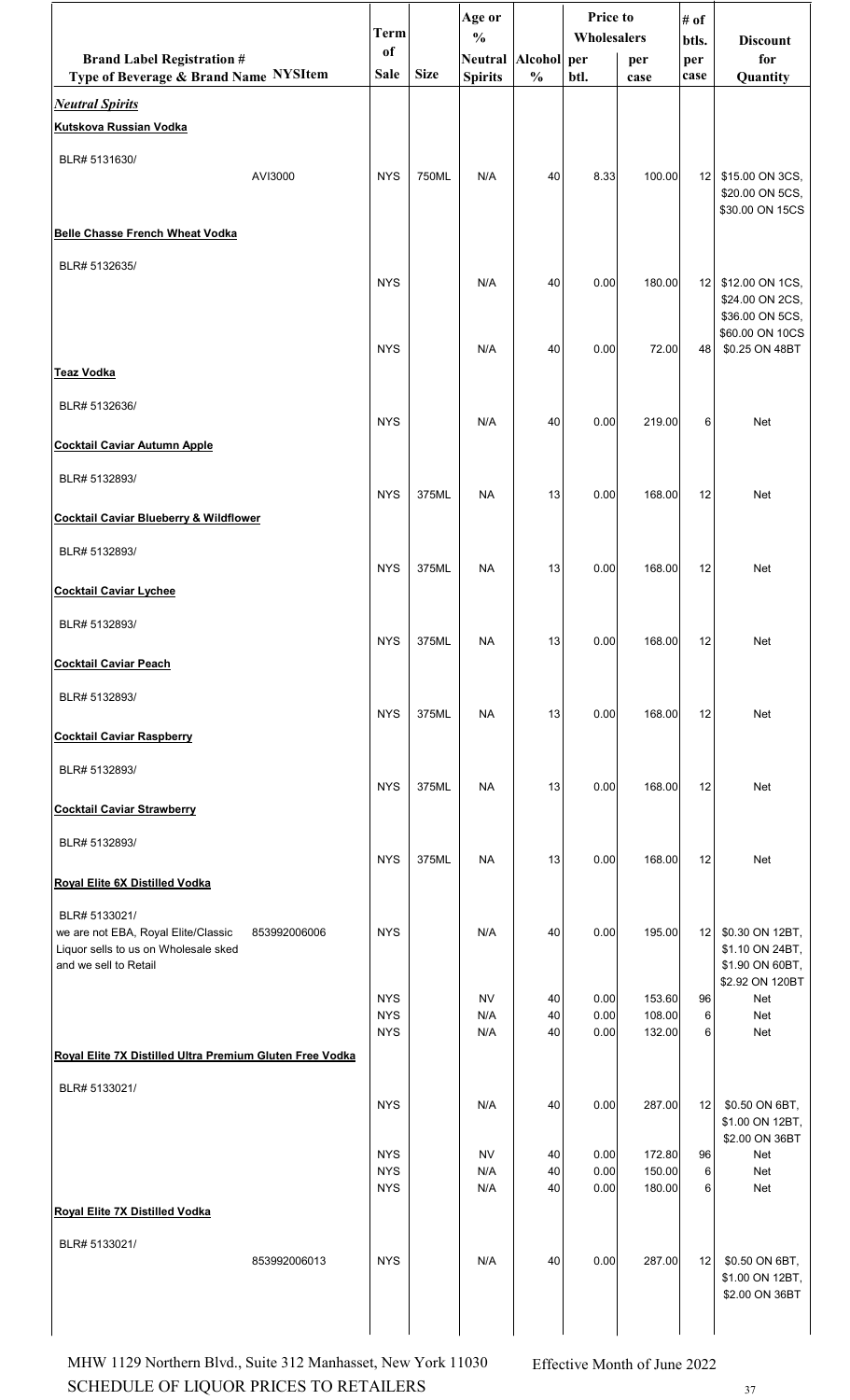|                                                                                                                               | <b>Term</b>                            |             | Age or<br>$\frac{0}{0}$               |                | Price to<br>Wholesalers |                            | # of<br>btls.   | <b>Discount</b>                                                                                               |  |
|-------------------------------------------------------------------------------------------------------------------------------|----------------------------------------|-------------|---------------------------------------|----------------|-------------------------|----------------------------|-----------------|---------------------------------------------------------------------------------------------------------------|--|
| <b>Brand Label Registration #</b><br>Type of Beverage & Brand Name NYSItem                                                    | <sub>of</sub><br>Sale                  | <b>Size</b> | Neutral Alcohol per<br><b>Spirits</b> | $\frac{0}{0}$  | btl.                    | per<br>case                | per<br>case     | for<br>Quantity                                                                                               |  |
| <b>Neutral Spirits</b>                                                                                                        |                                        |             |                                       |                |                         |                            |                 |                                                                                                               |  |
| Royal Elite 7X Distilled Vodka                                                                                                |                                        |             |                                       |                |                         |                            |                 |                                                                                                               |  |
| BLR# 5133021/                                                                                                                 | <b>NYS</b><br><b>NYS</b><br><b>NYS</b> |             | <b>NV</b><br>N/A<br>N/A               | 40<br>40<br>40 | 0.00<br>0.00<br>0.00    | 172.80<br>150.00<br>180.00 | 96<br>6<br>6    | Net<br>Net<br>Net                                                                                             |  |
| Royal Elite 8X Distilled Vodka                                                                                                |                                        |             |                                       |                |                         |                            |                 |                                                                                                               |  |
| BLR# 5133021/                                                                                                                 |                                        |             |                                       |                |                         |                            |                 |                                                                                                               |  |
| 853992006020                                                                                                                  | <b>NYS</b>                             |             | N/A                                   | 40             | 0.00                    | 410.00                     | 12              | \$1.50 ON 6BT,<br>\$2.25 ON 12BT,<br>\$4.00 ON 36BT                                                           |  |
|                                                                                                                               | <b>NYS</b><br><b>NYS</b><br><b>NYS</b> |             | <b>NV</b><br>N/A<br>N/A               | 40<br>40<br>40 | 0.00<br>0.00<br>0.00    | 182.40<br>192.00<br>204.00 | 96<br>6<br>6    | Net<br>Net<br>Net                                                                                             |  |
| Royal Elite Royal Elite Multipack (6X/7X/7X Gluten Free/8X)                                                                   |                                        |             |                                       |                |                         |                            |                 |                                                                                                               |  |
| BLR# 5133021/<br>4 bottles per wrapped pack<br>3/4BT pack per inner case<br>24/4 pk per outter case                           | <b>NYS</b>                             |             | <b>NV</b>                             | 40             | 0.00                    | 240.00                     | 96              | Net                                                                                                           |  |
| Royal Elite Royal Elite Multipack (6X/7X/7X Gluten Free/8X)<br><b>Guala Top</b><br>BLR# 5133021/<br>6/6x, 2/7x, 2/7x GF, 2/8x | <b>NYS</b>                             |             | N/A                                   | 40             | 0.00                    | 240.55                     | 12              | Net                                                                                                           |  |
| Royal Elite Royal Elite Multipack (6X/7X/7X Gluten Free/8X)<br><b>ScrewTop</b>                                                |                                        |             |                                       |                |                         |                            |                 |                                                                                                               |  |
| BLR# 5133021/<br>6/6x, 2/7x, 2/7x GF, 2/8x                                                                                    | <b>NYS</b>                             |             | N/A                                   | 40             | 0.00                    | 240.55                     | 12              | Net                                                                                                           |  |
| Royal Elite Royal Elite Multipack (6X/7X/8X)                                                                                  |                                        |             |                                       |                |                         |                            |                 |                                                                                                               |  |
| BLR# 5133021/                                                                                                                 | <b>NYS</b>                             |             | N/A                                   | 40             | 0.00                    | 240.55                     | 12              | Net                                                                                                           |  |
| <b>Yes Vodka</b>                                                                                                              |                                        |             |                                       |                |                         |                            |                 |                                                                                                               |  |
| BLR# 5133050/<br>client code MK<br><b>JSI2000</b>                                                                             | <b>NYS</b>                             | 1L          | N/A                                   | 40             | 13.33                   | 57.00                      | 6               | \$1.50 ON 5CS,<br>\$2.50 ON 15CS,                                                                             |  |
| client code MK<br><b>JSI1000</b>                                                                                              | <b>NYS</b>                             | 750ML       | N/A                                   | 40             | 0.00                    | 49.50                      | 6               | \$5.70 ON 25CS,<br>\$12.00 ON 50CS<br>\$1.50 ON 5CS,<br>\$3.50 ON 15CS,<br>\$6.50 ON 25CS,<br>\$10.00 ON 50CS |  |
| Don Corleone Gold Vodka                                                                                                       |                                        |             |                                       |                |                         |                            |                 |                                                                                                               |  |
| BLR# 5135392/<br>gianni russo but legally MJ License<br>Company                                                               | <b>NYS</b>                             |             | <b>NA</b>                             | 40             | 0.00                    | 216.00                     | 12 <sub>1</sub> | \$12.00 ON 5CS,<br>\$24.00 ON 15CS,<br>\$50.00 ON 50CS,<br>\$96.00 ON 100CS                                   |  |
| <b>EG Combo (Inspiration/Origin/ Windsor)</b>                                                                                 |                                        |             |                                       |                |                         |                            |                 |                                                                                                               |  |
| BLR# 5140043/                                                                                                                 | <b>NYS</b>                             |             | N/A                                   | 40             | 0.00                    | 360.00                     | 18              | Net                                                                                                           |  |
| <b>EG Windsor Earl Grey Sage Vodka</b>                                                                                        |                                        |             |                                       |                |                         |                            |                 |                                                                                                               |  |
| BLR# 5140043/                                                                                                                 | <b>NYS</b>                             |             | N/A                                   | 40             | 0.00                    | 126.00                     | 6               | \$6.00 ON 3CS,<br>\$12.00 ON 5CS                                                                              |  |
| <b>EG Origin Unfiltered American Vodka</b>                                                                                    |                                        |             |                                       |                |                         |                            |                 |                                                                                                               |  |
| BLR# 5140044/                                                                                                                 | <b>NYS</b>                             |             | N/A                                   | 40             | 0.00                    | 126.00                     | 6               | \$6.00 ON 3CS,<br>\$12.00 ON 5CS                                                                              |  |
|                                                                                                                               |                                        |             |                                       |                |                         |                            |                 |                                                                                                               |  |

SCHEDULE OF LIQUOR PRICES TO RETAILERS  $38$ MHW 1129 Northern Blvd., Suite 312 Manhasset, New York 11030 Effective Month of June 2022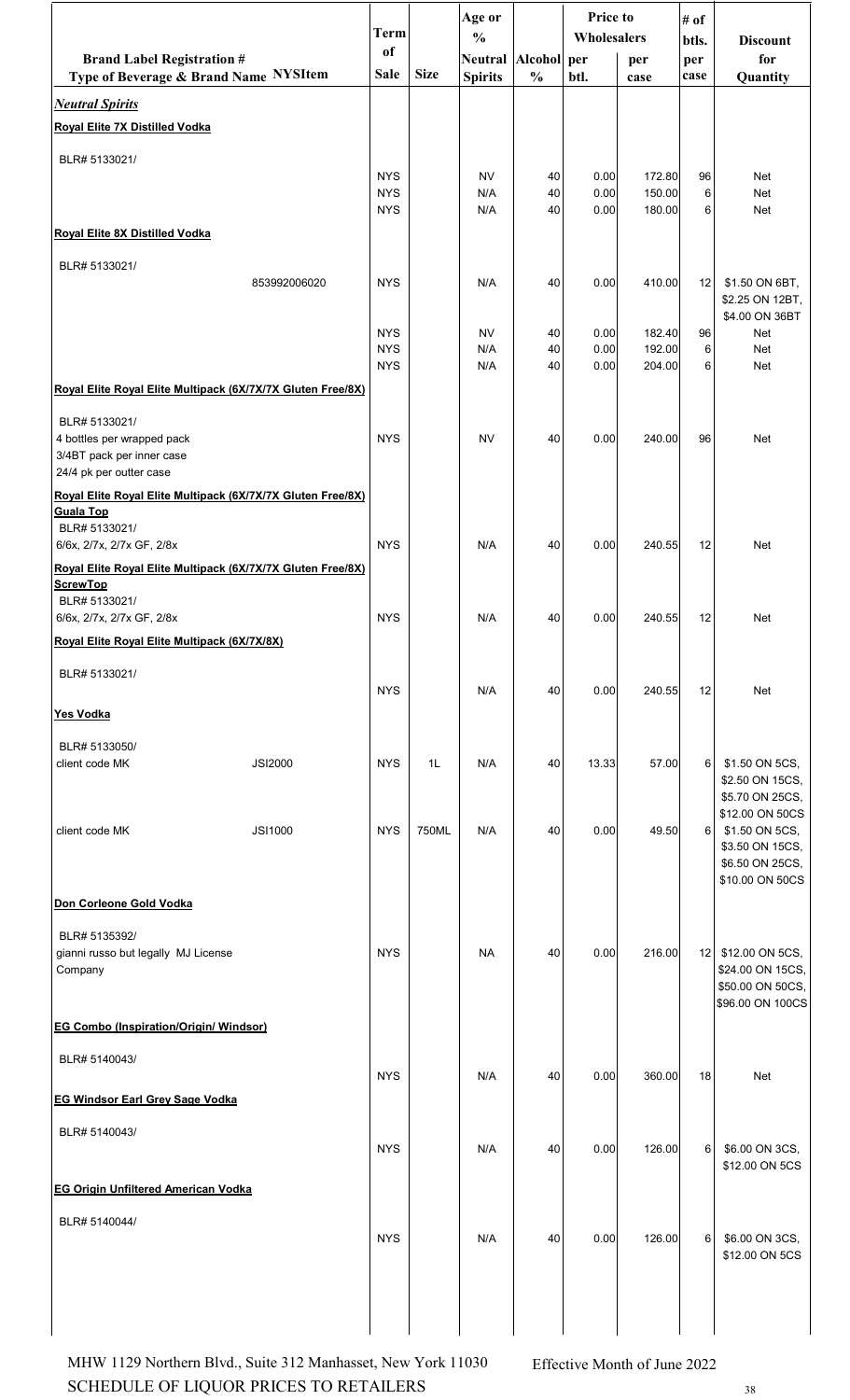|                                                                 | <b>Term</b>       |             | Age or<br>$\frac{0}{0}$ |               | Price to<br>Wholesalers |        | # of<br>btls. | <b>Discount</b>                                                                              |  |
|-----------------------------------------------------------------|-------------------|-------------|-------------------------|---------------|-------------------------|--------|---------------|----------------------------------------------------------------------------------------------|--|
| <b>Brand Label Registration #</b>                               | of<br><b>Sale</b> | <b>Size</b> | Neutral Alcohol per     |               |                         | per    | per           | for                                                                                          |  |
| Type of Beverage & Brand Name NYSItem<br><b>Neutral Spirits</b> |                   |             | <b>Spirits</b>          | $\frac{0}{0}$ | btl.                    | case   | case          | Quantity                                                                                     |  |
| <b>EG Inspiration Rosemary Lavender Vodka</b>                   |                   |             |                         |               |                         |        |               |                                                                                              |  |
| BLR# 5140045/                                                   | <b>NYS</b>        |             | N/A                     | 40            | 0.00                    | 126.00 | 6             | \$6.00 ON 3CS,                                                                               |  |
| 3 Kilos Vodka                                                   |                   |             |                         |               |                         |        |               | \$12.00 ON 5CS                                                                               |  |
| BLR# 5140596/                                                   |                   |             |                         |               |                         |        |               |                                                                                              |  |
|                                                                 | <b>NYS</b>        |             | N/A                     | 40            | 0.00                    | 216.00 | 6             | \$29.64 ON 3CS,<br>\$35.82 ON 5CS                                                            |  |
|                                                                 | <b>NYS</b>        |             | N/A                     | 40            | 0.00                    | 186.00 | 6             | \$18.06 ON 3CS,<br>\$24.84 ON 5CS                                                            |  |
| <b>Cruz Classic Black Vodka</b>                                 |                   |             |                         |               |                         |        |               |                                                                                              |  |
| BLR# 5140779/                                                   | <b>NYS</b>        |             | N/A                     | 43            | 0.00                    | 100.32 | 6             | \$6.00 ON 2CS,<br>\$12.00 ON 3CS                                                             |  |
| <b>Staritsky Levitsky Vodka</b>                                 |                   |             |                         |               |                         |        |               |                                                                                              |  |
| BLR# 5141507/                                                   | <b>NYS</b>        |             | N/A                     | 40            | 0.00                    | 153.00 | $6 \mid$      | 10.00% ON 1CS                                                                                |  |
|                                                                 | <b>NYS</b>        |             | N/A                     | 40            | 0.00                    | 202.00 | 6             | 10.00% ON 1CS                                                                                |  |
| Carbonadi Union dei Maestri Vodka                               |                   |             |                         |               |                         |        |               |                                                                                              |  |
| BLR# 5141859/                                                   | <b>NYS</b>        |             | N/A                     | 40            | 0.00                    | 363.00 | 6             | \$3.00 ON 1CS,<br>\$6.00 ON 2CS,                                                             |  |
|                                                                 | <b>NYS</b>        |             | N/A                     | 40            | 0.00                    | 333.00 | 6             | \$9.00 ON 5CS,<br>\$15.00 ON 10CS<br>\$3.00 ON 1CS,<br>\$9.00 ON 5CS,<br>\$15.00 ON 10CS     |  |
| <b>Skorppio Vodka</b>                                           |                   |             |                         |               |                         |        |               |                                                                                              |  |
| BLR# 5142103/                                                   | <b>NYS</b>        | 750ML       | <b>NA</b>               | 40            | 0.00                    | 318.35 | 12            | \$31.83 ON 1CS,<br>\$100.00 ON<br>10CS, \$138.00<br><b>ON 20CS</b>                           |  |
| 3 Kilos Gluten Free Vodka in Silver bottle                      |                   |             |                         |               |                         |        |               |                                                                                              |  |
| BLR# 5144683/                                                   | <b>NYS</b>        |             | N/A                     | 40            | 0.00                    | 162.00 | 6             | \$15.50 ON 3CS,<br>\$25.00 ON 5CS                                                            |  |
| <b>Stroudwater Distillery Vodka</b>                             |                   |             |                         |               |                         |        |               |                                                                                              |  |
| BLR# 5144694/<br>$9\mathsf{B}$<br><b>Swallow Classic Vodka</b>  | <b>NYS</b>        |             | N/A                     | 40            | 0.00                    | 152.00 | 6             | 7.00% ON 3CS                                                                                 |  |
| BLR# 5144910/                                                   |                   |             |                         |               |                         |        |               |                                                                                              |  |
|                                                                 | <b>NYS</b>        |             | N/A                     | 40            | 0.00                    | 131.88 | 12            | \$12.00 ON 5CS,<br>\$18.00 ON 10CS,<br>\$24.00 ON 25CS,                                      |  |
|                                                                 | <b>NYS</b>        |             | N/A                     | 40            | 0.00                    | 71.88  | 12            | \$30.00 ON 30CS,<br>\$48.48 ON 35CS<br>\$6.00 ON 5CS,<br>\$12.00 ON 10CS,<br>\$32.88 ON 25CS |  |
| <b>Swallow Smooth Vodka</b>                                     |                   |             |                         |               |                         |        |               |                                                                                              |  |
| BLR# 5144911/                                                   | <b>NYS</b>        |             | N/A                     | 40            | 0.00                    | 143.88 | 12            | \$12.00 ON 5CS,<br>\$18.00 ON 10CS,<br>\$24.00 ON 25CS,                                      |  |
|                                                                 | <b>NYS</b>        |             | N/A                     | 40            | 0.00                    | 83.88  |               | \$30.00 ON 30CS,<br>\$48.48 ON 35CS<br>12 \$6.00 ON 5CS,<br>\$12.00 ON 10CS,                 |  |

SCHEDULE OF LIQUOR PRICES TO RETAILERS 39 MHW 1129 Northern Blvd., Suite 312 Manhasset, New York 11030 Effective Month of June 2022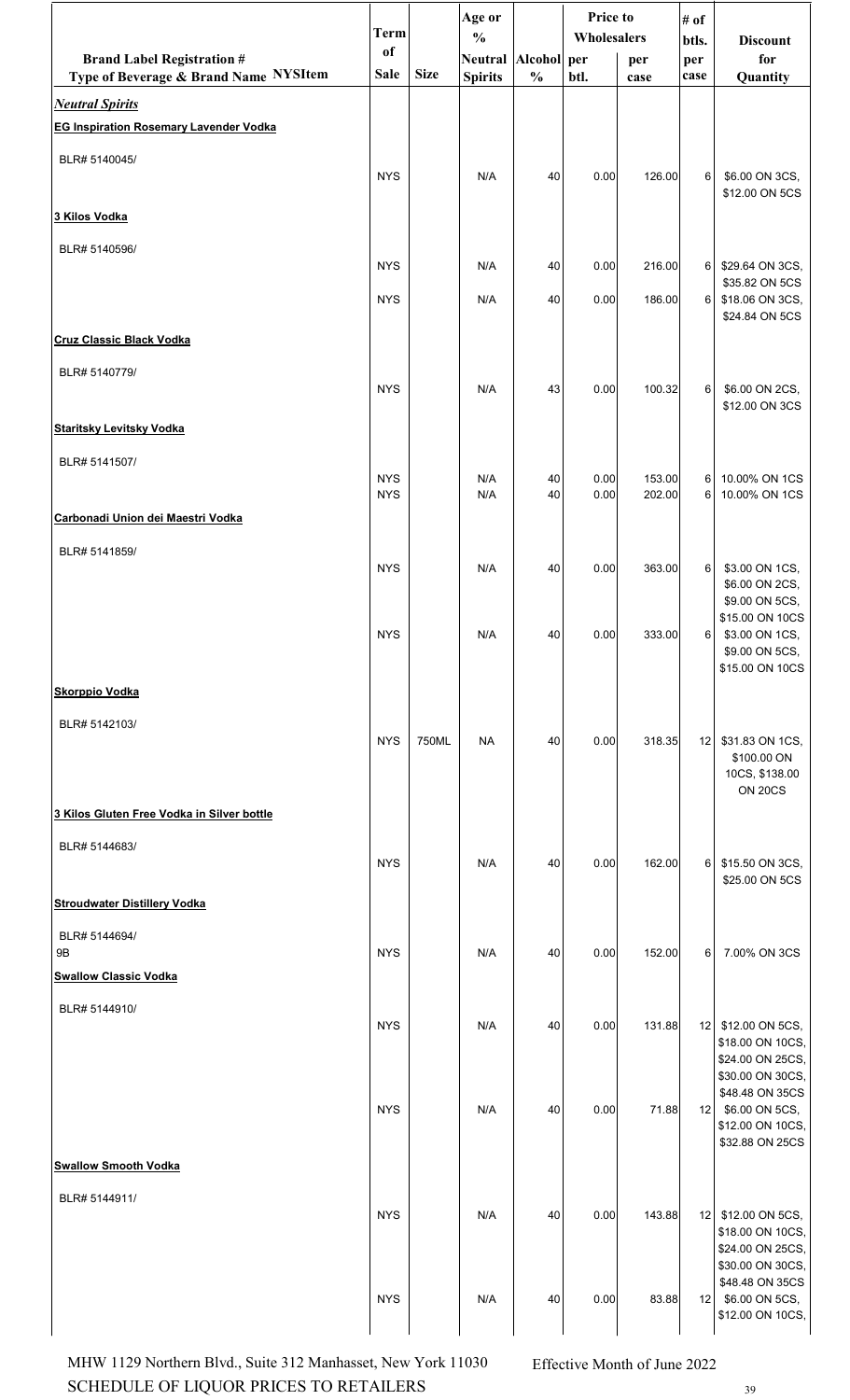|                                                                            | <b>Term</b>                  |             | Age or<br>$\frac{0}{0}$               |               | Price to<br>Wholesalers |             | # of<br>btls. | <b>Discount</b>                                               |  |
|----------------------------------------------------------------------------|------------------------------|-------------|---------------------------------------|---------------|-------------------------|-------------|---------------|---------------------------------------------------------------|--|
| <b>Brand Label Registration #</b><br>Type of Beverage & Brand Name NYSItem | <sub>of</sub><br><b>Sale</b> | <b>Size</b> | Neutral Alcohol per<br><b>Spirits</b> | $\frac{0}{0}$ | btl.                    | per<br>case | per<br>case   | for<br>Quantity                                               |  |
| <b>Neutral Spirits</b>                                                     |                              |             |                                       |               |                         |             |               |                                                               |  |
| <b>Swallow Smooth Vodka</b>                                                |                              |             |                                       |               |                         |             |               |                                                               |  |
| BLR# 5144911/                                                              |                              |             |                                       |               |                         |             |               | \$32.88 ON 25CS                                               |  |
| Taiga Shtof Siberian Vodka                                                 |                              |             |                                       |               |                         |             |               |                                                               |  |
| BLR# 5145769/                                                              | <b>NYS</b>                   |             | N/A                                   | 40            | 0.00                    | 348.00      | 6             | Net                                                           |  |
| Happy Buddha Jasmine Tea Flavor Vodka                                      |                              |             |                                       |               |                         |             |               |                                                               |  |
| BLR# 5146174/                                                              | <b>NYS</b>                   |             | N/A                                   | 40            | 0.00                    | 450.00      | 3             | \$3.34 ON 3BT                                                 |  |
| <b>Blood, Sweat Tears Vodka</b>                                            |                              |             |                                       |               |                         |             |               |                                                               |  |
| BLR# 5158051/<br>6 to 12pk 7/21                                            | <b>NYS</b>                   |             | N/A                                   | 40            | 0.00                    | 126.25      | 6             | Net                                                           |  |
| 12 to 6 pk 6/22<br>Tom of Finland Organic Vodka                            |                              |             |                                       |               |                         |             |               |                                                               |  |
| BLR# 5158383/                                                              |                              |             |                                       |               |                         |             |               |                                                               |  |
| 6 to 12pk 7/21<br>12 to 6 - 6/22                                           | <b>NYS</b>                   |             | N/A                                   | 40            | 0.00                    | 157.83      | 6             | Net                                                           |  |
| 3 Kilos Coco Gold                                                          |                              |             |                                       |               |                         |             |               |                                                               |  |
| <b>BLR#P</b><br>$\frac{1}{2}$                                              | <b>NYS</b>                   |             | N/A                                   | 40            | 0.00                    | 216.00      | $6 \mid$      | \$29.64 ON 3CS,                                               |  |
|                                                                            | <b>NYS</b>                   |             | N/A                                   | 40            | 0.00                    | 186.00      | $6 \mid$      | \$35.82 ON 5CS<br>\$18.06 ON 3CS,                             |  |
| 3 Kilos Gluten Free Vodka in Silver bottle                                 |                              |             |                                       |               |                         |             |               | \$24.84 ON 5CS                                                |  |
| BLR#P<br>$\sqrt{ }$                                                        |                              |             |                                       |               |                         |             |               |                                                               |  |
|                                                                            | <b>NYS</b>                   |             | N/A                                   | 40            | 0.00                    | 144.00      | 6             | \$10.00 ON 3CS,<br>\$20.00 ON 5CS                             |  |
| 5 Storey 5 Storey Gin                                                      |                              |             |                                       |               |                         |             |               |                                                               |  |
| BLR#P<br>$\sqrt{ }$                                                        | <b>NYS</b>                   |             | N/A                                   | 40            | 0.00                    | 45.00       | 12            | Net                                                           |  |
| 5 Storey 5 Storey Vodka                                                    |                              |             |                                       |               |                         |             |               |                                                               |  |
| BLR#P<br>$\overline{\phantom{a}}$                                          | <b>NYS</b>                   |             | N/A                                   | 40            | 0.00                    | 39.00       | 12            | Net                                                           |  |
| Alaska Glacier Vodka                                                       |                              |             |                                       |               |                         |             |               |                                                               |  |
| BLR#P<br>$\sqrt{ }$                                                        | <b>NYS</b>                   |             | N/A                                   | 40            | 0.00                    | 193.94      | 12            | 5.00% ON 5CS                                                  |  |
| <b>Angeny Vodka</b>                                                        |                              |             |                                       |               |                         |             |               |                                                               |  |
| BLR#P<br>$\sqrt{ }$                                                        | <b>NYS</b>                   |             | N/A                                   | 40            | 0.00                    | 66.00       | 6             | 5.00% ON 5CS,<br>20.00% ON<br>10CS, 25.00%<br><b>ON 20CS,</b> |  |
| Arbikie Highland Estate Chili Vodka                                        |                              |             |                                       |               |                         |             |               | 30.00% ON<br>30CS, 35.00%<br>ON 40CS                          |  |
| BLR#P<br>$\sqrt{ }$                                                        |                              |             |                                       |               |                         |             |               |                                                               |  |
|                                                                            | <b>NYS</b>                   |             | N/A                                   | 43            | 0.00                    | 174.00      | 6             | \$6.00 ON 6CS,<br>\$9.00 ON 12CS,<br>\$12.00 ON 24CS          |  |
|                                                                            |                              |             |                                       |               |                         |             |               |                                                               |  |

SCHEDULE OF LIQUOR PRICES TO RETAILERS 40 MHW 1129 Northern Blvd., Suite 312 Manhasset, New York 11030 Effective Month of June 2022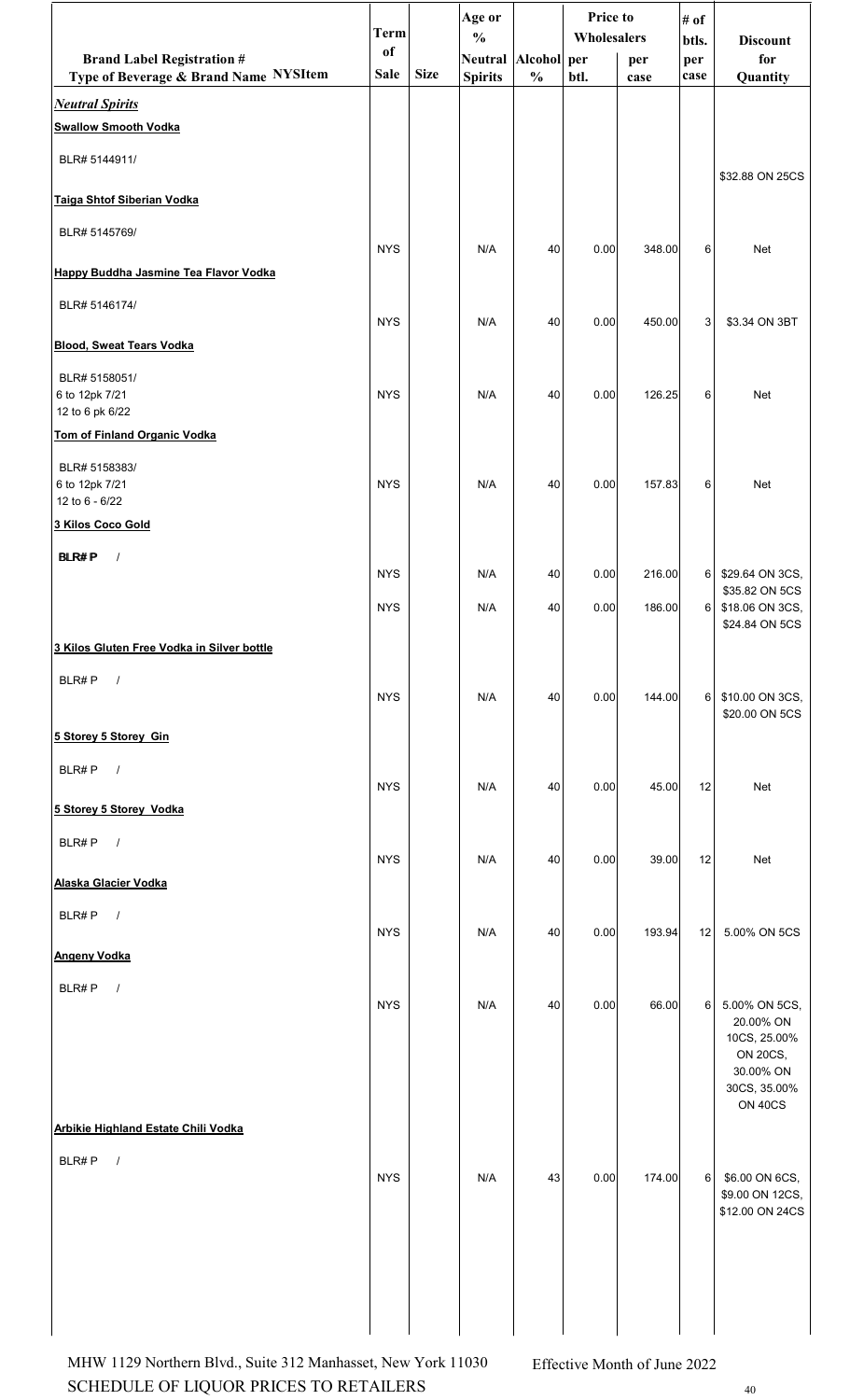|                                                                   | <b>Term</b>   |             | Age or<br>$\frac{0}{0}$ |               | Price to<br>Wholesalers |        | # of         |                                                      |
|-------------------------------------------------------------------|---------------|-------------|-------------------------|---------------|-------------------------|--------|--------------|------------------------------------------------------|
| <b>Brand Label Registration #</b>                                 | <sub>of</sub> |             | Neutral Alcohol per     |               |                         | per    | btls.<br>per | <b>Discount</b><br>for                               |
| Type of Beverage & Brand Name NYSItem                             | <b>Sale</b>   | <b>Size</b> | <b>Spirits</b>          | $\frac{0}{0}$ | btl.                    | case   | case         | Quantity                                             |
| <b>Neutral Spirits</b><br>Arbikie Highland Estate Haar Vodka      |               |             |                         |               |                         |        |              |                                                      |
| BLR#P                                                             |               |             |                         |               |                         |        |              |                                                      |
| $\sqrt{ }$                                                        | <b>NYS</b>    |             | N/A                     | 43            | 0.00                    | 174.00 | 6            | \$6.00 ON 6CS,<br>\$9.00 ON 12CS,<br>\$12.00 ON 24CS |
| Arbikie Highland Estate Nadar Vodka                               |               |             |                         |               |                         |        |              |                                                      |
| BLR#P<br>$\sqrt{ }$                                               | <b>NYS</b>    |             | N/A                     | 43            | 0.00                    | 180.00 | 6            | \$6.00 ON 6CS,<br>\$9.00 ON 12CS,<br>\$12.00 ON 24CS |
| <b>Arbikie Highland Estate Strawberry Vodka</b>                   |               |             |                         |               |                         |        |              |                                                      |
| BLR#P<br>$\sqrt{ }$                                               | <b>NYS</b>    |             | N/A                     | 50            | 0.00                    | 180.00 | 6            | \$6.00 ON 6CS,<br>\$9.00 ON 12CS,<br>\$12.00 ON 24CS |
| Arbikie Highland Estate Tattie Bogle Vodka                        |               |             |                         |               |                         |        |              |                                                      |
| BLR#P<br>$\sqrt{ }$                                               | <b>NYS</b>    |             | N/A                     | 43            | 0.00                    | 174.00 | 6            | \$6.00 ON 6CS,<br>\$9.00 ON 12CS,<br>\$12.00 ON 24CS |
| Babicka Original Wormwood Flavored Vodka                          |               |             |                         |               |                         |        |              |                                                      |
| BLR#P<br>$\sqrt{ }$                                               | <b>NYS</b>    |             | N/A                     | 40            | 0.00                    | 271.71 | 12           | \$9.25 ON 1CS,<br>\$16.35 ON 2CS,<br>\$19.90 ON 4CS  |
| Bainbridge Distillers Heritage Organic Doug Fir Vodka             |               |             |                         |               |                         |        |              |                                                      |
| BLR#P<br>$\sqrt{ }$<br>Bainbridge Distillers Legacy Organic Vodka | <b>NYS</b>    |             | N/A                     | 40            | 0.00                    | 300.00 | 12           | <b>Net</b>                                           |
|                                                                   |               |             |                         |               |                         |        |              |                                                      |
| BLR#P<br>$\sqrt{ }$                                               | <b>NYS</b>    |             | N/A                     | 40            | 0.00                    | 276.00 | 12           | <b>Net</b>                                           |
| <b>Biza Coconut Pineapple Vodka</b>                               |               |             |                         |               |                         |        |              |                                                      |
| BLR#P<br>$\sqrt{ }$                                               | <b>NYS</b>    |             | N/A                     | 6             | 0.00                    | 71.00  | 24           | \$5.00 ON 2CS,<br>\$11.00 ON 3CS                     |
| Biza Mango Jalapeno Vodka                                         |               |             |                         |               |                         |        |              |                                                      |
| BLR#P<br>$\sqrt{ }$                                               | <b>NYS</b>    |             | N/A                     | 6             | 0.00                    | 71.00  | 24           | \$5.00 ON 2CS,<br>\$11.00 ON 3CS                     |
| <b>Biza Passion Fruit Peach Vodka</b>                             |               |             |                         |               |                         |        |              |                                                      |
| BLR#P<br>$\sqrt{ }$                                               | <b>NYS</b>    |             | N/A                     | 6             | 0.00                    | 71.00  | 24           | \$5.00 ON 2CS,<br>\$11.00 ON 3CS                     |
| Biza Pomegranate Vanilla Vodka                                    |               |             |                         |               |                         |        |              |                                                      |
| BLR#P<br>$\sqrt{ }$                                               | <b>NYS</b>    |             | N/A                     | 6             | 0.00                    | 71.00  | 24           | \$5.00 ON 2CS,<br>\$11.00 ON 3CS                     |
| <b>Black Robin Black Robin Gin</b>                                |               |             |                         |               |                         |        |              |                                                      |
| BLR#P<br>$\sqrt{ }$                                               | <b>NYS</b>    |             | N/A                     | 40            | 0.00                    | 338.00 | 12           | Net                                                  |
|                                                                   |               |             |                         |               |                         |        |              |                                                      |
|                                                                   |               |             |                         |               |                         |        |              |                                                      |

SCHEDULE OF LIQUOR PRICES TO RETAILERS  $^{41}$ MHW 1129 Northern Blvd., Suite 312 Manhasset, New York 11030 Effective Month of June 2022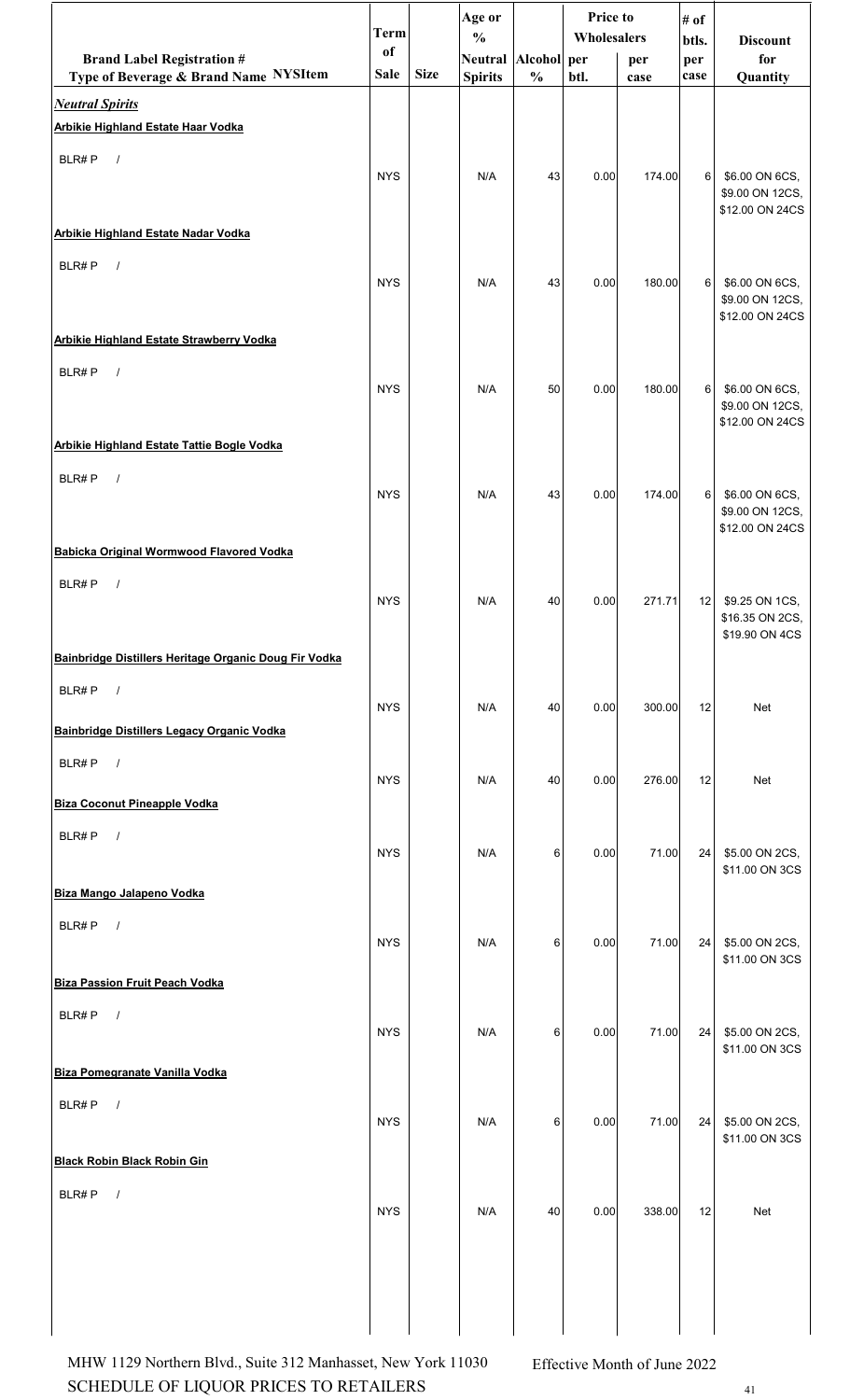|                                                     | <b>Term</b>              |             | Age or<br>$\frac{0}{0}$ |               | Price to<br>Wholesalers |                  | # of         |                                      |
|-----------------------------------------------------|--------------------------|-------------|-------------------------|---------------|-------------------------|------------------|--------------|--------------------------------------|
| <b>Brand Label Registration #</b>                   | of                       |             | <b>Neutral</b>          | Alcohol per   |                         | per              | btls.<br>per | <b>Discount</b><br>for               |
| Type of Beverage & Brand Name NYSItem               | <b>Sale</b>              | <b>Size</b> | <b>Spirits</b>          | $\frac{0}{0}$ | btl.                    | case             | case         | Quantity                             |
| <b>Neutral Spirits</b>                              |                          |             |                         |               |                         |                  |              |                                      |
| <b>Black Sheep Co Vodka</b>                         |                          |             |                         |               |                         |                  |              |                                      |
| BLR#P $/$                                           | <b>NYS</b>               |             | N/A                     | 40            | 0.00                    | 96.00            | 3            | Net                                  |
| <b>Blank Vodka</b>                                  |                          |             |                         |               |                         |                  |              |                                      |
| BLR#P<br>$\sqrt{ }$                                 |                          |             |                         |               |                         |                  |              |                                      |
|                                                     | <b>NYS</b>               |             | N/A                     | 40            | 0.00                    | 132.00           | 6            | Net                                  |
|                                                     | <b>NYS</b><br><b>NYS</b> |             | N/A<br>N/A              | 40<br>40      | 0.00<br>0.00            | 162.60<br>210.00 | 12<br>12     | Net<br>Net                           |
| <b>Blue Duck Blue Duck Vodka</b>                    |                          |             |                         |               |                         |                  |              |                                      |
| BLR#P<br>$\sqrt{ }$                                 |                          |             |                         |               |                         |                  |              |                                      |
|                                                     | <b>NYS</b>               |             | N/A                     | 40            | 0.00                    | 338.00           | 12           | Net                                  |
| <b>Blue Label Vodka</b>                             |                          |             |                         |               |                         |                  |              |                                      |
| BLR#P<br>$\sqrt{ }$                                 |                          |             |                         |               |                         |                  |              |                                      |
|                                                     | <b>NYS</b>               |             | <b>NA</b>               | 40            | 0.00                    | 100.00           | $6 \mid$     | \$5.00 ON 5CS,<br>\$15.00 ON 10CS,   |
|                                                     |                          |             |                         |               |                         |                  |              | \$25.00 ON 25CS,                     |
|                                                     |                          |             |                         |               |                         |                  |              | \$40.00 ON 50CS,<br>\$58.00 ON 100CS |
| <b>Bull Run Distillery Medoyeff Vodka</b>           |                          |             |                         |               |                         |                  |              |                                      |
| BLR#P<br>$\overline{\phantom{a}}$                   |                          |             |                         |               |                         |                  |              |                                      |
|                                                     | <b>NYS</b>               |             | N/A                     | 40            | 0.00                    | 264.00           | 12           | Net                                  |
| <b>Bull Run Distillery Starka Barrel Aged Vodka</b> |                          |             |                         |               |                         |                  |              |                                      |
| BLR#P $/$                                           |                          |             |                         |               |                         |                  |              |                                      |
|                                                     | <b>NYS</b>               |             | N/A                     | 40            | 0.00                    | 300.00           | 12           | Net                                  |
| By Ignite Beverage Vodka Original                   |                          |             |                         |               |                         |                  |              |                                      |
| BLR#P<br>$\sqrt{ }$                                 | <b>NYS</b>               |             | N/A                     | 40            | 0.00                    | 270.00           | 12           | \$30.00 ON 3CS                       |
| Chest-Naya Chest-Naya Vodka                         |                          |             |                         |               |                         |                  |              |                                      |
| BLR#P<br>$\sqrt{ }$                                 |                          |             |                         |               |                         |                  |              |                                      |
|                                                     | <b>NYS</b>               |             | N/A                     | 40            | 0.00                    | 102.00           | 24           | \$0.35 ON 1CS,                       |
|                                                     |                          |             |                         |               |                         |                  |              | \$0.50 ON 2CS,<br>\$0.60 ON 5CS,     |
|                                                     |                          |             |                         |               |                         |                  |              | \$0.75 ON 10CS                       |
| <b>Cirrus Potato Vodka</b>                          |                          |             |                         |               |                         |                  |              |                                      |
| BLR#P<br>$\sqrt{ }$                                 |                          |             |                         |               |                         |                  |              |                                      |
|                                                     | <b>NYS</b><br><b>NYS</b> |             | N/A<br>N/A              | 40<br>40      | 0.00<br>0.00            | 167.92<br>147.96 | 12<br>$\,6$  | Net<br>Net                           |
| Cote D'Azur Vodka                                   |                          |             |                         |               |                         |                  |              |                                      |
| $\sqrt{ }$<br>BLR#P                                 |                          |             |                         |               |                         |                  |              |                                      |
|                                                     | <b>NYS</b>               |             | N/A                     | 40            | 0.00                    | 158.50           | 12           | \$33.00 ON 5CS                       |
|                                                     | <b>NYS</b>               |             | N/A                     | 40            | 0.00                    | 168.50           | 12           | \$30.00 ON 5CS                       |
| DQ Vodka                                            |                          |             |                         |               |                         |                  |              |                                      |
| BLR#P<br>$\sqrt{ }$                                 | <b>NYS</b>               |             | N/A                     | 40            | 0.00                    | 354.00           | 6            | Net                                  |
| <b>Election Bleeding Heart Blueberry Vodka</b>      |                          |             |                         |               |                         |                  |              |                                      |
| BLR#P<br>$\sqrt{ }$                                 |                          |             |                         |               |                         |                  |              |                                      |
|                                                     | <b>NYS</b>               |             | N/A                     | 40            | 0.00                    | 167.93           | 12           | \$42.03 ON 1CS,                      |
|                                                     |                          |             |                         |               |                         |                  |              | \$58.81 ON 3CS                       |
| <b>Election Raspberry Rage Vodka</b>                |                          |             |                         |               |                         |                  |              |                                      |
| BLR#P<br>$\sqrt{ }$                                 | <b>NYS</b>               |             | N/A                     | 40            | 0.00                    | 167.93           |              | 12 \$42.03 ON 1CS,                   |
|                                                     |                          |             |                         |               |                         |                  |              | \$58.81 ON 3CS                       |
|                                                     |                          |             |                         |               |                         |                  |              |                                      |
|                                                     |                          |             |                         |               |                         |                  |              |                                      |
|                                                     |                          |             |                         |               |                         |                  |              |                                      |

ᆨ

SCHEDULE OF LIQUOR PRICES TO RETAILERS 42 MHW 1129 Northern Blvd., Suite 312 Manhasset, New York 11030 Effective Month of June 2022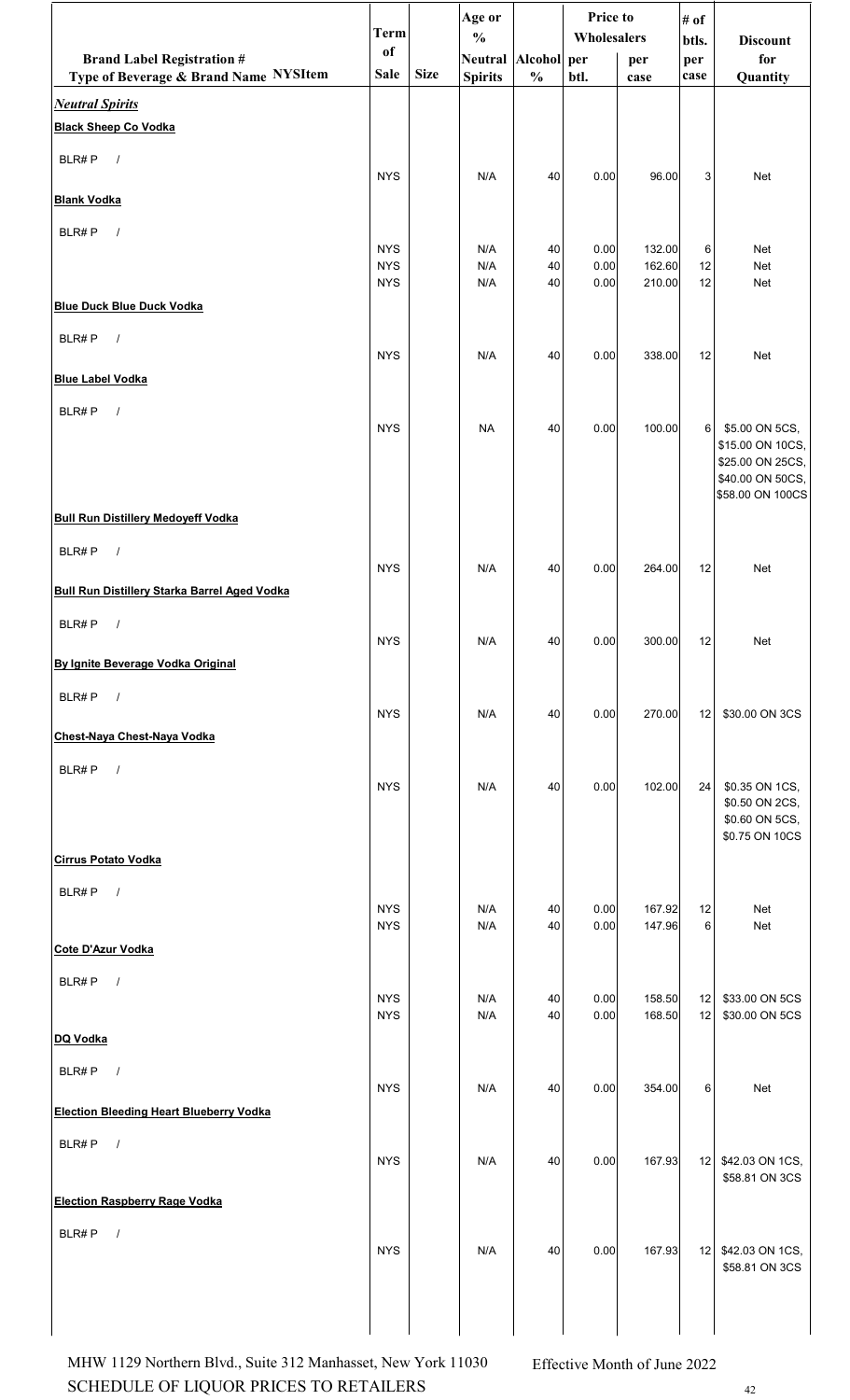|                                                                 | <b>Term</b> |             | Age or<br>$\frac{0}{0}$ |               | <b>Price to</b><br>Wholesalers |        | # of         |                        |
|-----------------------------------------------------------------|-------------|-------------|-------------------------|---------------|--------------------------------|--------|--------------|------------------------|
| <b>Brand Label Registration #</b>                               | of          |             | Neutral Alcohol per     |               |                                | per    | btls.<br>per | <b>Discount</b><br>for |
| Type of Beverage & Brand Name NYSItem<br><b>Neutral Spirits</b> | <b>Sale</b> | <b>Size</b> | <b>Spirits</b>          | $\frac{0}{0}$ | btl.                           | case   | case         | Quantity               |
| <b>Emperor's Brand Emperor's Vodka</b>                          |             |             |                         |               |                                |        |              |                        |
| BLR#P<br>$\sqrt{ }$                                             | <b>NYS</b>  |             | N/A                     | 40            | 0.00                           | 264.00 | 12           | <b>Net</b>             |
| <b>Emperor's Brand Imperial Vodka</b>                           |             |             |                         |               |                                |        |              |                        |
| $\sqrt{ }$<br>BLR#P                                             | <b>NYS</b>  |             | N/A                     | 40            | 0.00                           | 240.00 | 12           | Net                    |
| <b>Emperor's Brand Versailles King Vodka</b>                    |             |             |                         |               |                                |        |              |                        |
| BLR#P<br>$\sqrt{ }$                                             | <b>NYS</b>  |             | <b>NA</b>               | 40            | 0.00                           | 240.00 | 12           | <b>Net</b>             |
| <b>Emperor's Brand Winter Palace Vodka</b>                      |             |             |                         |               |                                |        |              |                        |
| BLR#P<br>$\sqrt{ }$                                             | <b>NYS</b>  |             | N/A                     | 40            | 0.00                           | 240.00 | 12           | Net                    |
| Encore Talkhouse Vodka Soda Cranberry (6X4)                     |             |             |                         |               |                                |        |              |                        |
| BLR#P<br>$\sqrt{ }$                                             | <b>NYS</b>  |             | N/A                     | 5             | 0.00                           | 59.99  | 24           | \$5.00 ON 3CS          |
| Encore Talkhouse Vodka Soda Lime (6X4)                          |             |             |                         |               |                                |        |              |                        |
| $\sqrt{ }$<br>BLR#P                                             | <b>NYS</b>  |             | N/A                     | 5             | 0.00                           | 59.99  | 24           | \$5.00 ON 3CS          |
| <b>Faber Blueberry Vodka</b>                                    |             |             |                         |               |                                |        |              |                        |
| BLR#P<br>$\prime$                                               | <b>NYS</b>  |             | N/A                     | 35            | 0.00                           | 191.88 | 12           | Net                    |
| <b>Faber Caramel Vodka</b>                                      |             |             |                         |               |                                |        |              |                        |
| BLR#P $/$                                                       | <b>NYS</b>  |             | N/A                     | 35            | 0.00                           | 191.88 | 12           | Net                    |
| <b>Faber Cherry Vodka</b>                                       |             |             |                         |               |                                |        |              |                        |
| BLR#P<br>$\overline{\phantom{a}}$                               | <b>NYS</b>  |             | N/A                     | 35            | 0.00                           | 191.88 | 12           | Net                    |
| <b>Faber Chocolate Vodka</b>                                    |             |             |                         |               |                                |        |              |                        |
| BLR#P $/$                                                       | <b>NYS</b>  |             | N/A                     | 35            | 0.00                           | 191.88 | 12           | Net                    |
| <b>Faber Citrus Vodka</b>                                       |             |             |                         |               |                                |        |              |                        |
| BLR#P $/$                                                       | <b>NYS</b>  |             | N/A                     | 35            | 0.00                           | 191.88 | 12           | Net                    |
| <b>Faber Cranberry Vodka</b>                                    |             |             |                         |               |                                |        |              |                        |
| $\sqrt{ }$<br>BLR#P                                             | <b>NYS</b>  |             | N/A                     | 35            | 0.00                           | 191.88 | 12           | Net                    |
| Faber Grape Vodka                                               |             |             |                         |               |                                |        |              |                        |
| BLR#P $/$                                                       | <b>NYS</b>  |             | N/A                     | 35            | 0.00                           | 191.88 | 12           | Net                    |
| Faber Mango Vodka                                               |             |             |                         |               |                                |        |              |                        |
| $\overline{\phantom{a}}$<br>BLR#P                               | <b>NYS</b>  |             | N/A                     | 35            | 0.00                           | 191.88 | 12           | Net                    |
| Faber Orange Vodka                                              |             |             |                         |               |                                |        |              |                        |
| $\sqrt{ }$<br>BLR#P                                             | <b>NYS</b>  |             | N/A                     | 35            | 0.00                           | 191.88 | 12           | Net                    |
|                                                                 |             |             |                         |               |                                |        |              |                        |
|                                                                 |             |             |                         |               |                                |        |              |                        |
|                                                                 |             |             |                         |               |                                |        |              |                        |
|                                                                 |             |             |                         |               |                                |        |              |                        |

SCHEDULE OF LIQUOR PRICES TO RETAILERS 43 MHW 1129 Northern Blvd., Suite 312 Manhasset, New York 11030 Effective Month of June 2022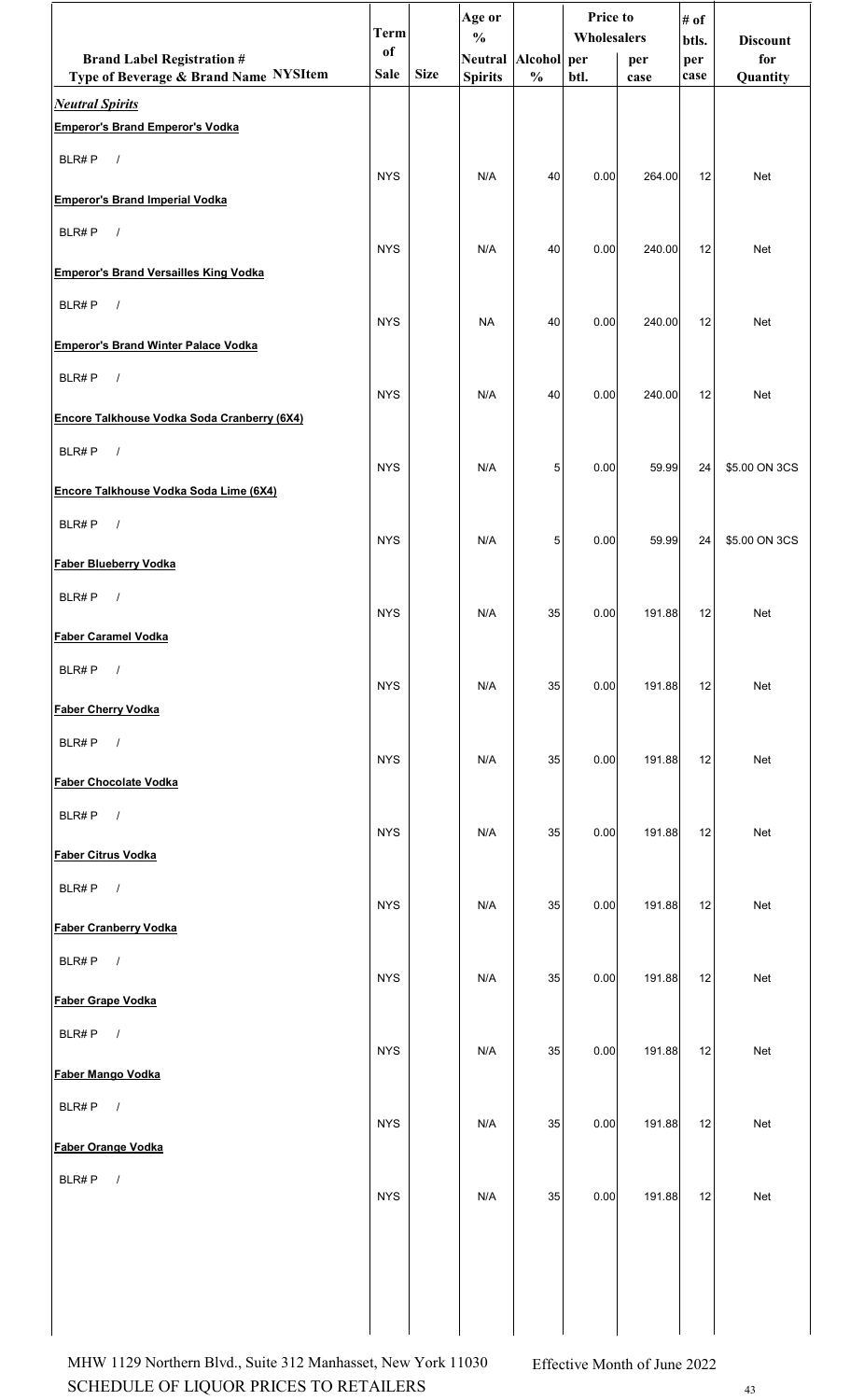|                                                             | <b>Term</b>              |             | Age or<br>$\frac{0}{0}$ |               | Price to<br>Wholesalers |                  | # of<br>btls. | <b>Discount</b>                                                               |
|-------------------------------------------------------------|--------------------------|-------------|-------------------------|---------------|-------------------------|------------------|---------------|-------------------------------------------------------------------------------|
| <b>Brand Label Registration #</b>                           | of                       |             | Neutral Alcohol per     |               |                         | per              | per           | for                                                                           |
| Type of Beverage & Brand Name NYSItem                       | Sale                     | <b>Size</b> | <b>Spirits</b>          | $\frac{0}{0}$ | btl.                    | case             | case          | Quantity                                                                      |
| <b>Neutral Spirits</b><br><b>Faber Peach Schnapps Vodka</b> |                          |             |                         |               |                         |                  |               |                                                                               |
| BLR#P<br>$\overline{\phantom{a}}$                           |                          |             |                         |               |                         |                  |               |                                                                               |
| <b>Faber Pomegranate Vodka</b>                              | <b>NYS</b>               |             | N/A                     | 35            | 0.00                    | 191.88           | 12            | Net                                                                           |
| BLR#P<br>$\sqrt{ }$                                         | <b>NYS</b>               |             | N/A                     | 35            | 0.00                    | 191.88           | 12            | Net                                                                           |
| <b>Faber Raspberry Vodka</b>                                |                          |             |                         |               |                         |                  |               |                                                                               |
| $\sqrt{ }$<br>BLR#P                                         | <b>NYS</b>               |             | N/A                     | 35            | 0.00                    | 191.88           | 12            | Net                                                                           |
| Faber Vanilla Vodka                                         |                          |             |                         |               |                         |                  |               |                                                                               |
| BLR#P<br>$\sqrt{ }$                                         | <b>NYS</b>               |             | N/A                     | 35            | 0.00                    | 191.88           | 12            | Net                                                                           |
| Faber Vodka                                                 |                          |             |                         |               |                         |                  |               |                                                                               |
| BLR#P<br>$\sqrt{ }$                                         | <b>NYS</b>               |             | N/A                     | 40            | 0.00                    | 191.88           | 12            | Net                                                                           |
| Fourth and Pride Corn and Grape Vodka                       |                          |             |                         |               |                         |                  |               |                                                                               |
| $\sqrt{ }$<br>BLR#P                                         | <b>NYS</b>               |             | N/A                     | 40            | 0.00                    | 166.99           | 6             | \$9.13 ON 3CS                                                                 |
| <b>Fullbar Vodka</b>                                        |                          |             |                         |               |                         |                  |               |                                                                               |
| BLR#P<br>$\prime$                                           | <b>NYS</b>               |             | N/A                     | 40            | 0.00                    | 53.16            | 6             | Net                                                                           |
| <b>Goral Grapefruit Master vodka</b>                        |                          |             |                         |               |                         |                  |               |                                                                               |
| BLR#P<br>$\sqrt{ }$                                         |                          |             |                         |               |                         |                  |               |                                                                               |
|                                                             | <b>NYS</b><br><b>NYS</b> |             | N/A<br>N/A              | 40<br>40      | 0.00<br>0.00            | 222.00<br>115.00 | 144<br>6      | Net<br>Net                                                                    |
| JiuJiu vodka JiuJiu Blue Label Vodka                        |                          |             |                         |               |                         |                  |               |                                                                               |
| BLR#P<br>$\overline{\phantom{a}}$                           | <b>NYS</b>               |             | N/A                     | 40            | 0.00                    | 210.00           | 6             | \$5.00 ON 6BT                                                                 |
| JiuJiu vodka JiuJiu Supreme Vodka                           |                          |             |                         |               |                         |                  |               |                                                                               |
| $\sqrt{ }$<br>BLR#P                                         | <b>NYS</b>               |             | N/A                     | 40            | 0.00                    | 188.94           | 6             | \$30.00 ON 1CS                                                                |
| <b>Kreskova Vodka</b>                                       |                          |             |                         |               |                         |                  |               |                                                                               |
| BLR#P<br>$\sqrt{ }$                                         |                          |             |                         |               |                         |                  |               |                                                                               |
|                                                             | <b>NYS</b><br><b>NYS</b> |             | N/A<br>N/A              | 40<br>40      | 0.00<br>0.00            | 72.00<br>180.00  | 48<br>12      | Net<br>Net                                                                    |
| La French Vodka                                             | <b>NYS</b>               |             | N/A                     | 40            | 0.00                    | 90.00            | 20            | Net                                                                           |
|                                                             |                          |             |                         |               |                         |                  |               |                                                                               |
| BLR#P<br>$\sqrt{ }$                                         | <b>NYS</b>               |             | N/A                     | 40            | 0.00                    | 132.00           | 6             | 3.00% ON 3CS,<br>5.00% ON 5CS,<br>10.00% ON                                   |
|                                                             | <b>NYS</b>               |             | N/A                     | 40            | 0.00                    | 252.00           | 6             | 10CS, 25.00%<br><b>ON 88CS</b><br>3.00% ON 3CS,<br>5.00% ON 5CS,<br>10.00% ON |
|                                                             | <b>NYS</b>               |             | N/A                     | 40            | 0.00                    | 161.93           | 24            | 10CS, 25.00%<br>ON 60CS<br>3.00% ON 3CS,<br>5.00% ON 5CS,<br>10.00% ON        |
|                                                             | <b>NYS</b>               |             | N/A                     | 40            | 0.00                    | 122.38           | 12            | 10CS, 25.00%<br>ON 98CS<br>3.00% ON 3CS,<br>5.00% ON 5CS,<br>10.00% ON        |

SCHEDULE OF LIQUOR PRICES TO RETAILERS 44 MHW 1129 Northern Blvd., Suite 312 Manhasset, New York 11030 Effective Month of June 2022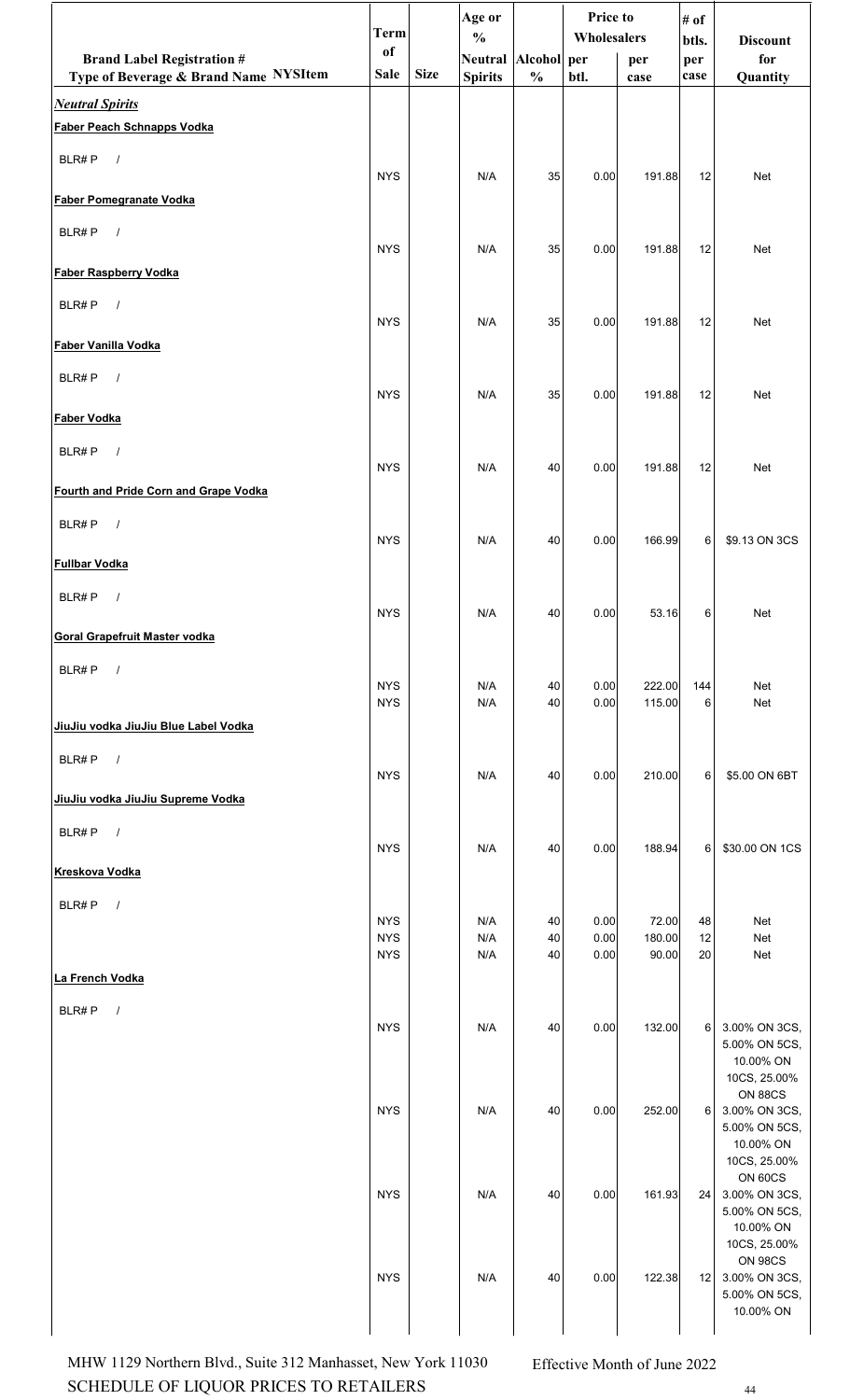|                                                                            | <b>Term</b>              |             | Age or                               |               | Price to<br>Wholesalers |                  | # of        |                                  |
|----------------------------------------------------------------------------|--------------------------|-------------|--------------------------------------|---------------|-------------------------|------------------|-------------|----------------------------------|
|                                                                            | of                       |             | $\frac{0}{0}$<br>Neutral Alcohol per |               |                         |                  | btls.       | <b>Discount</b><br>for           |
| <b>Brand Label Registration #</b><br>Type of Beverage & Brand Name NYSItem | <b>Sale</b>              | <b>Size</b> | <b>Spirits</b>                       | $\frac{0}{0}$ | btl.                    | per<br>case      | per<br>case | Quantity                         |
| <b>Neutral Spirits</b>                                                     |                          |             |                                      |               |                         |                  |             |                                  |
| La French Vodka                                                            |                          |             |                                      |               |                         |                  |             |                                  |
|                                                                            |                          |             |                                      |               |                         |                  |             |                                  |
| BLR#P<br>$\sqrt{ }$                                                        |                          |             |                                      |               |                         |                  |             | 10CS, 25.00%                     |
|                                                                            |                          |             |                                      |               |                         |                  |             | <b>ON 100CS</b>                  |
|                                                                            | <b>NYS</b>               |             | N/A                                  | 40            | 0.00                    | 216.00           | 12          | 3.00% ON 3CS,<br>5.00% ON 5CS,   |
|                                                                            |                          |             |                                      |               |                         |                  |             | 10.00% ON                        |
|                                                                            |                          |             |                                      |               |                         |                  |             | 10CS, 25.00%<br><b>ON 56CS</b>   |
| <b>LeSin Vodka</b>                                                         |                          |             |                                      |               |                         |                  |             |                                  |
|                                                                            |                          |             |                                      |               |                         |                  |             |                                  |
| BLR#P<br>$\sqrt{ }$                                                        | <b>NYS</b>               |             | N/A                                  | 40            | 0.00                    | 251.40           |             | 12 20.00% ON 5CS                 |
|                                                                            | <b>NYS</b>               |             | N/A                                  | 40            | 0.00                    | 125.74           | 6           | 20.00% ON 5CS                    |
| Misquided Spirits Howe & Hummel White Crook Vodka                          | <b>NYS</b>               |             | N/A                                  | 40            | 0.00                    | 185.70           | 6           | 25.00% ON 5CS                    |
|                                                                            |                          |             |                                      |               |                         |                  |             |                                  |
| BLR#P<br>$\sqrt{ }$                                                        | <b>NYS</b>               |             | N/A                                  | 40            | 0.00                    | 156.00           | 12          | 15.50% ON 2CS                    |
| <b>Nemiroff Honey Pepper Vodka</b>                                         |                          |             |                                      |               |                         |                  |             |                                  |
|                                                                            |                          |             |                                      |               |                         |                  |             |                                  |
| BLR#P<br>$\sqrt{ }$                                                        | <b>NYS</b>               |             | N/A                                  | 40            | 0.00                    | 125.96           | 6           | Net                              |
|                                                                            | <b>NYS</b>               |             | N/A                                  | 40            | 0.00                    | 108.36           | 120         | Net                              |
|                                                                            | <b>NYS</b>               |             | N/A                                  | 40            | 0.00                    | 159.52           | 12          | Net                              |
| <b>Nemiroff Original Vodka</b>                                             |                          |             |                                      |               |                         |                  |             |                                  |
| BLR#P<br>$\prime$                                                          | <b>NYS</b>               |             | N/A                                  | 40            | 0.00                    | 125.96           | 6           | Net                              |
|                                                                            | <b>NYS</b>               |             | N/A                                  | 40            | 0.00                    | 108.36           | 120         | Net                              |
|                                                                            | <b>NYS</b>               |             | N/A                                  | 40            | 0.00                    | 159.52           | 12          | Net                              |
| Niagara Falls Craft Distillers Vodka                                       |                          |             |                                      |               |                         |                  |             |                                  |
| BLR#P<br>$\sqrt{ }$                                                        |                          |             |                                      |               |                         |                  |             |                                  |
|                                                                            | <b>NYS</b>               |             | N/A                                  | 40            | 0.00                    | 115.15           | 6           | \$1.60 ON 3BT,<br>\$3.20 ON 6BT  |
|                                                                            | <b>NYS</b>               |             | N/A                                  | 40            | 0.00                    | 124.29           | 6           | Net                              |
| Old Dominick Honeybell Citrus Flavored Vodka                               |                          |             |                                      |               |                         |                  |             |                                  |
| BLR#P<br>$\sqrt{ }$                                                        |                          |             |                                      |               |                         |                  |             |                                  |
|                                                                            | <b>NYS</b>               |             | N/A                                  | 40            | 0.00                    | 172.00           | 120         | Net                              |
| Old Dominick Honeybell Citrus flavored Vodka                               |                          |             |                                      |               |                         |                  |             |                                  |
| BLR#P<br>$\sqrt{ }$                                                        | <b>NYS</b>               |             | N/A                                  | 40            | 0.00                    | 121.58           | 6           | \$4.58 ON 3CS                    |
| <b>Old Dominick Huling Station Burbon</b>                                  |                          |             |                                      |               |                         |                  |             |                                  |
|                                                                            |                          |             |                                      |               |                         |                  |             |                                  |
| BLR#P<br>$\sqrt{ }$                                                        | <b>NYS</b>               |             | N/A                                  | 50            | 0.00                    | 189.00           | 6           | \$7.50 ON 1CS,                   |
|                                                                            |                          |             |                                      |               |                         |                  |             | \$10.50 ON 2CS                   |
| <b>Old Dominick Memphis Vodka</b>                                          |                          |             |                                      |               |                         |                  |             |                                  |
| BLR#P<br>$\sqrt{ }$                                                        |                          |             |                                      |               |                         |                  |             |                                  |
|                                                                            | <b>NYS</b><br><b>NYS</b> |             | N/A<br>N/A                           | 40<br>40      | 0.00<br>0.00            | 121.58<br>172.00 | 6<br>120    | \$4.58 ON 3CS<br>Net             |
| <b>Oncore Vodka</b>                                                        |                          |             |                                      |               |                         |                  |             |                                  |
| BLR#P<br>$\sqrt{ }$                                                        |                          |             |                                      |               |                         |                  |             |                                  |
|                                                                            | <b>NYS</b>               |             | N/A                                  | 40            | 0.00                    | 144.00           | 12          | \$24.00 ON 10CS                  |
| One Rog Chocolate Vodka                                                    |                          |             |                                      |               |                         |                  |             |                                  |
| BLR#P<br>$\prime$                                                          |                          |             |                                      |               |                         |                  |             |                                  |
|                                                                            | <b>NYS</b>               |             | N/A                                  | 40            | 0.00                    | 142.02           | 6           | \$6.00 ON 2CS,                   |
|                                                                            | <b>NYS</b>               |             | N/A                                  | 40            | 0.00                    | 124.98           | 6           | \$14.00 ON 4CS<br>\$7.00 ON 2CS, |
|                                                                            |                          |             |                                      |               |                         |                  |             | \$17.00 ON 4CS                   |
|                                                                            |                          |             |                                      |               |                         |                  |             |                                  |

SCHEDULE OF LIQUOR PRICES TO RETAILERS 45 MHW 1129 Northern Blvd., Suite 312 Manhasset, New York 11030 Effective Month of June 2022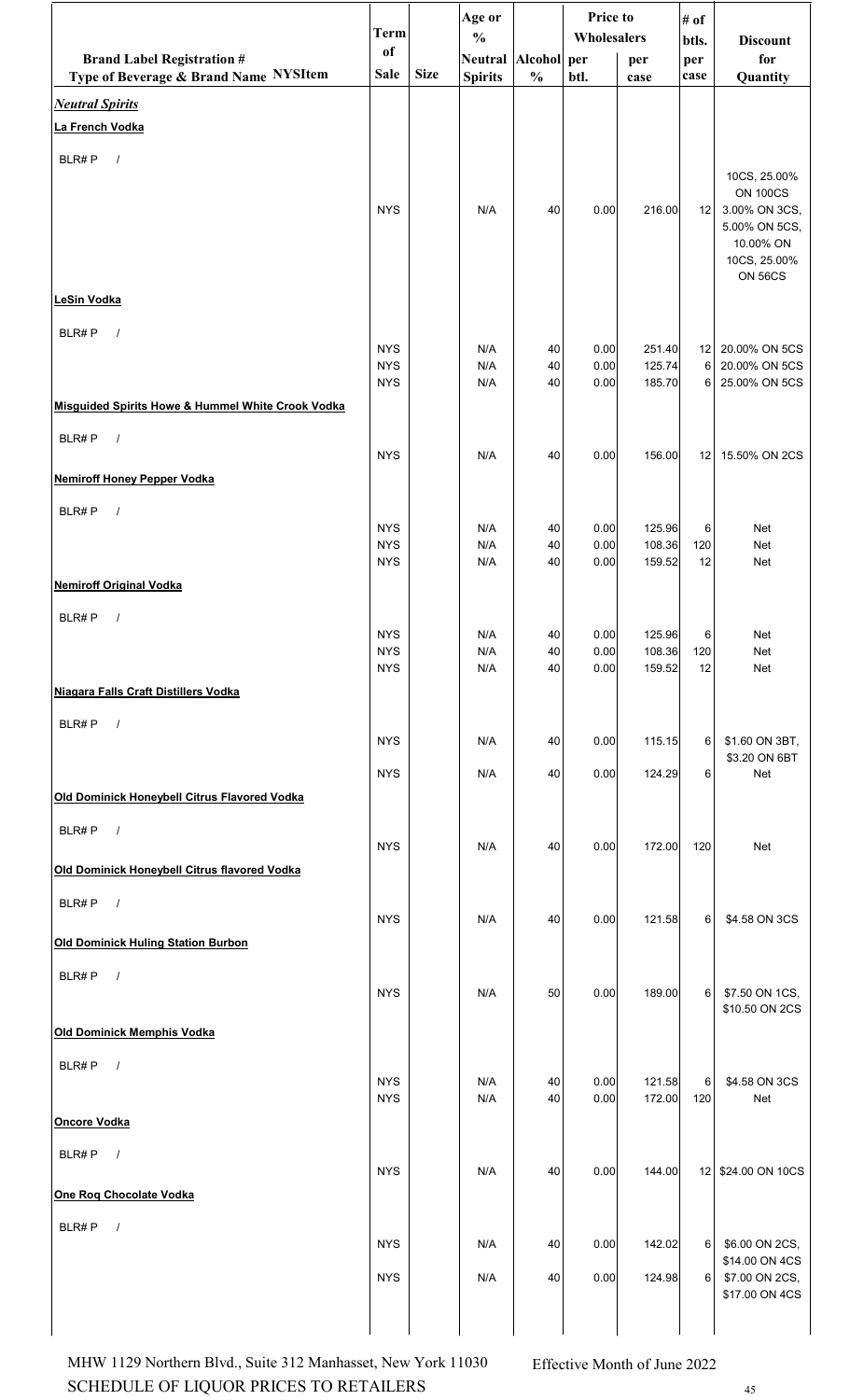|                                       | <b>Term</b>              |             | Age or<br>$\frac{0}{0}$ |               | Price to<br>Wholesalers |                  | # of         |                                    |  |
|---------------------------------------|--------------------------|-------------|-------------------------|---------------|-------------------------|------------------|--------------|------------------------------------|--|
| <b>Brand Label Registration #</b>     | of                       |             | Neutral Alcohol per     |               |                         | per              | btls.<br>per | <b>Discount</b><br>for             |  |
| Type of Beverage & Brand Name NYSItem | <b>Sale</b>              | <b>Size</b> | <b>Spirits</b>          | $\frac{0}{0}$ | btl.                    | case             | case         | Quantity                           |  |
| <b>Neutral Spirits</b>                |                          |             |                         |               |                         |                  |              |                                    |  |
| <b>One Rog Loganberry Vodka</b>       |                          |             |                         |               |                         |                  |              |                                    |  |
| BLR#P<br>$\sqrt{ }$                   | <b>NYS</b>               |             | N/A                     | 40            | 0.00                    | 124.98           | 6            | \$7.00 ON 2CS,                     |  |
|                                       | <b>NYS</b>               |             | N/A                     | 40            | 0.00                    | 142.02           | 6            | \$17.00 ON 4CS<br>\$6.00 ON 2CS,   |  |
|                                       |                          |             |                         |               |                         |                  |              | \$14.00 ON 4CS                     |  |
| <b>One Rog Raspberry Vodka</b>        |                          |             |                         |               |                         |                  |              |                                    |  |
| BLR#P<br>$\sqrt{ }$                   | <b>NYS</b>               |             | N/A                     | 40            | 0.00                    | 124.96           | 6            | \$7.00 ON 2CS,                     |  |
|                                       | <b>NYS</b>               |             | N/A                     | 40            | 0.00                    | 142.02           | 6            | \$17.00 ON 4CS<br>\$6.00 ON 2CS,   |  |
|                                       |                          |             |                         |               |                         |                  |              | \$14.00 ON 4CS                     |  |
| One Rog Vodka                         |                          |             |                         |               |                         |                  |              |                                    |  |
| BLR#P<br>$\sqrt{ }$                   | <b>NYS</b>               |             | N/A                     | 40            | 0.00                    | 142.02           | 6            | \$6.00 ON 2CS,                     |  |
|                                       | <b>NYS</b>               |             | N/A                     | 40            | 0.00                    | 124.98           | 6            | \$14.00 ON 4CS<br>\$7.00 ON 2CS,   |  |
|                                       |                          |             |                         |               |                         |                  |              | \$17.00 ON 4CS                     |  |
| <b>PINAQ Pinaq Blue</b>               |                          |             |                         |               |                         |                  |              |                                    |  |
| BLR#P<br>$\sqrt{ }$                   | <b>NYS</b>               |             | N/A                     | 40            | 0.00                    | 234.98           | 48           | Net                                |  |
|                                       | <b>NYS</b>               |             | N/A                     | 40            | 0.00                    | 147.00           | 6            | \$8.40 ON 3CS                      |  |
| PIÑAQ PIÑAQ COLADA                    |                          |             |                         |               |                         |                  |              |                                    |  |
| BLR#P<br>$\prime$                     | <b>NYS</b>               |             | N/A                     | 17            | 0.00                    | 147.00           | 6            | \$8.40 ON 3CS                      |  |
|                                       | <b>NYS</b>               |             | N/A                     | 17            | 0.00                    | 234.98           | 48           | Net                                |  |
| PIÑAQ PIÑAQ ORIGINAL GOLD             |                          |             |                         |               |                         |                  |              |                                    |  |
| BLR#P<br>$\sqrt{ }$                   | <b>NYS</b>               |             | N/A                     | 17            | 0.00                    | 147.00           | 6            | \$8.40 ON 3CS                      |  |
|                                       | <b>NYS</b>               |             | N/A                     | 17            | 0.00                    | 234.98           | 48           | Net                                |  |
| PIÑAQ PIÑAQ RAINBOW PACK              |                          |             |                         |               |                         |                  |              |                                    |  |
| BLR#P<br>$\sqrt{ }$                   | <b>NYS</b>               |             | N/A                     | 17            | 0.00                    | 147.00           | 6            | Net                                |  |
| PIÑAQ PIÑAQ ROSE                      |                          |             |                         |               |                         |                  |              |                                    |  |
| BLR#P<br>$\sqrt{ }$                   |                          |             |                         |               |                         |                  |              |                                    |  |
|                                       | <b>NYS</b><br><b>NYS</b> |             | N/A<br>N/A              | 17<br>17      | 0.00<br>0.00            | 147.00<br>234.88 | 6<br>48      | \$8.40 ON 3CS<br>Net               |  |
| <b>Philidor Vodka</b>                 |                          |             |                         |               |                         |                  |              |                                    |  |
| BLR#P<br>$\sqrt{ }$                   |                          |             |                         |               |                         |                  |              |                                    |  |
| Prince Lewis Classic Vodka            | <b>NYS</b>               |             | N/A                     | 40            | 0.00                    | 541.27           | 12           | Net                                |  |
| BLR#P<br>$\sqrt{ }$                   |                          |             |                         |               |                         |                  |              |                                    |  |
|                                       | <b>NYS</b>               |             | N/A                     | 45            | 0.00                    | 239.88           | 12           | \$96.00 ON 4CS,<br>\$143.88 ON 5CS |  |
| R. Jelinek Bohemia Plum vodka         |                          |             |                         |               |                         |                  |              |                                    |  |
| BLR#P<br>$\sqrt{ }$                   |                          |             |                         |               |                         |                  |              |                                    |  |
|                                       | <b>NYS</b>               |             | N/A                     | 40            | 0.00                    | 131.00           | 12           | Net                                |  |
| R. Jelinek Bohemia Vodka              |                          |             |                         |               |                         |                  |              |                                    |  |
| BLR#P<br>$\sqrt{ }$                   | <b>NYS</b>               |             | N/A                     | 40            | 0.00                    | 119.00           | 12           | Net                                |  |
|                                       |                          |             |                         |               |                         |                  |              |                                    |  |
|                                       |                          |             |                         |               |                         |                  |              |                                    |  |
|                                       |                          |             |                         |               |                         |                  |              |                                    |  |
|                                       |                          |             |                         |               |                         |                  |              |                                    |  |

SCHEDULE OF LIQUOR PRICES TO RETAILERS 46 MHW 1129 Northern Blvd., Suite 312 Manhasset, New York 11030 Effective Month of June 2022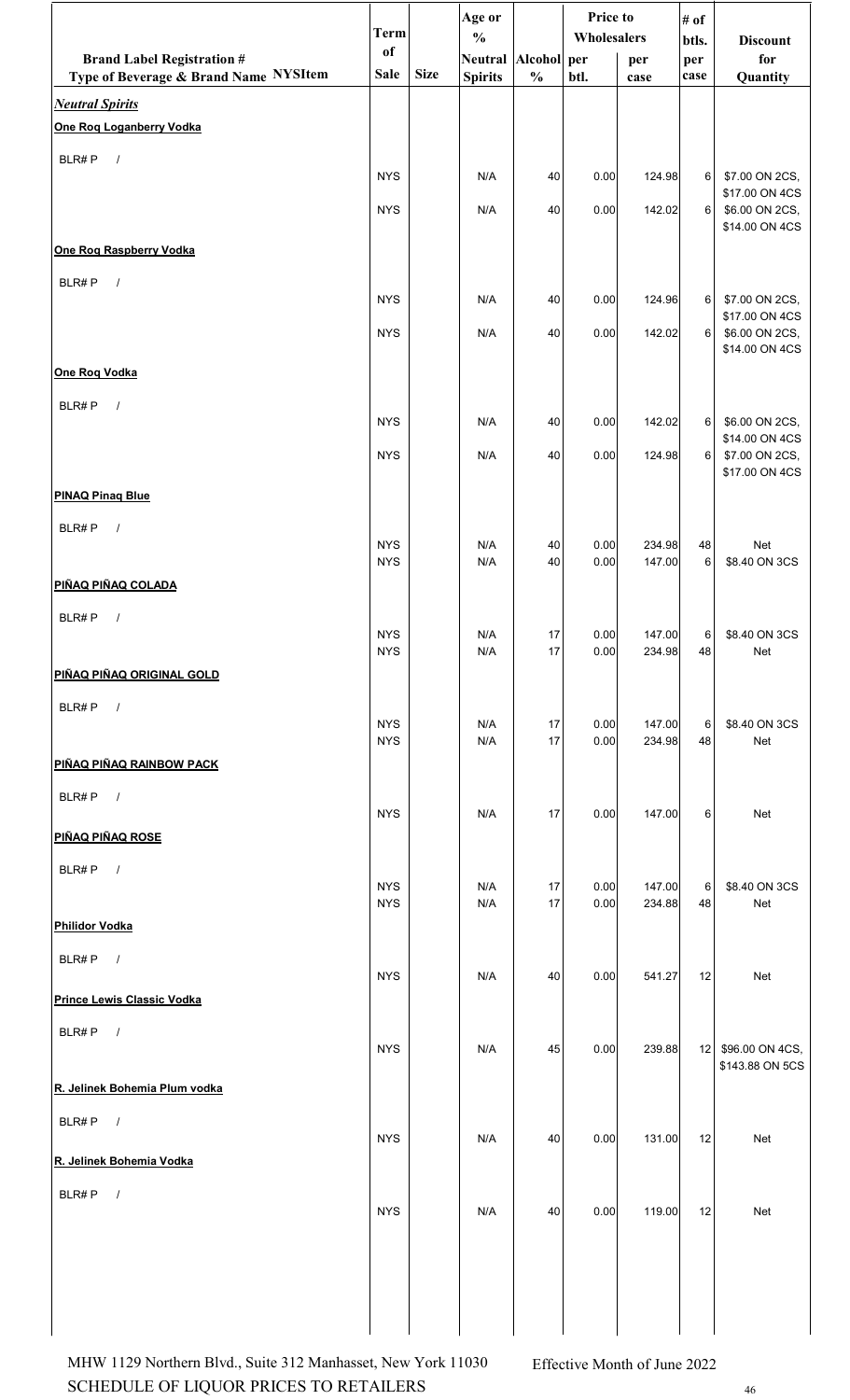|                                                                 | <b>Term</b> |             | Age or<br>$\frac{0}{0}$ |                | <b>Price to</b><br>Wholesalers |        | # of         | <b>Discount</b>                                     |
|-----------------------------------------------------------------|-------------|-------------|-------------------------|----------------|--------------------------------|--------|--------------|-----------------------------------------------------|
| <b>Brand Label Registration #</b>                               | of          |             | Neutral Alcohol per     |                |                                | per    | btls.<br>per | for                                                 |
| Type of Beverage & Brand Name NYSItem                           | Sale        | <b>Size</b> | <b>Spirits</b>          | $\frac{0}{0}$  | btl.                           | case   | case         | Quantity                                            |
| <b>Neutral Spirits</b><br><b>Richmond Classic British Vodka</b> |             |             |                         |                |                                |        |              |                                                     |
| BLR#P<br>$\sqrt{ }$                                             | <b>NYS</b>  |             | N/A                     | 40             |                                |        |              |                                                     |
| <b>Riptide Cask Strength Rye Whiskey</b>                        |             |             |                         |                | 0.00                           | 132.00 | 12           | \$39.50 ON 5CS                                      |
| BLR#P<br>$\sqrt{ }$                                             | <b>NYS</b>  |             | N/A                     | 59             | 0.00                           | 164.70 | 6            | 5.00% ON 3CS                                        |
| RocaBella Premium Unflavored Vodka                              |             |             |                         |                |                                |        |              |                                                     |
| BLR#P<br>$\sqrt{ }$                                             | <b>NYS</b>  |             | N/A                     | 40             | 0.00                           | 155.88 | 12           | Net                                                 |
| <b>STUMBRAS CRANBERRY</b>                                       |             |             |                         |                |                                |        |              |                                                     |
| BLR#P<br>$\sqrt{ }$                                             | <b>NYS</b>  |             | N/A                     | 40             | 0.00                           | 165.60 | 12           | Net                                                 |
| <b>STUMBRAS PREMIUM ORGANIC</b>                                 |             |             |                         |                |                                |        |              |                                                     |
| BLR#P<br>$\sqrt{ }$                                             | <b>NYS</b>  |             | N/A                     | 40             | 0.00                           | 114.00 | 6            | Net                                                 |
| <b>STUMBRAS QUINCE</b>                                          |             |             |                         |                |                                |        |              |                                                     |
| BLR#P<br>$\sqrt{ }$                                             | <b>NYS</b>  |             | N/A                     | 40             | 0.00                           | 165.60 | 12           | Net                                                 |
| <b>STUMBRAS TRITICALE STALK</b>                                 |             |             |                         |                |                                |        |              |                                                     |
| BLR#P<br>$\prime$                                               | <b>NYS</b>  |             | NN/A                    | 40             | 0.00                           | 165.60 | 12           | Net                                                 |
| <b>Silo Distillery Cucumber Vodka</b>                           |             |             |                         |                |                                |        |              |                                                     |
| BLR#P<br>$\sqrt{ }$                                             | <b>NYS</b>  |             | N/A                     | 40             | 0.00                           | 288.00 | 12           | Net                                                 |
| <b>Silo Distillery Lavender Vodka</b>                           |             |             |                         |                |                                |        |              |                                                     |
| BLR#P<br>$\sqrt{ }$                                             | <b>NYS</b>  |             | N/A                     | 40             | 0.00                           | 288.00 | 12           | Net                                                 |
| <b>Siponey Cafe RTD Canned Cocktail</b>                         |             |             |                         |                |                                |        |              |                                                     |
| $\sqrt{ }$<br>BLR#P                                             | <b>NYS</b>  |             | N/A                     | 5              | 0.00                           | 70.00  |              | 24 10.00% ON 5CS,<br>20.00% ON 10CS                 |
| <b>Siponey Royale RTD Canned Cocktail</b>                       |             |             |                         |                |                                |        |              |                                                     |
| BLR#P<br>$\sqrt{ }$                                             | <b>NYS</b>  |             | N/A                     | $\overline{7}$ | 0.00                           | 70.00  | 24           | 5.00% ON 1CS,                                       |
|                                                                 |             |             |                         |                |                                |        |              | 10.00% ON 3CS,<br>15.00% ON 5CS,                    |
| <b>Smoke Lab Aniseed Vodka</b>                                  |             |             |                         |                |                                |        |              | 20.00% ON 20CS                                      |
| BLR#P<br>$\sqrt{ }$                                             |             |             |                         |                |                                |        |              |                                                     |
|                                                                 | <b>NYS</b>  |             | N/A                     | 38             | 0.00                           | 135.18 | 6            | \$2.26 ON 2BT,<br>\$3.76 ON 3BT,                    |
|                                                                 |             |             |                         |                |                                |        |              | \$7.51 ON 6BT,<br>\$8.26 ON 18BT,<br>\$9.02 ON 30BT |
| <b>Smoke Lab Classic Vodka</b>                                  | <b>NYS</b>  |             | N/A                     | 38             | 0.00                           | 84.26  | 60           | Net                                                 |
| BLR#P<br>$\sqrt{ }$                                             |             |             |                         |                |                                |        |              |                                                     |
| Client J0                                                       | <b>NYS</b>  |             | N/A                     | 40             | 0.00                           | 135.18 | 6            | \$2.26 ON 2BT,<br>\$3.76 ON 3BT,<br>\$7.51 ON 6BT,  |
|                                                                 |             |             |                         |                |                                |        |              | \$8.26 ON 18BT,<br>\$9.02 ON 30BT                   |
|                                                                 | <b>NYS</b>  |             | N/A                     | 40             | 0.00                           | 84.26  | 60           | \$42.26 ON 25CS                                     |
|                                                                 |             |             |                         |                |                                |        |              |                                                     |

SCHEDULE OF LIQUOR PRICES TO RETAILERS 47 MHW 1129 Northern Blvd., Suite 312 Manhasset, New York 11030 Effective Month of June 2022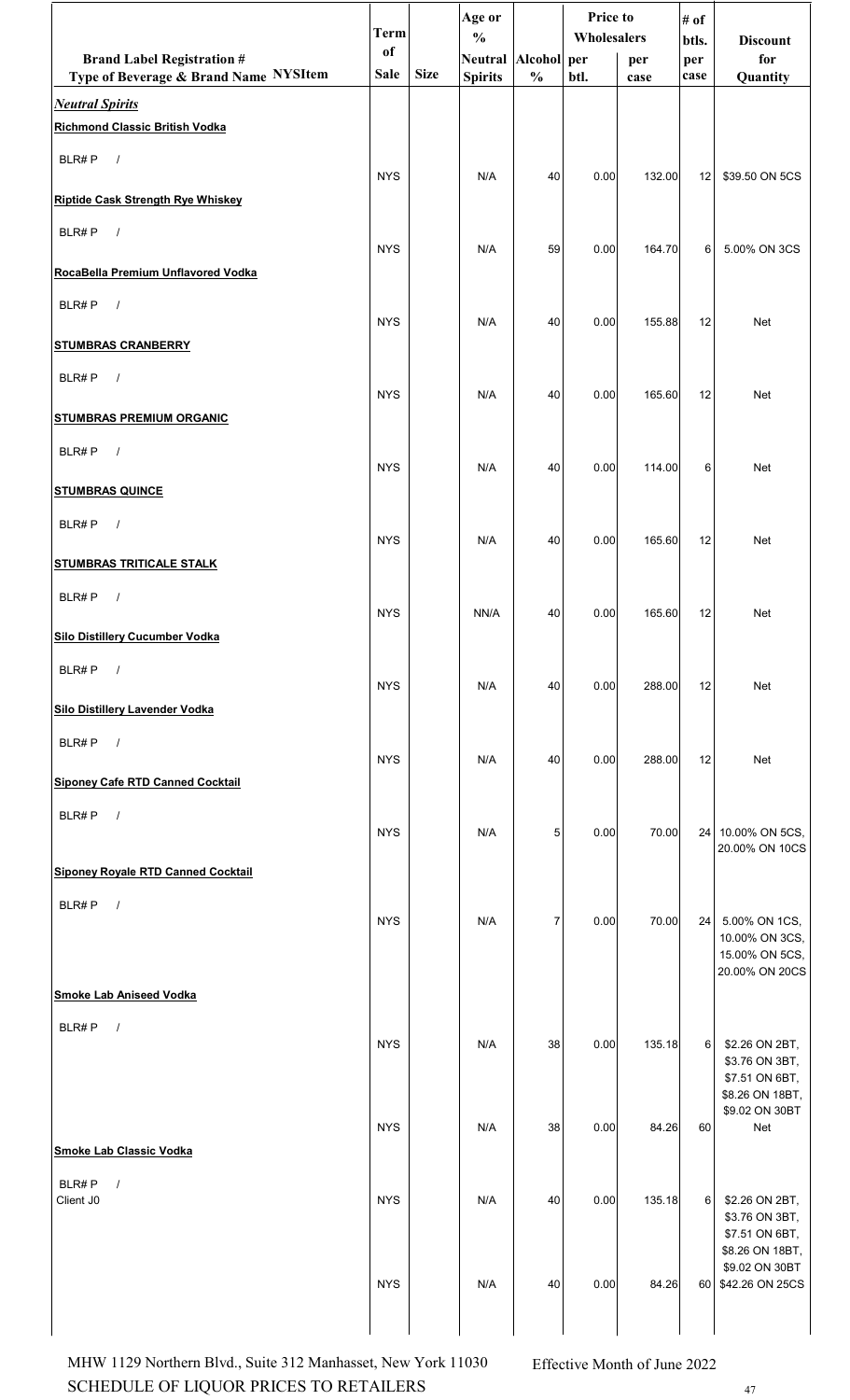|                                                                | <b>Term</b>   |             | Age or<br>$\frac{0}{0}$ |               | Price to<br>Wholesalers |          | # of         |                                     |
|----------------------------------------------------------------|---------------|-------------|-------------------------|---------------|-------------------------|----------|--------------|-------------------------------------|
| <b>Brand Label Registration #</b>                              | <sub>of</sub> |             | Neutral Alcohol per     |               |                         | per      | btls.<br>per | <b>Discount</b><br>for              |
| Type of Beverage & Brand Name NYSItem                          | Sale          | <b>Size</b> | <b>Spirits</b>          | $\frac{0}{0}$ | btl.                    | case     | case         | Quantity                            |
| <b>Neutral Spirits</b><br><b>Supergay SUPERGAY Craft Vodka</b> |               |             |                         |               |                         |          |              |                                     |
| BLR#P<br>$\sqrt{ }$                                            |               |             |                         |               |                         |          |              |                                     |
|                                                                | <b>NYS</b>    |             | N/A                     | 40            | 0.00                    | 239.40   | 12           | Net                                 |
| The Jewel of Russia Vodka Ulta Sterling Edition                |               |             |                         |               |                         |          |              |                                     |
| BLR#P<br>$\sqrt{ }$                                            | <b>NYS</b>    |             | N/A                     | 40            | 0.00                    | 8,000.00 | $\mathbf{1}$ | <b>Net</b>                          |
| The Tall Blond The Queen of Vodka                              |               |             |                         |               |                         |          |              |                                     |
| BLR#P<br>$\sqrt{ }$                                            | <b>NYS</b>    |             | N/A                     | 40            | 0.00                    | 111.22   | 6            | <b>Net</b>                          |
| Top Brass Bloody Martini Vodka                                 |               |             |                         |               |                         |          |              |                                     |
| BLR#P<br>$\sqrt{ }$                                            |               |             |                         |               |                         |          |              |                                     |
|                                                                | <b>NYS</b>    |             | N/A                     | 40            | 0.00                    | 312.00   |              | 12 10.00% ON 10CS                   |
| West 32 Soju Soju                                              |               |             |                         |               |                         |          |              |                                     |
| BLR#P<br>$\sqrt{ }$                                            | <b>NYS</b>    |             | N/A                     | 20            | 0.00                    | 102.00   | 12           | 5.00% ON 3CS,                       |
|                                                                |               |             |                         |               |                         |          |              | 10.00% ON 5CS,<br>15.00% ON 7CS     |
|                                                                | <b>NYS</b>    |             | <b>NA</b>               | 20            | 0.00                    | 81.00    | 6            | 5.00% ON 2CS,<br>15.00% ON 5CS,     |
| West 32 Soju Soju Reserve (Finished in American Oak            |               |             |                         |               |                         |          |              | 20.00% ON 8CS                       |
| Barrel)                                                        |               |             |                         |               |                         |          |              |                                     |
| BLR#P<br>$\sqrt{ }$                                            | <b>NYS</b>    |             | N/A                     | 32            | 0.00                    | 150.00   |              | 12 5.00% ON 2CS,                    |
|                                                                |               |             |                         |               |                         |          |              | 10.00% ON 4CS,<br>20.00% ON 8CS     |
|                                                                | <b>NYS</b>    |             | N/A                     | 32            | 0.00                    | 99.00    | $6 \mid$     | 5.00% ON 2CS,<br>10.00% ON 4CS,     |
| <b>Wild Sardinia Wild Vodka</b>                                |               |             |                         |               |                         |          |              | 20.00% ON 8CS                       |
| BLR#P<br>$\sqrt{ }$                                            |               |             |                         |               |                         |          |              |                                     |
|                                                                | <b>NYS</b>    |             | <b>NV</b>               | 40            | 0.00                    | 138.00   | 6            | \$6.34 ON 3BT                       |
| Yazi Ginger Vodka                                              |               |             |                         |               |                         |          |              |                                     |
| BLR#P $/$                                                      | <b>NYS</b>    | 750ML       | <b>NA</b>               | 35            | 0.00                    | 125.96   | 6            | 5% ON 2 CS                          |
| Zamir Vodka Zamir Vodka                                        |               |             |                         |               |                         |          |              |                                     |
| BLR#P<br>$\sqrt{ }$                                            |               |             |                         |               |                         |          |              |                                     |
| <b>Other</b>                                                   | <b>NYS</b>    |             | N/A                     | 40            | 0.00                    | 239.88   | 12           | Net                                 |
| R. Jelinek Bohemia Honey Brandy                                |               |             |                         |               |                         |          |              |                                     |
| BLR# 5115919/<br>JK406100019                                   | <b>NYS</b>    | 200ML       | N/A                     | 35            | 0.00                    | 38.44    | 6            | Net                                 |
| JK406100018                                                    | <b>NYS</b>    | 750ML       | N/A                     | 35            | 0.00                    | 130.26   | 6            | Net                                 |
| Punzoné Lemoncino Organic Liqueur                              |               |             |                         |               |                         |          |              |                                     |
| BLR# 5118215/                                                  | <b>NYS</b>    | 1L          | N/A                     | 17            | 28.56                   | 100.00   | 6            | Net                                 |
| <b>Cabot Trail Canadian Maple Cream</b>                        |               |             |                         |               |                         |          |              |                                     |
| BLR# 5119005/                                                  |               |             |                         |               |                         |          |              |                                     |
| <b>Cabot Trail Maple Cream Liqueur</b>                         | <b>NYS</b>    |             | N/A                     | 40            | 0.60                    | 14.40    | 24           | Net                                 |
| BLR# 5119005/                                                  |               |             |                         |               |                         |          |              |                                     |
| DDP1000                                                        | <b>NYS</b>    | 750ML       | N/A                     | 15            | 24.00                   | 288.00   |              | 12 16.66% ON 3BT,<br>25.00% ON 6BT, |
|                                                                |               |             |                         |               |                         |          |              | 37.50% ON 12BT                      |
|                                                                |               |             |                         |               |                         |          |              |                                     |

SCHEDULE OF LIQUOR PRICES TO RETAILERS 48 MHW 1129 Northern Blvd., Suite 312 Manhasset, New York 11030 Effective Month of June 2022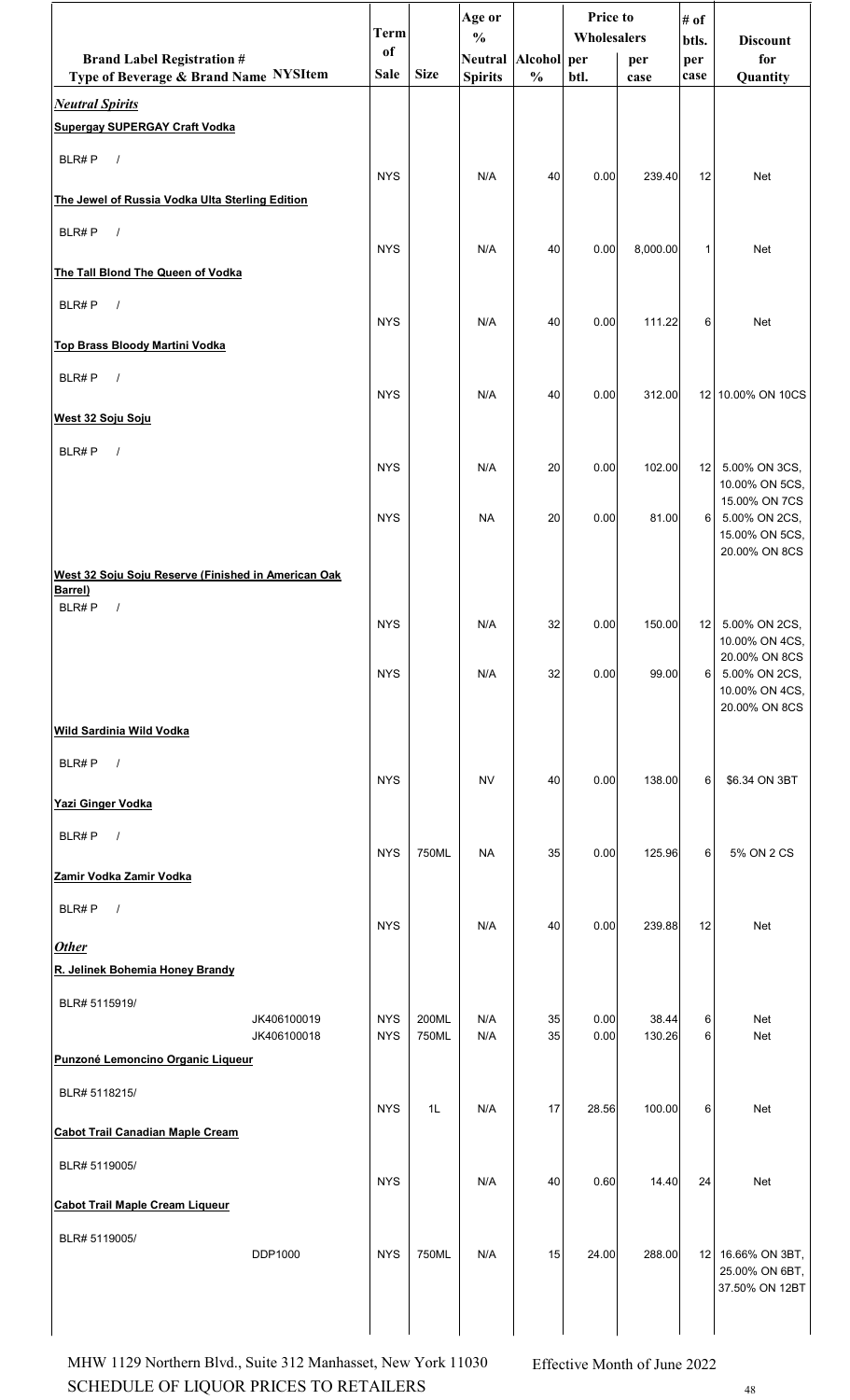|                                                        |            | <b>Term</b>   |             | Age or                               |               | <b>Price to</b> |        | # of         |                                 |
|--------------------------------------------------------|------------|---------------|-------------|--------------------------------------|---------------|-----------------|--------|--------------|---------------------------------|
| <b>Brand Label Registration #</b>                      |            | <sub>of</sub> |             | $\frac{0}{0}$<br>Neutral Alcohol per |               | Wholesalers     | per    | btls.<br>per | <b>Discount</b><br>for          |
| Type of Beverage & Brand Name NYSItem                  |            | <b>Sale</b>   | <b>Size</b> | <b>Spirits</b>                       | $\frac{0}{0}$ | btl.            | case   | case         | Quantity                        |
| <b>Other</b>                                           |            |               |             |                                      |               |                 |        |              |                                 |
| Union Mezcal Union Agave Espadin & Cirial              |            |               |             |                                      |               |                 |        |              |                                 |
| BLR# 5119548/                                          |            |               |             |                                      |               |                 |        |              |                                 |
|                                                        | MEZ3000    | <b>NYS</b>    | 750ML       | N/A                                  | 40            | 27.89           | 167.35 | 6            | Net                             |
| <b>Empire Spirits Blue Long Island</b>                 |            |               |             |                                      |               |                 |        |              |                                 |
| BLR# 5122772/                                          | GXVER6200B | <b>NYS</b>    |             | N/A                                  | 16            | 0.00            | 92.00  | 6            | Net                             |
| <b>B52 Double Shots</b>                                |            |               |             |                                      |               |                 |        |              |                                 |
| BLR# 5125426/                                          |            |               |             |                                      |               |                 |        |              |                                 |
| 18/4 packs per case.<br>client code 3A                 |            | <b>NYS</b>    | 100ML       | N/A                                  | 20            | 0.00            | 75.00  | 18           | 10.00% ON 3CS                   |
| <b>Cowboy Double Shots</b>                             |            |               |             |                                      |               |                 |        |              |                                 |
| BLR# 5125426/                                          |            |               |             |                                      |               |                 |        |              |                                 |
| 18/4 packs per case.                                   |            | <b>NYS</b>    | 100ML       | N/A                                  | 20            | 0.00            | 75.00  | 18           | 10.00% ON 3CS                   |
| client code 3A<br>Jam Donut Double Shots               |            |               |             |                                      |               |                 |        |              |                                 |
|                                                        |            |               |             |                                      |               |                 |        |              |                                 |
| BLR# 5125426/<br>18/4 packs to a case                  |            | <b>NYS</b>    | 100ML       | N/A                                  | 20            | 0.00            | 75.00  | 18           | 10.00% ON 3CS                   |
| CLIENT CODE 3A                                         |            |               |             |                                      |               |                 |        |              |                                 |
| Java Double Shots                                      |            |               |             |                                      |               |                 |        |              |                                 |
| BLR# 5125426/                                          |            |               |             |                                      |               |                 |        |              |                                 |
| 18/4 packs per case<br>CLIENT CODE 3A                  |            | <b>NYS</b>    | 100ML       | N/A                                  | 20            | 0.00            | 75.00  | 18           | 10.00% ON 3CS                   |
| <b>Slippery Buca Double Shots</b>                      |            |               |             |                                      |               |                 |        |              |                                 |
| BLR# 5125426/                                          |            |               |             |                                      |               |                 |        |              |                                 |
| 18/4 packs per case                                    |            | <b>NYS</b>    | 100ML       | N/A                                  | 20            | 0.00            | 75.00  | 18           | 10.00% ON 3CS                   |
| CLIENT CODE 3A                                         |            |               |             |                                      |               |                 |        |              |                                 |
| <b>Empire Spirits Sex on the Beach</b>                 |            |               |             |                                      |               |                 |        |              |                                 |
| BLR# 5126859/                                          | GXVER6200S | <b>NYS</b>    |             | N/A                                  | 16            | 15.33           | 80.00  | 6            | 3.00% ON 3CS,                   |
|                                                        |            |               |             |                                      |               |                 |        |              | 5.00% ON 5CS,                   |
|                                                        | GXVER6200S | <b>NYS</b>    |             | N/A                                  | 16            | 15.80           | 94.78  | 6            | 10.00% ON 10CS<br>3.00% ON 3CS, |
|                                                        |            |               |             |                                      |               |                 |        |              | 5.00% ON 5CS,<br>10.00% ON 10CS |
| La Venenosa Raicilla Costa De Jalisco (Green)          |            |               |             |                                      |               |                 |        |              |                                 |
| BLR# 5126860/                                          |            |               |             |                                      |               |                 |        |              |                                 |
|                                                        |            | <b>NYS</b>    |             | N/A                                  | 46            | 62.66           | 375.95 | 6            | Net                             |
|                                                        |            | <b>NYS</b>    |             | N/A                                  | 46            | 66.95           | 66.95  | $\mathbf{1}$ | 4.29\$ ON 6BT                   |
| La Venenosa Raicilla Sierra Del Jalisco (Black Label)  |            |               |             |                                      |               |                 |        |              |                                 |
| BLR# 5126860/                                          |            | <b>NYS</b>    |             | N/A                                  | 42            | 52.99           | 317.95 | 6            | Net                             |
| La Venenosa Raicilla Sierra Del Jalisco (Black)        |            |               |             |                                      |               |                 |        |              |                                 |
| BLR# 5126860/                                          |            |               |             |                                      |               |                 |        |              |                                 |
|                                                        |            | <b>NYS</b>    |             | N/A                                  | 42            | 55.95           | 55.95  | $\mathbf{1}$ | 2.96\$ ON 6BT,                  |
|                                                        |            |               |             |                                      |               |                 |        |              | 11.77\$ ON 12BT                 |
| La Venenosa Raicilla Sierra Del Tigre Jalisco (Orange) |            |               |             |                                      |               |                 |        |              |                                 |
| BLR# 5126860/                                          |            | <b>NYS</b>    |             | N/A                                  | 46            | 99.95           | 31.50  | $\mathbf 1$  | Net                             |
| La Venenosa Raicilla Sur Sierra Vulcanes               |            |               |             |                                      |               |                 |        |              |                                 |
| BLR# 5126860/                                          |            |               |             |                                      |               |                 |        |              |                                 |
|                                                        |            | <b>NYS</b>    |             | N/A                                  | 47            | 73.95           | 73.95  | $\mathbf{1}$ | 4.29\$ ON 6BT                   |
|                                                        |            |               |             |                                      |               |                 |        |              |                                 |
|                                                        |            |               |             |                                      |               |                 |        |              |                                 |
|                                                        |            |               |             |                                      |               |                 |        |              |                                 |

SCHEDULE OF LIQUOR PRICES TO RETAILERS 49 MHW 1129 Northern Blvd., Suite 312 Manhasset, New York 11030 Effective Month of June 2022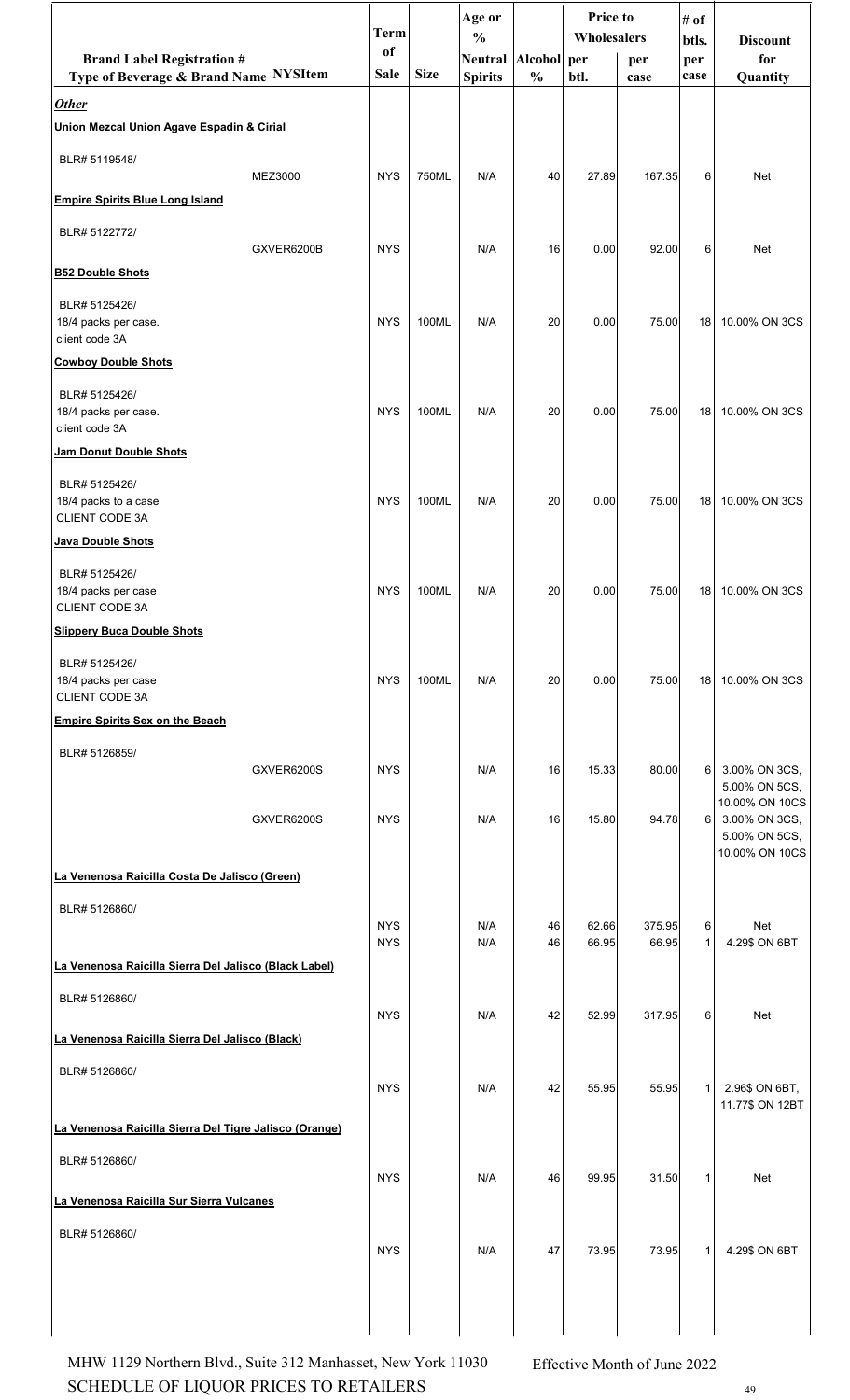|                                             | Term        |              | Age or                               |               | <b>Price to</b> |             | # of         |                                    |
|---------------------------------------------|-------------|--------------|--------------------------------------|---------------|-----------------|-------------|--------------|------------------------------------|
| <b>Brand Label Registration #</b>           | of          |              | $\frac{0}{0}$<br>Neutral Alcohol per |               | Wholesalers     |             | btls.        | <b>Discount</b><br>for             |
| Type of Beverage & Brand Name NYSItem       | <b>Sale</b> | <b>Size</b>  | <b>Spirits</b>                       | $\frac{0}{0}$ | btl.            | per<br>case | per<br>case  | Quantity                           |
| <b>Other</b>                                |             |              |                                      |               |                 |             |              |                                    |
| <b>Magnum Highland Cream Liqueur</b>        |             |              |                                      |               |                 |             |              |                                    |
| <b>BLB#B127215/</b>                         |             |              |                                      |               |                 |             |              |                                    |
|                                             | <b>NYS</b>  |              | N/A                                  | 17            | 0.00            | 161.94      | 6            | \$0.50 ON 2BT,<br>\$1.00 ON 6BT,   |
|                                             |             |              |                                      |               |                 |             |              | \$2.00 ON 12BT                     |
|                                             | <b>NYS</b>  |              | N/A                                  | 17            | 0.00            | 233.88      | 12           | \$12.00 ON 2CS,<br>\$18.00 ON 3CS, |
|                                             |             |              |                                      |               |                 |             |              | \$36.00 ON 7CS                     |
| Derrumbes Oaxaca Mezcal                     |             |              |                                      |               |                 |             |              |                                    |
| BLR# 5132632/                               | <b>NYS</b>  | 750.00M      | <b>NA</b>                            | 48            | 0.00            | 258.00      | 6            | Net                                |
|                                             |             | L            |                                      |               |                 |             |              |                                    |
| Derrumbes San Luis Potosi Mezcal            |             |              |                                      |               |                 |             |              |                                    |
| BLR# 5132633/                               |             |              |                                      |               |                 |             |              |                                    |
|                                             | <b>NYS</b>  | 750.00M<br>L | <b>NA</b>                            | 43            | 0.00            | 288.00      | 6            | Net                                |
| Derrumbes Michoacan Mezcal                  |             |              |                                      |               |                 |             |              |                                    |
| BLR# 5132634/                               |             |              |                                      |               |                 |             |              |                                    |
|                                             | <b>NYS</b>  | 750.00M      | <b>NA</b>                            | 46            | 0.00            | 360.00      | 6            | Net                                |
| <b>Mezcal Koch Lumbre San Baltazar</b>      |             |              |                                      |               |                 |             |              |                                    |
|                                             |             |              |                                      |               |                 |             |              |                                    |
| BLR# 5132872/                               | <b>NYS</b>  | 750.00M      | <b>NA</b>                            | 47            | 0.00            | 474.00      | 6            | \$2.00 ON 6BT                      |
|                                             |             | L            |                                      |               |                 |             |              |                                    |
| <b>Mezcal Koch Madrecuishe San Baltazar</b> |             |              |                                      |               |                 |             |              |                                    |
| BLR# 5132873/                               | <b>NYS</b>  | 750.00M      | <b>NA</b>                            | 47            | 0.00            | 474.00      | 6            | \$2.00 ON 6CS                      |
|                                             |             | L            |                                      |               |                 |             |              |                                    |
| Mezcal Koch Mexicano Rio de Ejutla          |             |              |                                      |               |                 |             |              |                                    |
| BLR# 5132874/                               |             |              |                                      |               |                 |             |              |                                    |
|                                             | <b>NYS</b>  | 750.00M<br>L | <b>NA</b>                            | 47            | 0.00            | 474.00      | 6            | \$2.00 ON 6BT                      |
| Mezcal Koch Olla Espadín Sola de Vega       |             |              |                                      |               |                 |             |              |                                    |
| BLR# 5132875/                               |             |              |                                      |               |                 |             |              |                                    |
|                                             | <b>NYS</b>  | 750.00M      | <b>NA</b>                            | 47            | 0.00            | 270.00      | 6            | \$1.00 ON 6BT                      |
| <b>Mezcal Koch Tepextate San Baltazar</b>   |             |              |                                      |               |                 |             |              |                                    |
| BLR# 5132876/                               |             |              |                                      |               |                 |             |              |                                    |
|                                             | <b>NYS</b>  | 750.00M      | <b>NA</b>                            | 47            | 0.00            | 648.00      | 6            | \$3.00 ON 6BT                      |
| <b>Mezcal Koch Espadín San Baltazar</b>     |             | L            |                                      |               |                 |             |              |                                    |
|                                             |             |              |                                      |               |                 |             |              |                                    |
| BLR# 5132884/                               | <b>NYS</b>  | 750.00M      | <b>NA</b>                            | 47            | 0.00            | 174.00      | 6            | \$1.00 ON 6BT,                     |
|                                             |             | L            |                                      |               |                 |             |              | \$3.00 ON 24BT,<br>\$4.50 ON 48BT  |
| Et No 1 Limited Edition Cognac              |             |              |                                      |               |                 |             |              |                                    |
| <b>BLB#B132886/</b>                         |             |              |                                      |               |                 |             |              |                                    |
| (Vintage Blend 1870/1942/1973)              | <b>NYS</b>  |              | <b>NV</b>                            | 40            | 0.00            | 6,700.00    | $\mathbf{1}$ | Net                                |
| Mezcal Koch Barril Rio de Ejutla            |             |              |                                      |               |                 |             |              |                                    |
| BLR# 5132887/                               |             |              |                                      |               |                 |             |              |                                    |
|                                             | <b>NYS</b>  | 750.00M<br>L | <b>NA</b>                            | 47            | 0.00            | 474.00      | 6            | \$2.00 ON 6BT                      |
|                                             |             |              |                                      |               |                 |             |              |                                    |
|                                             |             |              |                                      |               |                 |             |              |                                    |
|                                             |             |              |                                      |               |                 |             |              |                                    |

SCHEDULE OF LIQUOR PRICES TO RETAILERS  $_{50}$ MHW 1129 Northern Blvd., Suite 312 Manhasset, New York 11030 Effective Month of June 2022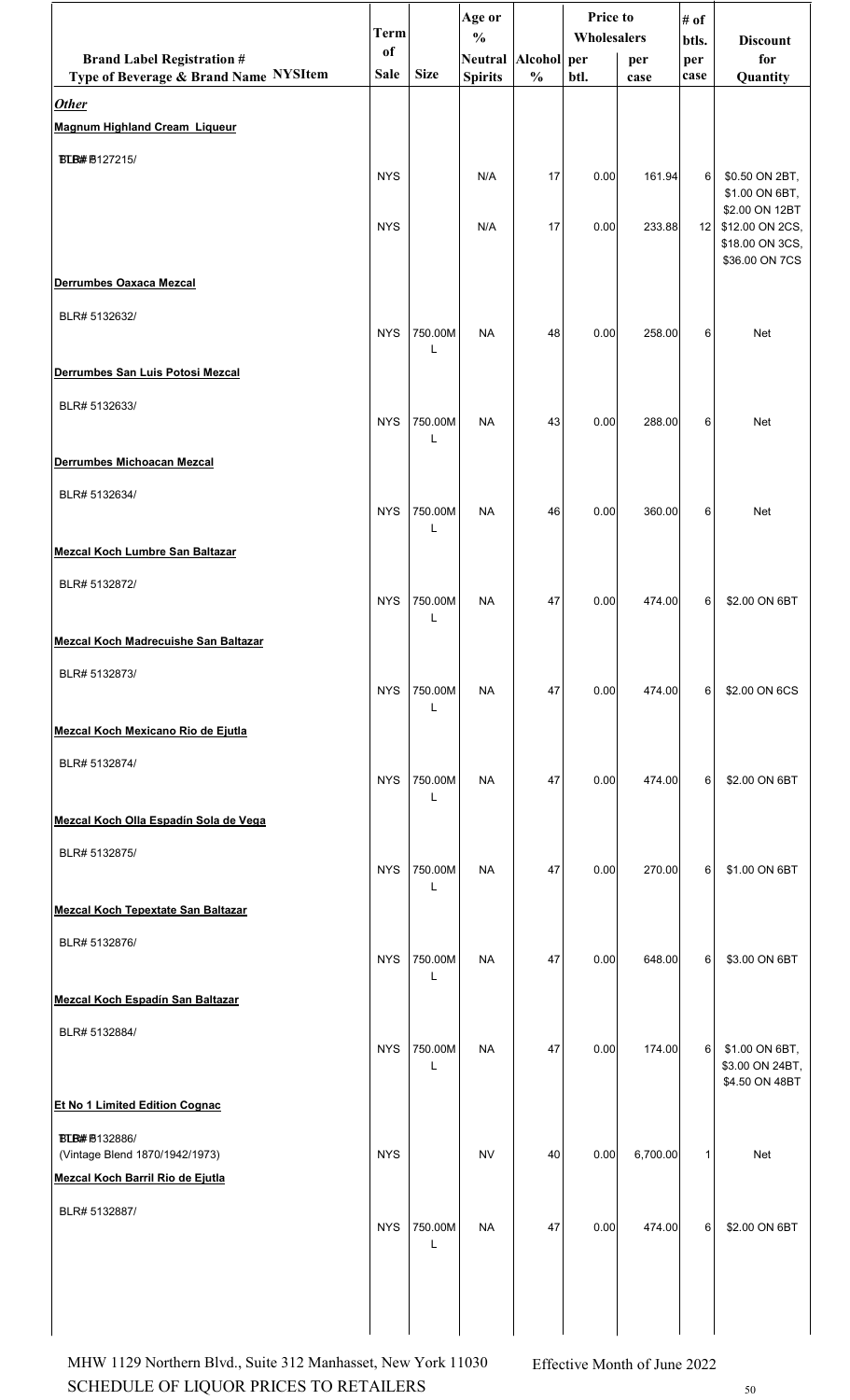|                                                                                                                               | Term        |              | Age or<br>$\frac{0}{0}$ |               | <b>Price to</b><br>Wholesalers |        | # of         |                                                    |
|-------------------------------------------------------------------------------------------------------------------------------|-------------|--------------|-------------------------|---------------|--------------------------------|--------|--------------|----------------------------------------------------|
| <b>Brand Label Registration #</b>                                                                                             | of          |              | <b>Neutral</b>          | Alcohol per   |                                | per    | btls.<br>per | <b>Discount</b><br>for                             |
| Type of Beverage & Brand Name NYSItem                                                                                         | <b>Sale</b> | <b>Size</b>  | <b>Spirits</b>          | $\frac{0}{0}$ | btl.                           | case   | case         | Quantity                                           |
| <b>Other</b><br><b>Mezcal Koch Tobala San Baltazar</b>                                                                        |             |              |                         |               |                                |        |              |                                                    |
| BLR# 5132888/                                                                                                                 |             |              |                         |               |                                |        |              |                                                    |
|                                                                                                                               | <b>NYS</b>  | 750.00M      | <b>NA</b>               | 47            | 0.00                           | 606.00 | 6            | \$3.00 ON 6BT                                      |
| Mezcal Koch Arroqueno Rio de Ejutla                                                                                           |             |              |                         |               |                                |        |              |                                                    |
| BLR# 5132889/                                                                                                                 | <b>NYS</b>  | 750.00M      | <b>NA</b>               | 47            | 0.00                           | 474.00 | 6            | \$2.00 ON 6CS                                      |
| Mezcal Koch Tobasiche Rio de Ejutla                                                                                           |             |              |                         |               |                                |        |              |                                                    |
| BLR# 5132890/                                                                                                                 | <b>NYS</b>  | 750.00M      | <b>NA</b>               | 47            | 0.00                           | 474.00 | 6            | \$2.00 ON 6BT                                      |
| <b>Mezcal Koch Coyote San Baltazar</b>                                                                                        |             |              |                         |               |                                |        |              |                                                    |
| BLR# 5132891/                                                                                                                 | <b>NYS</b>  | 750.00M      | <b>NA</b>               | 47            | 0.00                           | 774.00 | 6            | \$3.00 ON 6BT                                      |
| <b>Mezcal Koch Ensamble San Balthazar</b>                                                                                     |             |              |                         |               |                                |        |              |                                                    |
| BLR# 5132892/                                                                                                                 | <b>NYS</b>  | 750.00M<br>L | <b>NA</b>               | 47            | 0.00                           | 348.00 | 6            | \$1.50 ON 6BT                                      |
| Pierre Croizet X.O. Cognac                                                                                                    |             |              |                         |               |                                |        |              |                                                    |
| BLR# 5133315/<br>chg 12 to 6 pk NYW Oct<br>9Β                                                                                 | <b>NYS</b>  |              | N/A                     | 40            | 0.00                           | 491.94 | $6 \mid$     | Net                                                |
| Pierre Croizet V.S.O.P Cognac                                                                                                 |             |              |                         |               |                                |        |              |                                                    |
| BLR# 5133316/<br>chg 12 to 6 pk NYW Oct<br>9Β                                                                                 | <b>NYS</b>  |              | N/A                     | 40            | 0.00                           | 239.94 | 6            | Net                                                |
| Pierre Croizet V.S. Cognac                                                                                                    |             |              |                         |               |                                |        |              |                                                    |
| BLR# 5133317/<br>chg from 12 to 6 pk nyw oct<br>9Β                                                                            | <b>NYS</b>  |              | N/A                     | 40            | 0.00                           | 170.94 | 6            | Net                                                |
| Pierre Croizet X.O. Exception Cognac                                                                                          |             |              |                         |               |                                |        |              |                                                    |
| BLR# 5133318/                                                                                                                 | <b>NYS</b>  |              | N/A                     | 40            | 0.00                           | 531.96 | 4            | Net                                                |
| Tres Papalote Wild Cupreata Agave Joven 80 Proof                                                                              |             |              |                         |               |                                |        |              |                                                    |
| BLR# 5135506/                                                                                                                 | <b>NYS</b>  |              | N/A                     | 40            | 0.00                           | 192.72 | 6            | Net                                                |
| Tres Papalote Wild Cupreata Agave Joven 92 Proof                                                                              |             |              |                         |               |                                |        |              |                                                    |
| BLR# 5135506/<br>ERROR FROM JANUARY FOR<br>wHOLESALE. CAUGHT BY rAY.<br>FIZED FOR SEPTEMBER<br>SUBMISSION - CLIENT NOT AWARE. | <b>NYS</b>  |              | N/A                     | 46            | 0.00                           | 263.00 | 6            | Net                                                |
| kn 6/30/16<br>Mad March Hare Small Batch' Irish Poitin Distilled from                                                         |             |              |                         |               |                                |        |              |                                                    |
| <b>Malted Barley</b><br>BLR# 5136877/                                                                                         |             |              |                         |               |                                |        |              |                                                    |
|                                                                                                                               | <b>NYS</b>  |              | <b>NA</b>               | 40            | 0.00                           | 145.00 | 6            | \$2.50 ON 2BT,<br>\$3.00 ON 3BT,                   |
|                                                                                                                               | <b>NYS</b>  |              | N/A                     | 40            | 0.00                           | 145.00 | 6            | \$6.50 ON 6BT<br>\$15.00 ON 1CS,<br>\$30.00 ON 3CS |
|                                                                                                                               |             |              |                         |               |                                |        |              |                                                    |

SCHEDULE OF LIQUOR PRICES TO RETAILERS  $51$ MHW 1129 Northern Blvd., Suite 312 Manhasset, New York 11030 Effective Month of June 2022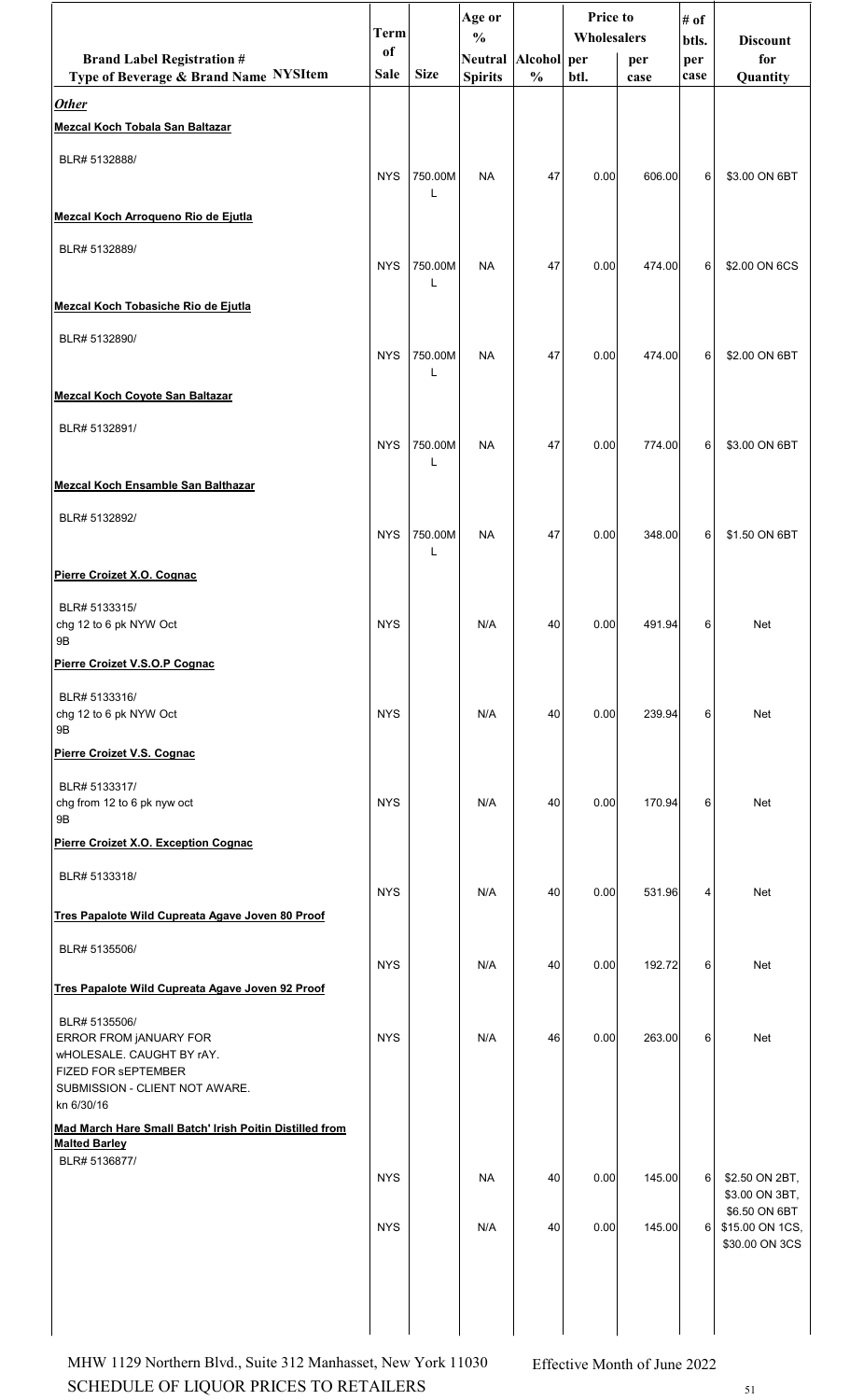|                                                       | <b>Term</b>   |             | Age or<br>$\frac{0}{0}$ |               | Price to<br>Wholesalers |        | # of<br>btls. | <b>Discount</b>                                                           |
|-------------------------------------------------------|---------------|-------------|-------------------------|---------------|-------------------------|--------|---------------|---------------------------------------------------------------------------|
| <b>Brand Label Registration #</b>                     | <sub>of</sub> |             | Neutral Alcohol per     |               |                         | per    | per           | for                                                                       |
| Type of Beverage & Brand Name NYSItem<br><b>Other</b> | <b>Sale</b>   | <b>Size</b> | <b>Spirits</b>          | $\frac{0}{0}$ | btl.                    | case   | case          | Quantity                                                                  |
| <b>Kaiso Coconut Water Cocktail</b>                   |               |             |                         |               |                         |        |               |                                                                           |
| BLR# 5139167/                                         |               |             |                         |               |                         |        |               |                                                                           |
|                                                       | <b>NYS</b>    |             | N/A                     | 14            | 0.00                    | 144.42 | 24            | \$18.00 ON 3CS,<br>\$36.42 ON 10CS                                        |
| <b>Momenti Limoncello Sorbet</b>                      |               |             |                         |               |                         |        |               |                                                                           |
| BLR# 5141377/                                         | <b>NYS</b>    |             | N/A                     | 5             | 0.00                    | 95.84  | 16            | 5.00% ON 5CS                                                              |
| Tubi 60 Original                                      |               |             |                         |               |                         |        |               |                                                                           |
| BLR# 5144661/                                         |               |             |                         |               |                         |        |               |                                                                           |
|                                                       | <b>NYS</b>    |             | N/A                     | 40            | 0.00                    | 294.00 | 12            | 3.00% ON 36BT,<br>5.00% ON 60BT,<br>7.00% ON 120BT,<br>10.00% ON<br>240BT |
| Tubi 60 Original - Kosher                             |               |             |                         |               |                         |        |               |                                                                           |
| BLR# 5144661/                                         | <b>NYS</b>    |             | N/A                     | 40            | 0.00                    | 294.00 |               | 12 3.00% ON 36BT,                                                         |
|                                                       |               |             |                         |               |                         |        |               | 5.00% ON 60BT,<br>7.00% ON 120BT,<br>10.00% ON<br>240BT                   |
| Vespertino Tequila Cream Liqueur                      |               |             |                         |               |                         |        |               |                                                                           |
| BLR# 5144693/<br>9 <sub>B</sub>                       | <b>NYS</b>    |             | N/A                     | 15            | 0.00                    | 105.00 |               | 6 12.00% ON 3CS                                                           |
| Griffin's Wharf 1773 Coffee Liqueur                   |               |             |                         |               |                         |        |               |                                                                           |
| BLR# 5158081/                                         |               |             |                         |               |                         |        |               |                                                                           |
| <b>Adamas Pisco Puro</b>                              | <b>NYS</b>    |             | N/A                     | 30            | 0.00                    | 115.00 | 6             | 12.00% ON 3CS                                                             |
| <b>BLR#P</b><br>$\sqrt{ }$                            |               |             |                         |               |                         |        |               |                                                                           |
| <b>Adamas Pisco Puro Giftbox</b>                      | <b>NYS</b>    |             | N/A                     | 41            | 0.00                    | 300.00 | 6             | <b>Net</b>                                                                |
| BLR#P<br>$\sqrt{ }$                                   |               |             |                         |               |                         |        |               |                                                                           |
| 1 to 6 pk                                             | <b>NYS</b>    |             | N/A                     | 41            | 0.00                    | 372.00 | 6             | <b>Net</b>                                                                |
| <b>Alomo Bitter Alomo Bitter</b>                      |               |             |                         |               |                         |        |               |                                                                           |
| BLR#P<br>$\overline{\phantom{a}}$                     | <b>NYS</b>    |             | N/A                     | 40            | 0.00                    | 150.00 | 12            | \$10.00 ON 5CS                                                            |
| <b>Berto Aperitivo</b>                                |               |             |                         |               |                         |        |               |                                                                           |
| BLR#P<br>$\sqrt{ }$                                   | <b>NYS</b>    | 1.00L       | <b>NA</b>               | 15            | 0.00                    | 192.00 | 12            | \$20.00 ON 2CS                                                            |
| <b>Berto Bitter</b>                                   |               |             |                         |               |                         |        |               |                                                                           |
| BLR#P<br>$\sqrt{ }$                                   | <b>NYS</b>    | 1.00L       | <b>NA</b>               | 25            | 0.00                    | 208.00 | 12            | \$20.00 ON 2CS                                                            |
| Casalu Limon Rum Seltzer                              |               |             |                         |               |                         |        |               |                                                                           |
| BLR#P<br>$\sqrt{ }$                                   |               |             |                         |               |                         |        |               |                                                                           |
| <b>Chevalier des Touches Calvados VS Fine</b>         | <b>NYS</b>    |             | N/A                     | 6             | 0.00                    | 57.60  | 24            | Net                                                                       |
| BLR#P $/$                                             |               |             |                         |               |                         |        |               |                                                                           |
|                                                       | <b>NYS</b>    |             | <b>NA</b>               | 40            | 0.00                    | 209.00 | 12            | Net                                                                       |
|                                                       |               |             |                         |               |                         |        |               |                                                                           |
|                                                       |               |             |                         |               |                         |        |               |                                                                           |
|                                                       |               |             |                         |               |                         |        |               |                                                                           |
|                                                       |               |             |                         |               |                         |        |               |                                                                           |

SCHEDULE OF LIQUOR PRICES TO RETAILERS 52 MHW 1129 Northern Blvd., Suite 312 Manhasset, New York 11030 Effective Month of June 2022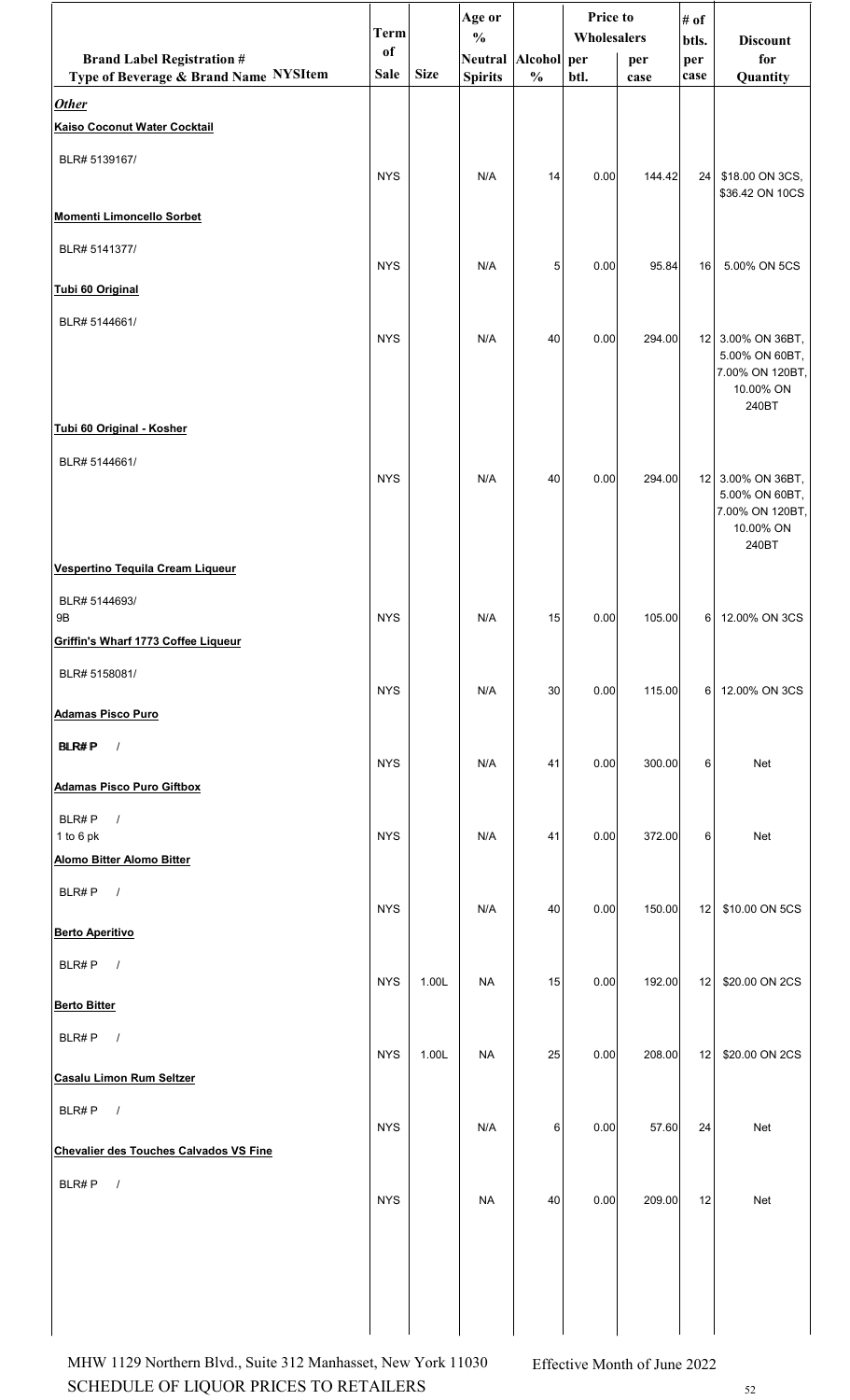|                                                                     | <b>Term</b>              |             | Age or                               |               | Price to<br>Wholesalers |                 | # of         |                                    |
|---------------------------------------------------------------------|--------------------------|-------------|--------------------------------------|---------------|-------------------------|-----------------|--------------|------------------------------------|
| <b>Brand Label Registration #</b>                                   | of                       |             | $\frac{0}{0}$<br>Neutral Alcohol per |               |                         | per             | btls.<br>per | <b>Discount</b><br>for             |
| Type of Beverage & Brand Name NYSItem                               | Sale                     | <b>Size</b> | <b>Spirits</b>                       | $\frac{0}{0}$ | btl.                    | case            | case         | Quantity                           |
| <b>Other</b><br>Chevalier des Touches Calvados VSOP Vieille Réserve |                          |             |                                      |               |                         |                 |              |                                    |
| BLR#P<br>$\sqrt{ }$                                                 |                          |             |                                      |               |                         |                 |              |                                    |
|                                                                     | <b>NYS</b>               |             | <b>NV</b>                            | 40            | 0.00                    | 215.00          | 6            | Net                                |
| <b>Cocktail Courier Party Can: Cosmopolitian</b>                    |                          |             |                                      |               |                         |                 |              |                                    |
| BLR#P<br>$\sqrt{ }$                                                 | <b>NYS</b>               |             | N/A                                  | 13            | 0.00                    | 150.00          | 6            | \$2.50 ON 12BT,                    |
|                                                                     |                          |             |                                      |               |                         |                 |              | \$6.00 ON 30BT,<br>\$8.00 ON 150BT |
| Cocktail Courier Party Can: Gold Rush Old Fashioned                 |                          |             |                                      |               |                         |                 |              |                                    |
| BLR#P<br>$\sqrt{ }$                                                 |                          |             |                                      |               |                         |                 |              |                                    |
|                                                                     | <b>NYS</b>               |             | N/A                                  | 13            | 0.00                    | 150.00          | 6            | \$2.50 ON 12BT,<br>\$6.00 ON 30BT, |
|                                                                     |                          |             |                                      |               |                         |                 |              | \$8.00 ON 150BT                    |
| Cocktail Courier Party Can: Triple Spice Margarita                  |                          |             |                                      |               |                         |                 |              |                                    |
| BLR#P<br>$\sqrt{ }$                                                 | <b>NYS</b>               |             | N/A                                  | 13            | 0.00                    | 150.00          | 6            | \$2.50 ON 12BT,                    |
|                                                                     |                          |             |                                      |               |                         |                 |              | \$6.00 ON 30BT,<br>\$8.00 ON 150BT |
| <b>Coconut Arrack Coconut Arrack</b>                                |                          |             |                                      |               |                         |                 |              |                                    |
| BLR#P<br>$\sqrt{ }$                                                 |                          |             |                                      |               |                         |                 |              |                                    |
|                                                                     | <b>NYS</b>               |             | N/A                                  | 37            | 0.00                    | 222.00          | 12           | 10.00% ON 5CS,<br>15.00% ON        |
|                                                                     |                          |             |                                      |               |                         |                 |              | 10CS, 25.00%<br>ON 30CS            |
| Colorful Honkaku Sweet Poatoe Shochu                                |                          |             |                                      |               |                         |                 |              |                                    |
| $\overline{\phantom{a}}$<br>BLR#P                                   |                          |             |                                      |               |                         |                 |              |                                    |
| <b>Combier Blanchette Absinthe</b>                                  | <b>NYS</b>               |             | N/A                                  | 30            | 0.00                    | 228.00          | 6            | Net                                |
|                                                                     |                          |             |                                      |               |                         |                 |              |                                    |
| BLR#P<br>$\sqrt{ }$                                                 | <b>NYS</b>               |             | N/A                                  | 60            | 0.00                    | 330.00          | 6            | \$2.00 ON 2BT,                     |
| Crio Honkaku Sweet Potatoe Shochu                                   |                          |             |                                      |               |                         |                 |              | \$5.00 ON 6BT                      |
| BLR#P $/$                                                           |                          |             |                                      |               |                         |                 |              |                                    |
|                                                                     | <b>NYS</b>               |             | N/A                                  | 25            | 0.00                    | 432.00          | 6            | Net                                |
| <b>DRNXMYTH Apricot Rye Smash</b>                                   |                          |             |                                      |               |                         |                 |              |                                    |
| BLR#P<br>$\overline{\phantom{a}}$                                   | <b>NYS</b>               |             | <b>NA</b>                            | 16            | 0.00                    | 69.00           | 6            | Net                                |
|                                                                     | <b>NYS</b>               |             | N/A                                  | 16            | 0.00                    | 264.00          | 24           | Net                                |
| <b>DRNXMYTH Beetle Juice</b>                                        |                          |             |                                      |               |                         |                 |              |                                    |
| $\overline{\phantom{a}}$<br>BLR#P                                   | <b>NYS</b>               |             | N/A                                  | 17            | 0.00                    | 264.00          | 24           | Net                                |
| <b>DRNXMYTH Bloody Mary</b>                                         |                          |             |                                      |               |                         |                 |              |                                    |
| BLR#P<br>$\sqrt{ }$                                                 |                          |             |                                      |               |                         |                 |              |                                    |
|                                                                     | <b>NYS</b><br><b>NYS</b> |             | N/A<br>N/A                           | 16<br>16      | 0.00<br>0.00            | 288.00<br>69.00 | 24<br>6      | Net<br>Net                         |
| <b>DRNXMYTH Bourbon Berry Smash</b>                                 |                          |             |                                      |               |                         |                 |              |                                    |
| BLR#P<br>$\sqrt{ }$                                                 | <b>NYS</b>               |             | N/A                                  | 16            | 0.00                    | 288.00          | 24           | Net                                |
|                                                                     | <b>NYS</b>               |             | N/A                                  | 16            | 0.00                    | 69.00           | 6            | Net                                |
|                                                                     |                          |             |                                      |               |                         |                 |              |                                    |
|                                                                     |                          |             |                                      |               |                         |                 |              |                                    |
|                                                                     |                          |             |                                      |               |                         |                 |              |                                    |
|                                                                     |                          |             |                                      |               |                         |                 |              |                                    |
|                                                                     |                          |             |                                      |               |                         |                 |              |                                    |

SCHEDULE OF LIQUOR PRICES TO RETAILERS 53 MHW 1129 Northern Blvd., Suite 312 Manhasset, New York 11030 Effective Month of June 2022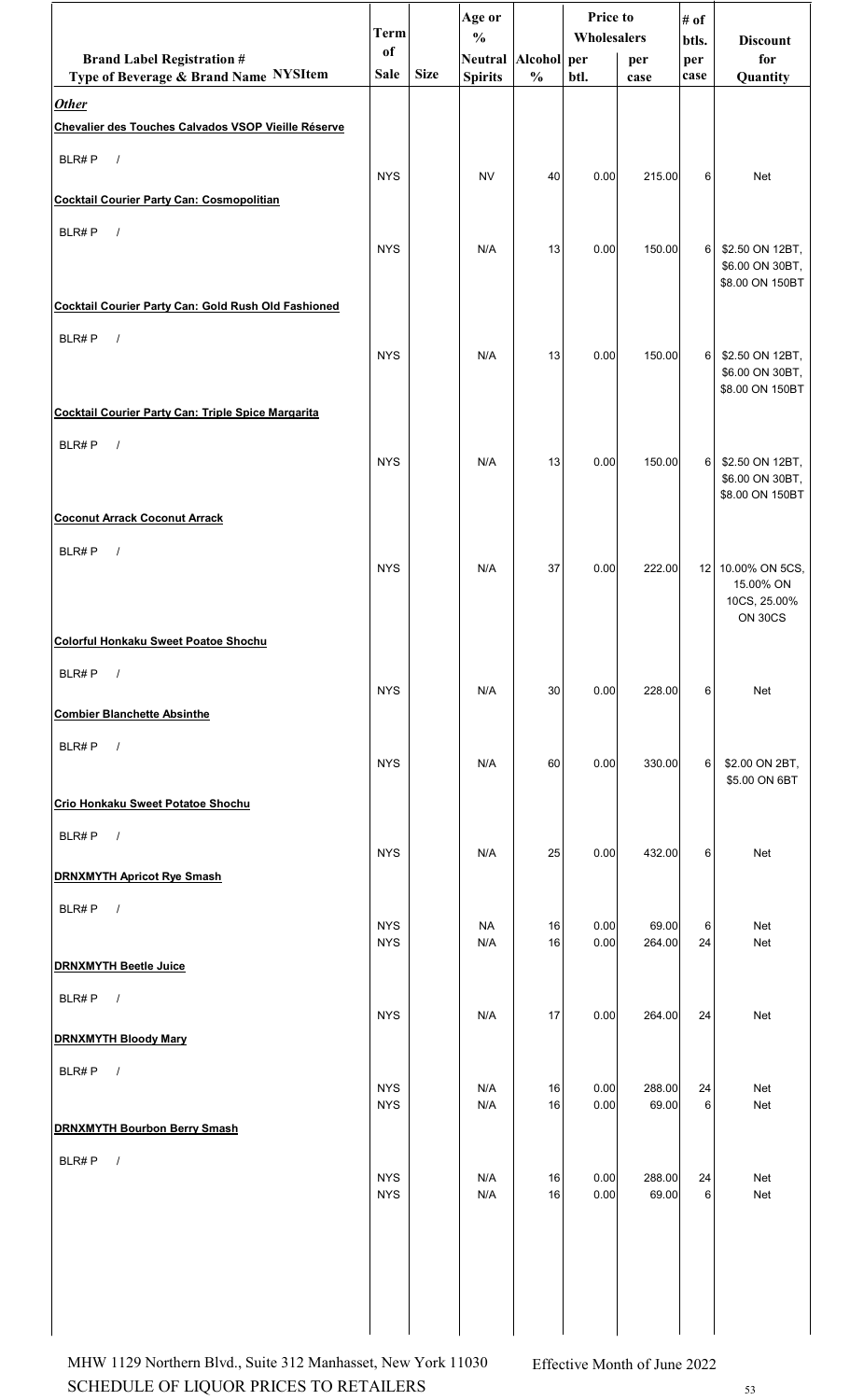|                                              | <b>Term</b>              |             | Age or                               |               | Price to<br>Wholesalers |                 | # of         |                        |  |
|----------------------------------------------|--------------------------|-------------|--------------------------------------|---------------|-------------------------|-----------------|--------------|------------------------|--|
| <b>Brand Label Registration #</b>            | of                       |             | $\frac{0}{0}$<br>Neutral Alcohol per |               |                         | per             | btls.<br>per | <b>Discount</b><br>for |  |
| Type of Beverage & Brand Name NYSItem        | <b>Sale</b>              | <b>Size</b> | <b>Spirits</b>                       | $\frac{0}{0}$ | btl.                    | case            | case         | Quantity               |  |
| <b>Other</b><br><b>DRNXMYTH Bourbon Sour</b> |                          |             |                                      |               |                         |                 |              |                        |  |
| BLR#P<br>$\sqrt{ }$                          |                          |             |                                      |               |                         |                 |              |                        |  |
|                                              | <b>NYS</b><br><b>NYS</b> |             | N/A<br>N/A                           | 17<br>17      | 0.00<br>0.00            | 69.00<br>264.00 | 6<br>24      | Net<br>Net             |  |
| <b>DRNXMYTH Classic Margarita</b>            |                          |             |                                      |               |                         |                 |              |                        |  |
| BLR#P<br>$\sqrt{ }$                          | <b>NYS</b>               |             | N/A                                  | 16            | 0.00                    | 69.00           | 6            | Net                    |  |
| <b>DRNXMYTH Clover Club</b>                  | <b>NYS</b>               |             | N/A                                  | 16            | 0.00                    | 264.00          | 24           | Net                    |  |
| BLR#P<br>$\sqrt{ }$                          |                          |             |                                      |               |                         |                 |              |                        |  |
|                                              | <b>NYS</b><br><b>NYS</b> |             | N/A<br>N/A                           | 16<br>16      | 0.00<br>0.00            | 69.00<br>288.00 | 6<br>24      | Net<br>Net             |  |
| <b>DRNXMYTH Coffee Mint Mojito</b>           |                          |             |                                      |               |                         |                 |              |                        |  |
| BLR#P<br>$\sqrt{ }$                          |                          |             |                                      |               |                         |                 |              |                        |  |
|                                              | <b>NYS</b><br><b>NYS</b> |             | N/A<br>N/A                           | 16<br>16      | 0.00<br>0.00            | 264.00<br>69.00 | 24<br>6      | Net<br>Net             |  |
| <b>DRNXMYTH Cosmo</b>                        |                          |             |                                      |               |                         |                 |              |                        |  |
| BLR#P<br>$\sqrt{ }$                          |                          |             |                                      |               |                         |                 |              |                        |  |
|                                              | <b>NYS</b><br><b>NYS</b> |             | <b>NA</b><br><b>NA</b>               | 16<br>16      | 0.00<br>0.00            | 69.00<br>288.00 | 6<br>24      | Net<br>Net             |  |
| <b>DRNXMYTH Cucumber Margarita</b>           |                          |             |                                      |               |                         |                 |              |                        |  |
| BLR#P<br>$\sqrt{ }$                          |                          |             |                                      |               |                         |                 |              |                        |  |
|                                              | <b>NYS</b><br><b>NYS</b> |             | $\mathsf{N}/\mathsf{A}$<br>N/A       | $16\,$<br>16  | 0.00<br>0.00            | 69.00<br>264.00 | $\,6$<br>24  | Net<br>Net             |  |
| <b>DRNXMYTH Dillinger Fix</b>                |                          |             |                                      |               |                         |                 |              |                        |  |
| BLR#P $/$                                    |                          |             |                                      |               |                         |                 |              |                        |  |
|                                              | <b>NYS</b><br><b>NYS</b> |             | N/A<br>N/A                           | 16<br>16      | 0.00<br>0.00            | 69.00<br>288.00 | 6<br>24      | Net<br>Net             |  |
| <b>DRNXMYTH Eastside</b>                     |                          |             |                                      |               |                         |                 |              |                        |  |
| BLR#P $/$                                    |                          |             |                                      |               |                         |                 |              |                        |  |
|                                              | <b>NYS</b><br><b>NYS</b> |             | N/A<br>N/A                           | 16<br>16      | 0.00<br>0.00            | 69.00<br>264.00 | 6<br>24      | Net<br>Net             |  |
| <b>DRNXMYTH Ginger Drop</b>                  |                          |             |                                      |               |                         |                 |              |                        |  |
| BLR#P $/$                                    |                          |             |                                      |               |                         |                 |              |                        |  |
|                                              | <b>NYS</b><br><b>NYS</b> |             | N/A<br>N/A                           | 16<br>16      | 0.00<br>0.00            | 69.00<br>264.00 | 6<br>24      | Net<br>Net             |  |
| <b>DRNXMYTH Grapefruit Paloma</b>            |                          |             |                                      |               |                         |                 |              |                        |  |
| BLR#P $/$                                    |                          |             |                                      |               |                         |                 |              |                        |  |
|                                              | <b>NYS</b><br><b>NYS</b> |             | N/A<br>N/A                           | 16<br>16      | 0.00<br>0.00            | 264.00<br>69.00 | 24<br>6      | Net<br>Net             |  |
| <b>DRNXMYTH Hibiscus Haze</b>                |                          |             |                                      |               |                         |                 |              |                        |  |
| BLR#P $/$                                    |                          |             |                                      |               |                         |                 |              |                        |  |
|                                              | <b>NYS</b><br><b>NYS</b> |             | N/A<br>N/A                           | 16<br>16      | 0.00<br>0.00            | 69.00<br>264.00 | 6<br>24      | Net<br>Net             |  |
| <b>DRNXMYTH Jack Rose</b>                    |                          |             |                                      |               |                         |                 |              |                        |  |
| BLR#P<br>$\sqrt{ }$                          |                          |             |                                      |               |                         |                 |              |                        |  |
|                                              | <b>NYS</b><br><b>NYS</b> |             | N/A<br>N/A                           | 16<br>16      | 0.00<br>0.00            | 69.00<br>264.00 | 6<br>24      | Net<br>Net             |  |
| <b>DRNXMYTH Kiwi Cooler</b>                  |                          |             |                                      |               |                         |                 |              |                        |  |
| BLR#P $/$                                    |                          |             |                                      |               |                         |                 |              |                        |  |
|                                              | <b>NYS</b><br><b>NYS</b> |             | N/A<br>N/A                           | 16<br>16      | 0.00<br>0.00            | 288.00<br>69.00 | 24<br>6      | Net<br>Net             |  |
|                                              |                          |             |                                      |               |                         |                 |              |                        |  |
|                                              |                          |             |                                      |               |                         |                 |              |                        |  |

SCHEDULE OF LIQUOR PRICES TO RETAILERS  $^{54}$ MHW 1129 Northern Blvd., Suite 312 Manhasset, New York 11030 Effective Month of June 2022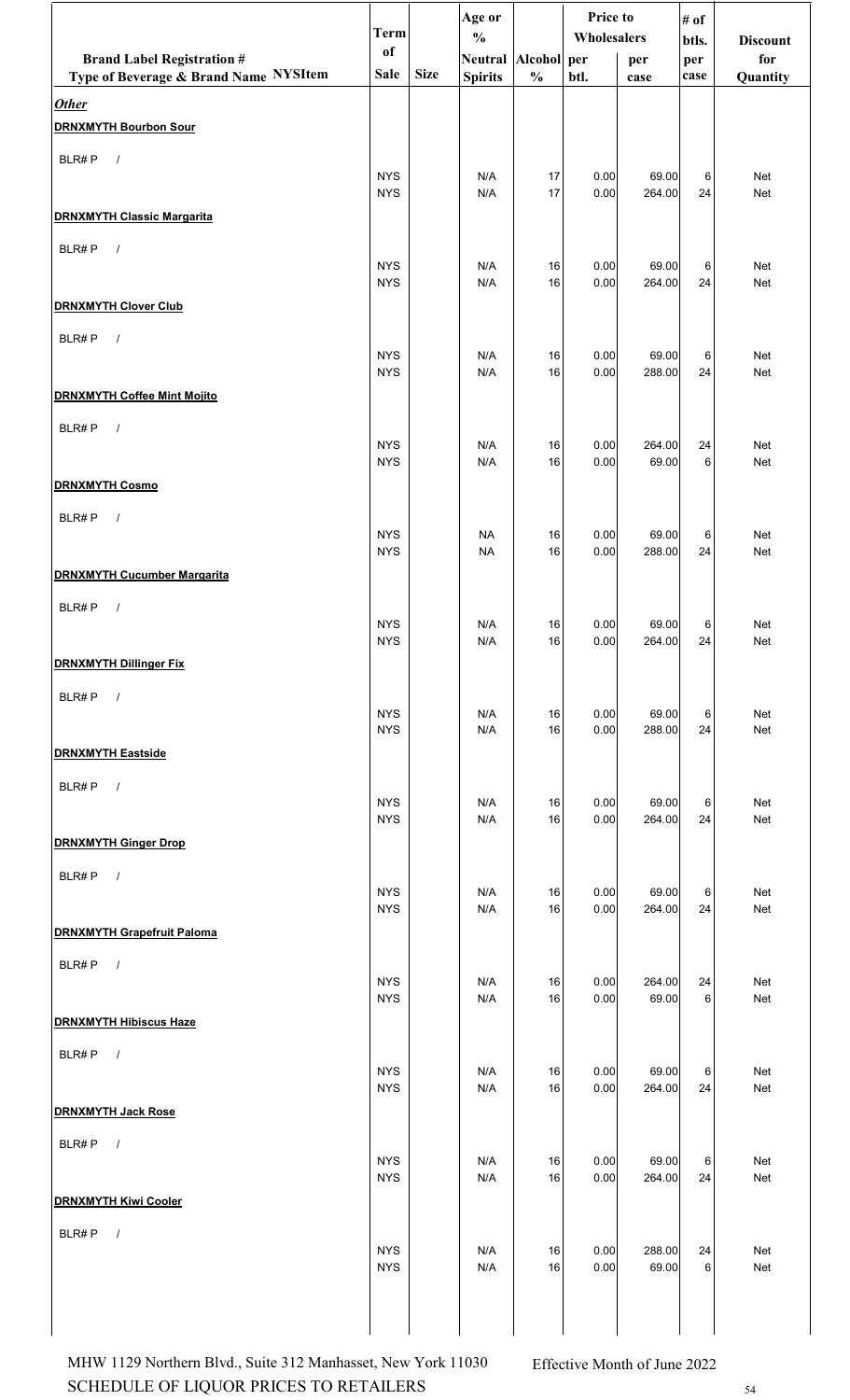|                                                        | <b>Term</b>              |             | Age or<br>$\frac{0}{0}$ |               | Price to<br>Wholesalers |                 | # of         |                        |
|--------------------------------------------------------|--------------------------|-------------|-------------------------|---------------|-------------------------|-----------------|--------------|------------------------|
| <b>Brand Label Registration #</b>                      | of                       |             | Neutral Alcohol per     |               |                         | per             | btls.<br>per | <b>Discount</b><br>for |
| Type of Beverage & Brand Name NYSItem                  | <b>Sale</b>              | <b>Size</b> | <b>Spirits</b>          | $\frac{0}{0}$ | btl.                    | case            | case         | Quantity               |
| <b>Other</b><br><b>DRNXMYTH Mango Chamoy Margarita</b> |                          |             |                         |               |                         |                 |              |                        |
| BLR#P<br>$\sqrt{ }$                                    |                          |             |                         |               |                         |                 |              |                        |
|                                                        | <b>NYS</b><br><b>NYS</b> |             | N/A<br>N/A              | 16<br>16      | 0.00<br>0.00            | 288.00<br>69.00 | 24<br>6      | Net<br>Net             |
| <b>DRNXMYTH Maple Apple Toddy</b>                      |                          |             |                         |               |                         |                 |              |                        |
| BLR#P<br>$\sqrt{ }$                                    | <b>NYS</b>               |             | N/A                     | 16            | 0.00                    | 69.00           | 6            | Net                    |
|                                                        | <b>NYS</b>               |             | N/A                     | 16            | 0.00                    | 264.00          | 24           | Net                    |
| <b>DRNXMYTH Melon Sour</b>                             |                          |             |                         |               |                         |                 |              |                        |
| BLR#P<br>$\sqrt{ }$                                    | <b>NYS</b>               |             | N/A                     | 16            | 0.00                    | 264.00          | 24           | Net                    |
|                                                        | <b>NYS</b>               |             | N/A                     | 16            | 0.00                    | 69.00           | 6            | Net                    |
| <b>DRNXMYTH Mexican Coffee</b>                         |                          |             |                         |               |                         |                 |              |                        |
| BLR#P<br>$\sqrt{ }$                                    | <b>NYS</b>               |             | N/A                     | 16            | 0.00                    | 69.00           | 6            | Net                    |
| <b>DRNXMYTH Peach Inferno</b>                          | <b>NYS</b>               |             | N/A                     | 16            | 0.00                    | 264.00          | 24           | Net                    |
|                                                        |                          |             |                         |               |                         |                 |              |                        |
| BLR#P<br>$\prime$                                      | <b>NYS</b>               |             | N/A                     | 16            | 0.00                    | 69.00           | 6            | Net                    |
| <b>DRNXMYTH Pear Sidecar</b>                           | <b>NYS</b>               |             | N/A                     | 16            | 0.00                    | 288.00          | 24           | Net                    |
| BLR#P<br>$\sqrt{ }$                                    |                          |             |                         |               |                         |                 |              |                        |
|                                                        | <b>NYS</b>               |             | N/A                     | 16            | 0.00                    | 264.00          | 24           | Net                    |
| <b>DRNXMYTH Pina Colada</b>                            |                          |             |                         |               |                         |                 |              |                        |
| BLR#P<br>$\sqrt{ }$                                    | <b>NYS</b>               |             | NA                      | 16            | 0.00                    | 69.00           | 6            | <b>Net</b>             |
|                                                        | <b>NYS</b>               |             | <b>NA</b>               | 16            | 0.00                    | 264.00          | 24           | Net                    |
| <b>DRNXMYTH Pina Sour</b>                              |                          |             |                         |               |                         |                 |              |                        |
| BLR#P<br>$\sqrt{ }$                                    | <b>NYS</b>               |             | N/A                     | 16            | 0.00                    | 69.00           | 6            | Net                    |
|                                                        | <b>NYS</b>               |             | N/A                     | 16            | 0.00                    | 264.00          | 24           | Net                    |
| <b>DRNXMYTH Pineapple Jalapeno Margarita</b>           |                          |             |                         |               |                         |                 |              |                        |
| BLR#P<br>$\overline{\phantom{a}}$                      | <b>NYS</b>               |             | N/A                     | 16            | 0.00                    | 69.00           | 6            | Net                    |
| <b>DRNXMYTH Rose Sangria</b>                           | <b>NYS</b>               |             | N/A                     | 16            | 0.00                    | 288.00          | 24           | Net                    |
| BLR#P<br>$\sqrt{ }$                                    |                          |             |                         |               |                         |                 |              |                        |
|                                                        | <b>NYS</b><br><b>NYS</b> |             | N/A<br>N/A              | 16<br>16      | 0.00<br>0.00            | 264.00<br>69.00 | 24<br>6      | <b>Net</b><br>Net      |
| <b>DRNXMYTH Rum Punch (Dark &amp; White)</b>           |                          |             |                         |               |                         |                 |              |                        |
| BLR#P<br>$\sqrt{ }$                                    |                          |             |                         |               |                         |                 |              |                        |
|                                                        | <b>NYS</b>               |             | N/A                     | 16            | 0.00                    | 264.00          | 24           | Net                    |
| <b>DRNXMYTH Rum Punch (Dark and White)</b>             |                          |             |                         |               |                         |                 |              |                        |
| BLR#P<br>$\sqrt{ }$                                    | <b>NYS</b>               |             | N/A                     | 16            | 0.00                    | 69.00           | 6            | Net                    |
| <b>DRNXMYTH Rum Punch (Dark)</b>                       |                          |             |                         |               |                         |                 |              |                        |
| BLR#P $/$                                              | <b>NYS</b>               |             | N/A                     | 16            | 0.00                    | 264.00          | 24           | Net                    |
|                                                        |                          |             |                         |               |                         |                 |              |                        |
|                                                        |                          |             |                         |               |                         |                 |              |                        |
|                                                        |                          |             |                         |               |                         |                 |              |                        |
|                                                        |                          |             |                         |               |                         |                 |              |                        |
|                                                        |                          |             |                         |               |                         |                 |              |                        |

SCHEDULE OF LIQUOR PRICES TO RETAILERS 55 MHW 1129 Northern Blvd., Suite 312 Manhasset, New York 11030 Effective Month of June 2022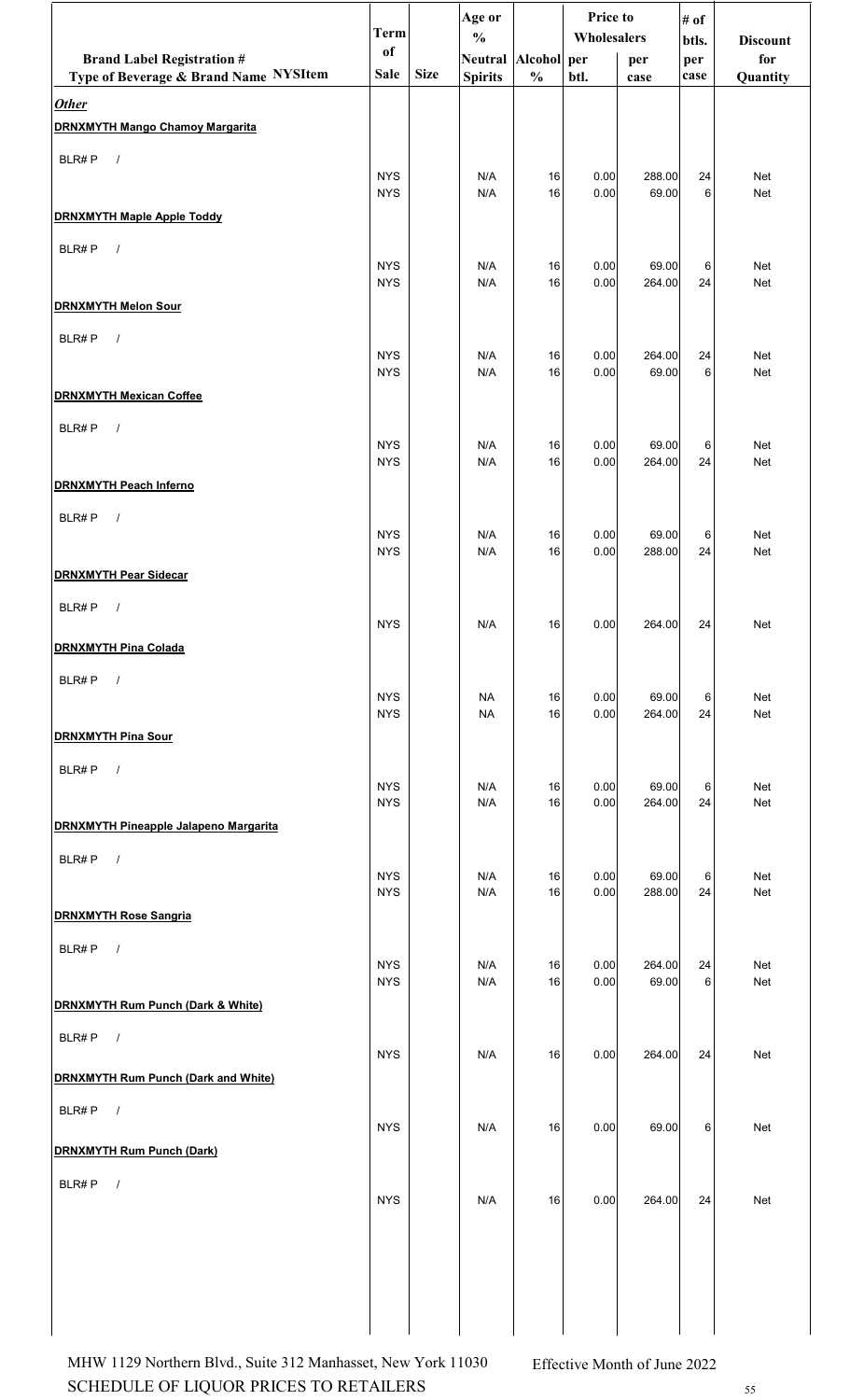|                                                 | <b>Term</b>              |             | Age or<br>$\frac{0}{0}$ |               | Price to<br>Wholesalers |                 | # of         |                                   |
|-------------------------------------------------|--------------------------|-------------|-------------------------|---------------|-------------------------|-----------------|--------------|-----------------------------------|
| <b>Brand Label Registration #</b>               | of                       |             | Neutral Alcohol per     |               |                         | per             | btls.<br>per | <b>Discount</b><br>for            |
| Type of Beverage & Brand Name NYSItem           | Sale                     | <b>Size</b> | <b>Spirits</b>          | $\frac{0}{0}$ | btl.                    | case            | case         | Quantity                          |
| <b>Other</b>                                    |                          |             |                         |               |                         |                 |              |                                   |
| <b>DRNXMYTH Rum Punch (White)</b>               |                          |             |                         |               |                         |                 |              |                                   |
| BLR#P<br>$\sqrt{ }$                             | <b>NYS</b>               |             | N/A                     | 16            | 0.00                    | 264.00          | 24           | Net                               |
| <b>DRNXMYTH Smoked Watermelon</b>               |                          |             |                         |               |                         |                 |              |                                   |
| BLR#P<br>$\sqrt{ }$                             |                          |             |                         |               |                         |                 |              |                                   |
|                                                 | <b>NYS</b><br><b>NYS</b> |             | N/A<br>N/A              | 16<br>16      | 0.00<br>0.00            | 69.00<br>264.00 | 6<br>24      | Net<br>Net                        |
| <b>DRNXMYTH Spiced Mai Tai</b>                  |                          |             |                         |               |                         |                 |              |                                   |
| BLR#P<br>$\sqrt{ }$                             |                          |             |                         |               |                         |                 |              |                                   |
|                                                 | <b>NYS</b><br><b>NYS</b> |             | N/A<br>N/A              | 16<br>16      | 0.00<br>0.00            | 264.00<br>69.00 | 24<br>6      | Net<br>Net                        |
| <b>DRNXMYTH Spiced Sangria</b>                  |                          |             |                         |               |                         |                 |              |                                   |
| BLR#P<br>$\sqrt{ }$                             |                          |             |                         |               |                         |                 |              |                                   |
|                                                 | <b>NYS</b><br><b>NYS</b> |             | N/A<br>N/A              | 16<br>16      | 0.00<br>0.00            | 69.00<br>264.00 | 6<br>24      | Net<br>Net                        |
| <b>DRNXMYTH Spiked Lemon Tea</b>                |                          |             |                         |               |                         |                 |              |                                   |
| BLR#P<br>$\sqrt{ }$                             |                          |             |                         |               |                         |                 |              |                                   |
|                                                 | <b>NYS</b><br><b>NYS</b> |             | N/A<br>N/A              | 16<br>16      | 0.00<br>0.00            | 69.00<br>264.00 | 6<br>24      | Net<br>Net                        |
| <b>DRNXMYTH Strawberry Mojito</b>               |                          |             |                         |               |                         |                 |              |                                   |
| BLR#P<br>$\sqrt{ }$                             |                          |             |                         |               |                         |                 |              |                                   |
|                                                 | <b>NYS</b><br><b>NYS</b> |             | N/A<br>N/A              | 16<br>16      | 0.00<br>0.00            | 69.00<br>264.00 | 6<br>24      | Net                               |
| <b>DRNXMYTH Tangerine Bonber</b>                |                          |             |                         |               |                         |                 |              | Net                               |
| BLR#P<br>$\sqrt{ }$                             |                          |             |                         |               |                         |                 |              |                                   |
|                                                 | <b>NYS</b>               |             | N/A<br>N/A              | 16            | 0.00                    | 69.00           | 6            | Net                               |
| <b>DRNXMYTH Tequila Sunrise</b>                 | <b>NYS</b>               |             |                         | 16            | 0.00                    | 264.00          | 24           | Net                               |
| BLR#P<br>$\frac{1}{2}$                          |                          |             |                         |               |                         |                 |              |                                   |
|                                                 | <b>NYS</b>               |             | N/A                     | 16            | 0.00                    | 69.00           | 6            | Net                               |
| <b>DRNXMYTH Watermelon Fresca</b>               | <b>NYS</b>               |             | N/A                     | 16            | 0.00                    | 288.00          | 24           | Net                               |
| BLR#P<br>$\sqrt{ }$                             |                          |             |                         |               |                         |                 |              |                                   |
|                                                 | <b>NYS</b>               |             | N/A                     | 16            | 0.00                    | 69.00           | 6            | Net                               |
| <b>Endless West Molecular Exclusive Gemello</b> | <b>NYS</b>               |             | N/A                     | 16            | 0.00                    | 264.00          | 24           | Net                               |
| BLR#P<br>$\sqrt{ }$                             |                          |             |                         |               |                         |                 |              |                                   |
|                                                 | <b>NYS</b>               |             | N/A                     | 6             | 0.00                    | 126.80          | 12           | \$16.80 ON 1CS,                   |
|                                                 |                          |             |                         |               |                         |                 |              | \$25.20 ON 3CS,<br>\$42.28 ON 7CS |
| <b>Endless West Molecular Exclusive Kazoku</b>  |                          |             |                         |               |                         |                 |              |                                   |
| BLR#P<br>$\sqrt{ }$                             |                          |             |                         |               |                         |                 |              |                                   |
|                                                 | <b>NYS</b>               |             | N/A                     | 16            | 0.00                    | 83.93           | 12           | \$7.02 ON 1CS,<br>\$15.84 ON 3CS, |
| <b>Fosforo Tobala Mezcal</b>                    |                          |             |                         |               |                         |                 |              | \$17.00 ON 7CS                    |
|                                                 |                          |             |                         |               |                         |                 |              |                                   |
| BLR#P<br>$\sqrt{ }$                             | <b>NYS</b>               |             | N/A                     | 45            | 0.00                    | 380.00          | 4            | \$43.13 ON 4BT                    |
| Fosforo Tobala Penca Mezcal                     |                          |             |                         |               |                         |                 |              |                                   |
| BLR#P<br>$\sqrt{ }$                             |                          |             |                         |               |                         |                 |              |                                   |
|                                                 | <b>NYS</b>               |             | N/A                     | 43            | 0.00                    | 500.00          |              | 4 \$61.63 ON 4BT                  |
|                                                 |                          |             |                         |               |                         |                 |              |                                   |
|                                                 |                          |             |                         |               |                         |                 |              |                                   |

SCHEDULE OF LIQUOR PRICES TO RETAILERS  $_{56}$ MHW 1129 Northern Blvd., Suite 312 Manhasset, New York 11030 Effective Month of June 2022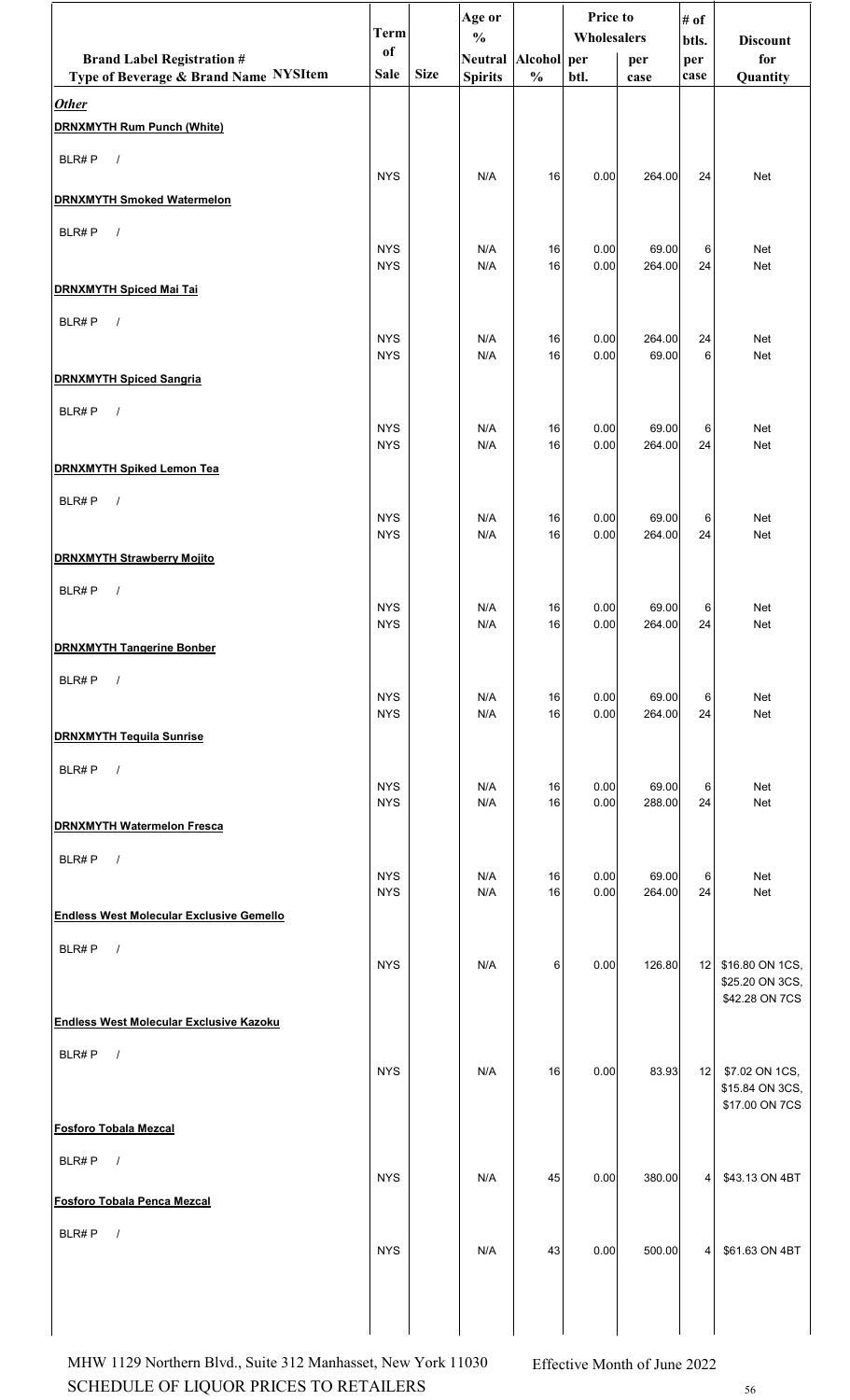|                                                                         | <b>Term</b>   |             | Age or<br>$\frac{0}{0}$ |                | Price to<br>Wholesalers |        | # of<br>btls. | <b>Discount</b>                      |
|-------------------------------------------------------------------------|---------------|-------------|-------------------------|----------------|-------------------------|--------|---------------|--------------------------------------|
| <b>Brand Label Registration #</b>                                       | <sub>of</sub> |             | Neutral Alcohol per     |                |                         | per    | per           | for                                  |
| Type of Beverage & Brand Name NYSItem                                   | <b>Sale</b>   | <b>Size</b> | <b>Spirits</b>          | $\frac{0}{0}$  | btl.                    | case   | case          | Quantity                             |
| <b>Other</b><br>Fullbar Cocktail Kit (2 each: Vodka, Gin, Rum, Whiskey, |               |             |                         |                |                         |        |               |                                      |
| Tequila)<br>BLR#P<br>$\sqrt{ }$                                         |               |             |                         |                |                         |        |               |                                      |
|                                                                         | <b>NYS</b>    |             | N/A                     | 40             | 0.00                    | 38.51  | 10            | Net                                  |
| <b>Gin Sonic Gin(ger) Fizz</b>                                          |               |             |                         |                |                         |        |               |                                      |
| BLR#P<br>$\sqrt{ }$                                                     | <b>NYS</b>    |             | N/A                     | 5              | 0.00                    | 61.64  | 24            | \$5.00 ON 5CS                        |
| <b>Gin(ger) Fizz Corpse Reviver</b>                                     |               |             |                         |                |                         |        |               |                                      |
| BLR#P<br>$\sqrt{ }$                                                     |               |             |                         |                |                         |        |               |                                      |
|                                                                         | <b>NYS</b>    |             | N/A                     | 5              | 0.00                    | 61.64  | 24            | 5.00% ON 5CS                         |
| <b>Hive Bourbon Rosemary</b>                                            |               |             |                         |                |                         |        |               |                                      |
| BLR#P<br>$\sqrt{ }$                                                     | <b>NYS</b>    |             | N/A                     | 7              | 0.00                    | 87.00  | 24            | \$8.40 ON 2CS,                       |
|                                                                         |               |             |                         |                |                         |        |               | \$9.84 ON 6CS,<br>\$11.52 ON 9CS     |
| <b>Hive Tequila Ginger &amp; Lime</b>                                   |               |             |                         |                |                         |        |               |                                      |
| BLR#P<br>$\sqrt{ }$                                                     |               |             |                         |                |                         |        |               |                                      |
|                                                                         | <b>NYS</b>    |             | N/A                     | 7              | 0.00                    | 87.00  | 24            | \$8.40 ON 2CS,<br>\$9.84 ON 6CS,     |
|                                                                         |               |             |                         |                |                         |        |               | \$11.52 ON 9CS                       |
| <b>Hive Vodka Cranberry &amp; Lime</b>                                  |               |             |                         |                |                         |        |               |                                      |
| BLR#P<br>$\sqrt{ }$                                                     | <b>NYS</b>    |             | N/A                     | $\overline{7}$ | 0.00                    | 87.00  | 24            | \$8.40 ON 2CS,                       |
|                                                                         |               |             |                         |                |                         |        |               | \$9.84 ON 6CS,<br>\$11.52 ON 9CS     |
| <b>Hoshi Green Tea shot</b>                                             |               |             |                         |                |                         |        |               |                                      |
| BLR#P<br>$\sqrt{ }$                                                     |               |             |                         |                |                         |        |               |                                      |
|                                                                         | <b>NYS</b>    |             | N/A                     | 20             | 0.00                    | 179.99 | 12            | \$10.00 ON 3CS,<br>\$20.00 ON 5CS    |
| Jade 1901 Absinthe Supérieure / France                                  |               |             |                         |                |                         |        |               |                                      |
| BLR#P<br>$\sqrt{ }$                                                     |               |             |                         |                |                         |        |               |                                      |
| Jade CF Berger Absinthe Supérieure / France                             | <b>NYS</b>    | 750ML       | <b>NA</b>               | 68             | 0.00                    | 419.96 | 6             | 5% ON 2 CS                           |
| BLR#P<br>$\overline{\phantom{a}}$                                       |               |             |                         |                |                         |        |               |                                      |
|                                                                         | <b>NYS</b>    | 750ML       | <b>NA</b>               | 65             | 0.00                    | 419.96 | 6             | 5% ON 2 CS                           |
| Jade Esprit Edouard Absinthe Supérieure / France                        |               |             |                         |                |                         |        |               |                                      |
| $\sqrt{ }$<br>BLR#P                                                     | <b>NYS</b>    | 750ML       | <b>NA</b>               | 72             | 0.00                    | 419.96 | 6             | 5% ON 2 CS                           |
| Jade Nouvelle-Orleans Absinthe Supérieure / France                      |               |             |                         |                |                         |        |               |                                      |
| BLR#P<br>$\sqrt{ }$                                                     |               |             |                         |                |                         |        |               |                                      |
| Jikuya Black Honkaku Sweet Potato & Rice Shochu                         | <b>NYS</b>    | 750ML       | <b>NA</b>               | 68             | 0.00                    | 419.96 | 6             | 5% ON 2 CS                           |
| BLR#P<br>$\sqrt{ }$                                                     |               |             |                         |                |                         |        |               |                                      |
|                                                                         | <b>NYS</b>    |             | N/A                     | 25             | 0.00                    | 175.00 | 6             | Net                                  |
| Jikuya White Honkaku Sweet Potato & Rice Shochu                         |               |             |                         |                |                         |        |               |                                      |
| BLR#P $/$                                                               | <b>NYS</b>    |             | N/A                     | 25             | 0.00                    | 175.00 | 6             | Net                                  |
| Kamoti Green Tea shot                                                   |               |             |                         |                |                         |        |               |                                      |
| BLR#P<br>$\prime$                                                       |               |             |                         |                |                         |        |               |                                      |
|                                                                         | <b>NYS</b>    |             | N/A                     | 20             | 0.00                    | 180.00 |               | 12 \$12.00 ON 3CS,<br>\$30.00 ON 6CS |
|                                                                         |               |             |                         |                |                         |        |               |                                      |
|                                                                         |               |             |                         |                |                         |        |               |                                      |
|                                                                         |               |             |                         |                |                         |        |               |                                      |

SCHEDULE OF LIQUOR PRICES TO RETAILERS  $57$ MHW 1129 Northern Blvd., Suite 312 Manhasset, New York 11030 Effective Month of June 2022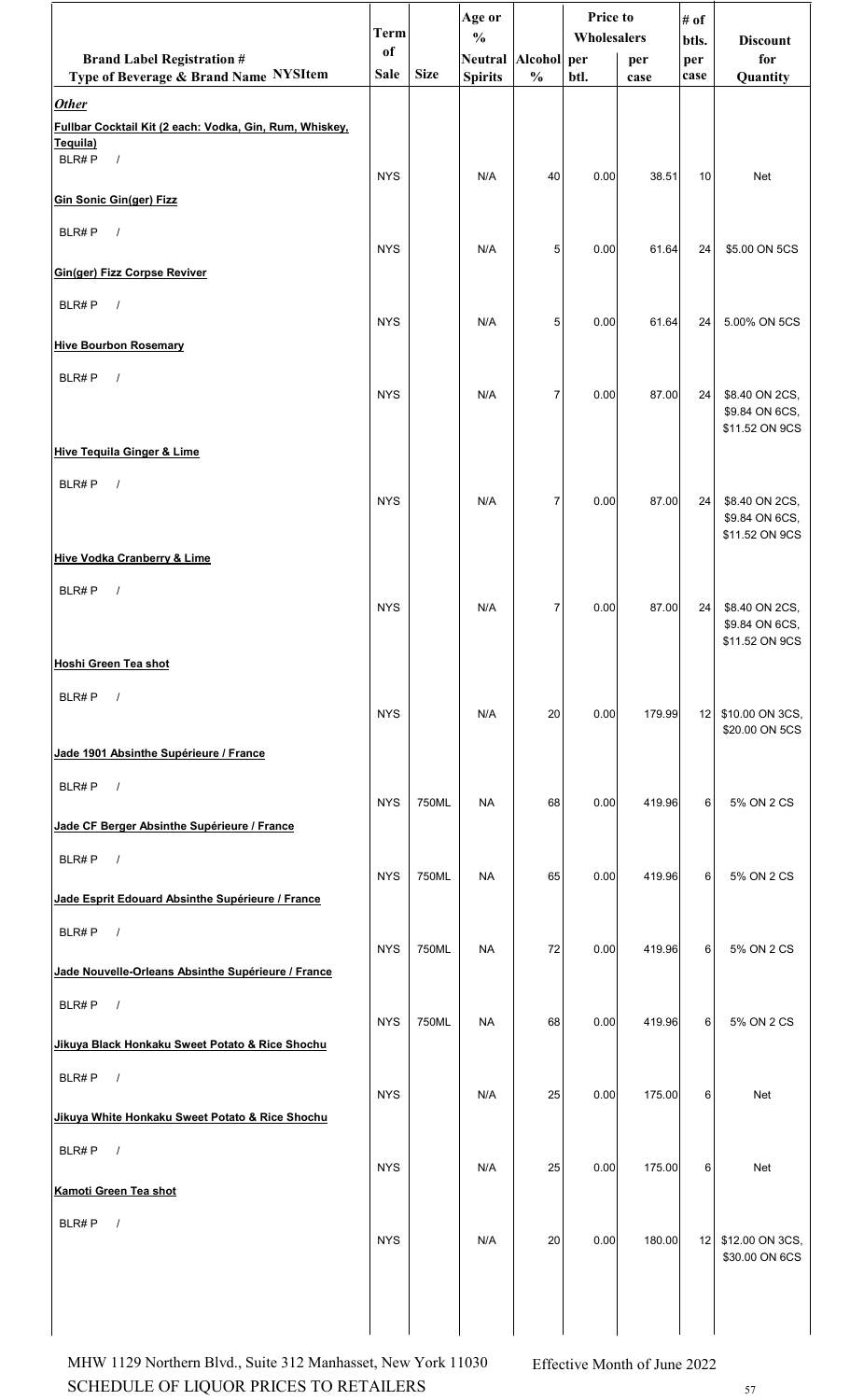|                                                                                                      | <b>Term</b>   |             | Age or<br>$\frac{0}{0}$ |               | <b>Price to</b><br>Wholesalers |        | # of         |                                       |
|------------------------------------------------------------------------------------------------------|---------------|-------------|-------------------------|---------------|--------------------------------|--------|--------------|---------------------------------------|
| <b>Brand Label Registration #</b>                                                                    | <sub>of</sub> |             | Neutral Alcohol per     |               |                                | per    | btls.<br>per | <b>Discount</b><br>for                |
| Type of Beverage & Brand Name NYSItem                                                                | <b>Sale</b>   | <b>Size</b> | <b>Spirits</b>          | $\frac{0}{0}$ | btl.                           | case   | case         | Quantity                              |
| <b>Other</b><br>Kamoti White Tea shot                                                                |               |             |                         |               |                                |        |              |                                       |
| BLR#P<br>$\sqrt{ }$                                                                                  |               |             |                         |               |                                |        |              |                                       |
|                                                                                                      | <b>NYS</b>    |             | N/A                     | 20            | 0.00                           | 180.00 | 12           | \$12.00 ON 3CS,<br>\$30.00 ON 6CS     |
| Kana Honkaku Kokuto Shochu                                                                           |               |             |                         |               |                                |        |              |                                       |
| BLR#P<br>$\sqrt{ }$                                                                                  |               |             |                         |               |                                |        |              |                                       |
| Kase Kase Shochu (15 year aged in sherry barrel)                                                     | <b>NYS</b>    |             | N/A                     | 30            | 0.00                           | 282.00 | 6            | <b>Net</b>                            |
| BLR#P<br>$\sqrt{ }$                                                                                  |               |             |                         |               |                                |        |              |                                       |
| 4T - Limestone Import                                                                                | <b>NYS</b>    |             | N/A                     | 25            | 0.00                           | 174.00 | 6            | <b>Net</b>                            |
| <b>LIVEWIRE CRYSTAL SHISO</b>                                                                        |               |             |                         |               |                                |        |              |                                       |
| BLR#P<br>$\prime$                                                                                    | <b>NYS</b>    |             | N/A                     | 8             | 0.00                           | 102.00 | 24           | \$6.00 ON 2CS,                        |
|                                                                                                      |               |             |                         |               |                                |        |              | \$9.60 ON 5CS,<br>\$20.00 ON 20CS     |
| <b>LIVEWIRE Golden God (Rye Whiskey and Brandy with</b><br><b>Apricot Green Tea and Elderflower)</b> |               |             |                         |               |                                |        |              |                                       |
| BLR#P<br>$\prime$                                                                                    | <b>NYS</b>    |             | N.A                     | 8             | 0.00                           | 102.00 | 24           | \$6.00 ON 2CS,                        |
|                                                                                                      |               |             |                         |               |                                |        |              | \$9.60 ON 5CS,<br>\$20.00 ON 20CS     |
| <b>LIVEWIRE Holy Tyger</b>                                                                           |               |             |                         |               |                                |        |              |                                       |
| BLR#P<br>$\prime$                                                                                    | <b>NYS</b>    |             |                         |               |                                |        |              |                                       |
| <b>LIVEWIRE HoneyDew Collins (Gn Specialty)</b>                                                      |               |             | N/A                     | 33            | 0.00                           | 102.00 | $6 \mid$     | Net                                   |
| BLR#P<br>$\sqrt{ }$                                                                                  |               |             |                         |               |                                |        |              |                                       |
| Corrected to 24pk, was NEVER as<br>12pk                                                              | <b>NYS</b>    |             | N/A                     | 8             | 0.00                           | 102.00 | 24           | \$6.00 ON 2CS,<br>\$9.60 ON 5CS,      |
| <b>LIVEWIRE ROCKET QUEEN</b>                                                                         |               |             |                         |               |                                |        |              | \$20.00 ON 20CS                       |
|                                                                                                      |               |             |                         |               |                                |        |              |                                       |
| BLR#P<br>$\frac{1}{2}$                                                                               | <b>NYS</b>    |             | N/A                     | 8             | 0.00                           | 102.00 | 24           | \$6.00 ON 2CS,                        |
|                                                                                                      |               |             |                         |               |                                |        |              | \$9.60 ON 5CS,<br>\$20.00 ON 20CS     |
| <b>LIVEWIRE TROPIPOP</b>                                                                             |               |             |                         |               |                                |        |              |                                       |
| BLR#P<br>$\sqrt{ }$                                                                                  | <b>NYS</b>    |             | N/A                     | 8             | 0.00                           | 102.00 | 24           | \$6.00 ON 2CS,                        |
|                                                                                                      |               |             |                         |               |                                |        |              | \$9.60 ON 5CS,<br>\$20.00 ON 20CS     |
| Los Magos Sotol                                                                                      |               |             |                         |               |                                |        |              |                                       |
| BLR#P<br>$\sqrt{ }$                                                                                  |               |             |                         |               |                                |        |              |                                       |
|                                                                                                      | <b>NYS</b>    |             | N/A                     | 38            | 0.00                           | 311.10 |              | 6 \$101.10 ON 1CS,<br>\$131.10 ON 5CS |
| Lucid Absinthe Supérieure / France                                                                   |               |             |                         |               |                                |        |              |                                       |
| BLR#P<br>$\sqrt{ }$                                                                                  | <b>NYS</b>    | 375ML       | <b>NA</b>               | 62            | 0.00                           | 277.12 | 12           | 5% ON 2 CS                            |
|                                                                                                      | <b>NYS</b>    | 750ML       | <b>NA</b>               | 62            | 0.00                           | 251.96 | 6            | 5% ON 2 CS                            |
| Macaloney's Caledonian Darach Poitin Triple Distilled Pot<br><b>Still Spirit</b>                     |               |             |                         |               |                                |        |              |                                       |
| BLR#P<br>$\sqrt{ }$                                                                                  | <b>NYS</b>    |             | N/A                     | 46            | 0.00                           | 359.66 | 6            | Net                                   |
|                                                                                                      |               |             |                         |               |                                |        |              |                                       |
|                                                                                                      |               |             |                         |               |                                |        |              |                                       |
|                                                                                                      |               |             |                         |               |                                |        |              |                                       |
|                                                                                                      |               |             |                         |               |                                |        |              |                                       |

SCHEDULE OF LIQUOR PRICES TO RETAILERS 58 MHW 1129 Northern Blvd., Suite 312 Manhasset, New York 11030 Effective Month of June 2022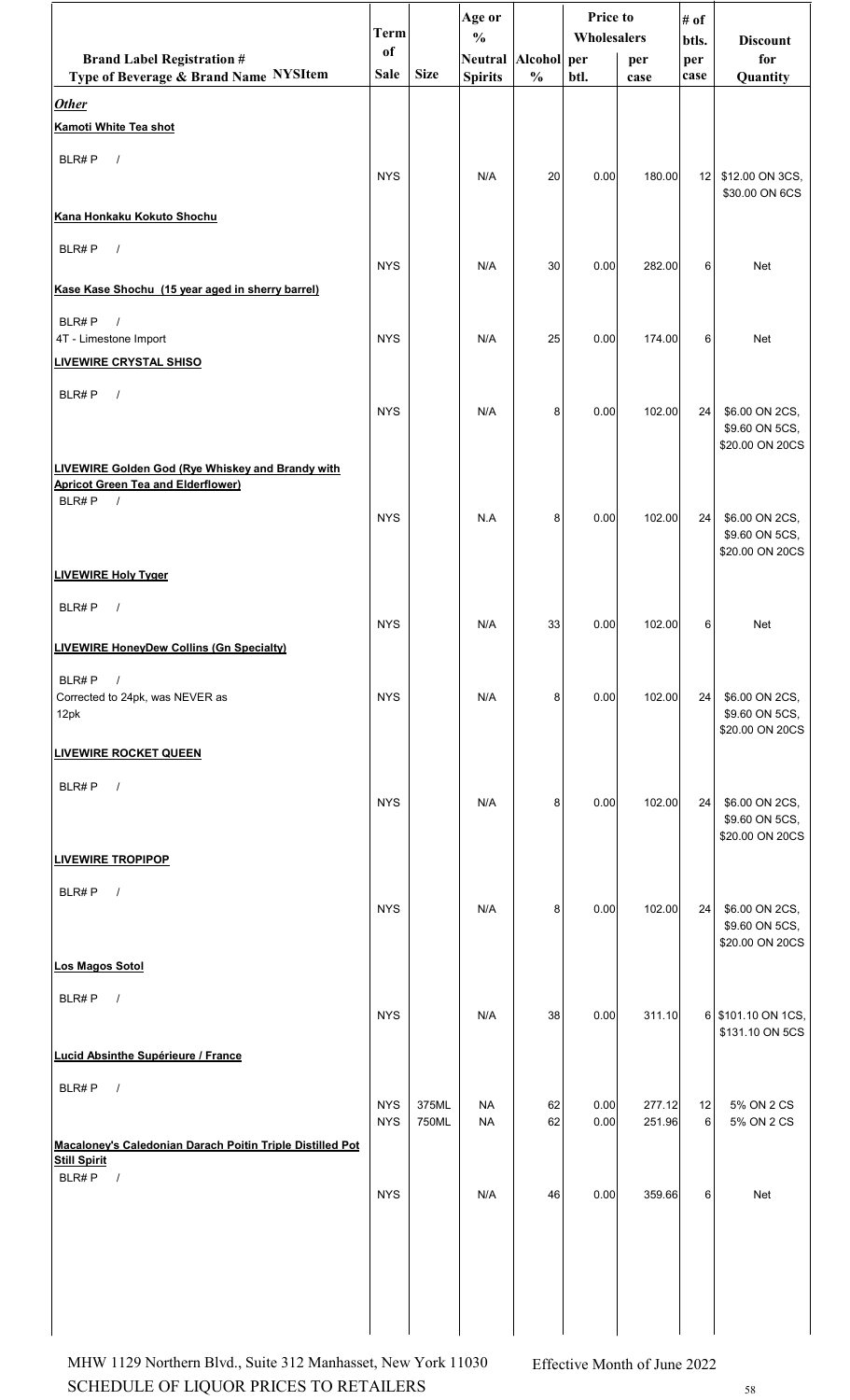|                                                                                                                  | <b>Term</b>              |             | Age or<br>$\frac{0}{0}$ |               | Price to<br>Wholesalers |                  | # of<br>btls. | <b>Discount</b>                                       |
|------------------------------------------------------------------------------------------------------------------|--------------------------|-------------|-------------------------|---------------|-------------------------|------------------|---------------|-------------------------------------------------------|
| <b>Brand Label Registration #</b>                                                                                | <sub>of</sub>            |             | Neutral Alcohol per     |               |                         | per              | per           | for                                                   |
| Type of Beverage & Brand Name NYSItem                                                                            | Sale                     | <b>Size</b> | <b>Spirits</b>          | $\frac{0}{0}$ | btl.                    | case             | case          | Quantity                                              |
| <b>Other</b><br>Macaloney's Caledonian Distillers Origins - 5x50ml Tasting<br><b>Selection Ch.3</b><br>BLR#P $/$ |                          |             |                         |               |                         |                  |               |                                                       |
| Macaloney's Caledonian Searaidh Braiche Single Malt                                                              | <b>NYS</b>               |             | N/A                     | 46            | 0.00                    | 451.07           | 16            | Net                                                   |
| <b>Spirit</b>                                                                                                    |                          |             |                         |               |                         |                  |               |                                                       |
| BLR#P<br>$\sqrt{ }$                                                                                              | <b>NYS</b>               |             | N/A                     | 46            | 0.00                    | 326.47           | 6             | Net                                                   |
| Mahoko Honkaku Sweet Potatoe Shochu                                                                              |                          |             |                         |               |                         |                  |               |                                                       |
| BLR#P<br>$\sqrt{ }$                                                                                              | <b>NYS</b>               |             | N/A                     | 35            | 0.00                    | 270.00           | 6             | Net                                                   |
| <b>Masako Honkaku Barley Shochu</b>                                                                              |                          |             |                         |               |                         |                  |               |                                                       |
| BLR#P<br>$\sqrt{ }$                                                                                              | <b>NYS</b>               |             | N/A                     | 35            | 0.00                    | 195.00           | 6             | <b>Net</b>                                            |
| <b>Mexicat Ancestral Agave Spirit</b>                                                                            |                          |             |                         |               |                         |                  |               |                                                       |
| BLR#P<br>$\sqrt{ }$                                                                                              | <b>NYS</b>               |             | N/A                     | 48            | 0.00                    | 474.60           | 6             | Net                                                   |
| <b>Mexicat Mezcal Espadin Oaxaca</b>                                                                             |                          |             |                         |               |                         |                  |               |                                                       |
| BLR#P<br>$\sqrt{ }$                                                                                              | <b>NYS</b>               |             | N/A                     | 40            | 0.00                    | 149.82           | $6 \mid$      | \$2.88 ON 12BT,<br>\$4.60 ON 30BT                     |
| <b>Mexicat Sotol Sereque Chihuahua</b>                                                                           |                          |             |                         |               |                         |                  |               |                                                       |
| BLR#P<br>$\prime$                                                                                                | <b>NYS</b>               |             | N/A                     | 40            | 0.00                    | 200.28           | 6             | \$2.85 ON 12BT                                        |
| Motoko Honkaku Rice Shochu                                                                                       |                          |             |                         |               |                         |                  |               |                                                       |
| BLR#P<br>$\sqrt{ }$                                                                                              | <b>NYS</b>               |             | N/A                     | 35            | 0.00                    | 204.00           | 6             | Net                                                   |
| Mugi Hokka Honkaku Barley Shochu                                                                                 |                          |             |                         |               |                         |                  |               |                                                       |
| BLR#P<br>$\sqrt{ }$                                                                                              | <b>NYS</b><br><b>NYS</b> |             | N/A<br>N/A              | 25<br>25      | 0.00<br>0.00            | 144.00<br>288.00 | 6<br>6        | Net<br>Net                                            |
| <b>O'Hagan Country Cream</b>                                                                                     |                          |             |                         |               |                         |                  |               |                                                       |
| BLR#P<br>$\sqrt{ }$                                                                                              |                          |             |                         |               |                         |                  |               |                                                       |
|                                                                                                                  | <b>NYS</b><br><b>NYS</b> |             | N/A<br>N/A              | 14<br>14      | 0.00<br>0.00            | 88.00<br>88.00   | 6<br>12       | \$19.00 ON 5CS<br>\$18.00 ON 5CS                      |
| Party Can All Hail Bloody Mary                                                                                   |                          |             |                         |               |                         |                  |               |                                                       |
| BLR#P<br>$\sqrt{ }$                                                                                              | <b>NYS</b>               |             | N/A                     | 13            | 0.00                    | 150.00           | 6             | \$2.50 ON 12BT,<br>\$6.00 ON 30BT,<br>\$8.00 ON 150BT |
| Party Can Gold Rush Old Fashioned                                                                                |                          |             |                         |               |                         |                  |               |                                                       |
| BLR#P<br>$\sqrt{ }$                                                                                              | <b>NYS</b>               |             | N/A                     | 13            | 0.00                    | 150.00           | 6             | \$2.50 ON 12BT,<br>\$6.00 ON 30BT,                    |
| Party Can Passion Fruit Cosmicpolitian                                                                           |                          |             |                         |               |                         |                  |               | \$8.00 ON 150BT                                       |
| BLR#P<br>$\sqrt{ }$                                                                                              |                          |             |                         |               |                         |                  |               |                                                       |
|                                                                                                                  | <b>NYS</b>               |             | N/A                     | 13            | 0.00                    | 150.00           | $6 \mid$      | \$2.50 ON 12BT,<br>\$6.00 ON 30BT,<br>\$8.00 ON 150BT |
|                                                                                                                  |                          |             |                         |               |                         |                  |               |                                                       |
|                                                                                                                  |                          |             |                         |               |                         |                  |               |                                                       |

SCHEDULE OF LIQUOR PRICES TO RETAILERS 59 MHW 1129 Northern Blvd., Suite 312 Manhasset, New York 11030 Effective Month of June 2022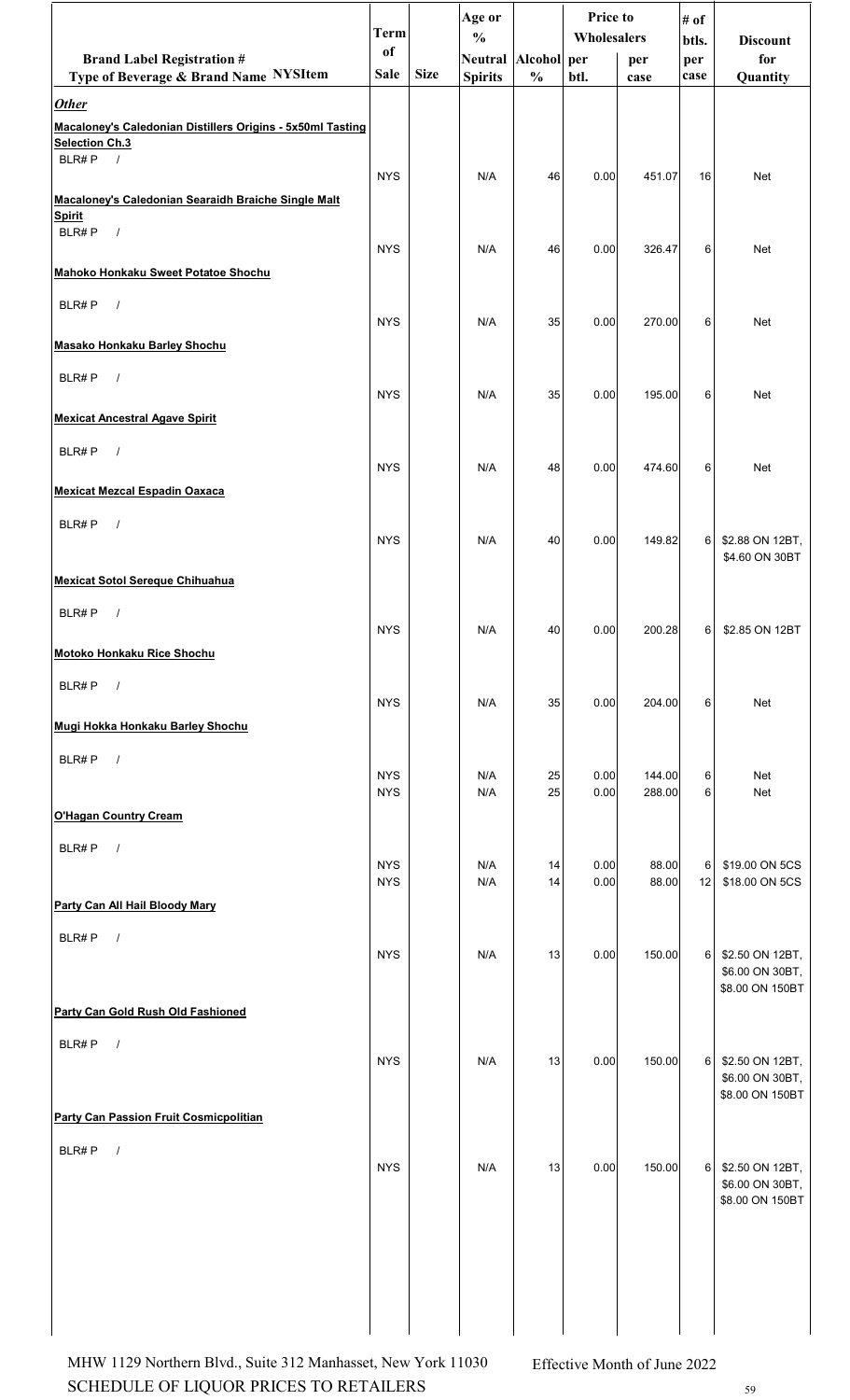|                                                  | <b>Term</b>   |             | Age or<br>$\frac{0}{0}$ |               | Price to<br>Wholesalers |        | # of         |                                     |
|--------------------------------------------------|---------------|-------------|-------------------------|---------------|-------------------------|--------|--------------|-------------------------------------|
| <b>Brand Label Registration #</b>                | <sub>of</sub> |             | Neutral Alcohol per     |               |                         | per    | btls.<br>per | <b>Discount</b><br>for              |
| Type of Beverage & Brand Name NYSItem            | Sale          | <b>Size</b> | <b>Spirits</b>          | $\frac{0}{0}$ | btl.                    | case   | case         | Quantity                            |
| <b>Other</b><br>Party Can Triple Spice Margarita |               |             |                         |               |                         |        |              |                                     |
| BLR#P<br>$\sqrt{ }$                              |               |             |                         |               |                         |        |              |                                     |
|                                                  | <b>NYS</b>    |             | N/A                     | 13            | 0.00                    | 150.00 | 6            | \$2.50 ON 12BT,<br>\$6.00 ON 30BT,  |
|                                                  |               |             |                         |               |                         |        |              | \$8.00 ON 150BT                     |
| <b>Quaglia Fernet</b>                            |               |             |                         |               |                         |        |              |                                     |
| BLR#P<br>$\sqrt{ }$                              | <b>NYS</b>    | 750.00M     | <b>NA</b>               | 40            | 0.00                    | 208.00 | 12           | \$20.00 ON 2CS                      |
| <b>Quaglia Negroni</b>                           |               | L           |                         |               |                         |        |              |                                     |
| BLR#P<br>$\sqrt{ }$                              |               |             |                         |               |                         |        |              |                                     |
|                                                  | <b>NYS</b>    |             | N/A                     | 22            | 0.00                    | 228.00 | 12           | \$22.00 ON 2CS                      |
| Sap56 Maple Flavored Whiskey                     |               |             |                         |               |                         |        |              |                                     |
| BLR#P<br>$\sqrt{ }$                              | <b>NYS</b>    |             | N/A                     | 31            | 0.00                    | 251.92 | 12           | <b>Net</b>                          |
| Selephant Honkaku Kokuto Shochu                  | <b>NYS</b>    |             | N/A                     | 31            | 0.00                    | 142.60 | 48           | Net                                 |
| BLR#P<br>$\sqrt{ }$                              |               |             |                         |               |                         |        |              |                                     |
| <b>Skinos Mastitha Spirit</b>                    | <b>NYS</b>    |             | N/A                     | 30            | 0.00                    | 252.00 | 6            | Net                                 |
| BLR#P<br>$\prime$                                |               |             |                         |               |                         |        |              |                                     |
| <b>DSC</b>                                       | <b>NYS</b>    |             | N/A                     | 30            | 0.00                    | 150.00 | 6            | \$6.00 ON 2CS,                      |
|                                                  |               |             |                         |               |                         |        |              | \$18.00 ON 10CS,<br>\$30.00 ON 50CS |
| The Three Ladies Motoko 2x, Masako 2x, Mahoko 2x |               |             |                         |               |                         |        |              |                                     |
| BLR#P<br>$\sqrt{ }$                              | <b>NYS</b>    |             | N/A                     | 25            | 0.00                    | 226.00 | 6            | Net                                 |
| <b>Tres Papalote Artisanal Mezcal Espadin</b>    |               |             |                         |               |                         |        |              |                                     |
| BLR#P $/$                                        |               |             |                         |               |                         |        |              |                                     |
| Tres Papalote Mexicano Agave & Espadin           | <b>NYS</b>    |             | N/A                     | 42            | 0.00                    | 107.10 | 60           | Net                                 |
| BLR#P<br>$\overline{\phantom{a}}$                |               |             |                         |               |                         |        |              |                                     |
| Tsurushi Honkaku Sweet Potatoe Shochu            | <b>NYS</b>    |             | N/A                     | 45            | 0.00                    | 189.31 | 6            | Net                                 |
| $\overline{\phantom{a}}$<br>BLR#P                |               |             |                         |               |                         |        |              |                                     |
|                                                  | <b>NYS</b>    |             | N/A                     | 25            | 0.00                    | 432.00 | 6            | Net                                 |
| Yokka Koji 4 Day Koji Ryukyu Awamori             |               |             |                         |               |                         |        |              |                                     |
| BLR#P $/$                                        | <b>NYS</b>    |             | N/A                     | 43            | 0.00                    | 182.00 | 6            | Net                                 |
| Zaddy's Corpse Reviver                           |               |             |                         |               |                         |        |              |                                     |
| BLR#P<br>$\sqrt{ }$                              | <b>NYS</b>    |             | N/A                     | 5             | 0.00                    | 61.64  | 24           | 5.00% ON 3CS,                       |
|                                                  |               |             |                         |               |                         |        |              | 10.00% ON 6CS,<br>18.00% ON 10CS    |
| Zaddy's Gin Sonic                                |               |             |                         |               |                         |        |              |                                     |
| BLR#P $/$                                        |               |             |                         |               |                         |        |              |                                     |
|                                                  | <b>NYS</b>    |             | N/A                     | 5             | 0.00                    | 61.64  |              | 24 5.00% ON 3CS,<br>10.00% ON 6CS,  |
|                                                  |               |             |                         |               |                         |        |              | 18.00% ON 10CS                      |
|                                                  |               |             |                         |               |                         |        |              |                                     |
|                                                  |               |             |                         |               |                         |        |              |                                     |
|                                                  |               |             |                         |               |                         |        |              |                                     |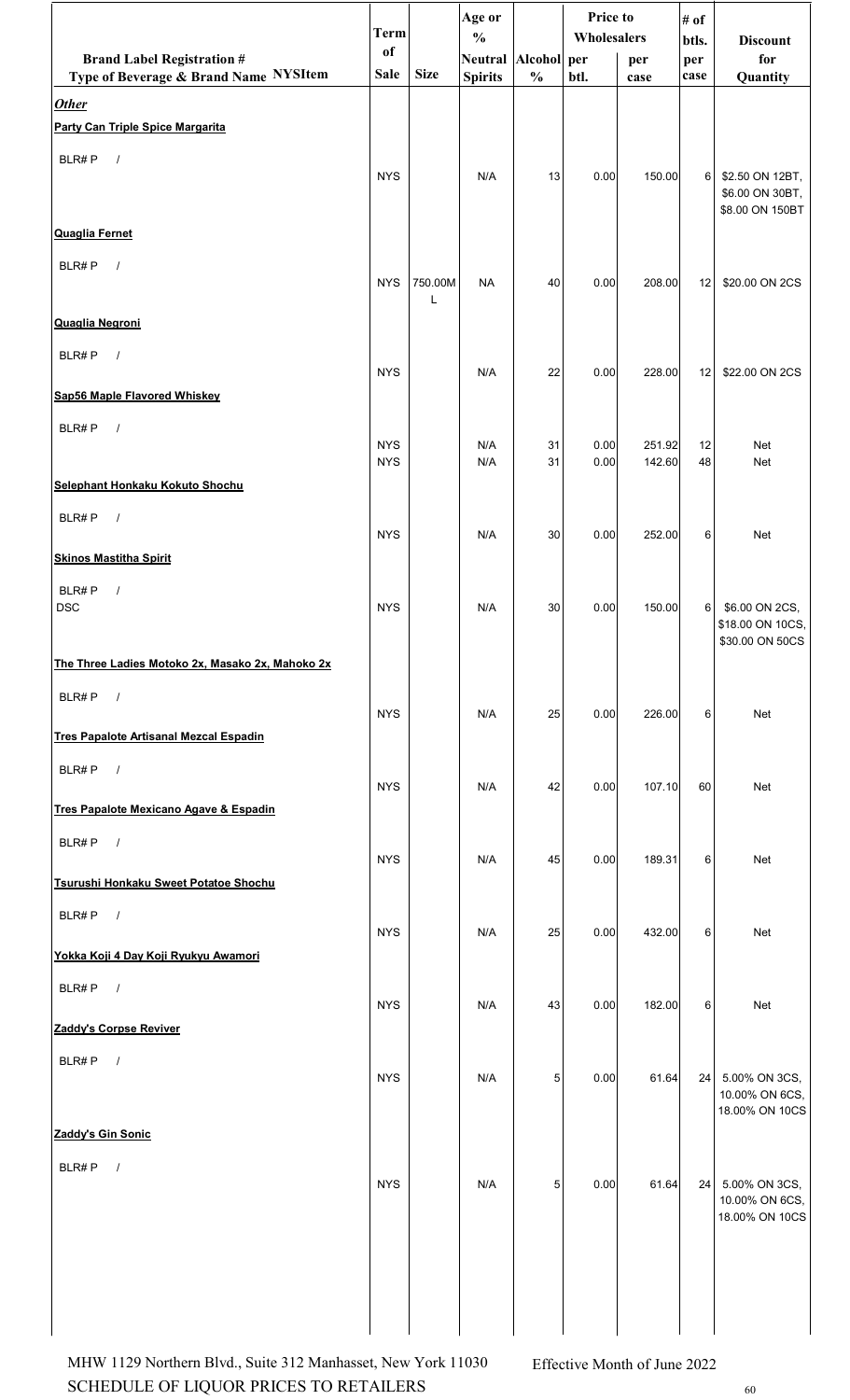|                                                      |                          | <b>Term</b>              |             | Age or<br>$\frac{0}{0}$ |               | Price to<br>Wholesalers |                  | # of         | <b>Discount</b>                                     |
|------------------------------------------------------|--------------------------|--------------------------|-------------|-------------------------|---------------|-------------------------|------------------|--------------|-----------------------------------------------------|
| <b>Brand Label Registration #</b>                    |                          | of                       |             | Neutral Alcohol per     |               |                         | per              | btls.<br>per | for                                                 |
| Type of Beverage & Brand Name NYSItem                |                          | Sale                     | <b>Size</b> | <b>Spirits</b>          | $\frac{0}{0}$ | btl.                    | case             | case         | Quantity                                            |
| <b>Other</b><br>Zaddy's Gin(ger) Fizz                |                          |                          |             |                         |               |                         |                  |              |                                                     |
| BLR#P<br>$\sqrt{ }$                                  |                          |                          |             |                         |               |                         |                  |              |                                                     |
|                                                      |                          | <b>NYS</b>               |             | N/A                     | 5             | 0.00                    | 61.64            | 24           | 5.00% ON 3CS,<br>10.00% ON 6CS,                     |
| <b>Tequila</b>                                       |                          |                          |             |                         |               |                         |                  |              | 18.00% ON 10CS                                      |
| <b>Inocente Platinum Tequila Blanco</b>              |                          |                          |             |                         |               |                         |                  |              |                                                     |
| BLR# 5109359/                                        | <b>BBC1000</b>           | <b>NYS</b>               | 750ML       | N/A                     | 40            | 0.00                    | 233.28           | 6            |                                                     |
|                                                      |                          |                          |             |                         |               |                         |                  |              | \$1.00 ON 3BT,<br>\$2.00 ON 6BT,<br>\$4.00 ON 24BT, |
| <b>Fidencio Mezcal Joven</b>                         |                          |                          |             |                         |               |                         |                  |              | \$5.00 ON 30BT                                      |
| BLR# 5112475/                                        |                          |                          |             |                         |               |                         |                  |              |                                                     |
|                                                      | <b>TS5550</b>            | <b>NYS</b>               | 750ML       | N/A                     | 40            | 27.75                   | 166.50           | 6            | 3.60% ON 6BT,<br>7.21% ON 24BT,<br>20.72% ON 60BT   |
| <b>EXCELLIA REPOSADO</b>                             |                          |                          |             |                         |               |                         |                  |              |                                                     |
| BLR# 5113341/                                        |                          | <b>NYS</b>               | 750ML       | <b>NA</b>               | 40            | 0.00                    | 264.00           | 6            | Net                                                 |
| <b>EXCELLIA ANEJO</b>                                |                          |                          |             |                         |               |                         |                  |              |                                                     |
| BLR# 5113342/                                        |                          | <b>NYS</b>               | 750ML       | <b>NA</b>               | 40            | 0.00                    | 306.00           | 6            | Net                                                 |
| <b>EXCELLIA BLANCO</b>                               |                          |                          |             |                         |               |                         |                  |              |                                                     |
| BLR# 5113343/                                        |                          | <b>NYS</b>               | 750ML       | <b>NA</b>               | 40            | 0.00                    | 192.00           | 6            | Net                                                 |
| SX Cha Cha Cha Reposado Tequila w/ a hint of Lemon & |                          |                          |             |                         |               |                         |                  |              |                                                     |
| Honey<br>BLR# 5115183/                               |                          |                          |             |                         |               |                         |                  |              |                                                     |
|                                                      | SX2000<br><b>SX2000A</b> | <b>NYS</b><br><b>NYS</b> | 1L<br>750ML | N/A<br>N/A              | 35<br>35      | 0.00<br>0.00            | 204.99<br>177.53 | 6<br>6       | \$12.00 ON 3CS<br>\$12.00 ON 3CS                    |
| <b>Fidencio Mezcal Pechuga</b>                       |                          |                          |             |                         |               |                         |                  |              |                                                     |
| BLR# 5115603/                                        | TS5100                   | <b>NYS</b>               | 750ML       | N/A                     | 51            | 58.00                   | 348.00           | 6            | 5.17% ON 6BT                                        |
| <b>Fidencio Mezcal Clasico</b>                       |                          |                          |             |                         |               |                         |                  |              |                                                     |
| BLR# 5115659/                                        |                          |                          |             |                         |               |                         |                  |              |                                                     |
|                                                      | <b>TS5200</b>            | <b>NYS</b>               | 750ML       | N/A                     | 44            | 27.75                   | 166.50           | 6            | 3.60% ON 6BT,<br>7.21% ON 24BT,                     |
| <b>Fidencio Mezcal Madrecuixe</b>                    |                          |                          |             |                         |               |                         |                  |              | 20.72% ON 60BT                                      |
| BLR# 5116351/                                        |                          |                          |             |                         |               |                         |                  |              |                                                     |
| <b>Fidencio Mezcal Tobala</b>                        | <b>TS5300</b>            | <b>NYS</b>               | 750ML       | N/A                     | 49            | 75.00                   | 599.70           | 6            | \$2.46 ON 6BT                                       |
| BLR# 5117744/                                        |                          |                          |             |                         |               |                         |                  |              |                                                     |
|                                                      | TS5400                   | <b>NYS</b>               | 750ML       | N/A                     | 48            | 66.00                   | 599.70           | 6            | \$2.46 ON 6BT                                       |
| <b>Cancion Reposado</b>                              |                          |                          |             |                         |               |                         |                  |              |                                                     |
| BLR# 5118318/                                        | SSP2000                  | <b>NYS</b>               | 750ML       | N/A                     | 40            | 53.00                   | 264.00           | 6            | \$9.00 ON 6BT                                       |
| <b>Cancion Silver Tequila</b>                        |                          |                          |             |                         |               |                         |                  |              |                                                     |
| BLR# 5118318/                                        | SSP1000                  | <b>NYS</b>               | 750ML       | N/A                     | 40            | 39.75                   | 204.00           | 6            | \$7.00 ON 6BT                                       |
|                                                      |                          |                          |             |                         |               |                         |                  |              |                                                     |
|                                                      |                          |                          |             |                         |               |                         |                  |              |                                                     |
|                                                      |                          |                          |             |                         |               |                         |                  |              |                                                     |

SCHEDULE OF LIQUOR PRICES TO RETAILERS  $61$ MHW 1129 Northern Blvd., Suite 312 Manhasset, New York 11030 Effective Month of June 2022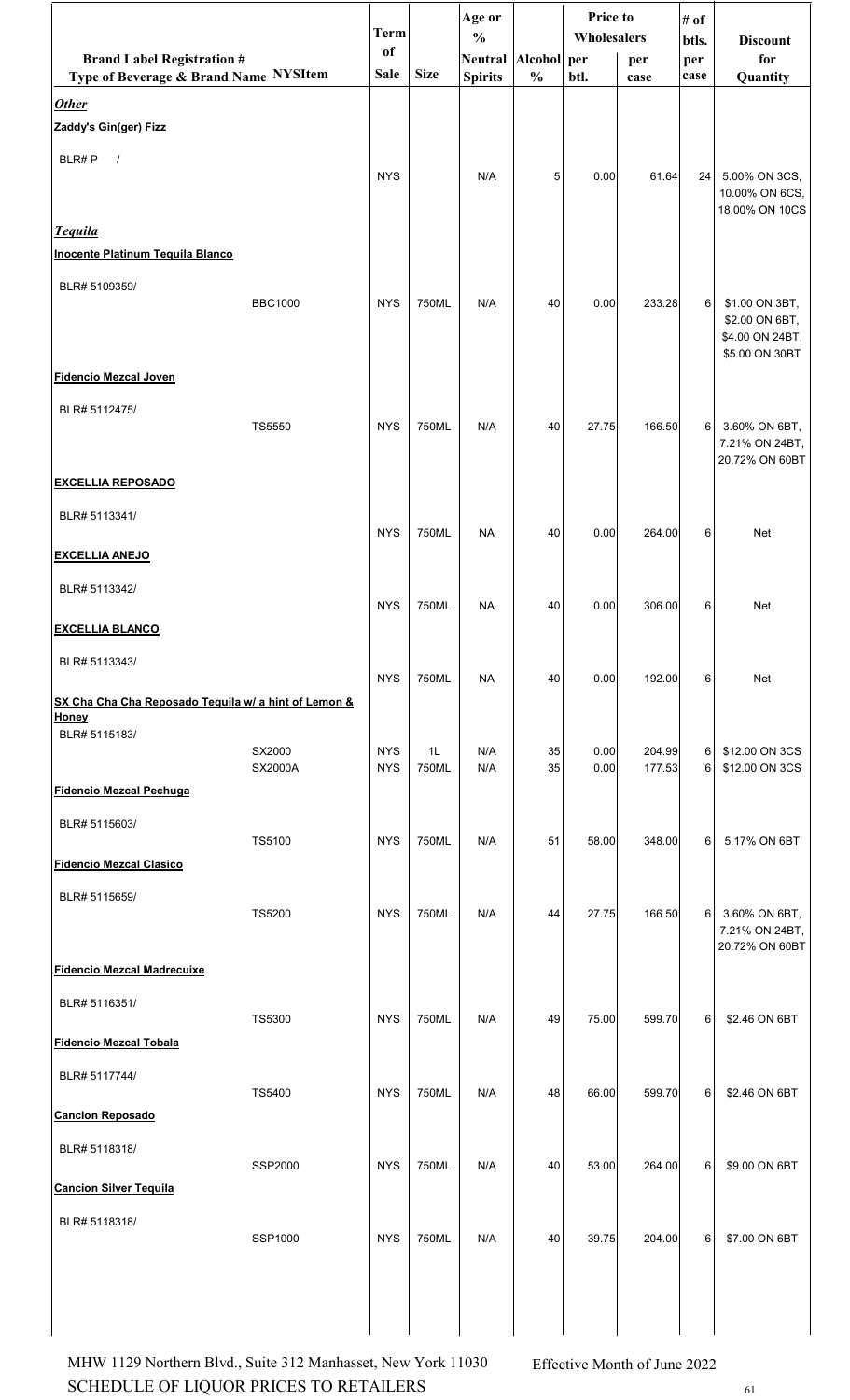|                                                                |                 | <b>Term</b> |             | Age or<br>$\frac{0}{0}$ |               | <b>Price to</b><br>Wholesalers |        | # of         |                                  |
|----------------------------------------------------------------|-----------------|-------------|-------------|-------------------------|---------------|--------------------------------|--------|--------------|----------------------------------|
| <b>Brand Label Registration #</b>                              |                 | of          |             | <b>Neutral</b>          | Alcohol per   |                                | per    | btls.<br>per | <b>Discount</b><br>for           |
| Type of Beverage & Brand Name NYSItem                          |                 | Sale        | <b>Size</b> | <b>Spirits</b>          | $\frac{0}{0}$ | btl.                           | case   | case         | Quantity                         |
| <b>Tequila</b><br>Hacienda de Chihuahua 'Oro Puro' Anejo Sotol |                 |             |             |                         |               |                                |        |              |                                  |
| BLR# 5120914/                                                  |                 | <b>NYS</b>  |             | N/A                     | 38            | 0.00                           | 293.96 | 6            | <b>Net</b>                       |
| Hacienda de Chihuahua Anejo Sotol Tequila                      |                 |             |             |                         |               |                                |        |              |                                  |
| BLR# 5120914/                                                  | VX002           | <b>NYS</b>  | 750ML       | N/A                     | 38            | 24.70                          | 223.26 | 6            | Net                              |
| Hacienda de Chihuahua Crema de Chocolate Sotol Tequila         |                 |             |             |                         |               |                                |        |              |                                  |
| BLR# 5120914/                                                  |                 | <b>NYS</b>  |             | N/A                     | 17            | 0.00                           | 154.99 | 6            | <b>Net</b>                       |
| Hacienda de Chihuahua Crema de Sotol Tequila                   |                 |             |             |                         |               |                                |        |              |                                  |
| BLR# 5120914/                                                  | VX009           | <b>NYS</b>  | 750ML       | N/A                     | 17            | 18.76                          | 154.99 | 6            | Net                              |
| Hacienda de Chihuahua H5 Sotol Tequila                         |                 |             |             |                         |               |                                |        |              |                                  |
| BLR# 5120914/                                                  |                 | <b>NYS</b>  |             | N/A                     | 38            | 0.00                           | 599.94 | 6            | <b>Net</b>                       |
| Hacienda de Chihuahua Plata Sotol Tequila                      |                 |             |             |                         |               |                                |        |              |                                  |
| BLR# 5120914/                                                  | VX006           | <b>NYS</b>  | 750ML       | N/A                     | 38            | 16.92                          | 152.23 | 6            | <b>Net</b>                       |
| Hacienda de Chihuahua Reposado Sotol Tequila                   |                 |             |             |                         |               |                                |        |              |                                  |
| BLR# 5120914/                                                  | VX001           | <b>NYS</b>  | 750ML       | N/A                     | 38            | 16.92                          | 153.92 | 6            | Net                              |
| Hacienda de Chihuahua Sotol Platinum Tequila                   |                 |             |             |                         |               |                                |        |              |                                  |
| BLR# 5120914/                                                  |                 | <b>NYS</b>  |             | N/A                     | 38            | 0.00                           | 273.89 | 6            | Net                              |
| <b>Cancion Anejo Tequila</b>                                   |                 |             |             |                         |               |                                |        |              |                                  |
| BLR# 5121078/                                                  | SSP3000         | <b>NYS</b>  | 750ML       | N/A                     | 40            | 58.00                          | 300.00 | 6            | \$9.00 ON 6BT                    |
| <b>Cancion Extra Anejo Tequila</b>                             |                 |             |             |                         |               |                                |        |              |                                  |
| BLR# 5121078/                                                  |                 | <b>NYS</b>  |             | N/A                     | 40            | 0.00                           | 480.00 | 6            | Net                              |
| Don Nacho Blanco Tequila                                       |                 |             |             |                         |               |                                |        |              |                                  |
| BLR# 5122056/                                                  | <b>RI1260PH</b> | <b>NYS</b>  | 750ML       | N/A                     | 40            | 0.00                           | 202.00 | 12           | Net                              |
| Don Nacho Reposado Tequila                                     |                 |             |             |                         |               |                                |        |              |                                  |
| BLR# 5122094/                                                  | <b>RI1261PH</b> | <b>NYS</b>  | 750ML       | N/A                     | 40            | 0.00                           | 244.00 | 12           | Net                              |
| <b>Mistral Nobel</b>                                           |                 |             |             |                         |               |                                |        |              |                                  |
| BLR# 5122946/                                                  | CAD5500 CAD5100 | <b>NYS</b>  |             | N/A                     | 40            | 22.39                          | 165.19 | 6            | \$2.29 ON 2BT,                   |
|                                                                |                 |             |             |                         |               |                                |        |              | \$3.30 ON 6BT,<br>\$4.31 ON 12BT |
| Don Nacho Extra Premium Reposado Tequila                       |                 | <b>NYS</b>  |             | <b>NV</b>               | 40            | 3.89                           | 108.00 | 48           | Net                              |
| BLR# 5124936/                                                  |                 |             |             |                         |               |                                |        |              |                                  |
| Don Nacho Extra Premium Blanco Tequila                         | RI1263          | <b>NYS</b>  | 750ML       | N/A                     | 40            | 0.00                           | 188.81 | 6            | Net                              |
|                                                                |                 |             |             |                         |               |                                |        |              |                                  |
| BLR# 5124945/                                                  | RI1262          | <b>NYS</b>  | 750ML       | N/A                     | 40            | 0.00                           | 181.81 | 6            | Net                              |
|                                                                |                 |             |             |                         |               |                                |        |              |                                  |
|                                                                |                 |             |             |                         |               |                                |        |              |                                  |

SCHEDULE OF LIQUOR PRICES TO RETAILERS 62 MHW 1129 Northern Blvd., Suite 312 Manhasset, New York 11030 Effective Month of June 2022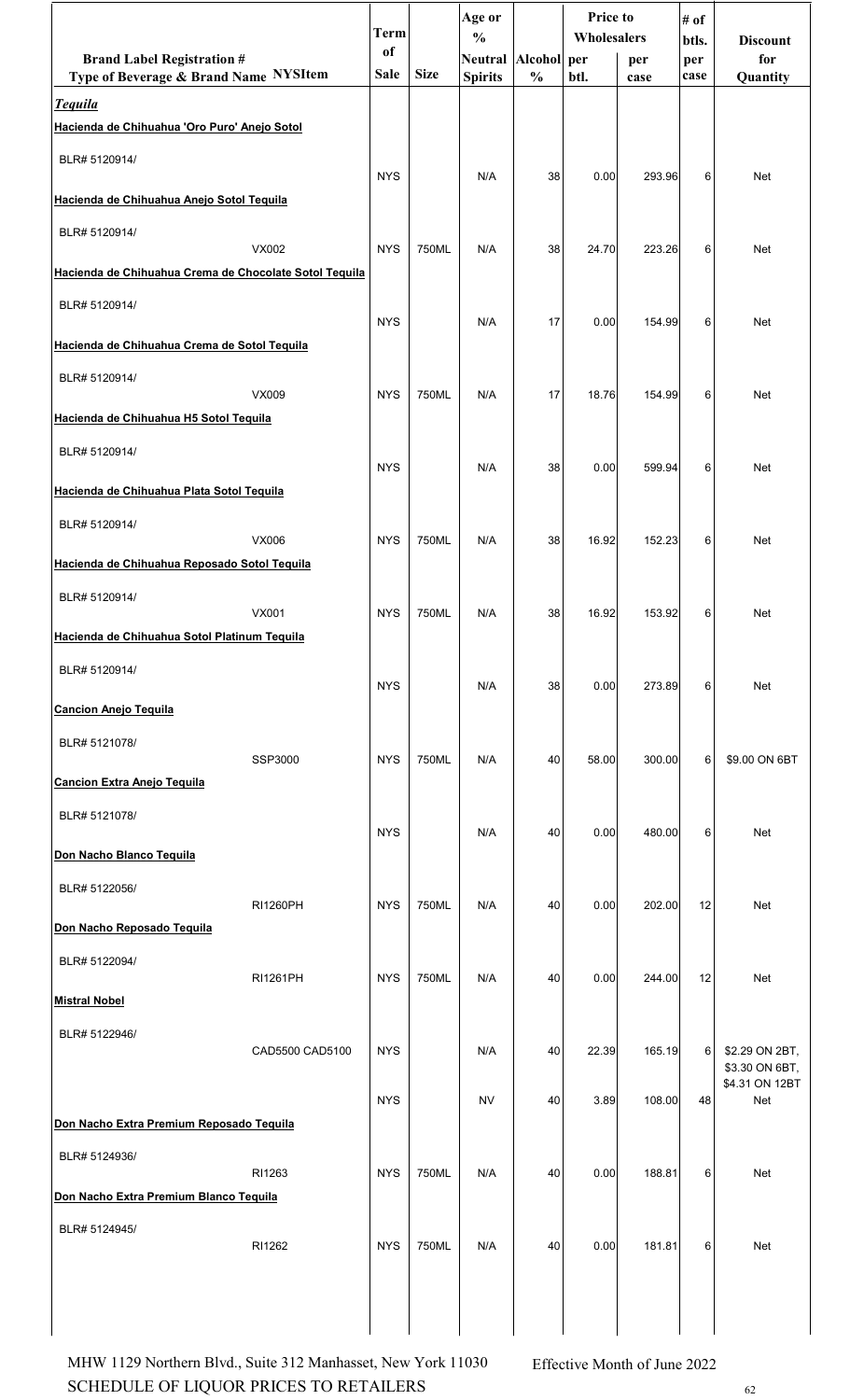|                                                                            |                 | <b>Term</b>       |             | Age or<br>$\frac{0}{0}$               |               | <b>Price to</b><br>Wholesalers |             | # of<br>btls.   | <b>Discount</b>                                      |
|----------------------------------------------------------------------------|-----------------|-------------------|-------------|---------------------------------------|---------------|--------------------------------|-------------|-----------------|------------------------------------------------------|
| <b>Brand Label Registration #</b><br>Type of Beverage & Brand Name NYSItem |                 | of<br><b>Sale</b> | <b>Size</b> | Neutral Alcohol per<br><b>Spirits</b> | $\frac{0}{0}$ | btl.                           | per<br>case | per<br>case     | for<br>Quantity                                      |
| <b>Tequila</b>                                                             |                 |                   |             |                                       |               |                                |             |                 |                                                      |
| Don Nacho Extra Premium Anejo Tequila                                      |                 |                   |             |                                       |               |                                |             |                 |                                                      |
| BLR# 5124946/                                                              | RI1264          | <b>NYS</b>        | 750ML       | N/A                                   | 40            | 0.00                           | 230.58      | 6               | Net                                                  |
| <b>Talero Organic Silver Tequila</b>                                       |                 |                   |             |                                       |               |                                |             |                 |                                                      |
| BLR# 5126053/<br>client code GU                                            | GAL1000         | <b>NYS</b>        | 750ML       | N/A                                   | 40            | 29.95                          | 179.70      |                 | 6 4.66% ON 2 CS,<br>7.83% ON 5 CS                    |
| Bear Hug Infusions Tequila Chili                                           |                 |                   |             |                                       |               |                                |             |                 |                                                      |
| BLR# 5127230/                                                              |                 |                   |             |                                       |               |                                |             |                 |                                                      |
| Bear Hug Infusions Tequila Papaya                                          | <b>INN11600</b> | <b>NYS</b>        | 750ML       | N/A                                   | 21            | 15.75                          | 87.00       | 6               | Net                                                  |
| BLR# 5127230/                                                              |                 |                   |             |                                       |               |                                |             |                 |                                                      |
| Santera Tequila Anejo                                                      | <b>INN11500</b> | <b>NYS</b>        | 750ML       | N/A                                   | 21            | 15.75                          | 87.00       | 6               | Net                                                  |
| BLR# 5127241/                                                              |                 |                   |             |                                       |               |                                |             |                 |                                                      |
|                                                                            |                 | <b>NYS</b>        |             | N/A                                   | 40            | 0.00                           | 257.58      | 6               | \$2.93 ON 30BT                                       |
| Santera Tequila Blanco                                                     |                 |                   |             |                                       |               |                                |             |                 |                                                      |
| BLR# 5127242/                                                              |                 | <b>NYS</b>        |             | N/A                                   | 40            | 0.00                           | 197.58      | $6 \mid$        | \$2.93 ON 30BT                                       |
| Santera Tequila Combo (3/Blanco, 2/Reposado, 1/Anejo)                      |                 |                   |             |                                       |               |                                |             |                 |                                                      |
| BLR# 5127243/                                                              |                 | <b>NYS</b>        |             | <b>NV</b>                             | 40            | 0.00                           | 200.00      | 6               | Net                                                  |
| Santera Tequila Reposado                                                   |                 |                   |             |                                       |               |                                |             |                 |                                                      |
| BLR# 5127243/                                                              |                 |                   |             |                                       |               |                                |             |                 |                                                      |
| Banhez Especial Espadín (75%) & Barril (25%) Mezcal                        |                 | <b>NYS</b>        |             | N/A                                   | 40            | 0.00                           | 221.40      | 6               | \$2.90 ON 30BT                                       |
| BLR# 5128584/                                                              |                 |                   |             |                                       |               |                                |             |                 |                                                      |
|                                                                            |                 | <b>NYS</b>        |             | N/A                                   | 46            | 0.00                           | 203.88      | 12              | \$1.00 ON 12BT,<br>\$3.00 ON 24BT                    |
| Banhez Especial Espadín (90%) & Barril (10%) Mezcal                        |                 |                   |             |                                       |               |                                |             |                 |                                                      |
| BLR# 5128584/                                                              |                 | <b>NYS</b>        |             | N/A                                   | 42            | 0.00                           | 155.94      | $6 \mid$        | \$1.00 ON 6BT,                                       |
|                                                                            |                 |                   |             |                                       |               |                                |             |                 | \$2.00 ON 12BT,<br>\$3.00 ON 18BT,                   |
|                                                                            |                 |                   |             |                                       |               |                                |             |                 | \$5.00 ON 60BT,<br>\$5.50 ON 150BT                   |
|                                                                            |                 | <b>NYS</b>        |             | N/A                                   | 42            | 0.00                           | 203.88      | 12 <sub>1</sub> | \$1.00 ON 12BT,<br>\$3.00 ON 24BT                    |
|                                                                            |                 | <b>NYS</b>        |             | N/A                                   | 42            | 0.00                           | 311.88      | 12              | \$1.00 ON 6BT,<br>\$2.00 ON 12BT,                    |
|                                                                            |                 |                   |             |                                       |               |                                |             |                 | \$3.00 ON 24BT,<br>\$5.00 ON 60BT                    |
| Banhez Joven Espadín (90%) & Barril (10%) Mezcal                           |                 |                   |             |                                       |               |                                |             |                 |                                                      |
| BLR# 5128584/                                                              |                 |                   |             |                                       |               |                                |             |                 |                                                      |
| wholesale eff April 2016                                                   |                 | <b>NYS</b>        |             | N/A                                   | 42            | 0.00                           | 371.88      | 12              | \$1.00 ON 6BT,<br>\$3.00 ON 12BT,<br>\$4.00 ON 24BT, |
|                                                                            |                 |                   |             |                                       |               |                                |             |                 | \$6.00 ON 60BT,<br>\$8.00 ON 300BT                   |
| <b>Fidencio Mezcal Tepextate</b>                                           |                 |                   |             |                                       |               |                                |             |                 |                                                      |
| BLR# 5130640/                                                              |                 | <b>NYS</b>        |             | NV                                    | 49            | 0.00                           | 461.70      |                 | 6 \$30.75 ON 1CS                                     |
|                                                                            |                 |                   |             |                                       |               |                                |             |                 | NYS NV 49 0.00 461.70 6 \$30.75 ON 1CS               |
|                                                                            |                 |                   |             |                                       |               |                                |             |                 |                                                      |
|                                                                            |                 |                   |             |                                       |               |                                |             |                 |                                                      |

SCHEDULE OF LIQUOR PRICES TO RETAILERS  $63$ MHW 1129 Northern Blvd., Suite 312 Manhasset, New York 11030 Effective Month of June 2022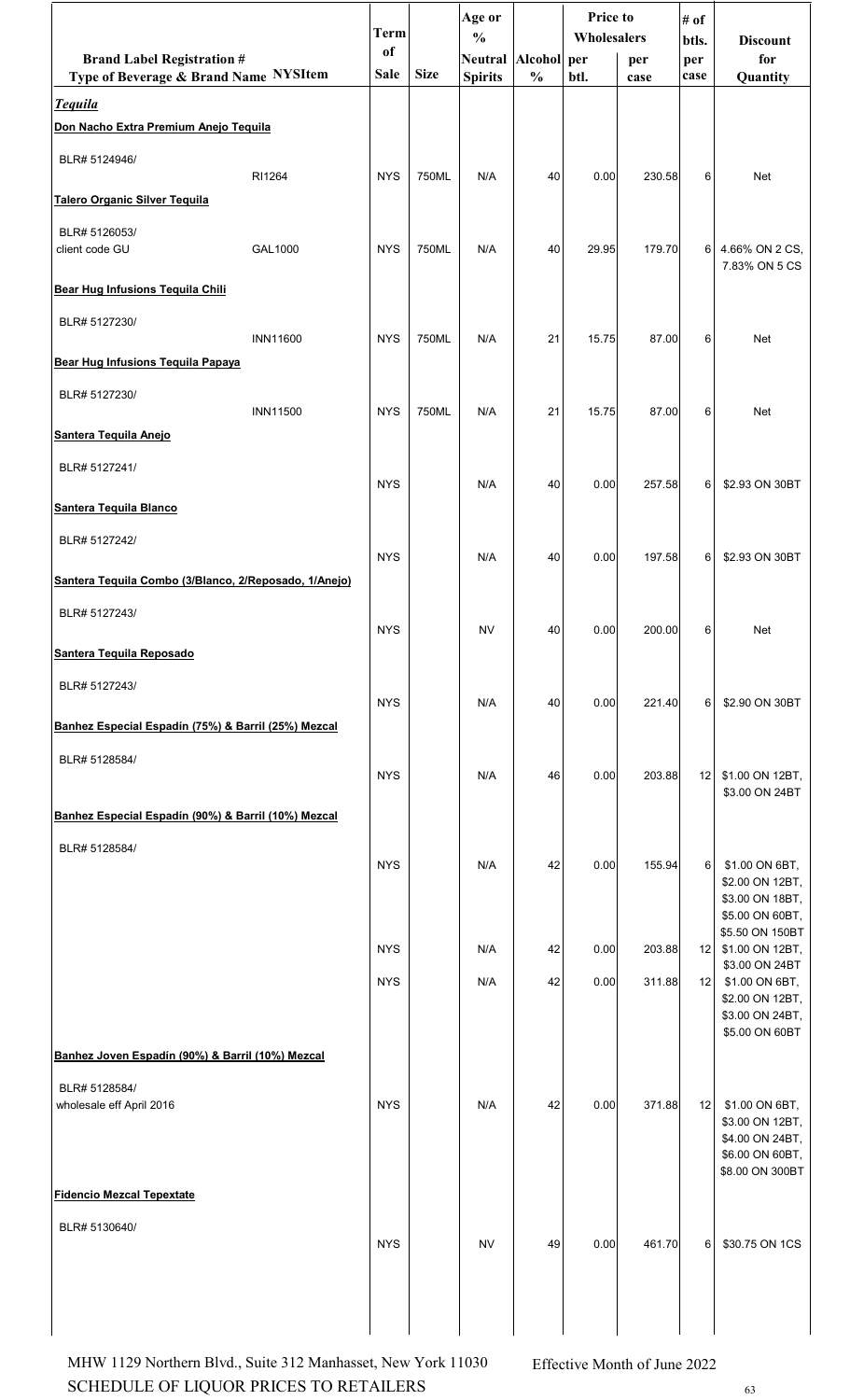|                                                         | <b>Term</b>              |             | Age or<br>$\frac{0}{0}$ |               | Price to<br>Wholesalers |                  | # of<br>btls.    | <b>Discount</b>                  |
|---------------------------------------------------------|--------------------------|-------------|-------------------------|---------------|-------------------------|------------------|------------------|----------------------------------|
| <b>Brand Label Registration #</b>                       | <sub>of</sub><br>Sale    | <b>Size</b> | Neutral Alcohol per     | $\frac{0}{0}$ | btl.                    | per              | per              | for                              |
| Type of Beverage & Brand Name NYSItem<br><b>Tequila</b> |                          |             | <b>Spirits</b>          |               |                         | case             | case             | Quantity                         |
| <b>Fidencio Mezcal Tierra Blanca</b>                    |                          |             |                         |               |                         |                  |                  |                                  |
| BLR# 5130641/                                           |                          |             |                         |               |                         |                  |                  |                                  |
| <b>Mistral Gran Pisco</b>                               | <b>NYS</b>               |             | <b>NV</b>               | 51            | 0.00                    | 329.70           | 6                | \$2.46 ON 6BT                    |
| BLR# 5130825/                                           |                          |             |                         |               |                         |                  |                  |                                  |
| <b>CAL5550</b>                                          | <b>NYS</b><br><b>NYS</b> |             | <b>NV</b><br>N/A        | 46<br>46      | 3.99<br>0.00            | 108.00<br>152.95 | 48<br>$\sqrt{6}$ | Net<br>\$2.27 ON 2BT,            |
|                                                         |                          |             |                         |               |                         |                  |                  | \$3.28 ON 6BT,<br>\$4.29 ON 12BT |
| <b>Fidencio Mezcal Unico</b>                            |                          |             |                         |               |                         |                  |                  |                                  |
| BLR# 5130985/                                           |                          |             |                         |               |                         |                  |                  |                                  |
| TS5555                                                  | <b>NYS</b>               | 750ML       | N/A                     | 40            | 27.75                   | 166.50           | 6                | 3.60% ON 6BT,<br>7.21% ON 24BT,  |
|                                                         |                          |             |                         |               |                         |                  |                  | 20.72% ON 60BT                   |
| One with Life Organic Silver Tequila                    |                          |             |                         |               |                         |                  |                  |                                  |
| BLR# 5133008/                                           | <b>NYS</b>               |             | N/A                     | 40            | 0.00                    | 204.00           | 6                | \$12.00 ON 5CS                   |
| One with Life Reposado Tequila                          |                          |             |                         |               |                         |                  |                  |                                  |
| BLR# 5133008/                                           | <b>NYS</b>               |             | N/A                     | 40            | 0.00                    | 247.50           | 6                | <b>Net</b>                       |
| <b>Arta Tequila Anejo</b>                               |                          |             |                         |               |                         |                  |                  |                                  |
| BLR# 5136853/                                           |                          |             |                         |               |                         |                  |                  |                                  |
| <b>Arta Tequila Extra Anejo</b>                         | <b>NYS</b>               |             | N/A                     | 40            | 0.00                    | 198.00           | $6 \mid$         | Net                              |
| BLR# 5136854/                                           |                          |             |                         |               |                         |                  |                  |                                  |
|                                                         | <b>NYS</b>               |             | N/A                     | 40            | 0.00                    | 340.00           | 6                | Net                              |
| <b>Arta Tequila Reposado</b>                            |                          |             |                         |               |                         |                  |                  |                                  |
| BLR# 5136855/                                           | <b>NYS</b>               |             | N/A                     | 40            | 0.00                    | 180.00           | 6                | Net                              |
| <b>Arta Tequila Triple Distilled Silver</b>             |                          |             |                         |               |                         |                  |                  |                                  |
| BLR# 5136856/                                           | <b>NYS</b>               |             | <b>NA</b>               | 40            | 0.00                    | 162.00           | 6                | Net                              |
| El Gran Jubileo Reposado Tequila                        |                          |             |                         |               |                         |                  |                  |                                  |
| BLR# 5138406/                                           |                          |             |                         |               |                         |                  |                  |                                  |
|                                                         | <b>NYS</b><br><b>NYS</b> |             | N/A<br>N/A              | 40<br>40      | 0.00<br>0.00            | 156.76<br>313.52 | 6<br>12          | <b>Net</b><br>Net                |
| El Gran Jubileo Blanco Tequila                          |                          |             |                         |               |                         |                  |                  |                                  |
| BLR# 5138407/                                           |                          |             |                         |               |                         |                  |                  |                                  |
|                                                         | <b>NYS</b><br><b>NYS</b> |             | NA.<br>N/A              | 40<br>40      | 0.00<br>0.00            | 127.09<br>254.18 | 6<br>12          | Net<br>Net                       |
| El Gran Jubileo Anejo 2 year Tequila                    |                          |             |                         |               |                         |                  |                  |                                  |
| BLR# 5138408/                                           | <b>NYS</b>               |             | N/A                     | 40            | 0.00                    | 233.41           | 6                | Net                              |
|                                                         | <b>NYS</b>               |             | N/A                     | 40            | 0.00                    | 466.81           | 12               | Net                              |
| El Gran Jubileo Anejo 5 year Tequila                    |                          |             |                         |               |                         |                  |                  |                                  |
| BLR# 5138408/                                           | <b>NYS</b>               |             | N/A                     | 40            | 0.00                    | 360.00           | 6                | Net                              |
|                                                         | <b>NYS</b>               |             | N/A                     | 40            | 0.00                    | 720.00           | 12               | Net                              |
|                                                         |                          |             |                         |               |                         |                  |                  |                                  |
|                                                         |                          |             |                         |               |                         |                  |                  |                                  |
|                                                         |                          |             |                         |               |                         |                  |                  |                                  |
|                                                         |                          |             |                         |               |                         |                  |                  |                                  |

SCHEDULE OF LIQUOR PRICES TO RETAILERS  $^{64}$ MHW 1129 Northern Blvd., Suite 312 Manhasset, New York 11030 Effective Month of June 2022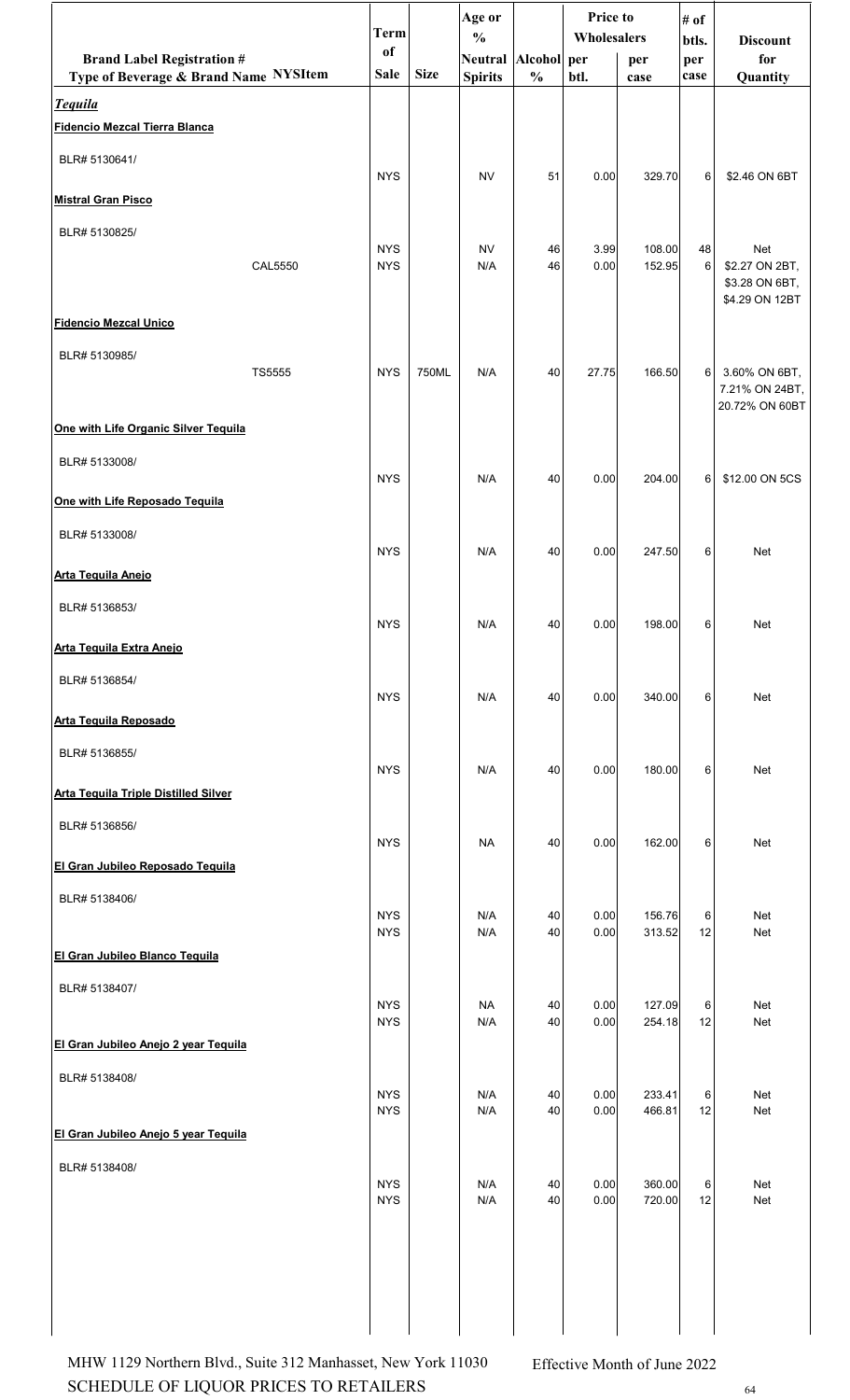|                                                        | <b>Term</b>              |             | Age or<br>$\frac{0}{0}$ |               | Price to<br>Wholesalers |                    | # of            |                                                                         |  |
|--------------------------------------------------------|--------------------------|-------------|-------------------------|---------------|-------------------------|--------------------|-----------------|-------------------------------------------------------------------------|--|
| <b>Brand Label Registration #</b>                      | of                       |             | Neutral Alcohol per     |               |                         | per                | btls.<br>per    | <b>Discount</b><br>for                                                  |  |
| Type of Beverage & Brand Name NYSItem                  | <b>Sale</b>              | <b>Size</b> | <b>Spirits</b>          | $\frac{0}{0}$ | btl.                    | case               | case            | Quantity                                                                |  |
| <b>Tequila</b><br>El Gran Jubileo Anejo 7 year Tequila |                          |             |                         |               |                         |                    |                 |                                                                         |  |
| BLR# 5138408/                                          |                          |             |                         |               |                         |                    |                 |                                                                         |  |
|                                                        | <b>NYS</b><br><b>NYS</b> |             | N/A<br>N/A              | 40<br>40      | 0.00<br>0.00            | 514.29<br>1,028.57 | 6<br>12         | Net<br>Net                                                              |  |
| Libelula Tequila                                       |                          |             |                         |               |                         |                    |                 |                                                                         |  |
| BLR# 5140210/                                          |                          |             |                         |               |                         |                    |                 |                                                                         |  |
|                                                        | <b>NYS</b>               |             | N/A                     | 40            | 0.00                    | 294.00             | 12              | \$2.00 ON 6BT,<br>\$4.00 ON 12BT,<br>\$6.00 ON 24BT,                    |  |
|                                                        | <b>NYS</b>               |             | <b>NV</b>               | 40            | 0.00                    | 258.00             | 12              | \$8.50 ON 1200BT<br>\$2.00 ON 6BT,<br>\$3.00 ON 12BT,<br>\$6.00 ON 24BT |  |
| Rancho Tepua Bacanora Blanco Tequila                   | <b>NYS</b><br><b>NYS</b> |             | N/A<br>N/A              | 40<br>40      | 0.00<br>0.00            | 170.00<br>190.00   | 48<br>24        | Net<br>Net                                                              |  |
|                                                        |                          |             |                         |               |                         |                    |                 |                                                                         |  |
| BLR# 5144658/                                          | <b>NYS</b>               |             | N/A                     | 46            | 0.00                    | 240.00             | 6               | 3.00% ON 2BT,<br>7.00% ON 6BT                                           |  |
| 3R Blanco Tequila                                      |                          |             |                         |               |                         |                    |                 |                                                                         |  |
| <b>BLR#P</b><br>$\sqrt{ }$                             | <b>NYS</b>               |             | N/A                     | 40            | 0.00                    | 168.00             | 6               | \$1.00 ON 3BT,<br>\$2.00 ON 6BT,<br>\$3.00 ON 12BT,                     |  |
| 400 Voces Damiana Mezcal                               |                          |             |                         |               |                         |                    |                 | \$4.00 ON 30BT                                                          |  |
| BLR#P<br>$\sqrt{ }$                                    |                          |             |                         |               |                         |                    |                 |                                                                         |  |
|                                                        | <b>NYS</b>               |             | N/A                     | 40            | 0.00                    | 509.58             | 12              | \$6.21 ON 7CS,<br>\$28.21 ON 56CS                                       |  |
| 400 Voces Gusano Mezcal                                |                          |             |                         |               |                         |                    |                 |                                                                         |  |
| BLR#P<br>$\sqrt{ }$                                    | <b>NYS</b>               |             | N/A                     | 40            | 0.00                    | 509.58             | 12              | \$6.21 ON 7CS,<br>\$28.21 ON 56CS                                       |  |
| 400 Voces Joven Mezcal                                 |                          |             |                         |               |                         |                    |                 |                                                                         |  |
| BLR#P<br>$\sqrt{ }$                                    |                          |             |                         |               |                         |                    |                 |                                                                         |  |
|                                                        | <b>NYS</b>               |             | N/A                     | 40            | 0.00                    | 509.58             | 12 <sub>1</sub> | \$6.21 ON 7CS,<br>\$28.21 ON 56CS                                       |  |
| <b>Akul Akul Mezcal</b>                                |                          |             |                         |               |                         |                    |                 |                                                                         |  |
| BLR#P<br>$\overline{\phantom{a}}$                      | <b>NYS</b>               |             | N/A                     | 40            | 0.00                    | 111.72             | 6               | <b>Net</b>                                                              |  |
| <b>Aldez Anejo</b>                                     |                          |             |                         |               |                         |                    |                 |                                                                         |  |
| BLR#P<br>$\sqrt{ }$<br>2P to 0G                        | <b>NYS</b>               |             | N/A                     | 40            | 0.00                    | 288.00             | 6               | \$24.00 ON 3CS                                                          |  |
| <b>Aldez Blanco</b>                                    |                          |             |                         |               |                         |                    |                 |                                                                         |  |
| BLR#P<br>$\sqrt{ }$<br>2P to 0G                        | <b>NYS</b>               |             | N/A                     | 40            | 0.00                    | 213.00             | $6 \mid$        | \$15.00 ON 3CS,<br>\$21.00 ON 5CS,                                      |  |
|                                                        |                          |             |                         |               |                         |                    |                 | \$33.00 ON 10CS                                                         |  |
| <b>Aldez Reposado</b>                                  |                          |             |                         |               |                         |                    |                 |                                                                         |  |
| BLR#P<br>$\sqrt{ }$<br>2P to 0G                        | <b>NYS</b>               |             | N/A                     | 40            | 0.00                    | 243.00             | 6               | \$15.00 ON 3CS,<br>\$21.00 ON 5CS                                       |  |
|                                                        |                          |             |                         |               |                         |                    |                 |                                                                         |  |
|                                                        |                          |             |                         |               |                         |                    |                 |                                                                         |  |

SCHEDULE OF LIQUOR PRICES TO RETAILERS  $65$ MHW 1129 Northern Blvd., Suite 312 Manhasset, New York 11030 Effective Month of June 2022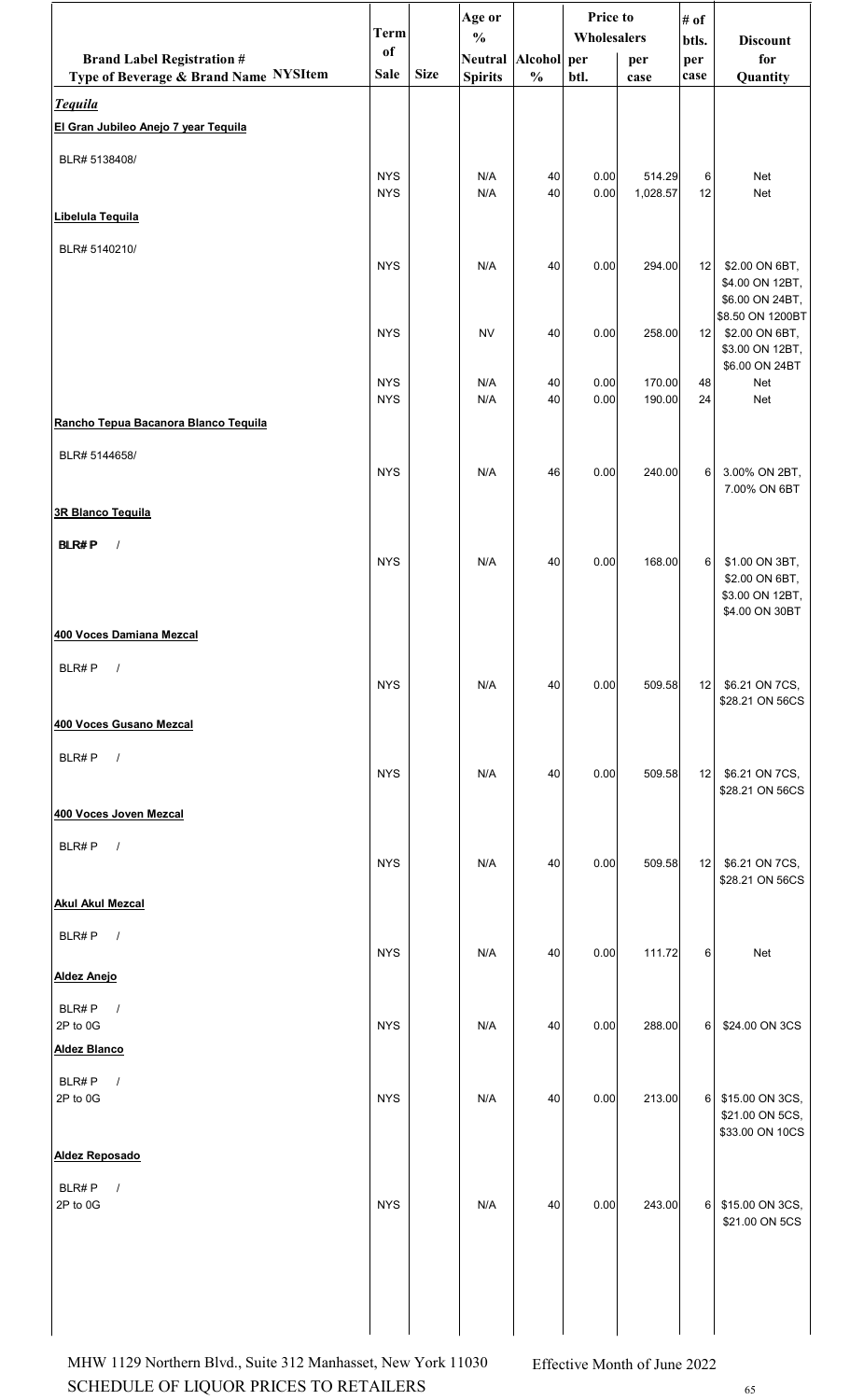|                                          | <b>Term</b> |             | Age or<br>$\frac{0}{0}$ |               | Price to<br>Wholesalers |        | # of         |                                   |
|------------------------------------------|-------------|-------------|-------------------------|---------------|-------------------------|--------|--------------|-----------------------------------|
| <b>Brand Label Registration #</b>        | of          |             | Neutral Alcohol per     |               |                         | per    | btls.<br>per | <b>Discount</b><br>for            |
| Type of Beverage & Brand Name NYSItem    | Sale        | <b>Size</b> | <b>Spirits</b>          | $\frac{0}{0}$ | btl.                    | case   | case         | Quantity                          |
| <b>Tequila</b><br>Ana Maria Tequila Rose |             |             |                         |               |                         |        |              |                                   |
| BLR#P<br>$\sqrt{ }$                      |             |             |                         |               |                         |        |              |                                   |
|                                          | <b>NYS</b>  |             | N/A                     | 40            | 0.00                    | 264.00 | 12           | 5.00% ON 3BT,<br>10.00% ON 12BT,  |
|                                          | <b>NYS</b>  |             | N/A                     | 40            | 0.00                    | 170.00 | 48           | 15.00% ON 60BT<br>Net             |
| <b>Anteel Blanco</b>                     |             |             |                         |               |                         |        |              |                                   |
| BLR#P<br>$\sqrt{ }$                      |             |             |                         |               |                         |        |              |                                   |
|                                          | <b>NYS</b>  |             | N/A                     | 40            | 0.00                    | 135.28 |              | 6 10.00% ON 3CS,<br>15.00% ON 5CS |
| <b>Anteel Blood Orange Blanco</b>        |             |             |                         |               |                         |        |              |                                   |
| BLR#P<br>$\sqrt{ }$                      | <b>NYS</b>  |             | N/A                     | 40            | 0.00                    | 169.86 |              | 6 10.00% ON 3CS,                  |
|                                          |             |             |                         |               |                         |        |              | 15.00% ON 5CS                     |
| <b>Anteel Coconut Lime Blanco</b>        |             |             |                         |               |                         |        |              |                                   |
| BLR#P<br>$\sqrt{ }$                      | <b>NYS</b>  |             | N/A                     | 40            | 0.00                    | 157.86 |              | 6 10.00% ON 3CS,                  |
| <b>Anteel Reposado</b>                   |             |             |                         |               |                         |        |              | 15.00% ON 5CS                     |
| BLR#P<br>$\sqrt{ }$                      |             |             |                         |               |                         |        |              |                                   |
|                                          | <b>NYS</b>  |             | N/A                     | 40            | 0.00                    | 189.43 |              | 6 10.00% ON 3CS,<br>15.00% ON 5CS |
| Banhez 100% Wild Arroqueno Mezcal        |             |             |                         |               |                         |        |              |                                   |
| BLR#P<br>$\sqrt{ }$                      |             |             |                         |               |                         |        |              |                                   |
| Banhez 100% Wild Cuishe Mezcal           | <b>NYS</b>  |             | N/A                     | 46            | 0.00                    | 480.00 | 6            | \$5.00 ON 6BT                     |
| BLR#P<br>$\sqrt{ }$                      |             |             |                         |               |                         |        |              |                                   |
| Banhez 100% Wild Jabalí Mezcal           | <b>NYS</b>  |             | N/A                     | 46            | 0.00                    | 420.00 | 6            | \$5.00 ON 6BT                     |
| BLR#P<br>$\frac{1}{2}$                   |             |             |                         |               |                         |        |              |                                   |
|                                          | <b>NYS</b>  |             | N/A                     | 46            | 0.00                    | 660.00 | 6            | \$5.00 ON 2BT,<br>\$10.00 ON 6BT  |
| Banhez 100% Wild Mexicano Mezcal         |             |             |                         |               |                         |        |              |                                   |
| BLR#P<br>$\sqrt{ }$                      |             |             |                         |               |                         |        |              |                                   |
|                                          | <b>NYS</b>  |             | N/A                     | 46            | 0.00                    | 570.00 | 6            | \$6.00 ON 2BT,<br>\$10.00 ON 6BT  |
| Banhez 100% Wild Tobala Mezcal           |             |             |                         |               |                         |        |              |                                   |
| BLR#P<br>$\sqrt{ }$                      | <b>NYS</b>  |             | N/A                     | 47            | 0.00                    | 510.00 | 6            | \$5.00 ON 6BT                     |
| Banhez Mezcal Joven 100% Tepeztate       |             |             |                         |               |                         |        |              |                                   |
| BLR#P<br>$\sqrt{ }$                      | <b>NYS</b>  |             | <b>NA</b>               | 46            | 0.00                    | 450.00 | 6            | \$5.00 ON 6BT                     |
| <b>Banhez Pechuga Mezcal Joven</b>       |             |             |                         |               |                         |        |              |                                   |
| BLR#P<br>$\sqrt{ }$                      |             |             |                         |               |                         |        |              |                                   |
| Batanga Blanco / Blue Agave Tequila      | <b>NYS</b>  |             | N/A                     | 46            | 0.00                    | 432.00 | 6            | \$7.00 ON 6BT                     |
| BLR#P<br>$\sqrt{ }$                      |             |             |                         |               |                         |        |              |                                   |
|                                          | <b>NYS</b>  | 750ML       | <b>NA</b>               | 40            | 0.00                    | 113.19 | 6            | 5% ON 2 CS                        |
|                                          |             |             |                         |               |                         |        |              |                                   |
|                                          |             |             |                         |               |                         |        |              |                                   |
|                                          |             |             |                         |               |                         |        |              |                                   |
|                                          |             |             |                         |               |                         |        |              |                                   |

SCHEDULE OF LIQUOR PRICES TO RETAILERS <sup>66</sup> MHW 1129 Northern Blvd., Suite 312 Manhasset, New York 11030 Effective Month of June 2022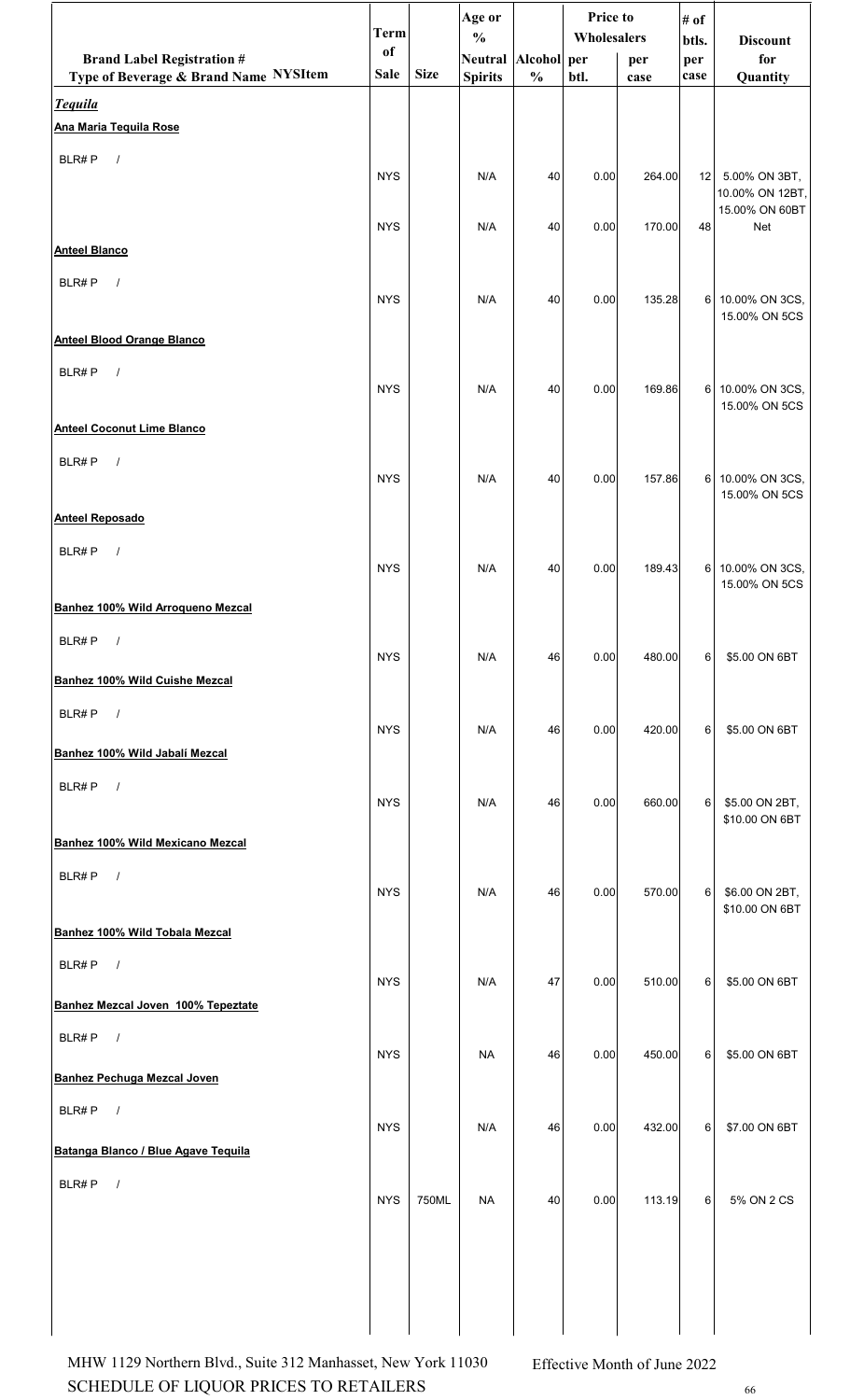|                                                         | <b>Term</b>   |             | Age or<br>$\frac{0}{0}$ |               | <b>Price to</b><br>Wholesalers |        | # of         |                                   |
|---------------------------------------------------------|---------------|-------------|-------------------------|---------------|--------------------------------|--------|--------------|-----------------------------------|
| <b>Brand Label Registration #</b>                       | <sub>of</sub> |             | Neutral Alcohol per     |               |                                | per    | btls.<br>per | <b>Discount</b><br>for            |
| Type of Beverage & Brand Name NYSItem                   | <b>Sale</b>   | <b>Size</b> | <b>Spirits</b>          | $\frac{0}{0}$ | btl.                           | case   | case         | Quantity                          |
| <b>Tequila</b><br>Batanga Reposado / Blue Agave Tequila |               |             |                         |               |                                |        |              |                                   |
| BLR#P<br>$\sqrt{ }$                                     |               |             |                         |               |                                |        |              |                                   |
|                                                         | <b>NYS</b>    | 750ML       | <b>NA</b>               | 40            | 0.00                           | 113.19 | 6            | 5% ON 2 CS                        |
| Bezu Joven/Young Mezcal                                 |               |             |                         |               |                                |        |              |                                   |
| $\sqrt{ }$<br>BLR#P                                     | <b>NYS</b>    |             | N/A                     | 40            | 0.00                           | 109.00 | 6            | <b>Net</b>                        |
| <b>Blue Lava Tequila</b>                                |               |             |                         |               |                                |        |              |                                   |
| BLR#P<br>$\sqrt{ }$                                     | <b>NYS</b>    |             | N/A                     | 40            | 0.00                           | 255.00 | 6            | 20.00% ON 5CS                     |
| By Ignite Beverage Reposado Tequila                     |               |             |                         |               |                                |        |              |                                   |
| BLR#P<br>$\sqrt{ }$                                     |               |             |                         |               |                                |        |              |                                   |
| By Ignite Beverage Silver Tequila                       | <b>NYS</b>    |             | N/A                     | 40            | 0.00                           | 260.00 |              | 6 15.00% ON 10CS                  |
| BLR#P<br>$\sqrt{ }$                                     |               |             |                         |               |                                |        |              |                                   |
|                                                         | <b>NYS</b>    |             | N/A                     | 40            | 0.00                           | 210.00 |              | 6 15.00% ON 10CS                  |
| <b>COCA PURA Tequila</b><br>$\sqrt{ }$<br>BLR#P         |               |             |                         |               |                                |        |              |                                   |
|                                                         | <b>NYS</b>    |             | N/A                     | 45            | 0.00                           | 216.56 | 6            | 3.00% ON 2CS,<br>6.00% ON 3CS,    |
|                                                         |               |             |                         |               |                                |        |              | 9.00% ON 4CS,                     |
|                                                         |               |             |                         |               |                                |        |              | 12.00% ON 5CS,<br>15.00% ON 7CS   |
| <b>Campante Mezcal</b>                                  |               |             |                         |               |                                |        |              |                                   |
| BLR#P<br>$\sqrt{ }$                                     | <b>NYS</b>    |             | N/A                     | 40            | 0.00                           | 274.60 | 6            | \$3.80 ON 2CS,                    |
|                                                         |               |             |                         |               |                                |        |              | \$6.58 ON 3CS,<br>\$14.62 ON 5CS, |
|                                                         | <b>NYS</b>    |             | N/A                     | 40            | 0.00                           | 271.92 | 12           | \$21.40 ON 10CS<br>Net            |
| Casa Mexico Anejo Tequila                               |               |             |                         |               |                                |        |              |                                   |
| $\sqrt{ }$<br>BLR#P                                     |               |             |                         |               |                                |        |              |                                   |
| Casa Mexico Reposado Tequila                            | <b>NYS</b>    |             | N/A                     | 40            | 0.00                           | 170.00 | 6            | <b>Net</b>                        |
| BLR#P<br>$\sqrt{ }$                                     |               |             |                         |               |                                |        |              |                                   |
| <b>Casa Mexico Silver Tequila</b>                       | <b>NYS</b>    |             | N/A                     | 40            | 0.00                           | 155.00 | 6            | Net                               |
| $\sqrt{ }$<br>BLR#P                                     |               |             |                         |               |                                |        |              |                                   |
|                                                         | <b>NYS</b>    |             | N/A                     | 40            | 0.00                           | 142.00 | 6            | <b>Net</b>                        |
| Catedral De Mi Padre Ensamble (Cuishe + Espadin)        |               |             |                         |               |                                |        |              |                                   |
| BLR#P<br>$\sqrt{ }$                                     | <b>NYS</b>    |             | N/A                     | 40            | 0.00                           | 444.00 | 6            | \$90.00 ON 1CS                    |
| Catedral De Mi Padre Ensamble (Mexicano + Espadin)      |               |             |                         |               |                                |        |              |                                   |
| BLR#P<br>$\sqrt{ }$                                     | <b>NYS</b>    |             | N/A                     | 40            | 0.00                           | 444.00 | 6            | \$90.00 ON 1CS                    |
| Catedral De Mi Padre Espadin                            |               |             |                         |               |                                |        |              |                                   |
| BLR#P<br>$\sqrt{ }$                                     | <b>NYS</b>    |             | N/A                     | 40            | 0.00                           | 359.70 | 6            | \$90.00 ON 1CS                    |
| Catedral De Mi Padre Madre Cuishe                       |               |             |                         |               |                                |        |              |                                   |
| BLR#P<br>$\sqrt{ }$                                     |               |             |                         |               |                                |        |              |                                   |
|                                                         | <b>NYS</b>    |             | N/A                     | 40            | 0.00                           | 492.00 | 6            | \$90.00 ON 1CS                    |
|                                                         |               |             |                         |               |                                |        |              |                                   |
|                                                         |               |             |                         |               |                                |        |              |                                   |

SCHEDULE OF LIQUOR PRICES TO RETAILERS  $67$ MHW 1129 Northern Blvd., Suite 312 Manhasset, New York 11030 Effective Month of June 2022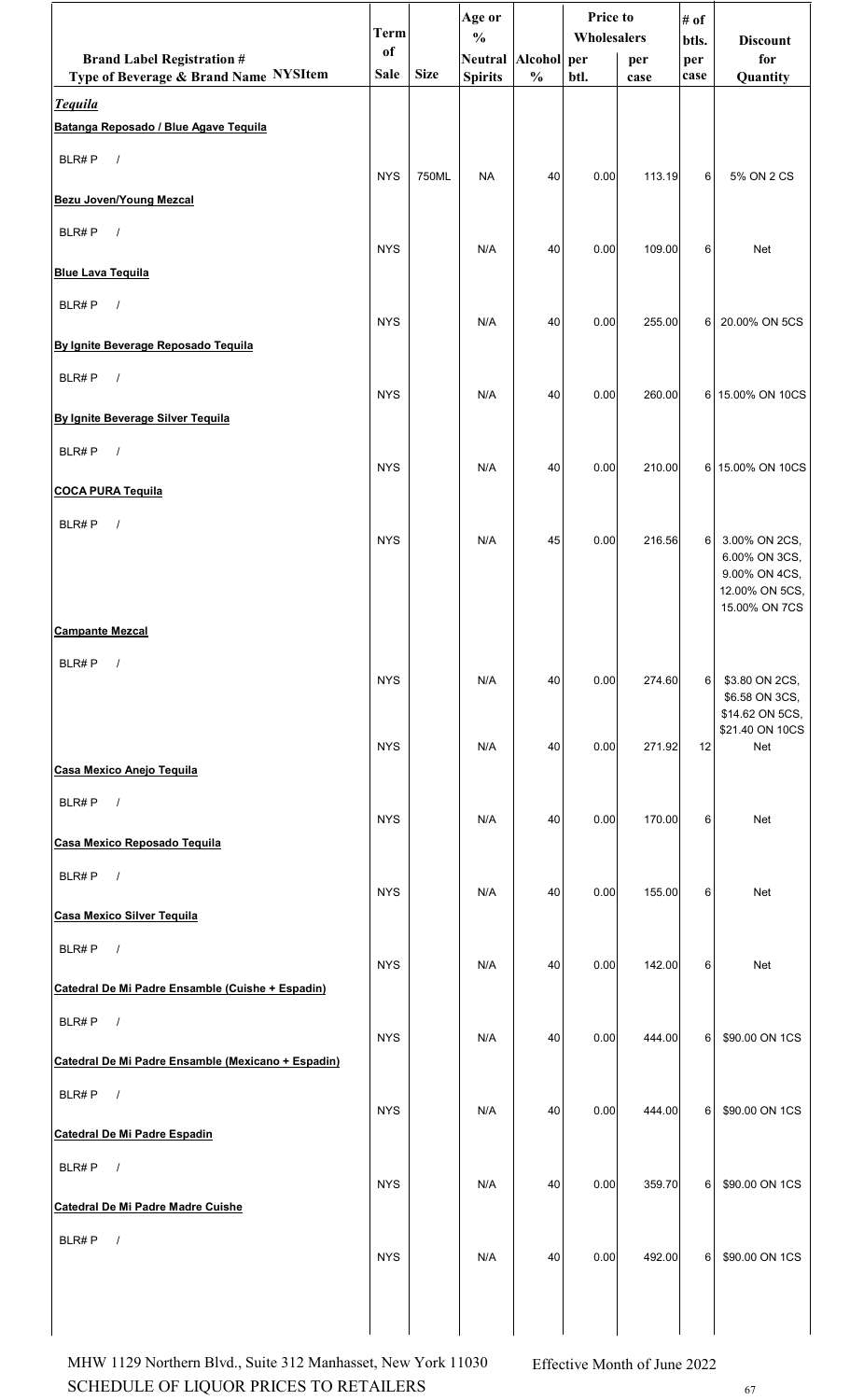|                                                        | <b>Term</b>   |             | Age or<br>$\frac{0}{0}$ |               | <b>Price to</b><br>Wholesalers |        | # of         |                                    |  |
|--------------------------------------------------------|---------------|-------------|-------------------------|---------------|--------------------------------|--------|--------------|------------------------------------|--|
| <b>Brand Label Registration #</b>                      | <sub>of</sub> |             | Neutral Alcohol per     |               |                                | per    | btls.<br>per | <b>Discount</b><br>for             |  |
| Type of Beverage & Brand Name NYSItem                  | <b>Sale</b>   | <b>Size</b> | <b>Spirits</b>          | $\frac{0}{0}$ | btl.                           | case   | case         | Quantity                           |  |
| <b>Tequila</b><br><b>Catedral De Mi Padre Mexicano</b> |               |             |                         |               |                                |        |              |                                    |  |
| BLR#P<br>$\sqrt{ }$                                    |               |             |                         |               |                                |        |              |                                    |  |
|                                                        | <b>NYS</b>    |             | N/A                     | 40            | 0.00                           | 492.00 | 6            | \$90.00 ON 1CS                     |  |
| Catedral De Mi Padre Rainbow Pack (1 of each)          |               |             |                         |               |                                |        |              |                                    |  |
| BLR#P<br>$\sqrt{ }$                                    | <b>NYS</b>    |             | N/A                     | 40            | 0.00                           | 363.95 | 6            | <b>Net</b>                         |  |
| Catedral De Mi Padre Tobala                            |               |             |                         |               |                                |        |              |                                    |  |
| BLR#P<br>$\sqrt{ }$                                    | <b>NYS</b>    |             | N/A                     | 40            | 0.00                           | 492.00 | 6            | \$90.00 ON 1CS                     |  |
| Cayeya Blanco                                          |               |             |                         |               |                                |        |              |                                    |  |
| BLR#P<br>$\frac{1}{2}$                                 |               |             |                         |               |                                |        |              |                                    |  |
|                                                        | <b>NYS</b>    |             | N/A                     | 40            | 0.00                           | 156.00 | 6            | \$3.00 ON 18BT,<br>\$5.00 ON 30BT, |  |
|                                                        |               |             |                         |               |                                |        |              | \$6.01 ON 60BT                     |  |
| Cayeya Single Barrel Reposado                          |               |             |                         |               |                                |        |              |                                    |  |
| BLR#P<br>$\sqrt{ }$                                    | <b>NYS</b>    |             | N/A                     | 40            | 0.00                           | 630.00 | 6            | \$9.00 ON 3BT,                     |  |
| <b>Chawar Blanco</b>                                   |               |             |                         |               |                                |        |              | \$20.00 ON 6BT                     |  |
|                                                        |               |             |                         |               |                                |        |              |                                    |  |
| BLR#P<br>$\sqrt{ }$                                    | <b>NYS</b>    |             | N/A                     | 40            | 0.00                           | 215.28 | 12           | 8.00% ON 1CS,                      |  |
|                                                        |               |             |                         |               |                                |        |              | 12.00% ON 2CS,<br>15.00% ON 3CS    |  |
|                                                        | <b>NYS</b>    |             | N/A                     | 40            | 0.00                           | 359.88 | 12           | 8.00% ON 1CS,<br>12.00% ON 2CS,    |  |
|                                                        |               |             |                         |               |                                |        |              | 15.00% ON 3CS                      |  |
| <b>Chawar Miske Anejo Rosado</b>                       |               |             |                         |               |                                |        |              |                                    |  |
| BLR#P<br>$\overline{\phantom{a}}$                      | <b>NYS</b>    |             | N/A                     | 40            | 0.00                           | 629.88 | 12           | 5.00% ON 1CS                       |  |
| Chawar Miske Reserva Cotopaxi                          |               |             |                         |               |                                |        |              |                                    |  |
| BLR#P $/$                                              | <b>NYS</b>    |             | N/A                     | 42            | 0.00                           | 773.88 | 12           | 5.00% ON 1CS                       |  |
| <b>Chawar Reposado</b>                                 |               |             |                         |               |                                |        |              |                                    |  |
| BLR#P<br>$\overline{\phantom{a}}$                      |               |             |                         |               |                                |        |              |                                    |  |
|                                                        | <b>NYS</b>    |             | N/A                     | 40            | 0.00                           | 445.44 | 12           | 8.00% ON 1CS,<br>12.00% ON 2CS,    |  |
|                                                        | <b>NYS</b>    |             | N/A                     | 40            | 0.00                           | 252.96 | 12           | 15.00% ON 3CS<br>8.00% ON 1CS,     |  |
|                                                        |               |             |                         |               |                                |        |              | 12.00% ON 2CS,<br>15.00% ON 3CS    |  |
| <b>Contraluz Mezcal</b>                                |               |             |                         |               |                                |        |              |                                    |  |
| BLR#P $/$                                              |               |             |                         |               |                                |        |              |                                    |  |
| <b>Curamia Blanco Tequila</b>                          | <b>NYS</b>    |             | N/A                     | 40            | 0.00                           | 168.40 | 6            | Net                                |  |
|                                                        |               |             |                         |               |                                |        |              |                                    |  |
| BLR#P<br>$\overline{\phantom{a}}$                      | <b>NYS</b>    |             | N/A                     | 40            | 0.00                           | 180.00 | 6            | Net                                |  |
| De-Nada Tequila Blanco                                 |               |             |                         |               |                                |        |              |                                    |  |
| BLR#P<br>$\sqrt{ }$                                    | <b>NYS</b>    |             | N/A                     | 40            | 0.00                           | 175.92 | 6            | Net                                |  |
|                                                        |               |             |                         |               |                                |        |              |                                    |  |
|                                                        |               |             |                         |               |                                |        |              |                                    |  |
|                                                        |               |             |                         |               |                                |        |              |                                    |  |
|                                                        |               |             |                         |               |                                |        |              |                                    |  |
|                                                        |               |             |                         |               |                                |        |              |                                    |  |

SCHEDULE OF LIQUOR PRICES TO RETAILERS  $68$ MHW 1129 Northern Blvd., Suite 312 Manhasset, New York 11030 Effective Month of June 2022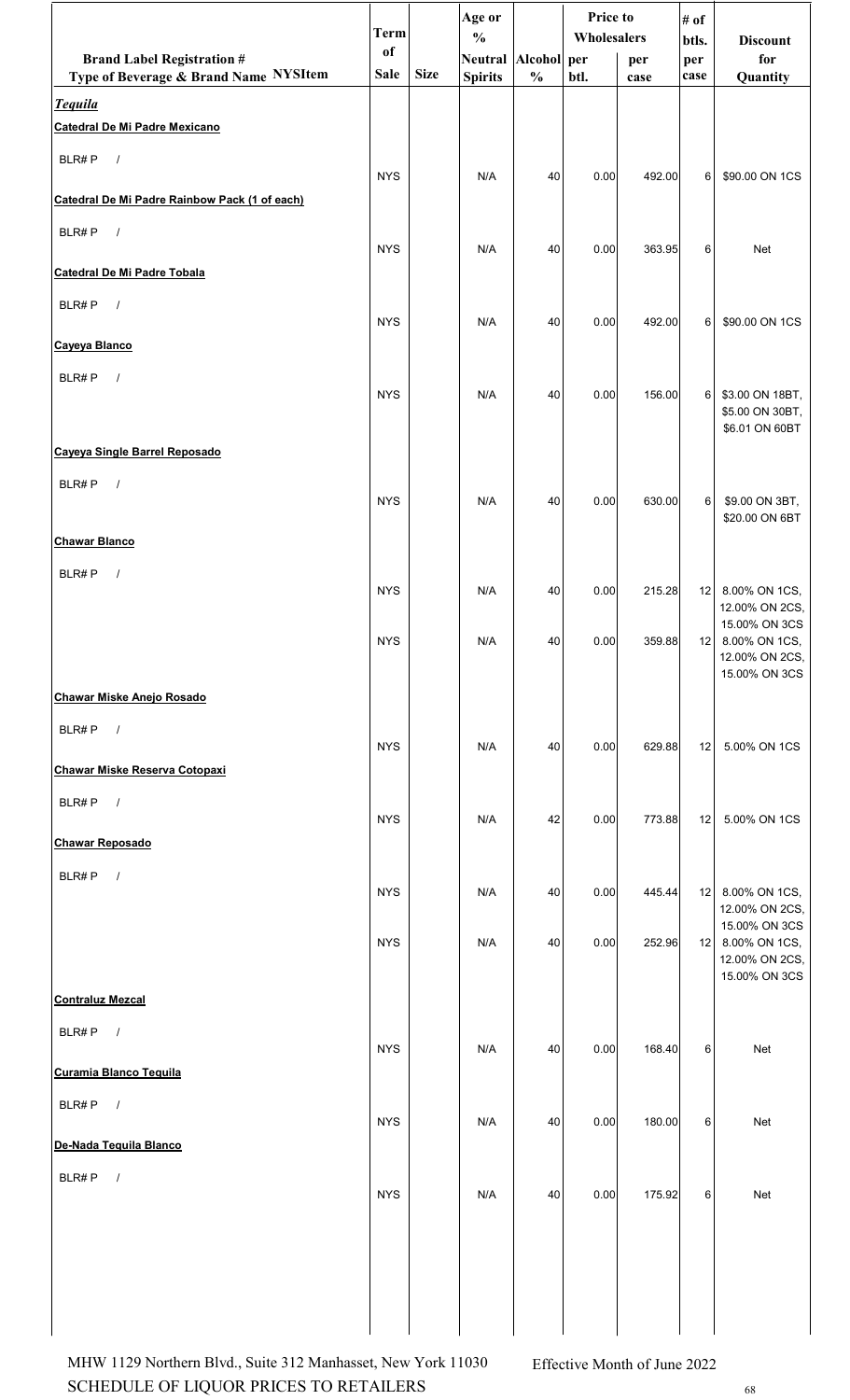|                                                         | <b>Term</b>   |             | Age or<br>$\frac{0}{0}$ |               | Price to<br>Wholesalers |        | # of<br>btls.   | <b>Discount</b>                  |
|---------------------------------------------------------|---------------|-------------|-------------------------|---------------|-------------------------|--------|-----------------|----------------------------------|
| <b>Brand Label Registration #</b>                       | <sub>of</sub> | <b>Size</b> | Neutral Alcohol per     |               |                         | per    | per             | for                              |
| Type of Beverage & Brand Name NYSItem<br><b>Tequila</b> | Sale          |             | <b>Spirits</b>          | $\frac{0}{0}$ | btl.                    | case   | case            | Quantity                         |
| De-Nada Tequila Reposado                                |               |             |                         |               |                         |        |                 |                                  |
| BLR#P<br>$\overline{\phantom{a}}$                       | <b>NYS</b>    |             | N/A                     | 40            | 0.00                    | 193.92 | 6               | Net                              |
| Doce Trecenas Artesenal Mezcal Espadin                  |               |             |                         |               |                         |        |                 |                                  |
| <b>BLB#P</b><br>$\sqrt{ }$<br>JF                        | <b>NYS</b>    |             | N/A                     | 46            | 0.00                    | 248.58 | 6               | <b>Net</b>                       |
| Dos Hombres Dos Hombres Espadin Mezcal                  |               |             |                         |               |                         |        |                 |                                  |
| $\sqrt{ }$<br>BLR#P                                     | <b>NYS</b>    |             | N/A                     | 42            | 0.00                    | 299.94 | 6 <sup>1</sup>  | \$1.00 ON 2BT,                   |
|                                                         |               |             |                         |               |                         |        |                 | \$3.00 ON 6BT,<br>\$5.00 ON 12BT |
| Dos Pasiones Espadin                                    |               |             |                         |               |                         |        |                 |                                  |
| BLR#P<br>$\sqrt{ }$                                     | <b>NYS</b>    |             | N/A                     | 46            | 0.00                    | 243.78 | 6               | Net                              |
| Dos Pasiones Tepextate                                  |               |             |                         |               |                         |        |                 |                                  |
| BLR#P<br>$\sqrt{ }$                                     | <b>NYS</b>    |             | N/A                     | 46            | 0.00                    | 387.54 | 6               | Net                              |
| Dos Pasiones Tobala                                     |               |             |                         |               |                         |        |                 |                                  |
| $\sqrt{ }$<br>BLR#P                                     | <b>NYS</b>    |             | N/A                     | 46            | 0.00                    | 351.54 | 6               | Net                              |
| El Compadre Mezcal Blanco                               |               |             |                         |               |                         |        |                 |                                  |
| $\overline{1}$<br>BLR#P                                 | <b>NYS</b>    |             | N/A                     | 40            | 0.00                    | 360.00 | 12 <sub>1</sub> | 10.00% ON 4CS                    |
| <b>El Salto Mezcal Blanco</b>                           |               |             |                         |               |                         |        |                 |                                  |
| BLR# $P$ /                                              | <b>NYS</b>    |             | N/A                     | 40            | 0.00                    | 360.00 |                 | 12   10.00% ON 4CS               |
| Encantadora 'CRISTALINO' Mezcal                         |               |             |                         |               |                         |        |                 |                                  |
| BLR#P<br>$\overline{\phantom{a}}$                       | <b>NYS</b>    |             | N/A                     | 40            | 0.00                    | 285.00 | 6               | Net                              |
| <b>Encantadora Blanco Tequila</b>                       |               |             |                         |               |                         |        |                 |                                  |
| BLR#P<br>$\sqrt{ }$                                     | <b>NYS</b>    |             | N/A                     | 40            | 0.00                    | 200.00 | 6               | <b>Net</b>                       |
| <b>Encantadora Cafe Fino</b>                            |               |             |                         |               |                         |        |                 |                                  |
| BLR#P $/$                                               | <b>NYS</b>    |             | N/A                     | 40            | 0.00                    | 230.00 | 6               | Net                              |
| <b>Encantadora Joven Tequila</b>                        |               |             |                         |               |                         |        |                 |                                  |
| BLR#P<br>$\sqrt{ }$                                     | <b>NYS</b>    |             | N/A                     |               |                         |        |                 | Net                              |
| Encantadora Matcha' Mezcal Artesanal                    |               |             |                         | 40            | 0.00                    | 315.00 | 6               |                                  |
| BLR#P $/$                                               | <b>NYS</b>    |             | N/A                     | 40            | 0.00                    | 270.00 | 6               | Net                              |
| <b>Encantadora Mixed Case</b>                           |               |             |                         |               |                         |        |                 |                                  |
| $\sqrt{ }$<br>BLR#P                                     | <b>NYS</b>    |             | N/A                     | 40            | 0.00                    | 350.00 | 6               | Net                              |
| <b>Encantadora Ultra Tequila</b>                        |               |             |                         |               |                         |        |                 |                                  |
| BLR#P<br>$\frac{1}{2}$                                  | <b>NYS</b>    |             | N/A                     | 40            | 0.00                    | 785.00 | 6               | Net                              |
|                                                         |               |             |                         |               |                         |        |                 |                                  |
|                                                         |               |             |                         |               |                         |        |                 |                                  |
|                                                         |               |             |                         |               |                         |        |                 |                                  |

SCHEDULE OF LIQUOR PRICES TO RETAILERS  $^{69}$ MHW 1129 Northern Blvd., Suite 312 Manhasset, New York 11030 Effective Month of June 2022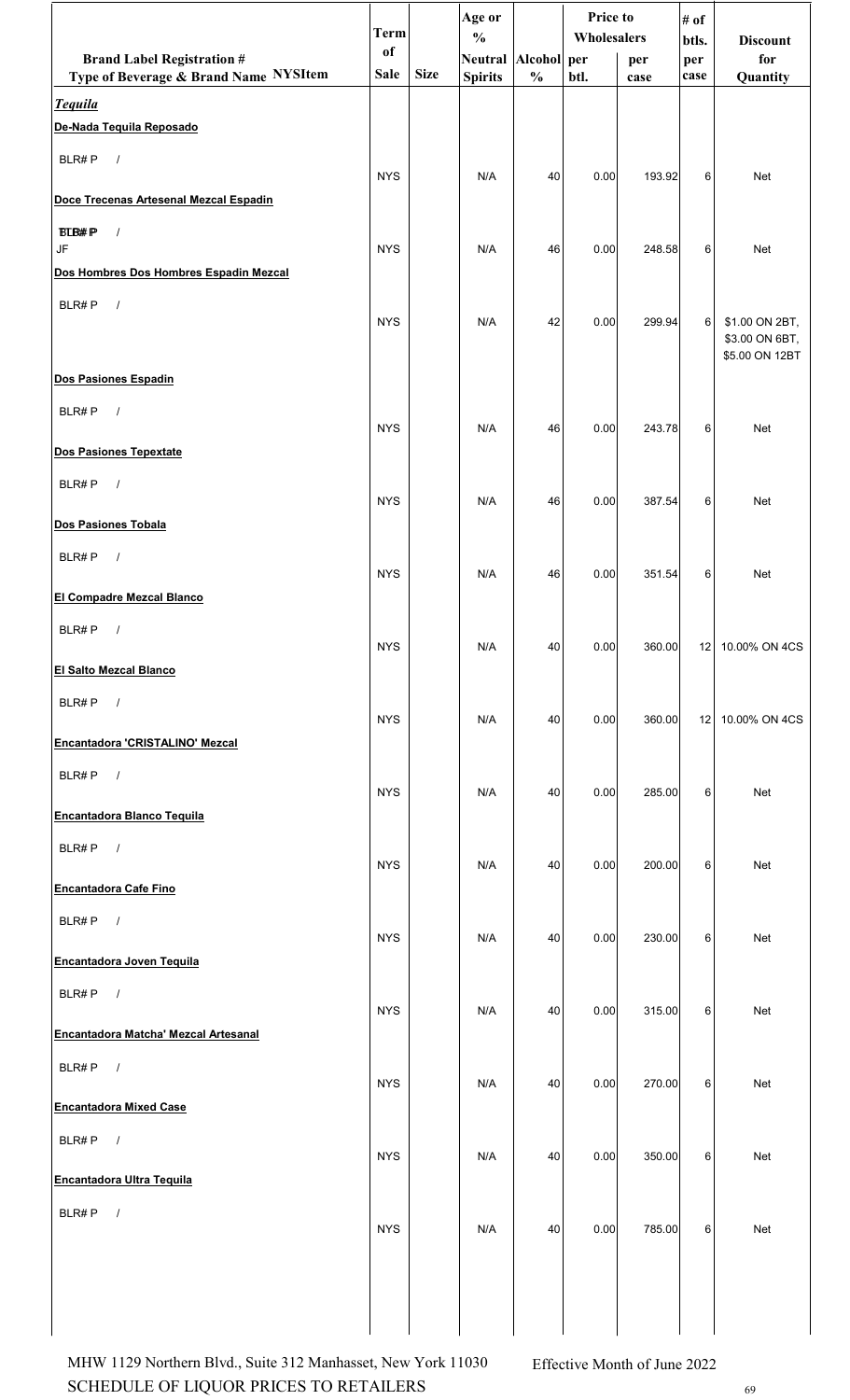|                                                                            | <b>Term</b>                  |             | Age or<br>$\frac{0}{0}$               |               | Price to<br>Wholesalers |             | # of<br>btls.   | <b>Discount</b>                   |
|----------------------------------------------------------------------------|------------------------------|-------------|---------------------------------------|---------------|-------------------------|-------------|-----------------|-----------------------------------|
| <b>Brand Label Registration #</b><br>Type of Beverage & Brand Name NYSItem | <sub>of</sub><br><b>Sale</b> | <b>Size</b> | Neutral Alcohol per<br><b>Spirits</b> | $\frac{0}{0}$ | btl.                    | per<br>case | per<br>case     | for<br>Quantity                   |
| <b>Tequila</b>                                                             |                              |             |                                       |               |                         |             |                 |                                   |
| Encore Talkhouse Tequila Soda Blood Orange (6X4)                           |                              |             |                                       |               |                         |             |                 |                                   |
| BLR#P<br>$\sqrt{ }$                                                        | <b>NYS</b>                   |             | N/A                                   | 5             | 0.00                    | 59.99       | 24              | \$5.00 ON 3CS                     |
| Encore Talkhouse Tequila Soda Grapefruit (6X4)                             |                              |             |                                       |               |                         |             |                 |                                   |
| $\sqrt{ }$<br>BLR#P                                                        | <b>NYS</b>                   |             | <b>NA</b>                             | 5             | 0.00                    | 59.99       | 24              | \$5.00 ON 3CS                     |
| Exiliado Combo: 4xEspadín, 1x Madrecuishe, 1x                              |                              |             |                                       |               |                         |             |                 |                                   |
| Tobasiche<br>BLR#P<br>$\overline{\phantom{a}}$                             |                              |             |                                       |               |                         |             |                 |                                   |
| Exiliado Espadín                                                           | <b>NYS</b>                   |             | N/A                                   | 46            | 0.00                    | 312.72      | 6               | Net                               |
| BLR#P<br>$\sqrt{ }$                                                        |                              |             |                                       |               |                         |             |                 |                                   |
|                                                                            | <b>NYS</b>                   |             | N/A                                   | 46            | 0.00                    | 244.08      | 6               | \$22.17 ON 1CS,<br>\$37.72 ON 3CS |
| <b>Exiliado Madrecuishe</b>                                                |                              |             |                                       |               |                         |             |                 |                                   |
| BLR#P<br>$\sqrt{ }$                                                        | <b>NYS</b>                   |             | N/A                                   | 46            | 0.00                    | 495.48      | 6 <sup>1</sup>  | \$45.03 ON 1CS,                   |
|                                                                            |                              |             |                                       |               |                         |             |                 | \$76.56 ON 3CS                    |
| Exiliado Tobasiche                                                         |                              |             |                                       |               |                         |             |                 |                                   |
| BLR#P<br>$\sqrt{ }$                                                        | <b>NYS</b>                   |             | N/A                                   | 46            | 0.00                    | 592.02      | 6               | \$53.82 ON 1CS,                   |
| <b>Fandango Mezcal Joven</b>                                               |                              |             |                                       |               |                         |             |                 | \$91.49 ON 3CS                    |
| BLR#P                                                                      |                              |             |                                       |               |                         |             |                 |                                   |
|                                                                            | <b>NYS</b>                   |             | N/A                                   | 40            | 0.00                    | 336.00      | 12 <sub>1</sub> | 10.00% ON 4CS                     |
| <b>Fidencio Mezcal Ensamble</b>                                            |                              |             |                                       |               |                         |             |                 |                                   |
| BLR#P<br>$\sqrt{ }$                                                        | <b>NYS</b>                   |             | N/A                                   | 51            | 0.00                    | 461.70      | 6               | \$30.75 ON 1CS                    |
| Fidencio Mezcal Rosa Mexicano Aneio                                        |                              |             |                                       |               |                         |             |                 |                                   |
| BLR#P<br>$\sqrt{ }$                                                        | <b>NYS</b>                   |             | N/A                                   | 51            | 0.00                    | 222.00      | 6               | Net                               |
| <b>Fullbar Tequila</b>                                                     |                              |             |                                       |               |                         |             |                 |                                   |
| BLR#P<br>$\sqrt{ }$                                                        | <b>NYS</b>                   |             | N/A                                   | 40            | 0.00                    | 67.16       | 6               | <b>Net</b>                        |
| <b>Get Hot Spiced Tequila</b>                                              |                              |             |                                       |               |                         |             |                 |                                   |
| BLR#P<br>$\sqrt{ }$                                                        |                              |             |                                       |               |                         |             |                 |                                   |
| Grupo Mexcalito Mezcal Agasajo con Gusano (12x375ml)                       | <b>NYS</b>                   |             | N/A                                   | 40            | 0.00                    | 157.86      | 6               | <b>Net</b>                        |
| BLR#P<br>$\sqrt{ }$                                                        |                              |             |                                       |               |                         |             |                 |                                   |
|                                                                            | <b>NYS</b>                   | 375ML       | <b>NA</b>                             | 40            | 0.00                    | 119.88      | 12              | \$13.00 ON 2CS                    |
| <b>Happy Hour Grapefruit Seltzer</b><br>$\sqrt{ }$                         |                              |             |                                       |               |                         |             |                 |                                   |
| BLR#P                                                                      | <b>NYS</b>                   |             | N/A                                   | 40            | 0.00                    | 55.00       | 24              | \$5.00 ON 5CS                     |
| <b>Happy Hour Lime Seltzer</b>                                             |                              |             |                                       |               |                         |             |                 |                                   |
| $\sqrt{ }$<br>BLR#P                                                        | <b>NYS</b>                   |             | N/A                                   | 40            | 0.00                    | 55.00       | 24              | \$5.00 ON 5CS                     |
| <b>Happy Hour Margarita</b>                                                |                              |             |                                       |               |                         |             |                 |                                   |
| BLR#P<br>$\prime$                                                          | <b>NYS</b>                   |             | N/A                                   | 40            | 0.00                    | 55.00       | 24 <sub>1</sub> | \$5.00 ON 5CS                     |
|                                                                            |                              |             |                                       |               |                         |             |                 |                                   |
|                                                                            |                              |             |                                       |               |                         |             |                 |                                   |
|                                                                            |                              |             |                                       |               |                         |             |                 |                                   |

SCHEDULE OF LIQUOR PRICES TO RETAILERS  $70$ MHW 1129 Northern Blvd., Suite 312 Manhasset, New York 11030 Effective Month of June 2022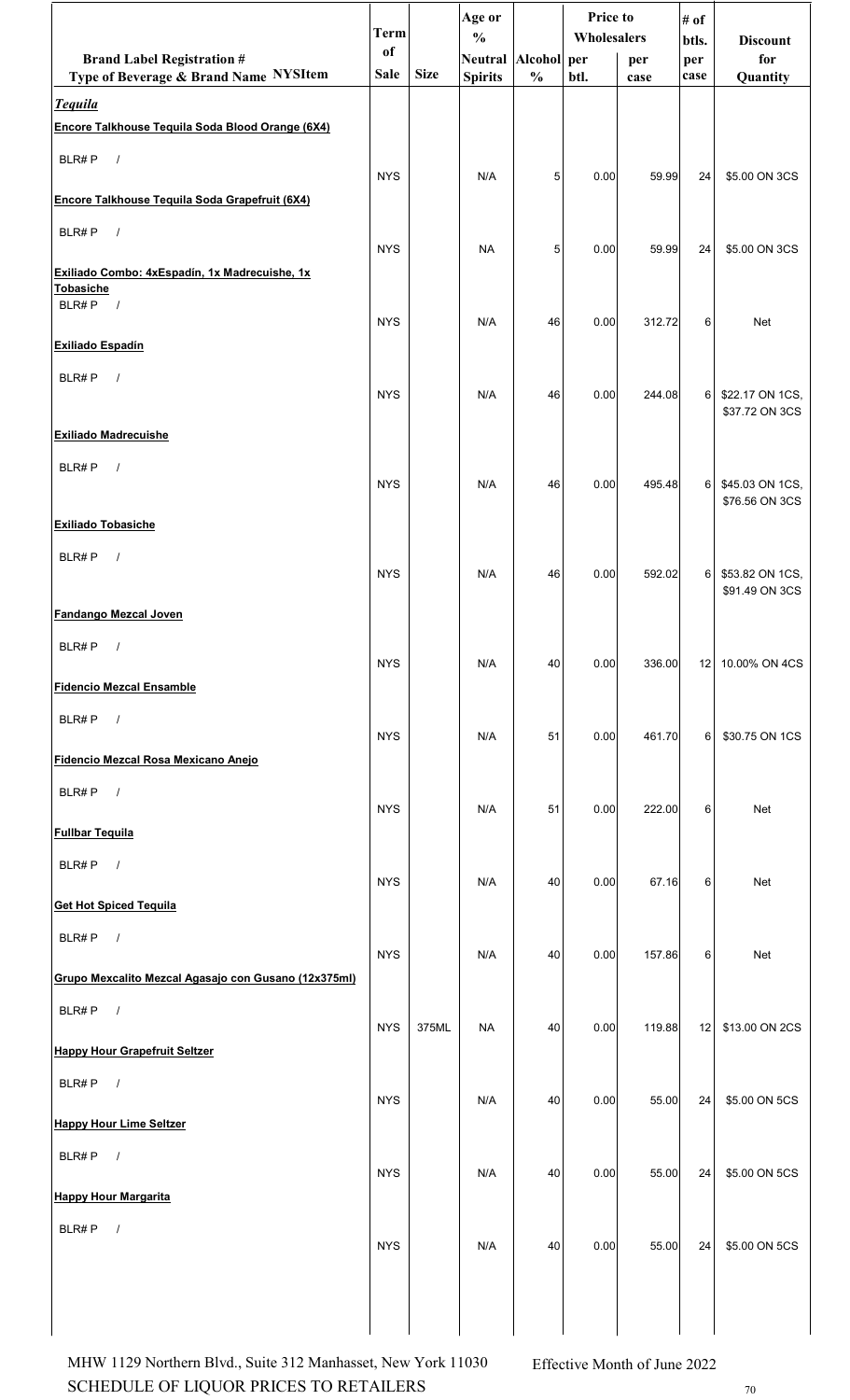|                                                                                                                | <b>Term</b> |             | Age or<br>$\frac{0}{0}$ |               | Price to<br>Wholesalers |        | # of<br>btls. | <b>Discount</b>                                                       |
|----------------------------------------------------------------------------------------------------------------|-------------|-------------|-------------------------|---------------|-------------------------|--------|---------------|-----------------------------------------------------------------------|
| <b>Brand Label Registration #</b>                                                                              | of          |             | Neutral Alcohol per     |               |                         | per    | per           | for                                                                   |
| Type of Beverage & Brand Name NYSItem                                                                          | Sale        | <b>Size</b> | <b>Spirits</b>          | $\frac{0}{0}$ | btl.                    | case   | case          | Quantity                                                              |
| <b>Tequila</b><br><b>Happy Hour Passionfruit Margarita</b>                                                     |             |             |                         |               |                         |        |               |                                                                       |
| BLR#P<br>$\sqrt{ }$                                                                                            |             |             |                         |               |                         |        |               |                                                                       |
| <b>Happy Hour Sampler pack</b>                                                                                 | <b>NYS</b>  |             | N/A                     | 40            | 0.00                    | 55.00  | 24            | \$5.00 ON 5CS                                                         |
| BLR#P<br>$\sqrt{ }$<br>1 PassFMargarita, 1 PK Lime, 1 PK<br>GrafeF, 1 PK Margarita Seltzer 6x4<br>355ML CAN-24 | <b>NYS</b>  |             | N/A                     | 40            | 0.00                    | 55.00  | 24            | <b>Net</b>                                                            |
| <b>Hiatus Anejo</b>                                                                                            |             |             |                         |               |                         |        |               |                                                                       |
| BLR#P<br>$\sqrt{ }$                                                                                            | <b>NYS</b>  |             | N/A                     | Ass't         | 0.00                    | 324.00 | 12            | \$2.00 ON 12BT,<br>\$4.00 ON 60BT                                     |
| <b>Hiatus Blanco</b>                                                                                           |             |             |                         |               |                         |        |               |                                                                       |
| BLR#P<br>$\frac{1}{2}$                                                                                         | <b>NYS</b>  |             | N/A                     | Ass't         | 0.00                    | 240.00 | 12            | \$2.00 ON 12BT,<br>\$4.00 ON 60BT                                     |
| Hiatus Combo (1E-ANJ/REP/BLN)                                                                                  |             |             |                         |               |                         |        |               |                                                                       |
| BLR#P<br>$\sqrt{ }$<br>cannot sell in June at \$276, posted at<br>\$312                                        | <b>NYS</b>  |             | N/A                     | Ass't         | 0.00                    | 276.00 | 12            | Net                                                                   |
| <b>Hiatus Reposado</b>                                                                                         |             |             |                         |               |                         |        |               |                                                                       |
| BLR#P<br>$\sqrt{ }$                                                                                            | <b>NYS</b>  |             | N/A                     | Ass't         | 0.00                    | 264.00 | 12            | \$2.00 ON 12BT,<br>\$4.00 ON 60BT                                     |
| Hiatus Tequila Combo (2E-ANJ/REP/BLN)                                                                          |             |             |                         |               |                         |        |               |                                                                       |
| BLR#P<br>$\sqrt{ }$                                                                                            | <b>NYS</b>  |             | N/A                     | Ass't         | 0.00                    | 218.00 | 6             | Net                                                                   |
| Hiatus Tequila Hiatus Tequila Anejo (12 month)                                                                 |             |             |                         |               |                         |        |               |                                                                       |
| BLR#P<br>$\sqrt{ }$                                                                                            | <b>NYS</b>  |             | N/A                     | 40            | 0.00                    | 270.00 | 6             | \$2.00 ON 2BT,<br>\$3.00 ON 6BT,<br>\$4.00 ON 12BT,<br>\$6.00 ON 30BT |
| Hiatus Tequila Hiatus Tequila Blanco                                                                           |             |             |                         |               |                         |        |               |                                                                       |
| BLR#P<br>$\sqrt{ }$                                                                                            | <b>NYS</b>  |             | N/A                     | 40            | 0.00                    | 216.00 | 6             | \$1.00 ON 2BT,<br>\$2.00 ON 6BT,<br>\$3.00 ON 18BT,<br>\$6.00 ON 60BT |
| Hiatus Tequila Hiatus Tequila Reposado (6 month)                                                               |             |             |                         |               |                         |        |               |                                                                       |
| BLR#P<br>$\sqrt{ }$                                                                                            | <b>NYS</b>  |             | N/A                     | 40            | 0.00                    | 240.00 | $6 \mid$      | \$1.00 ON 2BT,<br>\$2.00 ON 6BT,<br>\$3.00 ON 18BT,<br>\$6.00 ON 60BT |
| <b>LANETA BLANCO TEQUILA</b>                                                                                   |             |             |                         |               |                         |        |               |                                                                       |
| BLR#P<br>$\sqrt{ }$                                                                                            | <b>NYS</b>  |             | N/A                     | 40            | 0.00                    | 368.18 | 6             | Net                                                                   |
| <b>LANETA EXTRA ANEJO TEQUILA</b>                                                                              |             |             |                         |               |                         |        |               |                                                                       |
| BLR#P<br>$\prime$                                                                                              | <b>NYS</b>  |             | N/A                     |               |                         | 738.42 |               | Net                                                                   |
|                                                                                                                |             |             |                         | 40            | 0.00                    |        | 6             |                                                                       |

SCHEDULE OF LIQUOR PRICES TO RETAILERS  $71$ MHW 1129 Northern Blvd., Suite 312 Manhasset, New York 11030 Effective Month of June 2022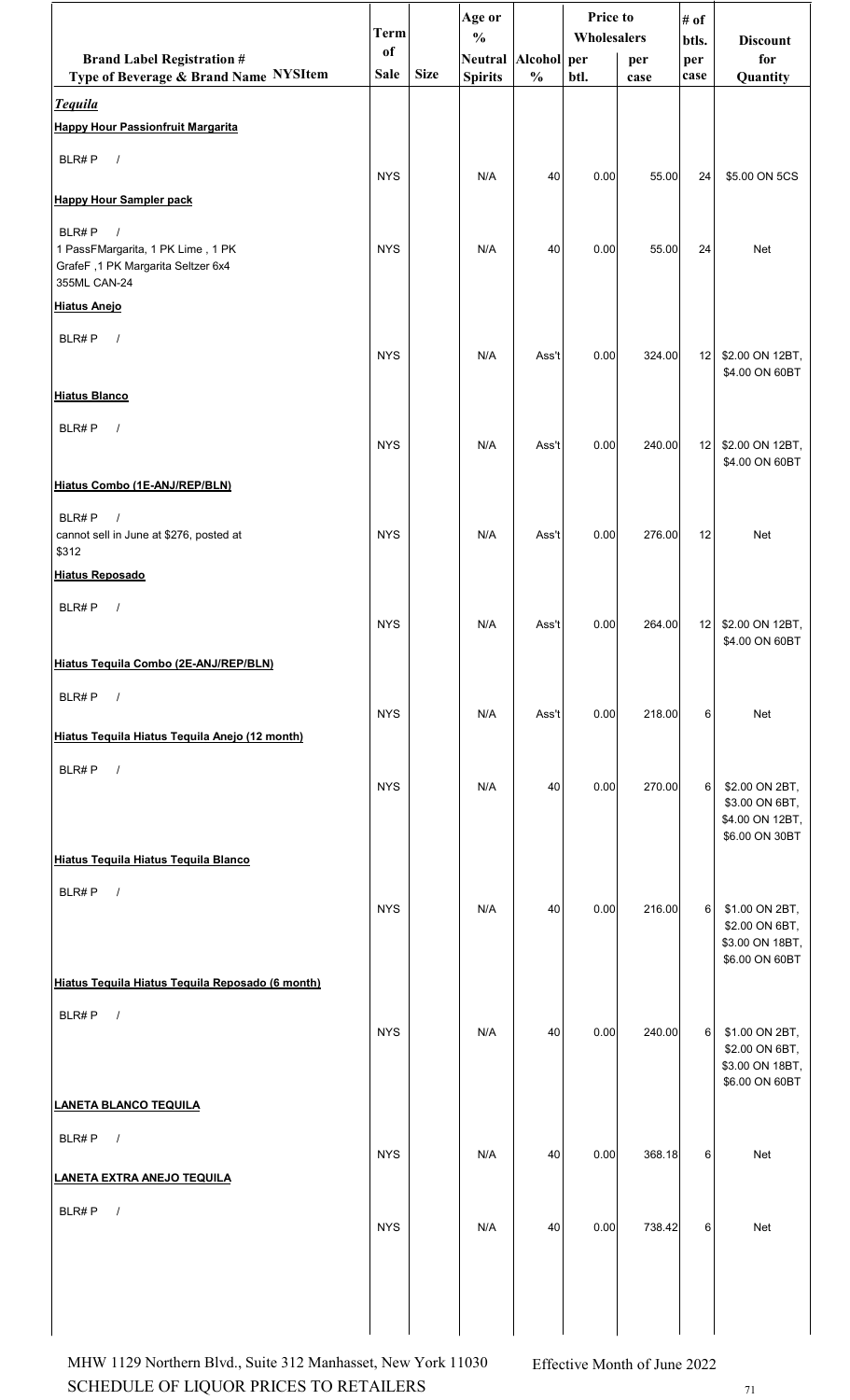|                                       | <b>Term</b> |             | Age or<br>$\frac{0}{0}$ |               | <b>Price to</b><br>Wholesalers |        | # of           |                                     |  |
|---------------------------------------|-------------|-------------|-------------------------|---------------|--------------------------------|--------|----------------|-------------------------------------|--|
| <b>Brand Label Registration #</b>     | of          |             | Neutral Alcohol per     |               |                                | per    | btls.<br>per   | <b>Discount</b><br>for              |  |
| Type of Beverage & Brand Name NYSItem | <b>Sale</b> | <b>Size</b> | <b>Spirits</b>          | $\frac{0}{0}$ | btl.                           | case   | case           | Quantity                            |  |
| <b>Tequila</b>                        |             |             |                         |               |                                |        |                |                                     |  |
| <b>LANETA REPOSADO TEQUILA</b>        |             |             |                         |               |                                |        |                |                                     |  |
| BLR#P<br>$\sqrt{ }$                   |             |             |                         |               |                                |        |                |                                     |  |
| Los Amantes Anejo Mezcal              | <b>NYS</b>  |             | N/A                     | 40            | 0.00                           | 507.66 | 6              | Net                                 |  |
|                                       |             |             |                         |               |                                |        |                |                                     |  |
| BLR#P<br>$\sqrt{ }$                   | <b>NYS</b>  |             | N/A                     | 40            | 0.00                           | 240.00 | 6              | Net                                 |  |
| Los Amantes Joven Mezcal              |             |             |                         |               |                                |        |                |                                     |  |
| BLR#P<br>$\sqrt{ }$                   |             |             |                         |               |                                |        |                |                                     |  |
|                                       | <b>NYS</b>  |             | N/A                     | 40            | 0.00                           | 160.00 | 6              | Net                                 |  |
| Los Amantes Reposado Mezcal           |             |             |                         |               |                                |        |                |                                     |  |
| BLR#P<br>$\sqrt{ }$                   |             |             |                         |               |                                |        |                |                                     |  |
| <b>Mal Mezcal Oaxaca</b>              | <b>NYS</b>  |             | N/A                     | 40            | 0.00                           | 195.00 | 6              | Net                                 |  |
|                                       |             |             |                         |               |                                |        |                |                                     |  |
| BLR#P<br>$\sqrt{ }$                   | <b>NYS</b>  |             | N/A                     | 40            | 0.00                           | 450.00 | 6              | Net                                 |  |
|                                       | <b>NYS</b>  |             | N/A                     | 40            | 0.00                           | 225.00 | 3              | Net                                 |  |
| Mal No 1 Mezcal Blend                 |             |             |                         |               |                                |        |                |                                     |  |
| BLR#P<br>$\sqrt{ }$                   |             |             |                         |               |                                |        |                |                                     |  |
|                                       | <b>NYS</b>  |             | N/A                     | 40            | 0.00                           | 135.06 | $\overline{2}$ | \$13.74 ON 2BT,<br>\$15.53 ON 4BT,  |  |
|                                       |             |             |                         |               |                                |        |                | \$18.44 ON 6BT,<br>\$20.07 ON 12BT, |  |
|                                       |             |             |                         |               |                                |        |                | \$21.71 ON 24BT                     |  |
|                                       | <b>NYS</b>  |             | N/A                     | 40            | 0.00                           | 405.18 | 6              | \$13.74 ON 2BT,<br>\$15.53 ON 4BT,  |  |
|                                       |             |             |                         |               |                                |        |                | \$18.44 ON 6BT,                     |  |
|                                       |             |             |                         |               |                                |        |                | \$20.07 ON 12BT,<br>\$21.71 ON 24BT |  |
| <b>Mexcalia Mezcal Joven</b>          |             |             |                         |               |                                |        |                |                                     |  |
| BLR#P<br>$\sqrt{ }$                   |             |             |                         |               |                                |        |                |                                     |  |
|                                       | <b>NYS</b>  |             | N/A                     | 40            | 0.00                           | 432.00 | 12             | 10.00% ON 4CS                       |  |
| Mexicat 6 year Anejo Webber Azul      |             |             |                         |               |                                |        |                |                                     |  |
| BLR#P<br>$\sqrt{ }$                   | <b>NYS</b>  |             | N/A                     | 40            | 0.00                           | 407.94 | 6              | Net                                 |  |
| <b>Mexicat Joven Weber Azul</b>       |             |             |                         |               |                                |        |                |                                     |  |
| BLR#P                                 |             |             |                         |               |                                |        |                |                                     |  |
| $\sqrt{ }$                            | <b>NYS</b>  |             | N/A                     | 40            | 0.00                           | 142.44 | 6              | \$2.70 ON 12BT,                     |  |
|                                       |             |             |                         |               |                                |        |                | \$4.32 ON 30BT                      |  |
| Mexicat Mezcal 1 year Anejo           |             |             |                         |               |                                |        |                |                                     |  |
| $\sqrt{ }$<br>BLR#P                   | <b>NYS</b>  |             | N/A                     | 38            | 0.00                           | 200.28 | 6              | \$4.75 ON 6BT,                      |  |
|                                       |             |             |                         |               |                                |        |                | \$7.60 ON 12BT                      |  |
| <b>Mexicat Mezcal Maximiliana</b>     |             |             |                         |               |                                |        |                |                                     |  |
| $\sqrt{ }$<br>BLR#P                   |             |             |                         |               |                                |        |                |                                     |  |
| <b>Mexicat Miixto Tequilana</b>       | <b>NYS</b>  |             | N/A                     | 40            | 0.00                           | 234.06 | 6              | Net                                 |  |
|                                       |             |             |                         |               |                                |        |                |                                     |  |
| BLR#P<br>$\sqrt{ }$                   | <b>NYS</b>  |             | N/A                     | 38            | 0.00                           | 174.48 | 12             | \$0.75 ON 36BT                      |  |
| <b>Mexicat Raicilla Maximiliana</b>   |             |             |                         |               |                                |        |                |                                     |  |
| BLR#P<br>$\sqrt{ }$                   |             |             |                         |               |                                |        |                |                                     |  |
|                                       | <b>NYS</b>  |             | N/A                     | $38\,$        | $0.00\,$                       | 234.06 |                | 6 \$4.88 ON 12BT                    |  |
|                                       |             |             |                         |               |                                |        |                |                                     |  |
|                                       |             |             |                         |               |                                |        |                |                                     |  |
|                                       |             |             |                         |               |                                |        |                |                                     |  |

SCHEDULE OF LIQUOR PRICES TO RETAILERS  $12$ MHW 1129 Northern Blvd., Suite 312 Manhasset, New York 11030 Effective Month of June 2022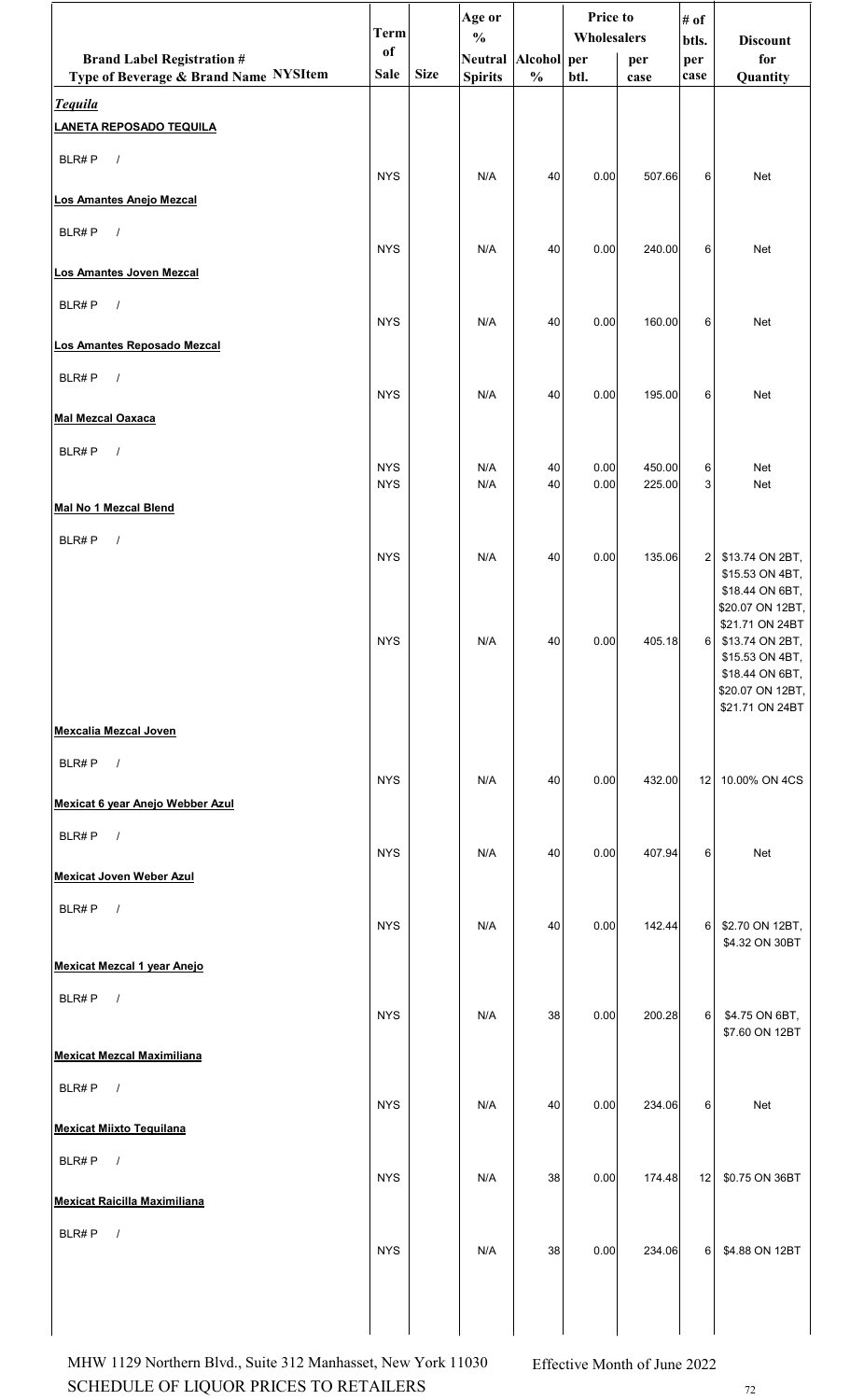|                                                   | <b>Term</b> |              | Age or                               |               | <b>Price to</b><br>Wholesalers |        | # of         |                                |
|---------------------------------------------------|-------------|--------------|--------------------------------------|---------------|--------------------------------|--------|--------------|--------------------------------|
| <b>Brand Label Registration #</b>                 | of          |              | $\frac{0}{0}$<br>Neutral Alcohol per |               |                                | per    | btls.<br>per | <b>Discount</b><br>for         |
| Type of Beverage & Brand Name NYSItem             | <b>Sale</b> | <b>Size</b>  | <b>Spirits</b>                       | $\frac{0}{0}$ | btl.                           | case   | case         | Quantity                       |
| <b>Tequila</b>                                    |             |              |                                      |               |                                |        |              |                                |
| Mijenta Anejo Grand Reserva                       |             |              |                                      |               |                                |        |              |                                |
| BLR#P<br>$\sqrt{ }$                               | <b>NYS</b>  |              | N/A                                  | 40            | 0.00                           | 690.00 | 6            | <b>Net</b>                     |
| Mijenta Blanco Tequila                            |             |              |                                      |               |                                |        |              |                                |
| $\sqrt{ }$<br>BLR#P                               | <b>NYS</b>  |              | N/A                                  | 40            | 0.00                           | 195.00 | 6            | Net                            |
| Mijenta Reposado Tequila                          |             |              |                                      |               |                                |        |              |                                |
| $\sqrt{ }$<br>BLR#P                               | <b>NYS</b>  |              |                                      |               |                                |        | 6            |                                |
| <b>MonteCarmo Silver Cachaca</b>                  |             |              | N/A                                  | 40            | 0.00                           | 282.00 |              | Net                            |
| BLR#P<br>$\sqrt{ }$                               |             |              |                                      |               |                                |        |              |                                |
|                                                   | <b>NYS</b>  |              | N/A                                  | 40            | 0.00                           | 108.00 | 6            | Net                            |
| Noble Coyote Mezcal 1 Espadin, 1 Jabali, 1 Coyote |             |              |                                      |               |                                |        |              |                                |
| <b>BLB#P</b><br>$\sqrt{ }$                        | <b>NYS</b>  | 750.00M      | <b>NA</b>                            | 48            | 0.00                           | 187.09 | 3            |                                |
|                                                   |             | L            |                                      |               |                                |        |              |                                |
| Noble Coyote Mezcal 2 Espadin, 2 Jabali, 2 Coyote |             |              |                                      |               |                                |        |              |                                |
| $\sqrt{ }$<br>BLR#P                               | <b>NYS</b>  | 750.00M      | <b>NA</b>                            | 48            | 0.00                           | 374.19 | 6            |                                |
|                                                   |             | L            |                                      |               |                                |        |              |                                |
| Noble Coyote Mezcal 4 Espadin, 2 Jabali           |             |              |                                      |               |                                |        |              |                                |
| BLR#P<br>$\sqrt{ }$                               | <b>NYS</b>  | 750.00M      | <b>NA</b>                            | 48            | 0.00                           | 291.31 | 6            |                                |
|                                                   |             | L            |                                      |               |                                |        |              |                                |
| Noble Coyote Mezcal 4 Espadin. 2 Coyote           |             |              |                                      |               |                                |        |              |                                |
| BLR#P<br>$\sqrt{ }$                               | <b>NYS</b>  | 750.00M      | <b>NA</b>                            | 48            | 0.00                           | 256.21 | 6            |                                |
|                                                   |             | L            |                                      |               |                                |        |              |                                |
| <b>Noble Coyote Mezcal Capon</b>                  |             |              |                                      |               |                                |        |              |                                |
| BLR#P<br>$\sqrt{ }$                               |             |              |                                      |               |                                |        |              |                                |
| chg 1 to 3 pack                                   | <b>NYS</b>  | 750.00M<br>L | <b>NA</b>                            | 48            | 0.00                           | 134.94 | 3            | 3.00% ON 2CS,<br>6.00% ON 3CS, |
|                                                   |             |              |                                      |               |                                |        |              | 9.00% ON 4CS,<br>13.00% ON 5CS |
| <b>Noble Coyote Mezcal Coyote</b>                 |             |              |                                      |               |                                |        |              |                                |
| BLR#P<br>$\sqrt{ }$                               |             |              |                                      |               |                                |        |              |                                |
| 1 to 3 cs                                         | <b>NYS</b>  | 750.00M<br>L | <b>NA</b>                            | 48            | 0.00                           | 225.75 | 3            | 3.00% ON 2CS,<br>6.00% ON 3CS, |
|                                                   |             |              |                                      |               |                                |        |              | 9.00% ON 4CS,<br>13.00% ON 5CS |
| <b>Noble Coyote Mezcal Espadin</b>                |             |              |                                      |               |                                |        |              |                                |
| BLR#P<br>$\sqrt{ }$                               |             |              |                                      |               |                                |        |              |                                |
| chg 1 to 3 pack                                   | <b>NYS</b>  | 750.00M<br>L | <b>NA</b>                            | 43            | 0.00                           | 92.73  | 3            | 3.00% ON 2CS,<br>6.00% ON 3CS, |
|                                                   |             |              |                                      |               |                                |        |              | 9.00% ON 4CS,<br>13.00% ON 5CS |
| Noble Coyote Mezcal Jabali                        |             |              |                                      |               |                                |        |              |                                |
| BLR#P<br>$\prime$                                 |             |              |                                      |               |                                |        |              |                                |
| 1 to 3 ok                                         | <b>NYS</b>  | 750.00M<br>L | <b>NA</b>                            | 48            | 0.00                           | 282.09 | 3            | 3.00% ON 2CS,<br>6.00% ON 3CS, |
|                                                   |             |              |                                      |               |                                |        |              | 9.00% ON 4CS,                  |
|                                                   |             |              |                                      |               |                                |        |              | 13.00% ON 5CS                  |
|                                                   |             |              |                                      |               |                                |        |              |                                |
|                                                   |             |              |                                      |               |                                |        |              |                                |

SCHEDULE OF LIQUOR PRICES TO RETAILERS  $13$ MHW 1129 Northern Blvd., Suite 312 Manhasset, New York 11030 Effective Month of June 2022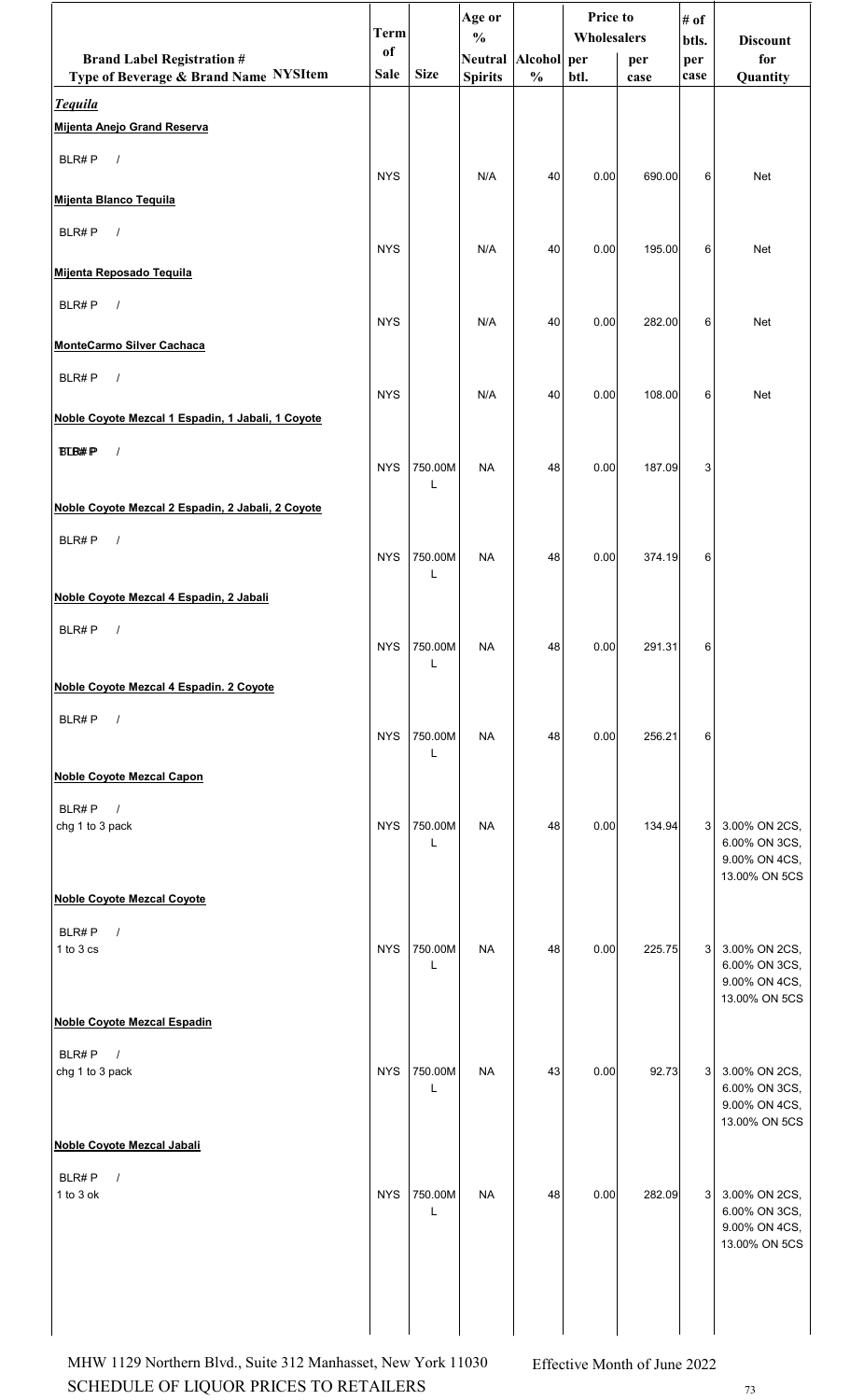|                                                                                                  | <b>Term</b>   |              | Age or<br>$\frac{0}{0}$ |               | Price to<br>Wholesalers |        | # of            |                                                                  |
|--------------------------------------------------------------------------------------------------|---------------|--------------|-------------------------|---------------|-------------------------|--------|-----------------|------------------------------------------------------------------|
| <b>Brand Label Registration #</b>                                                                | <sub>of</sub> |              | Neutral Alcohol per     |               |                         | per    | btls.<br>per    | <b>Discount</b><br>for                                           |
| Type of Beverage & Brand Name NYSItem                                                            | <b>Sale</b>   | <b>Size</b>  | <b>Spirits</b>          | $\frac{0}{0}$ | btl.                    | case   | case            | Quantity                                                         |
| <b>Tequila</b><br>Noble Coyote Mezcal Mixer, 2 Espadin, 1 Jabali, 1 Coyote,<br>1 Tobala, 1 Capon |               |              |                         |               |                         |        |                 |                                                                  |
| BLR#P $/$                                                                                        | <b>NYS</b>    | 750.00M      | <b>NA</b>               | 48            | 0.00                    | 333.52 | 6               |                                                                  |
| <b>Noble Coyote Mezcal Tobala</b>                                                                |               |              |                         |               |                         |        |                 |                                                                  |
| BLR#P<br>$\sqrt{ }$<br>1 to 3 cs                                                                 | <b>NYS</b>    | 750.00M<br>L | <b>NA</b>               | 48            | 0.00                    | 242.37 | 3               | 3.00% ON 2CS,<br>6.00% ON 3CS,<br>9.00% ON 4CS,<br>13.00% ON 5CS |
| Nocheluna Sotol Blanco Nocheluna                                                                 |               |              |                         |               |                         |        |                 |                                                                  |
| BLR#P<br>$\sqrt{ }$                                                                              | <b>NYS</b>    |              | N/A                     | 43            | 0.00                    | 168.40 | 6               | <b>Net</b>                                                       |
| One with Life Organic Extra Anejo                                                                |               |              |                         |               |                         |        |                 |                                                                  |
| BLR#P<br>$\sqrt{ }$                                                                              | <b>NYS</b>    |              | N/A                     | 40            | 0.00                    | 252.00 | $\overline{2}$  | \$3.00 ON 2BT                                                    |
| Papa Rey Mezcal Joven                                                                            |               |              |                         |               |                         |        |                 |                                                                  |
| <b>BLB#P</b><br>$\prime$                                                                         | <b>NYS</b>    |              | N/A                     | 40            | 0.00                    | 325.68 | 12 <sub>1</sub> | \$32.88 ON 6CS,<br>\$56.88 ON 10CS                               |
| Papa Rey Mezcal Reposado                                                                         |               |              |                         |               |                         |        |                 |                                                                  |
| BLR#P<br>$\sqrt{ }$                                                                              | <b>NYS</b>    |              | N/A                     | 40            | 0.00                    | 383.90 |                 | 12 \$66.02 ON 5CS                                                |
| Prospero Anejo Tequila                                                                           |               |              |                         |               |                         |        |                 |                                                                  |
| BLR#P<br>$\sqrt{ }$                                                                              | <b>NYS</b>    |              | N/A                     | 40            | 0.00                    | 166.00 | 6               | Net                                                              |
| <b>Prospero Blanco Tequila</b>                                                                   |               |              |                         |               |                         |        |                 |                                                                  |
| BLR#P $/$<br>Prospero Resposado Tequila                                                          | <b>NYS</b>    |              | N/A                     | 40            | 0.00                    | 129.00 | 6               | Net                                                              |
|                                                                                                  |               |              |                         |               |                         |        |                 |                                                                  |
| BLR#P<br>$\sqrt{ }$<br><b>REAL ZEPEDA CLASSIC REPOSADO 100% TEQUILA</b>                          | <b>NYS</b>    |              | N/A                     | 40            | 0.00                    | 140.00 | 6               | Net                                                              |
| <b>BLB#P</b><br>$\sqrt{ }$                                                                       |               |              |                         |               |                         |        |                 |                                                                  |
|                                                                                                  | <b>NYS</b>    |              | N/A                     | 40            | 0.00                    | 237.00 | 6               | 5.00% ON 2CS,<br>10.00% ON 10CS                                  |
| <b>REAL ZEPEDA CLASSIC SILVER 100% TEQUILA</b>                                                   |               |              |                         |               |                         |        |                 |                                                                  |
| BLR#P<br>$\sqrt{ }$                                                                              | <b>NYS</b>    |              | N/A                     | 40            | 0.00                    | 211.00 | 6               | 5.00% ON 2CS,<br>10.00% ON 10CS                                  |
| Sacrificio Mezcal Sacrificio Joven                                                               |               |              |                         |               |                         |        |                 |                                                                  |
| BLR#P<br>$\sqrt{ }$                                                                              | <b>NYS</b>    |              | N/A                     | 40            | 0.00                    | 175.00 | 6               | Net                                                              |
| Sacrificio Mezcal Sacrificio Reposado                                                            |               |              |                         |               |                         |        |                 |                                                                  |
| BLR#P $/$                                                                                        | <b>NYS</b>    |              | N/A                     | 40            | 0.00                    | 195.00 | 6               | Net                                                              |
| San Bartolo Espadin Don Valentin                                                                 |               |              |                         |               |                         |        |                 |                                                                  |
| BLR#P<br>$\sqrt{ }$                                                                              | <b>NYS</b>    |              | N/A                     | 51            | 0.00                    | 396.00 | 12              | \$39.00 ON 1CS,<br>\$78.00 ON 2CS                                |
|                                                                                                  |               |              |                         |               |                         |        |                 |                                                                  |

SCHEDULE OF LIQUOR PRICES TO RETAILERS  $^{74}$ MHW 1129 Northern Blvd., Suite 312 Manhasset, New York 11030 Effective Month of June 2022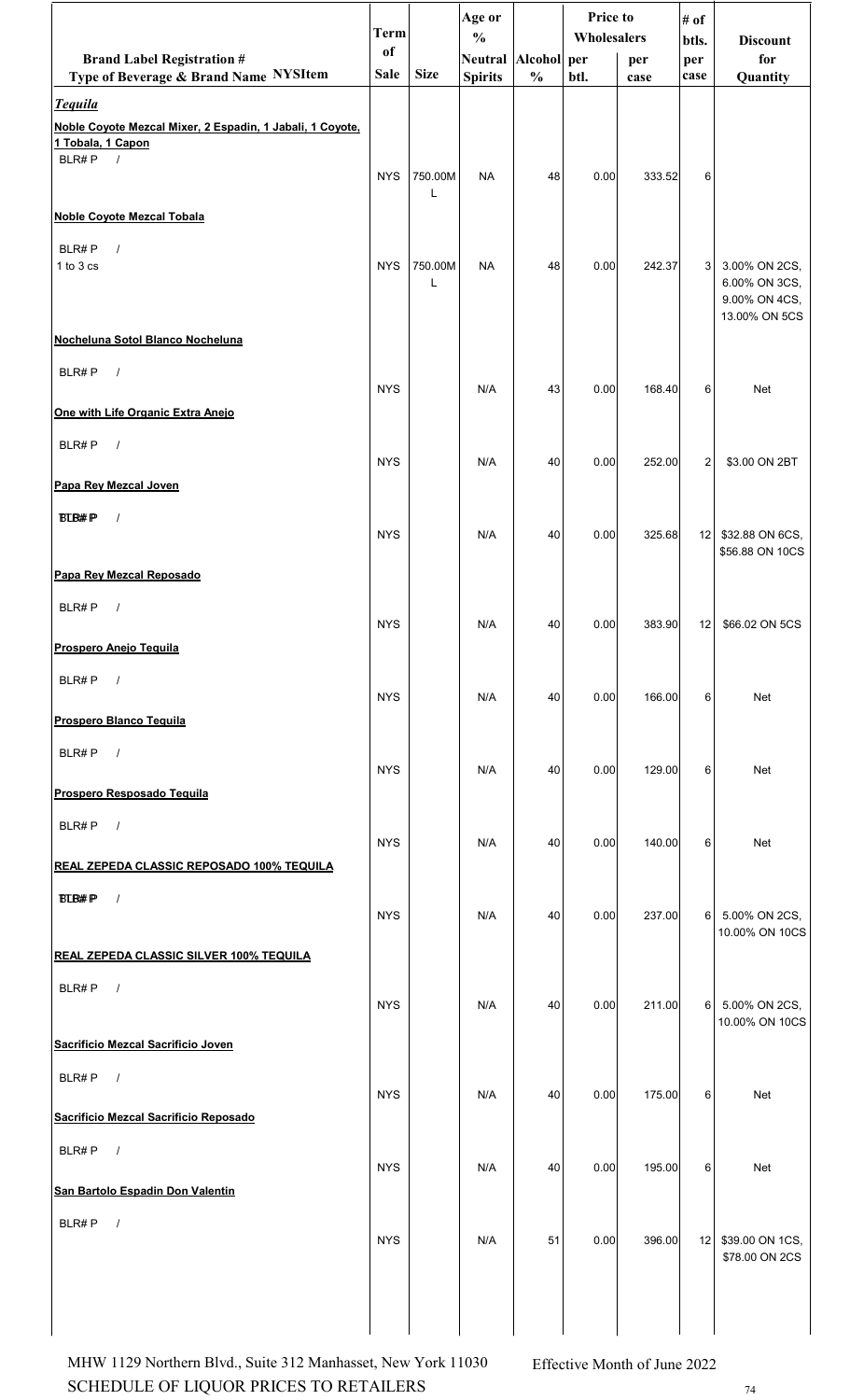|                                                         | <b>Term</b>              |             | Age or<br>$\frac{0}{0}$ |               | Price to<br>Wholesalers |                  | # of           | <b>Discount</b>                                        |
|---------------------------------------------------------|--------------------------|-------------|-------------------------|---------------|-------------------------|------------------|----------------|--------------------------------------------------------|
| <b>Brand Label Registration #</b>                       | <sub>of</sub>            |             | Neutral Alcohol per     |               |                         | per              | btls.<br>per   | for                                                    |
| Type of Beverage & Brand Name NYSItem                   | Sale                     | <b>Size</b> | <b>Spirits</b>          | $\frac{0}{0}$ | btl.                    | case             | case           | Quantity                                               |
| <b>Tequila</b><br>Siempre Spirits Siempre Anejo Tequila |                          |             |                         |               |                         |                  |                |                                                        |
| BLR#P<br>$\sqrt{ }$                                     |                          |             |                         |               |                         |                  |                |                                                        |
|                                                         | <b>NYS</b>               |             | N/A                     | 40            | 0.00                    | 348.00           | 6              | \$12.55 ON 6BT,<br>\$15.85 ON 24BT,<br>\$17.32 ON 60BT |
| Siempre Spirits Siempre Plata Tequila                   |                          |             |                         |               |                         |                  |                |                                                        |
| BLR#P<br>$\sqrt{ }$                                     | <b>NYS</b>               |             | N/A                     | 40            | 0.00                    | 228.00           | 6 <sup>1</sup> | \$7.94 ON 6BT,<br>\$10.14 ON 24BT,<br>\$11.12 ON 60BT  |
| Siempre Spirits Siempre Reposado Tequila                |                          |             |                         |               |                         |                  |                |                                                        |
| BLR#P<br>$\sqrt{ }$                                     | <b>NYS</b>               |             | N/A                     | 40            | 0.00                    | 258.00           | 6              | \$9.09 ON 6BT,<br>\$11.56 ON 24BT,<br>\$12.67 ON 60BT  |
| Superbird Paloma Tequila Cocktail                       |                          |             |                         |               |                         |                  |                |                                                        |
| BLR#P<br>$\sqrt{ }$                                     | <b>NYS</b>               |             | N/A                     | 7             | 0.00                    | 58.55            | 24             | Net                                                    |
| Tavi Anejo Tequila                                      |                          |             |                         |               |                         |                  |                |                                                        |
| BLR#P<br>$\sqrt{ }$<br><b>Tavi Platnium Tequila</b>     | <b>NYS</b>               |             | N/A                     | 40            | 0.00                    | 331.20           | 6              | \$3.20 ON 6BT                                          |
|                                                         |                          |             |                         |               |                         |                  |                |                                                        |
| $BLR\#P$ /                                              | <b>NYS</b>               |             | N/A                     | 40            | 0.00                    | 412.80           | 6              | \$4.00 ON 6BT,<br>\$8.00 ON 12BT                       |
| Tavi Reposado Tequila                                   |                          |             |                         |               |                         |                  |                |                                                        |
| BLR#P<br>$\sqrt{ }$                                     | <b>NYS</b>               |             | N/A                     | 40            | 0.00                    | 288.00           | 6              | \$4.80 ON 6BT                                          |
| The Bad Stuff Extra Anejo (3 YR)                        |                          |             |                         |               |                         |                  |                |                                                        |
| BLR#P<br>$\frac{1}{2}$                                  | <b>NYS</b><br><b>NYS</b> |             | N/A<br>N/A              | 40<br>40      | 0.00<br>0.00            | 936.00<br>245.00 | 6<br>24        | Net<br>Net                                             |
| The Bad Stuff La Mala Plata (28 days)                   |                          |             |                         |               |                         |                  |                |                                                        |
| BLR#P<br>$\sqrt{ }$                                     |                          |             |                         |               |                         |                  |                |                                                        |
|                                                         | <b>NYS</b><br><b>NYS</b> |             | N/A<br>N/A              | 40<br>40      | 0.00<br>0.00            | 240.00<br>222.00 | 6<br>24        | Net<br>Net                                             |
| The Bad Stuff La Mala Reposado (8 month)                |                          |             |                         |               |                         |                  |                |                                                        |
| BLR#P<br>$\sqrt{ }$                                     | <b>NYS</b><br><b>NYS</b> |             | N/A<br>N/A              | 40<br>40      | 0.00<br>0.00            | 288.00<br>222.00 | 6<br>24        | Net<br>Net                                             |
| The Sassenach Select Double Wood Reposado               |                          |             |                         |               |                         |                  |                |                                                        |
| BLR#P<br>$\sqrt{ }$                                     |                          |             |                         |               |                         |                  |                |                                                        |
| <b>Tres Chicon Joven Espadin Mezcal</b>                 | <b>NYS</b>               |             | N/A                     | 42            | 0.00                    | 446.37           | 6              | Net                                                    |
| <b>BLB#P</b><br>$\sqrt{ }$                              | <b>NYS</b>               |             | N/A                     | 43            | 0.00                    | 282.00           | 6              | \$12.00 ON 5CS,                                        |
|                                                         |                          |             |                         |               |                         |                  |                | \$36.55 ON 11CS                                        |
| <b>Tres Chicon Madrecuishe Mezcal</b>                   |                          |             |                         |               |                         |                  |                |                                                        |
| BLR#P<br>$\sqrt{ }$                                     | <b>NYS</b>               |             | N/A                     | 46            | 0.00                    | 342.00           | 6              | Net                                                    |
|                                                         |                          |             |                         |               |                         |                  |                |                                                        |

SCHEDULE OF LIQUOR PRICES TO RETAILERS  $1/5$ MHW 1129 Northern Blvd., Suite 312 Manhasset, New York 11030 Effective Month of June 2022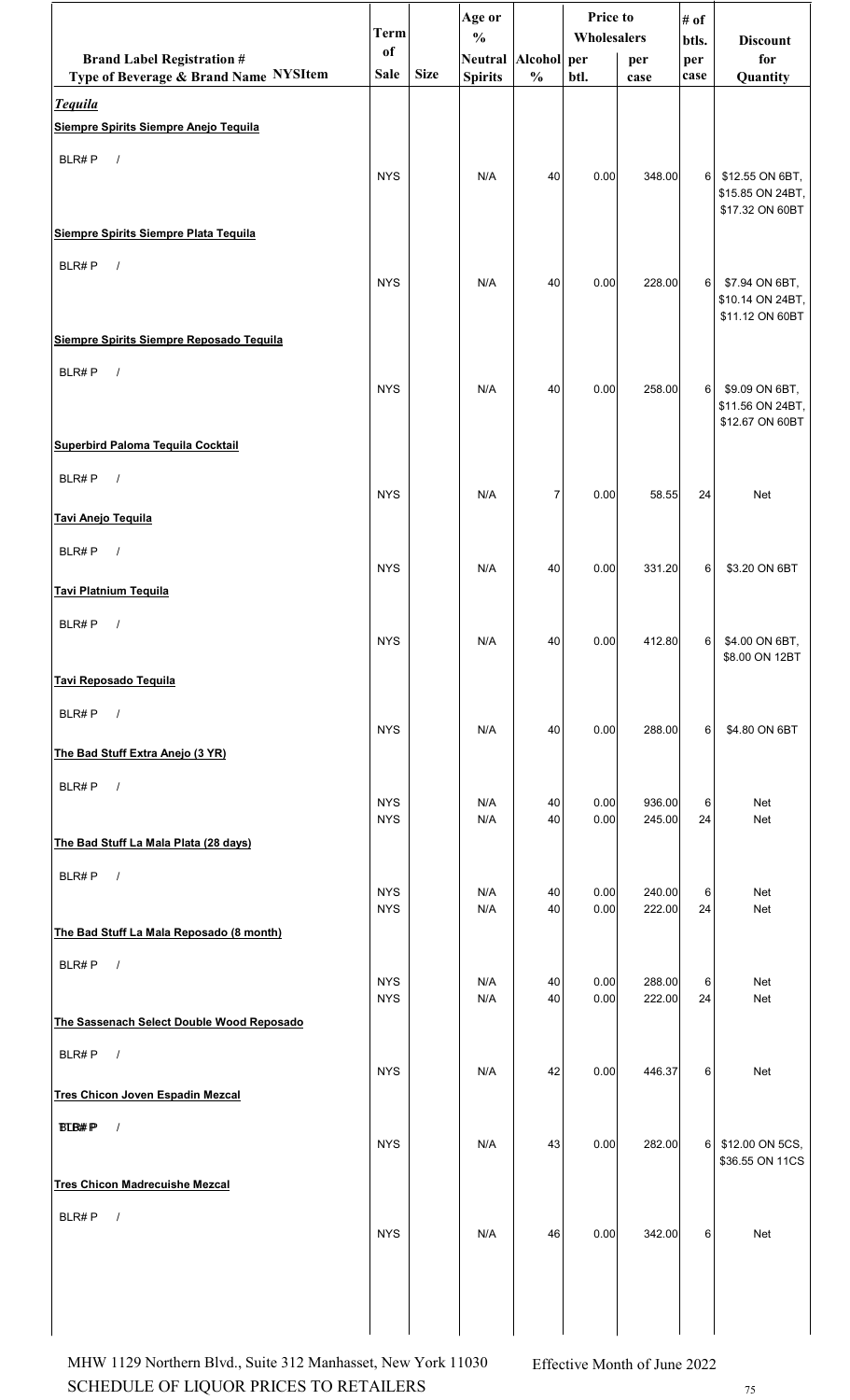|                                                                      |                | <b>Term</b>   |             | Age or<br>$\frac{0}{0}$ |               | <b>Price to</b><br>Wholesalers |        | # of<br>btls.   | <b>Discount</b>                        |
|----------------------------------------------------------------------|----------------|---------------|-------------|-------------------------|---------------|--------------------------------|--------|-----------------|----------------------------------------|
| <b>Brand Label Registration #</b>                                    |                | <sub>of</sub> |             | Neutral Alcohol per     |               |                                | per    | per             | for                                    |
| Type of Beverage & Brand Name NYSItem<br><b>Tequila</b>              |                | <b>Sale</b>   | <b>Size</b> | <b>Spirits</b>          | $\frac{0}{0}$ | btl.                           | case   | case            | Quantity                               |
| <b>Tres Papalote Artisinal Espadin Mezcal</b>                        |                |               |             |                         |               |                                |        |                 |                                        |
| BLR#P<br>$\sqrt{ }$                                                  |                | <b>NYS</b>    |             |                         |               |                                |        |                 |                                        |
| Uni Blanco Tequila                                                   |                |               |             | N/A                     | 42            | 0.00                           | 165.94 | 6               | \$14.81 ON 2CS                         |
| BLR#P<br>$\sqrt{ }$                                                  |                |               |             |                         |               |                                |        |                 |                                        |
| Union Mezcal Union El Viejo Agave Espadin and Tobala                 |                | <b>NYS</b>    |             | N/A                     | 40            | 0.00                           | 309.00 | 6               | 10.00% ON 4CS                          |
| BLR#P<br>$\sqrt{ }$                                                  |                |               |             |                         |               |                                |        |                 |                                        |
| <b>Vamonos Riendo Mezcal</b>                                         |                | <b>NYS</b>    |             | <b>NV</b>               | 45            | 0.00                           | 156.78 | 6               | <b>Net</b>                             |
| BLR#P<br>$\sqrt{ }$                                                  |                |               |             |                         |               |                                |        |                 |                                        |
|                                                                      |                | <b>NYS</b>    |             | N/A                     | 42            | 0.00                           | 270.66 | 6               | \$13.66 ON 4CS                         |
| <b>Rum</b><br>Rhum Barbancourt Reserve Speciale (5 Star) Haitian Rum |                |               |             |                         |               |                                |        |                 |                                        |
| 8 <sub>yr</sub>                                                      |                |               |             |                         |               |                                |        |                 |                                        |
| BLR# 5001581/<br>10 sleeves with 12 bottles per sleeve 87336         |                | <b>NYS</b>    | 50ML        | N/A                     | 43            | 1.50                           | 210.00 | 120             | \$6.00 ON 25CS,<br>\$12.00 ON 50CS,    |
|                                                                      | 87331          | <b>NYS</b>    | 750ML       | N/A                     | 43            | 16.99                          | 252.00 |                 | \$21.00 ON 100CS<br>12 \$6.00 ON 25CS, |
|                                                                      |                |               |             |                         |               |                                |        |                 | \$12.00 ON 50CS,<br>\$21.00 ON 100CS   |
| Rhum Barbancourt 3 Star Haitian Rum (4 Years old)                    |                |               |             |                         |               |                                |        |                 |                                        |
| BLR# 5001582/                                                        |                |               |             |                         |               |                                |        |                 |                                        |
|                                                                      | 87131          | <b>NYS</b>    | 750ML       | N/A                     | 43            | 15.51                          | 204.00 | 12              | \$12.00 ON 5CS                         |
| Rhum Barbancourt Estate Reserve Haitian Rum 15 yr                    |                |               |             |                         |               |                                |        |                 |                                        |
| BLR# 5001583/                                                        |                | <b>NYS</b>    | 750ML       | N/A                     | 43            | 29.99                          | 444.00 | 12 <sub>1</sub> | \$18.00 ON 3CS                         |
| Rhum Barbancourt Traditional White Rum                               |                |               |             |                         |               |                                |        |                 |                                        |
| BLR# 5001586/                                                        |                |               |             |                         |               |                                |        |                 |                                        |
| <b>Starr African Rum</b>                                             | 88131          | <b>NYS</b>    | 750ML       | N/A                     | 43            | 11.72                          | 162.00 | 12              | \$6.00 ON 5CS                          |
| BLR# 5104838/                                                        |                |               |             |                         |               |                                |        |                 |                                        |
|                                                                      | SA1000BO       | <b>NYS</b>    | 750ML       | N/A                     | 40            | 31.55                          | 189.30 | 6               | \$2.50 ON 6BT,                         |
|                                                                      |                |               |             |                         |               |                                |        |                 | \$3.66 ON 12BT,<br>\$5.91 ON 36BT,     |
|                                                                      |                |               |             |                         |               |                                |        |                 | \$8.05 ON 216BT,<br>\$11.04 ON 312BT   |
| Cockspur 12 VSOR Bajan Crafted Rum                                   |                |               |             |                         |               |                                |        |                 |                                        |
| BLR# 5107778/                                                        |                |               |             |                         |               |                                |        |                 |                                        |
| <b>Cockspur Fine Rum</b>                                             | <b>IBD1275</b> | <b>NYS</b>    | 750ML       | N/A                     | 40            | 0.00                           | 239.90 | 12              | Net                                    |
| BLR# 5107781/                                                        |                |               |             |                         |               |                                |        |                 |                                        |
|                                                                      | <b>IBD1750</b> | <b>NYS</b>    | 750ML       | N/A                     | 40            | 0.00                           | 178.00 | 12              | \$1.62 ON 12BT                         |
| <b>Scarlet Ibis Rum</b>                                              |                |               |             |                         |               |                                |        |                 |                                        |
| BLR# 5109360/                                                        | HZ8010         | <b>NYS</b>    | 750ML       | N/A                     | 49            | 23.50                          | 282.00 | 12              | \$1.00 ON 6BT,                         |
|                                                                      |                |               |             |                         |               |                                |        |                 | \$1.50 ON 12BT,<br>\$5.00 ON 36BT      |
| <b>Smith &amp; Cross Jamaica Rum</b>                                 |                |               |             |                         |               |                                |        |                 |                                        |
| BLR# 5111866/                                                        |                |               |             |                         |               |                                |        |                 |                                        |
|                                                                      | HZ8050         | <b>NYS</b>    | 750ML       | N/A                     | 57            | 23.50                          | 282.00 | 12              | \$1.00 ON 6BT,<br>\$2.00 ON 12BT,      |
|                                                                      |                |               |             |                         |               |                                |        |                 | \$2.50 ON 36BT,<br>\$3.50 ON 60BT      |
|                                                                      |                |               |             |                         |               |                                |        |                 |                                        |

SCHEDULE OF LIQUOR PRICES TO RETAILERS  $16$ MHW 1129 Northern Blvd., Suite 312 Manhasset, New York 11030 Effective Month of June 2022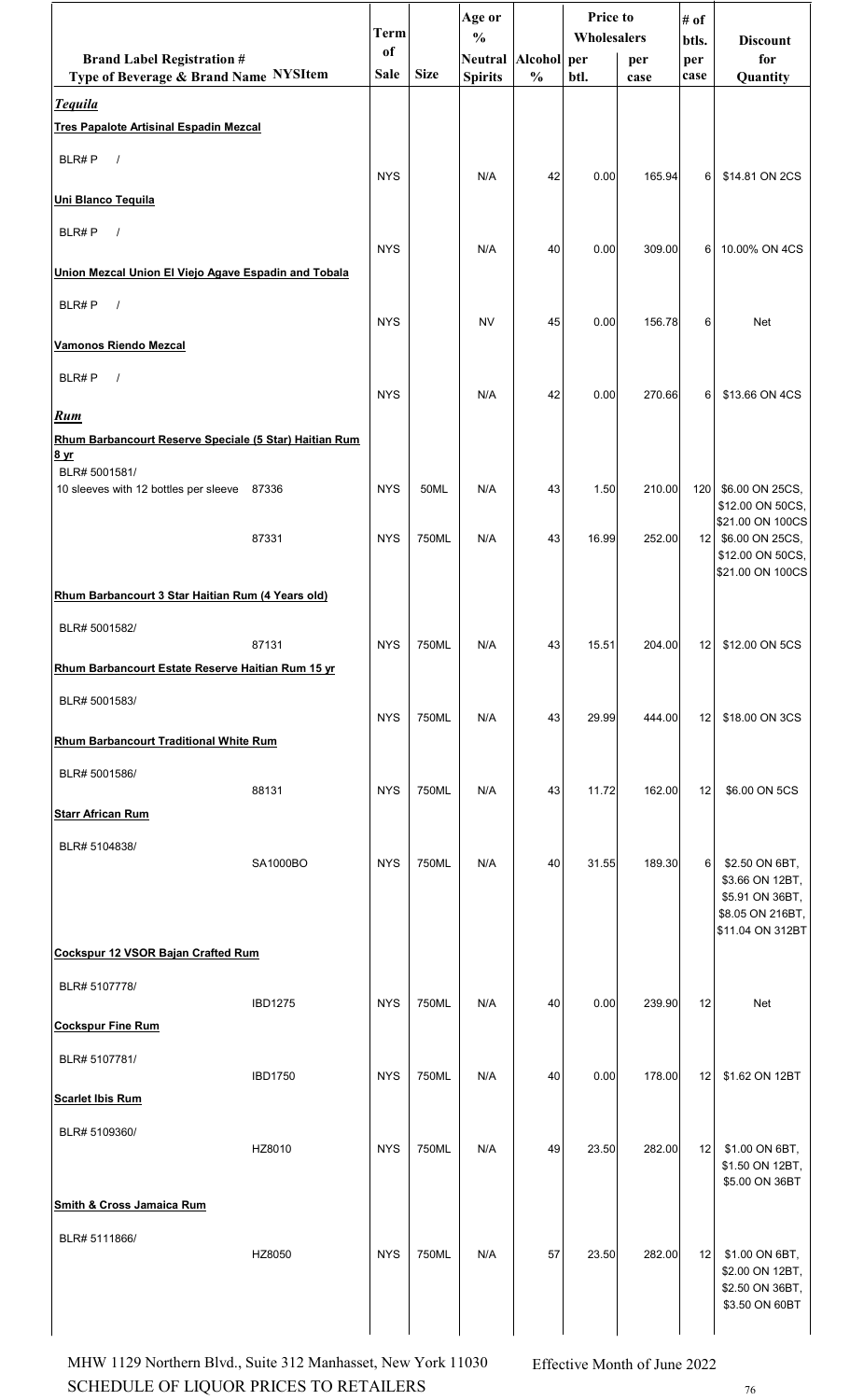|                                                                                  |                                  | <b>Term</b>              |                | Age or                               |               | <b>Price to</b><br>Wholesalers |                  | # of         |                                    |
|----------------------------------------------------------------------------------|----------------------------------|--------------------------|----------------|--------------------------------------|---------------|--------------------------------|------------------|--------------|------------------------------------|
| <b>Brand Label Registration #</b>                                                |                                  | of                       |                | $\frac{0}{0}$<br>Neutral Alcohol per |               |                                | per              | btls.<br>per | <b>Discount</b><br>for             |
| Type of Beverage & Brand Name NYSItem                                            |                                  | <b>Sale</b>              | <b>Size</b>    | <b>Spirits</b>                       | $\frac{0}{0}$ | btl.                           | case             | case         | Quantity                           |
| <b>Rum</b>                                                                       |                                  |                          |                |                                      |               |                                |                  |              |                                    |
| R. St Barth 'Cool' Rhum Blanc Agricole Rum                                       |                                  |                          |                |                                      |               |                                |                  |              |                                    |
| BLR# 5117126/                                                                    | <b>RSB1000</b>                   | <b>NYS</b>               | 750ML          | N/A                                  | 50            | 38.13                          | 228.75           | 6            | Net                                |
|                                                                                  | <b>RSB1000</b>                   | <b>NYS</b>               | 750ML          | N/A                                  | 50            | 38.32                          | 229.94           | 6            | Net                                |
| <b>Blue Chair Bay White Rum</b>                                                  |                                  |                          |                |                                      |               |                                |                  |              |                                    |
| BLR# 5120406/                                                                    |                                  |                          |                |                                      |               |                                |                  |              |                                    |
|                                                                                  |                                  | <b>NYS</b><br><b>NYS</b> |                | N/A<br>N/A                           | 40<br>40      | 0.00<br>0.00                   | 251.88<br>110.40 | 12<br>120    | \$24.00 ON 1CS<br>Net              |
|                                                                                  | FSH1100<br><b>FSH1000</b>        | <b>NYS</b><br><b>NYS</b> | 1.75L<br>750ML | N/A<br>N/A                           | 40<br>40      | 25.00<br>15.00                 | 150.00<br>180.00 | 6<br>12      | \$12.00 ON 2 CS<br>\$12.00 ON 2 CS |
| <b>Blue Chair Bay Banana Rum</b>                                                 |                                  |                          |                |                                      |               |                                |                  |              |                                    |
| BLR# 5120408/                                                                    |                                  |                          |                |                                      |               |                                |                  |              |                                    |
|                                                                                  |                                  | <b>NYS</b>               |                | N/A                                  | 27            | 0.00                           | 110.40           | 120          | <b>Net</b>                         |
|                                                                                  | FSH6100<br><b>FSH6000</b>        | <b>NYS</b><br><b>NYS</b> | 1.75L<br>750ML | N/A<br>N/A                           | 27<br>27      | 25.00<br>15.00                 | 150.00<br>180.00 | 6<br>12      | \$12.00 ON 2 CS<br>\$12.00 ON 2 CS |
| <b>Blue Chair Bay Banana Rum Cream</b>                                           |                                  |                          |                |                                      |               |                                |                  |              |                                    |
| BLR# 5120408/                                                                    |                                  |                          |                |                                      |               |                                |                  |              |                                    |
|                                                                                  |                                  | <b>NYS</b><br><b>NYS</b> |                | N/A<br>N/A                           | 15<br>15      | 0.00<br>0.00                   | 180.00<br>110.40 | 12<br>120    | Net<br><b>Net</b>                  |
|                                                                                  |                                  | <b>NYS</b>               | 1.00L          | <b>NA</b>                            | 15            | 0.00                           | 251.88           | 12           | \$24.00 ON 1CS                     |
| Blue Chair Bay Banana Rum w/ Go Pouch VAP                                        |                                  |                          |                |                                      |               |                                |                  |              |                                    |
| BLR# 5120408/                                                                    |                                  |                          |                |                                      |               |                                |                  |              |                                    |
|                                                                                  |                                  | <b>NYS</b>               | 750.00M<br>L   | <b>NA</b>                            | 27            | 0.00                           | 90.00            | 6            | \$6.00 ON 2CS                      |
| <b>Blue Chair Bay Coconut Rum</b>                                                |                                  |                          |                |                                      |               |                                |                  |              |                                    |
| BLR# 5120408/                                                                    |                                  |                          |                |                                      |               |                                |                  |              |                                    |
|                                                                                  |                                  | <b>NYS</b><br><b>NYS</b> |                | N/A<br>N/A                           | 27<br>27      | 0.00<br>0.00                   | 110.40<br>251.88 | 120<br>12    | <b>Net</b><br>\$24.00 ON 1CS       |
|                                                                                  | FSH2100                          | <b>NYS</b>               | 1.75L          | N/A                                  | 27            | 25.00                          | 150.00           | 6            | \$12.00 ON 2 CS                    |
| <b>Blue Chair Bay Coconut Spiced Rum</b>                                         | <b>FSH2000</b>                   | <b>NYS</b>               | 750ML          | N/A                                  | 27            | 15.00                          | 180.00           | 12           | \$12.00 ON 5 CS                    |
|                                                                                  |                                  |                          |                |                                      |               |                                |                  |              |                                    |
| BLR# 5120408/                                                                    |                                  | <b>NYS</b>               |                | N/A                                  | 27            | 0.00                           | 110.40           | 120          | <b>Net</b>                         |
| wholesale has always been a copy of<br>retail.                                   |                                  | <b>NYS</b>               |                | N/A                                  | 27            | 0.00                           | 251.88           | 12           | \$24.00 ON 1CS                     |
| cahnged to match all other 1L bottles.                                           |                                  |                          |                |                                      |               |                                |                  |              |                                    |
|                                                                                  | <b>FSH3100</b><br><b>FSH3000</b> | <b>NYS</b><br><b>NYS</b> | 1.75L<br>750ML | N/A<br>N/A                           | 27<br>27      | 25.00<br>15.00                 | 150.00<br>180.00 | 6<br>12      | \$12.00 ON 2 CS<br>\$12.00 ON 2 CS |
| <b>Blue Chair Bay Coconut Spiced Rum Cream</b>                                   |                                  |                          |                |                                      |               |                                |                  |              |                                    |
| BLR# 5120408/                                                                    |                                  |                          |                |                                      |               |                                |                  |              |                                    |
|                                                                                  | <b>FSH7000</b>                   | <b>NYS</b><br><b>NYS</b> |                | N/A<br>N/A                           | 15<br>15      | 15.00<br>0.00                  | 180.00<br>110.40 | 12<br>120    | <b>Net</b><br><b>Net</b>           |
|                                                                                  |                                  | <b>NYS</b>               | 1.00L          | <b>NA</b>                            | 15            | 0.00                           | 251.88           | 12           | \$24.00 ON 1CS                     |
| <b>Blue Chair Bay Combo Pack (50ML)</b><br>Vanilla/Banana/Coconut/Coconut Spiced |                                  |                          |                |                                      |               |                                |                  |              |                                    |
| BLR# 5120408/<br>consists of 30 btls BCB Vanilla Rum,                            |                                  | <b>NYS</b>               |                | N/A                                  | 27            | 0.00                           | 110.40           | 120          | Net                                |
| 30 btls Banana Rum, 30 btls Coconut                                              |                                  |                          |                |                                      |               |                                |                  |              |                                    |
| Rum and 30 btls Coconut Spiced Rum                                               |                                  |                          |                |                                      |               |                                |                  |              |                                    |
| <b>Blue Chair Bay Key Lime Rum Cream</b>                                         |                                  |                          |                |                                      |               |                                |                  |              |                                    |
| BLR# 5120408/                                                                    |                                  | <b>NYS</b>               |                | N/A                                  | 15            | 0.00                           | 180.00           | 12           | <b>Net</b>                         |
|                                                                                  |                                  | <b>NYS</b><br><b>NYS</b> | 1.00L          | N/A<br><b>NA</b>                     | 15<br>15      | 0.00<br>0.00                   | 110.40<br>251.88 | 120          | <b>Net</b><br>\$24.00 ON 1CS       |
|                                                                                  |                                  |                          |                |                                      |               |                                |                  | 12           |                                    |
|                                                                                  |                                  |                          |                |                                      |               |                                |                  |              |                                    |
|                                                                                  |                                  |                          |                |                                      |               |                                |                  |              |                                    |
|                                                                                  |                                  |                          |                |                                      |               |                                |                  |              |                                    |
|                                                                                  |                                  |                          |                |                                      |               |                                |                  |              |                                    |

SCHEDULE OF LIQUOR PRICES TO RETAILERS **77** MHW 1129 Northern Blvd., Suite 312 Manhasset, New York 11030 Effective Month of June 2022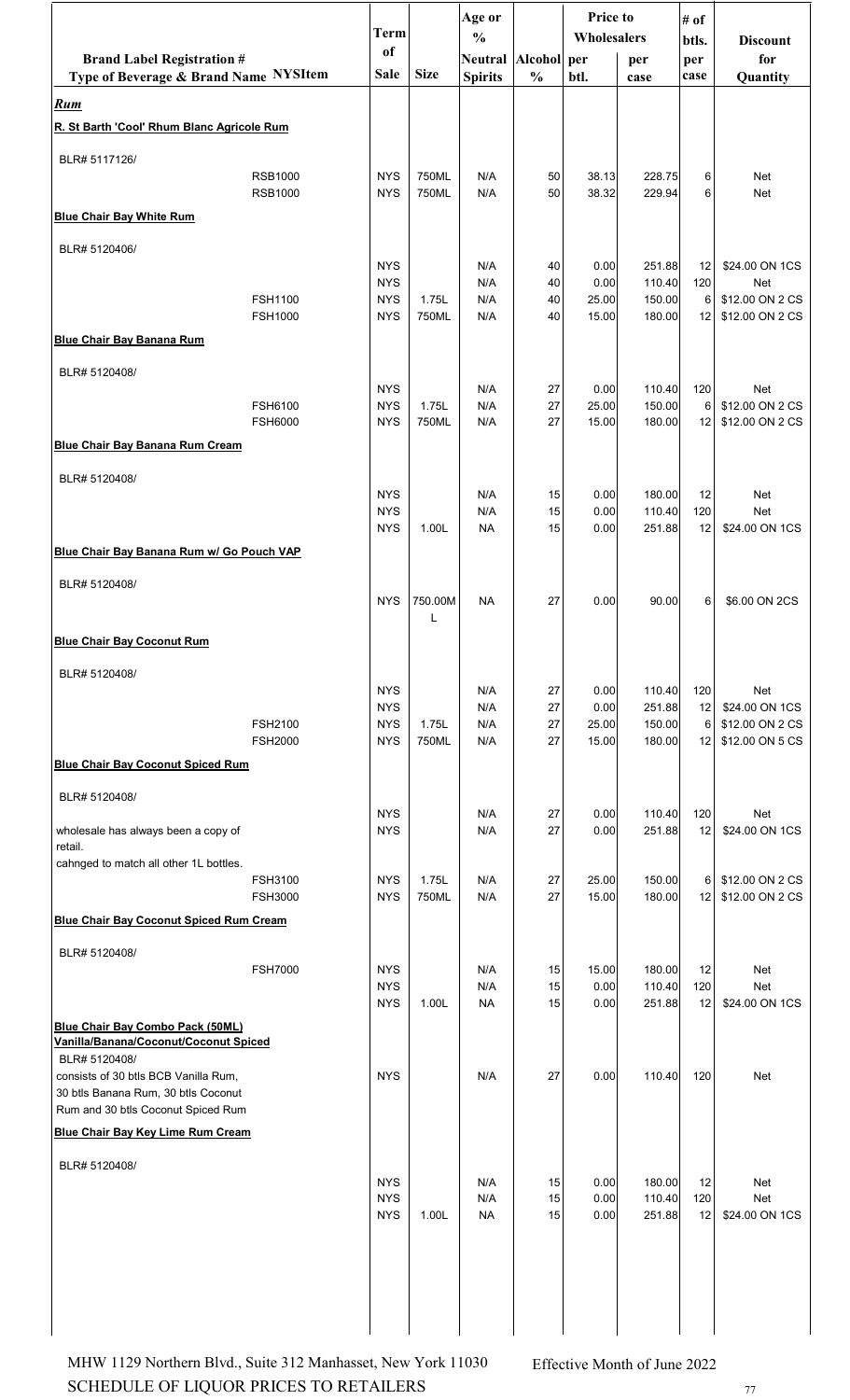| of<br><b>Brand Label Registration #</b><br>Alcohol per<br>for<br>Neutral  <br>per<br>per<br><b>Size</b><br>Type of Beverage & Brand Name NYSItem<br>Sale<br>$\frac{0}{0}$<br><b>Spirits</b><br>btl.<br>Quantity<br>case<br>case<br>BLR# 5120408/<br><b>NYS</b><br>27<br>110.40<br>N/A<br>0.00<br>120<br>Net<br>N/A<br>27<br><b>NYS</b><br>0.00<br>180.00<br>12<br>Net<br>BLR# 5120408/<br><b>NYS</b><br>110.40<br>N/A<br>15<br>0.00<br>120<br>Net<br><b>NYS</b><br>N/A<br>15<br>180.00<br>Net<br>0.00<br>12<br>BLR# 5120408/<br><b>NYS</b><br>27<br>110.40<br><b>Net</b><br>N/A<br>0.00<br>120<br>27<br>150.00<br>\$12.00 ON 2CS<br><b>NYS</b><br>N/A<br>0.00<br>6<br>27<br>180.00<br><b>NYS</b><br>N/A<br>0.00<br>\$12.00 ON 2CS<br>12<br><b>NYS</b><br>1.00L<br><b>NA</b><br>27<br>251.88<br>12<br>\$24.00 ON 1CS<br>0.00<br>BLR# 5122058/<br><b>NYS</b><br>0.00<br>237.54<br>N/A<br>40<br>6<br>\$6.00 ON 1CS,<br>\$12.00 ON 2CS,<br>\$18.00 ON 6CS,<br>\$30.00 ON 25CS<br><b>Cockspur Overproof Rum</b><br>BLR# 5123029/<br><b>IBD1500</b><br><b>NYS</b><br>1.75L<br>N/A<br>65<br>0.00<br>198.38<br>Net<br>6<br><b>NYS</b><br>65<br>218.11<br><b>IBD3200</b><br>200ML<br>N/A<br>0.00<br>48<br>Net<br><b>NYS</b><br>375ML<br>N/A<br>65<br>0.00<br>211.76<br>Net<br><b>IBD3375</b><br>24<br><b>NYS</b><br>750ML<br>N/A<br>65<br>0.00<br>191.17<br>12<br>Net<br><b>IBD3750</b><br>BLR# 5130137/<br><b>NYS</b><br>N/A<br>180.00<br>6<br>40<br>0.00<br>\$6.00 ON 1CS,<br>\$12.00 ON 3CS<br>BLR# 5130840/<br>750ML<br><b>IBD2150</b><br><b>NYS</b><br>N/A<br>40<br>0.00<br>231.75<br>12<br>\$1.55 ON 12BT<br>Wild Geese Irish Soldiers & Heros Golden Rum<br>BLR# 5131415/<br><b>NYS</b><br>N/A<br>0.00<br>125.96<br>40<br>6<br>5.00% ON 5CS,<br>10.00% ON<br>10CS, 15.00%<br><b>ON 15CS</b><br>BLR# 5131416/<br><b>NYS</b><br>N/A<br>40<br>179.96<br>5.00% ON 5CS,<br>0.00<br>6<br>10.00% ON<br>10CS, 15.00%<br><b>ON 15CS</b><br><b>Untamed Revolutionary Rum</b><br>BLR# 5131417/<br><b>NYS</b><br>N/A<br>0.00<br>99.00<br>6<br>5.00% ON 5CS,<br>40<br>20.00% ON<br>10CS, 60.00% |                                               | Price to<br>Age or<br># of<br><b>Term</b> |  | Wholesalers   |  |  |  |       |                 |
|----------------------------------------------------------------------------------------------------------------------------------------------------------------------------------------------------------------------------------------------------------------------------------------------------------------------------------------------------------------------------------------------------------------------------------------------------------------------------------------------------------------------------------------------------------------------------------------------------------------------------------------------------------------------------------------------------------------------------------------------------------------------------------------------------------------------------------------------------------------------------------------------------------------------------------------------------------------------------------------------------------------------------------------------------------------------------------------------------------------------------------------------------------------------------------------------------------------------------------------------------------------------------------------------------------------------------------------------------------------------------------------------------------------------------------------------------------------------------------------------------------------------------------------------------------------------------------------------------------------------------------------------------------------------------------------------------------------------------------------------------------------------------------------------------------------------------------------------------------------------------------------------------------------------------------------------------------------------------------------------------------------------------------------------------------------------------------|-----------------------------------------------|-------------------------------------------|--|---------------|--|--|--|-------|-----------------|
|                                                                                                                                                                                                                                                                                                                                                                                                                                                                                                                                                                                                                                                                                                                                                                                                                                                                                                                                                                                                                                                                                                                                                                                                                                                                                                                                                                                                                                                                                                                                                                                                                                                                                                                                                                                                                                                                                                                                                                                                                                                                                  |                                               |                                           |  | $\frac{0}{0}$ |  |  |  | btls. | <b>Discount</b> |
|                                                                                                                                                                                                                                                                                                                                                                                                                                                                                                                                                                                                                                                                                                                                                                                                                                                                                                                                                                                                                                                                                                                                                                                                                                                                                                                                                                                                                                                                                                                                                                                                                                                                                                                                                                                                                                                                                                                                                                                                                                                                                  |                                               |                                           |  |               |  |  |  |       |                 |
|                                                                                                                                                                                                                                                                                                                                                                                                                                                                                                                                                                                                                                                                                                                                                                                                                                                                                                                                                                                                                                                                                                                                                                                                                                                                                                                                                                                                                                                                                                                                                                                                                                                                                                                                                                                                                                                                                                                                                                                                                                                                                  | Rum                                           |                                           |  |               |  |  |  |       |                 |
|                                                                                                                                                                                                                                                                                                                                                                                                                                                                                                                                                                                                                                                                                                                                                                                                                                                                                                                                                                                                                                                                                                                                                                                                                                                                                                                                                                                                                                                                                                                                                                                                                                                                                                                                                                                                                                                                                                                                                                                                                                                                                  | <b>Blue Chair Bay Mocha Dairy Free Cream</b>  |                                           |  |               |  |  |  |       |                 |
|                                                                                                                                                                                                                                                                                                                                                                                                                                                                                                                                                                                                                                                                                                                                                                                                                                                                                                                                                                                                                                                                                                                                                                                                                                                                                                                                                                                                                                                                                                                                                                                                                                                                                                                                                                                                                                                                                                                                                                                                                                                                                  |                                               |                                           |  |               |  |  |  |       |                 |
|                                                                                                                                                                                                                                                                                                                                                                                                                                                                                                                                                                                                                                                                                                                                                                                                                                                                                                                                                                                                                                                                                                                                                                                                                                                                                                                                                                                                                                                                                                                                                                                                                                                                                                                                                                                                                                                                                                                                                                                                                                                                                  |                                               |                                           |  |               |  |  |  |       |                 |
|                                                                                                                                                                                                                                                                                                                                                                                                                                                                                                                                                                                                                                                                                                                                                                                                                                                                                                                                                                                                                                                                                                                                                                                                                                                                                                                                                                                                                                                                                                                                                                                                                                                                                                                                                                                                                                                                                                                                                                                                                                                                                  | <b>Blue Chair Bay Pineapple Rum Cream</b>     |                                           |  |               |  |  |  |       |                 |
|                                                                                                                                                                                                                                                                                                                                                                                                                                                                                                                                                                                                                                                                                                                                                                                                                                                                                                                                                                                                                                                                                                                                                                                                                                                                                                                                                                                                                                                                                                                                                                                                                                                                                                                                                                                                                                                                                                                                                                                                                                                                                  |                                               |                                           |  |               |  |  |  |       |                 |
|                                                                                                                                                                                                                                                                                                                                                                                                                                                                                                                                                                                                                                                                                                                                                                                                                                                                                                                                                                                                                                                                                                                                                                                                                                                                                                                                                                                                                                                                                                                                                                                                                                                                                                                                                                                                                                                                                                                                                                                                                                                                                  |                                               |                                           |  |               |  |  |  |       |                 |
|                                                                                                                                                                                                                                                                                                                                                                                                                                                                                                                                                                                                                                                                                                                                                                                                                                                                                                                                                                                                                                                                                                                                                                                                                                                                                                                                                                                                                                                                                                                                                                                                                                                                                                                                                                                                                                                                                                                                                                                                                                                                                  | <b>Blue Chair Bay Vanilla Rum</b>             |                                           |  |               |  |  |  |       |                 |
|                                                                                                                                                                                                                                                                                                                                                                                                                                                                                                                                                                                                                                                                                                                                                                                                                                                                                                                                                                                                                                                                                                                                                                                                                                                                                                                                                                                                                                                                                                                                                                                                                                                                                                                                                                                                                                                                                                                                                                                                                                                                                  |                                               |                                           |  |               |  |  |  |       |                 |
|                                                                                                                                                                                                                                                                                                                                                                                                                                                                                                                                                                                                                                                                                                                                                                                                                                                                                                                                                                                                                                                                                                                                                                                                                                                                                                                                                                                                                                                                                                                                                                                                                                                                                                                                                                                                                                                                                                                                                                                                                                                                                  |                                               |                                           |  |               |  |  |  |       |                 |
|                                                                                                                                                                                                                                                                                                                                                                                                                                                                                                                                                                                                                                                                                                                                                                                                                                                                                                                                                                                                                                                                                                                                                                                                                                                                                                                                                                                                                                                                                                                                                                                                                                                                                                                                                                                                                                                                                                                                                                                                                                                                                  |                                               |                                           |  |               |  |  |  |       |                 |
|                                                                                                                                                                                                                                                                                                                                                                                                                                                                                                                                                                                                                                                                                                                                                                                                                                                                                                                                                                                                                                                                                                                                                                                                                                                                                                                                                                                                                                                                                                                                                                                                                                                                                                                                                                                                                                                                                                                                                                                                                                                                                  |                                               |                                           |  |               |  |  |  |       |                 |
|                                                                                                                                                                                                                                                                                                                                                                                                                                                                                                                                                                                                                                                                                                                                                                                                                                                                                                                                                                                                                                                                                                                                                                                                                                                                                                                                                                                                                                                                                                                                                                                                                                                                                                                                                                                                                                                                                                                                                                                                                                                                                  | <b>Starr 7 year Oak Aged Rum</b>              |                                           |  |               |  |  |  |       |                 |
|                                                                                                                                                                                                                                                                                                                                                                                                                                                                                                                                                                                                                                                                                                                                                                                                                                                                                                                                                                                                                                                                                                                                                                                                                                                                                                                                                                                                                                                                                                                                                                                                                                                                                                                                                                                                                                                                                                                                                                                                                                                                                  |                                               |                                           |  |               |  |  |  |       |                 |
|                                                                                                                                                                                                                                                                                                                                                                                                                                                                                                                                                                                                                                                                                                                                                                                                                                                                                                                                                                                                                                                                                                                                                                                                                                                                                                                                                                                                                                                                                                                                                                                                                                                                                                                                                                                                                                                                                                                                                                                                                                                                                  |                                               |                                           |  |               |  |  |  |       |                 |
|                                                                                                                                                                                                                                                                                                                                                                                                                                                                                                                                                                                                                                                                                                                                                                                                                                                                                                                                                                                                                                                                                                                                                                                                                                                                                                                                                                                                                                                                                                                                                                                                                                                                                                                                                                                                                                                                                                                                                                                                                                                                                  |                                               |                                           |  |               |  |  |  |       |                 |
|                                                                                                                                                                                                                                                                                                                                                                                                                                                                                                                                                                                                                                                                                                                                                                                                                                                                                                                                                                                                                                                                                                                                                                                                                                                                                                                                                                                                                                                                                                                                                                                                                                                                                                                                                                                                                                                                                                                                                                                                                                                                                  |                                               |                                           |  |               |  |  |  |       |                 |
|                                                                                                                                                                                                                                                                                                                                                                                                                                                                                                                                                                                                                                                                                                                                                                                                                                                                                                                                                                                                                                                                                                                                                                                                                                                                                                                                                                                                                                                                                                                                                                                                                                                                                                                                                                                                                                                                                                                                                                                                                                                                                  |                                               |                                           |  |               |  |  |  |       |                 |
|                                                                                                                                                                                                                                                                                                                                                                                                                                                                                                                                                                                                                                                                                                                                                                                                                                                                                                                                                                                                                                                                                                                                                                                                                                                                                                                                                                                                                                                                                                                                                                                                                                                                                                                                                                                                                                                                                                                                                                                                                                                                                  |                                               |                                           |  |               |  |  |  |       |                 |
|                                                                                                                                                                                                                                                                                                                                                                                                                                                                                                                                                                                                                                                                                                                                                                                                                                                                                                                                                                                                                                                                                                                                                                                                                                                                                                                                                                                                                                                                                                                                                                                                                                                                                                                                                                                                                                                                                                                                                                                                                                                                                  |                                               |                                           |  |               |  |  |  |       |                 |
|                                                                                                                                                                                                                                                                                                                                                                                                                                                                                                                                                                                                                                                                                                                                                                                                                                                                                                                                                                                                                                                                                                                                                                                                                                                                                                                                                                                                                                                                                                                                                                                                                                                                                                                                                                                                                                                                                                                                                                                                                                                                                  |                                               |                                           |  |               |  |  |  |       |                 |
|                                                                                                                                                                                                                                                                                                                                                                                                                                                                                                                                                                                                                                                                                                                                                                                                                                                                                                                                                                                                                                                                                                                                                                                                                                                                                                                                                                                                                                                                                                                                                                                                                                                                                                                                                                                                                                                                                                                                                                                                                                                                                  | Fair Belize 5 Year Old Rum                    |                                           |  |               |  |  |  |       |                 |
|                                                                                                                                                                                                                                                                                                                                                                                                                                                                                                                                                                                                                                                                                                                                                                                                                                                                                                                                                                                                                                                                                                                                                                                                                                                                                                                                                                                                                                                                                                                                                                                                                                                                                                                                                                                                                                                                                                                                                                                                                                                                                  |                                               |                                           |  |               |  |  |  |       |                 |
|                                                                                                                                                                                                                                                                                                                                                                                                                                                                                                                                                                                                                                                                                                                                                                                                                                                                                                                                                                                                                                                                                                                                                                                                                                                                                                                                                                                                                                                                                                                                                                                                                                                                                                                                                                                                                                                                                                                                                                                                                                                                                  |                                               |                                           |  |               |  |  |  |       |                 |
|                                                                                                                                                                                                                                                                                                                                                                                                                                                                                                                                                                                                                                                                                                                                                                                                                                                                                                                                                                                                                                                                                                                                                                                                                                                                                                                                                                                                                                                                                                                                                                                                                                                                                                                                                                                                                                                                                                                                                                                                                                                                                  | <b>Cockspur Old Gold Rum</b>                  |                                           |  |               |  |  |  |       |                 |
|                                                                                                                                                                                                                                                                                                                                                                                                                                                                                                                                                                                                                                                                                                                                                                                                                                                                                                                                                                                                                                                                                                                                                                                                                                                                                                                                                                                                                                                                                                                                                                                                                                                                                                                                                                                                                                                                                                                                                                                                                                                                                  |                                               |                                           |  |               |  |  |  |       |                 |
|                                                                                                                                                                                                                                                                                                                                                                                                                                                                                                                                                                                                                                                                                                                                                                                                                                                                                                                                                                                                                                                                                                                                                                                                                                                                                                                                                                                                                                                                                                                                                                                                                                                                                                                                                                                                                                                                                                                                                                                                                                                                                  |                                               |                                           |  |               |  |  |  |       |                 |
|                                                                                                                                                                                                                                                                                                                                                                                                                                                                                                                                                                                                                                                                                                                                                                                                                                                                                                                                                                                                                                                                                                                                                                                                                                                                                                                                                                                                                                                                                                                                                                                                                                                                                                                                                                                                                                                                                                                                                                                                                                                                                  |                                               |                                           |  |               |  |  |  |       |                 |
|                                                                                                                                                                                                                                                                                                                                                                                                                                                                                                                                                                                                                                                                                                                                                                                                                                                                                                                                                                                                                                                                                                                                                                                                                                                                                                                                                                                                                                                                                                                                                                                                                                                                                                                                                                                                                                                                                                                                                                                                                                                                                  |                                               |                                           |  |               |  |  |  |       |                 |
|                                                                                                                                                                                                                                                                                                                                                                                                                                                                                                                                                                                                                                                                                                                                                                                                                                                                                                                                                                                                                                                                                                                                                                                                                                                                                                                                                                                                                                                                                                                                                                                                                                                                                                                                                                                                                                                                                                                                                                                                                                                                                  |                                               |                                           |  |               |  |  |  |       |                 |
|                                                                                                                                                                                                                                                                                                                                                                                                                                                                                                                                                                                                                                                                                                                                                                                                                                                                                                                                                                                                                                                                                                                                                                                                                                                                                                                                                                                                                                                                                                                                                                                                                                                                                                                                                                                                                                                                                                                                                                                                                                                                                  |                                               |                                           |  |               |  |  |  |       |                 |
|                                                                                                                                                                                                                                                                                                                                                                                                                                                                                                                                                                                                                                                                                                                                                                                                                                                                                                                                                                                                                                                                                                                                                                                                                                                                                                                                                                                                                                                                                                                                                                                                                                                                                                                                                                                                                                                                                                                                                                                                                                                                                  | Wild Geese Irish Soldiers & Heros Premium Rum |                                           |  |               |  |  |  |       |                 |
|                                                                                                                                                                                                                                                                                                                                                                                                                                                                                                                                                                                                                                                                                                                                                                                                                                                                                                                                                                                                                                                                                                                                                                                                                                                                                                                                                                                                                                                                                                                                                                                                                                                                                                                                                                                                                                                                                                                                                                                                                                                                                  |                                               |                                           |  |               |  |  |  |       |                 |
|                                                                                                                                                                                                                                                                                                                                                                                                                                                                                                                                                                                                                                                                                                                                                                                                                                                                                                                                                                                                                                                                                                                                                                                                                                                                                                                                                                                                                                                                                                                                                                                                                                                                                                                                                                                                                                                                                                                                                                                                                                                                                  |                                               |                                           |  |               |  |  |  |       |                 |
|                                                                                                                                                                                                                                                                                                                                                                                                                                                                                                                                                                                                                                                                                                                                                                                                                                                                                                                                                                                                                                                                                                                                                                                                                                                                                                                                                                                                                                                                                                                                                                                                                                                                                                                                                                                                                                                                                                                                                                                                                                                                                  |                                               |                                           |  |               |  |  |  |       |                 |
|                                                                                                                                                                                                                                                                                                                                                                                                                                                                                                                                                                                                                                                                                                                                                                                                                                                                                                                                                                                                                                                                                                                                                                                                                                                                                                                                                                                                                                                                                                                                                                                                                                                                                                                                                                                                                                                                                                                                                                                                                                                                                  |                                               |                                           |  |               |  |  |  |       |                 |
|                                                                                                                                                                                                                                                                                                                                                                                                                                                                                                                                                                                                                                                                                                                                                                                                                                                                                                                                                                                                                                                                                                                                                                                                                                                                                                                                                                                                                                                                                                                                                                                                                                                                                                                                                                                                                                                                                                                                                                                                                                                                                  |                                               |                                           |  |               |  |  |  |       |                 |
|                                                                                                                                                                                                                                                                                                                                                                                                                                                                                                                                                                                                                                                                                                                                                                                                                                                                                                                                                                                                                                                                                                                                                                                                                                                                                                                                                                                                                                                                                                                                                                                                                                                                                                                                                                                                                                                                                                                                                                                                                                                                                  |                                               |                                           |  |               |  |  |  |       |                 |
|                                                                                                                                                                                                                                                                                                                                                                                                                                                                                                                                                                                                                                                                                                                                                                                                                                                                                                                                                                                                                                                                                                                                                                                                                                                                                                                                                                                                                                                                                                                                                                                                                                                                                                                                                                                                                                                                                                                                                                                                                                                                                  |                                               |                                           |  |               |  |  |  |       |                 |
|                                                                                                                                                                                                                                                                                                                                                                                                                                                                                                                                                                                                                                                                                                                                                                                                                                                                                                                                                                                                                                                                                                                                                                                                                                                                                                                                                                                                                                                                                                                                                                                                                                                                                                                                                                                                                                                                                                                                                                                                                                                                                  |                                               |                                           |  |               |  |  |  |       | <b>ON 25CS</b>  |
|                                                                                                                                                                                                                                                                                                                                                                                                                                                                                                                                                                                                                                                                                                                                                                                                                                                                                                                                                                                                                                                                                                                                                                                                                                                                                                                                                                                                                                                                                                                                                                                                                                                                                                                                                                                                                                                                                                                                                                                                                                                                                  | <b>Barrell Rum Batch 002</b>                  |                                           |  |               |  |  |  |       |                 |
| BLR# 5134044/                                                                                                                                                                                                                                                                                                                                                                                                                                                                                                                                                                                                                                                                                                                                                                                                                                                                                                                                                                                                                                                                                                                                                                                                                                                                                                                                                                                                                                                                                                                                                                                                                                                                                                                                                                                                                                                                                                                                                                                                                                                                    |                                               |                                           |  |               |  |  |  |       |                 |
| <b>NYS</b><br>N/A<br>58<br>0.00<br>300.00<br>\$12.00 ON 1CS,<br>6 <br>\$24.00 ON 2CS                                                                                                                                                                                                                                                                                                                                                                                                                                                                                                                                                                                                                                                                                                                                                                                                                                                                                                                                                                                                                                                                                                                                                                                                                                                                                                                                                                                                                                                                                                                                                                                                                                                                                                                                                                                                                                                                                                                                                                                             |                                               |                                           |  |               |  |  |  |       |                 |
|                                                                                                                                                                                                                                                                                                                                                                                                                                                                                                                                                                                                                                                                                                                                                                                                                                                                                                                                                                                                                                                                                                                                                                                                                                                                                                                                                                                                                                                                                                                                                                                                                                                                                                                                                                                                                                                                                                                                                                                                                                                                                  |                                               |                                           |  |               |  |  |  |       |                 |
|                                                                                                                                                                                                                                                                                                                                                                                                                                                                                                                                                                                                                                                                                                                                                                                                                                                                                                                                                                                                                                                                                                                                                                                                                                                                                                                                                                                                                                                                                                                                                                                                                                                                                                                                                                                                                                                                                                                                                                                                                                                                                  |                                               |                                           |  |               |  |  |  |       |                 |

SCHEDULE OF LIQUOR PRICES TO RETAILERS  $78$ MHW 1129 Northern Blvd., Suite 312 Manhasset, New York 11030 Effective Month of June 2022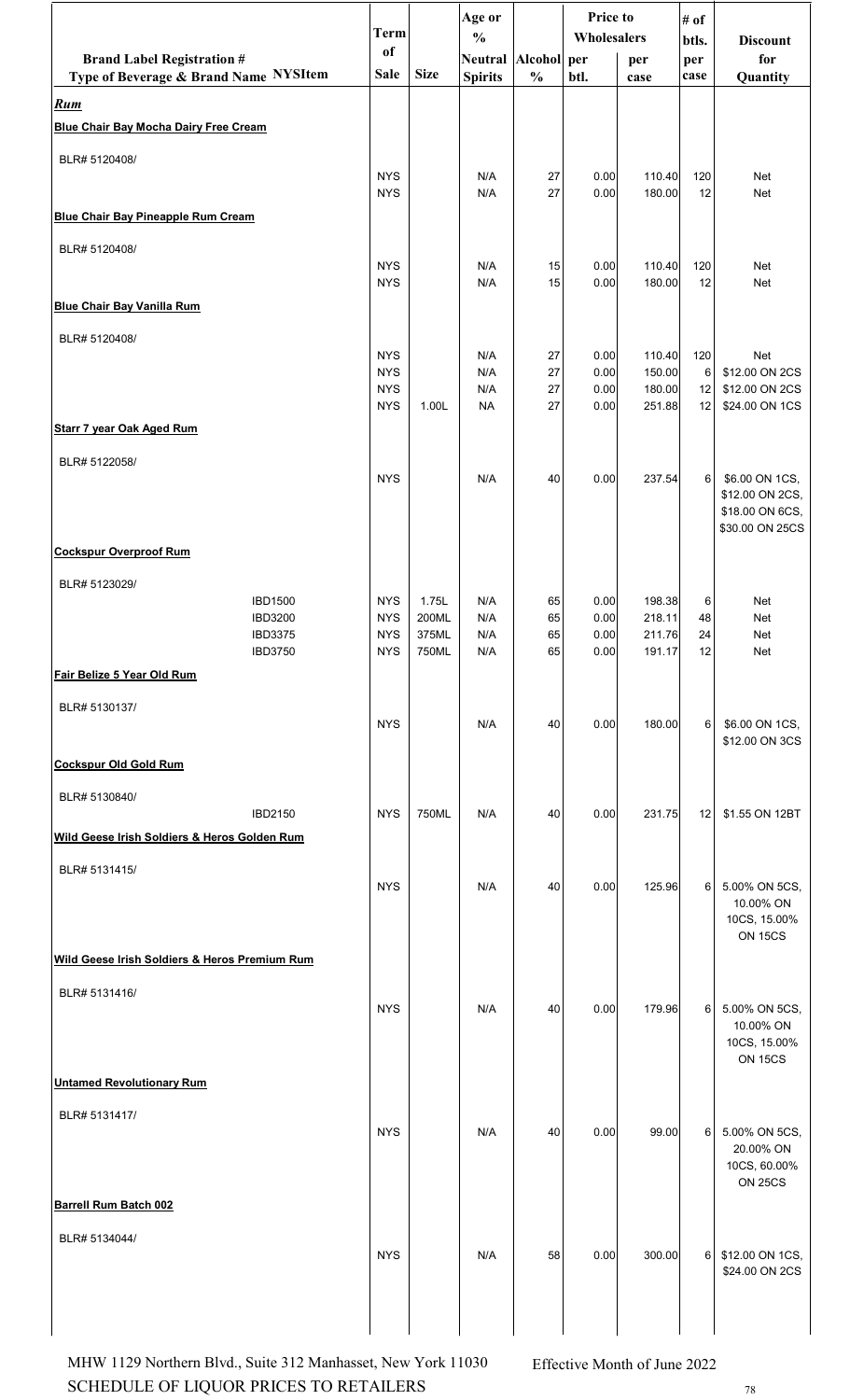|                                                                            | <b>Term</b>                            |                | Age or<br>$\frac{0}{0}$       |                | <b>Price to</b><br>Wholesalers |                            | # of<br>btls.   | <b>Discount</b>                                            |
|----------------------------------------------------------------------------|----------------------------------------|----------------|-------------------------------|----------------|--------------------------------|----------------------------|-----------------|------------------------------------------------------------|
| <b>Brand Label Registration #</b><br>Type of Beverage & Brand Name NYSItem | <sub>of</sub><br><b>Sale</b>           | <b>Size</b>    | Neutral Alcohol per           | $\frac{0}{0}$  | btl.                           | per                        | per             | for                                                        |
| <b>Rum</b>                                                                 |                                        |                | <b>Spirits</b>                |                |                                | case                       | case            | Quantity                                                   |
| Devil's Reef Cinnamon Spiced Rum                                           |                                        |                |                               |                |                                |                            |                 |                                                            |
| BLR# 5135510/<br>79                                                        | <b>NYS</b>                             |                | <b>NA</b>                     | 40             | 0.00                           | 135.00                     | 12 <sub>1</sub> | \$11.04 ON 5CS,<br>\$24.00 ON 10CS,<br>\$35.04 ON 25CS     |
| Barrell Craft Spirits Cask Strength Jamaican Pot Still Rum                 |                                        |                |                               |                |                                |                            |                 |                                                            |
| BLR# 5138537/<br>Malecon 20 Year Rare                                      | <b>NYS</b>                             | 750.00M<br>L   | <b>NA</b>                     | 67             | 0.00                           | 300.00                     |                 | 6 \$12.00 ON 1 CS,<br>\$24.00 ON 2 CS,<br>\$48.00 ON 20 CS |
| BLR# 5142101/                                                              |                                        |                |                               |                |                                |                            |                 |                                                            |
|                                                                            | <b>NYS</b>                             |                | N/A                           | 48             | 0.00                           | 445.50                     | 6               | \$40.10 ON 1CS                                             |
| Malecon Rum Aged 18 years (Reserva Imperial)                               |                                        |                |                               |                |                                |                            |                 |                                                            |
| BLR# 5142101/                                                              | <b>NYS</b><br><b>NYS</b><br><b>NYS</b> | 200ML<br>750ML | N/A<br><b>NA</b><br><b>NA</b> | 35<br>40<br>40 | 0.00<br>0.00<br>0.00           | 131.00<br>206.88<br>293.94 | 25<br>12<br>6   | Net<br>\$18.62 ON 1CS<br>\$26.46 ON 1CS                    |
| Malecon Rum Aged 25 years (Reserva Imperial)                               |                                        |                |                               |                |                                |                            |                 |                                                            |
| BLR# 5142102/<br>Malecon Rum aged 25 years                                 | <b>NYS</b>                             | 750ML          | <b>NA</b>                     | 40             | 0.00                           | 539.94                     | 6               | \$48.60 ON 1CS                                             |
| BLR# 5142102/                                                              |                                        |                |                               |                |                                |                            |                 |                                                            |
|                                                                            | <b>NYS</b><br><b>NYS</b>               | 200ML<br>50ML  | <b>NA</b><br><b>NA</b>        | 40<br>35       | 0.00<br>0.00                   | 314.88<br>137.14           | 12<br>25        | \$28.34 ON 1CS<br>Net                                      |
| Malecon Rum Aged 12 years (Reserva Superior)                               |                                        |                |                               |                |                                |                            |                 |                                                            |
| BLR# 5142104/                                                              | <b>NYS</b>                             | 750ML          | <b>NA</b>                     | 40             | 0.00                           | 221.94                     | 6 I             | \$19.98 ON 1CS,<br>\$29.98 ON 3CS,<br>\$47.98 ON 10CS      |
| Malecon Rum Aged 10 years (Reserva Superior)                               |                                        |                |                               |                |                                |                            |                 |                                                            |
| BLR# 5142105/                                                              | <b>NYS</b>                             | 750ML          | <b>NA</b>                     | 40             | 0.00                           | 179.94                     | 6               | \$16.20 ON 1CS                                             |
| <b>Malecon Rum aged 10 years</b>                                           |                                        |                |                               |                |                                |                            |                 |                                                            |
| BLR# 5142105/                                                              | <b>NYS</b>                             | 200ML          | <b>NA</b>                     | 40             | 0.00                           | 125.88                     | 12              | \$11.33 ON 1CS                                             |
| Malecon Rum Esplendida 1985 W-Giftbox                                      | <b>NYS</b>                             | 50ML           | <b>NA</b>                     | 35             | 0.00                           | 74.75                      | 25              | Net                                                        |
| BLR# 5142106/                                                              |                                        |                |                               |                |                                |                            |                 |                                                            |
| Malecon Rum Esplendida 1982 W-Giftbox                                      | <b>NYS</b>                             | 750ML          | 1985                          | 40             | 0.00                           | 522.87                     | 3               | \$47.06 ON 1CS                                             |
| BLR# 5142107/                                                              |                                        |                |                               |                |                                |                            |                 |                                                            |
| Malecon Rum Esplendida 1979 W-Giftbox                                      | <b>NYS</b>                             | 750ML          | 1982                          | 40             | 0.00                           | 522.87                     | 3               | \$47.06 ON 1CS                                             |
| BLR# 5142108/                                                              | <b>NYS</b>                             | 750ML          | 1979                          | 40             | 0.00                           | 621.57                     | 3               | \$55.94 ON 1CS                                             |
| Rhum Barbancourt 150th Anniversary Limited Edition                         |                                        |                |                               |                |                                |                            |                 |                                                            |
| BLR# 5142280/                                                              | <b>NYS</b>                             |                | N/A                           | 40             | 0.00                           | 2,000.00                   | 6               | Net                                                        |
|                                                                            |                                        |                |                               |                |                                |                            |                 |                                                            |
|                                                                            |                                        |                |                               |                |                                |                            |                 |                                                            |

SCHEDULE OF LIQUOR PRICES TO RETAILERS  $^{79}$ MHW 1129 Northern Blvd., Suite 312 Manhasset, New York 11030 Effective Month of June 2022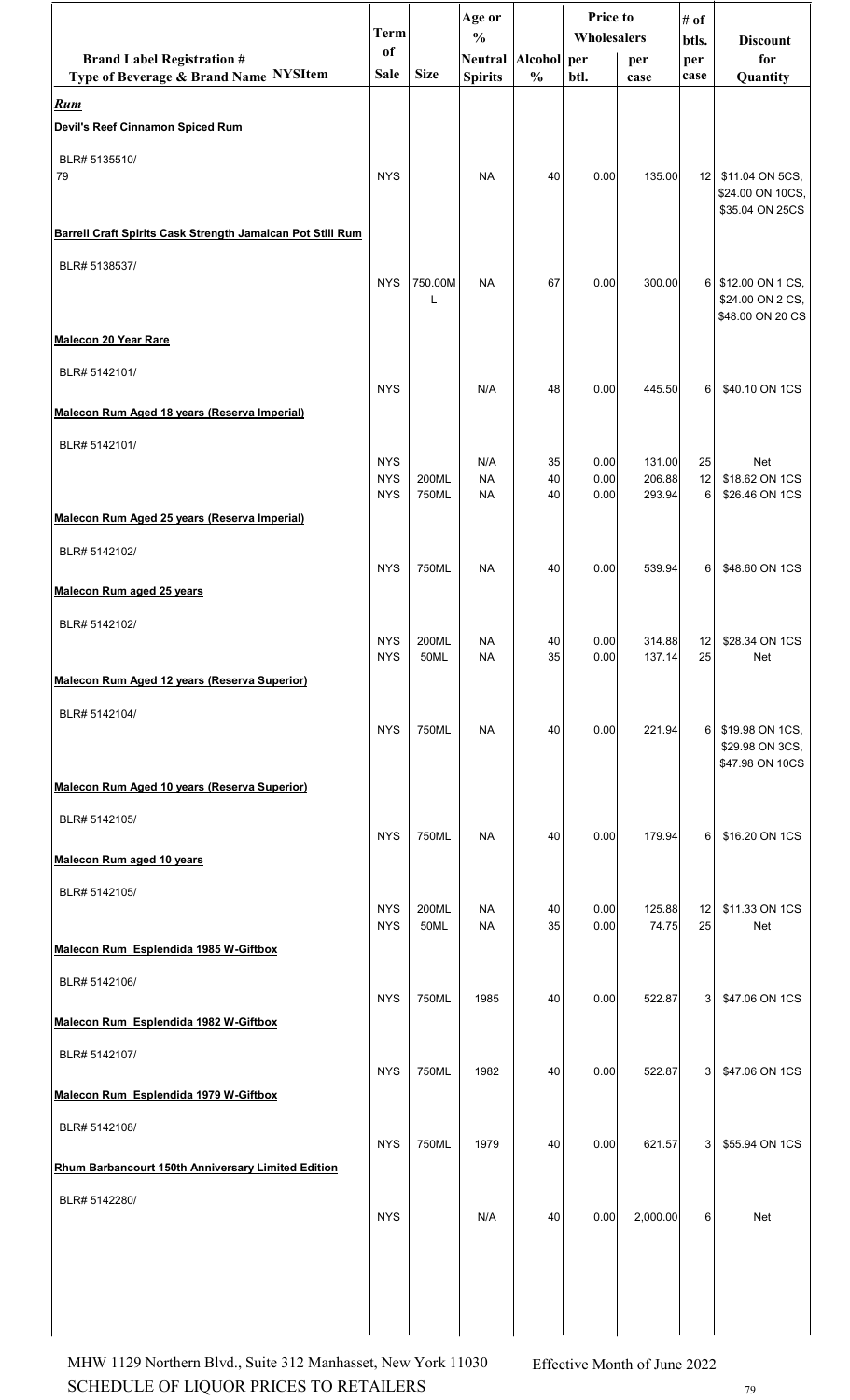|                                                        | <b>Term</b> |             | Age or<br>$\frac{0}{0}$ |               | Price to<br>Wholesalers |        | # of<br>btls.  | <b>Discount</b>                                           |
|--------------------------------------------------------|-------------|-------------|-------------------------|---------------|-------------------------|--------|----------------|-----------------------------------------------------------|
| <b>Brand Label Registration #</b>                      | of          |             | Neutral Alcohol per     |               |                         | per    | per            | for                                                       |
| Type of Beverage & Brand Name NYSItem                  | <b>Sale</b> | <b>Size</b> | <b>Spirits</b>          | $\frac{0}{0}$ | btl.                    | case   | case           | Quantity                                                  |
| <u>Rum</u><br>Marauda Steelpan                         |             |             |                         |               |                         |        |                |                                                           |
| BLR# 5145773/                                          | <b>NYS</b>  |             | <b>NA</b>               | 40            | 0.00                    | 148.92 | 6              | Net                                                       |
| <b>Island Company Rum</b>                              |             |             |                         |               |                         |        |                |                                                           |
| BLR# 5157546/                                          | <b>NYS</b>  |             | N/A                     | 40            | 0.00                    | 180.00 | 6              | \$2.00 ON 18BT,<br>\$4.00 ON 30BT,<br>\$6.00 ON 60BT      |
| <b>Island Company Rum Gift Pack</b>                    |             |             |                         |               |                         |        |                |                                                           |
| BLR# 5157546/                                          | <b>NYS</b>  |             | N/A                     | 40            | 0.00                    | 180.00 | 6              | \$2.00 ON 12BT,<br>\$3.50 ON 18BT                         |
| <b>Barrell Barrel Rum Private Release</b>              |             |             |                         |               |                         |        |                |                                                           |
| <b>BLR#P</b><br>$\sqrt{ }$                             | <b>NYS</b>  |             | <b>NA</b>               | 65            | 0.00                    | 492.00 | $6 \mid$       | \$12.00 ON 1CS,<br>\$24.00 ON 2CS,<br>\$48.00 ON 5CS      |
| Barrell Barrel Rum Private Release B602                |             |             |                         |               |                         |        |                |                                                           |
| BLR#P<br>$\sqrt{ }$                                    | <b>NYS</b>  |             | N/A                     | 65            | 0.00                    | 492.00 | 6 <sup>1</sup> | \$12.00 ON 1CS,<br>\$24.00 ON 2CS,<br>\$48.00 ON 5CS      |
| <b>Barrell Barrell Private Release Bourbon</b>         |             |             |                         |               |                         |        |                |                                                           |
| BLR#P                                                  | <b>NYS</b>  |             | N/A                     | 58            | 0.00                    | 492.00 | $6 \mid$       | \$12.00 ON 1CS,<br>\$24.00 ON 2CS,<br>\$48.00 ON 5CS      |
| Barrell Barrell Rum Private Release B903               |             |             |                         |               |                         |        |                |                                                           |
| BLR#P<br>$\sqrt{ }$                                    | <b>NYS</b>  |             | N/A                     | 64            | 0.00                    | 492.00 | 6 <sup>1</sup> | \$12.00 ON 1CS,<br>\$24.00 ON 2CS,<br>\$48.00 ON 5CS      |
| <b>Barrell Barrell Rye Single Barrel M229</b>          |             |             |                         |               |                         |        |                |                                                           |
| BLR#P<br>$\sqrt{ }$                                    | <b>NYS</b>  |             | N/A                     | 56            | 0.00                    | 492.00 | 6              | \$12.00 ON 1CS,<br>\$24.00 ON 2CS,<br>\$48.00 ON 5CS      |
| <b>Barrell Barrell Rye Single Barrel M232</b>          |             |             |                         |               |                         |        |                |                                                           |
| BLR#P<br>$\sqrt{ }$                                    | <b>NYS</b>  |             | N/A                     | 53            | 0.00                    | 492.00 | 6              | \$12.00 ON 1CS,<br>\$24.00 ON 2CS,<br>\$48.00 ON 5CS      |
| <b>Barrell Barrell Rye Single Barrel M233</b>          |             |             |                         |               |                         |        |                |                                                           |
| BLR#P<br>$\sqrt{ }$                                    | <b>NYS</b>  |             | N/A                     | 54            | 0.00                    | 492.00 | 6              | \$12.00 ON 1CS,<br>\$24.00 ON 2CS,<br>\$48.00 ON 5CS      |
| Barrell Craft Spirits Barrell Rum Private Release B747 |             |             |                         |               |                         |        |                |                                                           |
| BLR#P<br>$\sqrt{ }$                                    | <b>NYS</b>  |             | N/A                     | 65            | 0.00                    | 492.00 |                | 6 \$12.00 ON 1 CS,<br>\$24.00 ON 2 CS,<br>\$48.00 ON 5 CS |
|                                                        |             |             |                         |               |                         |        |                |                                                           |

SCHEDULE OF LIQUOR PRICES TO RETAILERS  $_{\rm 80}$ MHW 1129 Northern Blvd., Suite 312 Manhasset, New York 11030 Effective Month of June 2022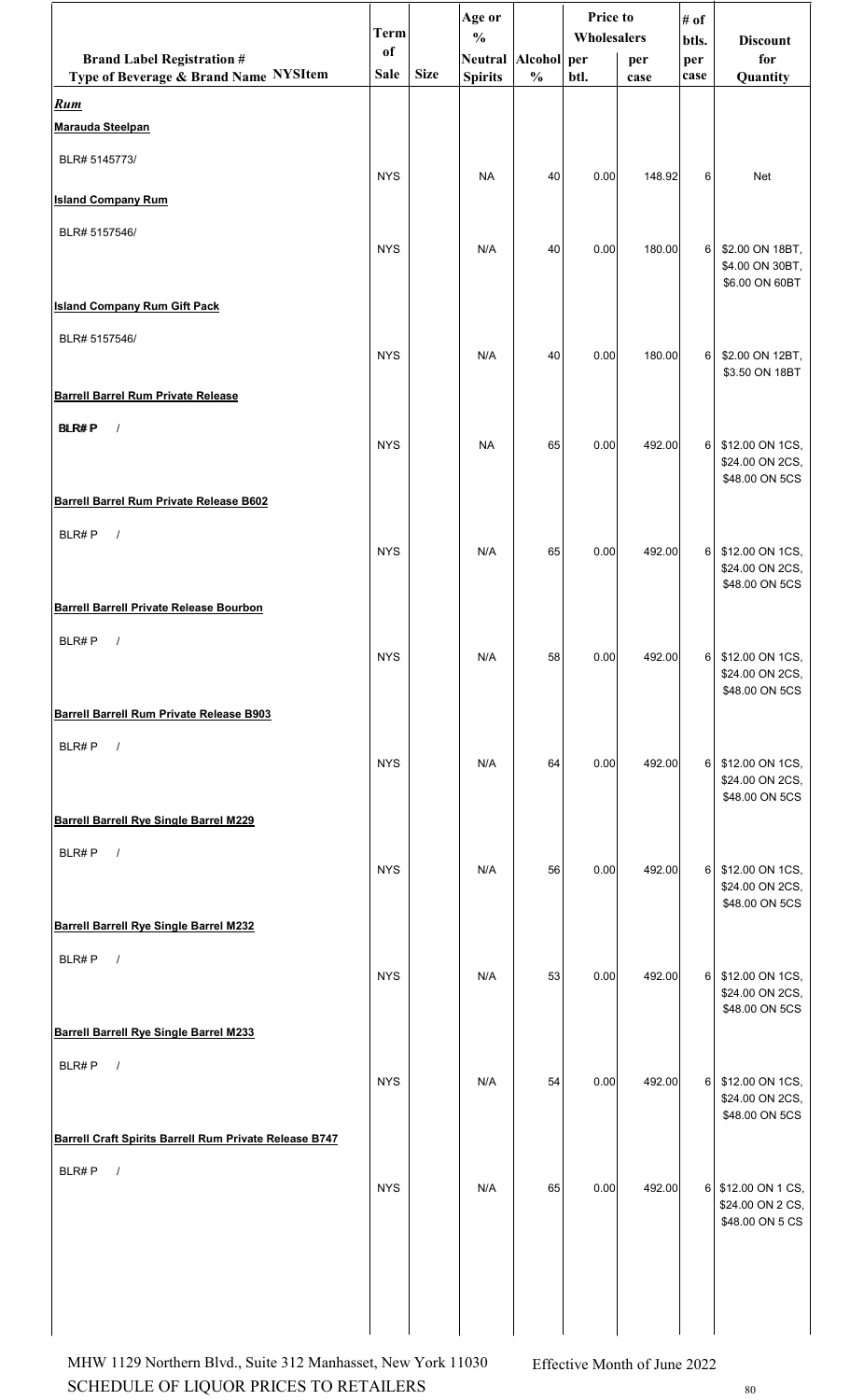|                                                                      | <b>Term</b>              |             | Age or<br>$\frac{0}{0}$ |               | Price to<br>Wholesalers |                  | # of<br>btls.  |                                                         |
|----------------------------------------------------------------------|--------------------------|-------------|-------------------------|---------------|-------------------------|------------------|----------------|---------------------------------------------------------|
| <b>Brand Label Registration #</b>                                    | of                       |             | Neutral Alcohol per     |               |                         | per              | per            | <b>Discount</b><br>for                                  |
| Type of Beverage & Brand Name NYSItem                                | <b>Sale</b>              | <b>Size</b> | <b>Spirits</b>          | $\frac{0}{0}$ | btl.                    | case             | case           | Quantity                                                |
| <u>Rum</u><br>Barrell Craft Spirits Barrell Rum Private Release B816 |                          |             |                         |               |                         |                  |                |                                                         |
| BLR#P<br>$\sqrt{ }$                                                  |                          |             |                         |               |                         |                  |                |                                                         |
|                                                                      | <b>NYS</b>               |             | N/A                     | 64            | 0.00                    | 492.00           | $6 \mid$       | \$12.00 ON 1 CS,<br>\$24.00 ON 2 CS,<br>\$48.00 ON 5 CS |
| Barrell Craft Spirits Barrell Rum Private Release B846               |                          |             |                         |               |                         |                  |                |                                                         |
| BLR#P<br>$\sqrt{ }$                                                  | <b>NYS</b>               |             | N/A                     | 66            | 0.00                    | 492.00           | 6 <sup>1</sup> | \$12.00 ON 1 CS,<br>\$24.00 ON 2 CS,<br>\$48.00 ON 5 CS |
| Blue Chair Bay Coconut Rum Commemorative Sleeve 2019                 |                          |             |                         |               |                         |                  |                |                                                         |
| BLR#P<br>$\sqrt{ }$                                                  | <b>NYS</b>               |             | N/A                     | 27            | 0.00                    | 180.00           | 12             | <b>Net</b>                                              |
| Cana Unaged Ultra Premium Brazilian Cachaca                          |                          |             |                         |               |                         |                  |                |                                                         |
| BLR#P<br>$\sqrt{ }$                                                  | <b>NYS</b>               |             | N/A                     | 40            | 0.00                    | 180.00           | 6              | \$5.10 ON 6BT,<br>\$10.10 ON 18BT                       |
| <b>Cockspur Rum Punch</b>                                            |                          |             |                         |               |                         |                  |                |                                                         |
| BLR#P<br>$\sqrt{ }$                                                  | <b>NYS</b>               |             | N/A                     | 20            | 0.00                    | 85.80            | 12             | <b>Net</b>                                              |
| <b>Cockspur Splash Citrus Mango Rum</b>                              |                          |             |                         |               |                         |                  |                |                                                         |
| BLR#P<br>$\sqrt{ }$                                                  | <b>NYS</b>               |             | N/A                     | 21            | 0.00                    | 127.32           | 12             | Net                                                     |
| <b>Cockspur Splash Passion Fruit Guava Rum</b>                       |                          |             |                         |               |                         |                  |                |                                                         |
| BLR#P<br>$\sqrt{ }$                                                  | <b>NYS</b>               |             | N/A                     | 21            | 0.00                    | 127.32           | 12             | Net                                                     |
| <b>Cockspur Splash Pineapple Coconut Rum</b>                         |                          |             |                         |               |                         |                  |                |                                                         |
| BLR#P $/$                                                            | <b>NYS</b>               |             | N/A                     | 21            | 0.00                    | 127.32           | 12             | Net                                                     |
| <b>Faber Rum</b>                                                     |                          |             |                         |               |                         |                  |                |                                                         |
| BLR#P<br>$\overline{\phantom{a}}$                                    | <b>NYS</b>               |             | N/A                     | 40            | 0.00                    | 191.88           | 12             | Net                                                     |
| <b>Fullbar Rum</b>                                                   |                          |             |                         |               |                         |                  |                |                                                         |
| BLR#P $/$                                                            | <b>NYS</b>               |             | N/A                     | 40            | 0.00                    | 53.16            | 6              | Net                                                     |
| <b>Malecon 13 Year Rare</b>                                          |                          |             |                         |               |                         |                  |                |                                                         |
| BLR#P<br>$\sqrt{ }$                                                  | <b>NYS</b>               |             | N/A                     | 51            | 0.00                    | 220.44           | 6              | \$19.89 ON 1CS                                          |
| Malecon Combo (10-18-25 year)                                        |                          |             |                         |               |                         |                  |                |                                                         |
| BLR#P<br>$\sqrt{ }$                                                  | <b>NYS</b>               |             | N/A                     | Ass't         | 0.00                    | 399.28           | 8              | Net                                                     |
| <b>Mission Spirits American White Rum</b>                            |                          |             |                         |               |                         |                  |                |                                                         |
| BLR#P $/$                                                            | <b>NYS</b><br><b>NYS</b> |             | N/A<br>N/A              | 43<br>43      | 0.00<br>0.00            | 456.00<br>228.00 | 12<br>6        | Net<br>Net                                              |
| <b>Mission Spirits Dark Barrel Rested Rum</b>                        |                          |             |                         |               |                         |                  |                |                                                         |
| $\sqrt{ }$<br>BLR#P                                                  |                          |             |                         |               |                         |                  |                |                                                         |
|                                                                      | <b>NYS</b><br><b>NYS</b> |             | N/A<br>N/A              | 43<br>43      | 0.00<br>0.00            | 312.00<br>624.00 | 6<br>12        | Net<br>Net                                              |
|                                                                      |                          |             |                         |               |                         |                  |                |                                                         |
|                                                                      |                          |             |                         |               |                         |                  |                |                                                         |
|                                                                      |                          |             |                         |               |                         |                  |                |                                                         |

SCHEDULE OF LIQUOR PRICES TO RETAILERS  $81$ MHW 1129 Northern Blvd., Suite 312 Manhasset, New York 11030 Effective Month of June 2022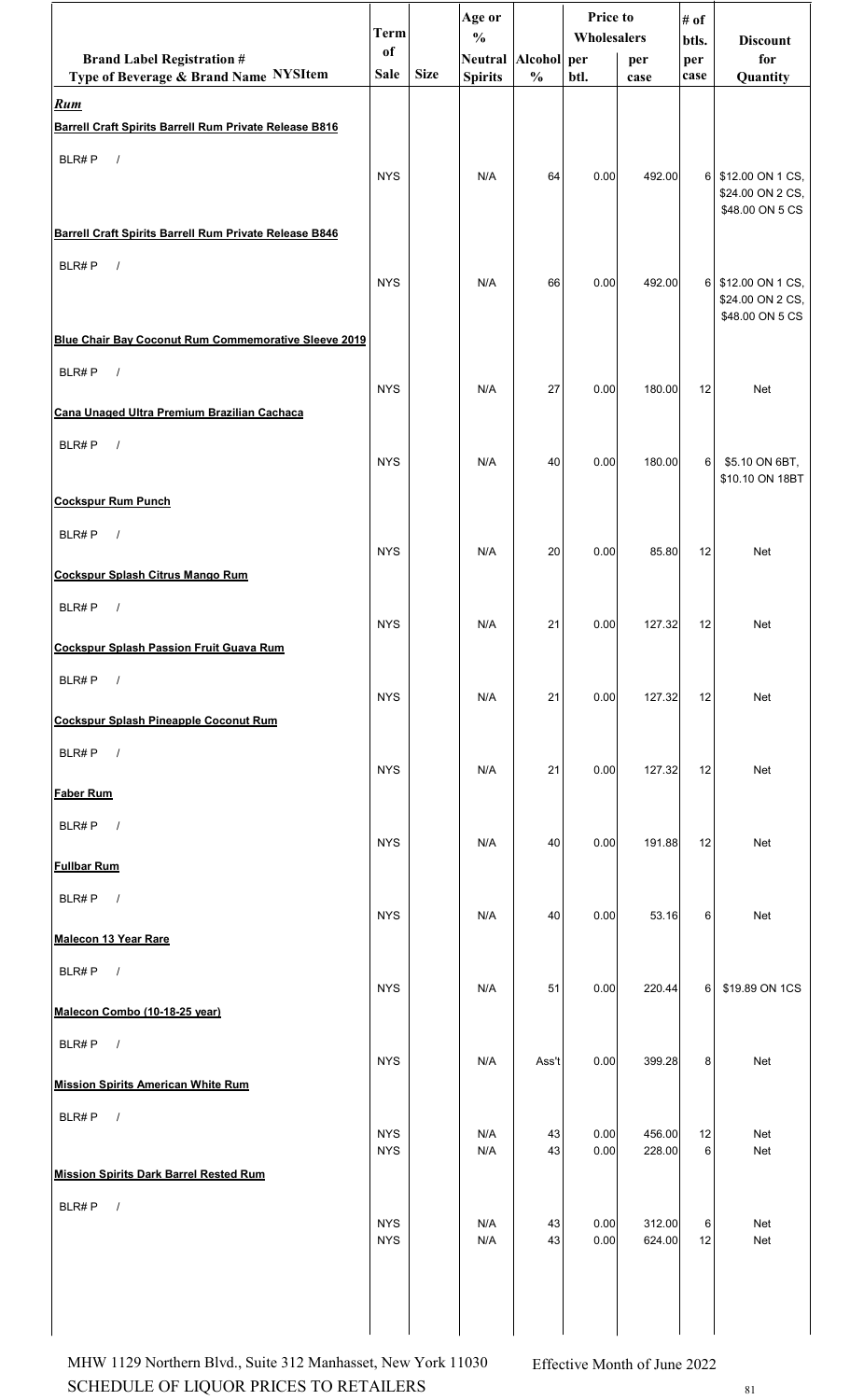|                                                   | <b>Term</b> |             | Age or                               |               | <b>Price to</b> |          | # of         |                                |
|---------------------------------------------------|-------------|-------------|--------------------------------------|---------------|-----------------|----------|--------------|--------------------------------|
| <b>Brand Label Registration #</b>                 | of          |             | $\frac{0}{0}$<br>Neutral Alcohol per |               | Wholesalers     | per      | btls.<br>per | <b>Discount</b><br>for         |
| Type of Beverage & Brand Name NYSItem             | <b>Sale</b> | <b>Size</b> | <b>Spirits</b>                       | $\frac{0}{0}$ | btl.            | case     | case         | Quantity                       |
| Rum                                               |             |             |                                      |               |                 |          |              |                                |
| <b>Railean Distillery Coconut Rum</b>             |             |             |                                      |               |                 |          |              |                                |
| BLR#P<br>$\sqrt{ }$                               | <b>NYS</b>  |             | N/A                                  | 40            | 0.00            | 300.00   | 12           | Net                            |
| Railean Distillery Reserve XO Rum                 |             |             |                                      |               |                 |          |              |                                |
| BLR#P<br>$\sqrt{ }$                               | <b>NYS</b>  |             | N/A                                  | 40            | 0.00            | 300.00   | 12           | Net                            |
| Railean Distillery Small Cask Rum                 |             |             |                                      |               |                 |          |              |                                |
| BLR#P<br>$\sqrt{ }$                               | <b>NYS</b>  |             | N/A                                  | 40            | 0.00            | 174.00   | 6            | Net                            |
| <b>Railean Distillery Spiced Rum</b>              |             |             |                                      |               |                 |          |              |                                |
| BLR#P<br>$\sqrt{ }$                               |             |             |                                      |               |                 |          |              |                                |
| <b>Railean Distillery White Rum</b>               | <b>NYS</b>  |             | N/A                                  | 40            | 0.00            | 300.00   | 12           | Net                            |
| BLR#P<br>$\sqrt{ }$                               |             |             |                                      |               |                 |          |              |                                |
| Ron Colon Coffee Infused Rum (81 Proof)           | <b>NYS</b>  |             | N/A                                  | 40            | 0.00            | 240.00   | 12           | Net                            |
| BLR#P<br>$\sqrt{ }$                               |             |             |                                      |               |                 |          |              |                                |
|                                                   | <b>NYS</b>  |             | N/A                                  | 41            | 0.00            | 135.00   | 6            | 5.00% ON 1CS,<br>10.00% ON 2CS |
| Ron Colon High Proof Coffee infused Rum           |             |             |                                      |               |                 |          |              |                                |
| BLR#P<br>$\prime$                                 | <b>NYS</b>  |             | N/A                                  | 55            | 0.00            | 180.00   | 6            | 5.00% ON 1CS,                  |
| <b>Ron Colon High Proof Rum</b>                   |             |             |                                      |               |                 |          |              | 10.00% ON 2CS                  |
| BLR#P<br>$\sqrt{2}$                               | <b>NYS</b>  |             | N/A                                  | 55            | 0.00            | 166.00   | 6            | 5.00% ON 1CS,                  |
|                                                   |             |             |                                      |               |                 |          |              | 10.00% ON 2CS                  |
| <b>SAMAROLI Demerara Rum</b>                      |             |             |                                      |               |                 |          |              |                                |
| BLR#P<br>$\sqrt{ }$<br>Spaghetti                  | <b>NYS</b>  |             | N/A                                  | 50            | 0.00            | 1,050.00 | 6            | Net                            |
| <b>SAMAROLI Dominican Republic 13 YO Rum</b>      |             |             |                                      |               |                 |          |              |                                |
| BLR#P<br>$\sqrt{ }$<br>Sparhetti                  | <b>NYS</b>  |             | N/A                                  | 45            | 0.00            | 900.00   | 6            | Net                            |
| <b>SAMAROLI Guadeloupe 9 YO Rum</b>               |             |             |                                      |               |                 |          |              |                                |
| BLR#P<br>$\sqrt{ }$                               |             |             |                                      |               |                 |          |              |                                |
| Spaghetti<br><b>SAMAROLI Haiti 18 YO Rum</b>      | <b>NYS</b>  |             | N/A                                  | 45            | 0.00            | 555.75   | 6            | 2.50% ON 2CS                   |
| BLR#P<br>$\prime$                                 |             |             |                                      |               |                 |          |              |                                |
| Spaghetti<br><b>SAMAROLI Pacific Oblivion Rum</b> | <b>NYS</b>  |             | N/A                                  | 45            | 0.00            | 813.15   | 6            | 2.50% ON 2CS                   |
| BLR#P<br>$\sqrt{ }$                               |             |             |                                      |               |                 |          |              |                                |
| Spaghetti<br><b>SAMAROLI SPQR Rum</b>             | <b>NYS</b>  |             | N/A                                  | 45            | 0.00            | 555.75   | 6            | 2.50% ON 2CS                   |
| BLR#P<br>$\sqrt{ }$                               |             |             |                                      |               |                 |          |              |                                |
| Spaghetti<br><b>SAMAROLI Yehmon Classic Rum</b>   | <b>NYS</b>  |             | N/A                                  | 48            | 0.00            | 321.75   | 6            | 2.50% ON 2CS                   |
| BLR#P                                             |             |             |                                      |               |                 |          |              |                                |
| Spaghetti                                         | <b>NYS</b>  |             | N/A                                  | 45            | 0.00            | 462.15   |              | 6 2.50% ON 2CS                 |
|                                                   |             |             |                                      |               |                 |          |              |                                |
|                                                   |             |             |                                      |               |                 |          |              |                                |

SCHEDULE OF LIQUOR PRICES TO RETAILERS  $82$ MHW 1129 Northern Blvd., Suite 312 Manhasset, New York 11030 Effective Month of June 2022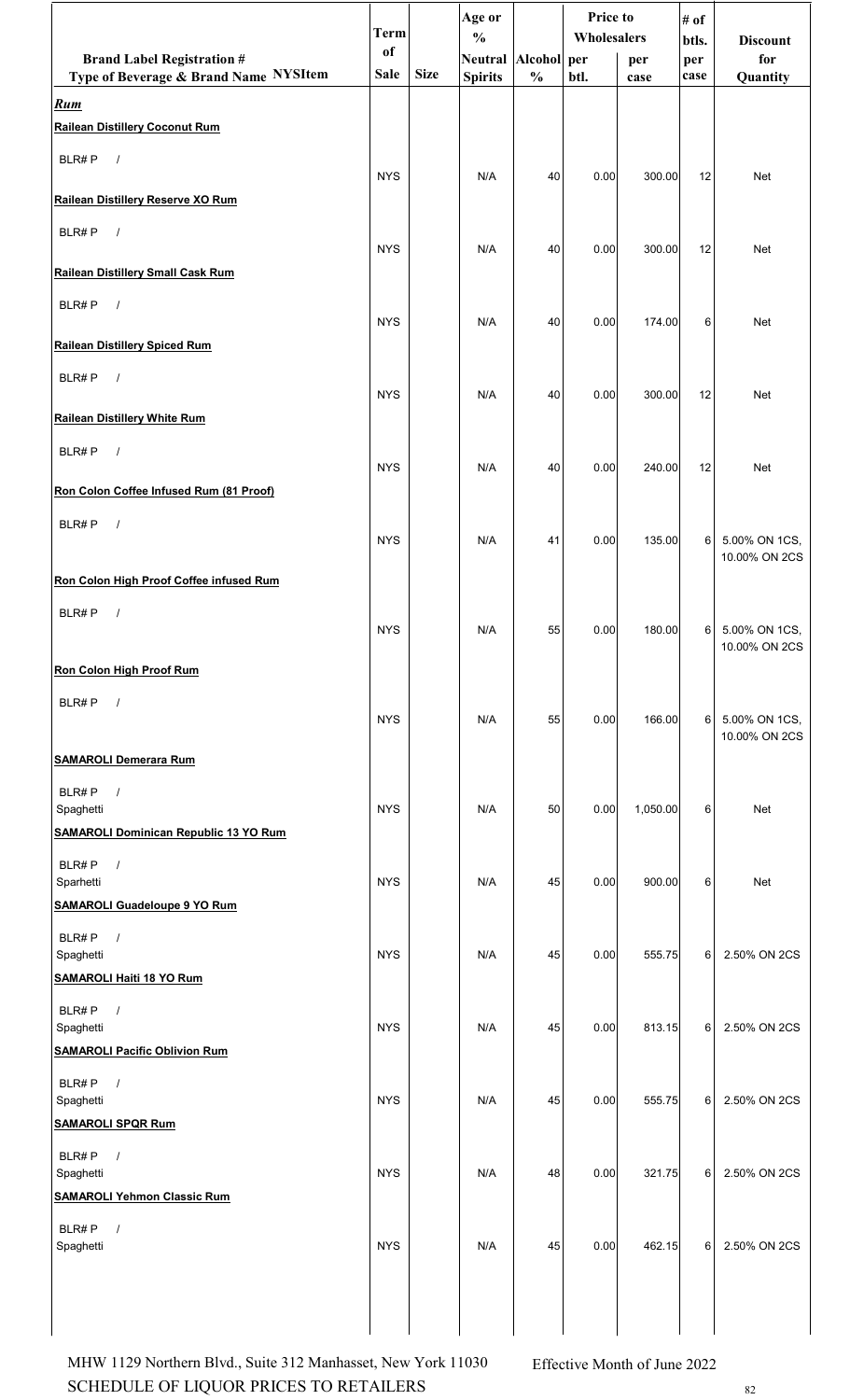| <sub>of</sub><br>Neutral Alcohol per<br>for<br><b>Brand Label Registration #</b><br>per<br>per<br><b>Size</b><br>Type of Beverage & Brand Name NYSItem<br><b>Sale</b><br>$\frac{0}{0}$<br><b>Spirits</b><br>btl.<br>Quantity<br>case<br>case<br><b>SAMAROLI Yehmon Retro 2022 Rum</b><br>BLR#P<br>$\sqrt{ }$<br><b>NYS</b><br>Spaghetti<br>N/A<br>48<br>0.00<br>462.15<br>6<br>2.50% ON 2CS<br><b>SAMAROLI Yehmon Vintage 2022 Rum</b><br>BLR#P<br>$\sqrt{ }$<br><b>NYS</b><br>N/A<br>Spaghetti<br>45<br>0.00<br>438.75<br>6<br>2.50% ON 2CS<br>Saint Benevolence 5 year Old Aged Rum<br>BLR#P<br>$\sqrt{ }$<br><b>NYS</b><br>42<br>\$6.00 ON 3CS<br>N/A<br>0.00<br>144.00<br>6<br>BLR#P<br>$\sqrt{ }$<br><b>NYS</b><br>N/A<br>50<br>0.00<br>132.00<br>6<br>\$6.00 ON 3CS<br>BLR#P<br>$\sqrt{ }$<br><b>NYS</b><br>N/A<br>40<br>0.00<br>360.00<br>12 <sub>1</sub><br>\$2.00 ON 36BT,<br>\$4.00 ON 60BT,<br>\$6.00 ON 120BT<br>BLR#P<br>$\sqrt{ }$<br><b>NYS</b><br>N/A<br>40<br>360.00<br>12<br>\$2.00 ON 36BT,<br>0.00<br>\$4.00 ON 60BT,<br>\$6.00 ON 120BT<br>BLR#P<br>$\sqrt{ }$<br><b>NYS</b><br>6<br>N/A<br>60<br>0.00<br>445.50<br>2.00% ON 3CS<br><b>Whiskey</b><br>Usquaebach Blended Malt Scotch Whisky 15 yr<br>BLR# 5108500/<br><b>NYS</b><br>N/A<br>43<br>401.94<br>6<br>\$60.00 ON 1CS,<br>0.00<br>\$72.00 ON 3CS<br>BLR# 5108501/<br>750ML<br>11/5 - change from 1 pack to 6 pack -<br><b>NYS</b><br>N/A<br>43<br>0.00<br>200.94<br>6<br>\$21.00 ON 1CS,<br>KN<br>\$28.00 ON 3CS<br>Usquaebach Old Rare Porcelain Flagon Premium Blended<br><b>Whisky</b><br>BLR# 5111689/<br><b>NYS</b><br>N/A<br>43<br>0.00<br>288.33<br>3<br>\$18.74 ON 1CS,<br>\$39.27 ON 2CS,<br>\$48.93 ON 12CS<br><b>NYS</b><br>N/A<br>43<br>0.00<br>288.33<br>\$25.00 ON 2CS<br>12 <sub>1</sub><br><b>NYS</b><br>N/A<br>43<br>0.00<br>288.33<br>3<br>\$18.74 ON 1CS,<br>\$39.27 ON 2CS,<br>\$48.93 ON 12CS<br><b>Single Malt</b><br>BLR# 5112016/<br>750ML<br>AV1020<br><b>NYS</b><br>N/A<br>43<br>342.00<br>6 <br>5.00% ON 3CS,<br>0.00<br>10.00% ON 5CS,<br>15.00% ON 10CS<br>The Wild Geese Irish Soldiers & Heroes Irish Whisky<br><b>Limited Edition Fourth Centennial</b><br>BLR# 5112017/<br><b>NYS</b><br>6<br>AV1010<br>750ML<br>N/A<br>43<br>342.00<br>0.00<br>5.00% ON 3CS,<br>10.00% ON 5CS,<br>15.00% ON 10CS |                                                     | <b>Term</b> | Age or<br>$\frac{0}{0}$ | <b>Price to</b><br>Wholesalers |  | # of  |                 |
|------------------------------------------------------------------------------------------------------------------------------------------------------------------------------------------------------------------------------------------------------------------------------------------------------------------------------------------------------------------------------------------------------------------------------------------------------------------------------------------------------------------------------------------------------------------------------------------------------------------------------------------------------------------------------------------------------------------------------------------------------------------------------------------------------------------------------------------------------------------------------------------------------------------------------------------------------------------------------------------------------------------------------------------------------------------------------------------------------------------------------------------------------------------------------------------------------------------------------------------------------------------------------------------------------------------------------------------------------------------------------------------------------------------------------------------------------------------------------------------------------------------------------------------------------------------------------------------------------------------------------------------------------------------------------------------------------------------------------------------------------------------------------------------------------------------------------------------------------------------------------------------------------------------------------------------------------------------------------------------------------------------------------------------------------------------------------------------------------------------------------------------------------------------------------------------------------------------------------------------------------------------------------------------------------------------|-----------------------------------------------------|-------------|-------------------------|--------------------------------|--|-------|-----------------|
|                                                                                                                                                                                                                                                                                                                                                                                                                                                                                                                                                                                                                                                                                                                                                                                                                                                                                                                                                                                                                                                                                                                                                                                                                                                                                                                                                                                                                                                                                                                                                                                                                                                                                                                                                                                                                                                                                                                                                                                                                                                                                                                                                                                                                                                                                                                  |                                                     |             |                         |                                |  | btls. | <b>Discount</b> |
|                                                                                                                                                                                                                                                                                                                                                                                                                                                                                                                                                                                                                                                                                                                                                                                                                                                                                                                                                                                                                                                                                                                                                                                                                                                                                                                                                                                                                                                                                                                                                                                                                                                                                                                                                                                                                                                                                                                                                                                                                                                                                                                                                                                                                                                                                                                  |                                                     |             |                         |                                |  |       |                 |
|                                                                                                                                                                                                                                                                                                                                                                                                                                                                                                                                                                                                                                                                                                                                                                                                                                                                                                                                                                                                                                                                                                                                                                                                                                                                                                                                                                                                                                                                                                                                                                                                                                                                                                                                                                                                                                                                                                                                                                                                                                                                                                                                                                                                                                                                                                                  | <b>Rum</b>                                          |             |                         |                                |  |       |                 |
|                                                                                                                                                                                                                                                                                                                                                                                                                                                                                                                                                                                                                                                                                                                                                                                                                                                                                                                                                                                                                                                                                                                                                                                                                                                                                                                                                                                                                                                                                                                                                                                                                                                                                                                                                                                                                                                                                                                                                                                                                                                                                                                                                                                                                                                                                                                  |                                                     |             |                         |                                |  |       |                 |
|                                                                                                                                                                                                                                                                                                                                                                                                                                                                                                                                                                                                                                                                                                                                                                                                                                                                                                                                                                                                                                                                                                                                                                                                                                                                                                                                                                                                                                                                                                                                                                                                                                                                                                                                                                                                                                                                                                                                                                                                                                                                                                                                                                                                                                                                                                                  |                                                     |             |                         |                                |  |       |                 |
|                                                                                                                                                                                                                                                                                                                                                                                                                                                                                                                                                                                                                                                                                                                                                                                                                                                                                                                                                                                                                                                                                                                                                                                                                                                                                                                                                                                                                                                                                                                                                                                                                                                                                                                                                                                                                                                                                                                                                                                                                                                                                                                                                                                                                                                                                                                  |                                                     |             |                         |                                |  |       |                 |
|                                                                                                                                                                                                                                                                                                                                                                                                                                                                                                                                                                                                                                                                                                                                                                                                                                                                                                                                                                                                                                                                                                                                                                                                                                                                                                                                                                                                                                                                                                                                                                                                                                                                                                                                                                                                                                                                                                                                                                                                                                                                                                                                                                                                                                                                                                                  |                                                     |             |                         |                                |  |       |                 |
|                                                                                                                                                                                                                                                                                                                                                                                                                                                                                                                                                                                                                                                                                                                                                                                                                                                                                                                                                                                                                                                                                                                                                                                                                                                                                                                                                                                                                                                                                                                                                                                                                                                                                                                                                                                                                                                                                                                                                                                                                                                                                                                                                                                                                                                                                                                  |                                                     |             |                         |                                |  |       |                 |
|                                                                                                                                                                                                                                                                                                                                                                                                                                                                                                                                                                                                                                                                                                                                                                                                                                                                                                                                                                                                                                                                                                                                                                                                                                                                                                                                                                                                                                                                                                                                                                                                                                                                                                                                                                                                                                                                                                                                                                                                                                                                                                                                                                                                                                                                                                                  |                                                     |             |                         |                                |  |       |                 |
|                                                                                                                                                                                                                                                                                                                                                                                                                                                                                                                                                                                                                                                                                                                                                                                                                                                                                                                                                                                                                                                                                                                                                                                                                                                                                                                                                                                                                                                                                                                                                                                                                                                                                                                                                                                                                                                                                                                                                                                                                                                                                                                                                                                                                                                                                                                  |                                                     |             |                         |                                |  |       |                 |
|                                                                                                                                                                                                                                                                                                                                                                                                                                                                                                                                                                                                                                                                                                                                                                                                                                                                                                                                                                                                                                                                                                                                                                                                                                                                                                                                                                                                                                                                                                                                                                                                                                                                                                                                                                                                                                                                                                                                                                                                                                                                                                                                                                                                                                                                                                                  |                                                     |             |                         |                                |  |       |                 |
|                                                                                                                                                                                                                                                                                                                                                                                                                                                                                                                                                                                                                                                                                                                                                                                                                                                                                                                                                                                                                                                                                                                                                                                                                                                                                                                                                                                                                                                                                                                                                                                                                                                                                                                                                                                                                                                                                                                                                                                                                                                                                                                                                                                                                                                                                                                  | <b>Saint Benevolence Clairin Clear Rum</b>          |             |                         |                                |  |       |                 |
|                                                                                                                                                                                                                                                                                                                                                                                                                                                                                                                                                                                                                                                                                                                                                                                                                                                                                                                                                                                                                                                                                                                                                                                                                                                                                                                                                                                                                                                                                                                                                                                                                                                                                                                                                                                                                                                                                                                                                                                                                                                                                                                                                                                                                                                                                                                  |                                                     |             |                         |                                |  |       |                 |
|                                                                                                                                                                                                                                                                                                                                                                                                                                                                                                                                                                                                                                                                                                                                                                                                                                                                                                                                                                                                                                                                                                                                                                                                                                                                                                                                                                                                                                                                                                                                                                                                                                                                                                                                                                                                                                                                                                                                                                                                                                                                                                                                                                                                                                                                                                                  |                                                     |             |                         |                                |  |       |                 |
|                                                                                                                                                                                                                                                                                                                                                                                                                                                                                                                                                                                                                                                                                                                                                                                                                                                                                                                                                                                                                                                                                                                                                                                                                                                                                                                                                                                                                                                                                                                                                                                                                                                                                                                                                                                                                                                                                                                                                                                                                                                                                                                                                                                                                                                                                                                  | <b>Soggy Dollar Bar Dark Rum</b>                    |             |                         |                                |  |       |                 |
|                                                                                                                                                                                                                                                                                                                                                                                                                                                                                                                                                                                                                                                                                                                                                                                                                                                                                                                                                                                                                                                                                                                                                                                                                                                                                                                                                                                                                                                                                                                                                                                                                                                                                                                                                                                                                                                                                                                                                                                                                                                                                                                                                                                                                                                                                                                  |                                                     |             |                         |                                |  |       |                 |
|                                                                                                                                                                                                                                                                                                                                                                                                                                                                                                                                                                                                                                                                                                                                                                                                                                                                                                                                                                                                                                                                                                                                                                                                                                                                                                                                                                                                                                                                                                                                                                                                                                                                                                                                                                                                                                                                                                                                                                                                                                                                                                                                                                                                                                                                                                                  |                                                     |             |                         |                                |  |       |                 |
|                                                                                                                                                                                                                                                                                                                                                                                                                                                                                                                                                                                                                                                                                                                                                                                                                                                                                                                                                                                                                                                                                                                                                                                                                                                                                                                                                                                                                                                                                                                                                                                                                                                                                                                                                                                                                                                                                                                                                                                                                                                                                                                                                                                                                                                                                                                  |                                                     |             |                         |                                |  |       |                 |
|                                                                                                                                                                                                                                                                                                                                                                                                                                                                                                                                                                                                                                                                                                                                                                                                                                                                                                                                                                                                                                                                                                                                                                                                                                                                                                                                                                                                                                                                                                                                                                                                                                                                                                                                                                                                                                                                                                                                                                                                                                                                                                                                                                                                                                                                                                                  | <b>Soggy Dollar Bar Spiced Rum</b>                  |             |                         |                                |  |       |                 |
|                                                                                                                                                                                                                                                                                                                                                                                                                                                                                                                                                                                                                                                                                                                                                                                                                                                                                                                                                                                                                                                                                                                                                                                                                                                                                                                                                                                                                                                                                                                                                                                                                                                                                                                                                                                                                                                                                                                                                                                                                                                                                                                                                                                                                                                                                                                  |                                                     |             |                         |                                |  |       |                 |
|                                                                                                                                                                                                                                                                                                                                                                                                                                                                                                                                                                                                                                                                                                                                                                                                                                                                                                                                                                                                                                                                                                                                                                                                                                                                                                                                                                                                                                                                                                                                                                                                                                                                                                                                                                                                                                                                                                                                                                                                                                                                                                                                                                                                                                                                                                                  |                                                     |             |                         |                                |  |       |                 |
|                                                                                                                                                                                                                                                                                                                                                                                                                                                                                                                                                                                                                                                                                                                                                                                                                                                                                                                                                                                                                                                                                                                                                                                                                                                                                                                                                                                                                                                                                                                                                                                                                                                                                                                                                                                                                                                                                                                                                                                                                                                                                                                                                                                                                                                                                                                  |                                                     |             |                         |                                |  |       |                 |
|                                                                                                                                                                                                                                                                                                                                                                                                                                                                                                                                                                                                                                                                                                                                                                                                                                                                                                                                                                                                                                                                                                                                                                                                                                                                                                                                                                                                                                                                                                                                                                                                                                                                                                                                                                                                                                                                                                                                                                                                                                                                                                                                                                                                                                                                                                                  | Untamed Non chill filtered cask Strength Rum        |             |                         |                                |  |       |                 |
|                                                                                                                                                                                                                                                                                                                                                                                                                                                                                                                                                                                                                                                                                                                                                                                                                                                                                                                                                                                                                                                                                                                                                                                                                                                                                                                                                                                                                                                                                                                                                                                                                                                                                                                                                                                                                                                                                                                                                                                                                                                                                                                                                                                                                                                                                                                  |                                                     |             |                         |                                |  |       |                 |
|                                                                                                                                                                                                                                                                                                                                                                                                                                                                                                                                                                                                                                                                                                                                                                                                                                                                                                                                                                                                                                                                                                                                                                                                                                                                                                                                                                                                                                                                                                                                                                                                                                                                                                                                                                                                                                                                                                                                                                                                                                                                                                                                                                                                                                                                                                                  |                                                     |             |                         |                                |  |       |                 |
|                                                                                                                                                                                                                                                                                                                                                                                                                                                                                                                                                                                                                                                                                                                                                                                                                                                                                                                                                                                                                                                                                                                                                                                                                                                                                                                                                                                                                                                                                                                                                                                                                                                                                                                                                                                                                                                                                                                                                                                                                                                                                                                                                                                                                                                                                                                  |                                                     |             |                         |                                |  |       |                 |
|                                                                                                                                                                                                                                                                                                                                                                                                                                                                                                                                                                                                                                                                                                                                                                                                                                                                                                                                                                                                                                                                                                                                                                                                                                                                                                                                                                                                                                                                                                                                                                                                                                                                                                                                                                                                                                                                                                                                                                                                                                                                                                                                                                                                                                                                                                                  |                                                     |             |                         |                                |  |       |                 |
|                                                                                                                                                                                                                                                                                                                                                                                                                                                                                                                                                                                                                                                                                                                                                                                                                                                                                                                                                                                                                                                                                                                                                                                                                                                                                                                                                                                                                                                                                                                                                                                                                                                                                                                                                                                                                                                                                                                                                                                                                                                                                                                                                                                                                                                                                                                  |                                                     |             |                         |                                |  |       |                 |
|                                                                                                                                                                                                                                                                                                                                                                                                                                                                                                                                                                                                                                                                                                                                                                                                                                                                                                                                                                                                                                                                                                                                                                                                                                                                                                                                                                                                                                                                                                                                                                                                                                                                                                                                                                                                                                                                                                                                                                                                                                                                                                                                                                                                                                                                                                                  |                                                     |             |                         |                                |  |       |                 |
|                                                                                                                                                                                                                                                                                                                                                                                                                                                                                                                                                                                                                                                                                                                                                                                                                                                                                                                                                                                                                                                                                                                                                                                                                                                                                                                                                                                                                                                                                                                                                                                                                                                                                                                                                                                                                                                                                                                                                                                                                                                                                                                                                                                                                                                                                                                  | Usquaebach Reserve Scotch Whisky                    |             |                         |                                |  |       |                 |
|                                                                                                                                                                                                                                                                                                                                                                                                                                                                                                                                                                                                                                                                                                                                                                                                                                                                                                                                                                                                                                                                                                                                                                                                                                                                                                                                                                                                                                                                                                                                                                                                                                                                                                                                                                                                                                                                                                                                                                                                                                                                                                                                                                                                                                                                                                                  |                                                     |             |                         |                                |  |       |                 |
|                                                                                                                                                                                                                                                                                                                                                                                                                                                                                                                                                                                                                                                                                                                                                                                                                                                                                                                                                                                                                                                                                                                                                                                                                                                                                                                                                                                                                                                                                                                                                                                                                                                                                                                                                                                                                                                                                                                                                                                                                                                                                                                                                                                                                                                                                                                  |                                                     |             |                         |                                |  |       |                 |
|                                                                                                                                                                                                                                                                                                                                                                                                                                                                                                                                                                                                                                                                                                                                                                                                                                                                                                                                                                                                                                                                                                                                                                                                                                                                                                                                                                                                                                                                                                                                                                                                                                                                                                                                                                                                                                                                                                                                                                                                                                                                                                                                                                                                                                                                                                                  |                                                     |             |                         |                                |  |       |                 |
|                                                                                                                                                                                                                                                                                                                                                                                                                                                                                                                                                                                                                                                                                                                                                                                                                                                                                                                                                                                                                                                                                                                                                                                                                                                                                                                                                                                                                                                                                                                                                                                                                                                                                                                                                                                                                                                                                                                                                                                                                                                                                                                                                                                                                                                                                                                  |                                                     |             |                         |                                |  |       |                 |
|                                                                                                                                                                                                                                                                                                                                                                                                                                                                                                                                                                                                                                                                                                                                                                                                                                                                                                                                                                                                                                                                                                                                                                                                                                                                                                                                                                                                                                                                                                                                                                                                                                                                                                                                                                                                                                                                                                                                                                                                                                                                                                                                                                                                                                                                                                                  |                                                     |             |                         |                                |  |       |                 |
|                                                                                                                                                                                                                                                                                                                                                                                                                                                                                                                                                                                                                                                                                                                                                                                                                                                                                                                                                                                                                                                                                                                                                                                                                                                                                                                                                                                                                                                                                                                                                                                                                                                                                                                                                                                                                                                                                                                                                                                                                                                                                                                                                                                                                                                                                                                  |                                                     |             |                         |                                |  |       |                 |
|                                                                                                                                                                                                                                                                                                                                                                                                                                                                                                                                                                                                                                                                                                                                                                                                                                                                                                                                                                                                                                                                                                                                                                                                                                                                                                                                                                                                                                                                                                                                                                                                                                                                                                                                                                                                                                                                                                                                                                                                                                                                                                                                                                                                                                                                                                                  |                                                     |             |                         |                                |  |       |                 |
|                                                                                                                                                                                                                                                                                                                                                                                                                                                                                                                                                                                                                                                                                                                                                                                                                                                                                                                                                                                                                                                                                                                                                                                                                                                                                                                                                                                                                                                                                                                                                                                                                                                                                                                                                                                                                                                                                                                                                                                                                                                                                                                                                                                                                                                                                                                  |                                                     |             |                         |                                |  |       |                 |
|                                                                                                                                                                                                                                                                                                                                                                                                                                                                                                                                                                                                                                                                                                                                                                                                                                                                                                                                                                                                                                                                                                                                                                                                                                                                                                                                                                                                                                                                                                                                                                                                                                                                                                                                                                                                                                                                                                                                                                                                                                                                                                                                                                                                                                                                                                                  |                                                     |             |                         |                                |  |       |                 |
|                                                                                                                                                                                                                                                                                                                                                                                                                                                                                                                                                                                                                                                                                                                                                                                                                                                                                                                                                                                                                                                                                                                                                                                                                                                                                                                                                                                                                                                                                                                                                                                                                                                                                                                                                                                                                                                                                                                                                                                                                                                                                                                                                                                                                                                                                                                  | The Wild Geese Irish Soldiers & Heroes Irish Whisky |             |                         |                                |  |       |                 |
|                                                                                                                                                                                                                                                                                                                                                                                                                                                                                                                                                                                                                                                                                                                                                                                                                                                                                                                                                                                                                                                                                                                                                                                                                                                                                                                                                                                                                                                                                                                                                                                                                                                                                                                                                                                                                                                                                                                                                                                                                                                                                                                                                                                                                                                                                                                  |                                                     |             |                         |                                |  |       |                 |
|                                                                                                                                                                                                                                                                                                                                                                                                                                                                                                                                                                                                                                                                                                                                                                                                                                                                                                                                                                                                                                                                                                                                                                                                                                                                                                                                                                                                                                                                                                                                                                                                                                                                                                                                                                                                                                                                                                                                                                                                                                                                                                                                                                                                                                                                                                                  |                                                     |             |                         |                                |  |       |                 |
|                                                                                                                                                                                                                                                                                                                                                                                                                                                                                                                                                                                                                                                                                                                                                                                                                                                                                                                                                                                                                                                                                                                                                                                                                                                                                                                                                                                                                                                                                                                                                                                                                                                                                                                                                                                                                                                                                                                                                                                                                                                                                                                                                                                                                                                                                                                  |                                                     |             |                         |                                |  |       |                 |
|                                                                                                                                                                                                                                                                                                                                                                                                                                                                                                                                                                                                                                                                                                                                                                                                                                                                                                                                                                                                                                                                                                                                                                                                                                                                                                                                                                                                                                                                                                                                                                                                                                                                                                                                                                                                                                                                                                                                                                                                                                                                                                                                                                                                                                                                                                                  |                                                     |             |                         |                                |  |       |                 |
|                                                                                                                                                                                                                                                                                                                                                                                                                                                                                                                                                                                                                                                                                                                                                                                                                                                                                                                                                                                                                                                                                                                                                                                                                                                                                                                                                                                                                                                                                                                                                                                                                                                                                                                                                                                                                                                                                                                                                                                                                                                                                                                                                                                                                                                                                                                  |                                                     |             |                         |                                |  |       |                 |
|                                                                                                                                                                                                                                                                                                                                                                                                                                                                                                                                                                                                                                                                                                                                                                                                                                                                                                                                                                                                                                                                                                                                                                                                                                                                                                                                                                                                                                                                                                                                                                                                                                                                                                                                                                                                                                                                                                                                                                                                                                                                                                                                                                                                                                                                                                                  |                                                     |             |                         |                                |  |       |                 |
|                                                                                                                                                                                                                                                                                                                                                                                                                                                                                                                                                                                                                                                                                                                                                                                                                                                                                                                                                                                                                                                                                                                                                                                                                                                                                                                                                                                                                                                                                                                                                                                                                                                                                                                                                                                                                                                                                                                                                                                                                                                                                                                                                                                                                                                                                                                  |                                                     |             |                         |                                |  |       |                 |
|                                                                                                                                                                                                                                                                                                                                                                                                                                                                                                                                                                                                                                                                                                                                                                                                                                                                                                                                                                                                                                                                                                                                                                                                                                                                                                                                                                                                                                                                                                                                                                                                                                                                                                                                                                                                                                                                                                                                                                                                                                                                                                                                                                                                                                                                                                                  |                                                     |             |                         |                                |  |       |                 |
|                                                                                                                                                                                                                                                                                                                                                                                                                                                                                                                                                                                                                                                                                                                                                                                                                                                                                                                                                                                                                                                                                                                                                                                                                                                                                                                                                                                                                                                                                                                                                                                                                                                                                                                                                                                                                                                                                                                                                                                                                                                                                                                                                                                                                                                                                                                  |                                                     |             |                         |                                |  |       |                 |

SCHEDULE OF LIQUOR PRICES TO RETAILERS  $83$ MHW 1129 Northern Blvd., Suite 312 Manhasset, New York 11030 Effective Month of June 2022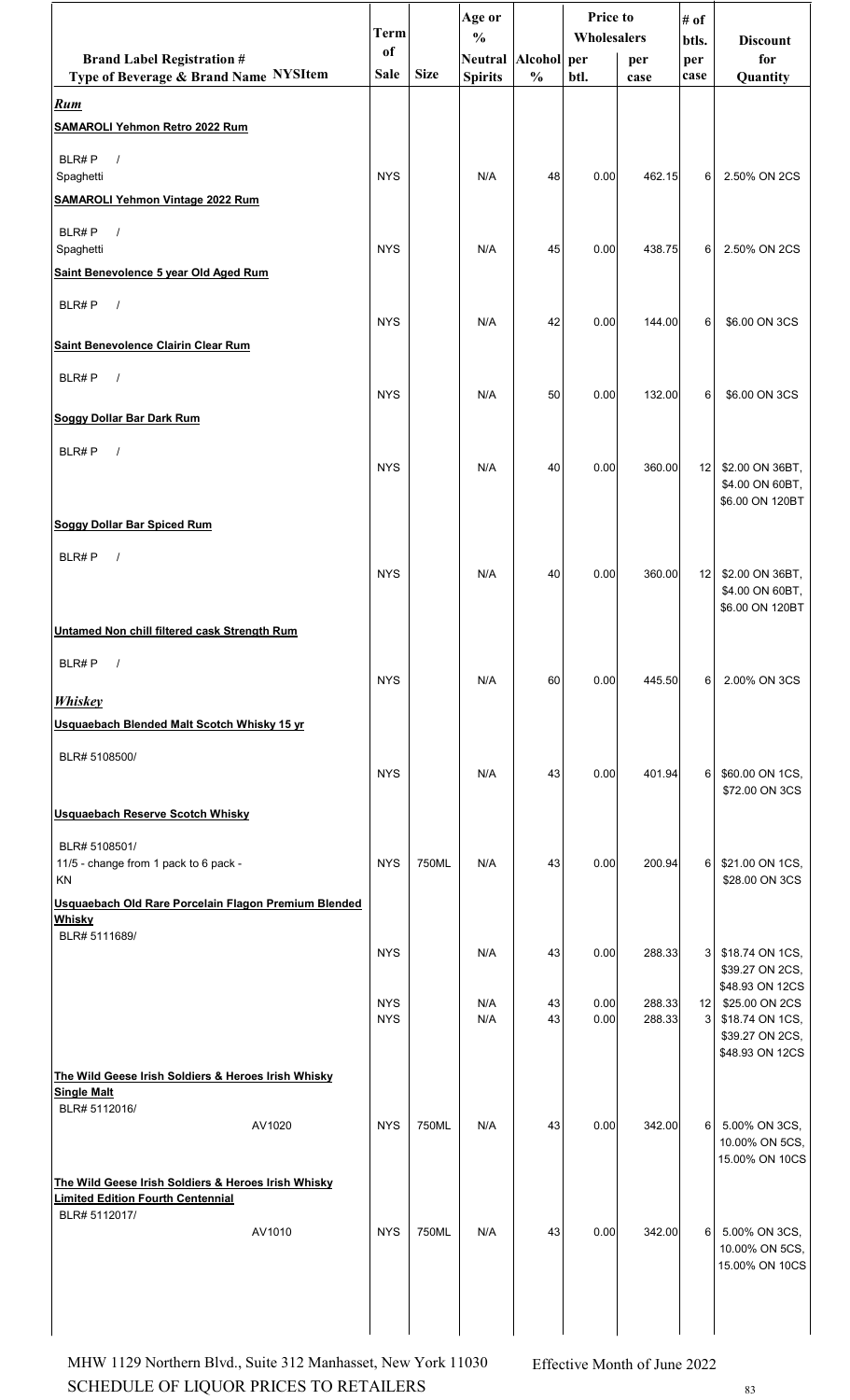|                                                                            |                | <b>Term</b>              |                | Age or<br>$\frac{0}{0}$ |               | <b>Price to</b><br>Wholesalers |                  | # of           |                                                              |
|----------------------------------------------------------------------------|----------------|--------------------------|----------------|-------------------------|---------------|--------------------------------|------------------|----------------|--------------------------------------------------------------|
| <b>Brand Label Registration #</b>                                          |                | of                       |                | Neutral Alcohol per     |               |                                | per              | btls.<br>per   | <b>Discount</b><br>for                                       |
| Type of Beverage & Brand Name NYSItem                                      |                | <b>Sale</b>              | <b>Size</b>    | <b>Spirits</b>          | $\frac{0}{0}$ | btl.                           | case             | case           | Quantity                                                     |
| <b>Whiskey</b><br>The Wild Geese Irish Soldiers & Heroes Rare Irish Whisky |                |                          |                |                         |               |                                |                  |                |                                                              |
| BLR# 5112018/                                                              |                |                          |                |                         |               |                                |                  |                |                                                              |
|                                                                            | AV1030         | <b>NYS</b>               | 750ML          | N/A                     | 43            | 0.00                           | 269.95           | 6              | 5.00% ON 3CS,<br>10.00% ON 5CS,<br>15.00% ON 10CS            |
| The Wild Geese Irish Soldiers & Heroes Classic Blend                       |                |                          |                |                         |               |                                |                  |                |                                                              |
| BLR# 5112019/                                                              | AV1000         | <b>NYS</b>               | 750ML          | N/A                     | 40            | 0.00                           | 179.96           | 6              | 5.00% ON 5CS,<br>10.00% ON<br>10CS, 15.00%<br><b>ON 15CS</b> |
| Mickey Finn Apple Infused Irish Whiskey                                    |                |                          |                |                         |               |                                |                  |                |                                                              |
| BLR# 5115434/                                                              |                |                          |                |                         |               |                                |                  |                |                                                              |
|                                                                            | <b>BAB3100</b> | <b>NYS</b>               | 1 <sub>L</sub> | N/A                     | 35            | 0.00                           | 157.00           | 6 <sup>1</sup> | 12.00% ON 2CS,<br>18.00% ON 5CS                              |
|                                                                            | <b>BAB3000</b> | <b>NYS</b>               | 750ML          | N/A                     | 35            | 0.00                           | 125.00           |                | 6 12.00% ON 2CS,<br>18.00% ON 5CS                            |
| Clyde May's Conecuh Ridge Alabama Style Whiskey                            |                |                          |                |                         |               |                                |                  |                |                                                              |
| BLR# 5118055/                                                              |                |                          |                |                         |               |                                |                  |                |                                                              |
|                                                                            |                | <b>NYS</b><br><b>NYS</b> |                | N/A<br>N/A              | 43<br>43      | 0.00<br>0.00                   | 123.00<br>190.00 | 12<br>6        | <b>Net</b><br><b>Net</b>                                     |
|                                                                            |                | <b>NYS</b><br><b>NYS</b> | 750ML          | N/A<br>N/A              | 43<br>43      | 0.00<br>0.00                   | 97.00<br>118.00  | 60<br>6        | <b>Net</b><br><b>Net</b>                                     |
| <b>Cabot Trail Canadian Maple Whisky</b>                                   |                |                          |                |                         |               |                                |                  |                |                                                              |
| BLR# 5119005/                                                              |                |                          |                |                         |               |                                |                  |                |                                                              |
|                                                                            | GXDDP2000      | <b>NYS</b><br><b>NYS</b> | 750ML          | N/A<br>N/A              | 40<br>40      | 0.60<br>22.50                  | 14.40<br>270.00  | 24<br>12       | <b>Net</b><br><b>Net</b>                                     |
| <b>Barrell Bourbon Bourbon Single Barrel</b>                               |                |                          |                |                         |               |                                |                  |                |                                                              |
| BLR# 5124055/                                                              |                | <b>NYS</b>               |                | N/A                     | 58            | 0.00                           | 492.00           | 6              | \$12.00 ON 1CS,<br>\$24.00 ON 2CS,<br>\$48.00 ON 10CS        |
| <b>Barrell Bourbon Dovetail</b>                                            |                |                          |                |                         |               |                                |                  |                |                                                              |
| BLR# 5124055/<br>change to Dovetail and readded<br>Wholesale for Sept.     |                | <b>NYS</b>               |                | N/A                     | 61            | 0.00                           | 402.00           | 6              | \$12.00 ON 1CS,<br>\$42.00 ON 2CS,<br>\$162.00 ON 80CS       |
| Barrell Bourbon Dovetail (4/100ML per sleeve, 6 sleeves<br>per case)       |                |                          |                |                         |               |                                |                  |                |                                                              |
| BLR# 5124055/                                                              |                | <b>NYS</b>               |                | N/A                     | 61            | 0.00                           | 402.00           | 6              | <b>Net</b>                                                   |
| Claddagh Irish Whiskey Velvet Bag                                          |                |                          |                |                         |               |                                |                  |                |                                                              |
| BLR# 5127995/                                                              |                | <b>NYS</b>               |                | N/A                     | 46            | 0.00                           | 174.95           | 6              | 5.00% ON 5CS,<br>20.00% ON 12CS                              |
| Claddagh Irish Whisky (each bottle in cardboard gift box)                  |                |                          |                |                         |               |                                |                  |                |                                                              |
| BLR# 5127995/                                                              |                | <b>NYS</b>               |                | N/A                     | 46            | 0.00                           | 197.88           | 12             | \$77.88 ON 5CS                                               |
| Claddagh Irish Whisky w/ 2 glasses                                         |                |                          |                |                         |               |                                |                  |                |                                                              |
| BLR# 5127995/                                                              |                |                          |                |                         |               |                                |                  |                |                                                              |
| <b>Scottish Leader Blended Scotch Whiskey</b>                              |                | <b>NYS</b>               |                | N/A                     | 46            | 0.00                           | 94.68            | 6              | <b>Net</b>                                                   |
|                                                                            |                |                          |                |                         |               |                                |                  |                |                                                              |
| BLR# 5130855/                                                              |                | <b>NYS</b>               | 750ML          | <b>NA</b>               | 40            | 0.00                           | 95.00            | 12             | Net                                                          |
|                                                                            |                |                          |                |                         |               |                                |                  |                |                                                              |

SCHEDULE OF LIQUOR PRICES TO RETAILERS  $^{84}$ MHW 1129 Northern Blvd., Suite 312 Manhasset, New York 11030 Effective Month of June 2022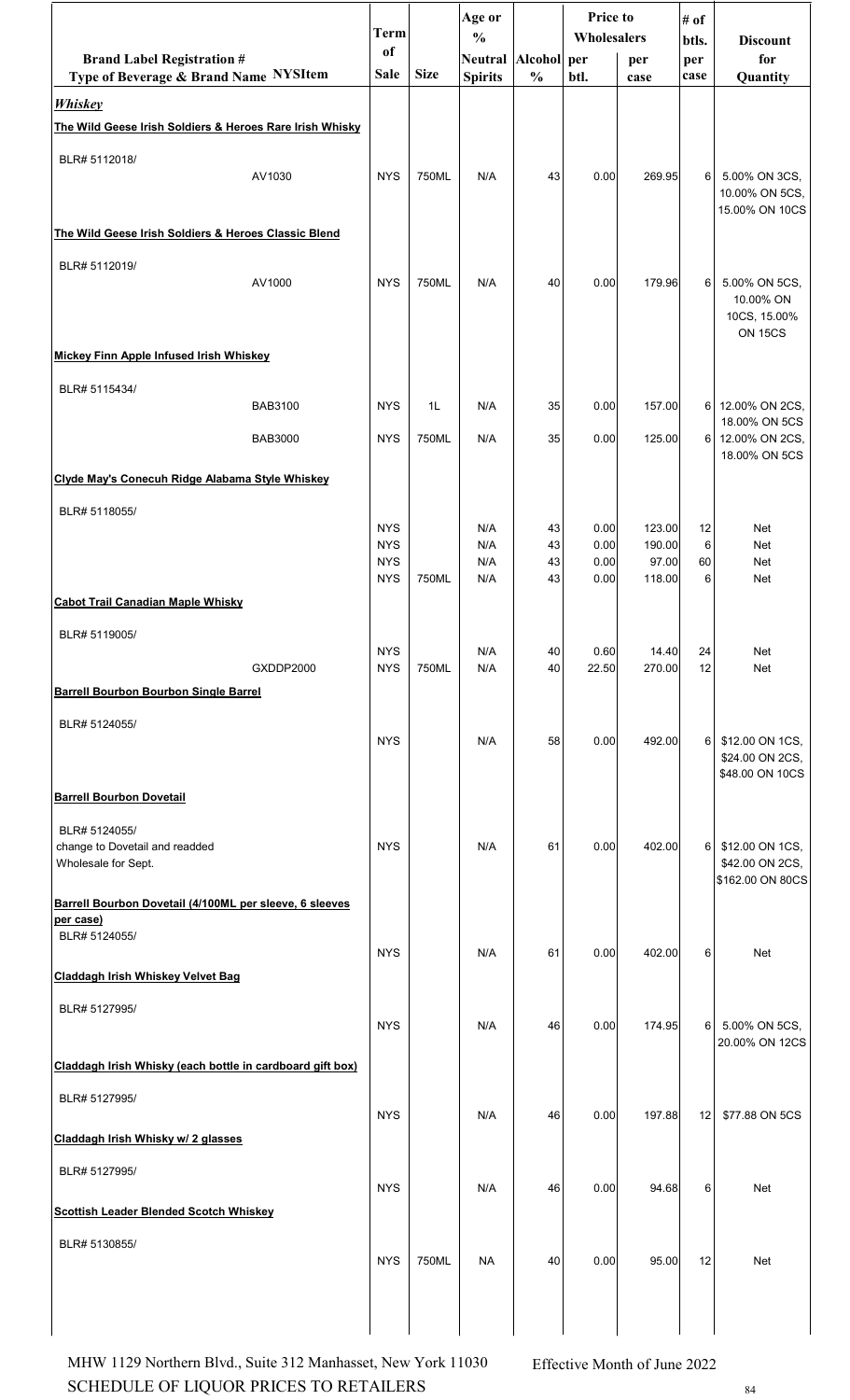|                                                                            | Term                     |             | Age or                               |               | <b>Price to</b><br>Wholesalers |                  | # of         |                                   |
|----------------------------------------------------------------------------|--------------------------|-------------|--------------------------------------|---------------|--------------------------------|------------------|--------------|-----------------------------------|
| <b>Brand Label Registration #</b>                                          | of                       |             | $\frac{0}{0}$<br>Neutral Alcohol per |               |                                | per              | btls.<br>per | <b>Discount</b><br>for            |
| Type of Beverage & Brand Name NYSItem                                      | Sale                     | <b>Size</b> | <b>Spirits</b>                       | $\frac{0}{0}$ | btl.                           | case             | case         | Quantity                          |
| <b>Whiskey</b>                                                             |                          |             |                                      |               |                                |                  |              |                                   |
| <b>Clyde May's Special Reserve Whiskey</b>                                 |                          |             |                                      |               |                                |                  |              |                                   |
| BLR# 5133659/                                                              |                          |             |                                      |               |                                |                  |              |                                   |
|                                                                            | <b>NYS</b>               |             | N/A                                  | 55            | 0.00                           | 288.00           | 6            | \$3.00 ON 6BT,                    |
|                                                                            |                          |             |                                      |               |                                |                  |              | \$6.00 ON 18BT                    |
| Irish American Trading Company 10 Year Single Malt Irish<br><b>Whiskey</b> |                          |             |                                      |               |                                |                  |              |                                   |
| BLR# 5134181/                                                              |                          |             |                                      |               |                                |                  |              |                                   |
| ADVISE GENESIS PRIOR TO<br><b>MAKING ANY CHANGES</b>                       | <b>NYS</b>               |             | N/A                                  | 40            | 0.00                           | 248.80           | 6            | Net                               |
| Discount removed for April 21.                                             | <b>NYS</b>               |             | N/A                                  | 40            | 0.00                           | 350.40           | 96           | Net                               |
| Irish American Trading Company Combo (2/10 Year Single                     |                          |             |                                      |               |                                |                  |              |                                   |
| Malt, 4/Original Irish Whiskey)                                            |                          |             |                                      |               |                                |                  |              |                                   |
| BLR# 5134181/                                                              | <b>NYS</b>               |             | N/A                                  | 40            | 0.00                           | 208.00           | 6            | Net                               |
| Irish American Trading Company Original Irish Whiskey                      |                          |             |                                      |               |                                |                  |              |                                   |
|                                                                            |                          |             |                                      |               |                                |                  |              |                                   |
| BLR# 5134182/<br>ADVISE GENESIS PRIOR TO                                   | <b>NYS</b>               |             | N/A                                  | 40            | 0.00                           | 163.20           | 6            | \$48.00 ON 3CS                    |
| <b>MAKING ANY CHANGES</b>                                                  |                          |             |                                      |               |                                |                  |              |                                   |
|                                                                            | <b>NYS</b>               |             | N/A                                  | 40            | 0.00                           | 297.60           | 96           | Net                               |
| Kind of Blue Miles Davis Scotch Whisky                                     |                          |             |                                      |               |                                |                  |              |                                   |
| BLR# 5138373/                                                              | <b>NYS</b>               |             | N/A                                  | 40            | 0.00                           | 134.22           | 6            | \$14.22 ON 3CS                    |
| Clyde May's Holiday Dual pack (1/Straight Bourbon and                      |                          |             |                                      |               |                                |                  |              |                                   |
| 1/Alabama Whiskey per sleeve)                                              |                          |             |                                      |               |                                |                  |              |                                   |
| BLR# 5138432/<br>6 gift packs. 2 per gift pack.                            | <b>NYS</b>               |             | N/A                                  | 46            | 0.00                           | 178.98           | 6            | Net                               |
| <b>Clyde May's Straight Bourbon</b>                                        |                          |             |                                      |               |                                |                  |              |                                   |
|                                                                            |                          |             |                                      |               |                                |                  |              |                                   |
| BLR# 5138432/                                                              | <b>NYS</b>               |             | N/A                                  | 46            | 0.00                           | 147.00           | 12           | Net                               |
|                                                                            | <b>NYS</b><br><b>NYS</b> |             | N/A<br>N/A                           | 46<br>46      | 0.00<br>0.00                   | 129.00<br>200.00 | 6<br>6       | Net<br>Net                        |
|                                                                            | <b>NYS</b>               |             | N/A                                  | 46            | 0.00                           | 105.00           | 60           | Net                               |
| <b>Case Study Tennessee Bourbon 4 YR</b>                                   |                          |             |                                      |               |                                |                  |              |                                   |
| BLR# 5140310/                                                              |                          |             |                                      |               |                                |                  |              |                                   |
|                                                                            | <b>NYS</b>               |             | N/A                                  | 90            | 0.00                           | 184.29           | 6            | Net                               |
| Usquaebach 'Cask Strength' Blended Malt Scotch Whisky                      |                          |             |                                      |               |                                |                  |              |                                   |
| BLR# 5140380/                                                              |                          |             |                                      |               |                                |                  |              |                                   |
|                                                                            | <b>NYS</b>               |             | N/A                                  | 57            | 0.00                           | 459.99           | 3            | \$19.98 ON 1CS,                   |
|                                                                            |                          |             |                                      |               |                                |                  |              | \$39.99 ON 2CS,<br>\$60.00 ON 3CS |
| <b>Barrell Whiskey Batch 005</b>                                           |                          |             |                                      |               |                                |                  |              |                                   |
| BLR# 5143299/                                                              |                          |             |                                      |               |                                |                  |              |                                   |
|                                                                            | <b>NYS</b>               |             | N/A                                  | 61            | 0.00                           | 300.00           | 6            | \$12.00 ON 1CS,                   |
|                                                                            |                          |             |                                      |               |                                |                  |              | \$24.00 ON 2CS                    |
| <b>Barrell Whiskey Batch 006</b>                                           |                          |             |                                      |               |                                |                  |              |                                   |
| BLR# 5143299/<br>previously batch 6                                        | <b>NYS</b>               |             | N/A                                  | 61            | 0.00                           | 492.00           | 6            | \$12.00 ON 1CS,                   |
|                                                                            |                          |             |                                      |               |                                |                  |              | \$24.00 ON 2CS,                   |
|                                                                            |                          |             |                                      |               |                                |                  |              | \$48.00 ON 10CS                   |
| <b>Hopper and Woods American Rye Whiskey</b>                               |                          |             |                                      |               |                                |                  |              |                                   |
| BLR# 5143976/                                                              |                          |             |                                      |               |                                |                  |              |                                   |
|                                                                            | <b>NYS</b>               |             | N/A                                  | 35            | 0.00                           | 110.00           | 6            | Net                               |
|                                                                            |                          |             |                                      |               |                                |                  |              |                                   |
|                                                                            |                          |             |                                      |               |                                |                  |              |                                   |
|                                                                            |                          |             |                                      |               |                                |                  |              |                                   |
|                                                                            |                          |             |                                      |               |                                |                  |              |                                   |

SCHEDULE OF LIQUOR PRICES TO RETAILERS  $85$ MHW 1129 Northern Blvd., Suite 312 Manhasset, New York 11030 Effective Month of June 2022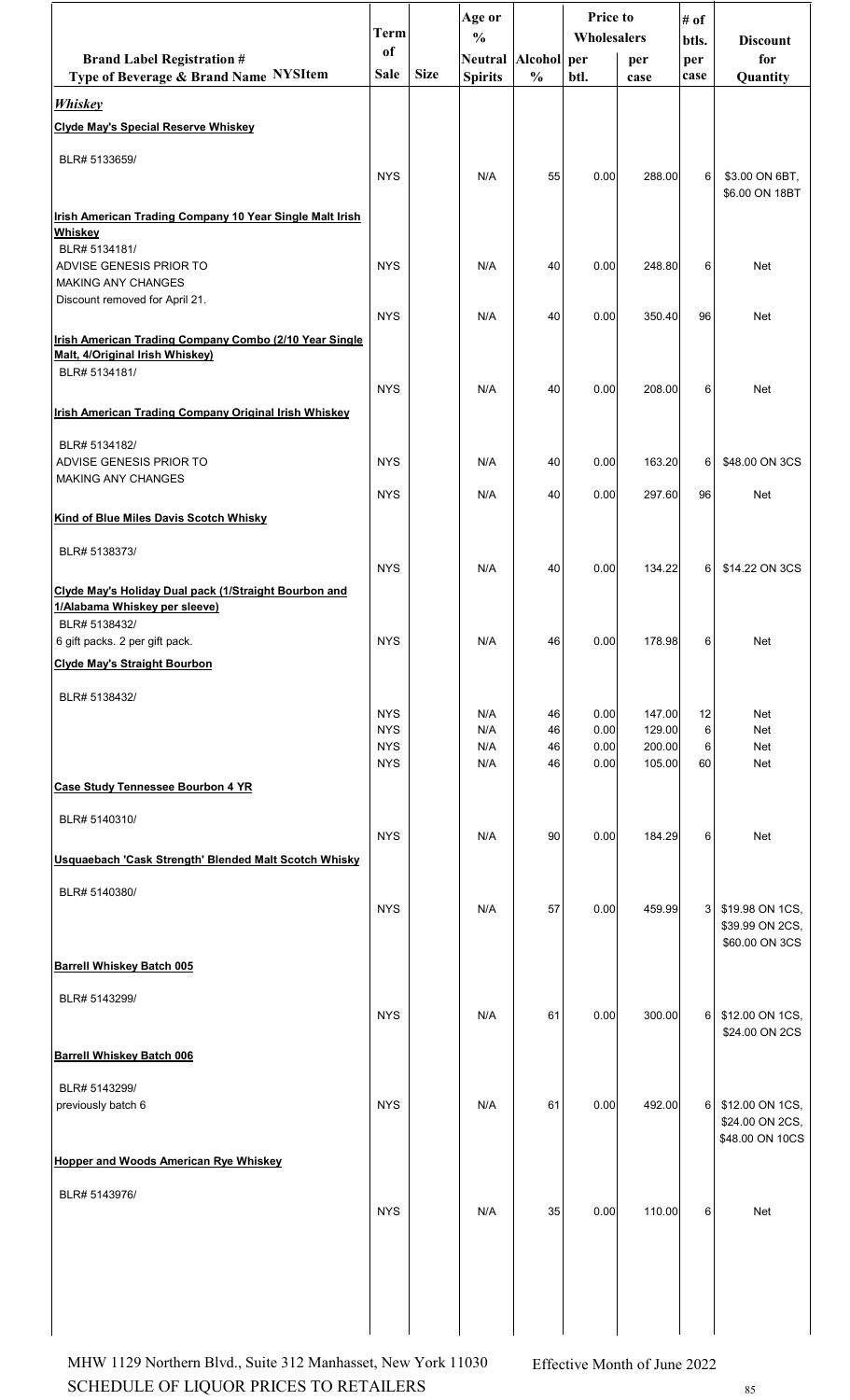|                                                                            | <b>Term</b>       |             | Age or<br>$\frac{0}{0}$                   |               | <b>Price to</b><br>Wholesalers |             | # of<br>btls.  | <b>Discount</b>                                                         |
|----------------------------------------------------------------------------|-------------------|-------------|-------------------------------------------|---------------|--------------------------------|-------------|----------------|-------------------------------------------------------------------------|
| <b>Brand Label Registration #</b><br>Type of Beverage & Brand Name NYSItem | of<br><b>Sale</b> | <b>Size</b> | Neutral   Alcohol   per<br><b>Spirits</b> | $\frac{0}{0}$ | btl.                           | per<br>case | per<br>case    | for<br>Quantity                                                         |
| <b>Whiskey</b>                                                             |                   |             |                                           |               |                                |             |                |                                                                         |
| <b>Stroudwater Distillery Rye Whiskey</b>                                  |                   |             |                                           |               |                                |             |                |                                                                         |
| BLR# 5144695/<br><b>9B</b>                                                 | <b>NYS</b>        |             | N/A                                       | 45            | 0.00                           | 200.00      | 6 I            | 10.00% ON 3CS                                                           |
| <b>Stroudwater Distillery Bourbon Whiskey</b>                              |                   |             |                                           |               |                                |             |                |                                                                         |
| BLR# 5144697/<br><b>9B</b>                                                 | <b>NYS</b>        |             | N/A                                       | 45            | 0.00                           | 200.00      |                | 6 10.00% ON 3CS                                                         |
| <b>Barrell Bourbon Batch 020</b>                                           |                   |             |                                           |               |                                |             |                |                                                                         |
| BLR# 5145462/<br>retail june                                               | <b>NYS</b>        |             | N/A                                       | 53            | 0.00                           | 402.00      | 6              | \$12.00 ON 1CS,<br>\$42.00 ON 2CS                                       |
| <b>Barrell Craft Spirits Bourbon Bourbon Batch 018</b>                     |                   |             |                                           |               |                                |             |                |                                                                         |
| BLR# 5145462/                                                              | <b>NYS</b>        |             | N/A                                       | 56            | 0.00                           | 402.00      | 6I             | \$12.00 ON 1CS,<br>\$42.00 ON 2CS                                       |
| Clyde May's 10 year Old Cask Strength Whiskey                              |                   |             |                                           |               |                                |             |                |                                                                         |
| BLR# 5146904/                                                              | <b>NYS</b>        |             | N/A                                       | 59            | 0.00                           | 210.00      | 3              | <b>Net</b>                                                              |
| Clyde May's 11 Year Old Cask Strength Whiskey                              |                   |             |                                           |               |                                |             |                |                                                                         |
| BLR# 5146904/                                                              | <b>NYS</b>        |             | N/A                                       | 59            | 0.00                           | 180.00      | 3              | Net                                                                     |
| Clyde May's Conecuh Ridge Alabama Style Whiskey with<br><b>Flask</b>       |                   |             |                                           |               |                                |             |                |                                                                         |
| BLR# 5146904/                                                              | <b>NYS</b>        |             | N/A                                       | 43            | 0.00                           | 174.00      | 6              | \$2.00 ON 6BT,<br>\$4.00 ON 30BT,<br>\$5.00 ON 60BT                     |
| Clyde May's Trio (1/Straight Bourbon, 1/Alabama Whiskey,<br>1/Rye)         |                   |             |                                           |               |                                |             |                |                                                                         |
| BLR# 5146904/                                                              | <b>NYS</b>        |             | N/A                                       | Ass't         | 0.00                           | 100.00      | 60             | Net                                                                     |
| <b>Natterjack Irish Whiskey from Gortinore Distillers</b>                  |                   |             |                                           |               |                                |             |                |                                                                         |
| BLR# 5170777/                                                              | <b>NYS</b>        |             | N/A                                       | 40            | 0.00                           | 179.94      | 6              | \$23.94 ON 3CS                                                          |
| <b>8 Ball Whiskey Flavored Whiskey</b>                                     |                   |             |                                           |               |                                |             |                |                                                                         |
| <b>BLR#P</b><br>$\sqrt{ }$                                                 | <b>NYS</b>        |             | N/A                                       | 33            | 0.00                           | 192.00      | 6              | \$4.00 ON 18BT,<br>\$6.00 ON 30BT,<br>\$8.00 ON 60BT,<br>\$9.60 ON 90BT |
| <b>Abisola Whisky</b>                                                      |                   |             |                                           |               |                                |             |                |                                                                         |
| BLR#P<br>$\sqrt{ }$                                                        | <b>NYS</b>        |             |                                           |               |                                | 384.00      | 12             |                                                                         |
| <b>Ambros Banana Whiskey</b>                                               |                   |             | N/A                                       | 40            | 0.00                           |             |                | \$30.00 ON 3CS                                                          |
| BLR#P<br>$\prime$                                                          | <b>NYS</b>        |             | N/A                                       | 30            | 0.00                           | 179.94      | 6 <sup>1</sup> | \$54.00 ON 1CS,                                                         |
| <b>Arbikie Highland Estate Highland Rye Whisky</b>                         |                   |             |                                           |               |                                |             |                | \$60.00 ON 5CS                                                          |
| BLR#P<br>$\sqrt{ }$                                                        |                   |             |                                           |               |                                |             |                |                                                                         |
|                                                                            | <b>NYS</b>        |             | N/A                                       | 46            | 0.00                           | 1,140.00    | $6 \mid$       | \$6.00 ON 6CS,<br>\$9.00 ON 12CS,<br>\$12.00 ON 24CS                    |
|                                                                            |                   |             |                                           |               |                                |             |                |                                                                         |
|                                                                            |                   |             |                                           |               |                                |             |                |                                                                         |

SCHEDULE OF LIQUOR PRICES TO RETAILERS  $^{86}$ MHW 1129 Northern Blvd., Suite 312 Manhasset, New York 11030 Effective Month of June 2022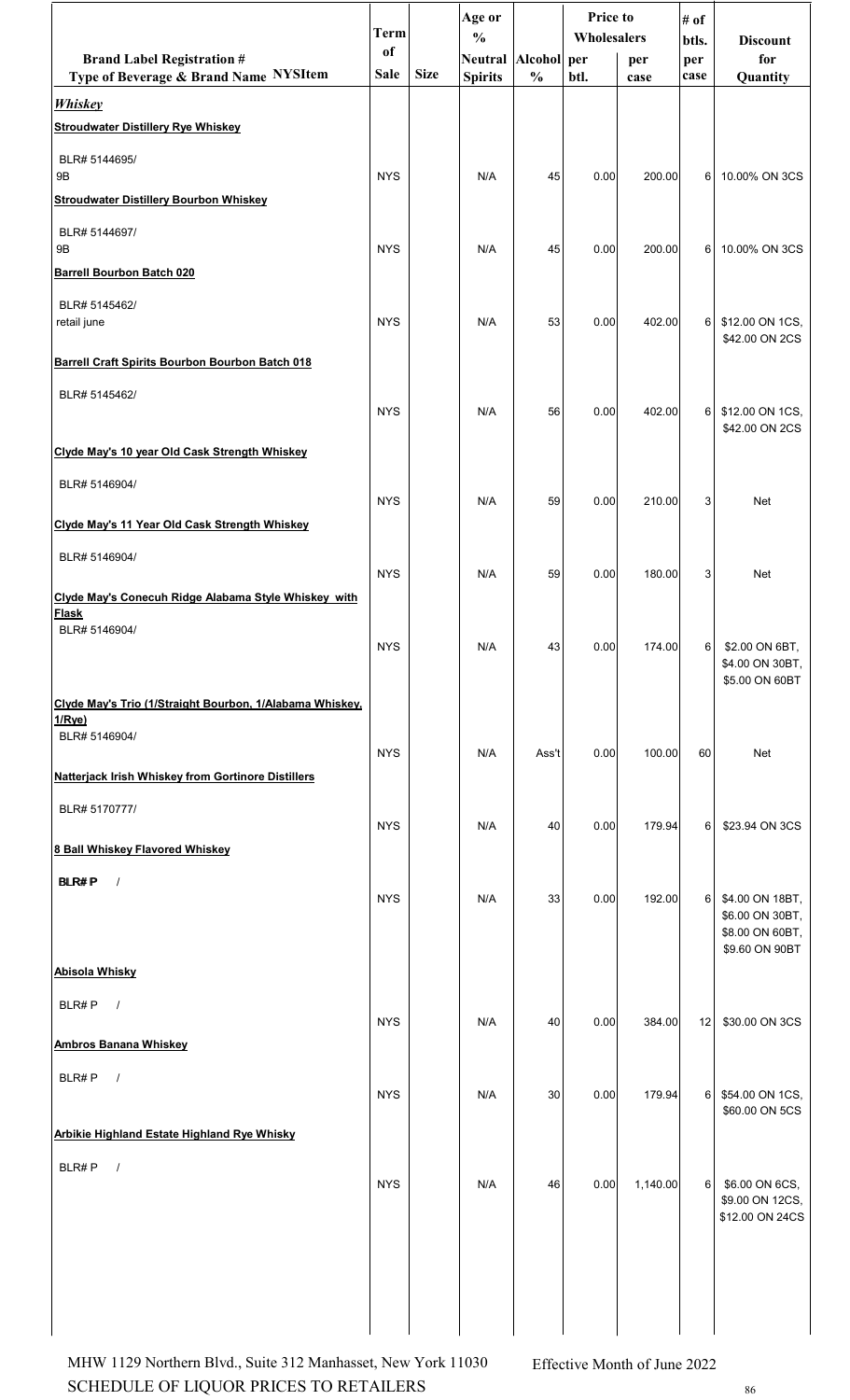| btls.<br><b>Discount</b><br><sub>of</sub><br><b>Brand Label Registration #</b><br>Neutral Alcohol per<br>for<br>per<br>per<br><b>Size</b><br>Type of Beverage & Brand Name NYSItem<br><b>Sale</b><br><b>Spirits</b><br>$\frac{0}{0}$<br>btl.<br>Quantity<br>case<br>case<br><b>Whiskey</b><br>Arbikie Highland Estate Highland Rye Whisky 1794<br>BLR#P<br>$\sqrt{ }$<br><b>NYS</b><br>6<br>\$6.00 ON 6CS,<br>N/A<br>48<br>0.00<br>540.00<br>\$9.00 ON 12CS,<br>\$12.00 ON 24CS<br><b>Baha Irish Whiskey Founders Reserve</b><br>BLR#P<br>$\sqrt{ }$<br><b>NYS</b><br>N/A<br>40<br>0.00<br>323.50<br>6<br>\$8.63 ON 3CS<br>Baha Irish Whiskey Tara Blend<br>BLR#P<br>$\sqrt{ }$<br><b>NYS</b><br>\$7.40 ON 3CS<br>N/A<br>40<br>0.00<br>277.27<br>6<br>Bainbridge Distillers Battle Point Organic Whiskey<br>BLR#P<br>$\sqrt{ }$<br><b>NYS</b><br>N/A<br>40<br>0.00<br>480.00<br>12<br><b>Net</b><br><b>Barrell Barrell Bourbon Batch 32</b><br>BLR#P<br>$\sqrt{ }$<br><b>NYS</b><br>N/A<br>402.00<br>60<br>0.00<br>6<br>\$12.00 ON 1CS,<br>\$42.00 ON 2CS<br>Barrell Barrell Bourbon New Year (2020, 2021, 2022)<br>BLR#P<br>$\sqrt{ }$<br><b>NYS</b><br>N/A<br>55<br>402.00<br>$6 \mid$<br>\$12.00 ON 1CS,<br>0.00<br>\$42.00 ON 2CS<br><b>Barrell Barrell Bourbon Single Barrel S115</b><br>BLR#P<br>$\sqrt{ }$<br><b>NYS</b><br>492.00<br>N/A<br>50<br>0.00<br>6<br>\$12.00 ON 1CS,<br>\$24.00 ON 2CS,<br>\$48.00 ON 5CS<br>Barrell Barrell Bourbon Single Barrel S162<br>BLR#P<br>$\sqrt{ }$<br><b>NYS</b><br>492.00<br>N/A<br>59<br>0.00<br>6<br>\$12.00 ON 1CS,<br>\$24.00 ON 2CS,<br>\$48.00 ON 5CS<br><b>Barrell Barrell Craft Spirits Gold Label Dovetail</b><br>BLR#P<br>$\sqrt{ }$<br><b>NYS</b><br>N/A<br>60<br>1,065.00<br>3<br>Net<br>0.00<br><b>Barrell Barrell Craft Spirits Gold Label Seagrass</b><br>BLR#P<br>$\sqrt{ }$<br><b>NYS</b><br>N/A<br>60<br>0.00<br>1,065.00<br>3<br><b>Net</b><br><b>Barrell Barrell Craft Spirits Gray Label Dovetail</b><br>BLR#P<br>$\sqrt{ }$<br><b>NYS</b><br>N/A<br>60<br>0.00<br>510.00<br>3<br><b>Net</b> | <b>Term</b> | Age or<br>$\frac{0}{0}$ | <b>Price to</b><br>Wholesalers |  | # of |  |
|------------------------------------------------------------------------------------------------------------------------------------------------------------------------------------------------------------------------------------------------------------------------------------------------------------------------------------------------------------------------------------------------------------------------------------------------------------------------------------------------------------------------------------------------------------------------------------------------------------------------------------------------------------------------------------------------------------------------------------------------------------------------------------------------------------------------------------------------------------------------------------------------------------------------------------------------------------------------------------------------------------------------------------------------------------------------------------------------------------------------------------------------------------------------------------------------------------------------------------------------------------------------------------------------------------------------------------------------------------------------------------------------------------------------------------------------------------------------------------------------------------------------------------------------------------------------------------------------------------------------------------------------------------------------------------------------------------------------------------------------------------------------------------------------------------------------------------------------------------------------------------------------------------------------------------------------------------------------------------------------------------------------------------------------------------------|-------------|-------------------------|--------------------------------|--|------|--|
|                                                                                                                                                                                                                                                                                                                                                                                                                                                                                                                                                                                                                                                                                                                                                                                                                                                                                                                                                                                                                                                                                                                                                                                                                                                                                                                                                                                                                                                                                                                                                                                                                                                                                                                                                                                                                                                                                                                                                                                                                                                                  |             |                         |                                |  |      |  |
|                                                                                                                                                                                                                                                                                                                                                                                                                                                                                                                                                                                                                                                                                                                                                                                                                                                                                                                                                                                                                                                                                                                                                                                                                                                                                                                                                                                                                                                                                                                                                                                                                                                                                                                                                                                                                                                                                                                                                                                                                                                                  |             |                         |                                |  |      |  |
|                                                                                                                                                                                                                                                                                                                                                                                                                                                                                                                                                                                                                                                                                                                                                                                                                                                                                                                                                                                                                                                                                                                                                                                                                                                                                                                                                                                                                                                                                                                                                                                                                                                                                                                                                                                                                                                                                                                                                                                                                                                                  |             |                         |                                |  |      |  |
|                                                                                                                                                                                                                                                                                                                                                                                                                                                                                                                                                                                                                                                                                                                                                                                                                                                                                                                                                                                                                                                                                                                                                                                                                                                                                                                                                                                                                                                                                                                                                                                                                                                                                                                                                                                                                                                                                                                                                                                                                                                                  |             |                         |                                |  |      |  |
|                                                                                                                                                                                                                                                                                                                                                                                                                                                                                                                                                                                                                                                                                                                                                                                                                                                                                                                                                                                                                                                                                                                                                                                                                                                                                                                                                                                                                                                                                                                                                                                                                                                                                                                                                                                                                                                                                                                                                                                                                                                                  |             |                         |                                |  |      |  |
|                                                                                                                                                                                                                                                                                                                                                                                                                                                                                                                                                                                                                                                                                                                                                                                                                                                                                                                                                                                                                                                                                                                                                                                                                                                                                                                                                                                                                                                                                                                                                                                                                                                                                                                                                                                                                                                                                                                                                                                                                                                                  |             |                         |                                |  |      |  |
|                                                                                                                                                                                                                                                                                                                                                                                                                                                                                                                                                                                                                                                                                                                                                                                                                                                                                                                                                                                                                                                                                                                                                                                                                                                                                                                                                                                                                                                                                                                                                                                                                                                                                                                                                                                                                                                                                                                                                                                                                                                                  |             |                         |                                |  |      |  |
|                                                                                                                                                                                                                                                                                                                                                                                                                                                                                                                                                                                                                                                                                                                                                                                                                                                                                                                                                                                                                                                                                                                                                                                                                                                                                                                                                                                                                                                                                                                                                                                                                                                                                                                                                                                                                                                                                                                                                                                                                                                                  |             |                         |                                |  |      |  |
|                                                                                                                                                                                                                                                                                                                                                                                                                                                                                                                                                                                                                                                                                                                                                                                                                                                                                                                                                                                                                                                                                                                                                                                                                                                                                                                                                                                                                                                                                                                                                                                                                                                                                                                                                                                                                                                                                                                                                                                                                                                                  |             |                         |                                |  |      |  |
|                                                                                                                                                                                                                                                                                                                                                                                                                                                                                                                                                                                                                                                                                                                                                                                                                                                                                                                                                                                                                                                                                                                                                                                                                                                                                                                                                                                                                                                                                                                                                                                                                                                                                                                                                                                                                                                                                                                                                                                                                                                                  |             |                         |                                |  |      |  |
|                                                                                                                                                                                                                                                                                                                                                                                                                                                                                                                                                                                                                                                                                                                                                                                                                                                                                                                                                                                                                                                                                                                                                                                                                                                                                                                                                                                                                                                                                                                                                                                                                                                                                                                                                                                                                                                                                                                                                                                                                                                                  |             |                         |                                |  |      |  |
|                                                                                                                                                                                                                                                                                                                                                                                                                                                                                                                                                                                                                                                                                                                                                                                                                                                                                                                                                                                                                                                                                                                                                                                                                                                                                                                                                                                                                                                                                                                                                                                                                                                                                                                                                                                                                                                                                                                                                                                                                                                                  |             |                         |                                |  |      |  |
|                                                                                                                                                                                                                                                                                                                                                                                                                                                                                                                                                                                                                                                                                                                                                                                                                                                                                                                                                                                                                                                                                                                                                                                                                                                                                                                                                                                                                                                                                                                                                                                                                                                                                                                                                                                                                                                                                                                                                                                                                                                                  |             |                         |                                |  |      |  |
|                                                                                                                                                                                                                                                                                                                                                                                                                                                                                                                                                                                                                                                                                                                                                                                                                                                                                                                                                                                                                                                                                                                                                                                                                                                                                                                                                                                                                                                                                                                                                                                                                                                                                                                                                                                                                                                                                                                                                                                                                                                                  |             |                         |                                |  |      |  |
|                                                                                                                                                                                                                                                                                                                                                                                                                                                                                                                                                                                                                                                                                                                                                                                                                                                                                                                                                                                                                                                                                                                                                                                                                                                                                                                                                                                                                                                                                                                                                                                                                                                                                                                                                                                                                                                                                                                                                                                                                                                                  |             |                         |                                |  |      |  |
|                                                                                                                                                                                                                                                                                                                                                                                                                                                                                                                                                                                                                                                                                                                                                                                                                                                                                                                                                                                                                                                                                                                                                                                                                                                                                                                                                                                                                                                                                                                                                                                                                                                                                                                                                                                                                                                                                                                                                                                                                                                                  |             |                         |                                |  |      |  |
|                                                                                                                                                                                                                                                                                                                                                                                                                                                                                                                                                                                                                                                                                                                                                                                                                                                                                                                                                                                                                                                                                                                                                                                                                                                                                                                                                                                                                                                                                                                                                                                                                                                                                                                                                                                                                                                                                                                                                                                                                                                                  |             |                         |                                |  |      |  |
|                                                                                                                                                                                                                                                                                                                                                                                                                                                                                                                                                                                                                                                                                                                                                                                                                                                                                                                                                                                                                                                                                                                                                                                                                                                                                                                                                                                                                                                                                                                                                                                                                                                                                                                                                                                                                                                                                                                                                                                                                                                                  |             |                         |                                |  |      |  |
|                                                                                                                                                                                                                                                                                                                                                                                                                                                                                                                                                                                                                                                                                                                                                                                                                                                                                                                                                                                                                                                                                                                                                                                                                                                                                                                                                                                                                                                                                                                                                                                                                                                                                                                                                                                                                                                                                                                                                                                                                                                                  |             |                         |                                |  |      |  |
|                                                                                                                                                                                                                                                                                                                                                                                                                                                                                                                                                                                                                                                                                                                                                                                                                                                                                                                                                                                                                                                                                                                                                                                                                                                                                                                                                                                                                                                                                                                                                                                                                                                                                                                                                                                                                                                                                                                                                                                                                                                                  |             |                         |                                |  |      |  |
|                                                                                                                                                                                                                                                                                                                                                                                                                                                                                                                                                                                                                                                                                                                                                                                                                                                                                                                                                                                                                                                                                                                                                                                                                                                                                                                                                                                                                                                                                                                                                                                                                                                                                                                                                                                                                                                                                                                                                                                                                                                                  |             |                         |                                |  |      |  |
|                                                                                                                                                                                                                                                                                                                                                                                                                                                                                                                                                                                                                                                                                                                                                                                                                                                                                                                                                                                                                                                                                                                                                                                                                                                                                                                                                                                                                                                                                                                                                                                                                                                                                                                                                                                                                                                                                                                                                                                                                                                                  |             |                         |                                |  |      |  |
|                                                                                                                                                                                                                                                                                                                                                                                                                                                                                                                                                                                                                                                                                                                                                                                                                                                                                                                                                                                                                                                                                                                                                                                                                                                                                                                                                                                                                                                                                                                                                                                                                                                                                                                                                                                                                                                                                                                                                                                                                                                                  |             |                         |                                |  |      |  |
|                                                                                                                                                                                                                                                                                                                                                                                                                                                                                                                                                                                                                                                                                                                                                                                                                                                                                                                                                                                                                                                                                                                                                                                                                                                                                                                                                                                                                                                                                                                                                                                                                                                                                                                                                                                                                                                                                                                                                                                                                                                                  |             |                         |                                |  |      |  |
|                                                                                                                                                                                                                                                                                                                                                                                                                                                                                                                                                                                                                                                                                                                                                                                                                                                                                                                                                                                                                                                                                                                                                                                                                                                                                                                                                                                                                                                                                                                                                                                                                                                                                                                                                                                                                                                                                                                                                                                                                                                                  |             |                         |                                |  |      |  |
|                                                                                                                                                                                                                                                                                                                                                                                                                                                                                                                                                                                                                                                                                                                                                                                                                                                                                                                                                                                                                                                                                                                                                                                                                                                                                                                                                                                                                                                                                                                                                                                                                                                                                                                                                                                                                                                                                                                                                                                                                                                                  |             |                         |                                |  |      |  |
|                                                                                                                                                                                                                                                                                                                                                                                                                                                                                                                                                                                                                                                                                                                                                                                                                                                                                                                                                                                                                                                                                                                                                                                                                                                                                                                                                                                                                                                                                                                                                                                                                                                                                                                                                                                                                                                                                                                                                                                                                                                                  |             |                         |                                |  |      |  |
|                                                                                                                                                                                                                                                                                                                                                                                                                                                                                                                                                                                                                                                                                                                                                                                                                                                                                                                                                                                                                                                                                                                                                                                                                                                                                                                                                                                                                                                                                                                                                                                                                                                                                                                                                                                                                                                                                                                                                                                                                                                                  |             |                         |                                |  |      |  |
|                                                                                                                                                                                                                                                                                                                                                                                                                                                                                                                                                                                                                                                                                                                                                                                                                                                                                                                                                                                                                                                                                                                                                                                                                                                                                                                                                                                                                                                                                                                                                                                                                                                                                                                                                                                                                                                                                                                                                                                                                                                                  |             |                         |                                |  |      |  |
|                                                                                                                                                                                                                                                                                                                                                                                                                                                                                                                                                                                                                                                                                                                                                                                                                                                                                                                                                                                                                                                                                                                                                                                                                                                                                                                                                                                                                                                                                                                                                                                                                                                                                                                                                                                                                                                                                                                                                                                                                                                                  |             |                         |                                |  |      |  |
|                                                                                                                                                                                                                                                                                                                                                                                                                                                                                                                                                                                                                                                                                                                                                                                                                                                                                                                                                                                                                                                                                                                                                                                                                                                                                                                                                                                                                                                                                                                                                                                                                                                                                                                                                                                                                                                                                                                                                                                                                                                                  |             |                         |                                |  |      |  |
| <b>Barrell Barrell Rum Private Release J802</b>                                                                                                                                                                                                                                                                                                                                                                                                                                                                                                                                                                                                                                                                                                                                                                                                                                                                                                                                                                                                                                                                                                                                                                                                                                                                                                                                                                                                                                                                                                                                                                                                                                                                                                                                                                                                                                                                                                                                                                                                                  |             |                         |                                |  |      |  |
| BLR#P<br>$\sqrt{ }$                                                                                                                                                                                                                                                                                                                                                                                                                                                                                                                                                                                                                                                                                                                                                                                                                                                                                                                                                                                                                                                                                                                                                                                                                                                                                                                                                                                                                                                                                                                                                                                                                                                                                                                                                                                                                                                                                                                                                                                                                                              |             |                         |                                |  |      |  |
| <b>NYS</b><br>492.00<br>N/A<br>65<br>0.00<br>6<br>\$12.00 ON 1CS,<br>\$24.00 ON 2CS,                                                                                                                                                                                                                                                                                                                                                                                                                                                                                                                                                                                                                                                                                                                                                                                                                                                                                                                                                                                                                                                                                                                                                                                                                                                                                                                                                                                                                                                                                                                                                                                                                                                                                                                                                                                                                                                                                                                                                                             |             |                         |                                |  |      |  |
| \$48.00 ON 5CS<br><b>Barrell Barrell Rye Single Barrel</b>                                                                                                                                                                                                                                                                                                                                                                                                                                                                                                                                                                                                                                                                                                                                                                                                                                                                                                                                                                                                                                                                                                                                                                                                                                                                                                                                                                                                                                                                                                                                                                                                                                                                                                                                                                                                                                                                                                                                                                                                       |             |                         |                                |  |      |  |
| BLR#P<br>$\sqrt{ }$                                                                                                                                                                                                                                                                                                                                                                                                                                                                                                                                                                                                                                                                                                                                                                                                                                                                                                                                                                                                                                                                                                                                                                                                                                                                                                                                                                                                                                                                                                                                                                                                                                                                                                                                                                                                                                                                                                                                                                                                                                              |             |                         |                                |  |      |  |
| <b>NYS</b><br>N/A<br>60<br>492.00<br>6<br>0.00<br>\$12.00 ON 1CS,<br>\$24.00 ON 2CS,                                                                                                                                                                                                                                                                                                                                                                                                                                                                                                                                                                                                                                                                                                                                                                                                                                                                                                                                                                                                                                                                                                                                                                                                                                                                                                                                                                                                                                                                                                                                                                                                                                                                                                                                                                                                                                                                                                                                                                             |             |                         |                                |  |      |  |
| \$48.00 ON 5CS                                                                                                                                                                                                                                                                                                                                                                                                                                                                                                                                                                                                                                                                                                                                                                                                                                                                                                                                                                                                                                                                                                                                                                                                                                                                                                                                                                                                                                                                                                                                                                                                                                                                                                                                                                                                                                                                                                                                                                                                                                                   |             |                         |                                |  |      |  |
|                                                                                                                                                                                                                                                                                                                                                                                                                                                                                                                                                                                                                                                                                                                                                                                                                                                                                                                                                                                                                                                                                                                                                                                                                                                                                                                                                                                                                                                                                                                                                                                                                                                                                                                                                                                                                                                                                                                                                                                                                                                                  |             |                         |                                |  |      |  |
|                                                                                                                                                                                                                                                                                                                                                                                                                                                                                                                                                                                                                                                                                                                                                                                                                                                                                                                                                                                                                                                                                                                                                                                                                                                                                                                                                                                                                                                                                                                                                                                                                                                                                                                                                                                                                                                                                                                                                                                                                                                                  |             |                         |                                |  |      |  |

SCHEDULE OF LIQUOR PRICES TO RETAILERS  $$87$$ MHW 1129 Northern Blvd., Suite 312 Manhasset, New York 11030 Effective Month of June 2022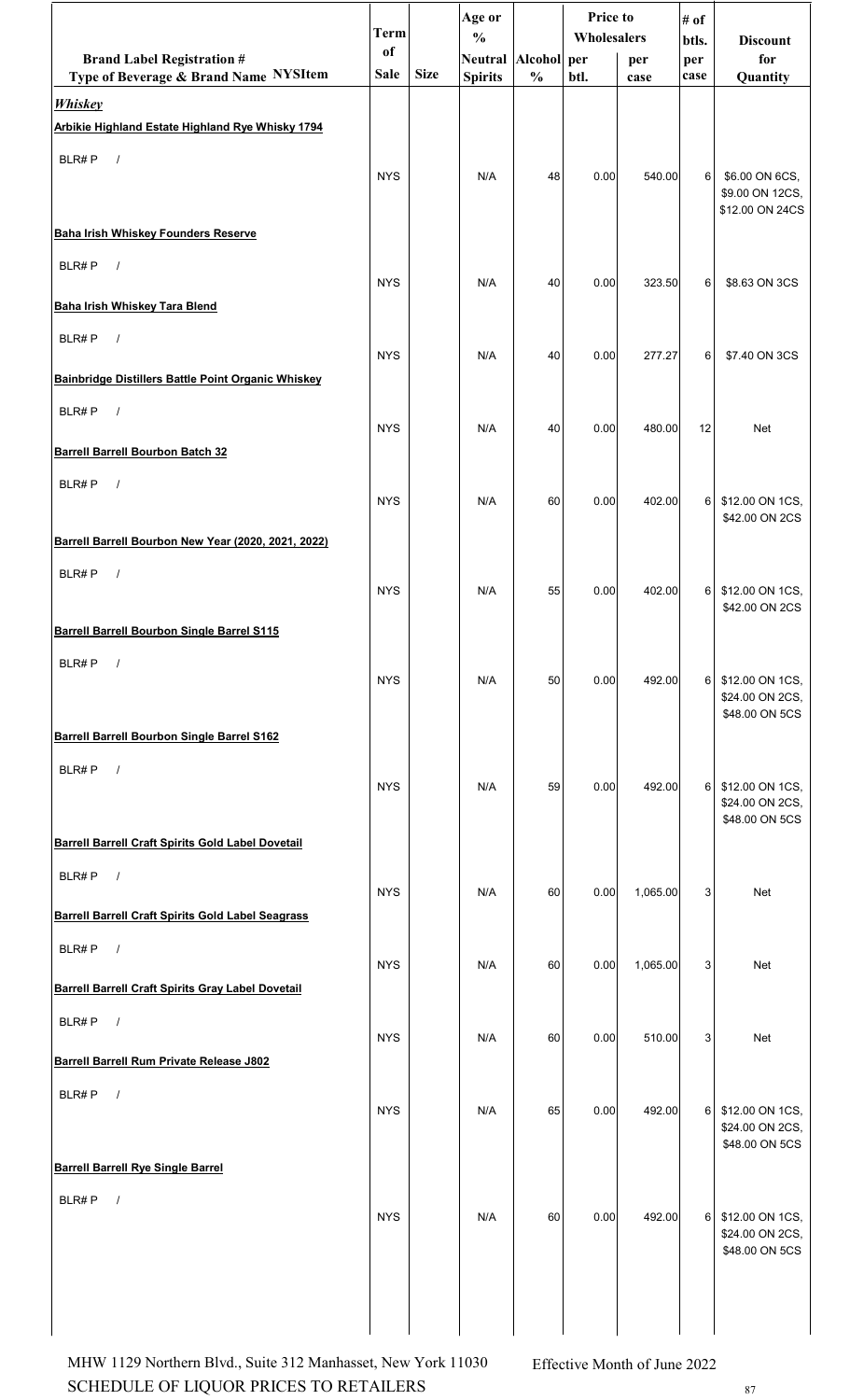|                                                                      | <b>Term</b> |              | Age or                               |               | Price to<br>Wholesalers |        | # of         |                                                           |
|----------------------------------------------------------------------|-------------|--------------|--------------------------------------|---------------|-------------------------|--------|--------------|-----------------------------------------------------------|
| <b>Brand Label Registration #</b>                                    | of          |              | $\frac{0}{0}$<br>Neutral Alcohol per |               |                         | per    | btls.<br>per | <b>Discount</b><br>for                                    |
| Type of Beverage & Brand Name NYSItem                                | <b>Sale</b> | <b>Size</b>  | <b>Spirits</b>                       | $\frac{0}{0}$ | btl.                    | case   | case         | Quantity                                                  |
| <b>Whiskey</b>                                                       |             |              |                                      |               |                         |        |              |                                                           |
| <b>Barrell Barrell Rye Single Barrel M756</b>                        |             |              |                                      |               |                         |        |              |                                                           |
| BLR#P<br>$\sqrt{ }$                                                  | <b>NYS</b>  |              | N/A                                  | 58            | 0.00                    | 492.00 | 6            | \$12.00 ON 1CS,<br>\$24.00 ON 2CS,<br>\$48.00 ON 5CS      |
| <b>Barrell Barrell Rye Single Barrel M759</b>                        |             |              |                                      |               |                         |        |              |                                                           |
| BLR#P<br>$\sqrt{ }$                                                  | <b>NYS</b>  |              | N/A                                  | 56            | 0.00                    | 492.00 | 6            | \$12.00 ON 1CS,<br>\$24.00 ON 2CS,<br>\$48.00 ON 5CS      |
| <b>Barrell Barrell Rye Single Barrel M761</b>                        |             |              |                                      |               |                         |        |              |                                                           |
| BLR#P<br>$\sqrt{ }$                                                  | <b>NYS</b>  |              | N/A                                  | 58            | 0.00                    | 492.00 | 6            | \$12.00 ON 1CS,<br>\$24.00 ON 2CS,<br>\$48.00 ON 5CS      |
| <b>Barrell Barrell Rye Single Barrel M764</b>                        |             |              |                                      |               |                         |        |              |                                                           |
| BLR#P<br>$\sqrt{ }$                                                  | <b>NYS</b>  |              | N/A                                  | 57            | 0.00                    | 492.00 | 6            | \$12.00 ON 1CS,<br>\$24.00 ON 2CS,<br>\$48.00 ON 5CS      |
| <b>Barrell Barrell Rye Single Barrel M766</b>                        |             |              |                                      |               |                         |        |              |                                                           |
| BLR#P<br>$\sqrt{ }$                                                  | <b>NYS</b>  |              | N/A                                  | 55            | 0.00                    | 492.00 | $6 \mid$     | \$12.00 ON 1CS,<br>\$24.00 ON 2CS,<br>\$48.00 ON 5CS      |
| <b>Barrell Barrell Rye Single Barrel M768</b>                        |             |              |                                      |               |                         |        |              |                                                           |
| BLR#P<br>$\sqrt{ }$                                                  | <b>NYS</b>  |              | N/A                                  | 58            | 0.00                    | 492.00 | $6 \mid$     | \$12.00 ON 1CS,<br>\$24.00 ON 2CS,<br>\$48.00 ON 5CS      |
| <b>Barrell Barrell Rye Single Barrel MG01</b>                        |             |              |                                      |               |                         |        |              |                                                           |
| BLR#P<br>$\sqrt{ }$                                                  | <b>NYS</b>  | 750.00M<br>L | <b>NA</b>                            | 60            | 0.00                    | 492.00 |              | 6 \$12.00 ON 1 CS,<br>\$24.00 ON 2 CS,<br>\$48.00 ON 5 CS |
| <b>Barrell Barrell Rye Single Barrel MG02</b>                        |             |              |                                      |               |                         |        |              |                                                           |
| BLR#P<br>$\sqrt{ }$                                                  | <b>NYS</b>  | 750.00M<br>L | <b>NA</b>                            | 61            | 0.00                    | 492.00 |              | 6 \$12.00 ON 1 CS,<br>\$24.00 ON 2 CS,<br>\$48.00 ON 5 CS |
| <b>Barrell Barrell Rye Single Barrel MG04</b>                        |             |              |                                      |               |                         |        |              |                                                           |
| BLR#P<br>$\sqrt{ }$                                                  | <b>NYS</b>  | 750.00M<br>L | <b>NA</b>                            | 58            | 0.00                    | 492.00 |              | 6 \$12.00 ON 1 CS,<br>\$24.00 ON 2 CS,<br>\$48.00 ON 5 CS |
| <b>Barrell Barrell Rye Single Barrel V201</b>                        |             |              |                                      |               |                         |        |              |                                                           |
| BLR#P<br>$\sqrt{ }$<br><b>Barrell Barrell Rye Single Barrel V207</b> | <b>NYS</b>  | 750.00M<br>L | <b>NA</b>                            | 68            | 0.00                    | 492.00 |              | 6 \$12.00 ON 1 CS,<br>\$24.00 ON 2 CS,<br>\$48.00 ON 5 CS |
|                                                                      |             |              |                                      |               |                         |        |              |                                                           |
| BLR#P<br>$\prime$                                                    | <b>NYS</b>  | 750.00M<br>L | <b>NA</b>                            | 60            | 0.00                    | 492.00 |              | 6 \$12.00 ON 1 CS,<br>\$24.00 ON 2 CS,<br>\$48.00 ON 5 CS |
|                                                                      |             |              |                                      |               |                         |        |              |                                                           |

SCHEDULE OF LIQUOR PRICES TO RETAILERS  $^{88}$ MHW 1129 Northern Blvd., Suite 312 Manhasset, New York 11030 Effective Month of June 2022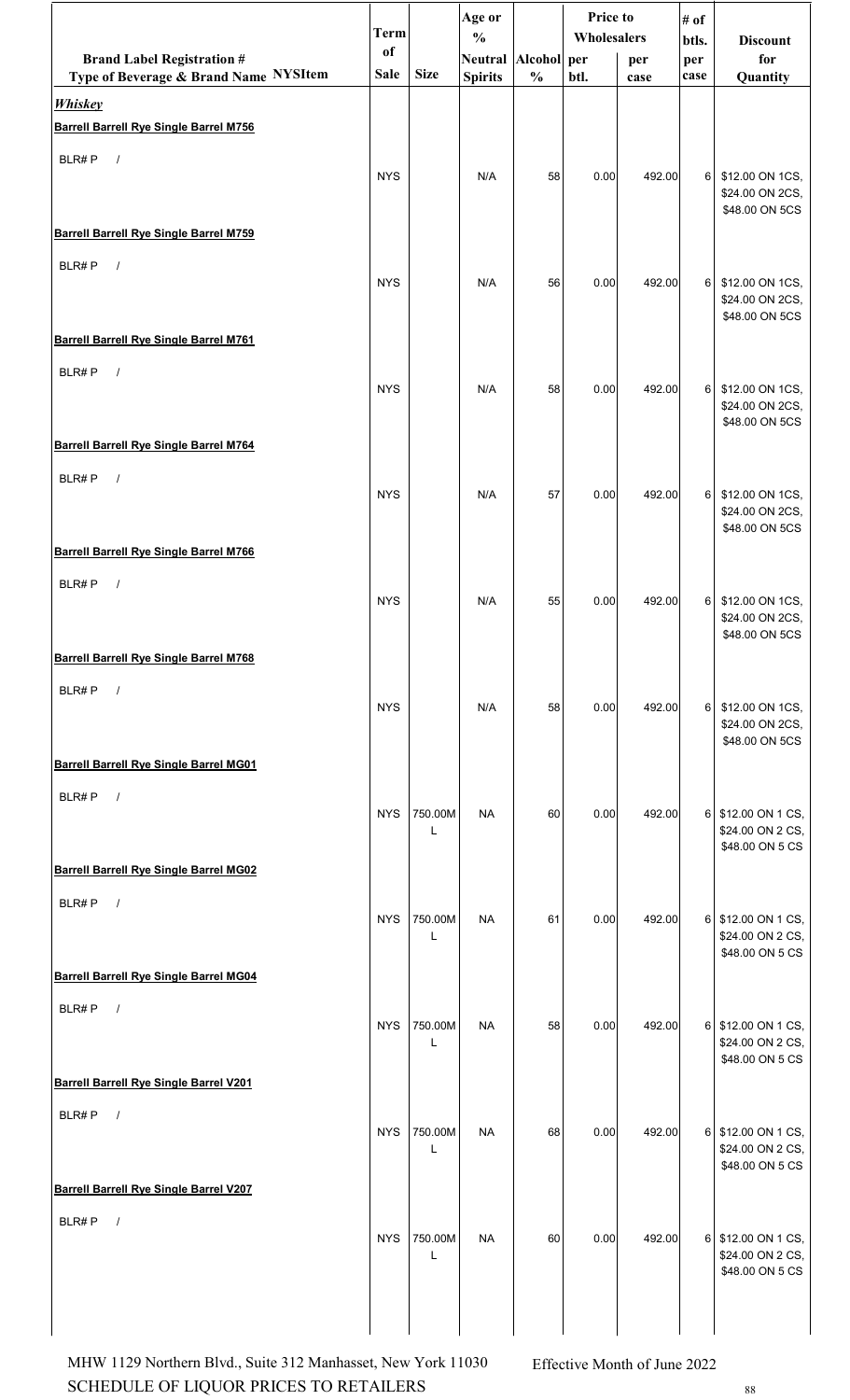|                                                         | <b>Term</b> |                         | Age or<br>$\frac{0}{0}$ |               | Price to<br>Wholesalers |        | # of<br>btls.<br><b>Discount</b> |                                      |
|---------------------------------------------------------|-------------|-------------------------|-------------------------|---------------|-------------------------|--------|----------------------------------|--------------------------------------|
| <b>Brand Label Registration #</b>                       | of          |                         | Neutral Alcohol per     |               |                         | per    | per                              | for                                  |
| Type of Beverage & Brand Name NYSItem<br><b>Whiskey</b> | <b>Sale</b> | <b>Size</b>             | <b>Spirits</b>          | $\frac{0}{0}$ | btl.                    | case   | case                             | Quantity                             |
| <b>Barrell Barrell Rye Single Barrel V208</b>           |             |                         |                         |               |                         |        |                                  |                                      |
| BLR#P<br>$\sqrt{ }$                                     |             |                         |                         |               |                         |        |                                  |                                      |
|                                                         | <b>NYS</b>  | 750.00M<br>$\mathbf{I}$ | <b>NA</b>               | 65            | 0.00                    | 492.00 | $6 \mid$                         | \$12.00 ON 1 CS,<br>\$24.00 ON 2 CS, |
| <b>Barrell Barrell Rye Single Barrel V216</b>           |             |                         |                         |               |                         |        |                                  | \$48.00 ON 5 CS                      |
| BLR#P<br>$\sqrt{ }$                                     |             |                         |                         |               |                         |        |                                  |                                      |
|                                                         | <b>NYS</b>  | 750.00M<br>L            | <b>NA</b>               | 64            | 0.00                    | 492.00 | 6                                | \$12.00 ON 1 CS,<br>\$24.00 ON 2 CS, |
|                                                         |             |                         |                         |               |                         |        |                                  | \$48.00 ON 5 CS                      |
| <b>Barrell Barrell Rye Single Barrel V218</b>           |             |                         |                         |               |                         |        |                                  |                                      |
| BLR#P<br>$\sqrt{ }$                                     | <b>NYS</b>  | 750.00M                 | <b>NA</b>               | 62            | 0.00                    | 492.00 | 6                                | \$12.00 ON 1 CS,                     |
|                                                         |             | L                       |                         |               |                         |        |                                  | \$24.00 ON 2 CS,<br>\$48.00 ON 5 CS  |
| <b>Barrell Barrell Rye Single Barrel V221</b>           |             |                         |                         |               |                         |        |                                  |                                      |
| BLR#P<br>$\sqrt{ }$                                     | <b>NYS</b>  | 750.00M                 | <b>NA</b>               | 69            | 0.00                    | 492.00 | 6                                | \$12.00 ON 1CS,                      |
|                                                         |             | L                       |                         |               |                         |        |                                  | \$24.00 ON 2CS,<br>\$48.00 ON 5CS    |
| <b>Barrell Barrell Rye Single Barrel V230</b>           |             |                         |                         |               |                         |        |                                  |                                      |
| BLR#P<br>$\sqrt{ }$                                     |             |                         |                         |               |                         |        |                                  |                                      |
|                                                         | <b>NYS</b>  | 750.00M<br>L            | <b>NA</b>               | 67            | 0.00                    | 492.00 | 6                                | \$12.00 ON 1 CS,<br>\$24.00 ON 2 CS, |
| <b>Barrell Barrell Rye Single Barrel V232</b>           |             |                         |                         |               |                         |        |                                  | \$48.00 ON 5 CS                      |
| $\sqrt{ }$<br>BLR#P                                     |             |                         |                         |               |                         |        |                                  |                                      |
|                                                         | <b>NYS</b>  |                         | N/A                     | 66            | 0.00                    | 492.00 | 6                                | \$12.00 ON 1CS,<br>\$24.00 ON 2CS,   |
| <b>Barrell Barrell Rye Single Barrel V404</b>           |             |                         |                         |               |                         |        |                                  | \$48.00 ON 5CS                       |
| BLR#P<br>$\sqrt{ }$                                     |             |                         |                         |               |                         |        |                                  |                                      |
|                                                         | <b>NYS</b>  |                         | N/A                     | 67            | 0.00                    | 492.00 | 6                                | \$12.00 ON 1CS,<br>\$24.00 ON 2CS,   |
|                                                         |             |                         |                         |               |                         |        |                                  | \$48.00 ON 5CS                       |
| <b>Barrell Barrell Whiskey Infinite Barrel Project</b>  |             |                         |                         |               |                         |        |                                  |                                      |
| BLR#P<br>$\sqrt{ }$                                     | <b>NYS</b>  |                         | N/A                     | 60            | 0.00                    | 300.00 | 6                                | \$24.00 ON 5CS                       |
| <b>Barrell Barrell Whiskey Private Release BH11</b>     |             |                         |                         |               |                         |        |                                  |                                      |
| BLR#P<br>$\sqrt{ }$                                     | <b>NYS</b>  |                         | N/A                     | 60            | 0.00                    | 492.00 | 6                                | \$12.00 ON 1CS,                      |
|                                                         |             |                         |                         |               |                         |        |                                  | \$24.00 ON 2CS,<br>\$48.00 ON 5CS    |
| <b>Barrell Barrell Whiskey Private Release BH12</b>     |             |                         |                         |               |                         |        |                                  |                                      |
| $\sqrt{ }$<br>BLR#P                                     | <b>NYS</b>  |                         | N/A                     | 60            | 0.00                    | 492.00 | $6 \mid$                         | \$12.00 ON 1CS,                      |
|                                                         |             |                         |                         |               |                         |        |                                  | \$24.00 ON 2CS,<br>\$48.00 ON 5CS    |
| <b>Barrell Barrell Whiskey Private Release BH32</b>     |             |                         |                         |               |                         |        |                                  |                                      |
| BLR#P<br>$\sqrt{ }$                                     |             |                         |                         |               |                         |        |                                  |                                      |
|                                                         | <b>NYS</b>  |                         | N/A                     | 56            | 0.00                    | 492.00 | $6 \mid$                         | \$12.00 ON 1CS,<br>\$24.00 ON 2CS,   |
|                                                         |             |                         |                         |               |                         |        |                                  | \$48.00 ON 5CS                       |
|                                                         |             |                         |                         |               |                         |        |                                  |                                      |
|                                                         |             |                         |                         |               |                         |        |                                  |                                      |
|                                                         |             |                         |                         |               |                         |        |                                  |                                      |

SCHEDULE OF LIQUOR PRICES TO RETAILERS  $^{89}$ MHW 1129 Northern Blvd., Suite 312 Manhasset, New York 11030 Effective Month of June 2022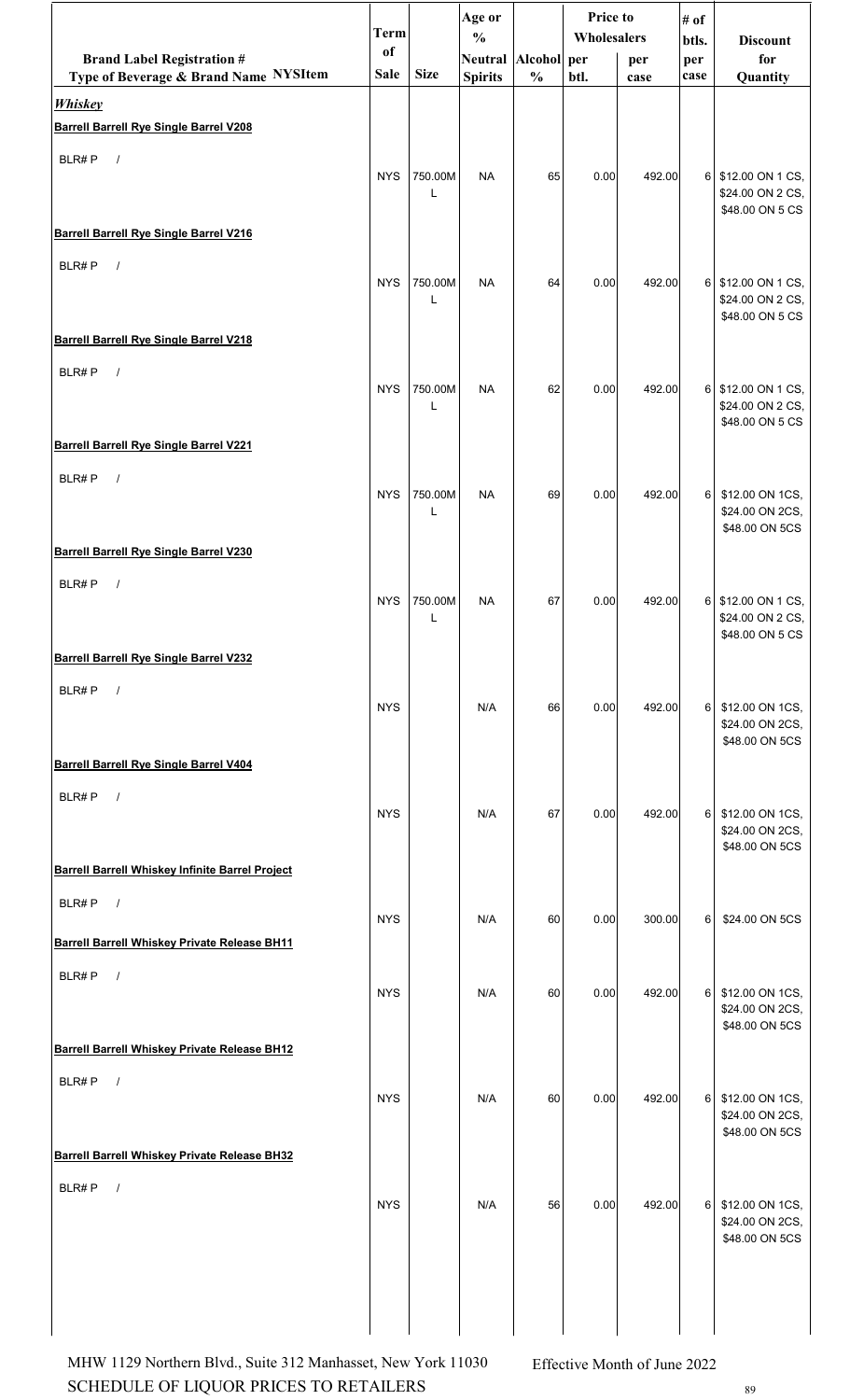|                                                                       | <b>Term</b>   |             | Age or<br>$\frac{0}{0}$ |               | <b>Price to</b><br>Wholesalers |        | # of           |                                                        |
|-----------------------------------------------------------------------|---------------|-------------|-------------------------|---------------|--------------------------------|--------|----------------|--------------------------------------------------------|
| <b>Brand Label Registration #</b>                                     | <sub>of</sub> |             | Neutral Alcohol per     |               |                                | per    | btls.<br>per   | <b>Discount</b><br>for                                 |
| Type of Beverage & Brand Name NYSItem                                 | Sale          | <b>Size</b> | <b>Spirits</b>          | $\frac{0}{0}$ | btl.                           | case   | case           | Quantity                                               |
| <b>Whiskey</b><br><b>Barrell Barrell Whiskey Private Release BH36</b> |               |             |                         |               |                                |        |                |                                                        |
| BLR#P<br>$\sqrt{ }$                                                   |               |             |                         |               |                                |        |                |                                                        |
|                                                                       | <b>NYS</b>    |             | N/A                     | 60            | 0.00                           | 492.00 | 6              | \$12.00 ON 1CS,<br>\$24.00 ON 2CS,<br>\$48.00 ON 5CS   |
| <b>Barrell Barrell Whiskey Private Release BH47</b>                   |               |             |                         |               |                                |        |                |                                                        |
| BLR#P<br>$\sqrt{ }$                                                   | <b>NYS</b>    |             | N/A                     | 57            | 0.00                           | 492.00 | 6 I            | \$12.00 ON 1CS,<br>\$24.00 ON 2CS,<br>\$48.00 ON 5CS   |
| <b>Barrell Bourbon Batch 021</b>                                      |               |             |                         |               |                                |        |                |                                                        |
| BLR#P<br>$\sqrt{ }$                                                   | <b>NYS</b>    |             | N/A                     | 55            | 0.00                           | 402.00 | 6              | \$12.00 ON 1CS,<br>\$42.00 ON 2CS                      |
| <b>Barrell Bourbon Batch 022</b>                                      |               |             |                         |               |                                |        |                |                                                        |
| BLR#P<br>$\sqrt{ }$                                                   | <b>NYS</b>    |             | N/A                     | 58            | 0.00                           | 402.00 | 6 <sup>1</sup> | \$12.00 ON 1CS,<br>\$42.00 ON 2CS                      |
| <b>Barrell Bourbon Batch 023</b>                                      |               |             |                         |               |                                |        |                |                                                        |
| BLR#P<br>$\sqrt{ }$                                                   | <b>NYS</b>    |             | N/A                     | 54            | 0.00                           | 402.00 | 6              | \$12.00 ON 1CS,<br>\$42.00 ON 2CS                      |
| <b>Barrell Bourbon Batch 024</b>                                      |               |             |                         |               |                                |        |                |                                                        |
| BLR#P<br>$\frac{1}{2}$                                                | <b>NYS</b>    |             | N/A                     | 57            | 0.00                           | 402.00 | 6              | \$12.00 ON 1CS,<br>\$42.00 ON 2CS                      |
| <b>Barrell Bourbon Batch 025</b>                                      |               |             |                         |               |                                |        |                |                                                        |
| BLR#P<br>$\sqrt{ }$                                                   | <b>NYS</b>    |             | N/A                     | 57            | 0.00                           | 402.00 | 6              | \$12.00 ON 1CS,<br>\$42.00 ON 2CS                      |
| <b>Barrell Bourbon Batch 026</b>                                      |               |             |                         |               |                                |        |                |                                                        |
| BLR#P<br>$\sqrt{ }$                                                   | <b>NYS</b>    |             | N/A                     | 56            | 0.00                           | 402.00 | 6              | \$12.00 ON 1CS,<br>\$42.00 ON 2CS                      |
| <b>Barrell Bourbon Batch 027</b>                                      |               |             |                         |               |                                |        |                |                                                        |
| BLR#P<br>$\prime$                                                     | <b>NYS</b>    |             | N/A                     | 58            | 0.00                           | 402.00 | 6              | \$12.00 ON 1CS,<br>\$42.00 ON 2CS                      |
| <b>Barrell Rye Batch 003</b>                                          |               |             |                         |               |                                |        |                |                                                        |
| BLR#P<br>$\sqrt{ }$                                                   | <b>NYS</b>    |             | N/A                     | 65            | 0.00                           | 402.00 | 6              | \$12.00 ON 1CS,<br>\$42.00 ON 2CS                      |
| <b>Barrell Whiskey American Vatted Malt</b>                           |               |             |                         |               |                                |        |                |                                                        |
| BLR#P<br>$\sqrt{ }$                                                   | <b>NYS</b>    |             | <b>NA</b>               | 59            | 0.00                           | 402.00 | 6              | \$12.00 ON 1CS,<br>\$42.00 ON 2CS,<br>\$162.00 ON 40CS |
| <b>Barrell Whiskey Private Release CS01</b>                           |               |             |                         |               |                                |        |                |                                                        |
| BLR#P<br>$\prime$                                                     | <b>NYS</b>    |             | <b>NA</b>               | 65            | 0.00                           | 492.00 | 6              | \$12.00 ON 1CS,<br>\$24.00 ON 2CS,<br>\$48.00 ON 5CS   |
|                                                                       |               |             |                         |               |                                |        |                |                                                        |

SCHEDULE OF LIQUOR PRICES TO RETAILERS  $_{90}$ MHW 1129 Northern Blvd., Suite 312 Manhasset, New York 11030 Effective Month of June 2022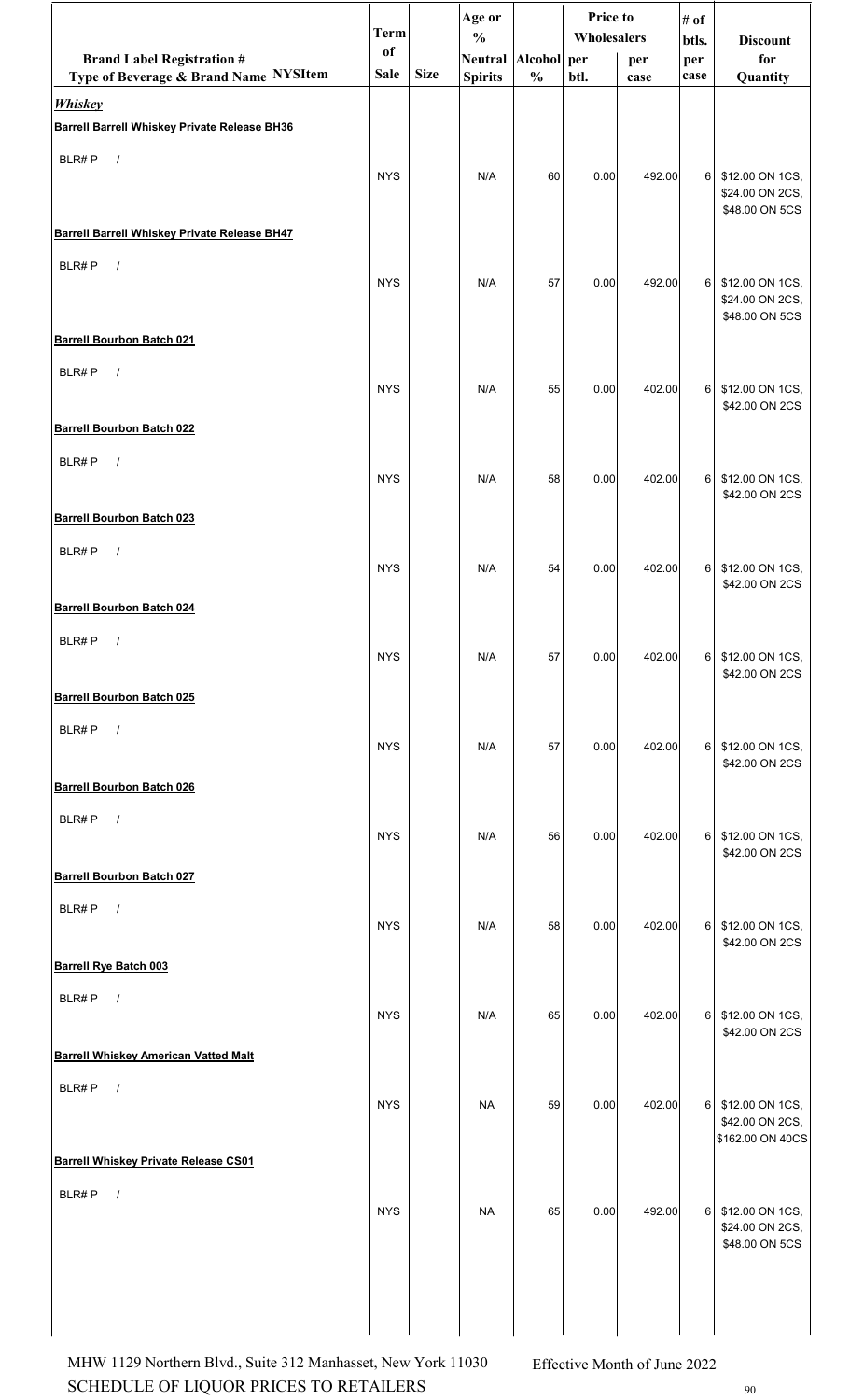|                                                                                            | <b>Term</b> |              | Age or                               |               | Price to<br>Wholesalers |        | # of         |                                     |
|--------------------------------------------------------------------------------------------|-------------|--------------|--------------------------------------|---------------|-------------------------|--------|--------------|-------------------------------------|
| <b>Brand Label Registration #</b>                                                          | of          |              | $\frac{0}{0}$<br>Neutral Alcohol per |               |                         | per    | btls.<br>per | <b>Discount</b><br>for              |
| Type of Beverage & Brand Name NYSItem                                                      | Sale        | <b>Size</b>  | <b>Spirits</b>                       | $\frac{0}{0}$ | btl.                    | case   | case         | Quantity                            |
| <b>Whiskey</b><br><b>Barrell Whiskey Single Barrel</b>                                     |             |              |                                      |               |                         |        |              |                                     |
| BLR#P                                                                                      |             |              |                                      |               |                         |        |              |                                     |
| $\sqrt{ }$                                                                                 | <b>NYS</b>  |              | <b>NA</b>                            | 60            | 0.00                    | 492.00 | $6 \mid$     | \$12.00 ON 1CS,                     |
|                                                                                            |             |              |                                      |               |                         |        |              | \$24.00 ON 2CS,<br>\$48.00 ON 10CS  |
| <b>Barrell Bourbon Rye Batch 002</b>                                                       |             |              |                                      |               |                         |        |              |                                     |
| BLR#P<br>$\sqrt{ }$                                                                        |             |              |                                      |               |                         |        |              |                                     |
|                                                                                            | <b>NYS</b>  |              | <b>NV</b>                            | 83            | 0.00                    | 402.00 |              | 6 \$12.00 ON 1CS,<br>\$42.00 ON 2CS |
| <b>Barrell Bourbon Whiskey Private Release</b>                                             |             |              |                                      |               |                         |        |              |                                     |
| BLR#P<br>$\sqrt{ }$                                                                        | <b>NYS</b>  |              | N/A                                  | 65            | 0.00                    | 492.00 | $6 \mid$     | \$12.00 ON 1CS,                     |
|                                                                                            |             |              |                                      |               |                         |        |              | \$24.00 ON 2CS,                     |
| Barrell Craft Spirits 1/30 YO Bourbon, 1/Dovetail, 1/Armida,                               |             |              |                                      |               |                         |        |              | \$48.00 ON 5CS                      |
| 1/Seagrass (4/100ML per sleeve, 6 sleeves per case)<br>BLR#P<br>$\frac{1}{2}$              |             |              |                                      |               |                         |        |              |                                     |
|                                                                                            | <b>NYS</b>  |              | N/A                                  | Ass't         | 0.00                    | 402.00 | 6            | <b>Net</b>                          |
| <b>Barrell Craft Spirits Barrell Armida</b>                                                |             |              |                                      |               |                         |        |              |                                     |
| BLR#P<br>$\sqrt{ }$                                                                        | <b>NYS</b>  |              | N/A                                  | 56            | 0.00                    | 402.00 |              | 6 \$12.00 ON 1 CS,                  |
|                                                                                            |             |              |                                      |               |                         |        |              | \$42.00 ON 2 CS                     |
| Barrell Craft Spirits Barrell Armida (4/100ML per sleeve, 6<br>sleeves per case)           |             |              |                                      |               |                         |        |              |                                     |
| $BLR\#P$ /                                                                                 | <b>NYS</b>  |              | N/A                                  | 56            | 0.00                    | 402.00 | 6            | Net                                 |
| Barrell Craft Spirits Barrell Bourbon Batch 017                                            |             |              |                                      |               |                         |        |              |                                     |
| BLR#P<br>$\sqrt{ }$                                                                        |             |              |                                      |               |                         |        |              |                                     |
|                                                                                            | <b>NYS</b>  | 750.00M<br>L | <b>NA</b>                            | 56            | 0.00                    | 402.00 | 6            | \$12.00 ON 1CS,<br>\$42.00 ON 2CS   |
| Barrell Craft Spirits Barrell Bourbon Batch 019                                            |             |              |                                      |               |                         |        |              |                                     |
| BLR#P<br>$\sqrt{ }$                                                                        |             |              |                                      |               |                         |        |              |                                     |
|                                                                                            | <b>NYS</b>  | 750.00M<br>L | <b>NA</b>                            | 54            | 0.00                    | 402.00 | $6 \mid$     | \$12.00 ON 1CS,<br>\$42.00 ON 2CS   |
| Barrell Craft Spirits Barrell Bourbon Batch 29                                             |             |              |                                      |               |                         |        |              |                                     |
| BLR#P<br>$\sqrt{ }$                                                                        | <b>NYS</b>  |              | N/A                                  | 60            | 0.00                    | 402.00 |              | 6 \$12.00 ON 1CS,                   |
|                                                                                            |             |              |                                      |               |                         |        |              | \$42.00 ON 2CS                      |
| Barrell Craft Spirits Barrell Bourbon Batch 30                                             |             |              |                                      |               |                         |        |              |                                     |
| BLR#P<br>$\sqrt{ }$                                                                        | <b>NYS</b>  |              | N/A                                  | 57            | 0.00                    | 402.00 |              | 6 \$12.00 ON 1CS,                   |
|                                                                                            |             |              |                                      |               |                         |        |              | \$42.00 ON 2CS                      |
| Barrell Craft Spirits Barrell Bourbon Batch 30 (4/100ML per<br>sleeve, 6 sleeves per case) |             |              |                                      |               |                         |        |              |                                     |
| BLR#P $/$                                                                                  | <b>NYS</b>  |              | N/A                                  | 57            | 0.00                    | 402.00 | 6            | Net                                 |
| <b>Barrell Craft Spirits Barrell Bourbon Batch 31</b>                                      |             |              |                                      |               |                         |        |              |                                     |
| BLR#P<br>$\sqrt{ }$                                                                        |             |              |                                      |               |                         |        |              |                                     |
|                                                                                            | <b>NYS</b>  |              | N/A                                  | 56            | 0.00                    | 402.00 | 6            | \$12.00 ON 1CS,<br>\$42.00 ON 2CS   |
| Barrell Craft Spirits Barrell Bourbon Private Release A07R                                 |             |              |                                      |               |                         |        |              |                                     |
| BLR#P<br>$\sqrt{ }$                                                                        | <b>NYS</b>  | 750.00M      | NA                                   | 56            | 0.00                    | 492.00 |              | 6 \$12.00 ON 1CS,                   |
|                                                                                            |             | L            |                                      |               |                         |        |              | \$24.00 ON 2CS,                     |
|                                                                                            |             |              |                                      |               |                         |        |              | \$48.00 ON 5CS                      |
|                                                                                            |             |              |                                      |               |                         |        |              |                                     |
|                                                                                            |             |              |                                      |               |                         |        |              |                                     |

SCHEDULE OF LIQUOR PRICES TO RETAILERS  $91$ MHW 1129 Northern Blvd., Suite 312 Manhasset, New York 11030 Effective Month of June 2022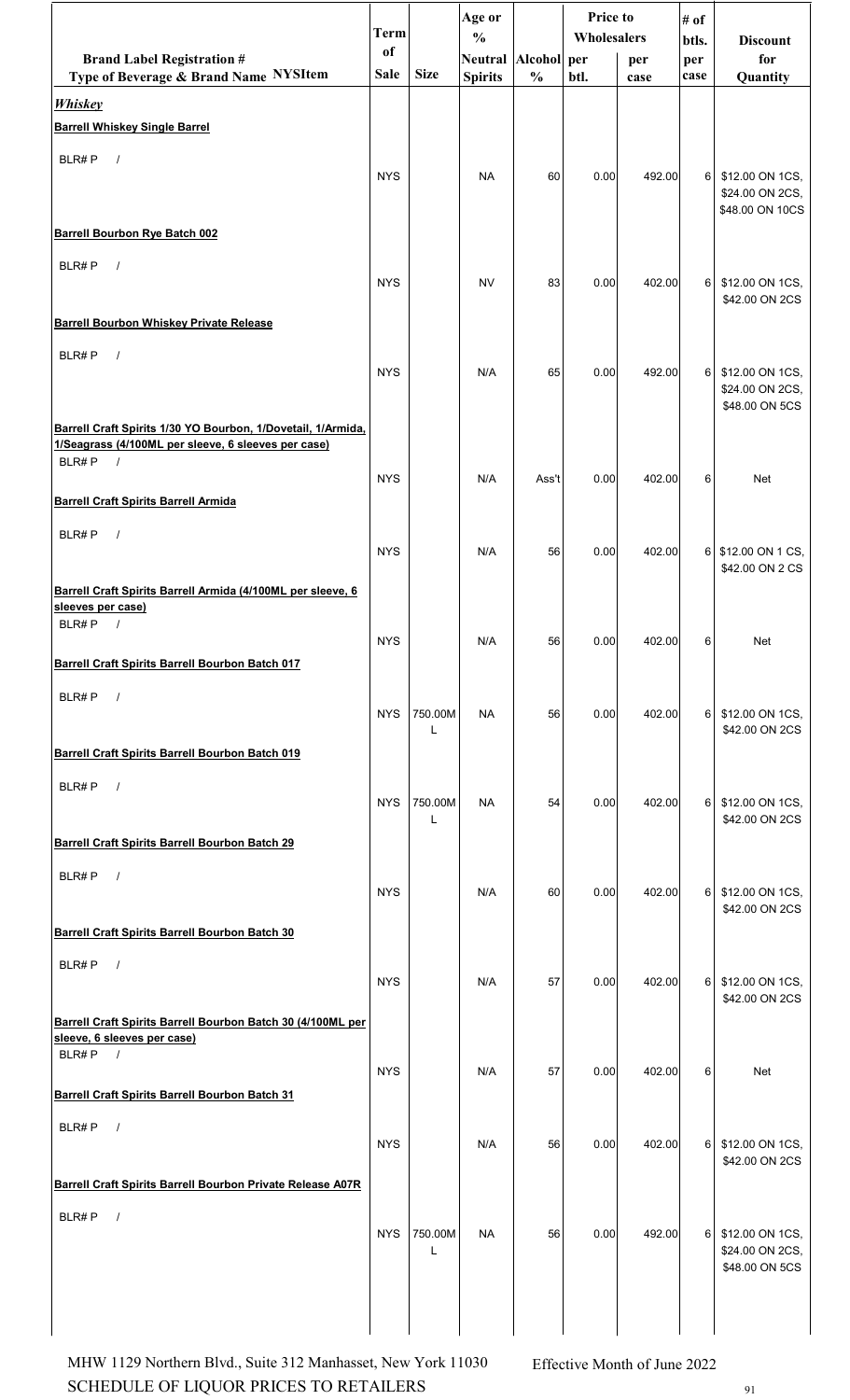|                                                                              | <b>Term</b> |              | Age or                               |               | Price to<br>Wholesalers |        | # of           |                                                        |
|------------------------------------------------------------------------------|-------------|--------------|--------------------------------------|---------------|-------------------------|--------|----------------|--------------------------------------------------------|
| <b>Brand Label Registration #</b>                                            | of          |              | $\frac{0}{0}$<br>Neutral Alcohol per |               |                         | per    | btls.<br>per   | <b>Discount</b><br>for                                 |
| Type of Beverage & Brand Name NYSItem                                        | Sale        | <b>Size</b>  | <b>Spirits</b>                       | $\frac{0}{0}$ | btl.                    | case   | case           | Quantity                                               |
| <b>Whiskey</b><br>Barrell Craft Spirits Barrell Bourbon Private Release A11K |             |              |                                      |               |                         |        |                |                                                        |
| BLR#P<br>$\sqrt{ }$                                                          |             |              |                                      |               |                         |        |                |                                                        |
|                                                                              | <b>NYS</b>  | 750.00M<br>L | <b>NA</b>                            | 56            | 0.00                    | 492.00 | 6              | \$12.00 ON 1CS,<br>\$24.00 ON 2CS,<br>\$48.00 ON 5CS   |
| Barrell Craft Spirits Barrell Bourbon Private Release A15i                   |             |              |                                      |               |                         |        |                |                                                        |
| BLR#P<br>$\sqrt{ }$                                                          | <b>NYS</b>  | 750.00M<br>L | <b>NA</b>                            | 56            | 0.00                    | 492.00 | 6              | \$12.00 ON 1CS,<br>\$24.00 ON 2CS,<br>\$48.00 ON 5CS   |
| Barrell Craft Spirits Barrell Bourbon Private Release A19A                   |             |              |                                      |               |                         |        |                |                                                        |
| BLR#P<br>$\sqrt{ }$                                                          | <b>NYS</b>  | 750.00M<br>L | <b>NA</b>                            | 54            | 0.00                    | 492.00 | 6              | \$12.00 ON 1CS,<br>\$24.00 ON 2CS,<br>\$48.00 ON 5CS   |
| Barrell Craft Spirits Barrell Bourbon Private Release A22C                   |             |              |                                      |               |                         |        |                |                                                        |
| BLR#P<br>$\frac{1}{2}$                                                       | <b>NYS</b>  | 750.00M<br>L | <b>NA</b>                            | 56            | 0.00                    | 492.00 | 6 <sup>1</sup> | \$12.00 ON 1CS,<br>\$24.00 ON 2CS,<br>\$48.00 ON 5CS   |
| Barrell Craft Spirits Barrell Bourbon Private Release A28A                   |             |              |                                      |               |                         |        |                |                                                        |
| BLR#P<br>$\sqrt{ }$                                                          | <b>NYS</b>  | 750.00M<br>L | <b>NA</b>                            | 53            | 0.00                    | 492.00 | 6 <sup>1</sup> | \$12.00 ON 1CS,<br>\$24.00 ON 2CS,<br>\$48.00 ON 5CS   |
| Barrell Craft Spirits Barrell Bourbon Private Release A42C                   |             |              |                                      |               |                         |        |                |                                                        |
| BLR#P<br>$\sqrt{ }$                                                          | <b>NYS</b>  | 750.00M<br>L | <b>NA</b>                            | 56            | 0.00                    | 492.00 | 6              | \$12.00 ON 1CS,<br>\$24.00 ON 2CS,<br>\$48.00 ON 5CS   |
| Barrell Craft Spirits Barrell Bourbon Private Release A46i                   |             |              |                                      |               |                         |        |                |                                                        |
| BLR#P<br>$\sqrt{ }$                                                          | <b>NYS</b>  | 750.00M<br>L | <b>NA</b>                            | 61            | 0.00                    | 492.00 | 6 <sup>1</sup> | \$12.00 ON 1CS,<br>\$24.00 ON 2CS,<br>\$48.00 ON 5CS   |
| Barrell Craft Spirits Barrell Bourbon Private Release A48R                   |             |              |                                      |               |                         |        |                |                                                        |
| BLR#P<br>$\sqrt{ }$                                                          | <b>NYS</b>  | 750.00M<br>L | <b>NA</b>                            | 58            | 0.00                    | 492.00 | 6              | \$12.00 ON 1CS,<br>\$24.00 ON 2CS,<br>\$48.00 ON 5CS   |
| Barrell Craft Spirits Barrell Bourbon Single Barrel N122                     |             |              |                                      |               |                         |        |                |                                                        |
| BLR#P<br>$\sqrt{ }$                                                          | <b>NYS</b>  |              | N/A                                  | 51            | 0.00                    | 492.00 |                | 6 \$12.00 ON 1CS,<br>\$24.00 ON 2CS,<br>\$48.00 ON 5CS |
| Barrell Craft Spirits Barrell Bourbon Single Barrel S432                     |             |              |                                      |               |                         |        |                |                                                        |
| BLR#P<br>$\sqrt{ }$                                                          | <b>NYS</b>  | 750.00M<br>L | <b>NA</b>                            | 53            | 0.00                    | 492.00 | 6 <sup>1</sup> | \$12.00 ON 1CS,<br>\$24.00 ON 2CS,<br>\$48.00 ON 5CS   |
| Barrell Craft Spirits Barrell Bourbon Single Barrel S433                     |             |              |                                      |               |                         |        |                |                                                        |
| BLR#P<br>$\prime$                                                            | <b>NYS</b>  |              | N/A                                  | 54            | 0.00                    | 492.00 | 6              | \$12.00 ON 1CS,<br>\$24.00 ON 2CS,<br>\$48.00 ON 5CS   |
|                                                                              |             |              |                                      |               |                         |        |                |                                                        |

SCHEDULE OF LIQUOR PRICES TO RETAILERS  $92$ MHW 1129 Northern Blvd., Suite 312 Manhasset, New York 11030 Effective Month of June 2022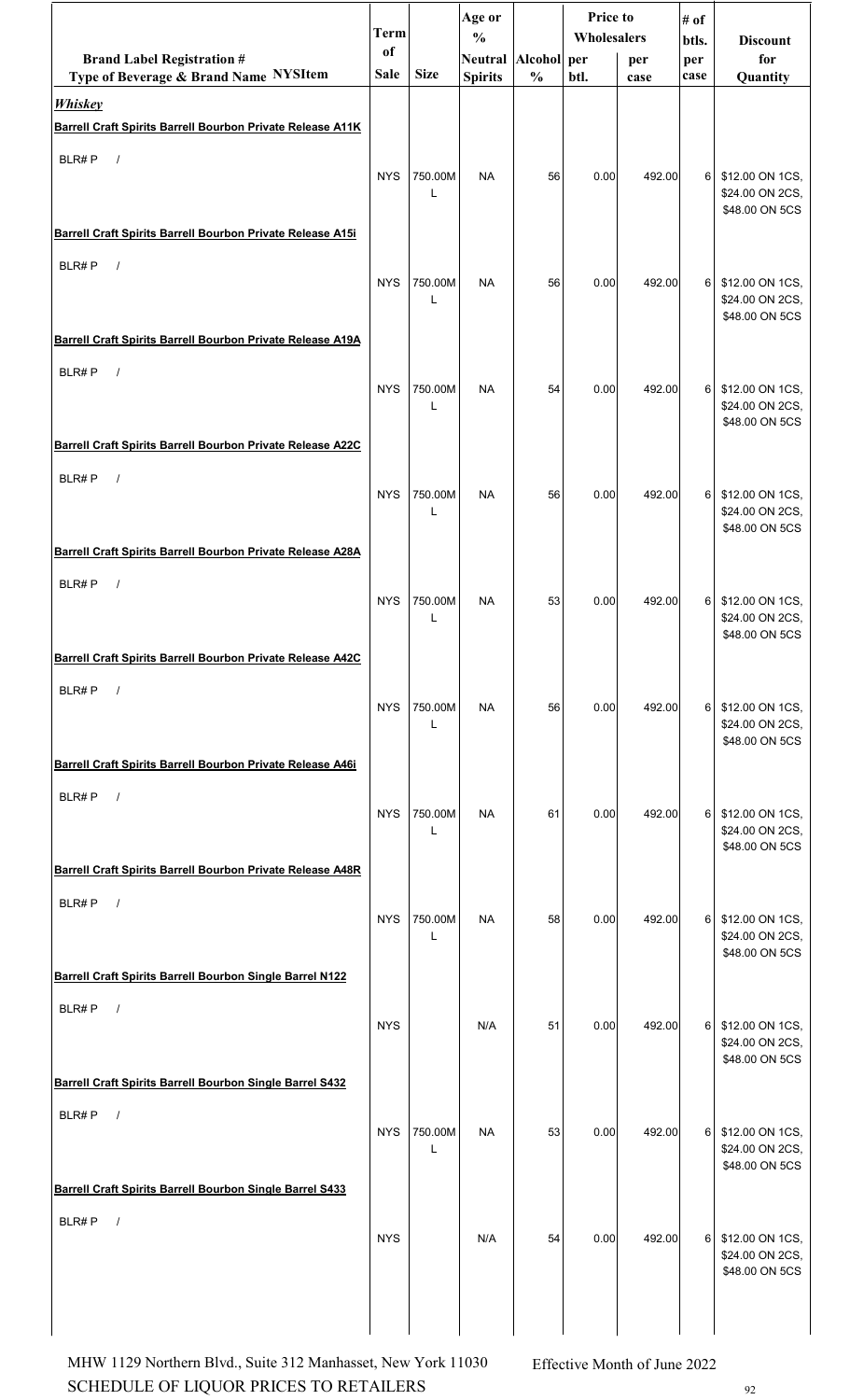|                                                                                                         | Term        |              | Age or<br>$\frac{0}{0}$ |               | <b>Price to</b><br>Wholesalers |          | # of         |                                                        |
|---------------------------------------------------------------------------------------------------------|-------------|--------------|-------------------------|---------------|--------------------------------|----------|--------------|--------------------------------------------------------|
| <b>Brand Label Registration #</b>                                                                       | of          |              | Neutral Alcohol per     |               |                                | per      | btls.<br>per | <b>Discount</b><br>for                                 |
| Type of Beverage & Brand Name NYSItem                                                                   | <b>Sale</b> | <b>Size</b>  | <b>Spirits</b>          | $\frac{0}{0}$ | btl.                           | case     | case         | Quantity                                               |
| <b>Whiskey</b><br>Barrell Craft Spirits Barrell Bourbon Single Barrel S492                              |             |              |                         |               |                                |          |              |                                                        |
| BLR#P<br>$\sqrt{ }$                                                                                     |             |              |                         |               |                                |          |              |                                                        |
|                                                                                                         | <b>NYS</b>  |              | N/A                     | 52            | 0.00                           | 492.00   |              | 6 \$12.00 ON 1CS,<br>\$24.00 ON 2CS,<br>\$48.00 ON 5CS |
| Barrell Craft Spirits Barrell Bourbon Single Barrel Z1A1                                                |             |              |                         |               |                                |          |              |                                                        |
| BLR#P<br>$\sqrt{ }$                                                                                     | <b>NYS</b>  |              | N/A                     | 64            | 0.00                           | 492.00   | 6            | \$12.00 ON 1CS,<br>\$24.00 ON 2CS,<br>\$48.00 ON 5CS   |
| Barrell Craft Spirits Barrell Bourbon Single Barrel Z1A4                                                |             |              |                         |               |                                |          |              |                                                        |
| $\sqrt{ }$<br>BLR#P                                                                                     | <b>NYS</b>  |              | N/A                     | 61            | 0.00                           | 492.00   | $6 \mid$     | \$12.00 ON 1CS,<br>\$24.00 ON 2CS,<br>\$48.00 ON 5CS   |
| Barrell Craft Spirits Barrell Bourbon Single Barrel Z1D6                                                |             |              |                         |               |                                |          |              |                                                        |
| BLR#P<br>$\sqrt{ }$                                                                                     | <b>NYS</b>  |              | N/A                     | 59            | 0.00                           | 492.00   | $6 \mid$     | \$12.00 ON 1CS,<br>\$24.00 ON 2CS,<br>\$48.00 ON 5CS   |
| <b>Barrell Craft Spirits Barrell Craft Spirits Gold Label</b><br><b>Bourbon</b>                         |             |              |                         |               |                                |          |              |                                                        |
| BLR#P<br>$\sqrt{ }$                                                                                     | <b>NYS</b>  |              | N/A                     | 50            | 0.00                           | 1,065.00 | 3            | Net                                                    |
| <b>Barrell Craft Spirits Barrell Craft Spirits Gray Label</b>                                           |             |              |                         |               |                                |          |              |                                                        |
| <b>Bourbon</b><br>BLR#P<br>$\sqrt{ }$                                                                   |             |              |                         |               |                                |          |              |                                                        |
|                                                                                                         | <b>NYS</b>  |              | N/A                     | 50            | 0.00                           | 510.00   | 3            | Net                                                    |
| <b>Barrell Craft Spirits Barrell Craft Spirits Gray Label Rum</b>                                       |             |              |                         |               |                                |          |              |                                                        |
| BLR#P<br>$\sqrt{ }$                                                                                     | <b>NYS</b>  |              | N/A                     | 65            | 0.00                           | 510.00   | 6            | <b>Net</b>                                             |
| <b>Barrell Craft Spirits Barrell Craft Spirits Gray Label</b><br><b>Seagrass</b><br>$\sqrt{ }$<br>BLR#P |             |              |                         |               |                                |          |              |                                                        |
| <b>Barrell Craft Spirits Barrell Craft Spirits Gray Label</b>                                           | <b>NYS</b>  |              | N/A                     | 65            | 0.00                           | 510.00   | 3            | Net                                                    |
| Whiskey<br>BLR#P<br>$\sqrt{ }$                                                                          |             |              |                         |               |                                |          |              |                                                        |
|                                                                                                         | <b>NYS</b>  |              | N/A                     | 50            | 0.00                           | 510.00   | 3            | <b>Net</b>                                             |
| <b>Barrell Craft Spirits Barrell Rye Private Release</b>                                                |             |              |                         |               |                                |          |              |                                                        |
| BLR#P<br>$\sqrt{ }$                                                                                     | <b>NYS</b>  |              | N/A                     | 58            | 0.00                           | 492.00   | 6            | \$12.00 ON 1CS,<br>\$24.00 ON 2CS,<br>\$48.00 ON 5CS   |
| Barrell Craft Spirits Barrell Rye Single Barrel V416                                                    |             |              |                         |               |                                |          |              |                                                        |
| BLR#P<br>$\sqrt{ }$                                                                                     | <b>NYS</b>  | 750.00M      | <b>NA</b>               | 74            | 0.00                           | 492.00   |              | 6 \$12.00 ON 1CS,<br>\$24.00 ON 2CS,<br>\$48.00 ON 5CS |
| <b>Barrell Craft Spirits Barrell Rye Single Barrel V418</b>                                             |             |              |                         |               |                                |          |              |                                                        |
| BLR#P<br>$\sqrt{ }$                                                                                     |             |              |                         |               |                                |          |              |                                                        |
|                                                                                                         | <b>NYS</b>  | 750.00M<br>L | <b>NA</b>               | 69            | 0.00                           | 492.00   | 6 I          | \$12.00 ON 1CS,<br>\$24.00 ON 2CS,<br>\$48.00 ON 5CS   |
|                                                                                                         |             |              |                         |               |                                |          |              |                                                        |
|                                                                                                         |             |              |                         |               |                                |          |              |                                                        |

SCHEDULE OF LIQUOR PRICES TO RETAILERS  $^{93}$ MHW 1129 Northern Blvd., Suite 312 Manhasset, New York 11030 Effective Month of June 2022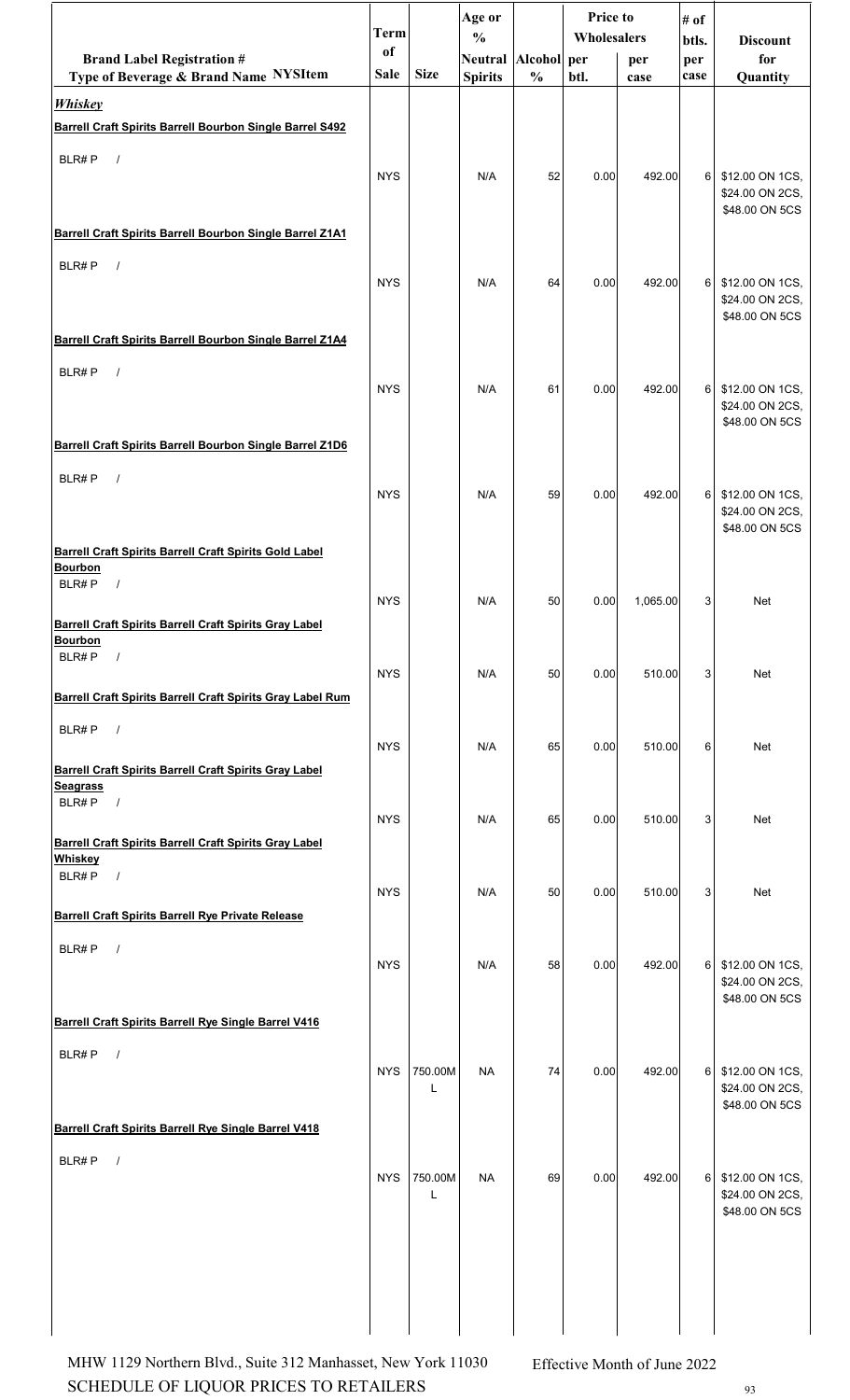|                                                                                    | <b>Term</b> |              | Age or<br>$\frac{0}{0}$ |               | <b>Price to</b><br>Wholesalers |        | # of         |                                        |
|------------------------------------------------------------------------------------|-------------|--------------|-------------------------|---------------|--------------------------------|--------|--------------|----------------------------------------|
| <b>Brand Label Registration #</b>                                                  | of          |              | Neutral Alcohol per     |               |                                | per    | btls.<br>per | <b>Discount</b><br>for                 |
| Type of Beverage & Brand Name NYSItem                                              | <b>Sale</b> | <b>Size</b>  | <b>Spirits</b>          | $\frac{0}{0}$ | btl.                           | case   | case         | Quantity                               |
| <b>Whiskey</b><br><b>Barrell Craft Spirits Barrell Rye Single Barrel V429</b>      |             |              |                         |               |                                |        |              |                                        |
| BLR#P<br>$\sqrt{ }$                                                                |             |              |                         |               |                                |        |              |                                        |
|                                                                                    | <b>NYS</b>  | 750.00M      | <b>NA</b>               | 76            | 0.00                           | 492.00 | 6            | \$12.00 ON 1CS,                        |
|                                                                                    |             | L            |                         |               |                                |        |              | \$24.00 ON 2CS,<br>\$48.00 ON 5CS      |
| <b>Barrell Craft Spirits Barrell Seagrass</b>                                      |             |              |                         |               |                                |        |              |                                        |
| BLR#P<br>$\sqrt{ }$                                                                | <b>NYS</b>  |              | N/A                     | 59            | 0.00                           | 402.00 | 6            | \$12.00 ON 1CS,                        |
|                                                                                    |             |              |                         |               |                                |        |              | \$42.00 ON 2CS                         |
| Barrell Craft Spirits Barrell Seagrass (4/100ML per sleeve.<br>6 sleeves per case) |             |              |                         |               |                                |        |              |                                        |
| BLR#P<br>$\sqrt{ }$                                                                | <b>NYS</b>  |              | N/A                     | 59            | 0.00                           | 402.00 | 6            | Net                                    |
| Barrell Craft Spirits Barrell Whiskey Private Release BH17                         |             |              |                         |               |                                |        |              |                                        |
| BLR#P<br>$\sqrt{ }$                                                                |             |              |                         |               |                                |        |              |                                        |
|                                                                                    | <b>NYS</b>  | 750.00M<br>L | <b>NA</b>               | 58            | 0.00                           | 492.00 | 6            | \$12.00 ON 1CS,<br>\$24.00 ON 2CS,     |
|                                                                                    |             |              |                         |               |                                |        |              | \$48.00 ON 5CS                         |
| <b>Barrell Craft Spirits Barrell Whiskey Private Release BH33</b>                  |             |              |                         |               |                                |        |              |                                        |
| BLR#P<br>$\sqrt{ }$                                                                | <b>NYS</b>  | 750.00M      | <b>NA</b>               | 58            | 0.00                           | 492.00 | 6            | \$12.00 ON 1CS,                        |
|                                                                                    |             | L            |                         |               |                                |        |              | \$24.00 ON 2CS,<br>\$48.00 ON 5CS      |
| Barrell Craft Spirits Barrell Whiskey Private Release BH45                         |             |              |                         |               |                                |        |              |                                        |
| BLR#P                                                                              |             |              |                         |               |                                |        |              |                                        |
|                                                                                    | <b>NYS</b>  |              | N/A                     | 58            | 0.00                           | 492.00 | 61           | \$12.00 ON 1CS,<br>\$24.00 ON 2CS,     |
| Barrell Craft Spirits Barrell Whiskey Private Release CH01                         |             |              |                         |               |                                |        |              | \$48.00 ON 5CS                         |
| BLR#P<br>$\sqrt{ }$                                                                |             |              |                         |               |                                |        |              |                                        |
|                                                                                    | <b>NYS</b>  |              | N/A                     | 57            | 0.00                           | 492.00 | 6 I          | \$12.00 ON 1 CS,<br>\$24.00 ON 2 CS,   |
|                                                                                    |             |              |                         |               |                                |        |              | \$48.00 ON 5 CS                        |
| Barrell Craft Spirits Barrell Whiskey Private Release CH05                         |             |              |                         |               |                                |        |              |                                        |
| BLR#P<br>$\sqrt{ }$                                                                | <b>NYS</b>  |              | N/A                     | 58            | 0.00                           | 492.00 |              | 6 \$12.00 ON 1 CS,                     |
|                                                                                    |             |              |                         |               |                                |        |              | \$24.00 ON 2 CS,<br>\$48.00 ON 5 CS    |
| <b>Barrell Craft Spirits Barrell Whiskey Private Release CH08</b>                  |             |              |                         |               |                                |        |              |                                        |
| BLR#P<br>$\sqrt{ }$                                                                |             |              |                         |               |                                |        |              |                                        |
|                                                                                    | <b>NYS</b>  |              | N/A                     | 57            | 0.00                           | 492.00 |              | 6 \$12.00 ON 1 CS,<br>\$24.00 ON 2 CS, |
|                                                                                    |             |              |                         |               |                                |        |              | \$48.00 ON 5 CS                        |
| <b>Barrell Craft Spirits Barrell Whiskey Private Release CH13</b>                  |             |              |                         |               |                                |        |              |                                        |
| BLR#P<br>$\sqrt{ }$                                                                | <b>NYS</b>  |              | N/A                     | 57            | 0.00                           | 492.00 |              | 6 \$12.00 ON 1 CS,                     |
|                                                                                    |             |              |                         |               |                                |        |              | \$24.00 ON 2 CS,<br>\$48.00 ON 5 CS    |
| Barrell Craft Spirits Barrell Whiskey Private Release CH19                         |             |              |                         |               |                                |        |              |                                        |
| BLR#P<br>$\sqrt{ }$                                                                |             |              |                         |               |                                |        |              |                                        |
|                                                                                    | <b>NYS</b>  |              | N/A                     | 57            | 0.00                           | 492.00 |              | 6 \$12.00 ON 1 CS,<br>\$24.00 ON 2 CS, |
|                                                                                    |             |              |                         |               |                                |        |              | \$48.00 ON 5 CS                        |
|                                                                                    |             |              |                         |               |                                |        |              |                                        |
|                                                                                    |             |              |                         |               |                                |        |              |                                        |
|                                                                                    |             |              |                         |               |                                |        |              |                                        |

SCHEDULE OF LIQUOR PRICES TO RETAILERS  $^{94}$ MHW 1129 Northern Blvd., Suite 312 Manhasset, New York 11030 Effective Month of June 2022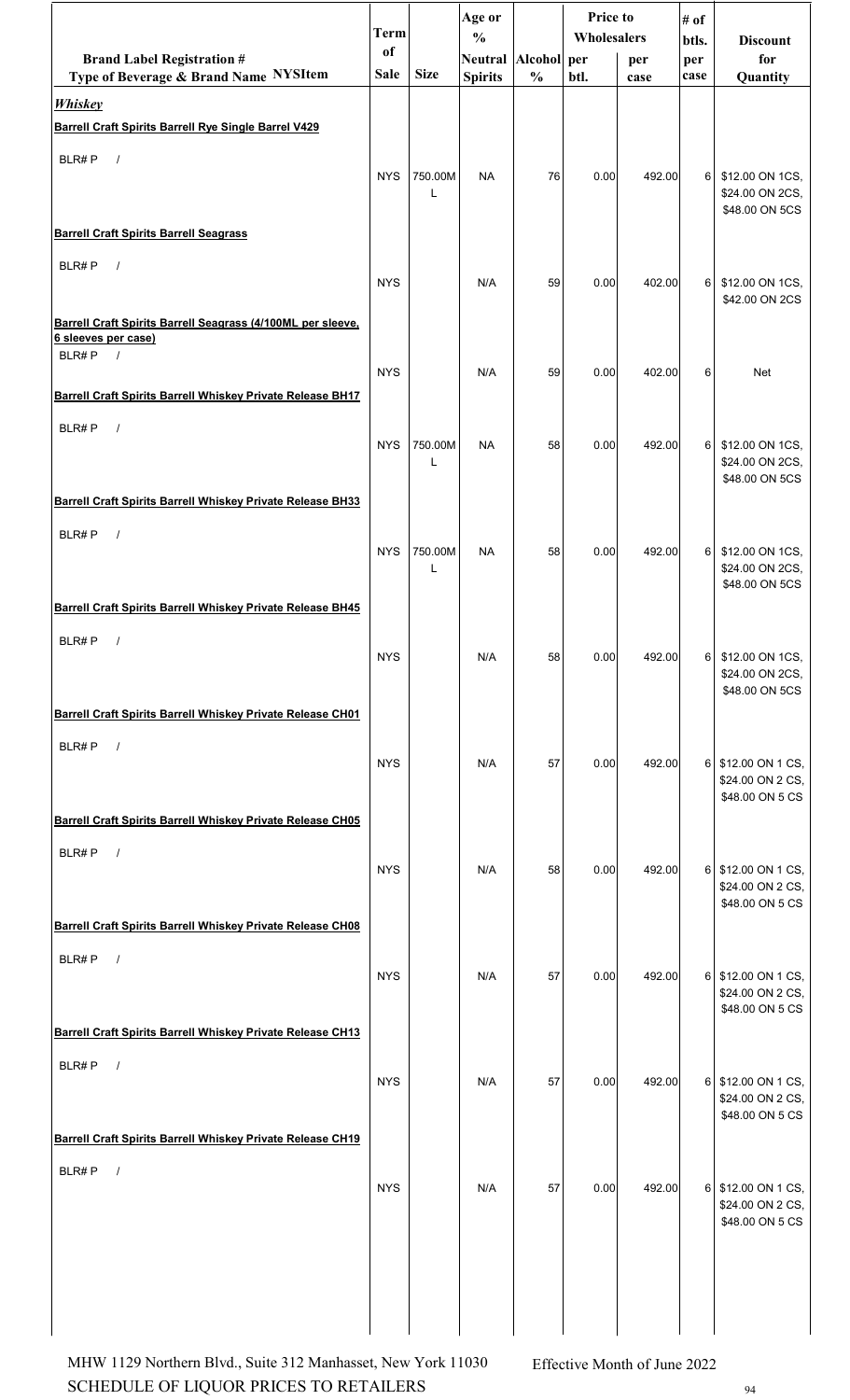|                                                                                   | <b>Term</b>   |              | Age or                               |               | <b>Price to</b><br>Wholesalers |        | # of           |                                                           |
|-----------------------------------------------------------------------------------|---------------|--------------|--------------------------------------|---------------|--------------------------------|--------|----------------|-----------------------------------------------------------|
| <b>Brand Label Registration #</b>                                                 | <sub>of</sub> |              | $\frac{0}{0}$<br>Neutral Alcohol per |               |                                | per    | btls.<br>per   | <b>Discount</b><br>for                                    |
| Type of Beverage & Brand Name NYSItem                                             | Sale          | <b>Size</b>  | <b>Spirits</b>                       | $\frac{0}{0}$ | btl.                           | case   | case           | Quantity                                                  |
| <b>Whiskey</b><br>Barrell Craft Spirits Barrell Whiskey Private Release CH22      |               |              |                                      |               |                                |        |                |                                                           |
|                                                                                   |               |              |                                      |               |                                |        |                |                                                           |
| BLR#P<br>$\sqrt{ }$                                                               | <b>NYS</b>    |              | N/A                                  | 57            | 0.00                           | 492.00 | 6              | \$12.00 ON 1 CS,<br>\$24.00 ON 2 CS,<br>\$48.00 ON 5 CS   |
| <b>Barrell Craft Spirits Barrell Whiskey Private Release CH28</b>                 |               |              |                                      |               |                                |        |                |                                                           |
| BLR#P<br>$\sqrt{ }$                                                               | <b>NYS</b>    |              | N/A                                  | 57            | 0.00                           | 492.00 | 6 <sup>1</sup> | \$12.00 ON 1 CS,<br>\$24.00 ON 2 CS,<br>\$48.00 ON 5 CS   |
| Barrell Craft Spirits Barrell Whiskey Private Release CH30                        |               |              |                                      |               |                                |        |                |                                                           |
| BLR#P<br>$\sqrt{ }$                                                               | <b>NYS</b>    |              | N/A                                  | 56            | 0.00                           | 492.00 | 6              | \$12.00 ON 1CS,<br>\$24.00 ON 2CS,<br>\$48.00 ON 5CS      |
| Barrell Craft Spirits Barrell Whiskey Private Release CH36                        |               |              |                                      |               |                                |        |                |                                                           |
| BLR#P<br>$\sqrt{ }$                                                               | <b>NYS</b>    |              | N/A                                  | 56            | 0.00                           | 492.00 | 6              | \$12.00 ON 1CS,<br>\$24.00 ON 2CS,<br>\$48.00 ON 5CS      |
| Barrell Craft Spirits Barrell Whiskey Private Release CH37                        |               |              |                                      |               |                                |        |                |                                                           |
| BLR#P<br>$\sqrt{ }$                                                               | <b>NYS</b>    |              | N/A                                  | 57            | 0.00                           | 492.00 | 6              | \$12.00 ON 1CS,<br>\$24.00 ON 2CS,<br>\$48.00 ON 5CS      |
| <b>Barrell Craft Spirits Barrell Whiskey Private Release CH38</b>                 |               |              |                                      |               |                                |        |                |                                                           |
| BLR#P<br>$\sqrt{ }$                                                               | <b>NYS</b>    |              | N/A                                  | 57            | 0.00                           | 492.00 | 6              | \$12.00 ON 1CS,<br>\$24.00 ON 2CS,<br>\$48.00 ON 5CS      |
| <b>Barrell Craft Spirits Barrell Whiskey Private Release CH39</b>                 |               |              |                                      |               |                                |        |                |                                                           |
| BLR#P<br>$\sqrt{ }$                                                               | <b>NYS</b>    |              | N/A                                  | 56            | 0.00                           | 492.00 | 6              | \$12.00 ON 1 CS,<br>\$24.00 ON 2 CS,<br>\$48.00 ON 5 CS   |
| Barrell Craft Spirits Barrell Whiskey Private Release CH40                        |               |              |                                      |               |                                |        |                |                                                           |
| BLR#P<br>$\sqrt{ }$                                                               | <b>NYS</b>    |              | N/A                                  | 57            | 0.00                           | 492.00 | 6 <sup>1</sup> | \$12.00 ON 1 CS,<br>\$24.00 ON 2 CS,<br>\$48.00 ON 5 CS   |
| Barrell Craft Spirits Barrell Whiskey Private Release CH44                        |               |              |                                      |               |                                |        |                |                                                           |
| BLR#P<br>$\sqrt{ }$                                                               | <b>NYS</b>    |              | N/A                                  | 57            | 0.00                           | 492.00 |                | 6 \$12.00 ON 1 CS,<br>\$24.00 ON 2 CS,<br>\$48.00 ON 5 CS |
| <b>Barrell Craft Spirits Barrell Whiskey Private Release DH11</b>                 |               |              |                                      |               |                                |        |                |                                                           |
| BLR#P<br>$\sqrt{ }$<br>Barrell Craft Spirits Barrell Whiskey Private Release DH13 | <b>NYS</b>    | 750.00M<br>L | <b>NA</b>                            | 58            | 0.00                           | 492.00 | 6              | \$12.00 ON 1CS,<br>\$24.00 ON 2CS,<br>\$48.00 ON 5CS      |
| BLR#P<br>$\prime$                                                                 |               |              |                                      |               |                                |        |                |                                                           |
|                                                                                   | <b>NYS</b>    | 750.00M<br>L | <b>NA</b>                            | 58            | 0.00                           | 492.00 | 6              | \$12.00 ON 1CS,<br>\$24.00 ON 2CS,<br>\$48.00 ON 5CS      |
|                                                                                   |               |              |                                      |               |                                |        |                |                                                           |

SCHEDULE OF LIQUOR PRICES TO RETAILERS 95 MHW 1129 Northern Blvd., Suite 312 Manhasset, New York 11030 Effective Month of June 2022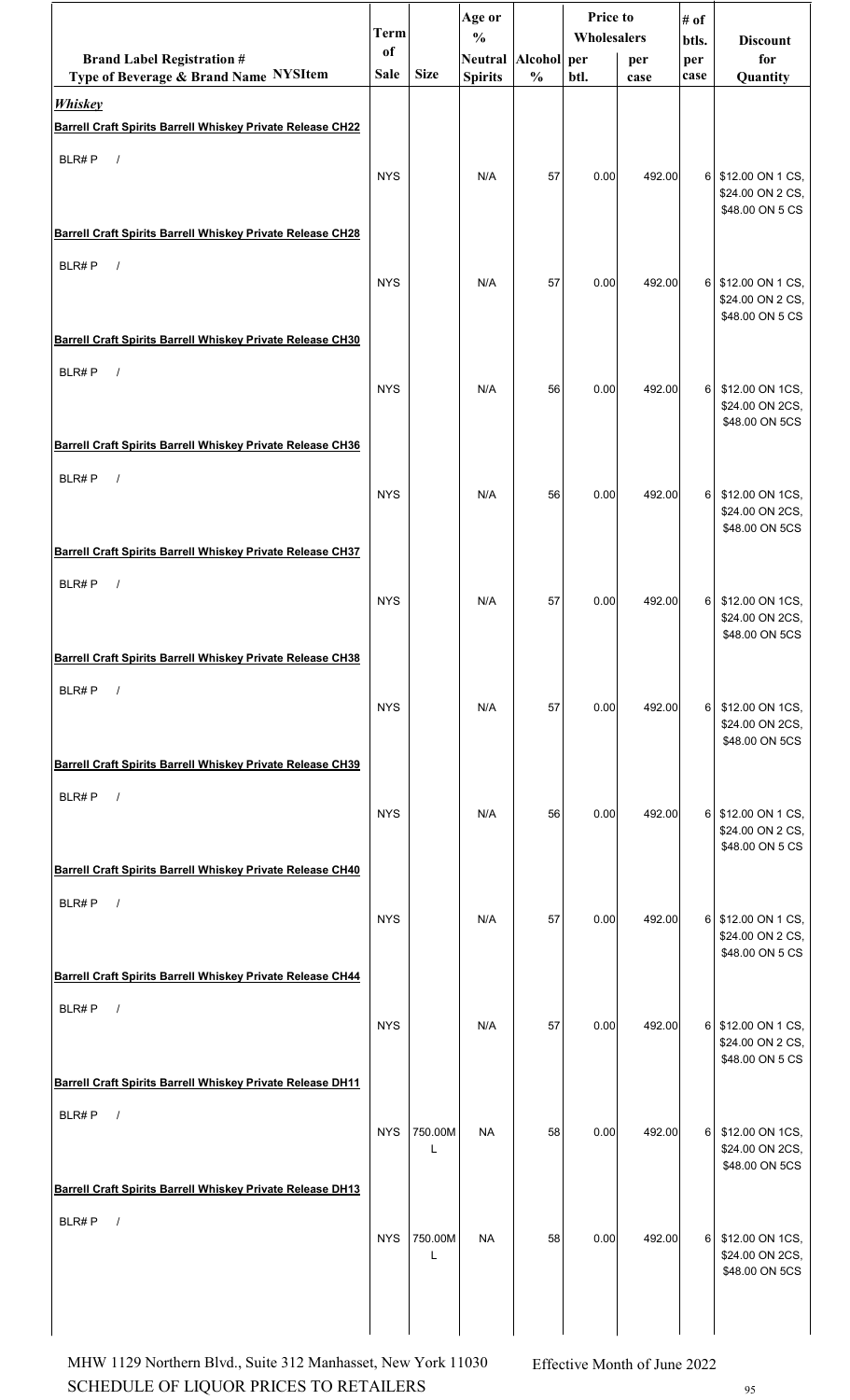|                                                                                          | <b>Term</b> |                         | Age or                               |               | Price to<br>Wholesalers |        | # of           |                                                      |
|------------------------------------------------------------------------------------------|-------------|-------------------------|--------------------------------------|---------------|-------------------------|--------|----------------|------------------------------------------------------|
| <b>Brand Label Registration #</b>                                                        | of          |                         | $\frac{0}{0}$<br>Neutral Alcohol per |               |                         | per    | btls.<br>per   | <b>Discount</b><br>for                               |
| Type of Beverage & Brand Name NYSItem                                                    | <b>Sale</b> | <b>Size</b>             | <b>Spirits</b>                       | $\frac{0}{0}$ | btl.                    | case   | case           | Quantity                                             |
| <b>Whiskey</b>                                                                           |             |                         |                                      |               |                         |        |                |                                                      |
| Barrell Craft Spirits Barrell Whiskey Private Release DH16                               |             |                         |                                      |               |                         |        |                |                                                      |
| BLR#P<br>$\sqrt{ }$                                                                      | <b>NYS</b>  | 750.00M<br>$\mathbf{I}$ | <b>NA</b>                            | 58            | 0.00                    | 492.00 | 6 <sup>1</sup> | \$12.00 ON 1CS,<br>\$24.00 ON 2CS,<br>\$48.00 ON 5CS |
| Barrell Craft Spirits Barrell Whiskey Private Release DH17                               |             |                         |                                      |               |                         |        |                |                                                      |
| BLR#P<br>$\sqrt{ }$                                                                      | <b>NYS</b>  | 750.00M<br>L            | <b>NA</b>                            | 58            | 0.00                    | 492.00 | $6 \mid$       | \$12.00 ON 1CS,<br>\$24.00 ON 2CS,<br>\$48.00 ON 5CS |
| <b>Barrell Craft Spirits Barrell Whiskey Private Release DH28</b>                        |             |                         |                                      |               |                         |        |                |                                                      |
| BLR#P<br>$\sqrt{ }$                                                                      | <b>NYS</b>  | 750.00M<br>$\mathbf{I}$ | <b>NA</b>                            | 58            | 0.00                    | 492.00 | 6              | \$12.00 ON 1CS,<br>\$24.00 ON 2CS,<br>\$48.00 ON 5CS |
| Barrell Craft Spirits Barrell Whiskey Private Release DH30                               |             |                         |                                      |               |                         |        |                |                                                      |
| BLR#P<br>$\sqrt{ }$                                                                      | <b>NYS</b>  | 750.00M                 | <b>NA</b>                            | 58            | 0.00                    | 492.00 | 6              | \$12.00 ON 1CS,<br>\$24.00 ON 2CS,<br>\$48.00 ON 5CS |
| Barrell Craft Spirits Barrell Whiskey Private Release DH43                               |             |                         |                                      |               |                         |        |                |                                                      |
| BLR#P<br>$\prime$                                                                        | <b>NYS</b>  | 750.00M<br>L            | <b>NA</b>                            | 58            | 0.00                    | 492.00 | 6              | \$12.00 ON 1CS,<br>\$24.00 ON 2CS,<br>\$48.00 ON 5CS |
| Barrell Craft Spirits Barrell Whiskey Private Release DHC1                               |             |                         |                                      |               |                         |        |                |                                                      |
| BLR#P<br>$\sqrt{ }$                                                                      | <b>NYS</b>  | 750.00M<br>L            | <b>NA</b>                            | 58            | 0.00                    | 492.00 | $6 \mid$       | \$12.00 ON 1CS,<br>\$24.00 ON 2CS,<br>\$48.00 ON 5CS |
| Barrell Craft Spirits Barrell Whiskey Private Release DHC2<br>BLR#P<br>$\sqrt{ }$        |             |                         |                                      |               |                         |        |                |                                                      |
|                                                                                          | <b>NYS</b>  | 750.00M<br>L            | <b>NA</b>                            | 58            | 0.00                    | 492.00 | 6              | \$12.00 ON 1CS,<br>\$24.00 ON 2CS,<br>\$48.00 ON 5CS |
| Barrell Craft Spirits Barrell Whiskey Private Release DHC3                               |             |                         |                                      |               |                         |        |                |                                                      |
| BLR#P<br>$\sqrt{ }$                                                                      | <b>NYS</b>  | 750.00M<br>L            | <b>NA</b>                            | 58            | 0.00                    | 492.00 | $6 \mid$       | \$12.00 ON 1CS,<br>\$24.00 ON 2CS,<br>\$48.00 ON 5CS |
| Barrell Craft Spirits Barrell Whiskey Private Release DHC5                               |             |                         |                                      |               |                         |        |                |                                                      |
| BLR#P<br>$\sqrt{ }$                                                                      | <b>NYS</b>  | 750.00M<br>L            | <b>NA</b>                            | 58            | 0.00                    | 492.00 | $6 \mid$       | \$12.00 ON 1CS,<br>\$24.00 ON 2CS,<br>\$48.00 ON 5CS |
| Barrell Craft Spirits Barrell Whiskey Private Release DHC6                               |             |                         |                                      |               |                         |        |                |                                                      |
| BLR#P<br>$\sqrt{ }$<br><b>Barrell Craft Spirits Barrell Whiskey Private Release DHC7</b> | <b>NYS</b>  | 750.00M<br>L            | <b>NA</b>                            | 58            | 0.00                    | 492.00 | $6 \mid$       | \$12.00 ON 1CS,<br>\$24.00 ON 2CS,<br>\$48.00 ON 5CS |
|                                                                                          |             |                         |                                      |               |                         |        |                |                                                      |
| BLR#P                                                                                    | <b>NYS</b>  | 750.00M<br>L            | <b>NA</b>                            | 58            | 0.00                    | 492.00 | 6              | \$12.00 ON 1CS,<br>\$24.00 ON 2CS,<br>\$48.00 ON 5CS |
|                                                                                          |             |                         |                                      |               |                         |        |                |                                                      |

SCHEDULE OF LIQUOR PRICES TO RETAILERS  $96$ MHW 1129 Northern Blvd., Suite 312 Manhasset, New York 11030 Effective Month of June 2022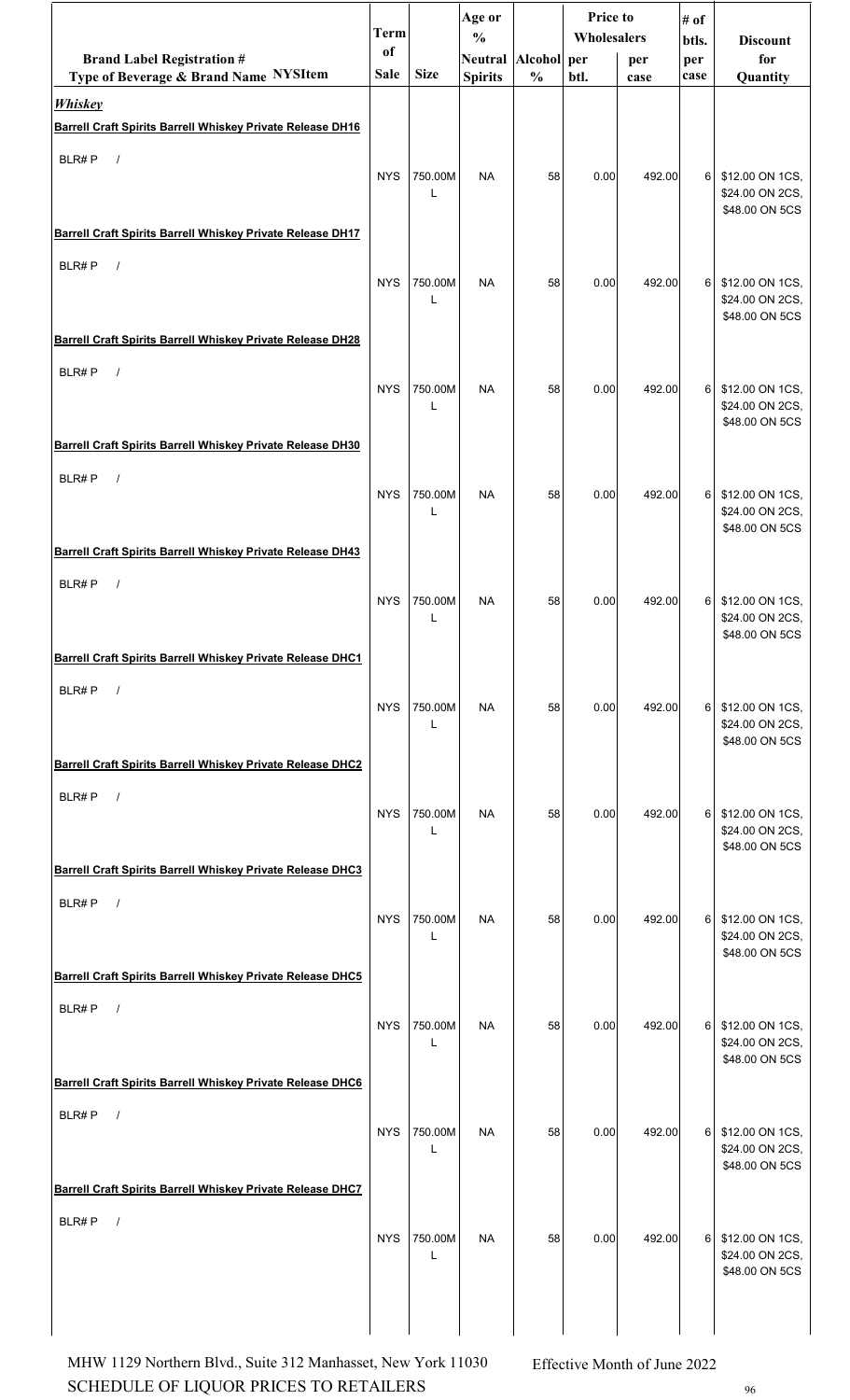|                                                                                     | <b>Term</b> |              | Age or                               |               | Price to<br>Wholesalers |        | # of           |                                                        |
|-------------------------------------------------------------------------------------|-------------|--------------|--------------------------------------|---------------|-------------------------|--------|----------------|--------------------------------------------------------|
| <b>Brand Label Registration #</b>                                                   | of          |              | $\frac{0}{0}$<br>Neutral Alcohol per |               |                         | per    | btls.<br>per   | <b>Discount</b><br>for                                 |
| Type of Beverage & Brand Name NYSItem                                               | Sale        | <b>Size</b>  | <b>Spirits</b>                       | $\frac{0}{0}$ | btl.                    | case   | case           | Quantity                                               |
| <b>Whiskey</b><br><b>Barrell Craft Spirits Barrell Whiskey Private Release DHP1</b> |             |              |                                      |               |                         |        |                |                                                        |
| BLR#P<br>$\sqrt{ }$                                                                 |             |              |                                      |               |                         |        |                |                                                        |
|                                                                                     | <b>NYS</b>  | 750.00M<br>L | <b>NA</b>                            | 58            | 0.00                    | 492.00 | 6              | \$12.00 ON 1CS,<br>\$24.00 ON 2CS,<br>\$48.00 ON 5CS   |
| Barrell Craft Spirits Barrell Whiskey Private Release DHR1                          |             |              |                                      |               |                         |        |                |                                                        |
| BLR#P<br>$\sqrt{ }$                                                                 | <b>NYS</b>  | 750.00M<br>L | <b>NA</b>                            | 58            | 0.00                    | 492.00 | 6 <sup>1</sup> | \$12.00 ON 1CS,<br>\$24.00 ON 2CS,<br>\$48.00 ON 5CS   |
| Barrell Craft Spirits Barrell Whiskey Private Release DHR2                          |             |              |                                      |               |                         |        |                |                                                        |
| BLR#P<br>$\sqrt{ }$                                                                 | <b>NYS</b>  | 750.00M<br>L | <b>NA</b>                            | 58            | 0.00                    | 492.00 | 6              | \$12.00 ON 1CS,<br>\$24.00 ON 2CS,<br>\$48.00 ON 5CS   |
| <b>Barrell Craft Spirits Barrell Whiskey Private Release DHR3</b>                   |             |              |                                      |               |                         |        |                |                                                        |
| BLR#P<br>$\frac{1}{2}$                                                              | <b>NYS</b>  | 750.00M<br>L | <b>NA</b>                            | 58            | 0.00                    | 492.00 | 6 <sup>1</sup> | \$12.00 ON 1CS,<br>\$24.00 ON 2CS,<br>\$48.00 ON 5CS   |
| Barrell Craft Spirits Barrell Whiskey Private Release DHS1                          |             |              |                                      |               |                         |        |                |                                                        |
| BLR#P<br>$\sqrt{ }$                                                                 | <b>NYS</b>  | 750.00M<br>L | <b>NA</b>                            | 58            | 0.00                    | 492.00 | 6              | \$12.00 ON 1CS,<br>\$24.00 ON 2CS,<br>\$48.00 ON 5CS   |
| Barrell Craft Spirits Barrell Whiskey Private Release DHS2                          |             |              |                                      |               |                         |        |                |                                                        |
| BLR#P<br>$\sqrt{ }$                                                                 | <b>NYS</b>  | 750.00M<br>L | <b>NA</b>                            | 58            | 0.00                    | 492.00 | 6              | \$12.00 ON 1CS,<br>\$24.00 ON 2CS,<br>\$48.00 ON 5CS   |
| <b>Barrell Craft Spirits Barrell Whiskey Private Release DHS3</b>                   |             |              |                                      |               |                         |        |                |                                                        |
| BLR#P<br>$\sqrt{ }$                                                                 | <b>NYS</b>  | 750.00M<br>L | <b>NA</b>                            | 58            | 0.00                    | 492.00 | 6 <sup>1</sup> | \$12.00 ON 1CS,<br>\$24.00 ON 2CS,<br>\$48.00 ON 5CS   |
| Barrell Craft Spirits Barrell Whiskey Private Release DSX1                          |             |              |                                      |               |                         |        |                |                                                        |
| BLR#P<br>$\sqrt{ }$                                                                 | <b>NYS</b>  |              | N/A                                  | 60            | 0.00                    | 492.00 | 6              | \$12.00 ON 1CS,<br>\$24.00 ON 2CS,<br>\$48.00 ON 5CS   |
| Barrell Craft Spirits Barrell Whiskey Prviate Release DH19                          |             |              |                                      |               |                         |        |                |                                                        |
| BLR#P<br>$\sqrt{ }$                                                                 | <b>NYS</b>  | 750.00M<br>L | <b>NA</b>                            | 58            | 0.00                    | 492.00 |                | 6 \$12.00 ON 1CS,<br>\$24.00 ON 2CS,<br>\$48.00 ON 5CS |
| Barrell Craft Spirits Barrell Whiskey Single Barrel A101                            |             |              |                                      |               |                         |        |                |                                                        |
| BLR#P<br>$\sqrt{ }$                                                                 | <b>NYS</b>  | 750.00M<br>L | <b>NA</b>                            | 58            | 0.00                    | 492.00 | 6 <sup>1</sup> | \$12.00 ON 1CS,<br>\$24.00 ON 2CS,<br>\$48.00 ON 5CS   |
| Barrell Craft Spirits Barrell Whiskey Single Barrel A102                            |             |              |                                      |               |                         |        |                |                                                        |
| BLR#P<br>$\prime$                                                                   | <b>NYS</b>  | 750.00M<br>L | NA                                   | 58            | 0.00                    | 492.00 | 6              | \$12.00 ON 1CS,<br>\$24.00 ON 2CS,<br>\$48.00 ON 5CS   |
|                                                                                     |             |              |                                      |               |                         |        |                |                                                        |

SCHEDULE OF LIQUOR PRICES TO RETAILERS 97 MHW 1129 Northern Blvd., Suite 312 Manhasset, New York 11030 Effective Month of June 2022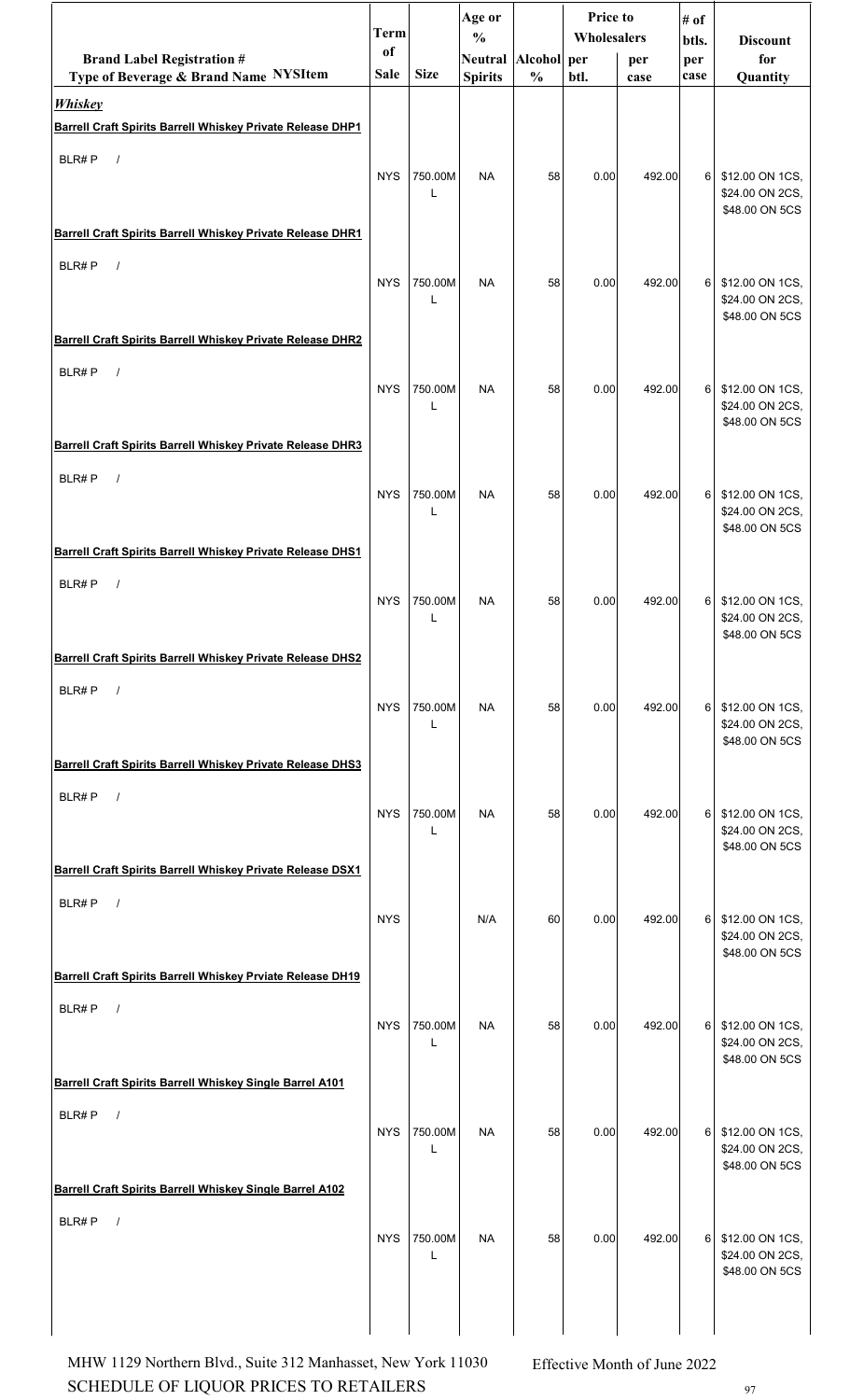|                                                                            | <b>Term</b> |              | Age or<br>$\frac{0}{0}$ |               | Price to<br>Wholesalers |        | # of           |                                                      |
|----------------------------------------------------------------------------|-------------|--------------|-------------------------|---------------|-------------------------|--------|----------------|------------------------------------------------------|
| <b>Brand Label Registration #</b>                                          | of          |              | Neutral Alcohol per     |               |                         | per    | btls.<br>per   | <b>Discount</b><br>for                               |
| Type of Beverage & Brand Name NYSItem                                      | <b>Sale</b> | <b>Size</b>  | <b>Spirits</b>          | $\frac{0}{0}$ | btl.                    | case   | case           | Quantity                                             |
| <b>Whiskey</b><br>Barrell Craft Spirits Barrell Whiskey Single Barrel A110 |             |              |                         |               |                         |        |                |                                                      |
| BLR#P<br>$\sqrt{ }$                                                        |             |              |                         |               |                         |        |                |                                                      |
|                                                                            | <b>NYS</b>  | 750.00M<br>L | <b>NA</b>               | 58            | 0.00                    | 492.00 | 6              | \$12.00 ON 1CS,<br>\$24.00 ON 2CS,<br>\$48.00 ON 5CS |
| Barrell Craft Spirits Barrell Whiskey Single Barrel A111                   |             |              |                         |               |                         |        |                |                                                      |
| BLR#P<br>$\sqrt{ }$                                                        | <b>NYS</b>  | 750.00M<br>L | <b>NA</b>               | 58            | 0.00                    | 492.00 | 6              | \$12.00 ON 1CS,<br>\$24.00 ON 2CS,<br>\$48.00 ON 5CS |
| Barrell Craft Spirits Barrell Whiskey Single Barrel A130                   |             |              |                         |               |                         |        |                |                                                      |
| BLR#P<br>$\sqrt{ }$                                                        | <b>NYS</b>  |              | N/A                     | 58            | 0.00                    | 492.00 | 6              | \$12.00 ON 1CS,<br>\$24.00 ON 2CS,<br>\$48.00 ON 5CS |
| Barrell Craft Spirits Barrell Whiskey Single Barrel A136                   |             |              |                         |               |                         |        |                |                                                      |
| BLR#P<br>$\sqrt{ }$                                                        | <b>NYS</b>  | 750.00M<br>L | <b>NA</b>               | 59            | 0.00                    | 492.00 | 6              | \$12.00 ON 1CS,<br>\$24.00 ON 2CS,<br>\$48.00 ON 5CS |
| Barrell Craft Spirits Barrell Whiskey Single Barrel A137                   |             |              |                         |               |                         |        |                |                                                      |
| BLR#P<br>$\sqrt{ }$                                                        | <b>NYS</b>  | 750.00M<br>L | <b>NA</b>               | 58            | 0.00                    | 492.00 | 6 <sup>1</sup> | \$12.00 ON 1CS,<br>\$24.00 ON 2CS,<br>\$48.00 ON 5CS |
| Barrell Craft Spirits Barrell whiskey Private Release DHC4                 |             |              |                         |               |                         |        |                |                                                      |
| BLR#P<br>$\sqrt{ }$                                                        | <b>NYS</b>  | 750.00M<br>L | <b>NA</b>               | 58            | 0.00                    | 492.00 | 6 <sup>1</sup> | \$12.00 ON 1CS,<br>\$24.00 ON 2CS,<br>\$48.00 ON 5CS |
| <b>Barrell Craft Spirits Bourbon Batch 028</b>                             |             |              |                         |               |                         |        |                |                                                      |
| BLR#P<br>$\sqrt{ }$                                                        | <b>NYS</b>  |              | N/A                     | 58            | 0.00                    | 402.00 | 6              | \$12.00 ON 1CS,<br>\$42.00 ON 2CS                    |
| <b>Bear Fight American Single Malt Whiskey</b>                             |             |              |                         |               |                         |        |                |                                                      |
| <b>BLB#P</b><br>$\sqrt{ }$                                                 | <b>NYS</b>  |              | N/A                     | 40            | 0.00                    | 359.91 | 12             | Net                                                  |
| <b>Bellevove BLACK Peaty</b>                                               |             |              |                         |               |                         |        |                |                                                      |
| BLR#P<br>$\sqrt{ }$                                                        | <b>NYS</b>  |              | N/A                     | 40            | 0.00                    | 150.00 | 3 <sup>1</sup> | \$2.67 ON 2BT,<br>\$4.00 ON 3BT                      |
| <b>Bellevoye Blue Triple Malt Whisky</b>                                   |             |              |                         |               |                         |        |                |                                                      |
| BLR#P<br>$\sqrt{ }$                                                        | <b>NYS</b>  |              | N/A                     | 40            | 0.00                    | 200.00 | 6              | \$1.33 ON 2BT,<br>\$3.33 ON 6BT                      |
| <b>Bellevoye RED Bordeaux Oak Cask</b>                                     |             |              |                         |               |                         |        |                |                                                      |
| BLR#P<br>$\sqrt{ }$                                                        | <b>NYS</b>  |              | N/A                     | 40            | 0.00                    | 150.00 | 3              | \$2.67 ON 2BT,<br>\$4.00 ON 3BT                      |
| <b>Bellevoye White Sauternes Casks</b>                                     |             |              |                         |               |                         |        |                |                                                      |
| BLR#P<br>$\prime$                                                          | <b>NYS</b>  |              | N/A                     | 40            | 0.00                    | 240.00 | 6              | \$1.33 ON 2BT,<br>\$3.00 ON 6BT                      |
|                                                                            |             |              |                         |               |                         |        |                |                                                      |

SCHEDULE OF LIQUOR PRICES TO RETAILERS  $_{\rm 98}$ MHW 1129 Northern Blvd., Suite 312 Manhasset, New York 11030 Effective Month of June 2022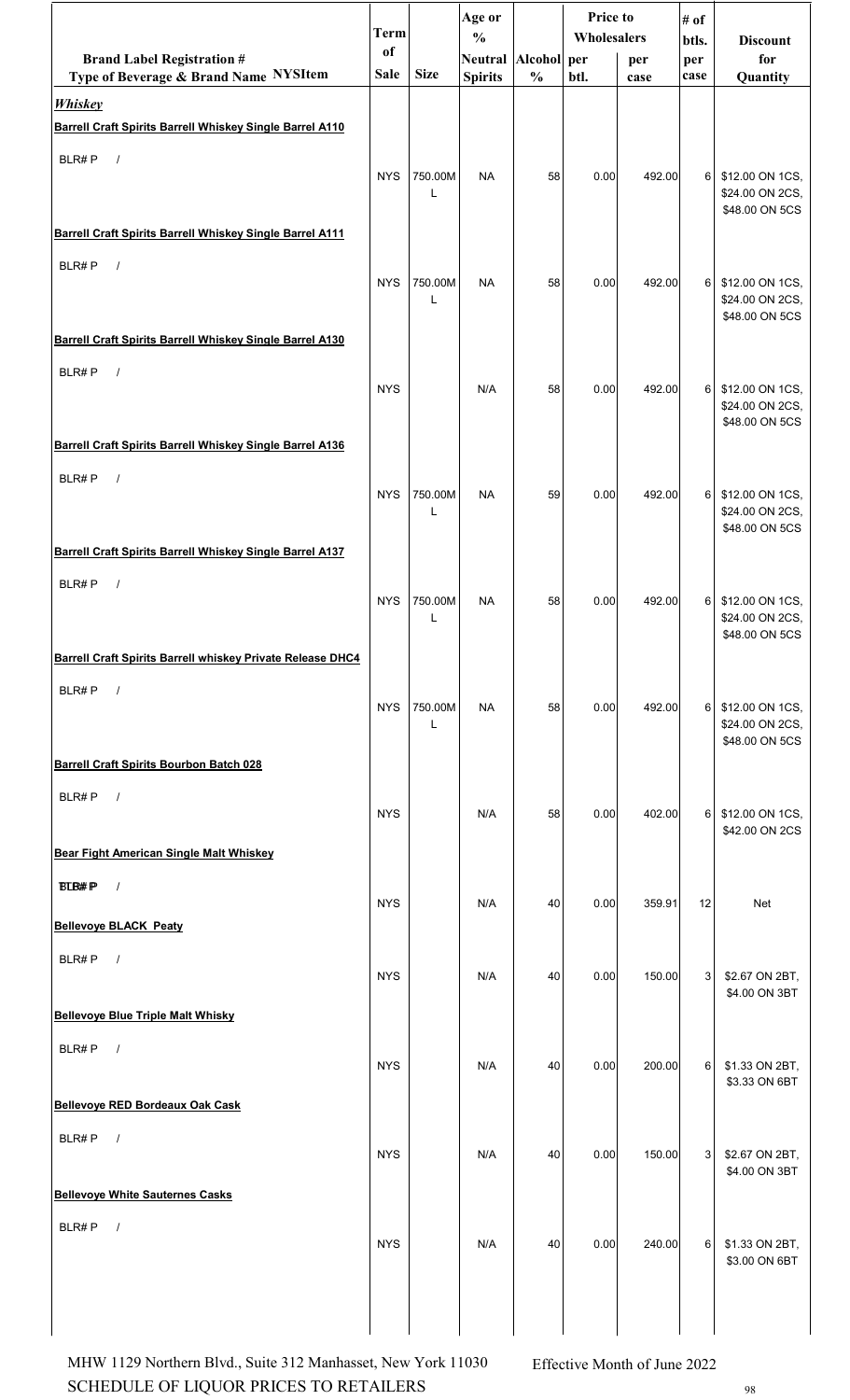|                                                                                      | <b>Term</b> |             | Age or<br>$\frac{0}{0}$ |               | <b>Price to</b><br>Wholesalers |        | # of<br>btls.  | <b>Discount</b>                   |
|--------------------------------------------------------------------------------------|-------------|-------------|-------------------------|---------------|--------------------------------|--------|----------------|-----------------------------------|
| <b>Brand Label Registration #</b>                                                    | of          |             | Neutral Alcohol per     |               |                                | per    | per            | for                               |
| Type of Beverage & Brand Name NYSItem<br><b>Whiskey</b>                              | <b>Sale</b> | <b>Size</b> | <b>Spirits</b>          | $\frac{0}{0}$ | btl.                           | case   | case           | Quantity                          |
| <b>Blackened Blackened American Whiskey</b>                                          |             |             |                         |               |                                |        |                |                                   |
| BLR#P<br>$\sqrt{ }$                                                                  |             |             |                         |               |                                |        |                |                                   |
| Blackened Blackened American Whiskey in Velvet bag                                   | <b>NYS</b>  |             | N/A                     | 45            | 0.00                           | 141.15 | 6              | Net                               |
| BLR#P<br>$\sqrt{ }$                                                                  |             |             |                         |               |                                |        |                |                                   |
| <b>Brogan's Legendary Irish Whiskey</b>                                              | <b>NYS</b>  |             | N/A                     | 45            | 0.00                           | 141.15 | 6              | Net                               |
| BLR#P<br>$\sqrt{ }$                                                                  |             |             |                         |               |                                |        |                |                                   |
| <b>Bull Run Distillery American Whiskey</b>                                          | <b>NYS</b>  |             | N/A                     | 40            | 0.00                           | 205.00 | 12             | \$41.75 ON 5CS                    |
| BLR#P<br>$\sqrt{ }$                                                                  |             |             |                         |               |                                |        |                |                                   |
| <b>Bull Run Distillery Barrel Strength Straight Bourbon</b>                          | <b>NYS</b>  |             | N/A                     | 40            | 0.00                           | 336.00 | 12             | Net                               |
| BLR#P<br>$\sqrt{ }$                                                                  |             |             |                         |               |                                |        |                |                                   |
| <b>Bull Run Distillery Chinato Barrel Aged Bourbon</b>                               | <b>NYS</b>  |             | N/A                     | 40            | 0.00                           | 570.00 | 12             | <b>Net</b>                        |
| BLR#P<br>$\sqrt{ }$                                                                  |             |             |                         |               |                                |        |                |                                   |
| <b>Bull Run Distillery Straight Bourbon Whiskey</b>                                  | <b>NYS</b>  |             | N/A                     | 40            | 0.00                           | 384.00 | 12             | Net                               |
| BLR#P<br>$\prime$                                                                    |             |             |                         |               |                                |        |                |                                   |
| <b>Cali Distillery Cali</b>                                                          | <b>NYS</b>  |             | N/A                     | 40            | 0.00                           | 384.00 | 12             | Net                               |
| BLR#P<br>$\sqrt{ }$                                                                  |             |             |                         |               |                                |        |                |                                   |
|                                                                                      | <b>NYS</b>  |             | <b>NA</b>               | 46            | 0.00                           | 299.40 | 12             | 5.00% ON 3CS                      |
| Case Study Tennessee Bourbon 5 YR                                                    |             |             |                         |               |                                |        |                |                                   |
| BLR#P<br>$\sqrt{ }$                                                                  | <b>NYS</b>  |             | N/A                     | 90            | 0.00                           | 205.71 | 6              | Net                               |
| Catoctin Creek Catoctin Creek ' Roundstone Rye' Cask<br><b>Proof Edition Whisky</b>  |             |             |                         |               |                                |        |                |                                   |
| BLR#P $/$                                                                            | <b>NYS</b>  |             | N/A                     | 58            | 0.00                           | 383.70 | 6              | \$18.72 ON 1CS                    |
| Catoctin Creek Catoctin Creek ' Roundstone Rye' Distiller's<br><b>Edition Whisky</b> |             |             |                         |               |                                |        |                |                                   |
| BLR#P<br>$\sqrt{ }$                                                                  | <b>NYS</b>  |             | <b>NV</b>               | 46            | 0.00                           | 251.70 | 6 I            | \$14.76 ON 1CS,                   |
|                                                                                      |             |             |                         |               |                                |        |                | \$59.76 ON 2CS                    |
| <b>Catoctin Creek Catoctin Creek ' Roundstone Rye' Whisky</b><br>BLR#P<br>$\sqrt{ }$ |             |             |                         |               |                                |        |                |                                   |
|                                                                                      | <b>NYS</b>  |             | N/A                     | 40            | 0.00                           | 215.70 | 6 <sup>1</sup> | \$10.74 ON 1CS,<br>\$41.76 ON 2CS |
| Catoctin Creek Catoctin Creek ' Watershed Gin' Rye Gin                               |             |             |                         |               |                                |        |                |                                   |
| BLR#P $/$                                                                            | <b>NYS</b>  |             | N/A                     | 46            | 0.00                           | 167.70 | 6              | \$8.76 ON 1CS                     |
| Catoctin Creek Catoctin Creek 'Rabble Rouser' Rye Whisky                             |             |             |                         |               |                                |        |                |                                   |
| $\sqrt{ }$<br>BLR#P                                                                  | <b>NYS</b>  |             |                         |               |                                |        |                |                                   |
| <b>Catoctin Creek Catoctin Creek Barrel Select Rye Whisky</b>                        |             |             | N/A                     | 50            | 0.00                           | 450.00 | 6              | Net                               |
| BLR#P<br>$\sqrt{ }$                                                                  |             |             |                         |               |                                |        |                |                                   |
|                                                                                      | <b>NYS</b>  |             | N/A                     | 46            | 0.00                           | 383.70 | 6              | Net                               |
|                                                                                      |             |             |                         |               |                                |        |                |                                   |
|                                                                                      |             |             |                         |               |                                |        |                |                                   |
|                                                                                      |             |             |                         |               |                                |        |                |                                   |

SCHEDULE OF LIQUOR PRICES TO RETAILERS  $^{99}$ MHW 1129 Northern Blvd., Suite 312 Manhasset, New York 11030 Effective Month of June 2022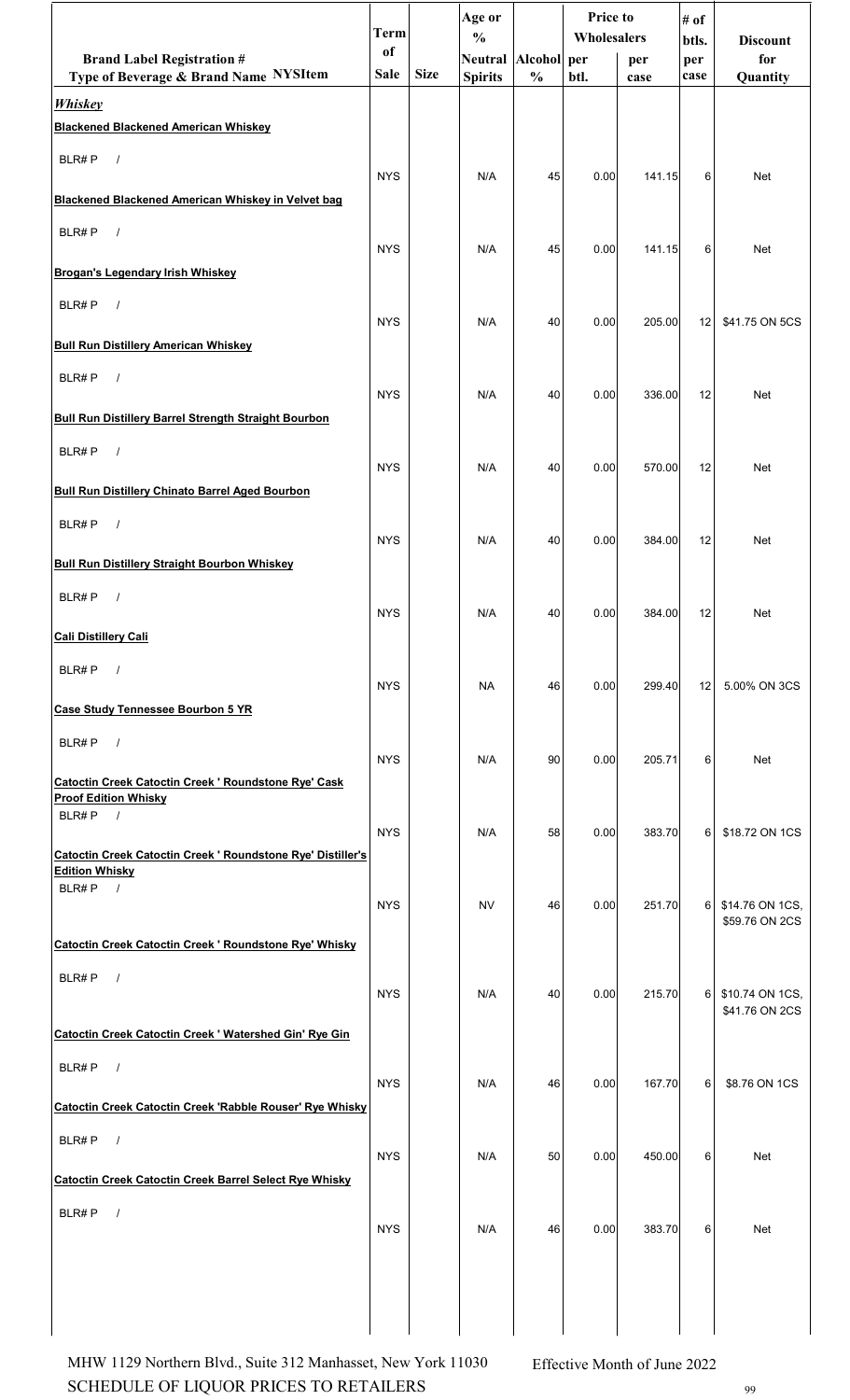|                                                               | <b>Term</b>              |             | Age or                               |               | Price to<br>Wholesalers |                  | # of         |                        |
|---------------------------------------------------------------|--------------------------|-------------|--------------------------------------|---------------|-------------------------|------------------|--------------|------------------------|
| <b>Brand Label Registration #</b>                             | of                       |             | $\frac{0}{0}$<br>Neutral Alcohol per |               |                         | per              | btls.<br>per | <b>Discount</b><br>for |
| Type of Beverage & Brand Name NYSItem                         | Sale                     | <b>Size</b> | <b>Spirits</b>                       | $\frac{0}{0}$ | btl.                    | case             | case         | Quantity               |
| <b>Whiskey</b>                                                |                          |             |                                      |               |                         |                  |              |                        |
| Clyde May's 12 year Cask Strength Straight Bourbon            |                          |             |                                      |               |                         |                  |              |                        |
| BLR#P<br>$\sqrt{ }$                                           |                          |             |                                      |               |                         |                  |              |                        |
| Clyde May's 13 year Cask Strength AL Styke Whiskey            | <b>NYS</b>               |             | N/A                                  | 59            | 0.00                    | 195.00           | 3            | <b>Net</b>             |
| BLR#P<br>$\sqrt{ }$                                           |                          |             |                                      |               |                         |                  |              |                        |
| Clyde May's 13 year Cask Strength Straight Bourbon            | <b>NYS</b>               |             | N/A                                  | 59            | 0.00                    | 225.00           | 3            | Net                    |
| $\sqrt{ }$<br>BLR#P                                           |                          |             |                                      |               |                         |                  |              |                        |
| Clyde May's 15YO Kentucky Bourbon                             | <b>NYS</b>               |             | N/A                                  | 59            | 0.00                    | 280.00           | 3            | <b>Net</b>             |
| BLR#P<br>$\sqrt{ }$                                           |                          |             |                                      |               |                         |                  |              |                        |
| Clyde May's 5 year Old Straight Bourbon Single Barrel         | <b>NYS</b>               |             | N/A                                  | 56            | 0.00                    | 325.00           | 3            | Net                    |
| BLR#P<br>$\sqrt{ }$                                           |                          |             |                                      |               |                         |                  |              |                        |
|                                                               | <b>NYS</b>               |             | N/A                                  | 51            | 0.00                    | 168.00           | 6            | Net                    |
| Clyde May's 6 year Old Straight Bourbon Single Barrel         |                          |             |                                      |               |                         |                  |              |                        |
| $\sqrt{ }$<br>BLR#P                                           | <b>NYS</b>               |             | N/A                                  | 59            | 0.00                    | 150.00           | 6            | Net                    |
| Clyde May's 8 Year Old Cask Strength Alabama Style<br>Whiskey |                          |             |                                      |               |                         |                  |              |                        |
| BLR#P<br>$\sqrt{ }$                                           | <b>NYS</b>               |             | N/A                                  | 57            | 0.00                    | 300.00           | 6            | Net                    |
| <b>Clyde May's Single Barrel Bourbon</b>                      |                          |             |                                      |               |                         |                  |              |                        |
| BLR#P<br>$\sqrt{ }$                                           | <b>NYS</b>               |             | N/A                                  | 46            | 0.00                    | 168.00           | 6            | Net                    |
| Clyde May's Special Reserve 5yo Bourbon                       |                          |             |                                      |               |                         |                  |              |                        |
| BLR#P<br>$\overline{\phantom{a}}$                             | <b>NYS</b>               |             | N/A                                  | 55            | 0.00                    | 180.00           | 6            | Net                    |
| Clyde May's Special Reserve 6yo Bourbon                       |                          |             |                                      |               |                         |                  |              |                        |
| $\sqrt{ }$<br>BLR#P                                           | <b>NYS</b>               |             | N/A                                  | 55            | 0.00                    | 186.00           | 6            | Net                    |
| <b>Clyde May's Straight Rye</b>                               |                          |             |                                      |               |                         |                  |              |                        |
| BLR#P<br>$\sqrt{ }$                                           |                          |             |                                      |               |                         |                  |              |                        |
|                                                               | <b>NYS</b><br><b>NYS</b> |             | N/A<br>N/A                           | 47<br>47      | 0.00<br>0.00            | 129.00<br>105.00 | 6<br>60      | Net<br>Net             |
| <b>Cotswolds Cotswolds Founder's Choice</b>                   |                          |             |                                      |               |                         |                  |              |                        |
| BLR#P<br>$\sqrt{ }$                                           | <b>NYS</b>               |             | N/A                                  | 60            | 0.00                    | 325.95           | 6            | Net                    |
| <b>Cotswolds Cotswolds Single Malt Whisky</b>                 |                          |             |                                      |               |                         |                  |              |                        |
| BLR#P<br>$\sqrt{ }$                                           |                          |             |                                      |               |                         |                  |              |                        |
| <b>Creek Water American Whiskey</b>                           | <b>NYS</b>               |             | N/A                                  | 46            | 0.00                    | 249.50           | 6            | Net                    |
| $\sqrt{ }$<br><b>BLB#P</b>                                    |                          |             |                                      |               |                         |                  |              |                        |
| <b>Creek Water American Whiskey - Signed bottle</b>           | <b>NYS</b>               |             | <b>NA</b>                            | 50            | 0.00                    | 209.92           | 12           | Net                    |
| $\sqrt{ }$<br>BLR#P                                           |                          |             |                                      |               |                         |                  |              |                        |
|                                                               | <b>NYS</b>               |             | N/A                                  | 50            | 0.00                    | 210.00           | 12           | Net                    |
|                                                               |                          |             |                                      |               |                         |                  |              |                        |
|                                                               |                          |             |                                      |               |                         |                  |              |                        |
|                                                               |                          |             |                                      |               |                         |                  |              |                        |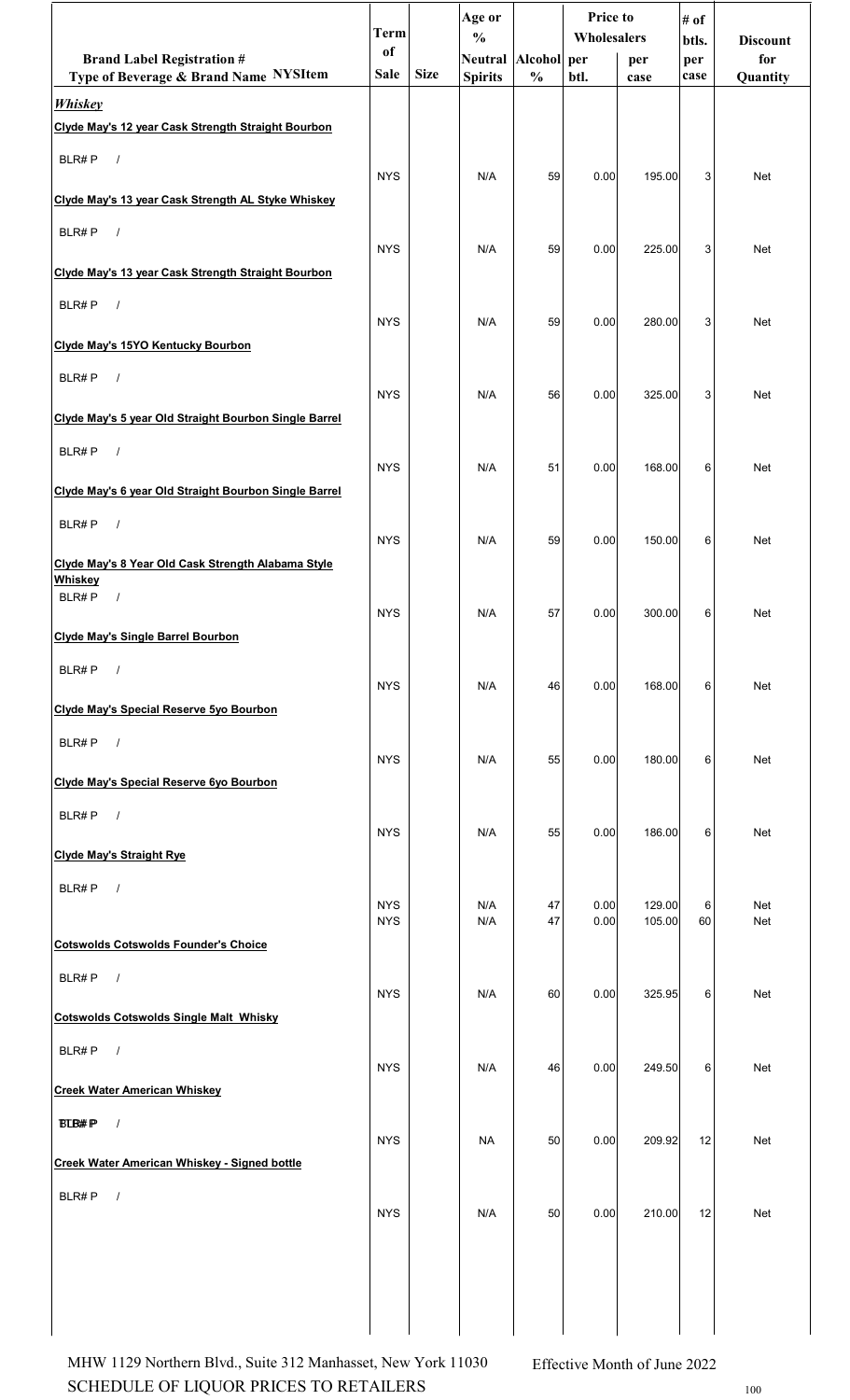|                                                          | <b>Term</b> |             | Age or<br>$\frac{0}{0}$ |               | Price to<br>Wholesalers |        | # of         |                        |
|----------------------------------------------------------|-------------|-------------|-------------------------|---------------|-------------------------|--------|--------------|------------------------|
| <b>Brand Label Registration #</b>                        | of          |             | Neutral Alcohol per     |               |                         | per    | btls.<br>per | <b>Discount</b><br>for |
| Type of Beverage & Brand Name NYSItem<br><b>Whiskey</b>  | <b>Sale</b> | <b>Size</b> | <b>Spirits</b>          | $\frac{0}{0}$ | btl.                    | case   | case         | Quantity               |
| <b>Creek Water Cinnamon Whiskey</b>                      |             |             |                         |               |                         |        |              |                        |
| BLR#P<br>$\sqrt{ }$                                      |             |             |                         |               |                         |        |              |                        |
| <b>Creek Water Cinnamon Whiskey - Signed Bottle</b>      | <b>NYS</b>  |             | N/A                     | 50            | 0.00                    | 168.00 | 12           | Net                    |
| BLR#P<br>$\sqrt{ }$                                      |             |             |                         |               |                         |        |              |                        |
| D.W.D D.W.D Dublin's Own Irish Whiskey                   | <b>NYS</b>  |             | N/A                     | 50            | 0.00                    | 168.00 | 12           | Net                    |
| BLR#P<br>$\sqrt{ }$                                      |             |             |                         |               |                         |        |              |                        |
| <b>Deanston 15 YRO ORGANIC</b>                           | <b>NYS</b>  |             | N/A                     | 40            | 0.00                    | 120.00 | 6            | Net                    |
| BLR#P<br>$\sqrt{ }$                                      |             |             |                         |               |                         |        |              |                        |
|                                                          | <b>NYS</b>  | 750ML       | <b>NA</b>               | 46            | 0.00                    | 210.00 | 6            | Net                    |
| Downton Abbey Finest Blended Scotch Whisky               |             |             |                         |               |                         |        |              |                        |
| BLR#P<br>$\sqrt{ }$                                      | <b>NYS</b>  |             | N/A                     | 40            | 0.00                    | 405.00 | 9            | 17.00% ON 9BT          |
| Easy Rider 4 Year Old Kentucky Straight Bourbon          |             |             |                         |               |                         |        |              |                        |
| $\sqrt{ }$<br>BLR#P                                      | <b>NYS</b>  | 750ML       | <b>NA</b>               | 45            | 0.00                    | 113.19 | 6            | 5% ON 2 CS             |
| Fable Ch. 1 Clanyard (Caol Ila) Single Malt Scotch 12 YO |             |             |                         |               |                         |        |              |                        |
| BLR#P<br>$\prime$                                        | <b>NYS</b>  |             | N/A                     | 57            | 0.00                    | 750.00 | 6            | Net                    |
| Fable Ch. 10 Labyrinth (Inchgower) Single Malt Scotch 7  |             |             |                         |               |                         |        |              |                        |
| <u>YO</u><br>BLR#P<br>$\sqrt{ }$                         |             |             |                         |               |                         |        |              |                        |
| Fable Ch. 11 Ghost (Benrinnes) Single Malt Scotch 7 YO   | <b>NYS</b>  |             | N/A                     | 63            | 0.00                    | 378.00 | 6            | Net                    |
| BLR#P<br>$\overline{\phantom{a}}$                        |             |             |                         |               |                         |        |              |                        |
| Fable Ch. 2 Folk (Linkwood) Single Malt Scotch 12 YO     | <b>NYS</b>  |             | <b>NA</b>               | 56            | 0.00                    | 378.00 | 6            | Net                    |
| $\sqrt{ }$<br>BLR#P                                      |             |             |                         |               |                         |        |              |                        |
|                                                          | <b>NYS</b>  |             | N/A                     | 58            | 0.00                    | 750.00 | 6            | Net                    |
| Fable Ch. 2 Folk (Teaninich) Single Malt Scotch 12 YO    |             |             |                         |               |                         |        |              |                        |
| BLR#P<br>$\sqrt{ }$                                      | <b>NYS</b>  |             | N/A                     | 55            | 0.00                    | 750.00 | 6            | Net                    |
| Fable Ch. 3 Moon (Dailuaine) Single Malt Scotch 12 YO    |             |             |                         |               |                         |        |              |                        |
| BLR#P<br>$\sqrt{ }$                                      | <b>NYS</b>  |             | N/A                     | 58            | 0.00                    | 750.00 | 6            | Net                    |
| Fable Ch. 4 Bay (Benrinnes) Single Malt Scotch 12 YO     |             |             |                         |               |                         |        |              |                        |
| BLR#P $/$                                                | <b>NYS</b>  |             | N/A                     | 59            | 0.00                    | 750.00 | 6            | Net                    |
| Fable Ch. 4 Bay (Benrinnes) Single Malt Scotch 13 YO     |             |             |                         |               |                         |        |              |                        |
| $\sqrt{ }$<br>BLR#P                                      | <b>NYS</b>  |             | N/A                     |               |                         |        |              |                        |
| Fable Ch. 5 Hound (Mannochmore) Single Malt Scotch 12    |             |             |                         | 54            | 0.00                    | 750.00 | 6            | Net                    |
| <u>YO</u><br>BLR#P<br>$\sqrt{ }$                         |             |             |                         |               |                         |        |              |                        |
|                                                          | <b>NYS</b>  |             | N/A                     | 56            | 0.00                    | 750.00 | 6            | Net                    |
|                                                          |             |             |                         |               |                         |        |              |                        |
|                                                          |             |             |                         |               |                         |        |              |                        |
|                                                          |             |             |                         |               |                         |        |              |                        |
|                                                          |             |             |                         |               |                         |        |              |                        |

 $\begin{minipage}{.4\linewidth} \textbf{SCHEDULE OF LIQUOR PRICES TO RETAILERS} \end{minipage}$ MHW 1129 Northern Blvd., Suite 312 Manhasset, New York 11030 Effective Month of June 2022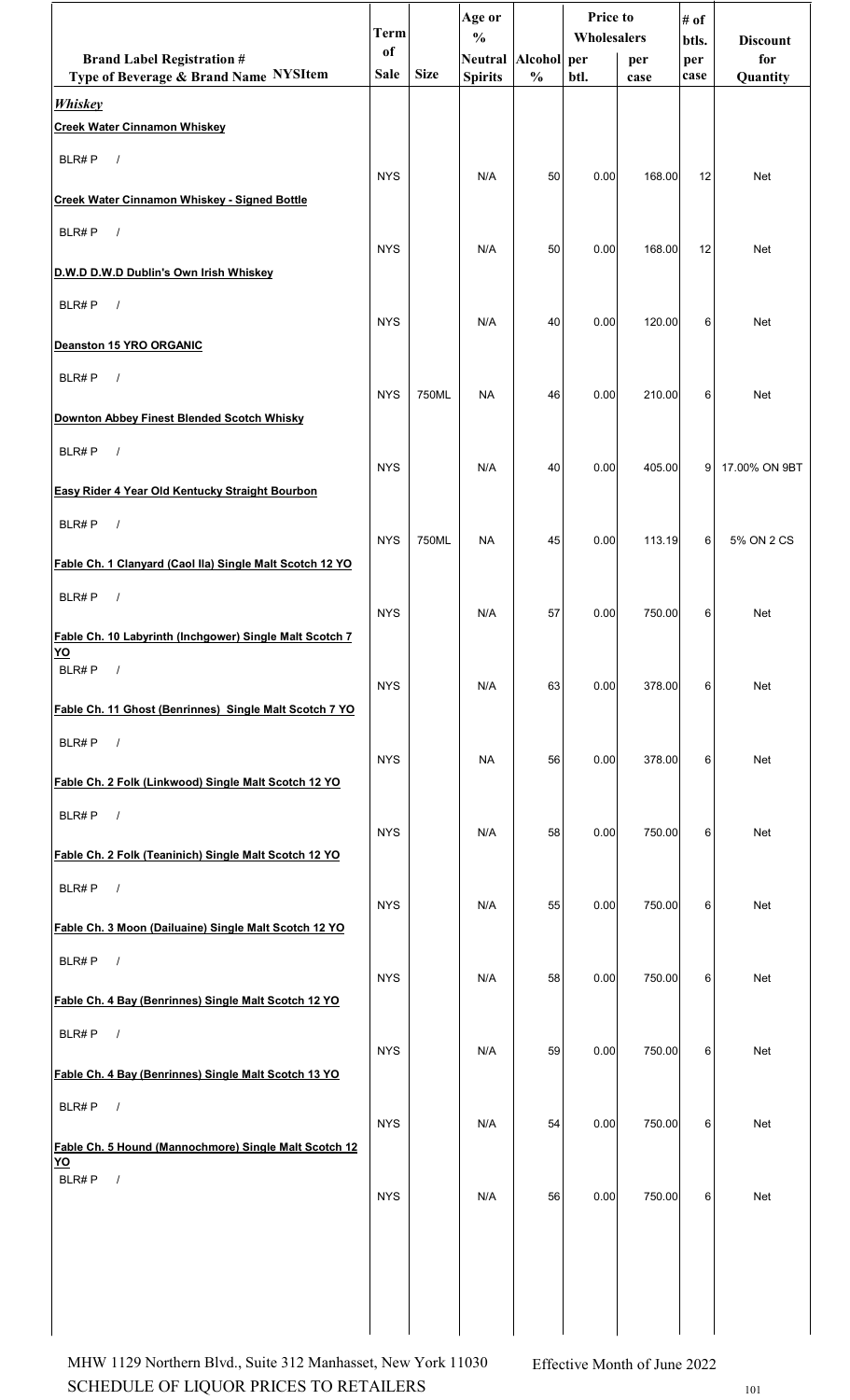|                                                                                   | Term          |             | Age or<br>$\frac{0}{0}$ |               | <b>Price to</b><br>Wholesalers |        | # of<br>btls.   | <b>Discount</b>                                              |
|-----------------------------------------------------------------------------------|---------------|-------------|-------------------------|---------------|--------------------------------|--------|-----------------|--------------------------------------------------------------|
| <b>Brand Label Registration #</b>                                                 | <sub>of</sub> |             | Neutral Alcohol per     |               |                                | per    | per             | for                                                          |
| Type of Beverage & Brand Name NYSItem                                             | <b>Sale</b>   | <b>Size</b> | <b>Spirits</b>          | $\frac{0}{0}$ | btl.                           | case   | case            | Quantity                                                     |
| <b>Whiskey</b><br>Fable Ch. 6 Crows (Blair Athol) Single Malt Scotch 7 YO         |               |             |                         |               |                                |        |                 |                                                              |
| BLR#P<br>$\sqrt{ }$                                                               | <b>NYS</b>    |             | N/A                     | 46            | 0.00                           | 378.00 | 6               | <b>Net</b>                                                   |
| Fable Ch. 7 Piper (Linkwood) Single Malt Scotch 7 YO                              |               |             |                         |               |                                |        |                 |                                                              |
| BLR#P<br>$\sqrt{ }$                                                               | <b>NYS</b>    |             | N/A                     | 58            | 0.00                           | 378.00 | 6               | <b>Net</b>                                                   |
| Fable Ch. 8 Fairies (Caol Ila) Single Malt Scotch 7 YO                            |               |             |                         |               |                                |        |                 |                                                              |
| BLR#P<br>$\sqrt{ }$                                                               | <b>NYS</b>    |             | N/A                     | 57            | 0.00                           | 378.00 | 6               | <b>Net</b>                                                   |
| Fable Ch. 9 Storm (Auchroisk) Single Malt Scotch 12 YO                            |               |             |                         |               |                                |        |                 |                                                              |
| BLR#P<br>$\sqrt{ }$                                                               | <b>NYS</b>    |             | N/A                     | 58            | 0.00                           | 750.00 | 6               | <b>Net</b>                                                   |
| <b>Fat Whiskey Whiskey</b>                                                        |               |             |                         |               |                                |        |                 |                                                              |
| BLR#P<br>$\sqrt{ }$                                                               | <b>NYS</b>    |             | N/A                     | 40            | 0.00                           | 146.25 | 12 <sub>1</sub> | \$36.63 ON 10CS                                              |
| Flying Tumbler The Bird Blended Irish Whiskey (In Tubes)                          |               |             |                         |               |                                |        |                 |                                                              |
| BLR#P<br>$\sqrt{ }$                                                               | <b>NYS</b>    |             | N/A                     | 43            | 0.00                           | 193.99 | 6               | 5.00% ON 5CS,                                                |
|                                                                                   |               |             |                         |               |                                |        |                 | 7.00% ON 10CS,<br>10.00% ON 15CS                             |
| Flying Tumbler The Bird Blended Irish Whiskey (no Tubes)<br>$\sqrt{ }$<br>BLR#P   |               |             |                         |               |                                |        |                 |                                                              |
|                                                                                   | <b>NYS</b>    |             | N/A                     | 43            | 0.00                           | 180.43 | 6               | 5.00% ON 5CS,<br>7.00% ON 10CS,                              |
| <b>Fullbar Whiskey</b>                                                            |               |             |                         |               |                                |        |                 | 10.00% ON 15CS                                               |
| BLR#P<br>$\sqrt{ }$                                                               |               |             |                         |               |                                |        |                 |                                                              |
| <b>GRACE O'MALLEY BLENDED IRISH WHISKEY</b>                                       | <b>NYS</b>    |             | N/A                     | 40            | 0.00                           | 67.16  | 6               | Net                                                          |
| BLR#P<br>$\sqrt{ }$                                                               |               |             |                         |               |                                |        |                 |                                                              |
|                                                                                   | <b>NYS</b>    |             | N/A                     | 40            | 0.00                           | 181.20 | 6               | \$12.00 ON 3CS,<br>\$18.00 ON 6CS,<br>\$30.00 ON 10CS        |
| <b>GRACE O'MALLEY IRISH WHISKEY - FINSIHED IN</b><br><b>CARIBBEAN RUM BARRELS</b> |               |             |                         |               |                                |        |                 |                                                              |
| BLR#P $/$                                                                         | <b>NYS</b>    |             | N/A                     | 42            | 0.00                           | 293.25 | 6               | 5.00% ON 4CS,                                                |
|                                                                                   |               |             |                         |               |                                |        |                 | 10.00% ON<br>10CS, 15.00%                                    |
| <b>GRACE O'MALLEY IRISH WHISKEY - FINSIHED IN DEEP</b>                            |               |             |                         |               |                                |        |                 | <b>ON 15CS</b>                                               |
| <b>CHAR BARREL</b><br>BLR#P<br>$\sqrt{ }$                                         |               |             |                         |               |                                |        |                 |                                                              |
|                                                                                   | <b>NYS</b>    |             | N/A                     | 42            | 0.00                           | 293.25 | 6               | 5.00% ON 4CS,<br>10.00% ON<br>10CS, 15.00%<br><b>ON 15CS</b> |
| <b>Glyph Glyph Royal</b>                                                          |               |             |                         |               |                                |        |                 |                                                              |
| <b>BLB#P</b><br>$\prime$                                                          | <b>NYS</b>    |             | N/A                     | 43            | 0.00                           | 138.60 | 6               | \$12.70 ON 1CS,<br>\$21.00 ON 3CS,<br>\$33.60 ON 5CS         |
|                                                                                   |               |             |                         |               |                                |        |                 |                                                              |
|                                                                                   |               |             |                         |               |                                |        |                 |                                                              |
|                                                                                   |               |             |                         |               |                                |        |                 |                                                              |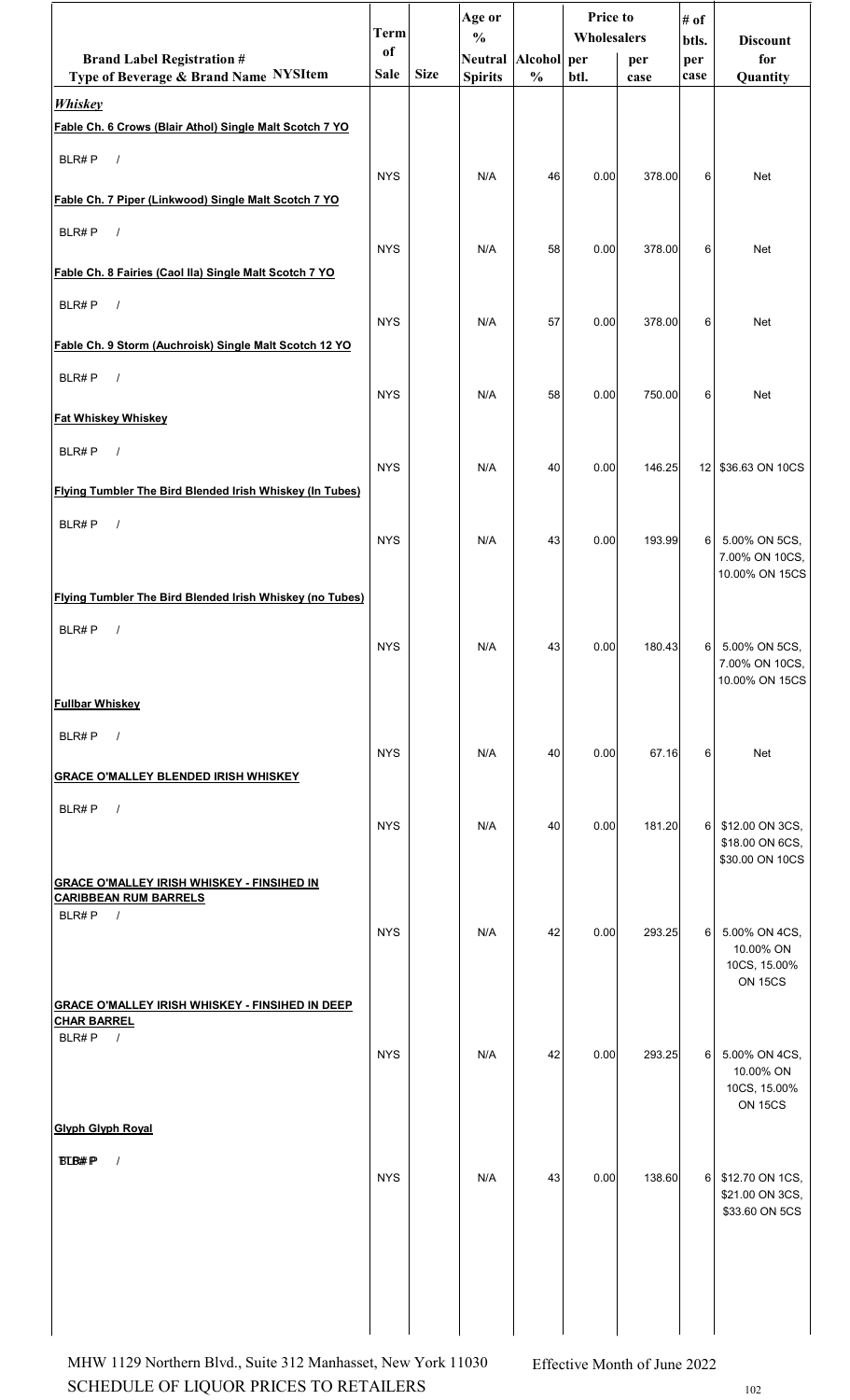|                                                                                              | <b>Term</b>              |              | Age or<br>$\frac{0}{0}$ |               | Price to<br>Wholesalers |                  | # of         |                                                                        |
|----------------------------------------------------------------------------------------------|--------------------------|--------------|-------------------------|---------------|-------------------------|------------------|--------------|------------------------------------------------------------------------|
| <b>Brand Label Registration #</b>                                                            | <sub>of</sub>            |              | Neutral Alcohol per     |               |                         | per              | btls.<br>per | <b>Discount</b><br>for                                                 |
| Type of Beverage & Brand Name NYSItem                                                        | Sale                     | <b>Size</b>  | <b>Spirits</b>          | $\frac{0}{0}$ | btl.                    | case             | case         | Quantity                                                               |
| <b>Whiskey</b><br><b>Glyph Glyph Spice</b>                                                   |                          |              |                         |               |                         |                  |              |                                                                        |
|                                                                                              |                          |              |                         |               |                         |                  |              |                                                                        |
| BLR#P<br>$\sqrt{ }$                                                                          | <b>NYS</b>               |              | N/A                     | 43            | 0.00                    | 138.60           | 6            | \$12.70 ON 1CS,<br>\$21.00 ON 3CS,<br>\$33.60 ON 5CS                   |
| <b>Glyph Whiskey</b>                                                                         |                          |              |                         |               |                         |                  |              |                                                                        |
| BLR#P<br>$\sqrt{ }$                                                                          |                          |              |                         |               |                         |                  |              |                                                                        |
|                                                                                              | <b>NYS</b>               |              | N/A                     | 43            | 0.00                    | 138.60           | 6            | \$12.70 ON 1CS,<br>\$21.00 ON 3CS,                                     |
|                                                                                              | <b>NYS</b>               |              | N/A                     | 43            | 0.00                    | 167.92           | 12           | \$33.60 ON 5CS<br>\$16.81 ON 1CS,<br>\$42.01 ON 3CS,<br>\$83.99 ON 5CS |
| Harlem Standard American Straight Whiskey 7 year                                             |                          |              |                         |               |                         |                  |              |                                                                        |
| BLR#P<br>$\sqrt{ }$                                                                          | <b>NYS</b>               |              | N/A                     | 51            | 0.00                    | 384.00           | 6            | \$12.00 ON 1CS                                                         |
| <b>Harlem Standard American Whiskey</b>                                                      |                          |              |                         |               |                         |                  |              |                                                                        |
| BLR#P<br>$\sqrt{ }$                                                                          |                          |              |                         |               |                         |                  |              |                                                                        |
|                                                                                              | <b>NYS</b>               |              | N/A                     | 45            | 0.00                    | 375.00           | 48           | \$7.81 ON 1CS,<br>\$15.62 ON 5CS                                       |
|                                                                                              | <b>NYS</b>               | 750.00M<br>L | <b>NA</b>               | 45            | 0.00                    | 228.00           | 6            | \$12.00 ON 1CS                                                         |
| Harlem Standard Bourbon 111                                                                  |                          |              |                         |               |                         |                  |              |                                                                        |
| BLR#P<br>$\sqrt{2}$                                                                          |                          |              |                         |               |                         |                  |              |                                                                        |
|                                                                                              | <b>NYS</b>               | 750.00M      | <b>NA</b>               | 56            | 0.00                    | 354.00           | 6            | \$12.00 ON 1CS                                                         |
| Harlem Standard Straight Bourbon Whiskey                                                     |                          |              |                         |               |                         |                  |              |                                                                        |
| BLR#P<br>$\sqrt{ }$                                                                          |                          |              |                         |               |                         |                  |              |                                                                        |
|                                                                                              | <b>NYS</b><br><b>NYS</b> |              | N/A<br>N/A              | 47<br>47      | 0.00<br>0.00            | 248.04<br>354.00 | 12<br>6      | \$12.00 ON 1CS<br>\$12.00 ON 1CS                                       |
| <b>IRISH AMERICAN TRADING COMPANY Irish American 10</b><br><b>Year Blend Special Edition</b> |                          |              |                         |               |                         |                  |              |                                                                        |
| BLR#P<br>$\sqrt{ }$                                                                          | <b>NYS</b>               |              | N/A                     | 40            | 0.00                    | 319.20           | 6            | Net                                                                    |
| <b>IRISH AMERICAN TRADING COMPANY Irish American 19</b>                                      |                          |              |                         |               |                         |                  |              |                                                                        |
| Year Old Single Malt<br>$BLR\#P$ /                                                           |                          |              |                         |               |                         |                  |              |                                                                        |
| James FC Hyde Sorgho Blend Rye Whiskey                                                       | <b>NYS</b>               |              | N/A                     | 54            | 0.00                    | 720.00           | 4            | Net                                                                    |
| BLR#P<br>$\sqrt{ }$                                                                          |                          |              |                         |               |                         |                  |              |                                                                        |
|                                                                                              | <b>NYS</b>               |              | N/A                     | 40            | 0.00                    | 192.00           | 6            | \$1.50 ON 12BT,                                                        |
| James FC Hyde Sorgho Whiskey                                                                 |                          |              |                         |               |                         |                  |              | \$3.00 ON 18BT                                                         |
| BLR#P<br>$\overline{\phantom{a}}$                                                            |                          |              |                         |               |                         |                  |              |                                                                        |
|                                                                                              | <b>NYS</b>               |              | <b>NA</b>               | 40            | 0.00                    | 220.38           | 6            | \$3.00 ON 6BT                                                          |
| Jeppson's Bourbon                                                                            |                          |              |                         |               |                         |                  |              |                                                                        |
| BLR#P<br>$\sqrt{ }$                                                                          | <b>NYS</b>               |              | N/A                     | 50            | 0.00                    | 252.00           | 12           | <b>Net</b>                                                             |
| Kaiso Whiskey Coconut Water Cocktail                                                         |                          |              |                         |               |                         |                  |              |                                                                        |
| BLR#P<br>$\sqrt{ }$                                                                          | <b>NYS</b>               |              | N/A                     | 14            | 0.00                    | 144.42           |              | 24 \$18.00 ON 3CS,                                                     |
|                                                                                              |                          |              |                         |               |                         |                  |              | \$36.42 ON 10CS                                                        |
|                                                                                              |                          |              |                         |               |                         |                  |              |                                                                        |
|                                                                                              |                          |              |                         |               |                         |                  |              |                                                                        |
|                                                                                              |                          |              |                         |               |                         |                  |              |                                                                        |
|                                                                                              |                          |              |                         |               |                         |                  |              |                                                                        |

 $\begin{minipage}{.4\linewidth} \textbf{SCHEDULE OF LIQUOR PRICES TO RETAILERS} \end{minipage}$ MHW 1129 Northern Blvd., Suite 312 Manhasset, New York 11030 Effective Month of June 2022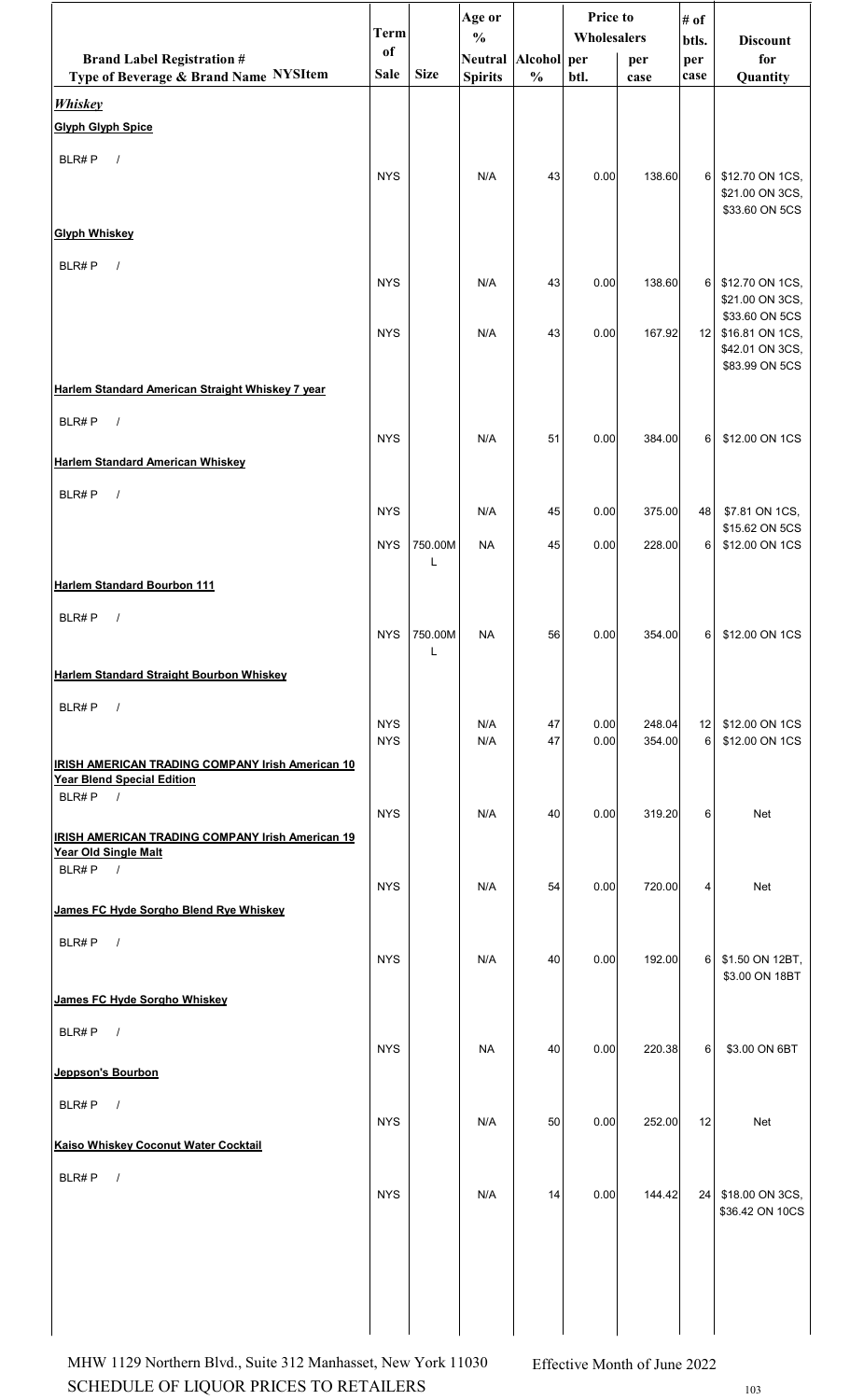|                                                                                                                                  | <b>Term</b> |             | Age or<br>$\frac{0}{0}$ |               | <b>Price to</b><br>Wholesalers |        | # of         |                                  |
|----------------------------------------------------------------------------------------------------------------------------------|-------------|-------------|-------------------------|---------------|--------------------------------|--------|--------------|----------------------------------|
| <b>Brand Label Registration #</b>                                                                                                | of          |             | Neutral Alcohol per     |               |                                | per    | btls.<br>per | <b>Discount</b><br>for           |
| Type of Beverage & Brand Name NYSItem                                                                                            | <b>Sale</b> | <b>Size</b> | <b>Spirits</b>          | $\frac{0}{0}$ | btl.                           | case   | case         | Quantity                         |
| <b>Whiskey</b><br>Keeper's Heart Irish + American Whiskey                                                                        |             |             |                         |               |                                |        |              |                                  |
| BLR#P<br>$\sqrt{ }$                                                                                                              |             |             |                         |               |                                |        |              |                                  |
| LIVEWIRE ALLEY CAT OLD FASHIONED                                                                                                 | <b>NYS</b>  |             | N/A                     | 43            | 0.00                           | 157.85 | 6            | Net                              |
| BLR#P<br>$\sqrt{ }$                                                                                                              |             |             |                         |               |                                |        |              |                                  |
| Ledaig 18 year Single Malt Scotch Whiskey                                                                                        | <b>NYS</b>  |             | N/A                     | 39            | 0.00                           | 102.00 | 6            | Net                              |
| BLR#P<br>$\sqrt{ }$                                                                                                              | <b>NYS</b>  | 750ML       | <b>NA</b>               | 46            | 0.00                           | 330.00 | 6            | Net                              |
| Ledaig 1996 - 19 year Single Malt Scotch Whiskey                                                                                 |             |             |                         |               |                                |        |              |                                  |
| BLR#P<br>$\sqrt{ }$                                                                                                              | <b>NYS</b>  |             | N/A                     | 46            | 0.00                           | 360.00 | 6            | Net                              |
| Lehman Brothers Ashes of Disaster Speyside Blended Malt<br><b>Scotch Whiskey 8 Year</b>                                          |             |             |                         |               |                                |        |              |                                  |
| BLR#P<br>$\sqrt{ }$                                                                                                              | <b>NYS</b>  |             | N/A                     | 40            | 0.00                           | 840.00 | 12           | 5.00% ON 3CS,                    |
|                                                                                                                                  |             |             |                         |               |                                |        |              | 10.00% ON 5CS,<br>15.00% ON 10CS |
| <b>Lehman Brothers Ashes of Disaster Speyside Blended Malt</b><br>Scotch Whiskey 8 Year (with signed box)<br>BLR#P<br>$\sqrt{ }$ |             |             |                         |               |                                |        |              |                                  |
|                                                                                                                                  | <b>NYS</b>  |             | N/A                     | 40            | 0.00                           | 900.00 | 12           | 5.00% ON 3CS,<br>10.00% ON 5CS,  |
| <b>Macaloney Distillers Distillers Collection - 5x50ml Tasting</b>                                                               |             |             |                         |               |                                |        |              | 15.00% ON 10CS                   |
| <b>Selection</b><br>BLR#P<br>$\sqrt{ }$                                                                                          |             |             |                         |               |                                |        |              |                                  |
| <b>Macaloney Distillers Distillers Origin 5x50ML Tasting</b>                                                                     | <b>NYS</b>  |             | N/A                     | 46            | 0.00                           | 451.07 | 18           | Net                              |
| <b>Selection</b><br>BLR#P<br>$\sqrt{ }$                                                                                          | <b>NYS</b>  |             | N/A                     |               |                                |        |              |                                  |
| <b>Macaloney Distillers Glenloy Single Malt Whisky</b>                                                                           |             |             |                         | 46            | 0.00                           | 451.07 | 16           | Net                              |
| BLR#P<br>$\sqrt{ }$                                                                                                              | <b>NYS</b>  |             | N/A                     | 46            | 0.00                           | 390.47 | 6            | Net                              |
| <b>Macaloney Distillers Invermallie EBC</b>                                                                                      |             |             |                         |               |                                |        |              |                                  |
| BLR#P<br>$\sqrt{ }$                                                                                                              | <b>NYS</b>  |             | N/A                     | 46            | 0.00                           | 393.82 | 6            | Net                              |
| <b>Macaloney Distillers Invermallie STR</b>                                                                                      |             |             |                         |               |                                |        |              |                                  |
| BLR#P<br>$\sqrt{ }$                                                                                                              | <b>NYS</b>  |             | N/A                     | 46            | 0.00                           | 393.82 | 6            | Net                              |
| <b>Macaloney Distillers Mac Na Braiche Single Malt Spirit</b>                                                                    |             |             |                         |               |                                |        |              |                                  |
| BLR#P<br>$\sqrt{ }$                                                                                                              | <b>NYS</b>  |             | N/A                     | 46            | 0.00                           | 326.47 | 6            | Net                              |
| Macaloney Distillers Oaken Potin Triple Distilled Pot Still<br><b>Spirit</b>                                                     |             |             |                         |               |                                |        |              |                                  |
| BLR#P<br>$\sqrt{ }$                                                                                                              | <b>NYS</b>  |             | N/A                     | 46            | 0.00                           | 359.66 | 6            | Net                              |
| Macaloney Distillers Peated Darach Braiche Single Malt                                                                           |             |             |                         |               |                                |        |              |                                  |
| $\sqrt{ }$<br>BLR#P                                                                                                              | <b>NYS</b>  |             | N/A                     | 46            | 0.00                           | 359.66 | 6            | Net                              |
| Macaloney Distillers Peated Mac Na Braiche Single Malt<br><b>Spirit</b>                                                          |             |             |                         |               |                                |        |              |                                  |
| BLR#P<br>$\frac{1}{2}$                                                                                                           | <b>NYS</b>  |             | N/A                     | 46            | 0.00                           | 359.66 | 6            | Net                              |
|                                                                                                                                  |             |             |                         |               |                                |        |              |                                  |
|                                                                                                                                  |             |             |                         |               |                                |        |              |                                  |

SCHEDULE OF LIQUOR PRICES TO RETAILERS  $104$ MHW 1129 Northern Blvd., Suite 312 Manhasset, New York 11030 Effective Month of June 2022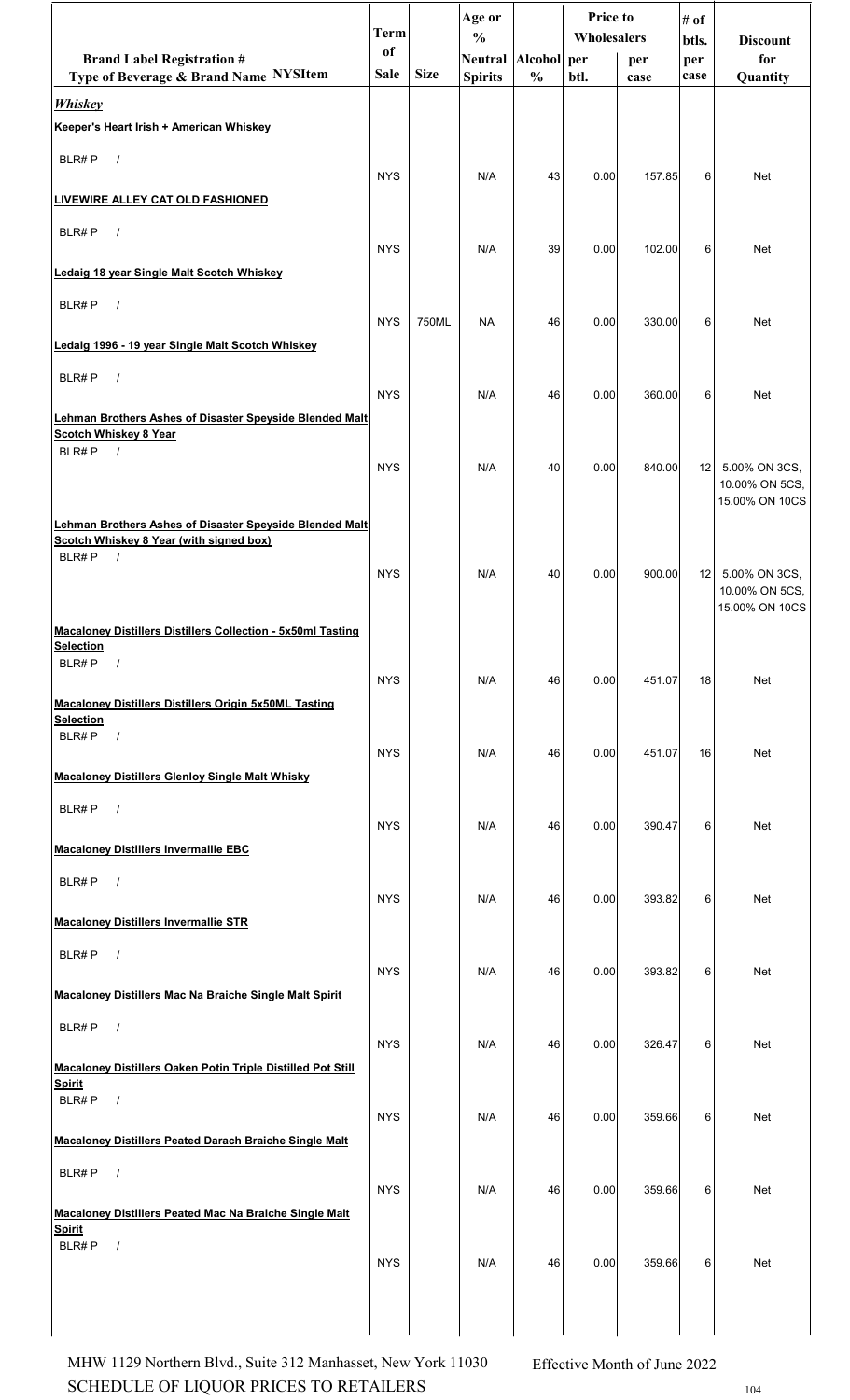|                                                                   | <b>Term</b>              |             | Age or<br>$\frac{0}{0}$ |               | <b>Price to</b><br><b>Wholesalers</b> |                  | # of            |                                |
|-------------------------------------------------------------------|--------------------------|-------------|-------------------------|---------------|---------------------------------------|------------------|-----------------|--------------------------------|
| <b>Brand Label Registration #</b>                                 | of                       |             | Neutral   Alcohol   per |               |                                       | per              | btls.<br>per    | <b>Discount</b><br>for         |
| Type of Beverage & Brand Name NYSItem                             | <b>Sale</b>              | <b>Size</b> | <b>Spirits</b>          | $\frac{0}{0}$ | btl.                                  | case             | case            | Quantity                       |
| <b>Whiskey</b>                                                    |                          |             |                         |               |                                       |                  |                 |                                |
| Macaloney Distillers Twa Cask Highland (Blair Athol &<br>MacDuff) |                          |             |                         |               |                                       |                  |                 |                                |
| BLR#P<br>$\sqrt{ }$                                               |                          |             |                         |               |                                       |                  |                 |                                |
| Macaloney Distillers Twa Cask Islay (Caol Islay &                 | <b>NYS</b>               |             | N/A                     | 46            | 0.00                                  | 284.11           | 6               | Net                            |
| Bunahabhain)                                                      |                          |             |                         |               |                                       |                  |                 |                                |
| BLR#P $/$                                                         | <b>NYS</b>               |             | N/A                     | 46            | 0.00                                  | 322.27           | 6               | Net                            |
| Macaloney Distillers Twa Cask Speyside (Benrinnes &               |                          |             |                         |               |                                       |                  |                 |                                |
| Glenlossie)<br>BLR#P<br>$\sqrt{ }$                                |                          |             |                         |               |                                       |                  |                 |                                |
|                                                                   | <b>NYS</b>               |             | N/A                     | 46            | 0.00                                  | 284.11           | 6               | Net                            |
| Macaloney's Caledonian Invermallie Ex-Islay Quarter Cask          |                          |             |                         |               |                                       |                  |                 |                                |
| <b>Single Malt Whisky</b><br>BLR#P $/$                            |                          |             |                         |               |                                       |                  |                 |                                |
|                                                                   | <b>NYS</b>               |             | N/A                     | 46            | 0.00                                  | 393.82           | 6               | Net                            |
| Macaloney's Caledonian Invermallie Moscatel Single Malt<br>Whisky |                          |             |                         |               |                                       |                  |                 |                                |
| BLR#P<br>$\sqrt{ }$                                               |                          |             |                         |               |                                       |                  |                 |                                |
|                                                                   | <b>NYS</b>               |             | N/A                     | 46            | 0.00                                  | 393.82           | 6               | Net                            |
| Macaloney's Caledonian Invermallie PX Single Malt Whisky          |                          |             |                         |               |                                       |                  |                 |                                |
| BLR#P<br>$\sqrt{ }$                                               | <b>NYS</b>               |             | N/A                     | 46            | 0.00                                  | 393.82           | 6               | Net                            |
| Macaloney's Caledonian Invermallie Port Single Malt               |                          |             |                         |               |                                       |                  |                 |                                |
| <b>Whisky</b><br>BLR#P                                            |                          |             |                         |               |                                       |                  |                 |                                |
| $\sqrt{ }$                                                        | <b>NYS</b>               |             | N/A                     | 46            | 0.00                                  | 393.82           | 6               | Net                            |
| Macaloney's Caledonian Invernahaven Single Malt Spirit            |                          |             |                         |               |                                       |                  |                 |                                |
| BLR#P<br>$\overline{\phantom{a}}$                                 |                          |             |                         |               |                                       |                  |                 |                                |
|                                                                   | <b>NYS</b>               |             | N/A                     | 46            | 0.00                                  | 390.47           | 6               | Net                            |
| Mackmyra The 1st Edition Swedish Oak Single Malt<br>Whiskey       |                          |             |                         |               |                                       |                  |                 |                                |
| $\sqrt{ }$<br>BLR#P                                               |                          |             |                         |               |                                       |                  |                 |                                |
|                                                                   | <b>NYS</b>               |             | N/A                     | 46            | 0.00                                  | 324.00           | 6               | 5.00% ON 1CS,<br>6.00% ON 2CS, |
|                                                                   |                          |             |                         |               |                                       |                  |                 | 7.00% ON 3CS,                  |
| <b>Mavericks Whiskey</b>                                          |                          |             |                         |               |                                       |                  |                 | 10.00% ON 4CS                  |
|                                                                   |                          |             |                         |               |                                       |                  |                 |                                |
| BLR#P<br>$\sqrt{ }$                                               | <b>NYS</b>               |             | N/A                     | 40            | 0.00                                  | 312.00           | 12 <sub>1</sub> | \$12.00 ON 2CS,                |
|                                                                   |                          |             |                         |               |                                       |                  |                 | \$27.00 ON 3CS                 |
| <b>McConnell's Irish Whisky</b>                                   |                          |             |                         |               |                                       |                  |                 |                                |
| BLR#P<br>$\sqrt{ }$                                               |                          |             |                         |               |                                       |                  |                 |                                |
|                                                                   | <b>NYS</b><br><b>NYS</b> |             | N/A<br>N/A              | 42<br>42      | 0.00<br>0.00                          | 200.00<br>131.00 | 12<br>6         | Net<br>Net                     |
| <b>McConnell's Sherry Cask Irish Whisky</b>                       |                          |             |                         |               |                                       |                  |                 |                                |
| BLR#P<br>$\sqrt{ }$                                               |                          |             |                         |               |                                       |                  |                 |                                |
|                                                                   | <b>NYS</b>               |             | N/A                     | 46            | 0.00                                  | 135.00           | 6               | Net                            |
| <b>Misguided Spirits Hinky Dinks Working Man Rye Whiskey</b>      |                          |             |                         |               |                                       |                  |                 |                                |
| BLR#P $/$                                                         |                          |             |                         |               |                                       |                  |                 |                                |
|                                                                   | <b>NYS</b>               |             | N/A                     | 40            | 0.00                                  | 228.00           | 12 <sup>1</sup> | 15.80% ON 2CS                  |
| <b>Nelcius Whisky Cabernet Sauvignon</b>                          |                          |             |                         |               |                                       |                  |                 |                                |
| $\sqrt{ }$<br>BLR#P                                               | <b>NYS</b>               |             | N/A                     | 40            | 0.00                                  | 590.00           | 12              | Net                            |
|                                                                   |                          |             |                         |               |                                       |                  |                 |                                |
|                                                                   |                          |             |                         |               |                                       |                  |                 |                                |
|                                                                   |                          |             |                         |               |                                       |                  |                 |                                |
|                                                                   |                          |             |                         |               |                                       |                  |                 |                                |
|                                                                   |                          |             |                         |               |                                       |                  |                 |                                |

 $\begin{minipage}{.4\linewidth} \textbf{SCHEDULE OF LIQUOR PRICES TO RETAILERS} \end{minipage}$ MHW 1129 Northern Blvd., Suite 312 Manhasset, New York 11030 Effective Month of June 2022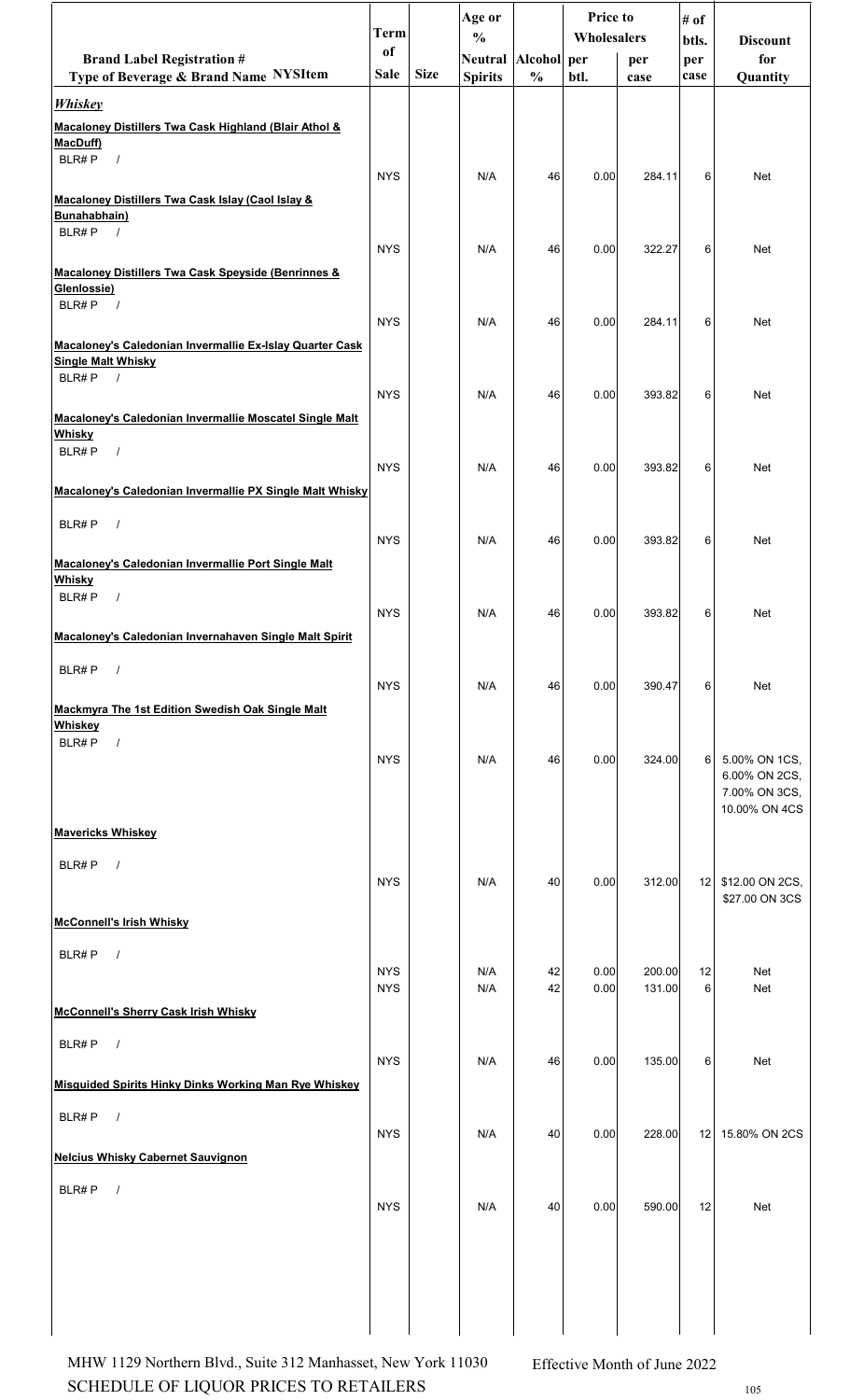|                                                                              | <b>Term</b> |              | Age or<br>$\frac{0}{0}$ |               | Price to<br>Wholesalers |          | # of         |                                                       |
|------------------------------------------------------------------------------|-------------|--------------|-------------------------|---------------|-------------------------|----------|--------------|-------------------------------------------------------|
| <b>Brand Label Registration #</b>                                            | of          |              | Neutral                 | Alcohol per   |                         | per      | btls.<br>per | <b>Discount</b><br>for                                |
| Type of Beverage & Brand Name NYSItem                                        | Sale        | <b>Size</b>  | <b>Spirits</b>          | $\frac{0}{0}$ | btl.                    | case     | case         | Quantity                                              |
| <b>Whiskey</b><br><b>Nelcius Whisky Merlot</b>                               |             |              |                         |               |                         |          |              |                                                       |
| BLR#P<br>$\sqrt{ }$                                                          | <b>NYS</b>  |              | N//A                    | 40            | 0.00                    | 590.00   | 12           | Net                                                   |
| <b>Nelcius Whisky Petit Verdot</b>                                           |             |              |                         |               |                         |          |              |                                                       |
| BLR#P<br>$\sqrt{ }$                                                          | <b>NYS</b>  |              | N/A                     | 40            | 0.00                    | 590.00   | 12           | Net                                                   |
| <b>Nelcius Whisky Premium</b>                                                |             |              |                         |               |                         |          |              |                                                       |
| BLR#P<br>$\sqrt{ }$                                                          | <b>NYS</b>  |              | N/A                     | 40            | 0.00                    | 650.00   | 12           | Net                                                   |
| Niagara Falls Craft Distillers Maple Whisky                                  |             |              |                         |               |                         |          |              |                                                       |
| BLR#P<br>$\sqrt{ }$                                                          | <b>NYS</b>  |              | N/A                     | 40            | 0.00                    | 115.15   | 6            | \$1.60 ON 3BT,<br>\$3.20 ON 6BT                       |
| Niagara Falls Craft Distillers Rye Whisky                                    |             |              |                         |               |                         |          |              |                                                       |
| BLR#P<br>$\sqrt{ }$                                                          | <b>NYS</b>  |              | N/A                     | 40            | 0.00                    | 95.95    | 6            | \$0.80 ON 3BT,<br>\$1.60 ON 6BT                       |
| Old Dominick Memphis Toddy Bourbon                                           |             |              |                         |               |                         |          |              |                                                       |
| BLR#P<br>$\sqrt{ }$                                                          | <b>NYS</b>  |              | N/A                     | 30            | 0.00                    | 140.58   | 6            | \$6.58 ON 2CS,                                        |
|                                                                              | <b>NYS</b>  |              | N/A                     | 30            | 0.00                    | 140.58   | 12           | \$14.58 ON 5CS<br>Net                                 |
| Old Liquors Whisky Bottled in 1962                                           |             |              |                         |               |                         |          |              |                                                       |
| BLR#P<br>$\sqrt{ }$                                                          | <b>NYS</b>  | 700.00M      | <b>NA</b>               | 45            | 0.00                    | 170.10   | $\mathbf 1$  |                                                       |
| Old Liquors Whisky Bottled in 1970                                           |             | L            |                         |               |                         |          |              |                                                       |
| BLR#P<br>$\sqrt{ }$                                                          | <b>NYS</b>  | 750.00M<br>L | <b>NA</b>               | 43            | 0.00                    | 719.10   | 1            |                                                       |
| Paladin Dumbarton Distillery Ghost Trilogy XXI Marsala<br>Cask 1 of 3        |             |              |                         |               |                         |          |              |                                                       |
| BLR#P<br>$\overline{\phantom{a}}$                                            | <b>NYS</b>  |              | N/A                     | 59            | 0.00                    | 2,310.00 | 61           | \$180.00 ON 6BT                                       |
| Paladin Dumbarton Distillery Ghost Trilogy XXI Moscatel<br>Cask 2 of 3       |             |              |                         |               |                         |          |              |                                                       |
| BLR#P $/$<br><b>Paladin Dumbarton Distillery Ghost Trilogy XXI Sauternes</b> | <b>NYS</b>  |              | N/A                     | 60            | 0.00                    | 2,310.00 | 61           | \$180.00 ON 6BT                                       |
| Cask 3 of 3<br>BLR#P $/$                                                     |             |              |                         |               |                         |          |              |                                                       |
| Paladin Knights' Reserve - Distilled at Glen Keith Distillery                | <b>NYS</b>  |              | N/A                     | 59            | 0.00                    | 2,310.00 | 6            | \$180.00 ON 6BT                                       |
| BLR#P<br>$\sqrt{ }$                                                          | <b>NYS</b>  |              | N/A                     | 50            | 0.00                    | 4,800.00 | 6            | \$250.00 ON 6BT                                       |
| Philidor Whiskey                                                             |             |              |                         |               |                         |          |              |                                                       |
| BLR#P<br>$\overline{\phantom{a}}$                                            | <b>NYS</b>  |              | N/A                     | 40            | 0.00                    | 541.27   | 12           | Net                                                   |
| <b>Proclaimation Blended Irish Whiskey</b>                                   |             |              |                         |               |                         |          |              |                                                       |
| BLR#P<br>$\sqrt{ }$                                                          | <b>NYS</b>  |              | N/A                     | 41            | 0.00                    | 150.00   | 6            | \$12.00 ON 3CS,<br>\$18.00 ON 6CS,<br>\$30.00 ON 10CS |
|                                                                              |             |              |                         |               |                         |          |              |                                                       |

SCHEDULE OF LIQUOR PRICES TO RETAILERS 106 MHW 1129 Northern Blvd., Suite 312 Manhasset, New York 11030 Effective Month of June 2022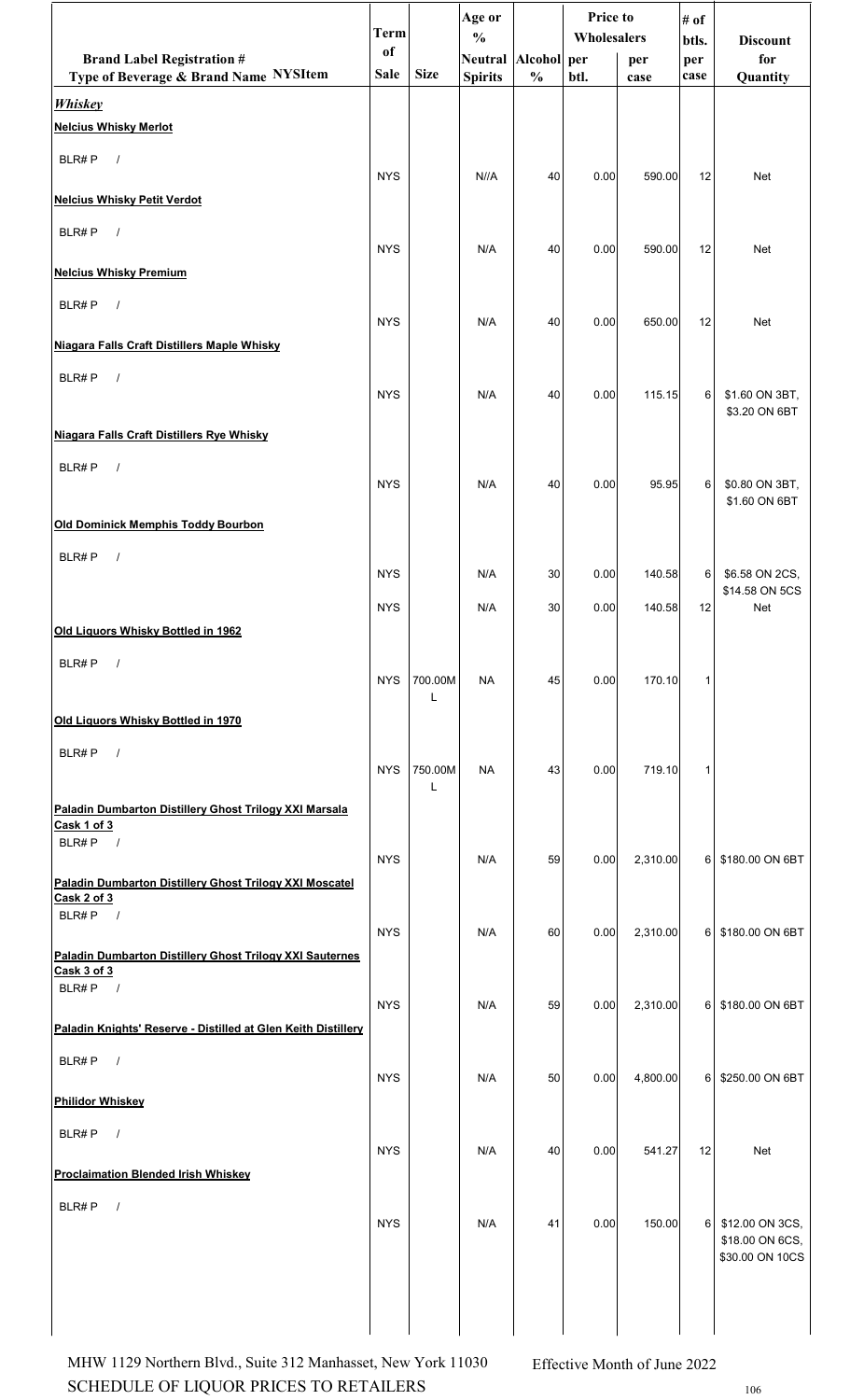|                                                                            | <b>Term</b> |             | Age or<br>$\frac{0}{0}$ |               | <b>Price to</b><br><b>Wholesalers</b> |          | # of<br>btls. | <b>Discount</b> |
|----------------------------------------------------------------------------|-------------|-------------|-------------------------|---------------|---------------------------------------|----------|---------------|-----------------|
| <b>Brand Label Registration #</b>                                          | of          |             | Neutral Alcohol per     |               |                                       | per      | per           | for             |
| Type of Beverage & Brand Name NYSItem                                      | <b>Sale</b> | <b>Size</b> | <b>Spirits</b>          | $\frac{0}{0}$ | btl.                                  | case     | case          | Quantity        |
| <b>Whiskey</b><br><b>RON BURGUNDY 'Great Odin's Raven Special Reserve'</b> |             |             |                         |               |                                       |          |               |                 |
| <b>Scotch Whisky</b>                                                       |             |             |                         |               |                                       |          |               |                 |
| BLR#P $/$                                                                  | <b>NYS</b>  | 750.00M     | <b>NA</b>               | 40            | 0.00                                  | 270.73   | 12            | Net             |
|                                                                            |             |             |                         |               |                                       |          |               |                 |
| RocaBella Jax Carmel and Apple Whiskey Bourbon                             |             |             |                         |               |                                       |          |               |                 |
| BLR#P<br>$\sqrt{ }$                                                        | <b>NYS</b>  |             | N/A                     | 40            | 0.00                                  | 227.08   | 12            | Net             |
| <b>SAMAROLI Apprentice Scotch (2022)</b>                                   |             |             |                         |               |                                       |          |               |                 |
| BLR#P<br>$\sqrt{ }$                                                        |             |             |                         |               |                                       |          |               |                 |
| Spaghetti                                                                  | <b>NYS</b>  |             | N/A                     | 45            | 0.00                                  | 380.25   | 6             | 2.50% ON 2CS    |
| <b>SAMAROLI Architectus Scotch (2022)</b>                                  |             |             |                         |               |                                       |          |               |                 |
| BLR#P<br>$\sqrt{ }$<br>Spaghetti                                           | <b>NYS</b>  |             | N/A                     | 50            | 0.00                                  | 380.25   | 6             | 2.50% ON 2CS    |
| <b>SAMAROLI Ardenistle Scotch (2022)</b>                                   |             |             |                         |               |                                       |          |               |                 |
| BLR#P<br>$\sqrt{ }$                                                        |             |             |                         |               |                                       |          |               |                 |
| Spaghetti                                                                  | <b>NYS</b>  |             | N/A                     | 50            | 0.00                                  | 380.25   | 6             | 2.50% ON 2CS    |
| <b>SAMAROLI Ardmore 11 year Scotch</b>                                     |             |             |                         |               |                                       |          |               |                 |
| BLR#P<br>$\sqrt{ }$                                                        |             |             |                         |               |                                       |          |               |                 |
| Spaghetti<br><b>SAMAROLI Bowmore 24 YO Scotch</b>                          | <b>NYS</b>  |             | N/A                     | 45            | 0.00                                  | 1,023.75 | 6             | 2.50% ON 2CS    |
|                                                                            |             |             |                         |               |                                       |          |               |                 |
| BLR#P<br>$\sqrt{2}$<br>Spaghetti                                           | <b>NYS</b>  |             | N/A                     | 43            | 0.00                                  | 1,500.00 | 1             | Net             |
| <b>SAMAROLI Braeval 28 year Scotch</b>                                     |             |             |                         |               |                                       |          |               |                 |
| BLR#P<br>$\sqrt{ }$                                                        |             |             |                         |               |                                       |          |               |                 |
| Spaghetti                                                                  | <b>NYS</b>  |             | N/A                     | 48            | 0.00                                  | 420.00   | 1             | Net             |
| <b>SAMAROLI Demerara Dark 33 YO Scotch</b>                                 |             |             |                         |               |                                       |          |               |                 |
| BLR#P<br>$\sqrt{ }$<br>Spaghetti                                           | <b>NYS</b>  |             | N/A                     | 50            | 0.00                                  | 650.00   | 1             | Net             |
| <b>SAMAROLI Diamond Scotch</b>                                             |             |             |                         |               |                                       |          |               |                 |
| $\sqrt{ }$<br>BLR#P                                                        |             |             |                         |               |                                       |          |               |                 |
| Spaghetti                                                                  | <b>NYS</b>  |             | N/A                     | 40            | 0.00                                  | 450.00   | 1             | Net             |
| <b>SAMAROLI Glen Grant 23 YO Scotch</b>                                    |             |             |                         |               |                                       |          |               |                 |
| BLR#P<br>$\sqrt{ }$<br>Spaghetti                                           | <b>NYS</b>  |             | N/A                     | 49            | 0.00                                  | 900.00   | 1             | Net             |
| <b>SAMAROLI Irish Whiskey 23 YO</b>                                        |             |             |                         |               |                                       |          |               |                 |
| BLR#P<br>$\sqrt{ }$                                                        |             |             |                         |               |                                       |          |               |                 |
| Spaghetti                                                                  | <b>NYS</b>  |             | N/A                     | 43            | 0.00                                  | 2,100.00 | 6             | Net             |
| <b>SAMAROLI Islay Scotch (2022)</b>                                        |             |             |                         |               |                                       |          |               |                 |
| BLR#P<br>$\sqrt{ }$                                                        | <b>NYS</b>  |             | <b>NA</b>               | 45            | 0.00                                  | 403.65   | 6             | 2.50% ON 2CS,   |
| Spagehetti                                                                 |             |             |                         |               |                                       |          |               | 5.00% ON 3CS    |
| <b>SAMAROLI Jamaica 27 YO Scotch</b>                                       |             |             |                         |               |                                       |          |               |                 |
| BLR#P<br>$\sqrt{ }$                                                        |             |             |                         |               |                                       |          |               |                 |
| Spaghetti<br><b>SAMAROLI Ledaig 30 YO Scotch</b>                           | <b>NYS</b>  |             | N/A                     | 59            | 0.00                                  | 500.00   | $\mathbf{1}$  | Net             |
|                                                                            |             |             |                         |               |                                       |          |               |                 |
| BLR#P<br>$\prime$<br>Spaghetti                                             | <b>NYS</b>  |             | N/A                     | 43            | 0.00                                  | 435.00   | 1             | Net             |
|                                                                            |             |             |                         |               |                                       |          |               |                 |
|                                                                            |             |             |                         |               |                                       |          |               |                 |
|                                                                            |             |             |                         |               |                                       |          |               |                 |
|                                                                            |             |             |                         |               |                                       |          |               |                 |

 $\begin{minipage}{.4\linewidth} \textbf{SCHEDULE OF LIQUOR PRICES TO RETAILERS} \end{minipage}$ MHW 1129 Northern Blvd., Suite 312 Manhasset, New York 11030 Effective Month of June 2022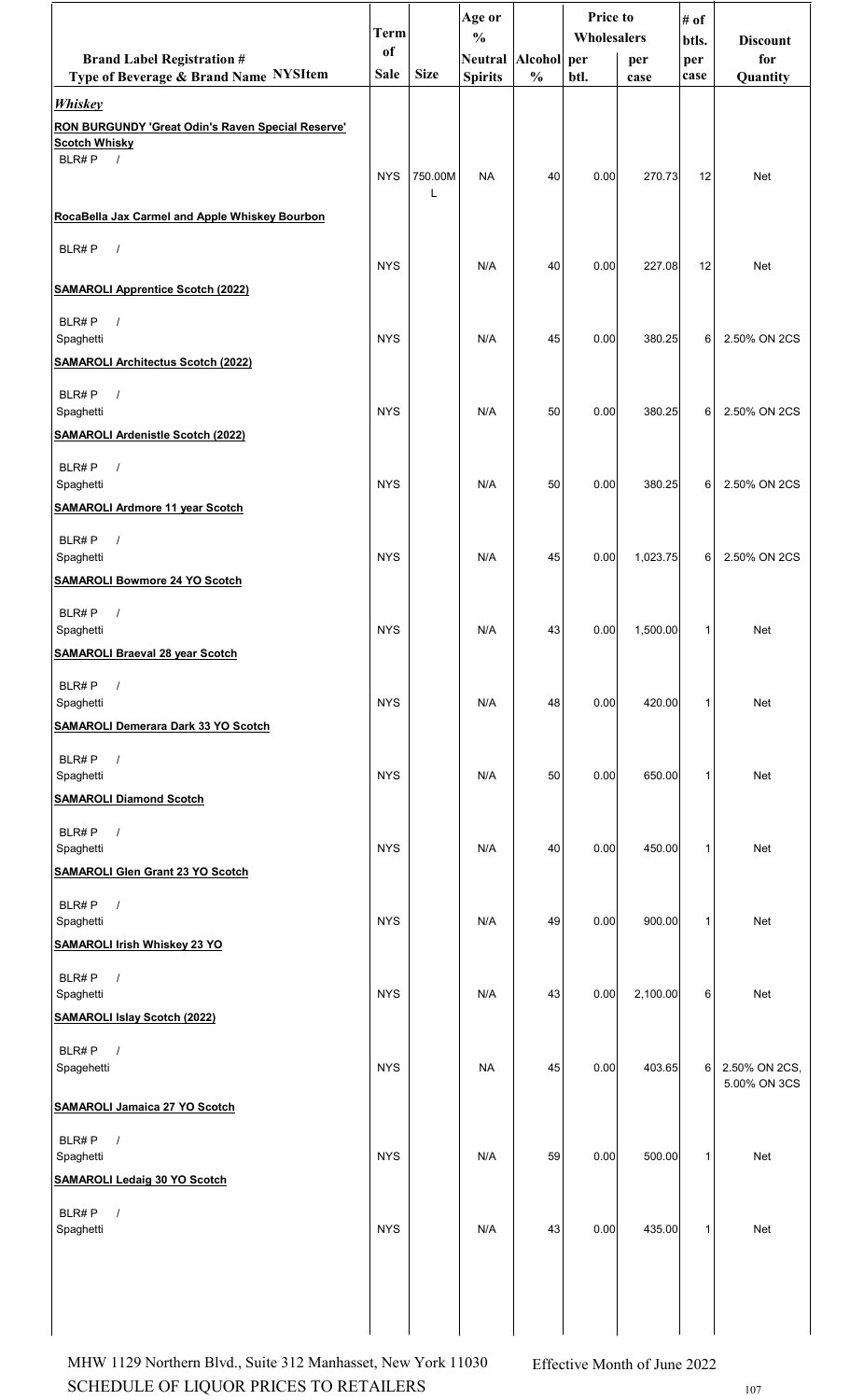|                                                                                                   | <b>Term</b> |             | Age or<br>$\frac{0}{0}$ |               | Price to<br>Wholesalers |          | # of         |                                                          |
|---------------------------------------------------------------------------------------------------|-------------|-------------|-------------------------|---------------|-------------------------|----------|--------------|----------------------------------------------------------|
| <b>Brand Label Registration #</b>                                                                 | of          |             | Neutral Alcohol per     |               |                         | per      | btls.<br>per | <b>Discount</b><br>for                                   |
| Type of Beverage & Brand Name NYSItem                                                             | Sale        | <b>Size</b> | <b>Spirits</b>          | $\frac{0}{0}$ | btl.                    | case     | case         | Quantity                                                 |
| <b>Whiskey</b><br><b>SAMAROLI Macduff 25 YO Scotch</b>                                            |             |             |                         |               |                         |          |              |                                                          |
| BLR#P<br>$\prime$<br>Spaghetti                                                                    | <b>NYS</b>  |             | N/A                     | 50            | 0.00                    | 400.00   | 1            | <b>Net</b>                                               |
| <b>SAMAROLI Perfection Scotch</b>                                                                 |             |             |                         |               |                         |          |              |                                                          |
| BLR#P<br>$\sqrt{ }$<br>Spaghetti                                                                  | <b>NYS</b>  |             | N/A                     | 45            | 0.00                    | 1,300.00 | 1            | Net                                                      |
| <b>Silo Distillery Aged Whiskey</b>                                                               |             |             |                         |               |                         |          |              |                                                          |
| BLR#P<br>$\sqrt{ }$                                                                               | <b>NYS</b>  |             | N/A                     | 40            | 0.00                    | 348.00   | 12           | <b>Net</b>                                               |
| <b>Silo Distillery Whiskey Bourbon</b>                                                            |             |             |                         |               |                         |          |              |                                                          |
| BLR#P<br>$\sqrt{2}$                                                                               | <b>NYS</b>  |             | N/A                     | 40            | 0.00                    | 210.00   | 6            | Net                                                      |
| <b>Sinfire Sinfire Apple Cinnamon Whisky</b>                                                      |             |             |                         |               |                         |          |              |                                                          |
| BLR#P<br>$\sqrt{ }$                                                                               | <b>NYS</b>  | 750ML       | <b>NA</b>               | 35            | 0.00                    | 125.92   | 12           | 5% ON 2 CS                                               |
| <b>Sinfire Sinfire Cinnamon Whisky</b>                                                            |             |             |                         |               |                         |          |              |                                                          |
| BLR#P<br>$\sqrt{ }$                                                                               | <b>NYS</b>  | 750ML       | <b>NA</b>               | 35            | 0.00                    | 125.92   | 12           | 5% ON 2 CS                                               |
| <b>Sinfire Sinfire Vanilla Cinnamon Whisky</b>                                                    |             |             |                         |               |                         |          |              |                                                          |
| BLR#P                                                                                             | <b>NYS</b>  | 750ML       | NA                      | 35            | 0.00                    | 125.92   | 12           | 5% ON 2 CS                                               |
| Slammit Whisky Slammit Green Tea Whisky                                                           |             |             |                         |               |                         |          |              |                                                          |
| BLR#P<br>$\sqrt{ }$                                                                               | <b>NYS</b>  |             | N/A                     | 31            | 0.00                    | 116.74   | 6            | 4.00% ON 2CS,<br>8.00% ON 5CS,<br>15.00% ON 10CS         |
| Stellum Spirits Stellum Cask Strength Black Bourbon                                               |             |             |                         |               |                         |          |              |                                                          |
| BLR#P<br>$\sqrt{ }$                                                                               | <b>NYS</b>  |             | N/A                     | 60            | 0.00                    | 900.00   | 12           | \$60.00 ON 1CS                                           |
| Stellum Spirits Stellum Cask Strength Black Bourbon<br><b>Comet Rising</b><br>BLR#P<br>$\sqrt{ }$ |             |             |                         |               |                         |          |              |                                                          |
|                                                                                                   | <b>NYS</b>  |             | N/A                     | 58            | 0.00                    | 900.00   | 12           | \$60.00 ON 1CS                                           |
| Stellum Spirits Stellum Cask Strength Black Bourbon<br>Equinox Blend #1<br>BLR#P<br>$\sqrt{ }$    |             |             |                         |               |                         |          |              |                                                          |
| <b>Stellum Spirits Stellum Cask Strength Black Rye</b>                                            | <b>NYS</b>  |             | N/A                     | 59            | 0.00                    | 900.00   | 12           | \$60.00 ON 1CS                                           |
| BLR#P<br>$\prime$                                                                                 |             |             |                         |               |                         |          |              |                                                          |
| <b>Stellum Spirits Stellum Cask Strength Bourbon</b>                                              | <b>NYS</b>  |             | N/A                     | 60            | 0.00                    | 900.00   | 12           | \$60.00 ON 1CS                                           |
| BLR#P<br>$\sqrt{ }$                                                                               |             |             |                         |               |                         |          |              |                                                          |
|                                                                                                   | <b>NYS</b>  |             | N/A                     | 60            | 0.00                    | 468.00   |              | 12 \$24.00 ON 1CS,<br>\$36.00 ON 3CS,<br>\$84.00 ON 12CS |
| <b>Stellum Spirits Stellum Cask Strength Rye</b>                                                  |             |             |                         |               |                         |          |              |                                                          |
| $\prime$<br>BLR#P                                                                                 | <b>NYS</b>  |             | N/A                     | 60            | 0.00                    | 468.00   | 12           | \$24.00 ON 1CS,<br>\$36.00 ON 3CS,<br>\$84.00 ON 12CS    |
|                                                                                                   |             |             |                         |               |                         |          |              |                                                          |
|                                                                                                   |             |             |                         |               |                         |          |              |                                                          |

 $\begin{minipage}{.4\linewidth} \textbf{SCHEDULE OF LIQUOR PRICES TO RETAILERS} \end{minipage}$ MHW 1129 Northern Blvd., Suite 312 Manhasset, New York 11030 Effective Month of June 2022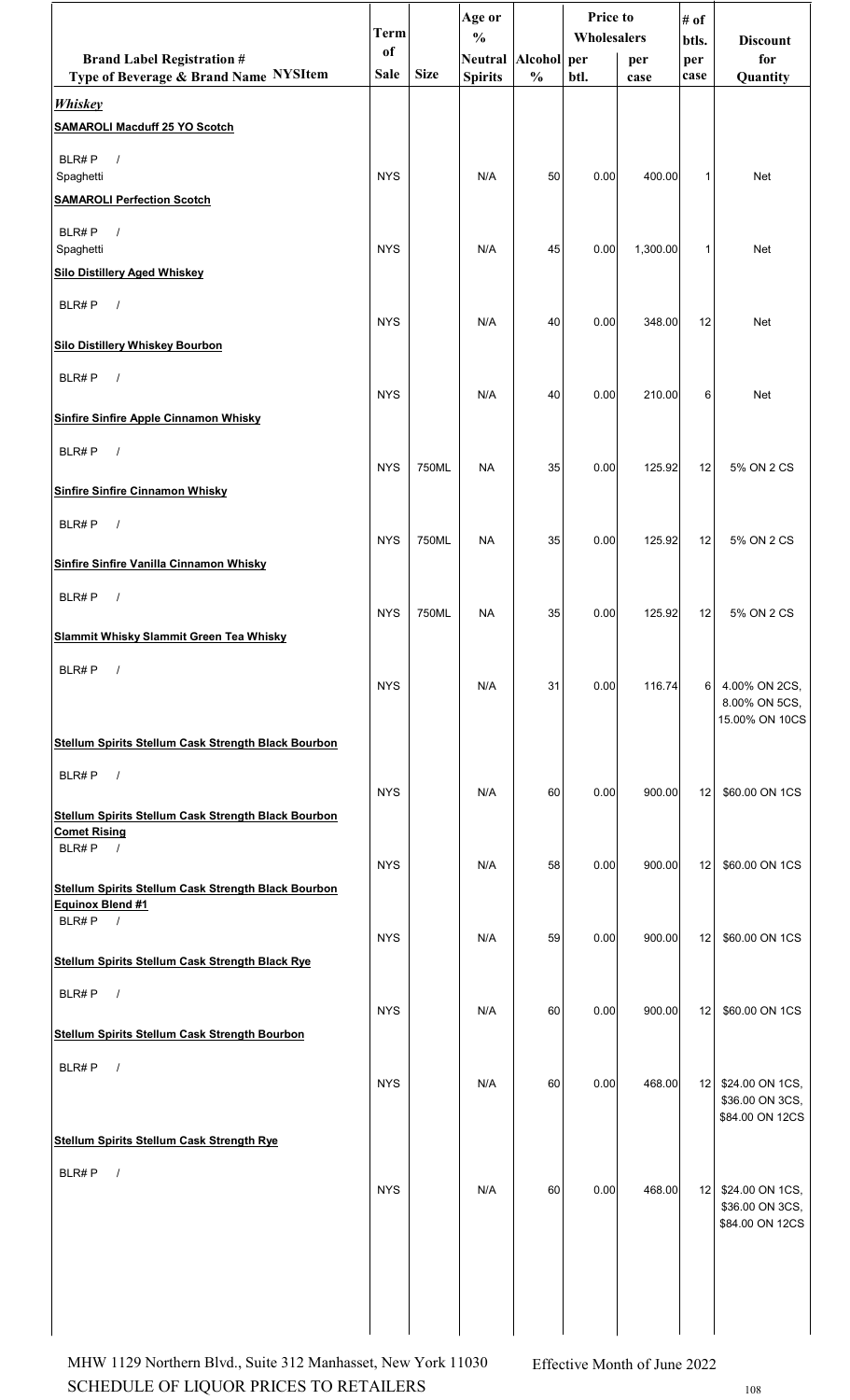|                                                                                                     | <b>Term</b>       |             | Age or<br>$\frac{0}{0}$ |               | <b>Price to</b><br>Wholesalers |               | # of<br>btls.   | <b>Discount</b>                                            |
|-----------------------------------------------------------------------------------------------------|-------------------|-------------|-------------------------|---------------|--------------------------------|---------------|-----------------|------------------------------------------------------------|
| <b>Brand Label Registration #</b>                                                                   | of<br><b>Sale</b> | <b>Size</b> | Neutral Alcohol per     |               |                                | per           | per             | for                                                        |
| Type of Beverage & Brand Name NYSItem<br><b>Whiskey</b>                                             |                   |             | <b>Spirits</b>          | $\frac{0}{0}$ | btl.                           | case          | case            | Quantity                                                   |
| <b>Stellum Spirits Stellum Cask Strength Single Barrel</b><br><b>Bourbon</b><br>$\sqrt{ }$<br>BLR#P | <b>NYS</b>        |             | N/A                     | 60            | 0.00                           | 468.00        | 12 <sub>1</sub> | \$24.00 ON 1CS,<br>\$36.00 ON 3CS,<br>\$84.00 ON 12CS      |
| <b>Stellum Spirits Stellum Cask Strength Single Barrel Rye</b>                                      |                   |             |                         |               |                                |               |                 |                                                            |
| BLR#P<br>$\sqrt{ }$<br><b>Stellum Spirits Stellum Cask Strength Specialty Bourbon</b>               | <b>NYS</b>        |             | N/A                     | 60            | 0.00                           | 468.00        | 12              | \$24.00 ON 1CS,<br>\$36.00 ON 3CS,<br>\$84.00 ON 12CS      |
|                                                                                                     |                   |             |                         |               |                                |               |                 |                                                            |
| BLR#P<br>$\sqrt{ }$                                                                                 | <b>NYS</b>        |             | N/A                     | 60            | 0.00                           | 960.00        |                 | 12 \$120.00 ON 10CS                                        |
| <b>Stroudwater Distillery Belfry Bourbon Whiskey</b>                                                |                   |             |                         |               |                                |               |                 |                                                            |
| BLR#P<br>$\sqrt{ }$                                                                                 | <b>NYS</b>        |             | N/A                     | 45            | 0.00                           | 250.00        | 6               | 12.00% ON 3CS                                              |
| Takamine Koji 8 Year Whiskey                                                                        |                   |             |                         |               |                                |               |                 |                                                            |
| BLR#P<br>$\sqrt{2}$<br>GK                                                                           | <b>NYS</b>        |             | N/A                     | 40            | 0.00                           | 450.00        | 6               | <b>Net</b>                                                 |
| <b>Tenjaku Blended Whiskey</b>                                                                      |                   |             |                         |               |                                |               |                 |                                                            |
| BLR#P<br>$\prime$<br>113711                                                                         | <b>NYS</b>        |             | <b>NA</b>               | 40            | 0.00                           | 198.42        | 6               | \$0.77 ON 3BT,<br>\$1.54 ON 6BT,<br>\$2.31 ON 12BT         |
| The Perfect Fifth The Perfect Fifth Aberlour 30 year                                                |                   |             |                         |               |                                |               |                 |                                                            |
| BLR#P<br>$\sqrt{ }$                                                                                 | <b>NYS</b>        |             | N/A                     | 52            | 0.00                           | 7,500.00      |                 | 4 \$125.00 ON 2BT,<br>\$250.00 ON 4BT,<br>\$975.00 ON 32BT |
| The Perfect Fifth The Perfect Fifth Bunn 28 year                                                    |                   |             |                         |               |                                |               |                 |                                                            |
| BLR#P<br>$\sqrt{ }$<br>The Perfect Fifth The Perfect Fifth Cambus 42yr                              | <b>NYS</b>        |             | N/A                     | 52            | 0.00                           | 2,260.00      | 4               | Net                                                        |
| BLR#P<br>$\sqrt{ }$                                                                                 |                   |             |                         |               |                                |               |                 |                                                            |
|                                                                                                     | <b>NYS</b>        |             | N/A                     | 58            | 0.00                           | 4,000.00      | 4               | \$30.00 ON 2BT,<br>\$60.00 ON 4BT,<br>\$90.00 ON 8BT       |
| The Perfect Fifth The Perfect Fifth Glen Scotia 27yr                                                |                   |             |                         |               |                                |               |                 |                                                            |
| $\sqrt{ }$<br>BLR#P                                                                                 | <b>NYS</b>        |             | N/A                     | 46            | 0.00                           | 2,720.00      | 4               | \$22.00 ON 2BT,<br>\$45.00 ON 4BT,<br>\$63.00 ON 8BT       |
| The Perfect Fifth The Perfect Fifth Glenlivet                                                       |                   |             |                         |               |                                |               |                 |                                                            |
| BLR#P<br>$\sqrt{ }$                                                                                 | <b>NYS</b>        |             | N/A                     | 40            | 0.00                           | 8,400.00      |                 | 4 \$100.00 ON 2BT,<br>\$200.00 ON 20BT                     |
| The Perfect Fifth The Perfect Fifth Highland Park 31 yr                                             |                   |             |                         |               |                                |               |                 |                                                            |
| BLR#P<br>$\sqrt{ }$                                                                                 | <b>NYS</b>        |             | N/A                     | 47            | 0.00                           | * *** **<br>, | $\vert 4 \vert$ | \$77.00 ON 2BT,<br>\$155.00 ON 4BT,<br>\$225.00 ON 8BT     |
|                                                                                                     |                   |             |                         |               |                                |               |                 |                                                            |

 $\begin{minipage}{.4\linewidth} \textbf{SCHEDULE OF LIQUOR PRICES TO RETAILERS} \end{minipage}$ MHW 1129 Northern Blvd., Suite 312 Manhasset, New York 11030 Effective Month of June 2022